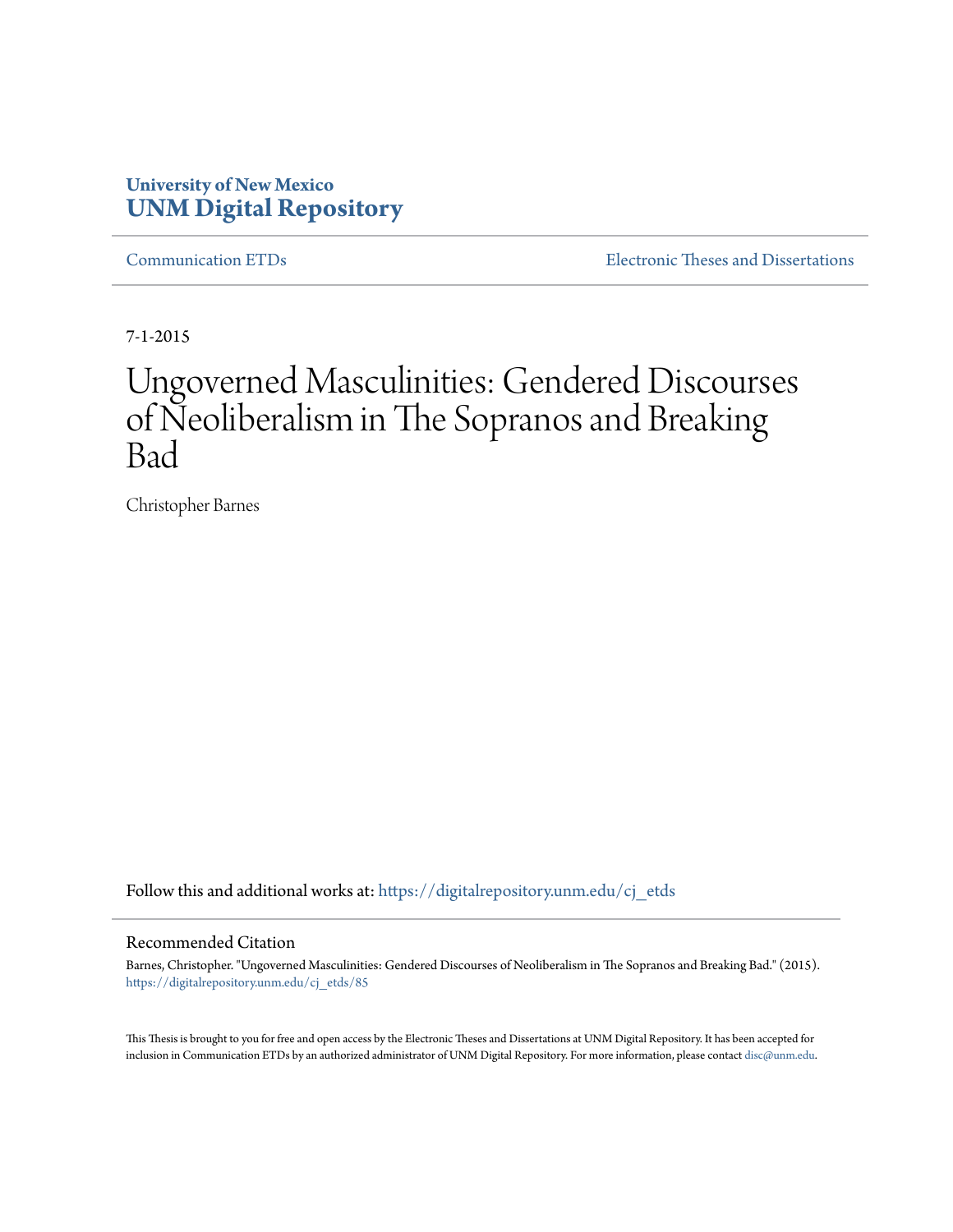Christopher Charles Barnes

*Candidate*

 Communication and Journalism *Department*

This thesis is approved, and it is acceptable in quality and form for publication:

*Approved by the Thesis Committee:*

David Weiss, Chairperson

Susana Martinez Guillem

Ilia Rodriguez Nazario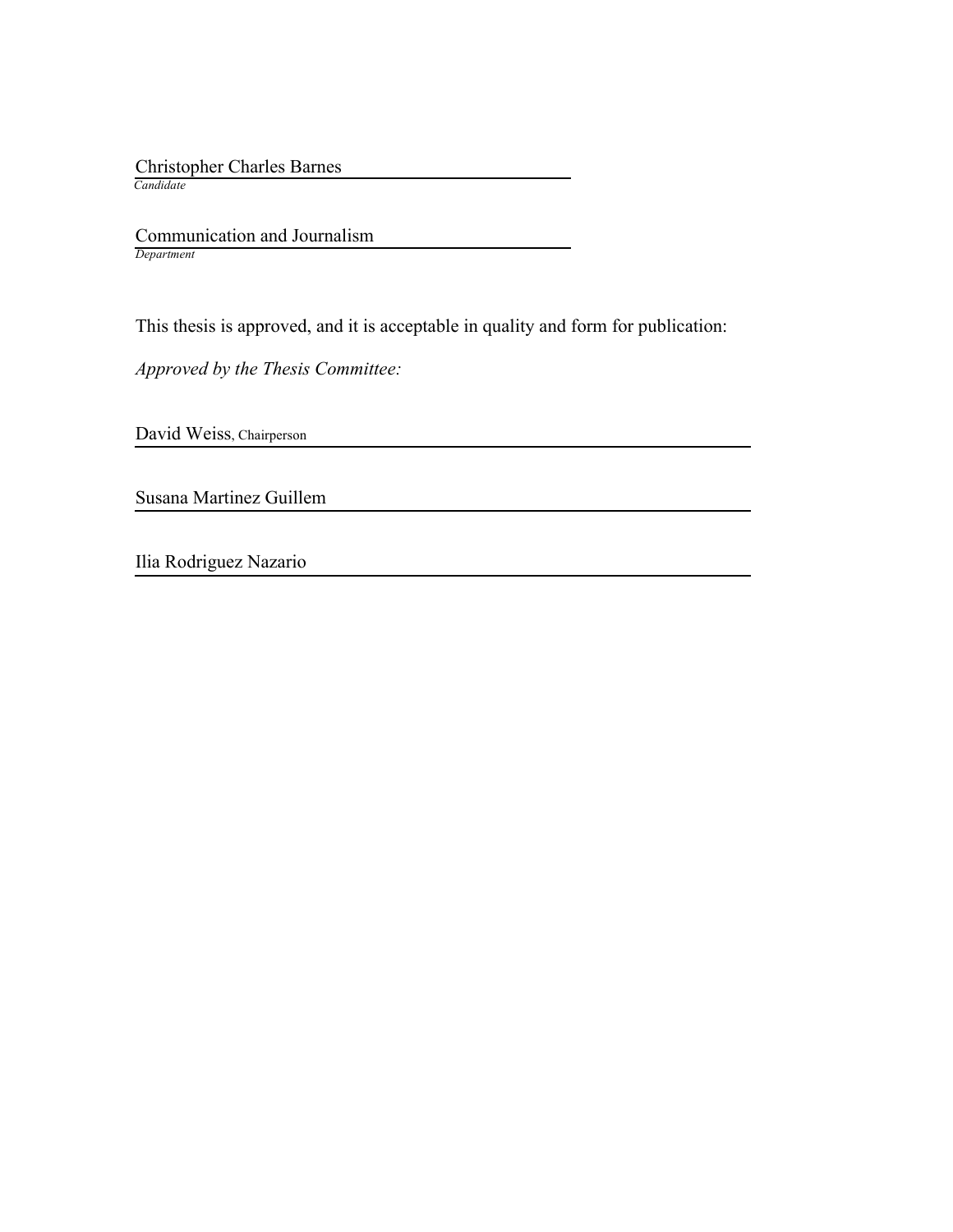# **UNGOVERNED MASCULINITIES: GENDERED DISCOURSES OF NEOLIBERALISM IN** *THE SOPRANOS* **AND** *BREAKING BAD*

**by**

# **CHRISTOPHER C. BARNES**

# **B.A., COMMUNICATION AND POLITICS, LAKE FOREST**

# **COLLEGE, ILLINOIS, 2008**

### THESIS

Submitted in Partial Fulfillment of the Requirements for the Degree of

**Master of Arts** 

# **Communication**

The University of New Mexico Albuquerque, New Mexico

**July, 2015**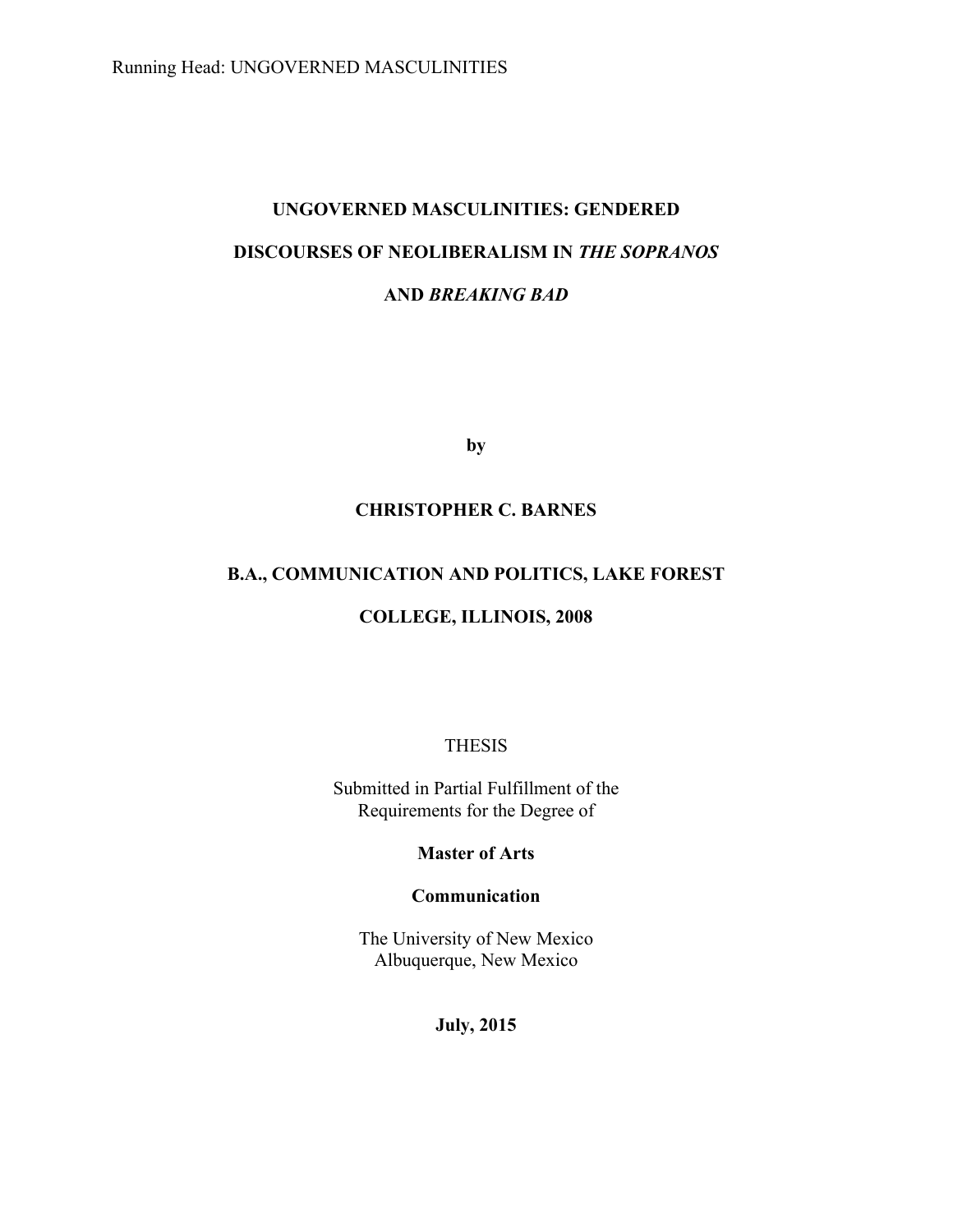#### **ACKNOWLEDGEMENTS**

My work at the University of New Mexico, thesis and otherwise, could not have been completed without a number of truly significant and inspiring people. Although countless people deserve mention here, to do this would require more pages than the following thesis. That said, I'm grateful to everyone in the Communication and Journalism department at UNM. These two years have been the best years of my life and I attribute that in part to the cooperation, mutual aid, and compassion of the faculty and graduate students in our department.

I would like to thank my committee, David, Susana, and Ilia. David, I can't thank you enough for the editing and revising you've done on this project. I *truly* could not have done this thesis without you. Beyond your direct help in the following document, I would like to thank you for taking me on as an advisee and your excellent instruction in Mass Communication Theories and Media Structures and Institutions. I attribute my growth as a media studies scholar to these classes and your mentorship, which I'm certain will influence my entire academic career.

Susana, you've been a huge influence for me at UNM. I cannot imagine my time here without meeting you and taking Critical Cultural Studies my first year. I hope you know that most of my decisions about where to take my research and how to teach my own classes comes directly from our conversations. I also value you as a friend and I know I will think about you and Marco often as I enter the doctoral program at CU-Boulder. I will miss stopping by your office and talking every now and then on Tuesday and Thursdays.

Ilia, I wish I had gotten to know you more during my first year in the program. You're brilliant and I enjoy every chance I get to talk with you. I loved your Critical/Cultural Approaches to the Media seminar and I consider myself very lucky for the opportunity to take it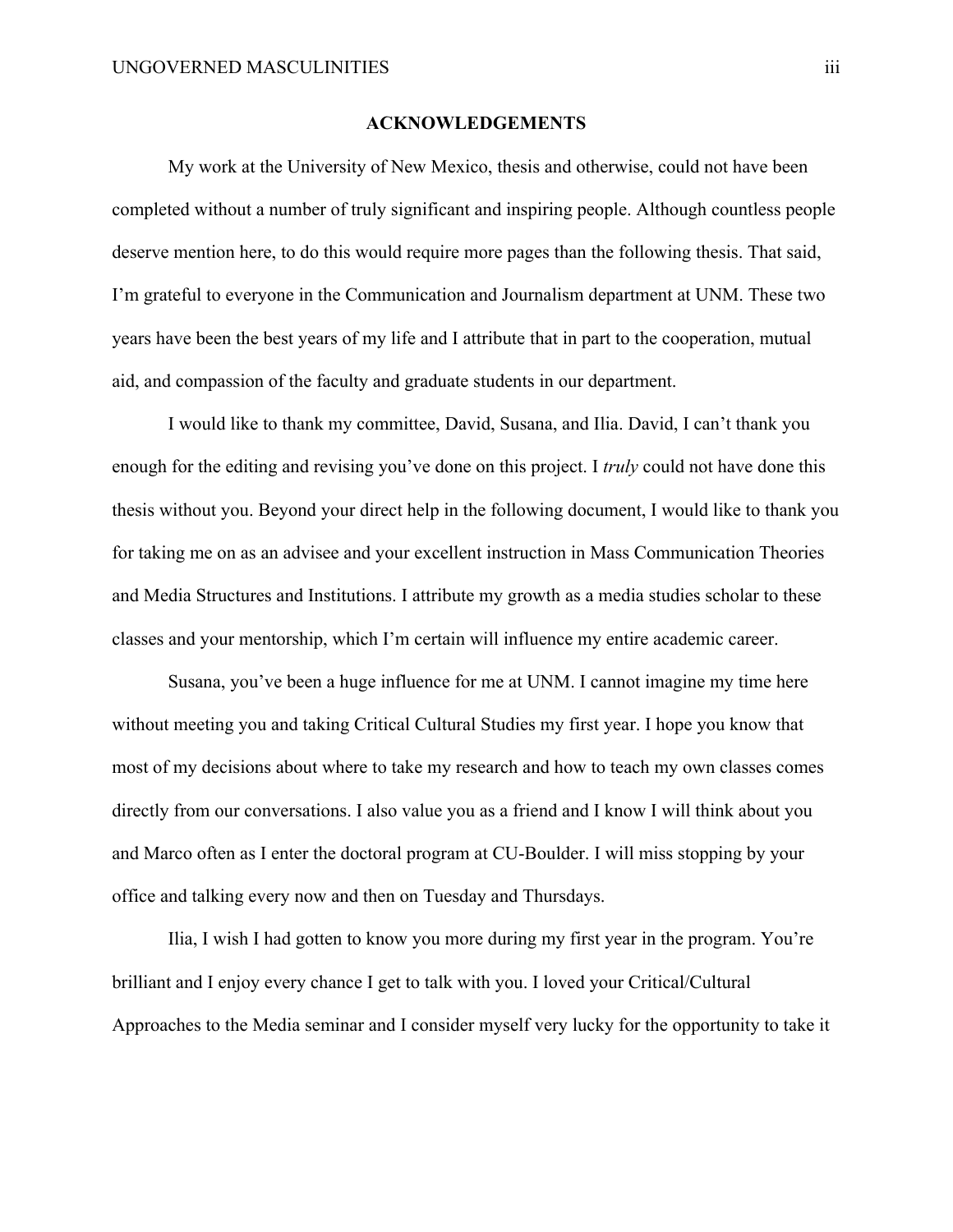with you during my time at UNM. Thank you so much for your suggestions and revisions to this project.

I would also like to thank two other intellectual mentors, Jan Schuetz and Dave Park. Jan, I'm so grateful our cohort had the opportunity to take Foundation of Communication Theories with you. I also cannot thank you enough for your continued support throughout my time at UNM. From advice on Ph.D. programs, to letters of recommendation, to coffee outings, to encouraging emails—thank you so much for everything. You've been a huge influence for me and I know your guidance will follow me throughout my career.

Dave, without sounding too hyperbolic: I'm pretty sure you saved my life. So much of everything I do and think about now can be traced back to my time at Lake Forest College, at the radio station or in your class or in your office. Thanks for staying in touch with me for all these years and continuing to show such strong support for me even at times when I probably didn't deserve it.

Finally, I would like to thank my family. Katy, I don't think it's a coincidence that the best years of my life occurred with you as partner. I doubt I could have done anything, let alone complete a Master's degree, without your love and support. I'm so excited for our future together.

Jeff, Georgia, and Kanella, thanks so much for the continued care throughout my time in school. Kanella, thanks for brightening up my long days at home and for reminding me not to take myself too seriously: "Have you met my brother? He has a degree in watching television." Also, thanks for being my best friend during the most difficult times in my life. Mom and Dad, thanks for being such strong mentors. Though it may be obvious, you two inspire my research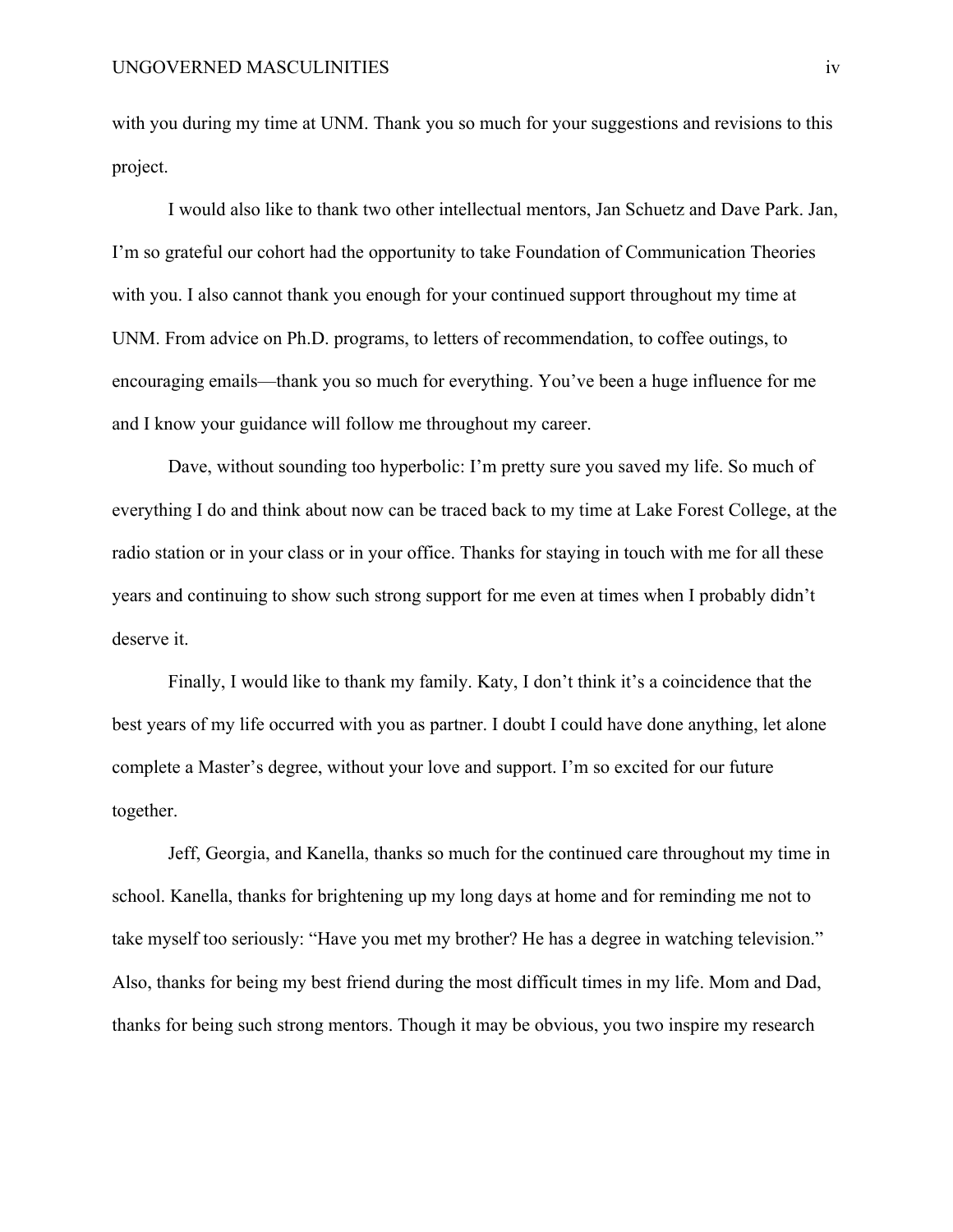interests in identity politics in feminism and masculinity studies. Thank you. More importantly, thanks for being such great parents.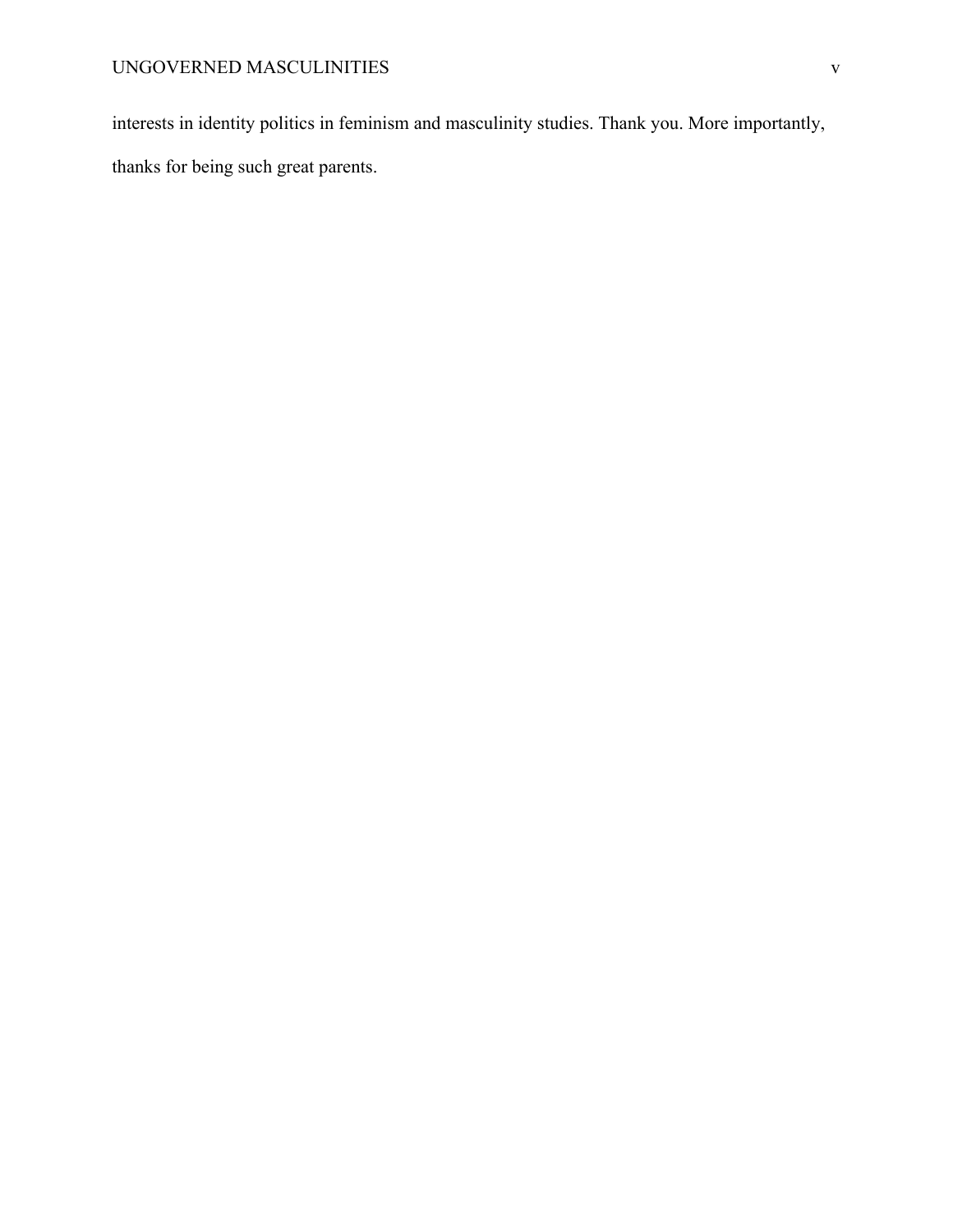#### **Ungoverned Masculinities:**

#### **Gendered Discourses of Neoliberalism in** *The Sopranos* **and** *Breaking Bad*

**by**

Christopher C. Barnes

B.A. Communication and Politics, Lake Forest College, Illinois, 2008 M.A., Communication, University of New Mexico, 2015

#### **ABSTRACT**

This thesis examines the discursive intersections of neoliberalism and masculinity on *The Sopranos* and *Breaking Bad* through a critical discourse analysis in order to illuminate larger sociocultural issues concerning contemporary masculinity. *The Sopranos* and *Breaking Bad* are praised in contemporary discourse as "artistic achievements," and the following project interrogates particular moments in both texts that construct gendered discourses of neoliberalism, relying on the theoretical foundations of hegemonic masculinity. Through my analysis, I establish key moments when discourses about masculinity intersected with and connected to discourses about neoliberalism. Additionally, this project analyzes moral dimensions of neoliberalism within sociocultural discourse centering on *The Sopranos* and *Breaking Bad*. I determine that the lines between entrepreneur and criminal have blurred as a product of neoliberal politics and economics, and argue that sociocultural discourse about the programs prioritizes profit making above socially responsible ethics and morality.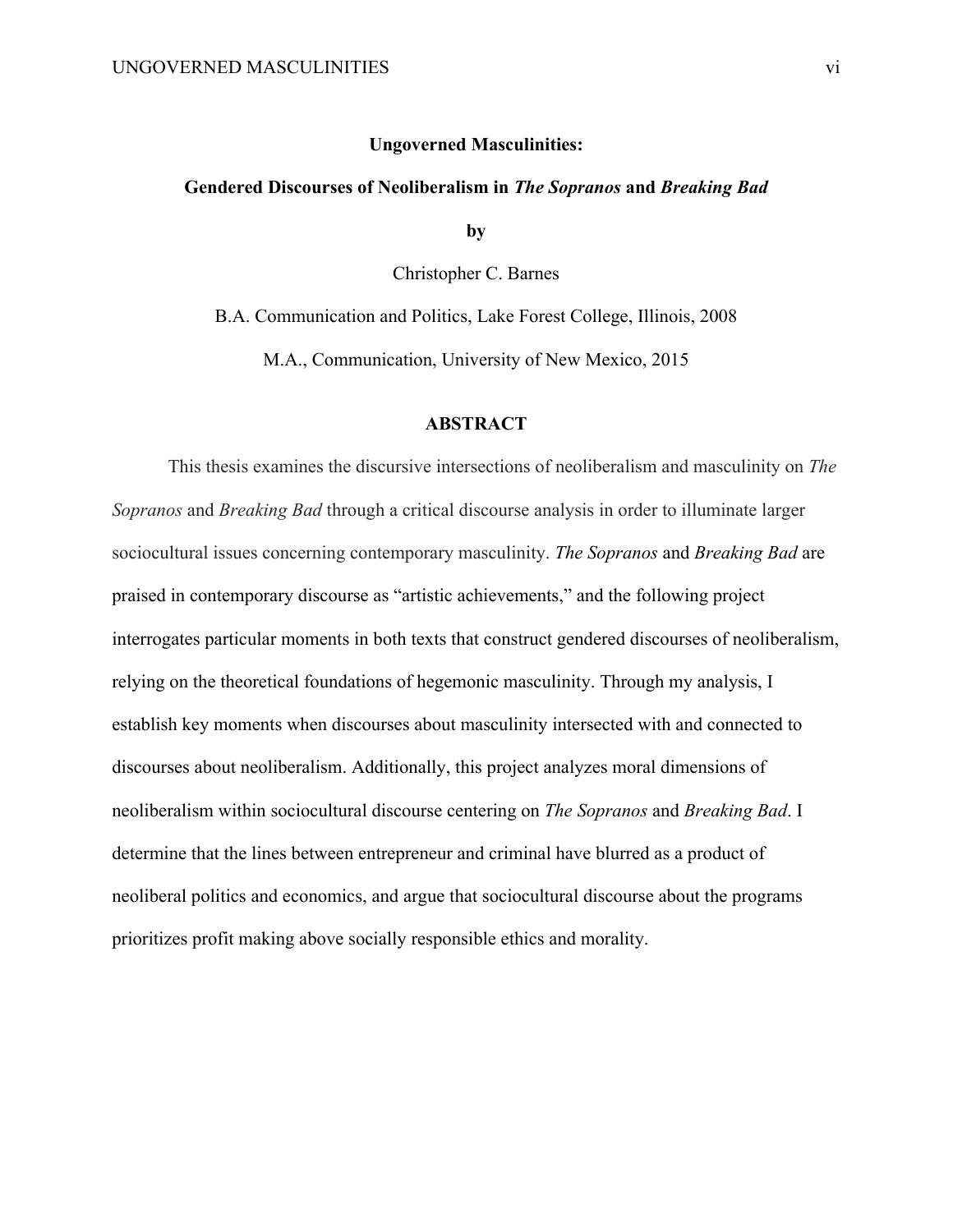| Applications of Neoliberalism to Identity Issues11 |
|----------------------------------------------------|
|                                                    |
|                                                    |
|                                                    |
|                                                    |
|                                                    |
|                                                    |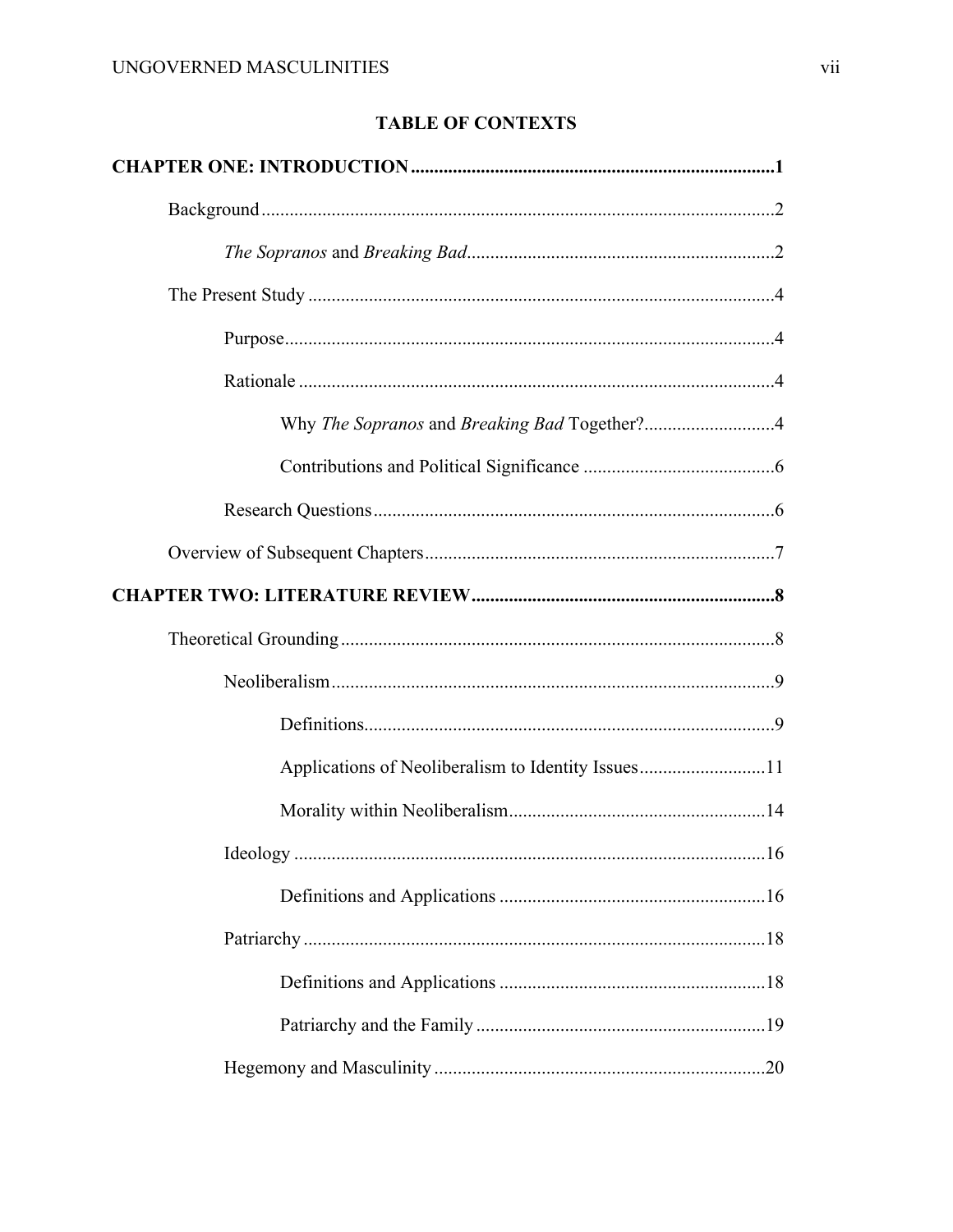| Current Research on The Sopranos and Breaking Bad34 |     |
|-----------------------------------------------------|-----|
|                                                     |     |
|                                                     |     |
|                                                     |     |
|                                                     |     |
|                                                     |     |
|                                                     |     |
|                                                     |     |
|                                                     |     |
| Critical Media Analysis in the Current Study46      |     |
|                                                     |     |
|                                                     | .47 |
|                                                     |     |
|                                                     |     |
|                                                     |     |
|                                                     |     |
|                                                     |     |
|                                                     |     |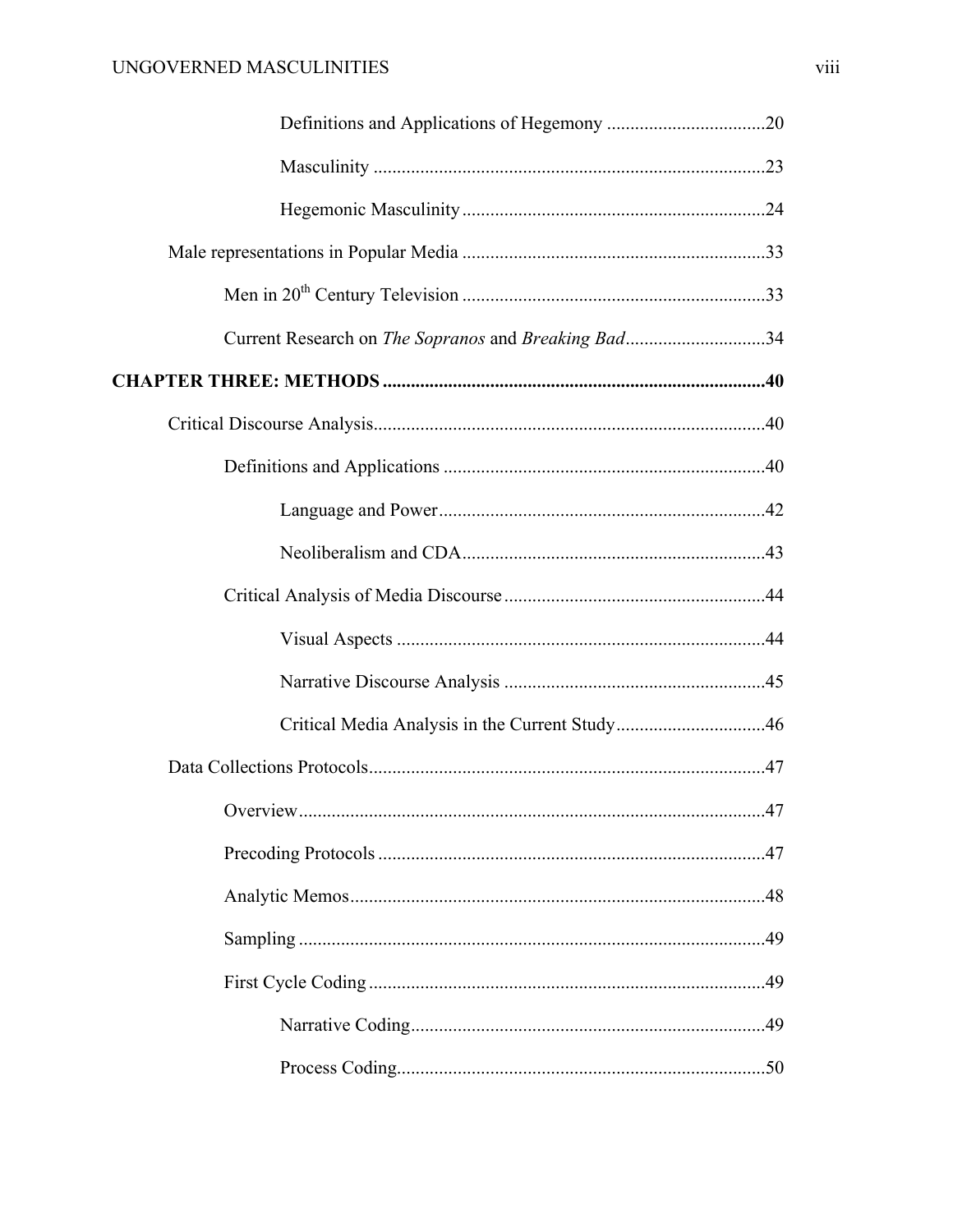| .91 |
|-----|
|     |
|     |
|     |
|     |
|     |
|     |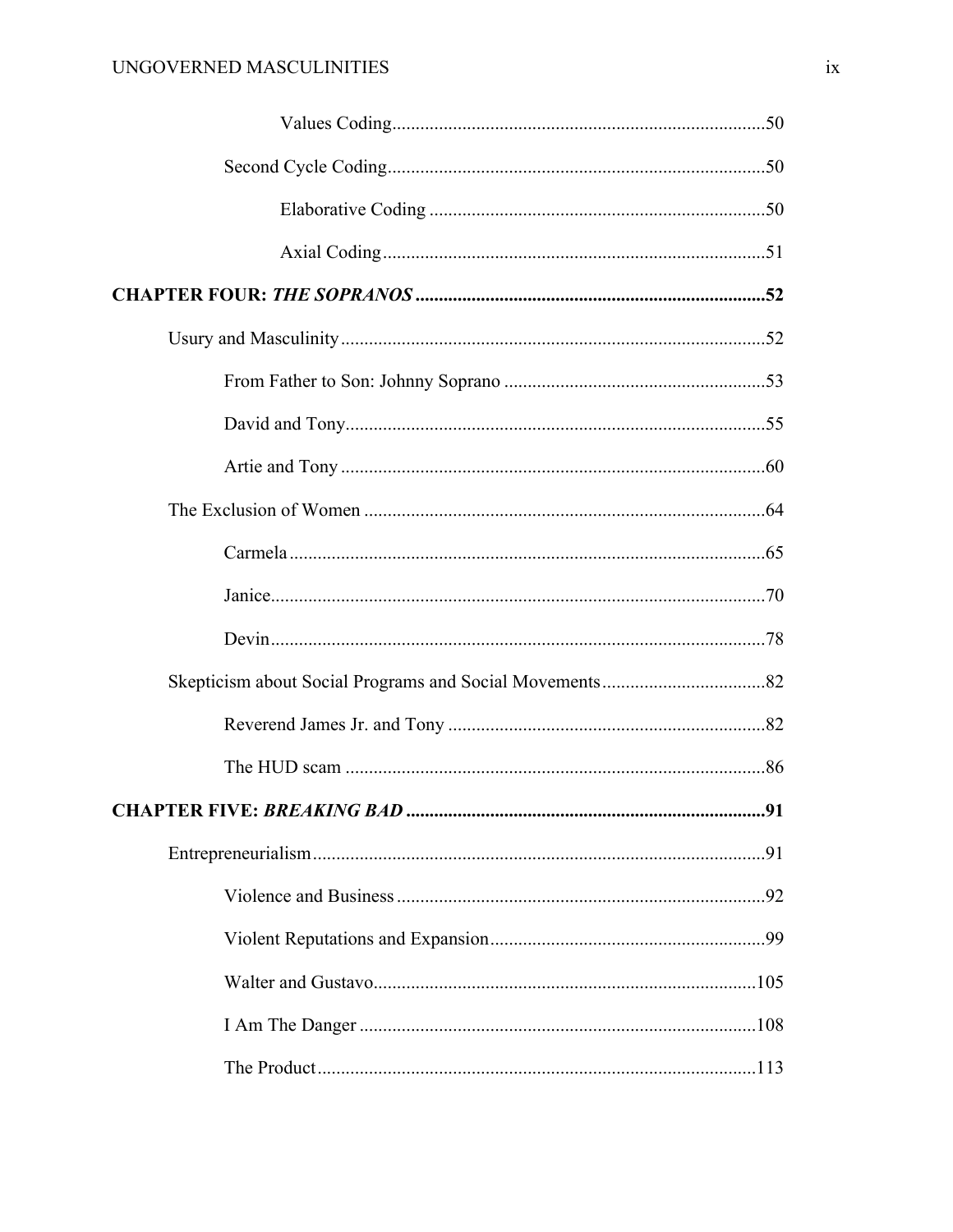| Moral Ambivalence and the So-Called "Golden Age" of Television144 |  |
|-------------------------------------------------------------------|--|
|                                                                   |  |
|                                                                   |  |
|                                                                   |  |
|                                                                   |  |
|                                                                   |  |
|                                                                   |  |
|                                                                   |  |
|                                                                   |  |
|                                                                   |  |
|                                                                   |  |
|                                                                   |  |
|                                                                   |  |
|                                                                   |  |
|                                                                   |  |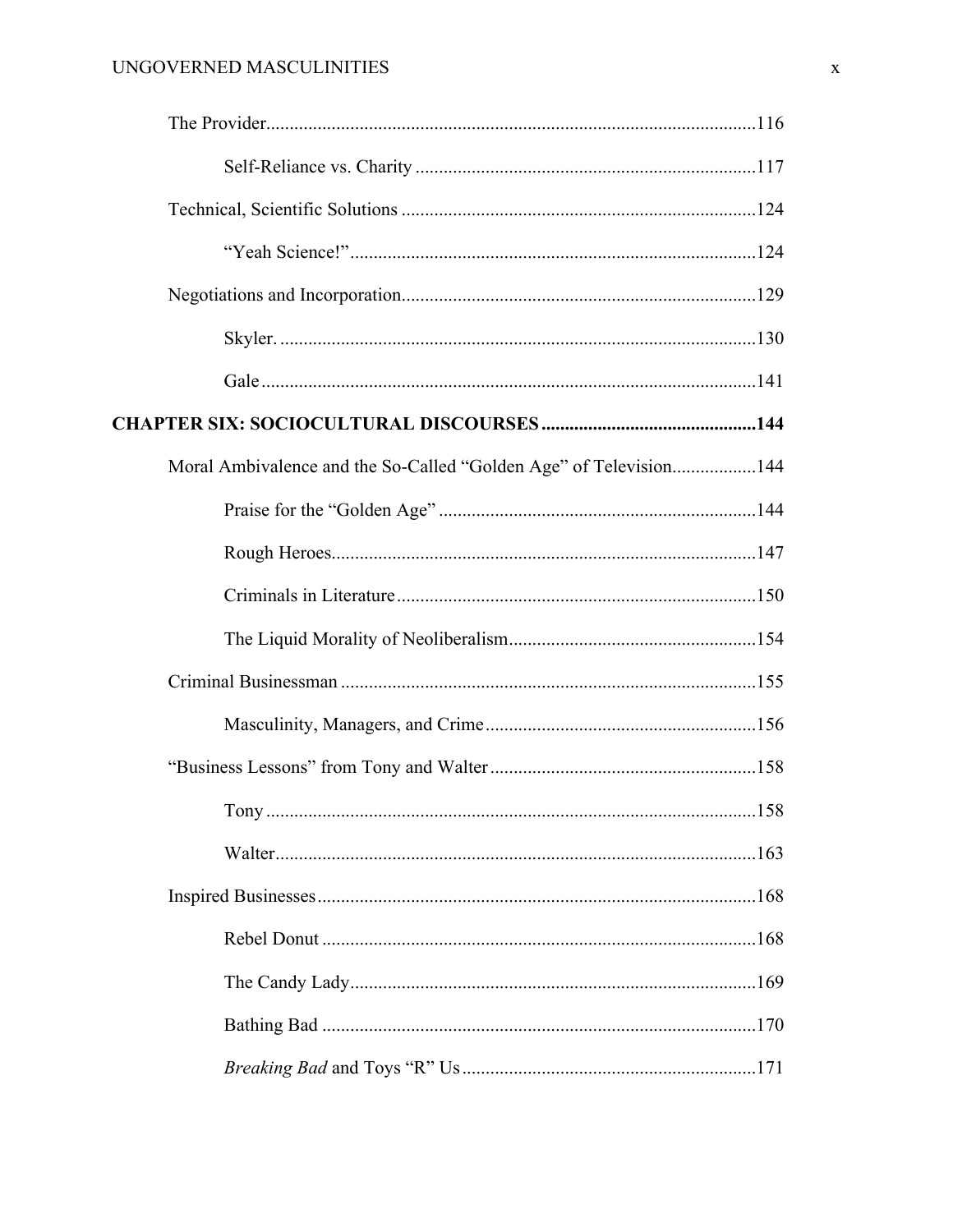| RQ1a What Discourses about Masculinity and Neoliberalism are Constructed in |  |
|-----------------------------------------------------------------------------|--|
|                                                                             |  |
| RQ1b What Discourses about Masculinity and Neoliberalism are Constructed in |  |
|                                                                             |  |
| RQ2 How Does Masculinity, as Constructed on The Sopranos and Breaking Bad,  |  |
|                                                                             |  |
| RQ3 How Does Sociocultural Discourse about The Sopranos and Breaking Bad    |  |
|                                                                             |  |
|                                                                             |  |
|                                                                             |  |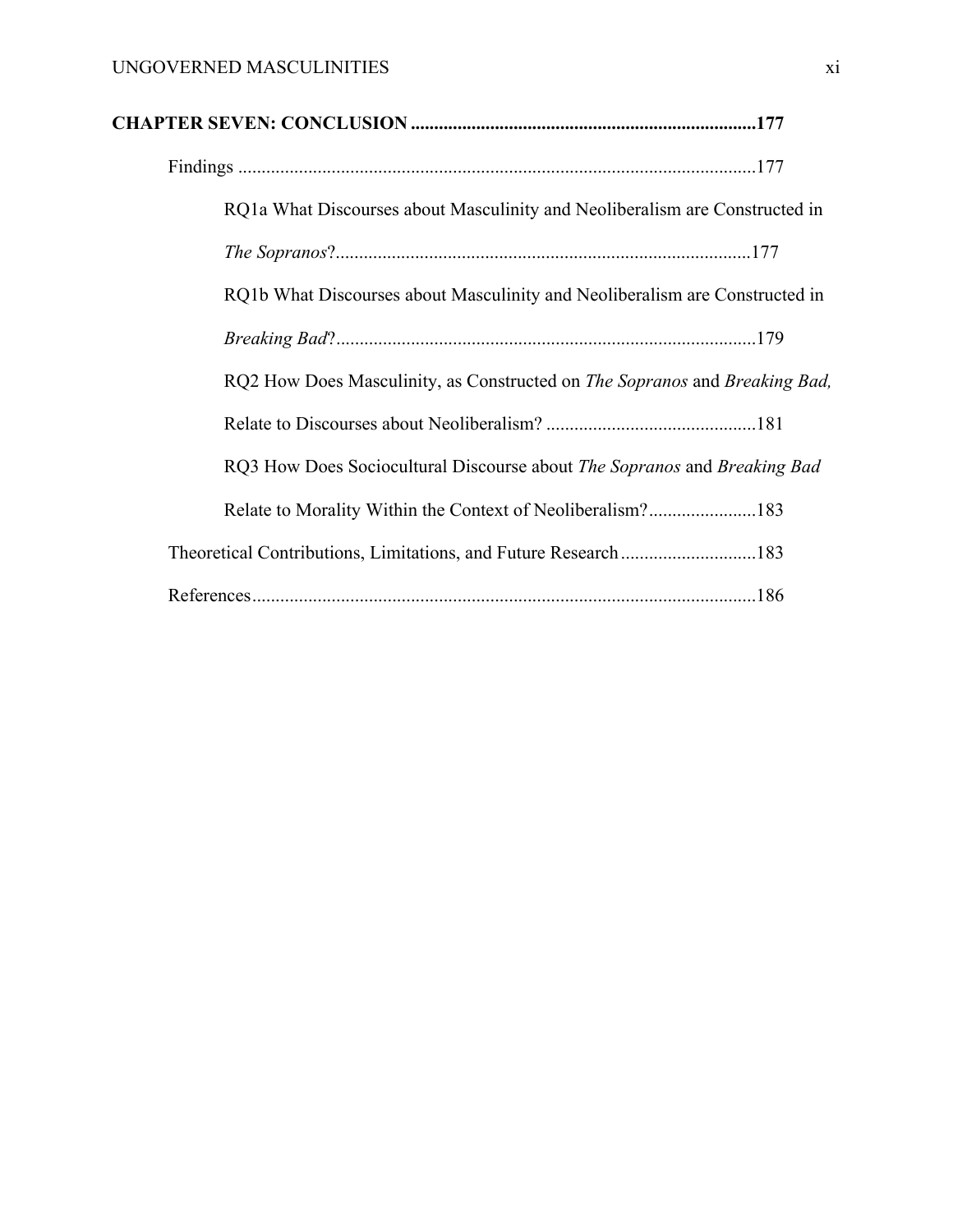#### **CHAPTER ONE:**

## **INTRODUCTION**

In "The Death of Adulthood in American Culture," *New York Times* film critic A. O. Scott (2014) connects the deaths of Tony Soprano, Don Draper, and Walter White to the death of adulthood in America. These names are all characters on American television dramas: *The Sopranos*, *Mad Men*, and *Breaking Bad* respectively. So far, only Walter dies at the culmination of his series, *Breaking Bad*. The series finale of *The Sopranos* remains ambiguous about Tony's mortality, and *Mad Men* has not yet reached a conclusion. Regardless, Scott (2014) sees these characters reaching their demises, whether they die or their lives are stopped by the last episode of their series. "Their deaths," he writes, "were (and will be) a culmination and a conclusion: Tony, Walter and Don are the last of the patriarchs" (para. 3). The argument that the fate of these men signals an end of patriarchy and subsequently adulthood raises a number of questions about television's relationship to culture.

Why do critics like Scott see the death of these characters as marking an end to patriarchy and adulthood? What is about these characters that reveals underlying political, economic, and social tensions in contemporary American culture? Scott's conclusion about the impact of *The Sopranos*, *Mad Men* and *Breaking Bad* speaks to the need for a continued cultural and academic investment in these shows. Scott's voice is one of many that thrusts popular television under a microscope, demanding an answer to the question of what these stories tell us about American culture. The current project shares this aim.

This thesis examines the discursive intersections of neoliberalism and masculinity on *The Sopranos* and *Breaking Bad* in order to illuminate larger sociocultural issues concerning contemporary masculinity. The present chapter details the background and context of these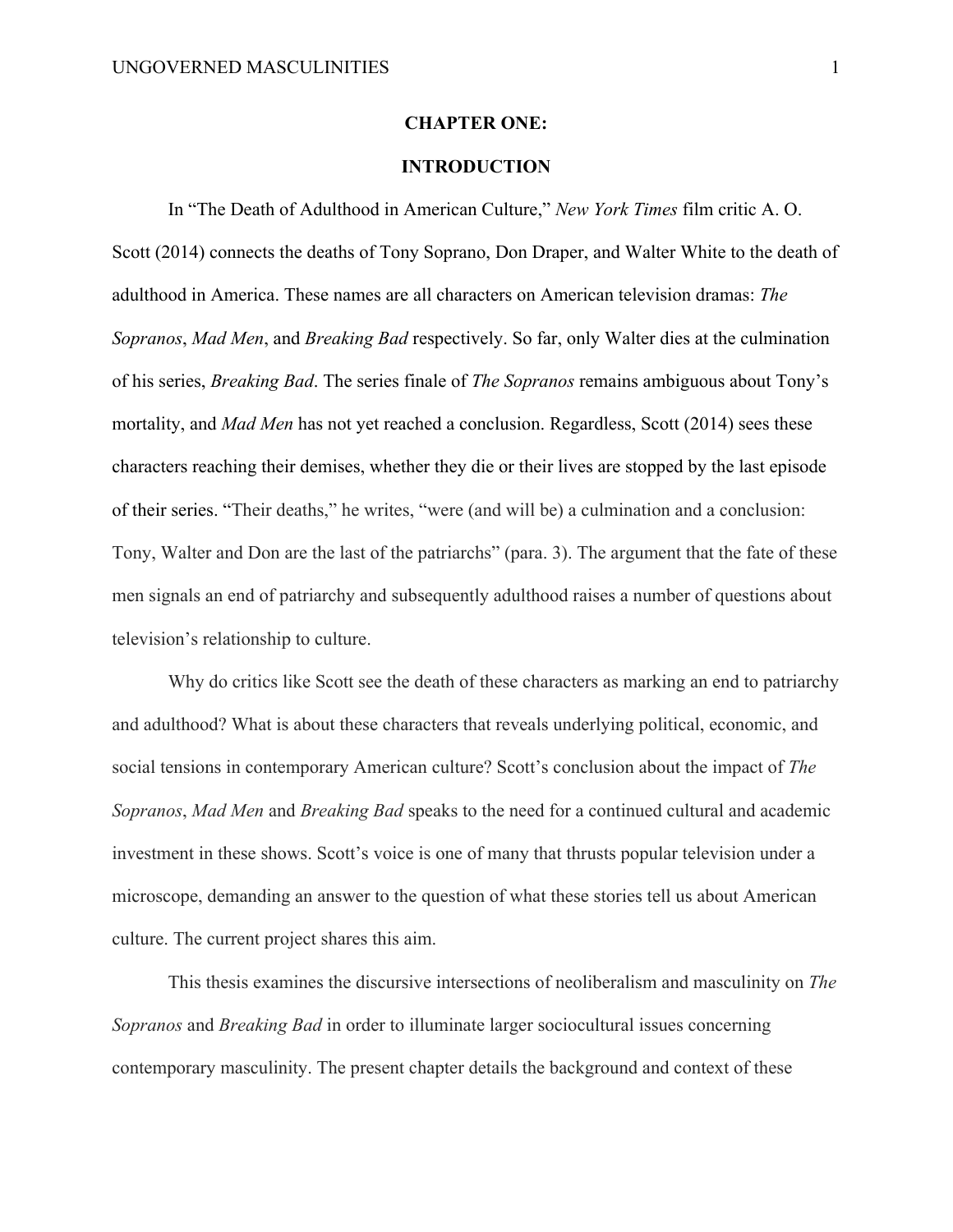shows, presents descriptions of each series and its impact, and offers an overview of the study's subsequent chapters. This project views these shows as communication artifacts that exist in the ritualized experience of continued audience consumption. As audiences watch, re-watch, and talk about *The Sopranos* and *Breaking Bad*, they engage, contest, and reproduce the social discourses and ideologies embedded in these television programs. The present project attempts to provide an innovative understanding of *The Sopranos* and *Breaking Bad* through a critical discourse analysis of the two series' representations of neoliberalism and masculinity.

#### **Background**

#### *The Sopranos* **and** *Breaking Bad*

*The Sopranos* is a television show about mob-boss Tony Soprano, who lives in northern New Jersey with his wife, Carmela, and his two children, AJ and Meadow. Tony is managing captain of the Di Meo crime family in the beginning of the series, but soon becomes the head of this organization (Remnick, 2007). Tony's front is that he works as a "waste-management consultant," but he really makes a living through usury, extortion, illegal card games, hijacking trucks, Housing and Urban Development (HUD) scams, extensive real estate holdings, a local deli, and a strip club called Bada Bing! (Remnick, 2007). In the pilot episode, Tony starts suffering from panic attacks; he passes out during a family barbeque, which results in his doctor recommending psychotherapy with Dr. Jennifer Melfi. Tony is initially resistant to speaking with a psychiatrist, but his mental health and the therapeutic work he does in these sessions become central plot lines running through the entire series. These therapy sessions provide a unique window into the inner workings of Tony as a character, who struggles with his responsibilities, his relationship with his mother, and his own behaviors and expected social roles as a man, father, and crime boss.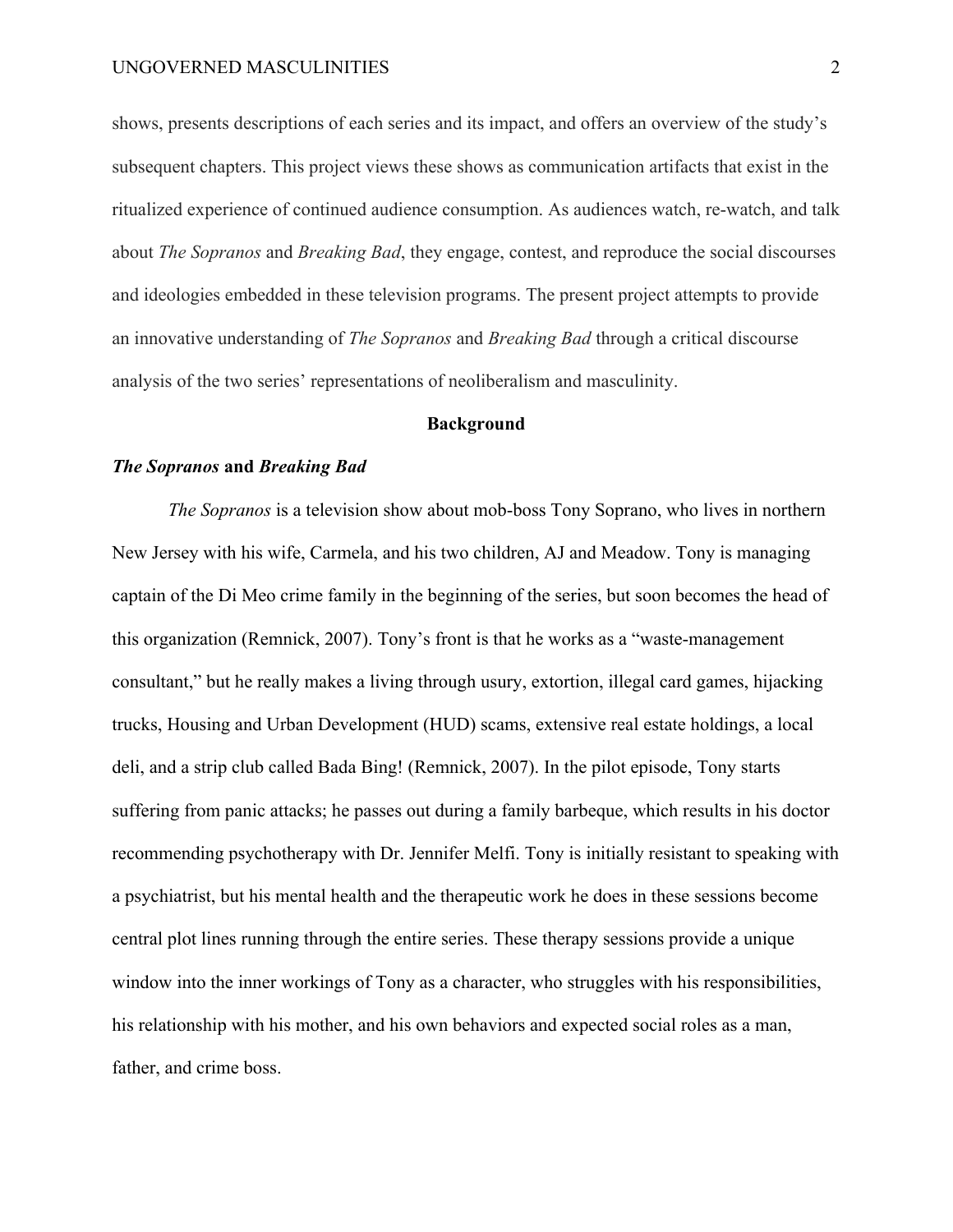Vince Gilligan created *Breaking Bad,* which premiered in 2008, lasted for five seasons, and ended in 2013. Gilligan's premise for *Breaking Bad* was to turn Mr. Chips into Scarface, which means transforming a harmless chemistry teacher into a ruthless methamphetamine producer and, ultimately, a killer (Nussbaum, 2012). *Breaking Bad* centers on Walter White, who, in the midst of financial struggle, learns he has inoperable lung cancer. In desperation, he enlists a former student to help him produce and sell methamphetamine to pay for his mounting medical costs and to support his family posthumously.

In the pilot we learn that Walt is a lower-to-middle class family man, working at a local public school in Albuquerque, New Mexico, and moonlighting at a local carwash for extra money. His wife, Skyler, is pregnant and his son Walt Jr. has cerebral palsy. The show's title refers to a southern colloquialism—"to break bad"—which essentially means "to go bad" (Lotz, 2014) and alludes to the continual transformation of Walter White throughout the series; indeed, he starts off as a quiet and meek husband, but another man emerges as he begins to produce and sell methamphetamine. Walt soon learns that his chemistry skills allow him to produce a superior product to the conventional street meth, and this achievement paves the way for the ensuing chaotic narrative of its five seasons.

*The Sopranos* and *Breaking Bad* both emerged near the end of the twenty-year period of industrial change for US television that Lotz (2014) calls a "multi-channel transition" (p. 29). Beginning in the mid-1980s, the television industry began to gradually change its technological, economic, and distribution standards, creating a context for these shows to surface (Lotz, 2014). These shows were designed to increase the male audience, "which always has been less substantial than that of female counterparts and showed signs of further losses at the time" (Lotz,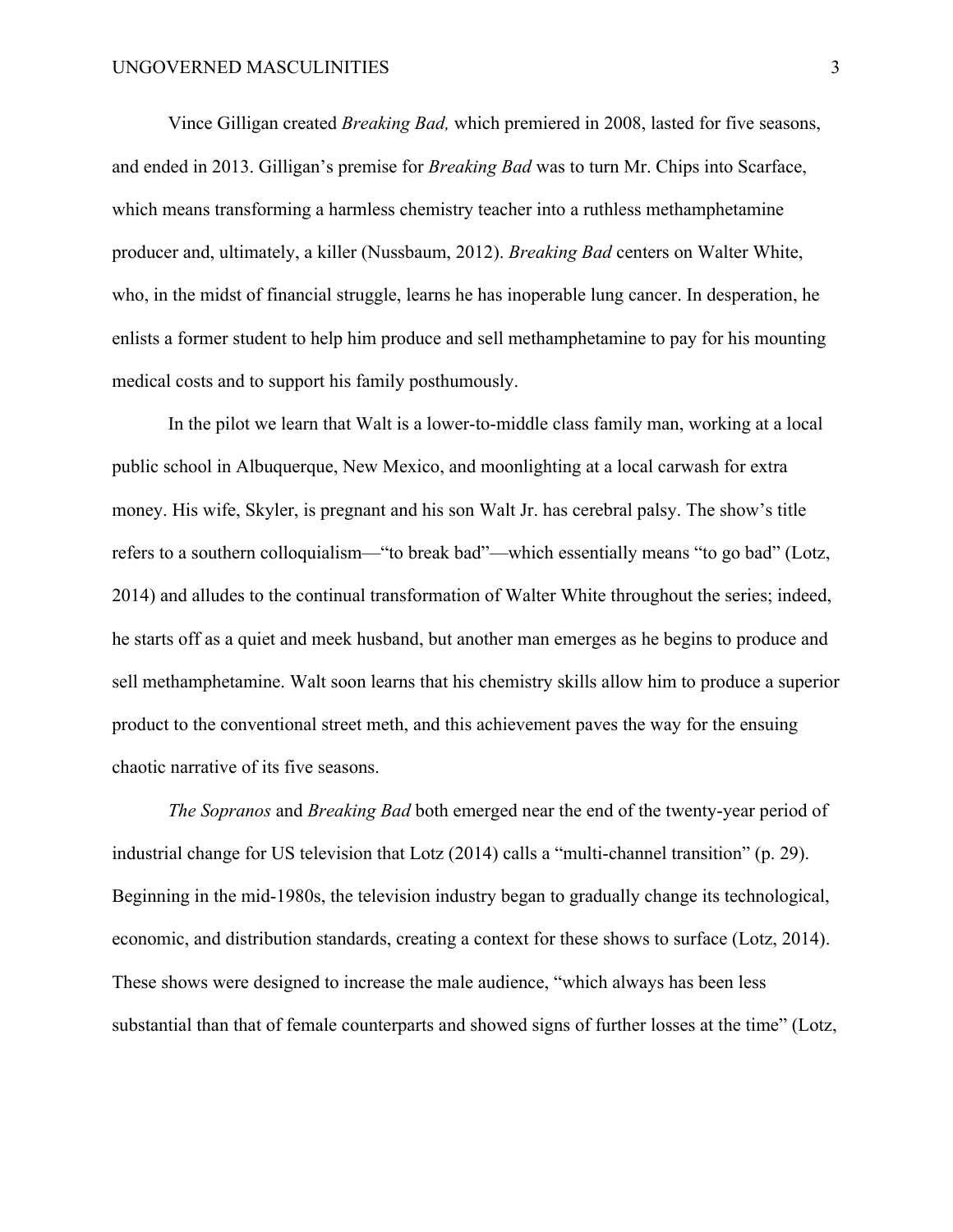2014, p. 33). Lotz (2014) argues that *The Sopranos* and *Breaking Bad* are among several malecentered serials whose popularity suggests a cultural anxiety about contemporary masculinity.

## **The Present Study**

The present study attempts to shed light on certain aspects of this cultural anxiety through a critical discourse analysis of neoliberalism and masculinity presented on *The Sopranos* and *Breaking Bad*. The following sections detail this project's purpose and rationale, and present its guiding research questions.

#### **Purpose**

The central purpose of this study is to analyze the discourses of neoliberalism and masculinity in *The Sopranos* and *Breaking Bad.* My intention is to expand the literature on these shows by presenting a unique theoretical approach to analysis. To date, no project on these two series uses the intersections of masculinity and neoliberalism to understand how these shows function as social discourse. Similar to Lotz (2014), I avoid talking about a "crisis" in masculinity as being unique to, or originating during, the twenty-first century; rather, as Lotz notes, seismic changes in masculinity "can be traced from the late 1700s through the present" (p. 60). Thus, rather than attempting to demonstrate distinctions characteristic of the current era of masculinity in relation to others, I am more concerned with contemporary social and cultural configurations of and conversations about masculinity and neoliberalism and how these configurations and conversations are explored in *The Sopranos* and *Breaking Bad*.

#### **Rationale**

**Why** *The Sopranos* **and** *Breaking Bad* **together?** I chose these programs based on their similarities. Yes, *The Sopranos* and *Breaking Bad* are different in many respects. One show is about a mob boss, the other is about a drug producer and dealer; one show is about a man who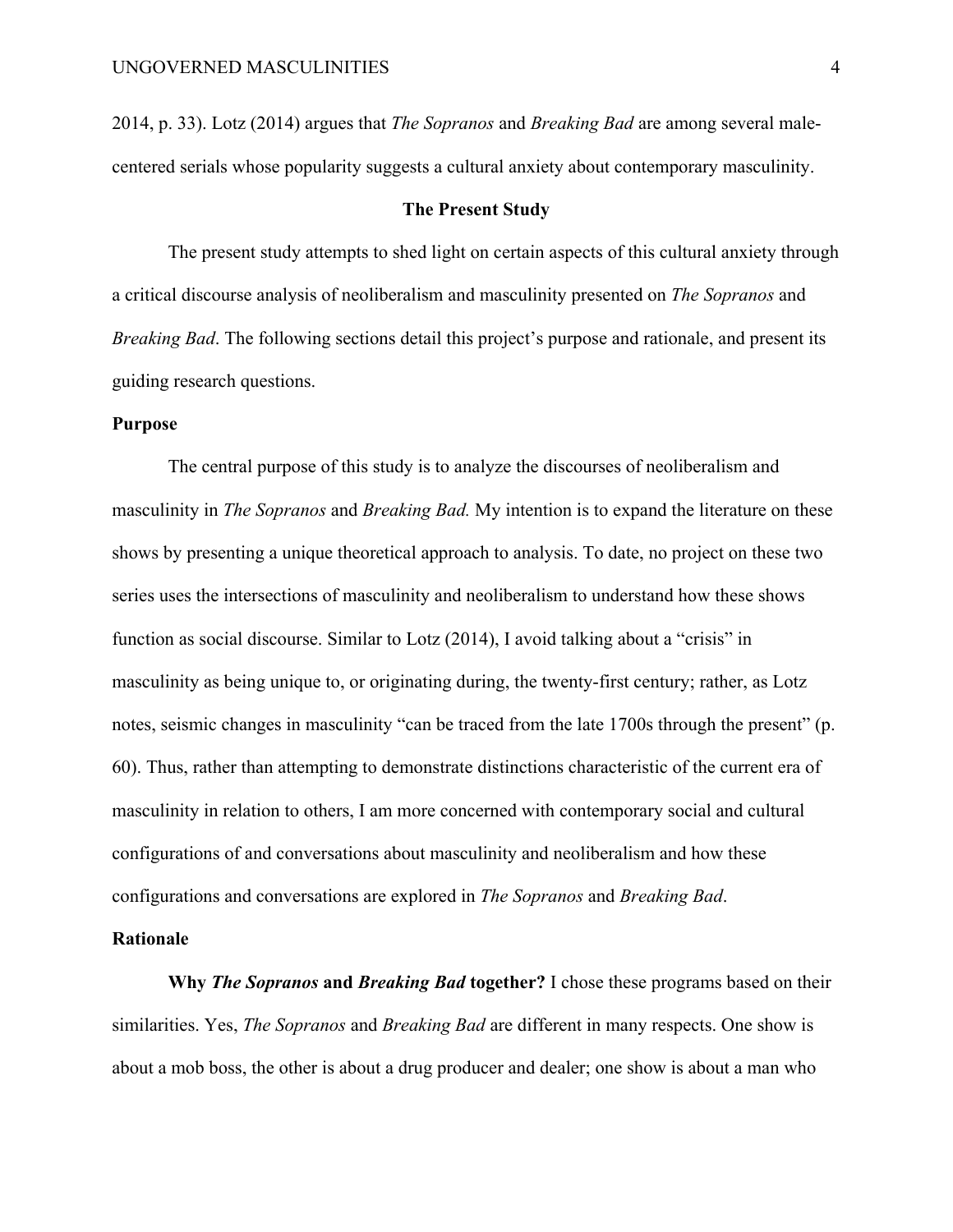struggles with the criminal life he was born into, the other is about a man who radically and intentionally transforms into a violent criminal. However, both shows present white male criminal protagonists, both of whom illustrate a quite controversial implication about masculinity—it can contain, and valorize, an overtly anti-social element: criminality. These shows are also representative of the current critically acclaimed "Golden Age" of television (Martin, 2013), and thus require critical interrogation. Why are they popular—and why now? What are the cultural implications of their popularity? Additionally, the series share unique characteristics worthy of cultural analysis.

Though this project is not a literary critique of the shows' structures, the two series feature similar characters and these similarities ground the rationale of their paring. Both protagonists struggle with their health, Tony with his panic attacks and Walter with his lung cancer. Both protagonists use criminal means as their sources of income, and because of this, each character uses the accumulation of wealth (and the resulting ability to provide for their families) as a justification for criminal behavior. The two protagonists have similar business and familial relationships. Their biological sons are both named after their fathers (Anthony Soprano, Jr., and Walter White, Jr.), but are both neglected and disillusioned by their fathers. Each protagonist has a surrogate son character (Christopher Moltisanti and Jesse Pinkman), who assists in his criminal accumulation of wealth and is often treated more like a son than the protagonist's actual biological offspring. Each surrogate son character has a drug problem and contends with their relationship with the central protagonists. The wives in these shows each struggle with their husbands' criminal activity, but largely remain trapped in their husbands, and thus their own lives of crime, despite their emotional turmoil. These similarities demonstrate a peculiar illustration of contemporary masculinity, and, although these shows are handled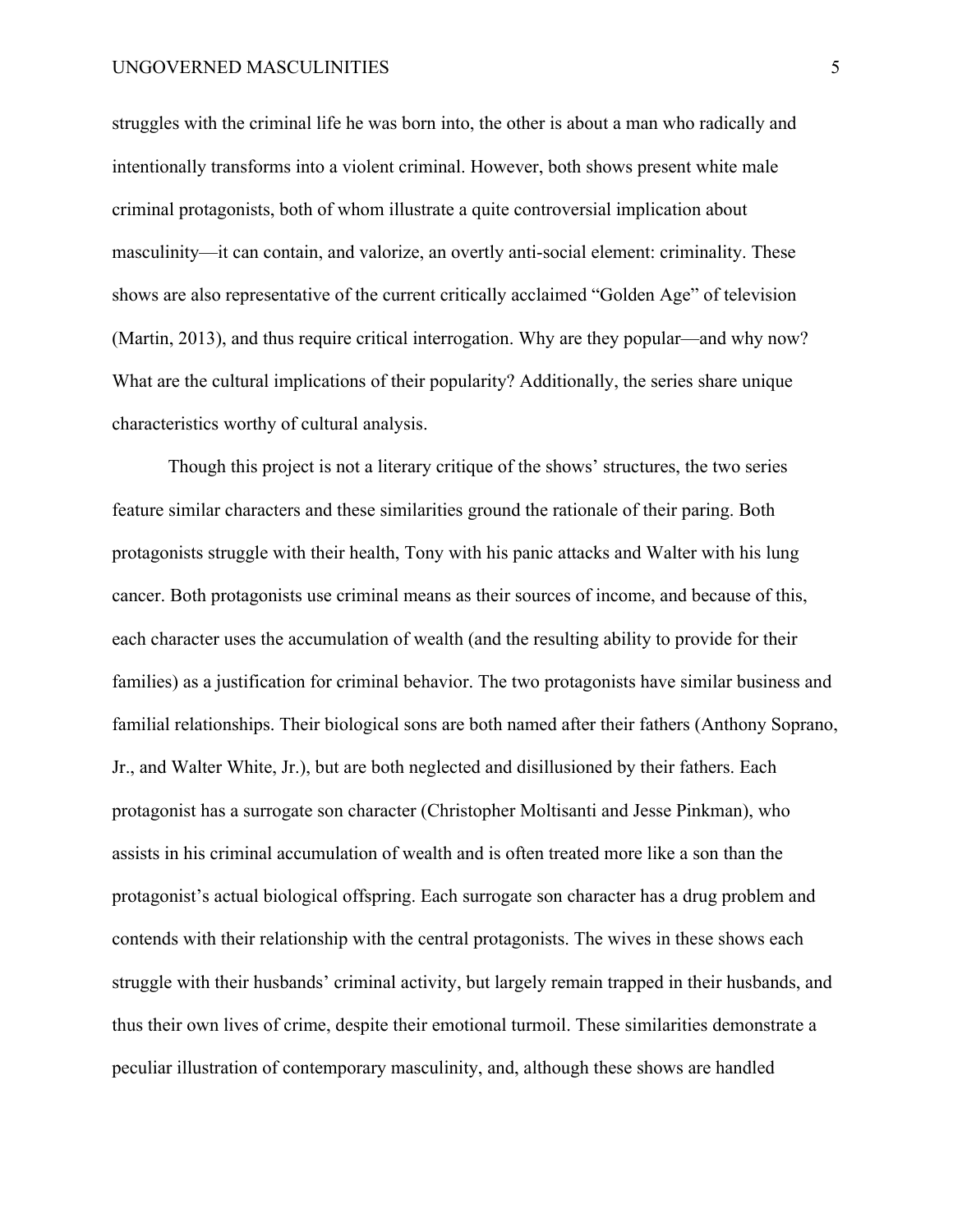separately in my analysis, their similarities provide additional rationale for their joint investigation. Finally, even though these shows are similar in several ways, this investigation is primarily concerned with how these shows differ in their illustrations of masculinity and how this connects to larger economic, political, and social shifts from 1999 to 2013.

**Contributions and political significance.** This research project addresses both *The Sopranos* and *Breaking Bad* in a single study. This pairing allows me to offer a comparison of these shows in light of recent important economic, political, and social changes. Additionally, this project uniquely approaches these shows by using a theoretical framework specifically designed to simultaneously investigate neoliberalism and masculinity. The political value and significance of this study lie in its interrogation of critically acclaimed popular series. *The Sopranos* and *Breaking Bad* embody key anxieties of masculinity in America. Thus, it is crucial for cultural critics and academics to unravel the contradictions and tensions in texts like *The Sopranos* and *Breaking Bad* to understand how power, and messages about power, operate in the realm of popular culture. To this end, this study aims to offer a small contribution to the larger political projects of cultural studies and political economy of communication.

## **Research Questions**

The research questions guiding the current study are:

RQ1a: What discourses about masculinity and neoliberalism are constructed in *The Sopranos*? RQ1b: What discourses about masculinity and neoliberalism are constructed in *Breaking Bad*? RQ 2: How does masculinity, as constructed on *The Sopranos* and *Breaking Bad*, relate to discourses about neoliberalism?

RQ 3: How do sociocultural discourses about *The Sopranos* and *Breaking Bad* relate to morality within the context of neoliberalism?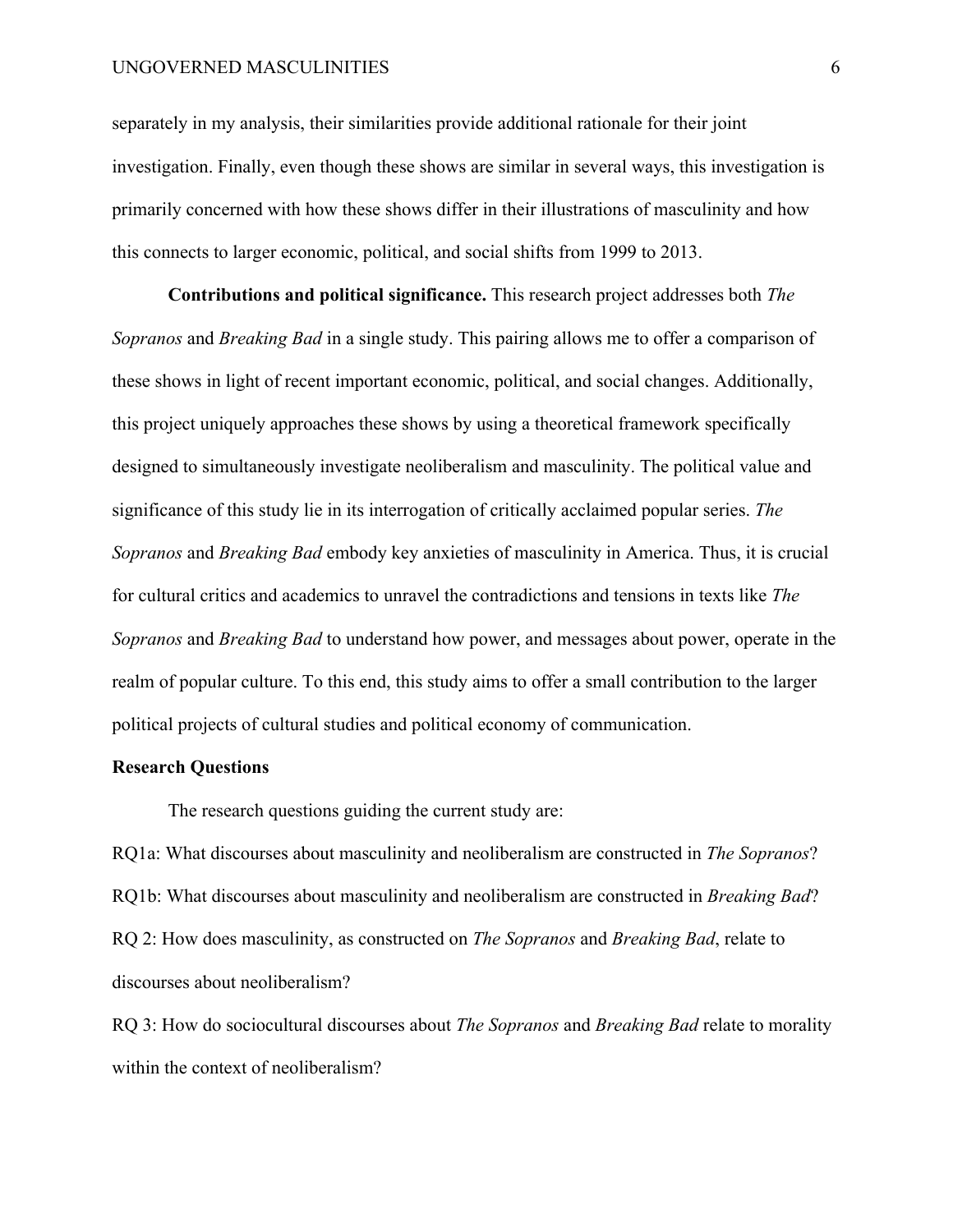#### **Overview of Subsequent Chapters**

The following chapters detail my theoretical framework, review the relevant literature for this project, and describe the methodological procedures of this study, respectively. Chapter Two offers the theoretical framework I use to investigate *The Sopranos* and *Breaking Bad*, presents the relevant literature concerning male representations in popular media, and ends with the literature specifically dealing with *The Sopranos* and *Breaking Bad*. Chapter Three identifies Critical Discourse Analysis (CDA) as the primary methodology for this study and also details the specific coding procedures I use in this project Chapter Four analyzes *The Sopranos*, Chapter five analyzes *Breaking Bad*, and Chapter Six connects these texts to wider sociocultural discourses surrounding masculinity and neoliberalism. Chapter Seven concludes this thesis with a summary of findings and a discussion of the study's theoretical contributions, limitations, and suggestions for future research.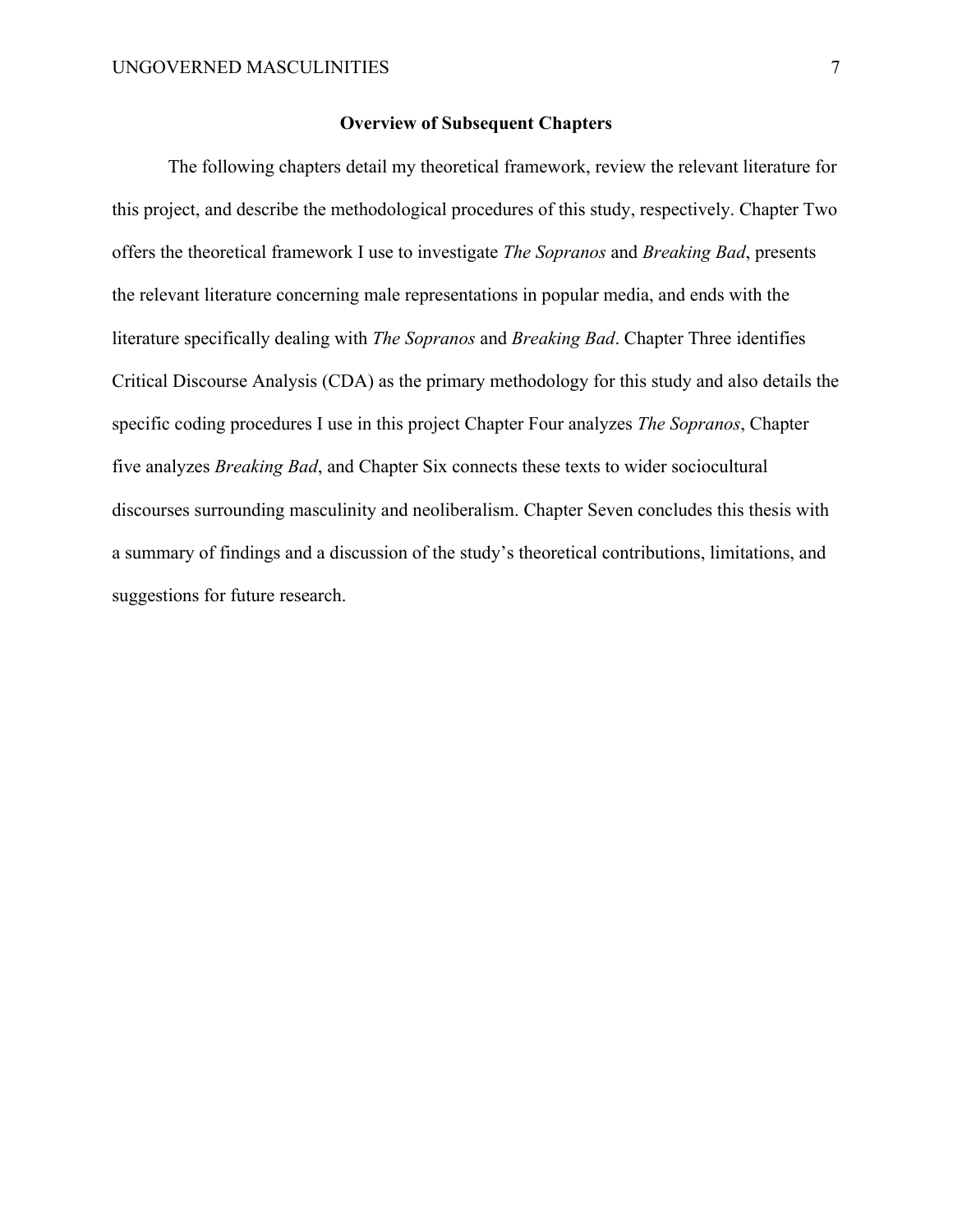#### **CHAPTER TWO:**

## **LITERATURE REVIEW**

This chapter is divided into two sections. The first reviews the theoretical framework I use to approach *The Sopranos* and *Breaking Bad*. This section presents the concept of neoliberalism as a contemporary political condition, starting with definitions and moving to applications to modern identities. I then consider the implications of neoliberalism as it relates to day-to-day life. I subsequently consider ideology and how scholars understand ideology within media texts. I specifically point to patriarchy as an ideology within the current project and consider developments of patriarchy in families in the U.S. I then turn to a review of relevant literature on hegemony and masculinity, ending with Connell's (2005) model of hegemonic masculinity and its applications in subsequent scholarship.

The second section details male representations of popular culture, and specifically popular television. These representations correspond with varying systems of hegemonic masculinity, as they change through time and culture. I discuss the more traditional representations of men on television and discuss how these illustrations began to shift in the 1980s. Finally, I review recent academic work specifically dealing with *The Sopranos* and *Breaking Bad*.

#### **Theoretical Grounding**

This section presents the theoretical framework I use to analyze *The Sopranos* and *Breaking Bad*, considering neoliberalism, patriarchy, and hegemonic masculinity. This particular combination of theories offers a unique perspective on *The Sopranos* and *Breaking Bad* that considers gender and contemporary socioeconomic conditions.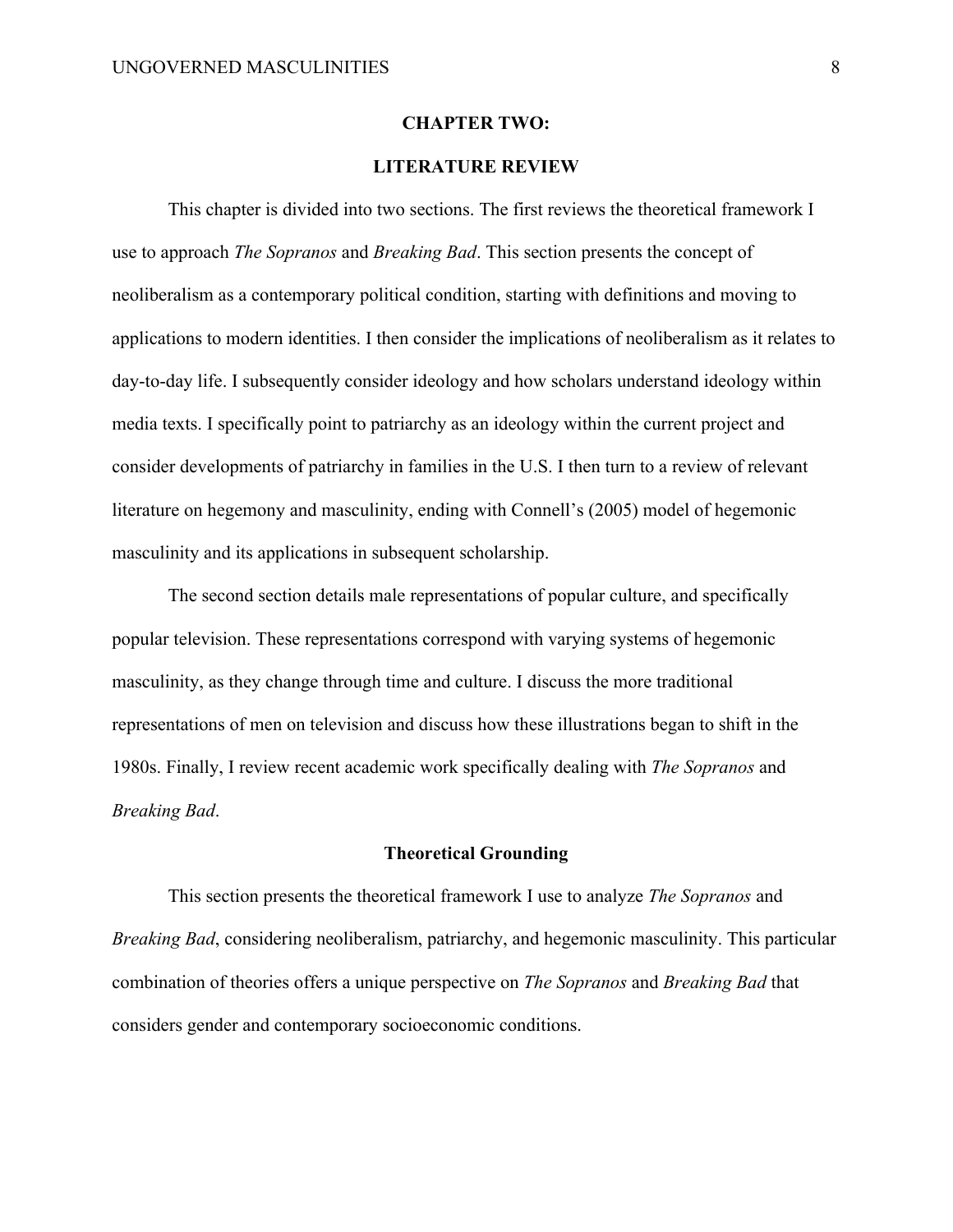#### **Neoliberalism**

**Definitions.** The term "neoliberalism" refers to both a political condition and an ideological approach to social life. McChesney (2008) defines neoliberalism as "the doctrine that profits should rule as much of social life as possible, and anything that get in the way of profit making is suspect, if not condemned" (p. 15). Proponents of this doctrine disparage government intervention and regulation in favor of freedom for business and entrepreneurship. The individual is the centerpiece of neoliberalism. Descriptions of neoliberalism often paraphrase Margaret Thatcher to invoke its qualities: there is no such thing as "society," only the individual and his family (Hall, 2011; McChesney, 2008). Advocates see growing wealth disparities not only as a natural condition of the market, but also as incentives to fuel hard work, productivity, and growth which is thought to trickle down, creating universal prosperity (McChesney, 2008). Neoliberalism promotes the infallibility of "free markets," and, as such, any government regulation or organized social response from citizens or labor unions is thought to damage the outcome of a pure market solution (McChesney, 2008).

In *A Brief History of Neoliberalism*, Harvey (2005) offers a more detailed definition. Neoliberalism is "a theory of political economic practices that proposes that human well-being can best be advanced by liberating individual entrepreneurial freedoms and skills within an institutional framework characterized by strong private property rights, free markets, and free trade" (Harvey, 2005, p. 2). Supporters of the neoliberal project argue that the state should never govern society, dictate to free individuals how to manage their property, or impose regulations on the economy (Hall, 2011). Here, the "God-given right to make profits and amass personal wealth" foregrounds politics and social relations (Hall, 2011, p. 706). Though proponents often champion limiting and shrinking governments to ensure minimal interference, governments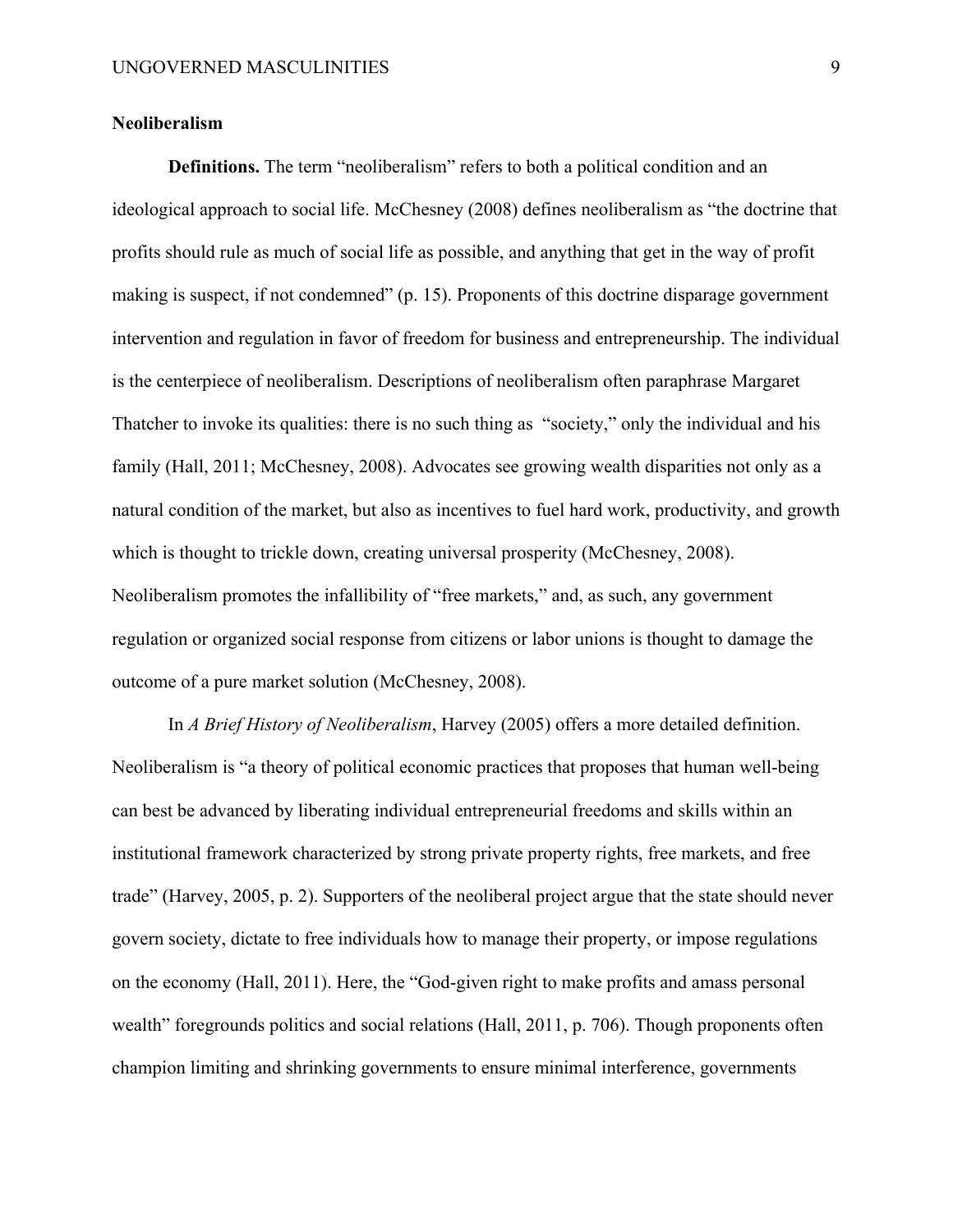usually operate on the same scale but channel resources away from citizens and public organizations to large corporations in order to assist in their expansion and accumulation of wealth (McChesney, 2008; Theodore, Peck, & Brenner, 2011).

Neoliberal principles operate as a form of "common sense" and uphold principles such as self-management and individual responsibility (Couldry, 2008). Individuals should incorporate the economic market values of discipline, efficiency, and competitiveness into their daily lives (Marzullo, 2011; Ong, 2006). Community engagement is sacrificed in lieu of engagement with the market to further personal wealth and sustain self-interest (Marzullo, 2011). Supporters of neoliberalism believe in "equal opportunity," which, as a concept, is usually deployed to isolate sociopolitical conditions, forgetting the unequal material conditions into which various individuals are born throughout the world (Brodie, 2007; Connell, 2010). Thus, any program advancing the interests of dispossessed people is fundamentally unfair because it runs contrary to neoliberal notions of "equal opportunity."

It would be a mistake to think of neoliberalism as a single, universal condition. Indeed, neoliberalism can vary throughout the world and, importantly, not all capitalism is neoliberal (Hall, 2011). Hall writes, "Neoliberalism is, therefore, not one thing. It combines with other models, modifying them. It borrows, evolves, and diversifies. It is constantly 'in process'. We are talking here, then, about a long term tendency and not about teleological destination" (2011, p. 708). Indeed, neoliberalism exists within a "nexus of intersecting social developments" (Lotz, 2014). Because neoliberalism is complex, always incomplete, and "in process," scholars often connect the concept to hegemony, which proposes that cultural relations are predicated on force and consent between various groups, a condition that is itself always incomplete and in process<sup>1</sup>

 $1$  I provide a detailed definition of hegemony beginning on page 20.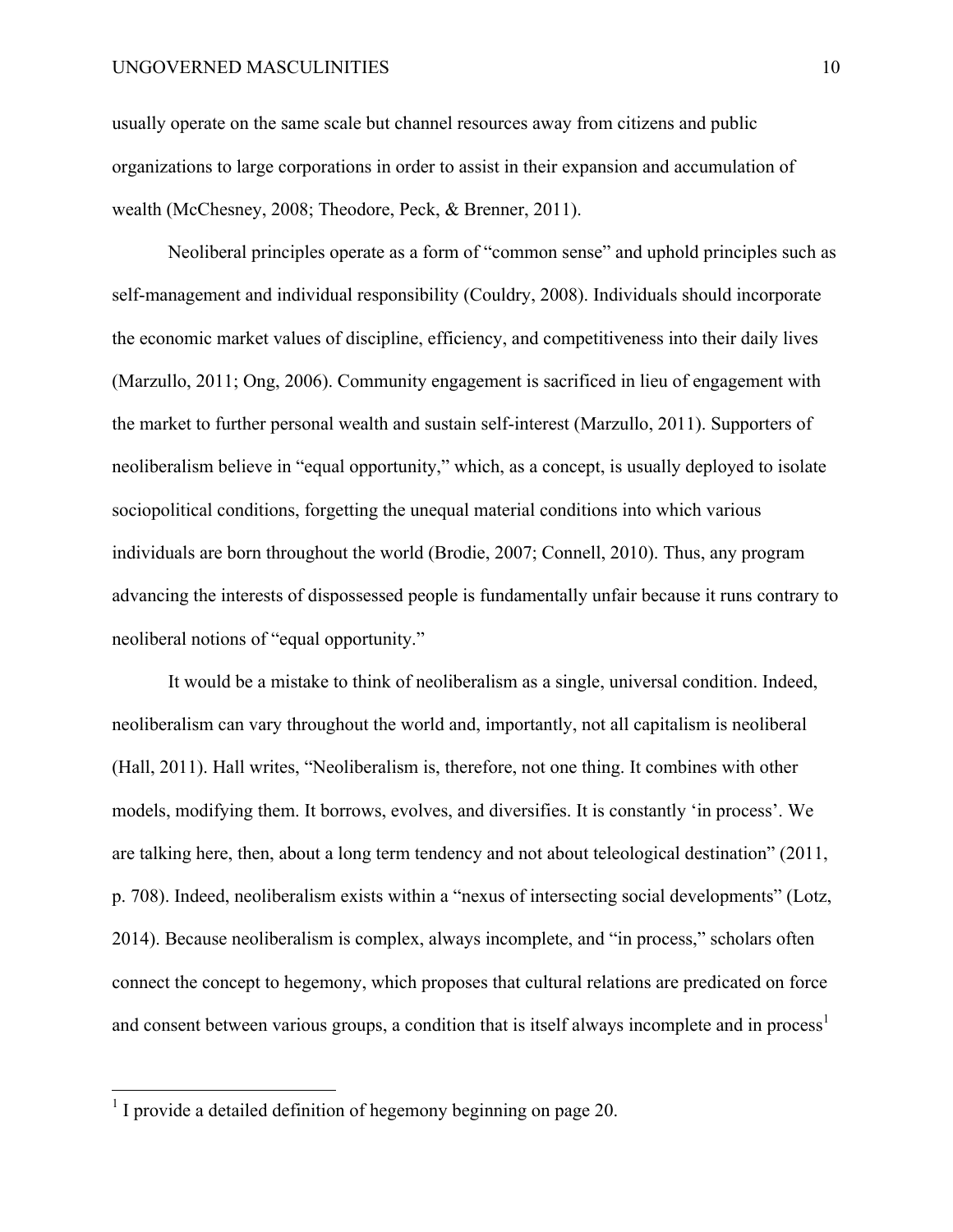(Gramsci, 1971a). Harvey (2005), for example, uses Gramsci's concept of hegemony to explain how consent to neoliberal systems is created through "long-standing practices of cultural socialization often rooted deep in regional and national traditions" (p. 39). Hall (2011) sees neoliberalism as a "hegemonic project" (p. 728), pointing to the lack of resistance to its principles in economics and daily life.

**Applications of neoliberalism to identity issues.** Scholars use the concept of neoliberalism frequently in political economy work, focusing on macro social changes, but the concept is also used at the micro level. As mentioned, neoliberalism encourages self-interest, competition, self-management, and responsibility as universal values. But, neoliberalism also influences material conditions in relation to gender, sexuality, and race. Kingfisher (2002), for example, argues that neoliberalism is "an approach to the world which includes in its purview not only economics but also politics; not only the public, but also the private; not only what kinds of institutions we should have, but also what kinds of subjects we should be (p. 14)" Brodie (2007) claims that "neoliberal social imagery strives to embed market logics into the everyday calculations of who we are and how we should live our lives" (p. 100). Neoliberalism, then, can be seen as a concept that influences social behavior, intersecting with race, class, gender and sexuality at the social-structural level. Kingfisher (2007) views neoliberalism as a "naturalized and highly gendered construction of personhood" (p. 94) that impacts the material conditions of day-to-day life. It is crucial to emphasize that neoliberalism does not permeate *every* decision we make, nor is neoliberalism an ideology that governs people on a universal level; rather, neoliberal ideology can be enacted in various ways throughout different segments of social life and has a material connection to gender, sexuality, race, and class. Braedley and Luxton (2010) describe how neoliberalism affects material conditions for women through three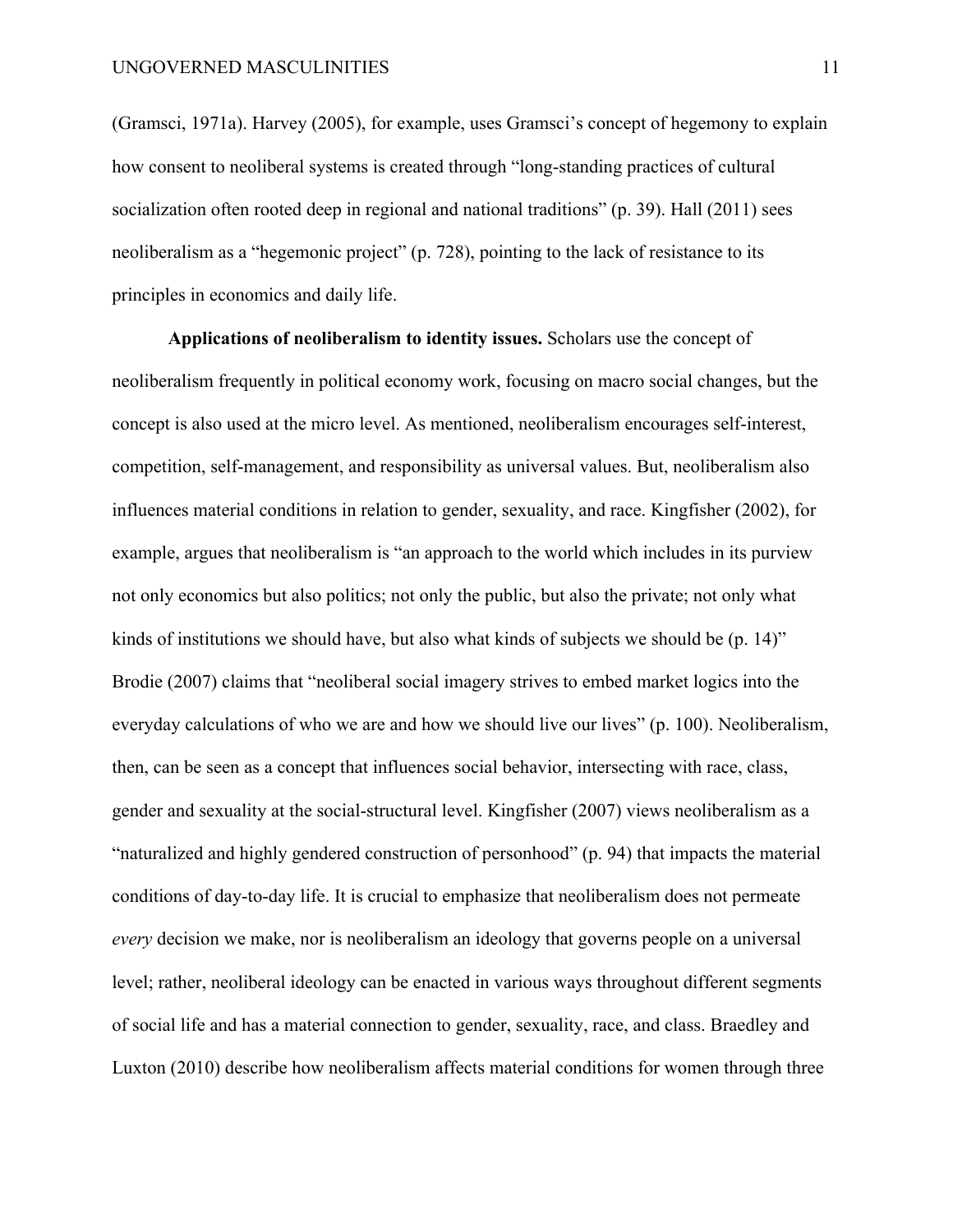overlapping dynamics. First, because women are paid less than men they are more vulnerable to changes that negatively affect poor and working-class individuals in the market. That is, though neoliberal government deregulation can negatively affect all poor and working-class people, people who are already at a disadvantage (women, people of color, LGBTQ people) are affected most drastically (Braedley & Luxton, 2010). Second, women are frequently responsible for the unpaid work and social reproduction in private households, thus "neoliberalism not only assumes that wages reflect the value of work performed; it also takes for granted the appearance in the labour market of the worker" (Braedley & Luxton, 2010, p. 14). Third, elite men have a vested interest in sustaining their own privileges because they assist in the continual expansion of personal wealth and success (Braedley & Luxton, 2010). This final point speaks to the division of gender within neoliberal politics and mindsets.

These characteristics of neoliberalism connect distinctly to culturally celebrated versions of masculinity. Connell (2010) argues that masculinity is embedded in the politics of neoliberalism. She writes, "Its treasured figure, 'the entrepreneur,' is culturally coded masculine. Its assault on the welfare state redistributes income from women to men and imposes more unpaid work on women as careers for the young, the old, and the sick" (2010, p. 33). Again, though claims to "equal opportunity" create spaces for women to participate, these notions neglect histories of female oppression and contemporary material conditions, including the fact that women are paid less than men (Connell, 2010). Indeed, neoliberal characteristics of risk, self-management, responsibility, and wealth accumulation overlap significantly with received attributes of masculinity, and these attributes are also reflected in popular culture.

Risk and responsibility are central to neoliberalism. Risk under neoliberalism brings together political, technical, economic, and moral elements to inform economic decisions (Côté-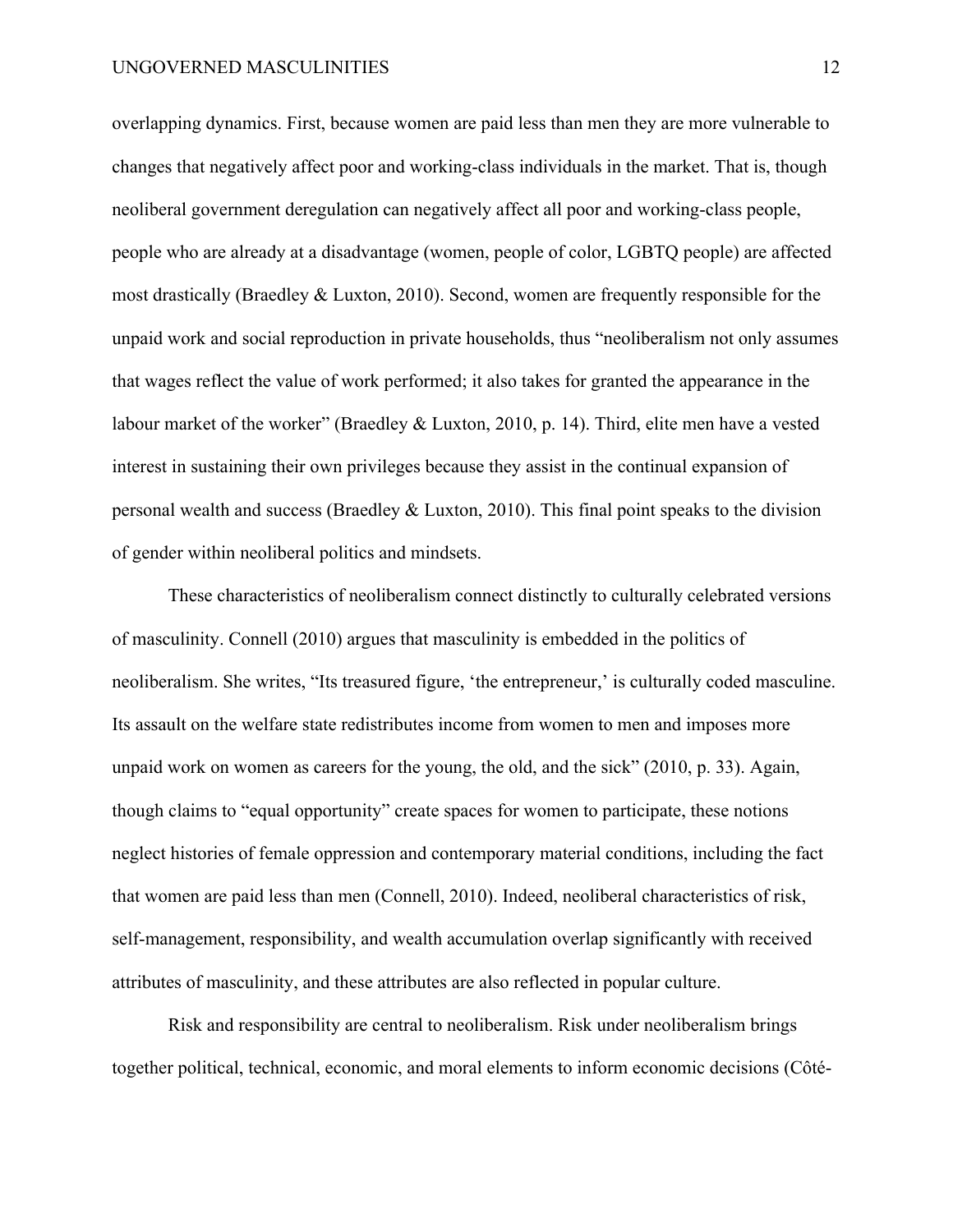Boucher, 2010). Often conceived as positive, taking risks is a natural and healthy condition within markets and social life, though neoliberalism encourages individuals to differentiate between types of risk: "some risks are to be taken, while others are to be independently managed or avoided" (Côté-Boucher, 2010, p. 42). Risk is one area among many where neoliberalism and masculinity overlap significantly. Often culturally celebrated men embody risky behavior as an illustration of their dominant masculinity. For example, white-collar male criminals regularly take risks to reproduce their own masculinity and adhere to neoliberal pursuits of profit (Messerschmidt, 2014). However, these neoliberal/masculine characteristics are often not openly recognized and fall under the guise of "common sense."

Couldry (2008), for example, argues that the truths of neoliberalism would be unacceptable if stated honestly, so, to ensure continued societal consent, those truths must be transformed into "common sense" rituals, such as those that take place in reality television. Couldry (2008) finds a connection between the forms of reality TV and the behavioral norms of the neoliberal workplace, which naturalizes conditions like competition and surveillance. Ouellette (2004) uses neoliberalism to analyze *Judge Judy*, a popular daytime television show where individuals settle legal disputes. She argues that the program "fuses television, neoliberalism, and self-help discourse" (p. 547) through the private space of the courtroom. The program "scapegoats the uneducated and unprivileged as 'others' who manufacture their hardships, and thus, require nothing more than personal responsibility and self-discipline in the wake of shrinking public services" (p. 533). These studies show how neoliberalism can make its way into our living rooms, intersecting with a variety of other discourses that can influence social life. They also demonstrate that popular culture is a site worthy of investigating neoliberal ideology.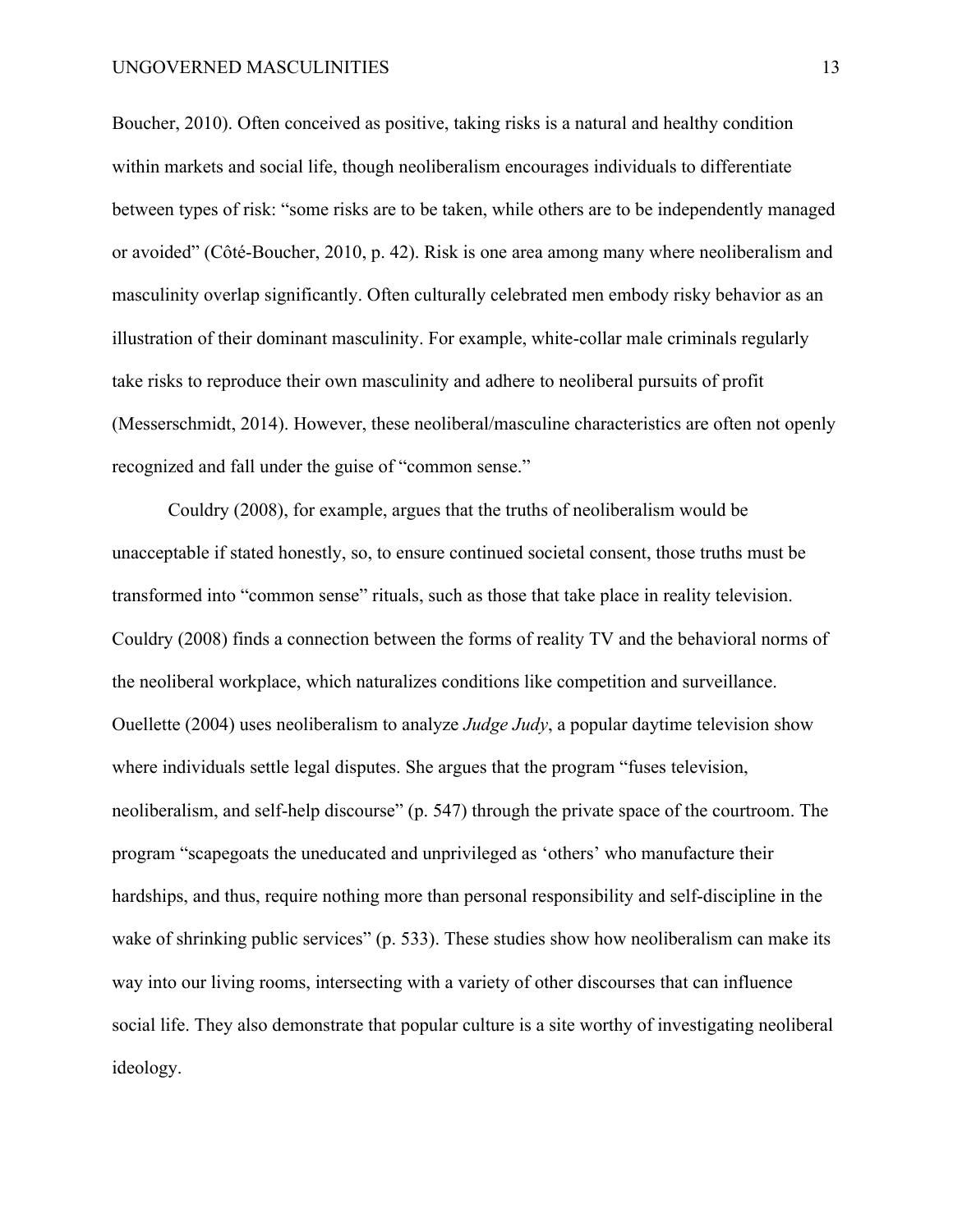The final point I would like to address here deals those who criticize the use of neoliberalism in academic work. Some political economists criticize the term "neoliberalism," and those who employ it, as overlooking the complexities of industrial capitalism. Garnham, for example, recently said:

I don't think there ever was such a thing as neo-liberalism. There were certain people, who had different policy views based on different economic theories that favour, for various reasons, more market rather than less; but to lump them all together as neo-liberal is just lazy thinking. (Garnham & Fuchs, 2014, p. 124)

This statement fits with Garnham's (1986) call for scholars to avoid analyzing the ideological content of media because this makes it difficult to develop coherent strategies to resist industrial capitalism. Garnham's perspectives here resonate with the ongoing, overwhelmingly unproductive debates between cultural studies and political economy (Hesmondhalgh, 2007).

**Morality within neoliberalism.** If neoliberalism influences social life, this means that the concept has a tangible connection to morality. Neoliberal devotion to market solutions impacts social morality. Croteau and Hoynes (2006) explain that markets are *amoral*, meaning they make no judgment about what is bought and sold; there is no distinction, they argue, between products that might be good and products that might be harmful. Markets, for example, do not "prevent the production and sale of child pornography, crack cocaine, snuff films, or rocket-propelled grenades" (Croteau & Hoynes, 2006, p. 24). Croteau and Hoynes also use slavery as an example of the amorality of markets: "For nearly 250 years, the United States had an efficient market system that dealt in the acquisition and sale of human beings. There was nothing inherent in market theory that guarded against slavery" (2006, p. 24). Decisions to limit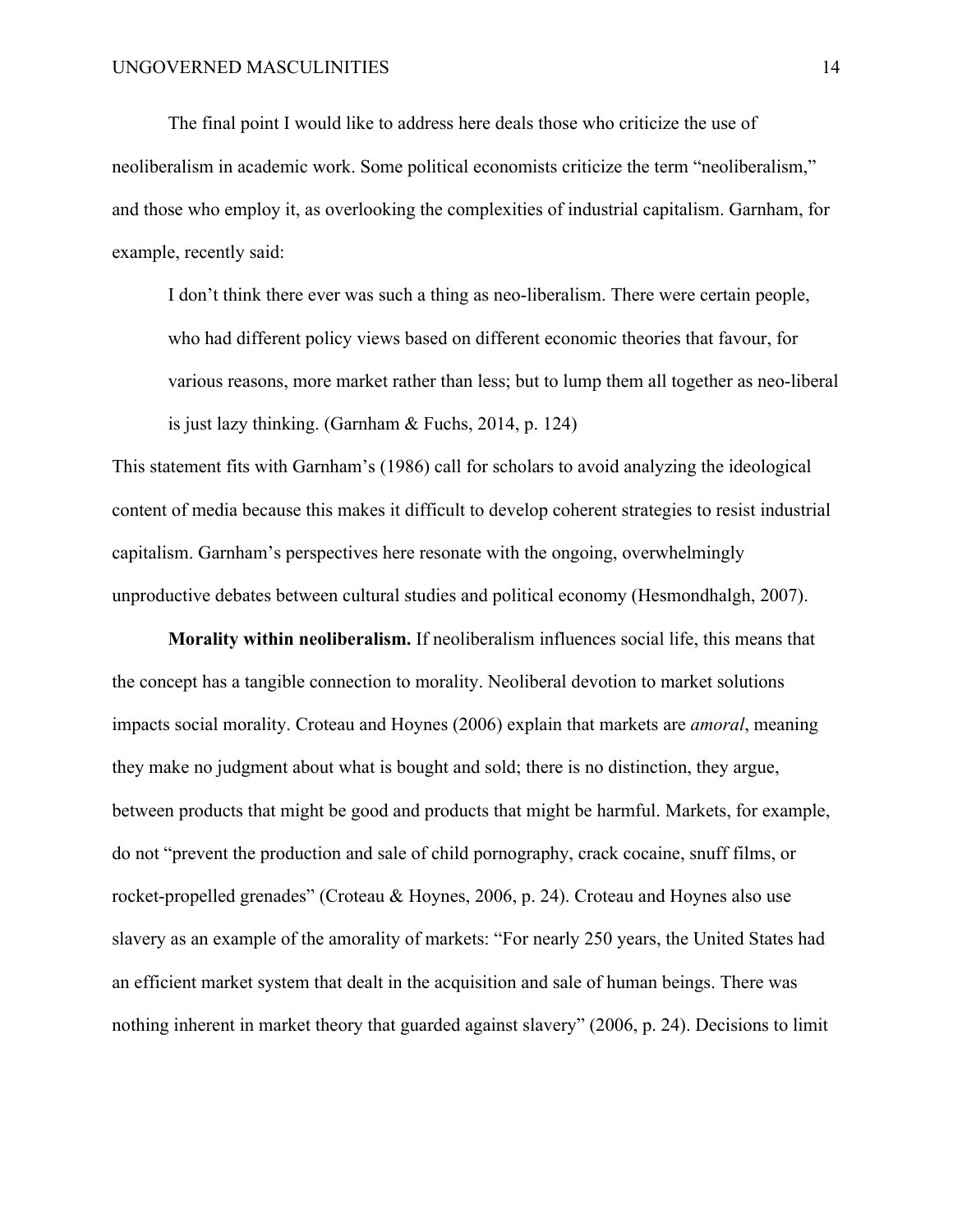what is bought and sold are left to government regulation, which, as we have seen, is contradictory to neoliberal principles.

Under neoliberal ideology, moral and ethical judgments are often sacrificed for information or technical solutions favoring profits (Marzullo, 2011). It would be a mistake, however, to argue that morality is nonexistent within neoliberal approaches to economics and social life. Instead, neoliberalism *can* affect moral judgments of individuals, corporations, and social groups. How this plays out, however, is circumstantial and completely dependent on social content. For example, Adam (2005) demonstrates how neoliberalism interacts with morality through decisions about unprotected sex; the rhetoric employed by individuals who engage in unprotected sex fits distinctly within neoliberal characteristics of risk and individual responsibility:

Like the neoliberal rhetoric...while ostensibly democratic, nonjudgmental, and noncoercive, it has no place for the existence of vulnerability, naiveté, or the many not-so "rational" precipitants of unsafe sex. It also shifts "responsibility" completely onto the other, often without admitting what is being done. (p. 341)

Taken together, morality and neoliberalism provide a useful framework to understand how social behavior is limited and influenced through principles such as risk, self-management, responsibility, and individualism. And, just as Ouellette (2004) and Couldry (2008) show that neoliberal characteristics are manifested through the form and content of popular reality television shows, these qualities are also visible in certain depictions of individual characters on fictional television series.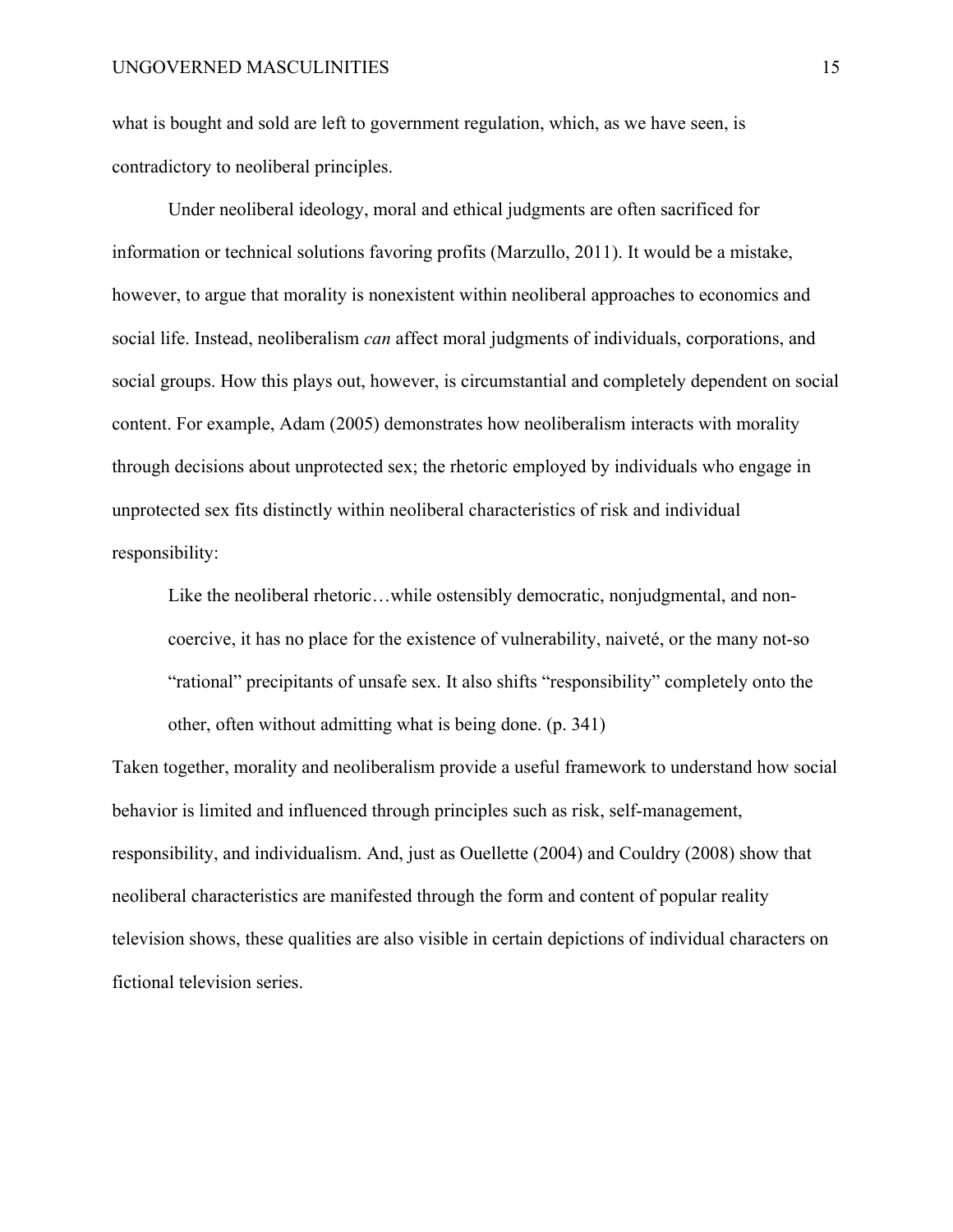#### **Ideology**

**Definitions and applications.** Contemporary definitions (Freeden, 2003; Barker, 2004) of ideology refer to it as the underlying motivations of thoughts and beliefs pertaining to sociopolitical conditions existing within particular societies. It is useful to think about multiple *ideologies* existing within a society, instead of one broad, all-encompassing ideology (Barker, 2004; Grossberg, 2005). Ideologies are sets of ideas, beliefs, opinions, and values that occur in a structured and continual pattern (Freeden, 2003). Barker (2004) explains that ideology refers to binding and justifying ideas of all social groups, ideas that do not require a representational concept of truth. Ideologies are also produced, reproduced, and consumed through social activity, such as media consumption (Freeden, 2003; Silverstone, 1994). Although it is recognized that audiences are quite active and aware before, during, and after media consumption (Liebes & Katz, 1990; Radway, 1984), part of this agency involves replicating and simulating ideological positions (Silverstone, 1994).

Traditional Marxist theory argues that the ideas that embody the dominant ideology in society are the ideas of the ruling class, meaning that ideology functions to rationalize the exploitation of labor, as doing so furthers ruling class interests (Barker, 2004). Under this definition of ideology, social relations are a "mystification of the market" that obscures class exploitation (Barker, 2004, p. 97). This conception of ideology is problematic for a number of reasons, including the neglect of autonomous agency and the confusing line between individual and the superstructural conceptions of ideology (Gramsci, 1971b). Gramsci (1971b) points out the flaws of one ideology existing in both individuals and the superstructure. According to Barker (2004), Gramscian ideology is the "ideas, meanings and practices which, while they purport to be universal truths, are maps of meaning that support the power of particular social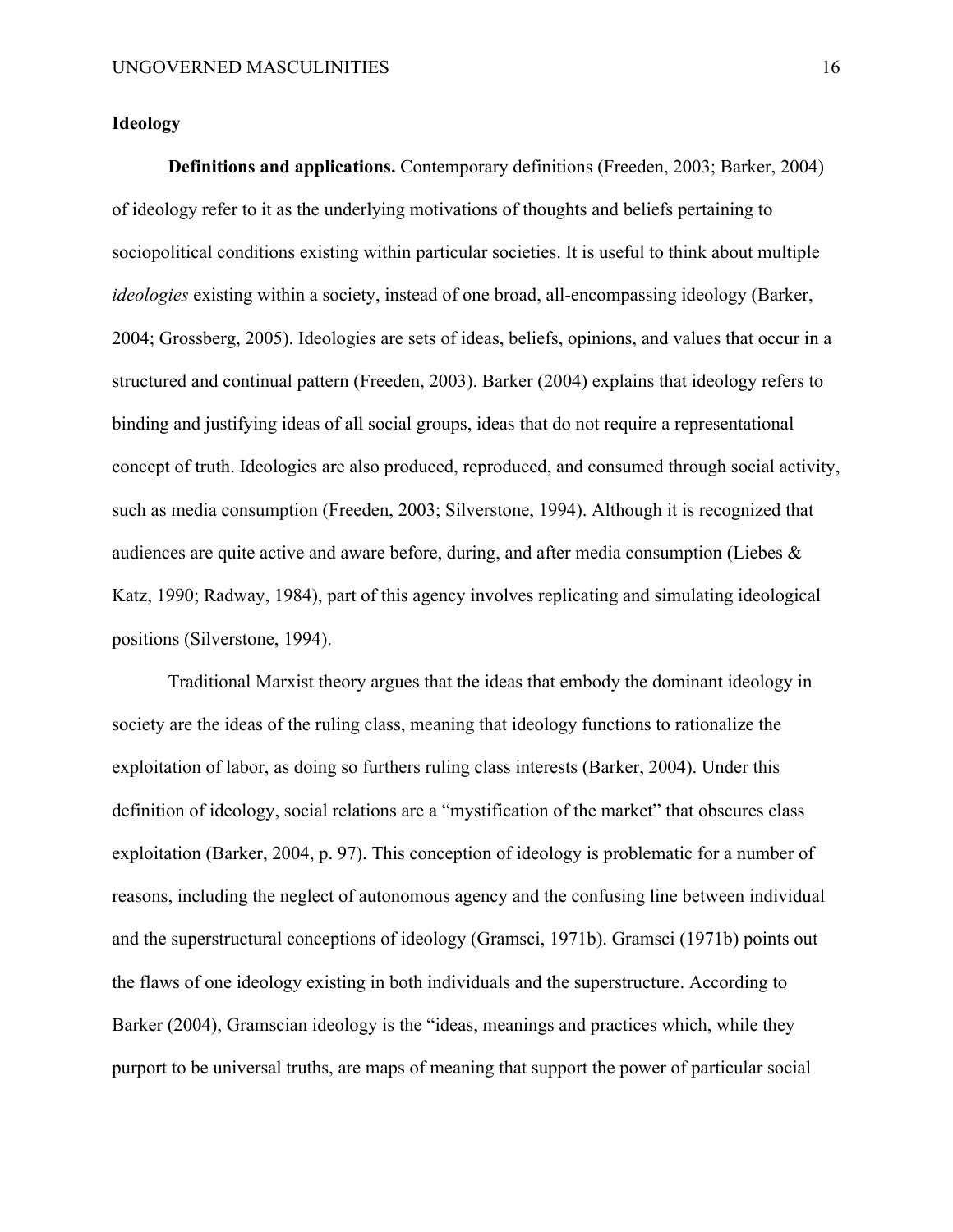classes" (p. 97). Gramsci (1971b) describes ideology as "the terrain on which men move, acquire consciousness of their position," and "struggle" (p. 35). Importantly, ideology, from this perspective, is not separate from "the practical activities of life but provides people with rules of practical conduct and moral behavior rooted in day-to-day conditions" (Barker, 2004, p. 97). Gramsci rejects the notion that social relationships are determined by transcendental forces such as the economy (Grossberg, 2005). Rather, Gramsci sees ideology as the site of struggle, where contradiction and inconsistency play out in a constant process (Grossberg, 2005).

Building on Gramsci, Hall (1981) uses the term *ideology* to refer to "images, concepts and premises that provide the frameworks through which we represent, interpret, understand and 'make sense' of some aspects of social existence" (p. 104). Ideologies, for Hall (1981), do not exist in isolation, but are always grounded in situated contexts through a "chain of meanings" (p. 104). For example, from a liberal perspective the word "freedom" might connect to the individual or the free market, whereas, from a socialist perspective, "freedom" could connote collective action (Hall, 1981). Ideologies are not constituted through individual consciousness; instead, they are formed within and through ideology: "Ideologies produce different forms of social consciousness rather than being produced by them. They work most effectively when we are not aware that how we formulate and construct a statement about the world is underpinned by ideological premises" (Hall, 1981, p. 104). Writing specifically about television, Hall (1980) argues that ideological structures are an open system that exists through the discursive formation of the "wider socio-cultural and political structure of which they are a differentiated part" (p. 138). Thus, it is impossible to see televised content outside of larger social discourses.

Analyzing texts (newspaper articles, television programs, magazines, etc.) for ideological meaning and content is valuable. Popular culture is a site continually immersed in ideological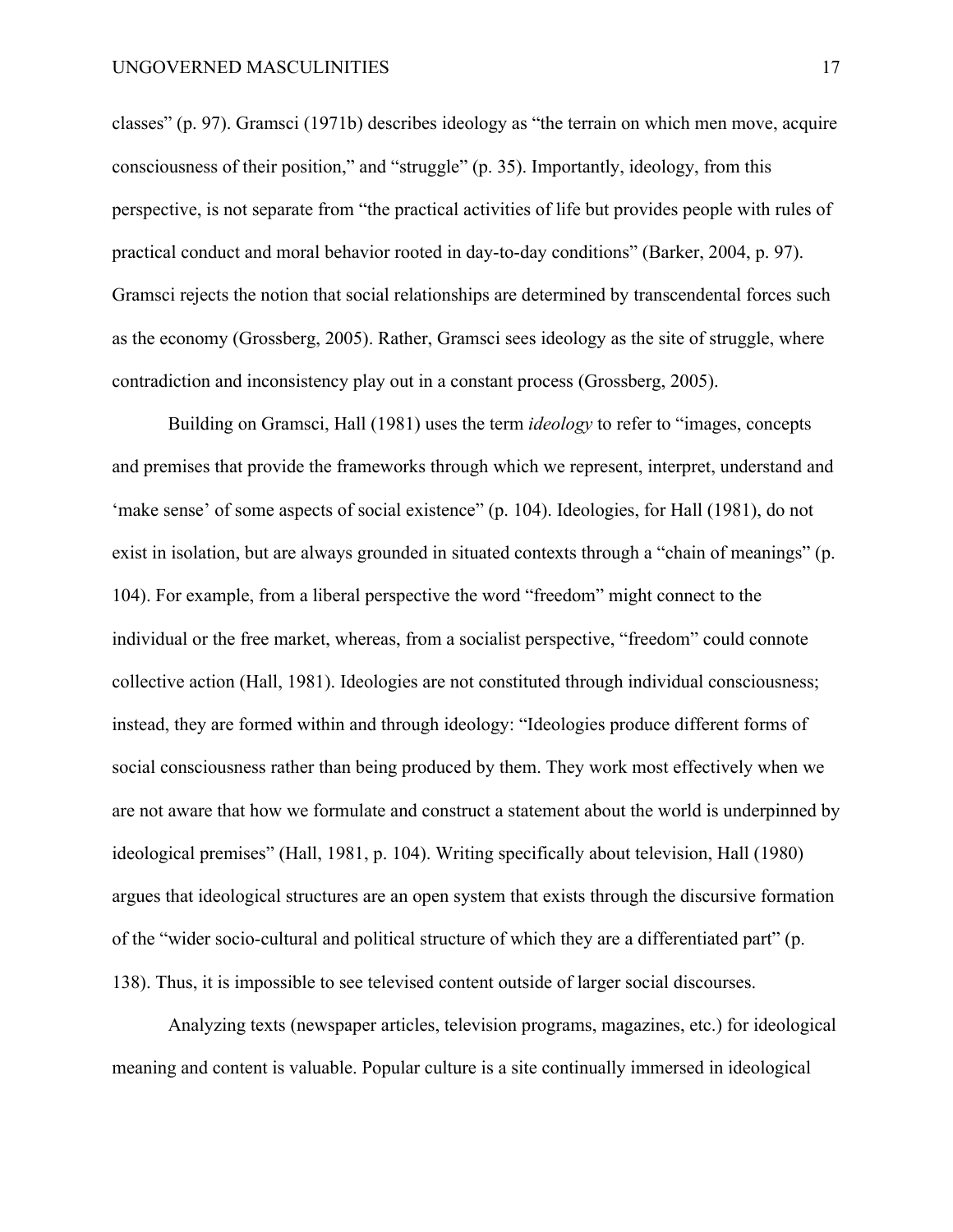struggles in production, reception, and the existence of the text itself as one discourse in a competing sociocultural landscape of language. Fiske (2002) writes, "television, records, clothes, video games, language…carry the interest of the economically and ideologically dominant; they have lines of force within them that are hegemonic and work in favor of the status quo" (p. 2). One aspect to the framework presented in the present project involves hegemonic masculinity, which requires a discussion of patriarchy.

## **Patriarchy**

**Definitions and applications.** The present project emerges from the perspective that despite many changes in attitudes and behavior in Western society, patriarchy is still a relevant and enduring ideology which influences social relations and behavior. Patriarchy refers to the dominance of heterosexual men over every other category of person in society (O'Neil & Nadeau, 1999; Sultana, 2012). As an ideology, patriarchy inherently excludes and marginalizes those who are not heterosexual and male. Patriarchy "is classically defined as the supremacy of the father over his family members and the domination of men over women and children in every aspect of life and culture" (O'Neil & Nadeau, 1999, p. 94). The concept refers to male domination in both public and private spheres and the oppression of women by condoning abuses of power that violate women's basic human rights (O'Neil & Nadeau, 1999; Sultana, 2012).

In addition, patriarchy affects the socioeconomic positioning of women and sexual minorities in tangible ways. Men control capitalist economic systems, leading to their positions as the primary beneficiaries of the cyclical reproduction of patriarchy. This ideological system exaggerates the differences between men and women and thrives through repeated cultural messages illustrating the subordination of women, often tied directly to consumerism and the endurance of capitalism (Mezentseva, 2000; O'Neil & Nadeau, 1999; Sultana, 2012). Capitalism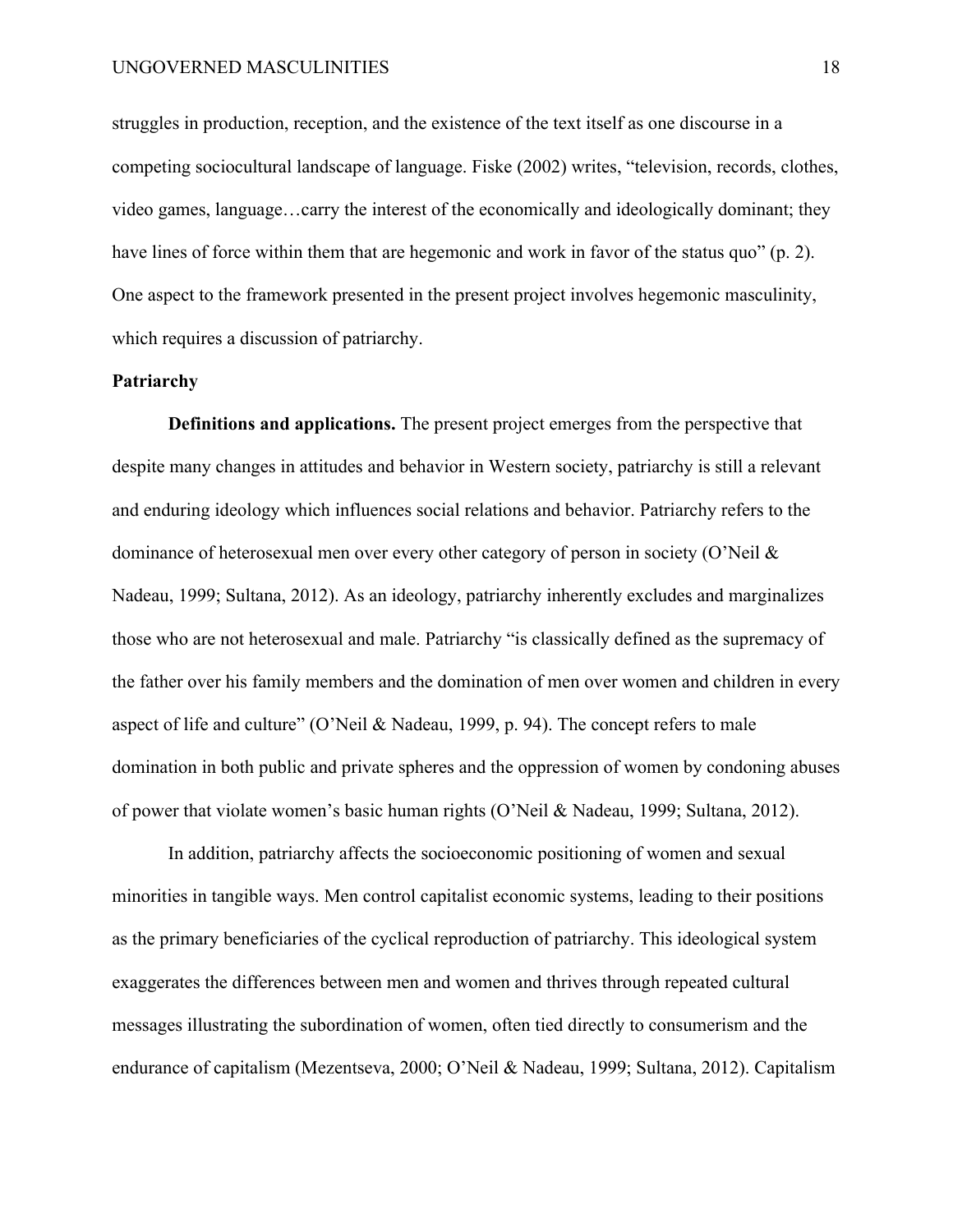and patriarchy share the characteristics of power, dominance, hierarchy, and competition, all of which affect social relations on personal and institutional levels (Sultana, 2012). Thus, patriarchal ideologies function in ways that oppose feminist ideologies, affording special privilege and authority to heterosexual, white, affluent, and educated men, and thereby reproducing men's dominant gender status in society (Lotz, 2014).

**Patriarchy and the family.** Original Marxist theory argues that women's subordination began with the development of private property that ensured the exploitation of women throughout the world (Engels, 1884; Sultana, 2012). Socialist feminists accept and use basic principles of Marxism, but develop it beyond areas that conventional Marxism neglected (Sultana, 2012). For example, socialist feminists understand reproduction through the labor of procreation, socialization, and daily maintenance, as well as the appropriation of women's labor through patriarchy (Messerschmidt, 1986). Theories concerning  $19<sup>th</sup>$  century families in the U.S. generally accepted patriarchy as stable and permanent, sexually monogamous, and residentially immobile (Adams, 2010). The male head of the family controlled women and children, and also represented the family in the larger community (Adams, 2010).

Family theorists argue that the  $19<sup>th</sup>$  century family formation brought about the weakening of the larger kin network in favor of the nuclear family (Adams, 2010). Twentieth century families before 1970 were characterized by the individual economic production of the male head of the household, whose family would follow him from place to place in search of employment (Adams, 2010). Family scholars see the period after 1970 through the 21st century as characterized by a distinct move away from patriarchal family structures (Adams, 2010). This period involves an array of structures: the small nuclear family; the vertically extended family; the horizontally extended family; the single person household; the single-parent household; the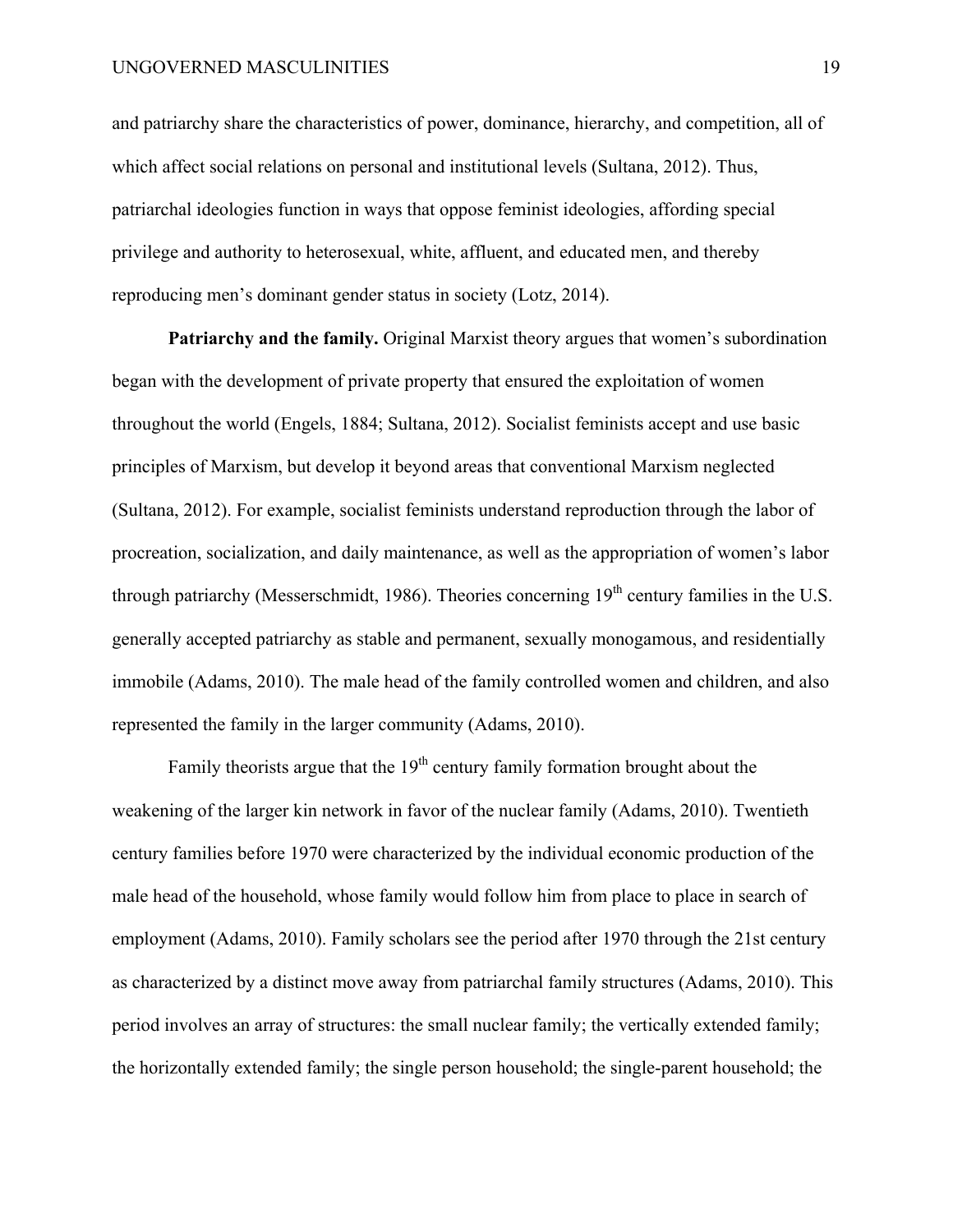same-sex relationship, with or without children; the cohabiting household, as pre-marriage or non-marriage; and the voluntarily childless couple (Adams, 2010). Current familial conditions also include high divorce rates, couples marrying later, a drop in fertility rates, and increase in single-parent families, an increase in the number of women working outside of the home, and an increase in the diversity of family forms (Adams, 2010; Skolnick, 1997). Clearly, patriarchal family structures are less of a social condition in the West now than ever before, but the global exploitation of women is still an enduring material reality. Therefore, the ideological existence of male dominance—reproduced through mediated messages—requires continued interrogation. Interventions from feminism and queer theory continue to dismantle patriarchal oppression, but this project is not complete. Sites of male dominance are not immune to these interventions, which is why many exist through a hegemonic process of struggle and contention.

#### **Hegemony and Masculinity**

**Definitions and applications of hegemony.** The term "hegemony" is frequently used in academia. In an attempt to not misuse the term, and to apply it with care, I return to the origins of the concept as presented by Gramsci. I align with Martínez Guillem and Briziarelli's (2012) claim that critical scholars have not taken advantage of the full range of possibilities that the Gramscian notion of hegemony offers. Returning to Gramsci, then, involves an understanding of hegemony bound to the whole of social relations and material conditions (Martínez Guillem & Briziarelli, 2012). According to Gramsci (1971a), hegemony is characterized "by the combination of force and consent, which balance each other reciprocally, without force predominating excessively over consent" (p. 80). It is vital to emphasize the consensual factor of this relationship. Dominant ideology is certainly wielded with significant power within this relationship, but that power is rendered possible by the consent of the less powerful groups. The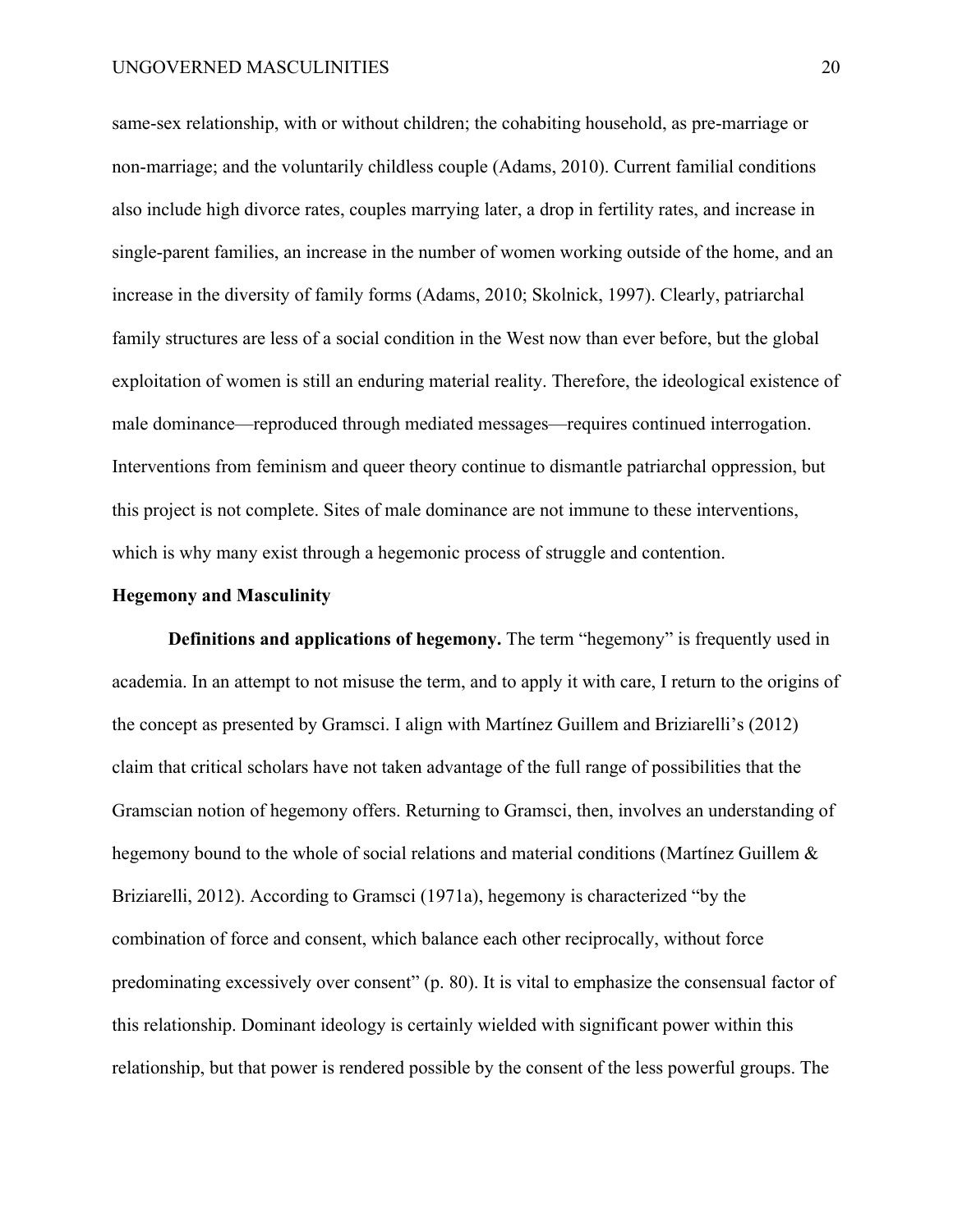survival of the dominant ideology, then, is dependent upon dominant groups attempting to incorporate the interests of the public (or subordinate groups) into their agenda in order to ensure consent. Thus, "the dominant group is coordinated concretely with the general interest of the subordinate groups, and the life of the State is conceived of as a continuous process" of articulation between these groups (Gramsci, 1971a, p. 182). Explicit in these descriptions is the understanding that hegemonic relationships change. That is, as the subordinate groups' interests change, the dominant group must account for those changes and reinvent itself with those interests in mind in order to avoid jeopardizing consent. Though different "groups" must be described in definitions of hegemony, it is inaccurate to emphasize hegemonic systems as existing through binaries (Martínez Guillem & Briziarelli, 2012). There is not one subordinate group or dominant group; rather the system of hegemony involves a vast array of social groups and individuals, exercising various forms of social power, possession and dispossession, in a continued process of struggle.

For Gramsci, dominance in hegemony involves a strategic alliance between different ruling class factions that exercise social authority over dispossessed groups; these alliances form a "historic bloc" (Barker, 2004). A historic bloc never consists of a single socioeconomic class or category, but rather comprises a network of associations between and within classes (Barker, 2004). Ideology serves a crucial role in the formation of a historic bloc, since it binds competing groups together through the rationalization of domination (Barker, 2004). Importantly, ideology is distinct from hegemony in that ideology refers to a system of binding ideas, whereas hegemony "represents a quality of the social whole" (Martínez Guillem & Briziarelli, 2012, p. 296). Thus, ideology and hegemony are distinct, albeit intersecting, continual processes; the alliances formed are temporary and require constant re-negotiations and settlements (Barker,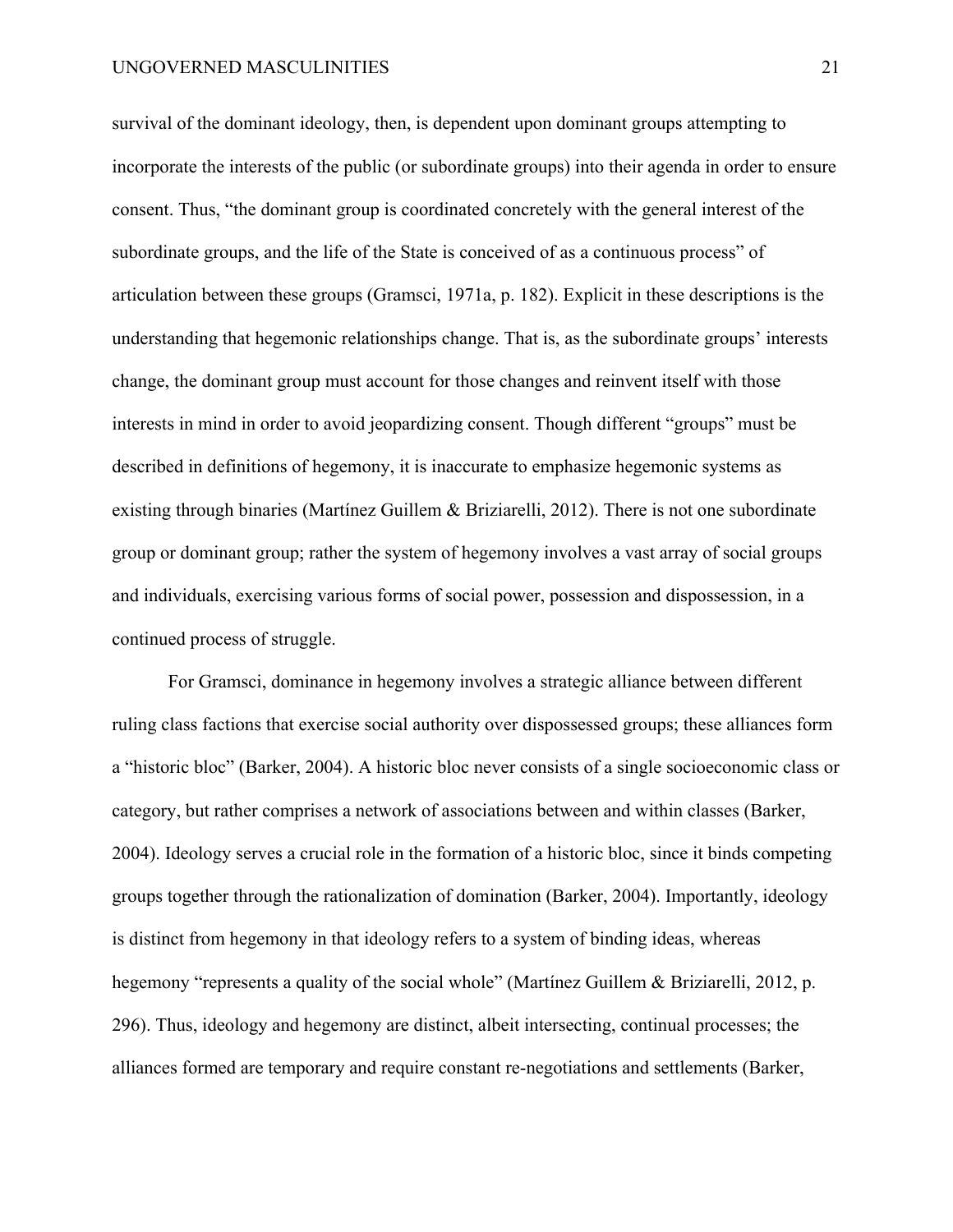2004). Social power is illustrated and enacted through discourse in hegemony, which is always "marked by and dependent on ruptures and fissures" (King, 2009, p. 370), encompassing a range of different modes of resistance and consent. Thus, when considering hegemony, it is not helpful to emphasize either dominance or consent in the relationship, but to attempt to understand the varying formation of conflicting interests within social identities enacted through discourse (Martínez Guillem & Briziarelli, 2012). Texts themselves are also implicated (Lull, 1995). Imbued with ideology, texts constitute hegemonic artifacts, whose consumption and existence rests in the social whole of the relationship (Lull, 1995).

The concept of hegemony is useful in understanding popular media. As mentioned, ideologies are reproduced and consumed in media (Freeden, 2003; Hall, 1980; Silverstone, 1994); thus, hegemony offers an entry point for understanding popular culture. Popular television is a distinct area where articulation between dominant and subordinate groups can be revealed. Bennett (1986) explains, "the field of popular culture is structured by the attempt of the ruling class to win hegemony and by the forms of opposition to this endeavor" (p. xv). Thus, this relationship "consists not simply of an imposed mass culture that is coincident with dominant ideology, nor simply spontaneously oppositional cultures, but it is rather an area of negotiation between the two" (Bennett, 1986, pp. xv-xvi). Therefore, "dominant, subordinate and oppositional cultural and ideological values and elements are 'mixed' in different permutations" (Bennett, 1986, p. xvi). Deconstructing the various and opposing ideological values latent within cultural texts allows critics to determine how ideology operates within popular culture.

Cultural studies scholars understand popular culture as "contested terrain," where resistance and opposition evolve as ordinary accessories of audience agency (Rojek, 2009, p. 53). Hall (1998) writes, "In the study of popular culture, we should always start here: with the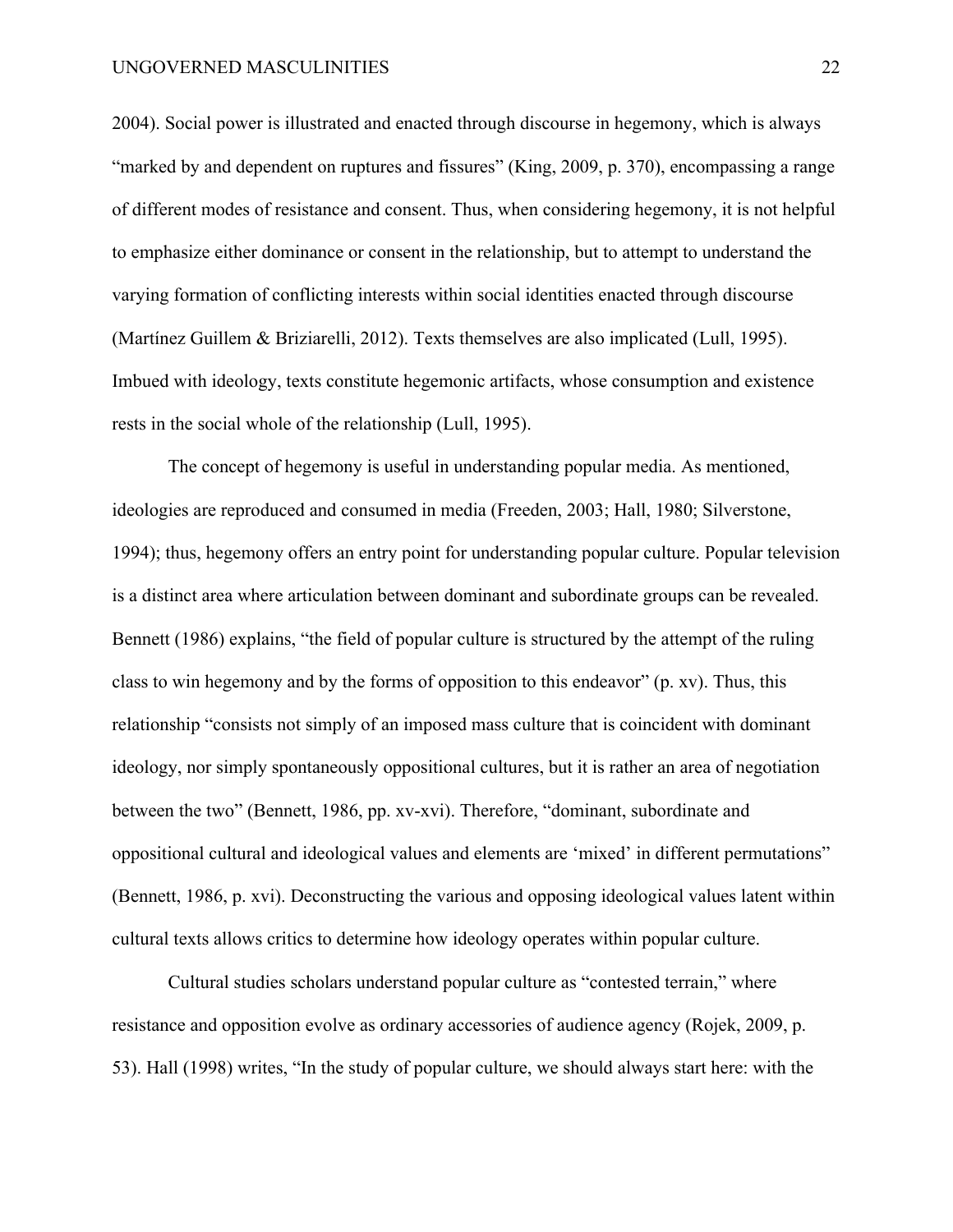double stake in popular culture, the double movement of containment and resistance, which is always inevitably inside it" (p. 443). Moreover, Hall claims, we must see popular culture dynamically as a historic process: "Emergent forces reappear in ancient historical disguise; emergent forces, pointing to the future, lose their anticipatory power, and become merely backward looking; today's cultural breaks can be recuperated as a support to tomorrow's dominant system of values and meanings" (Hall, 1998, p. 450). Indeed, the study of popular culture matters because it is where hegemony arises, and studying its artifacts allows for a partial understanding, a brief snapshot, of this relationship (Hall, 1998)

**Masculinity.** Although hegemony can be applied in a broad sense to cultural artifacts, the present study focuses on hegemony in masculinity. Gender is "constructed from cultural and subjective meanings that constantly shift and vary, depending on the time and place" (Courtenay, 2000, p. 1387). Gender stereotypes provide the knowledge and criteria for men and women to act in ways that are considered "normal" for their sex and gender (Courtenay, 2000). These stereotypes "provide collective, organized—and dichotomous—meanings of gender and often become widely shared beliefs" (Courtenay, 2000, p. 1387). Masculinity, like all categories of gender, is a social construction. Masculinity contains its own set of cultural assumptions about men, which change and shift according to cultural, historic, and societal contexts. Thus, masculinity is constantly subject to redefinition and cultural evolution. Masculinity "is not a fixed entity embedded in the body or personality traits of individuals" (Connell  $\&$ Messerschmidt, 2005, p. 836). Rather, masculinities are "configurations of practices that are accomplished in social action and, therefore, can differ according to the gender relations in a particular social setting" (Connell & Messerschmidt, 2005, p. 836).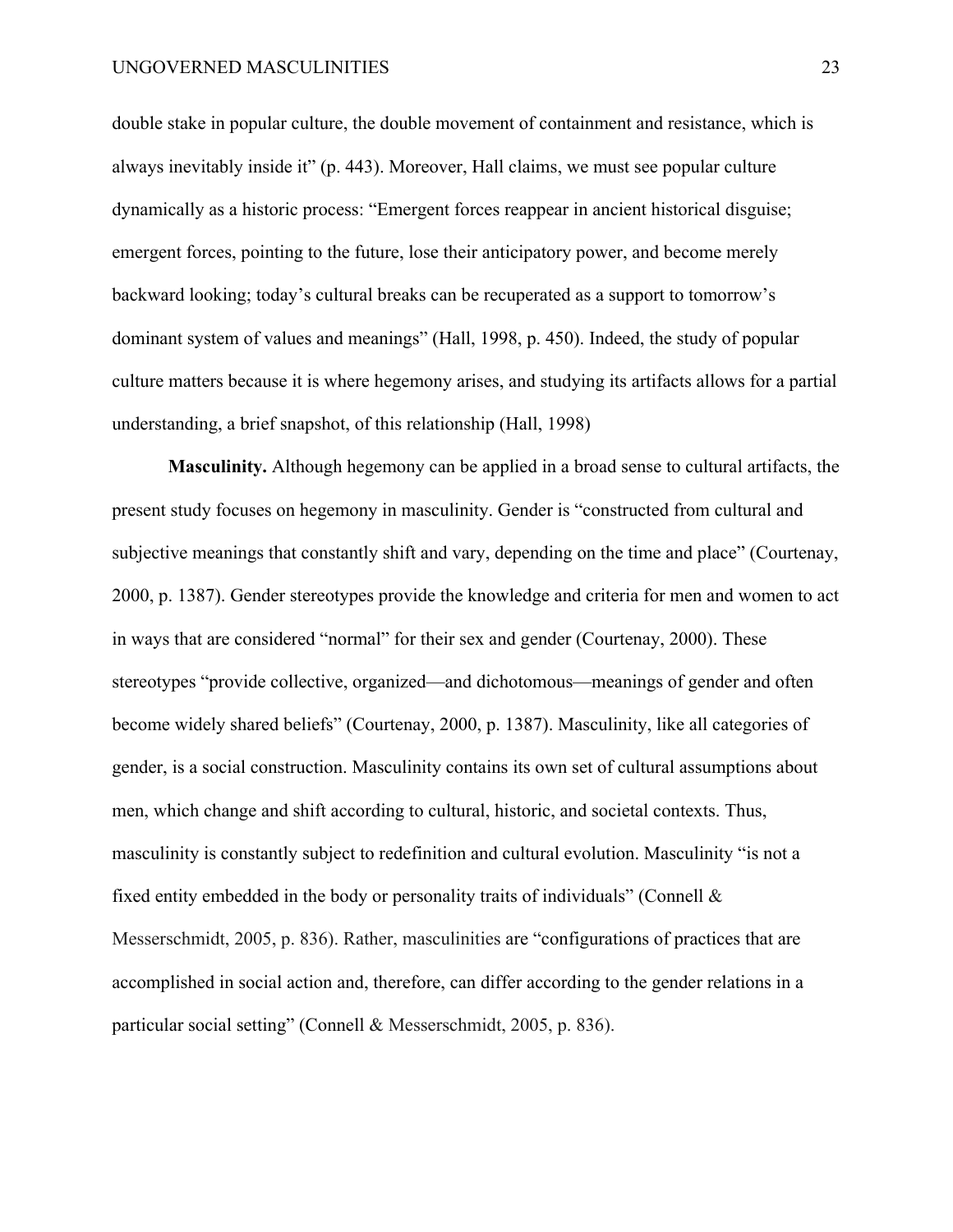Masculinity is often defined by what it is not, namely, culturally specific conceptions of the feminine (Lotz, 2014; Mackinnon, 2003). Femininity is reserved for women and homosexual men, "to whom culture often imputes effeminacy" (Mackinnon, 2003, p. 830). Masculinity reproduces patriarchy when it creates criteria excluding women and queer individuals as feminine. Indeed, patriarchy is the foundation of masculinities in American culture, meaning that its construction rests on the privileges that white, heterosexual men are continually offered (Lotz, 2014). Thus, masculinity can often legitimize and reaffirm the systemic dominance of patriarchy. It is inappropriate, however, to think of masculinity and femininity as mutually exclusive categories of behavior because doing so misses the fluid nuances of social life (Lotz, 2014). Thus, masculinity is only possible and conceivable in relation to other gendered categories like femininity, which avoids essentialized notions of singular forms of gender (Connell, 2005; Lindgren & Lélièvre, 2009). Gender is "social practice that constantly refers to bodies and what bodies do, it is not social practice reduced to the body" (Connell, 2005, p. 71). Masculinity, then, is a social practice and order, inherently fluid, contested, and incomplete; but is also a social construction that, in its dominant forms, is bound to the oppression of women and other sexual minorities.

**Hegemonic masculinity.** Hegemonic masculinity is the domination "of a particular version or model of masculinity that, operating on the terrain of 'common sense' and conventional morality, defines 'what it means to be a man'" (Hanke, 1990, p. 232). The term was conceived to attempt to explain how men behave within the system of patriarchy, including behavior that is often contradictory, complex, or even at odds with the political goals of male dominance (Hearn, 2004). Hegemonic masculinity is a pattern of practices allowing the continued dominance of heterosexual white men in society (Connell & Messerschmidt, 2005). It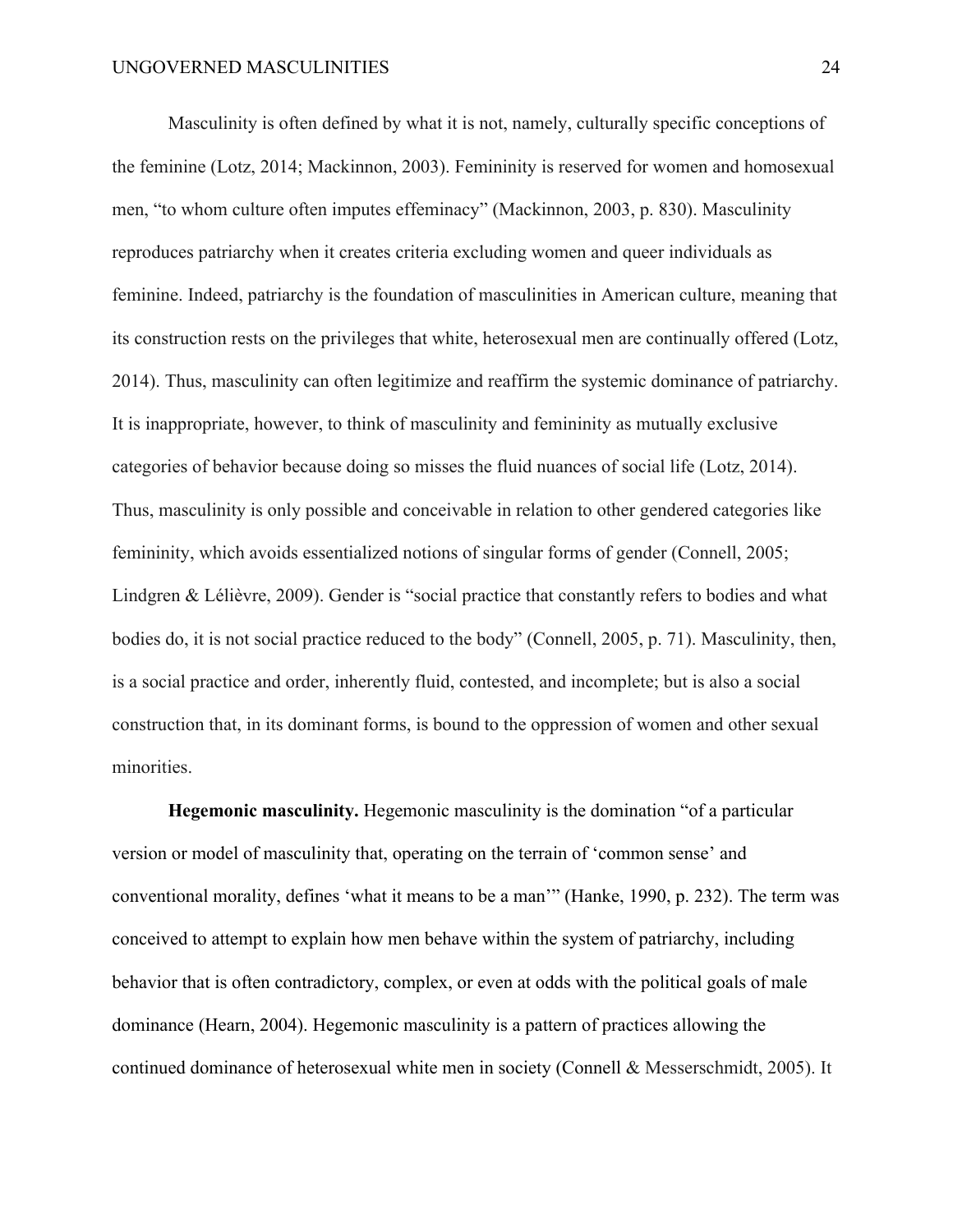#### UNGOVERNED MASCULINITIES 25

embodies the "most honored way of being a man," requires "all other men to position themselves in relation to it," and legitimizes "the global subordination of women to men" (Connell  $\&$ Messerschmidt, 2005, p. 832). Images and projections of white heterosexual men set the standards of ascendancy for other men within hegemonic masculinity (Emslie, Ridge, Ziebland, & Hunt, 2006). Thus, the most dominant standards of hegemonic masculinity define it as a set of masculine criteria that are almost impossible for the majority of men to achieve.

Very few men may be able to achieve the most dominant forms of masculine power within hegemonic masculinity (Connell & Messerschmidt, 2005), but the theoretical value of the concept has less to do with who may be at the top of the system, and more to do with the struggle, or contest to get there. Additionally, the struggle towards ascendancy naturally involves multiple masculinities throughout networks of social life, and a range of entry points for a variety of consenting men (Lotz, 2014) Dominant hegemonic masculinity determines the standards that men struggle to meet, and though only a minority of men might be capable of meeting these standards, the hegemonic structure benefits all men because it reinforces the structure of masculine dominance and feminine subordination (Connell, 2005). Men who are culturally perceived to achieve dominant hegemonic masculinity are often upheld and celebrated. Connell (1987) writes, "the winning of hegemony often involves the creation of models of masculinity which are quite specifically fantasy figures, such as film characters played by Humphrey Bogart, John Wayne and Sylvester Stallone" (pp. 184-185). Popular media, then, give men access to visions of hegemonic masculinity, and the reproduction of these structures in cultural texts energizes the struggle towards these epitomes of masculinity. In other words, hegemonic masculinity is often "formed from the people's common sense by, perhaps above all, television, film, advertising and sports as related to and received by huge audiences" (Mackinnon, 2003, p.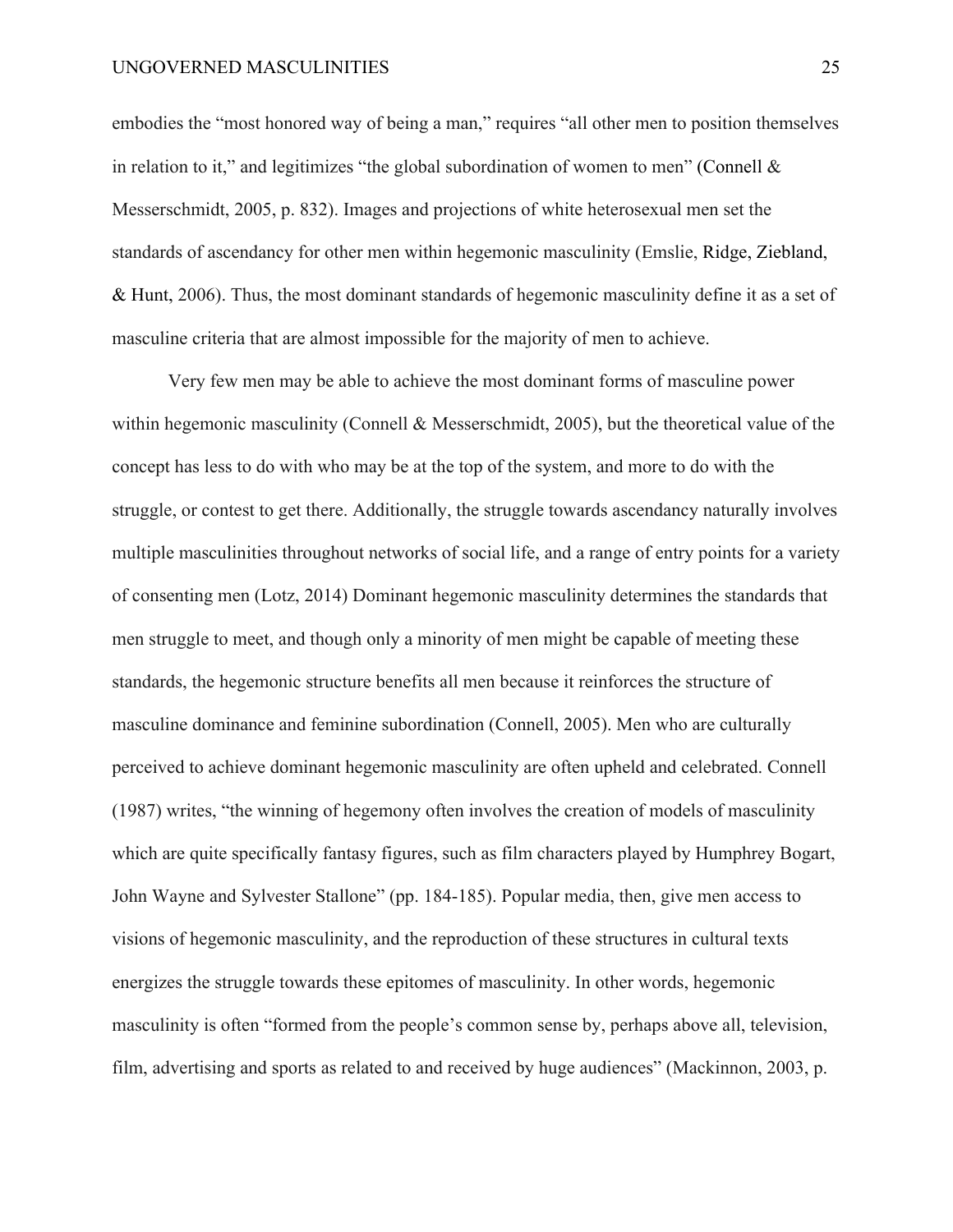9). Though the above descriptions indicate that a variety of masculinities and masculine attributes could create the dominant ideology of hegemonic masculinity, one specific trait is essential to these variations: heterosexuality.

Heterosexuality is designated as the most stable and salient aspect of hegemonic masculinity. Courtenay (2000) explains, "Today in the United States, hegemonic masculinity is embodied in heterosexual, highly educated, European American men of upper-class economic status" (p. 1387). Integral to patriarchy, hegemonic masculinity advocates for the subordination and exclusion of those deemed feminine, homosexual, or embodying any other aberration from heterosexuality. Thus, the maintenance of masculine hegemony often involves men policing one another through feminizing insults and emasculating pejoratives. Pascoe (2007) demonstrates that this is clear in the behavior of high school boys, as they use the word "fag" to regulate and insult one another, while reinforcing masculine ascendancy. Dean (2013) explains that this type of "homophobia can be understood as both a gender and sexual identity strategy that solves the problem of identifying oneself as both normatively masculine and heterosexual by deriding gay men" (pp. 535-536). Here again, the definition of hegemonic masculinity *requires* an exclusion of what it is not: femininity, homosexuality, or any behavior perceived outside the boundaries of heteronormative sexuality.

Social constructions of masculinity and femininity vacillate and change. Thus, to maintain dominance, hegemonic masculinity must be *mobile* (Connell & Messerschmidt, 2005). The articulation between dominant and subordinate groups creates the mobility of hegemonic structures (Gramsci, 1971a). That is, to maintain consent, dominant groups must incorporate the interests of subordinate groups into the agenda (Gramsci, 1971a). Thus, dominant ideologies move and change when necessary to maintain consent from subordinate groups, leading to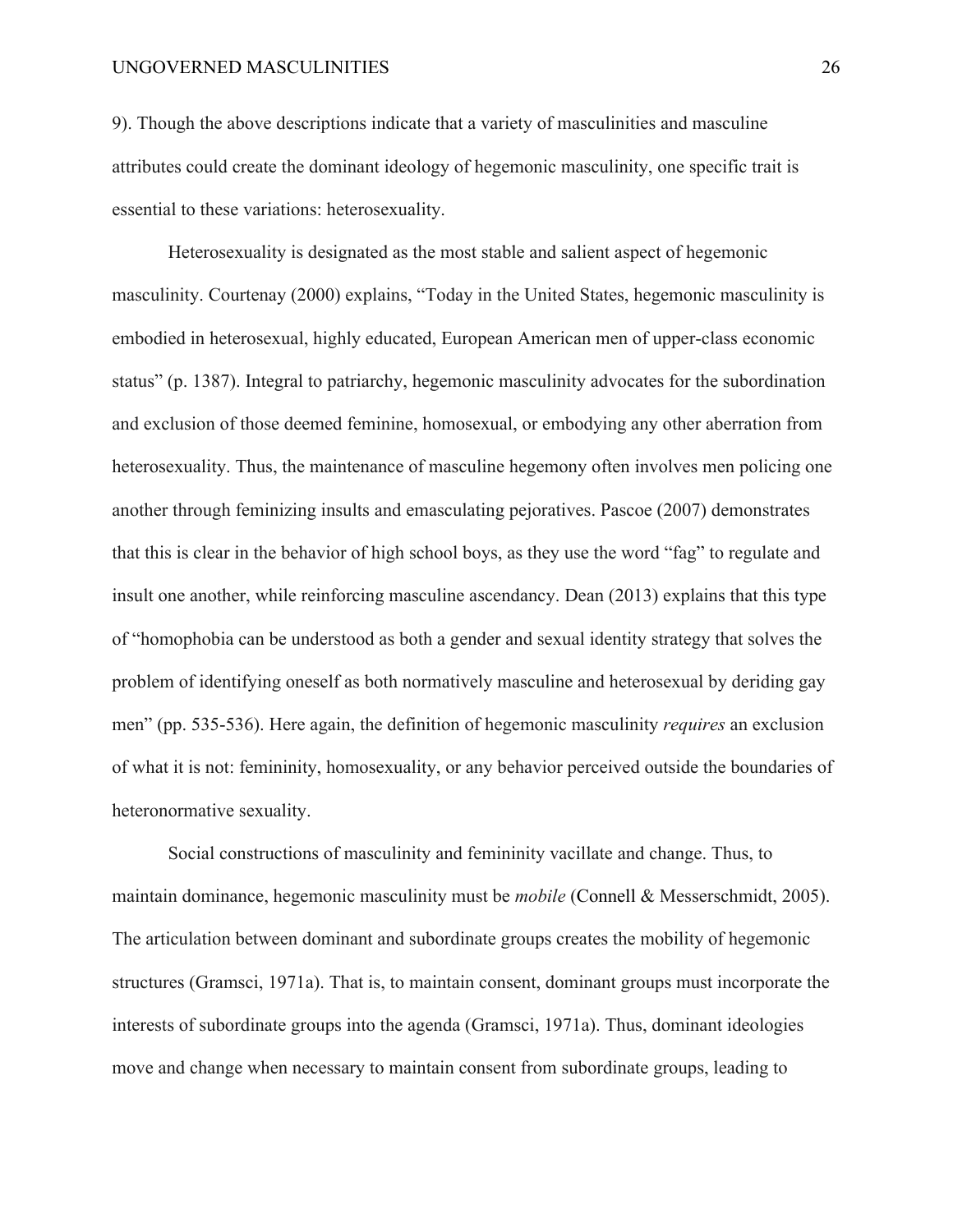continued dominance; this type of mobility is fundamental to understanding hegemonic masculinity (Connell, 2005; Connell & Messerschmidt, 2005; Lotz, 2104). Hegemony "is a historically mobile relation" and its "ebb and flow is a key element of the picture of masculinity" (Connell, 2005, p. 78). When the requirements to maintain patriarchy change, the "bases for the dominance of a particular masculinity are eroded" (Connell, 2005, p. 78). Thus, new "groups may challenge old solutions and construct a new hegemony" (Connell, 2005, p. 78). To understand systems of masculinity, it is essential to examine how hegemonic masculinities change and absorb new identities and manifestations. Central to understanding these systems is the determination of how they are "refurbished, reempowered, renegotiated, and reenvisioned…to meet the next historic turn" (Hanke, 1998 p. 186). Indeed, as is true of hegemony generally, the crucial element of hegemonic masculinity is not dominance but consent to the cultural standards set for masculinity, and the mobility of the system that allows for contradictions and challenges.

 Lotz (2014) indicates the importance of mobility in hegemonic masculinity, explaining that "leading sociological theorists always viewed hegemonic masculinity as flexible in design" (p. 37). Operating within different subcultures and cultural groups, hegemonic masculinity does not characterize the type of power, contestation, or how masculinities are enacted and performed by members; rather the term describes the *process* and mutability of masculinities throughout an infinite array of iterations (Lotz, 2014). It is important, however, that these social complexities of masculinity do not obscure who maintains the most power. Thus, any analysis of masculinity must account for histories of oppression and dominance, *and* must comprehensively examine each unique moment and the surrounding context of how masculinity functions in particular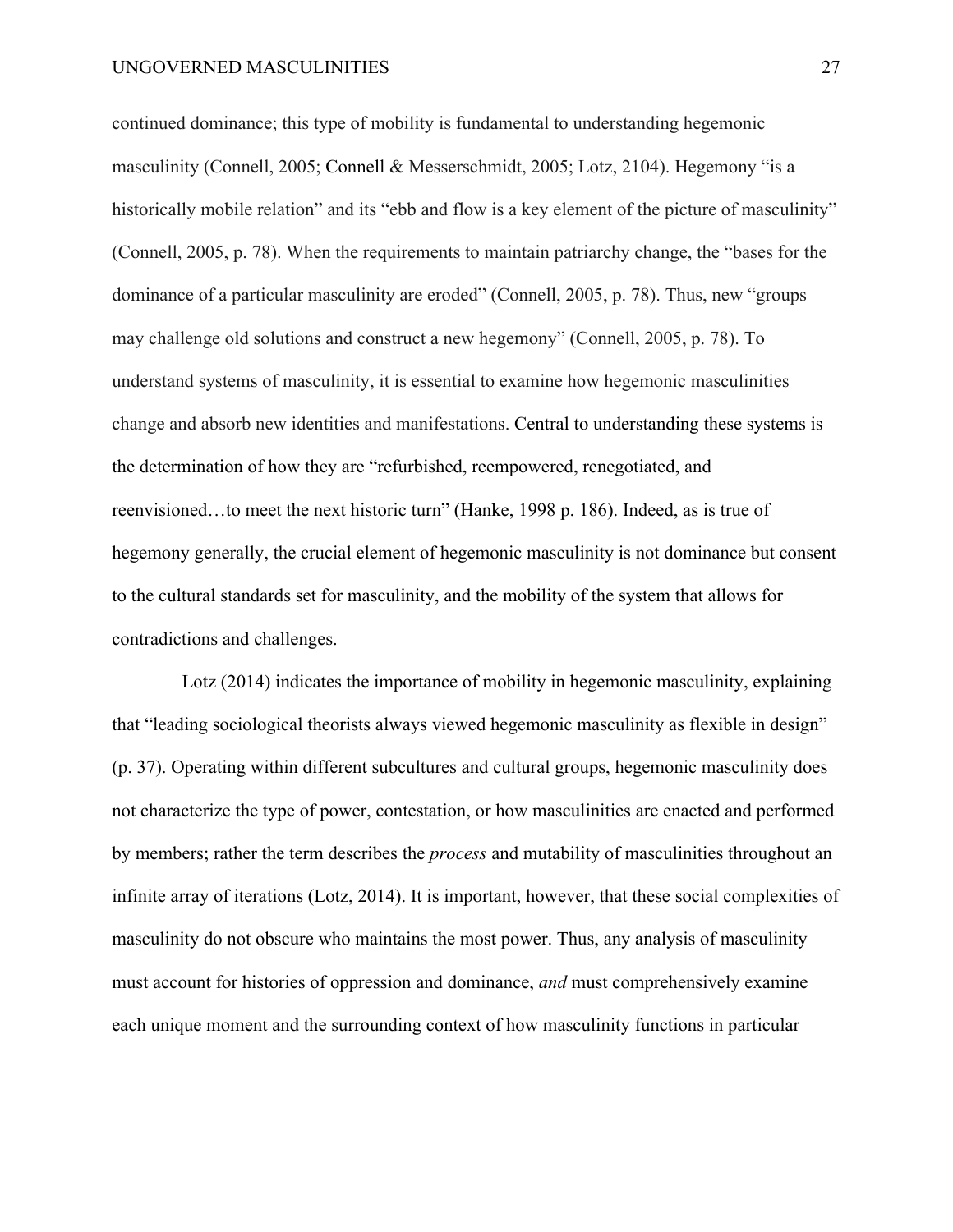circumstances. One of the glaring reasons behind changes in masculine structures relates to the unmanageable expectations produced by the old, dominant structures of traditional masculinity.

Previous research demonstrates that hegemonic masculinity causes a host of negative health problems for men. In their study analyzing male narratives, Valkonen and Hänninen (2012) find a distinct connection between depression and the inability to live up to hegemonic ideals. Similarly, Emslie et al. (2006) argue that "hegemonic masculinity could be healthdamaging, and even push men towards contemplating suicide" (p. 2255). Courtenay (2000) explains that asking for help or taking care of oneself are fundamentally perceived as feminine characteristics, so men avoid healthcare as a part of the struggle for masculine ascendancy. Instead, hegemonic masculinity advocates "the denial of weakness or vulnerability, emotional and physical control, the appearance of being strong and robust, dismissal of any need for help, a ceaseless interest in sex, the display of aggressive behavior and physical dominance" (Courtenay, 2000, p. 1389). Boon (2005) states that men "either embrace the mystic figure of the hero, which they inevitably fail to embody…or they reject the mythic figuration of the hero and thus fail to embody the culturally coded definition of a man" (pp. 309-310). Thus, realizations that traditional versions of masculinity are unattainable often lead to the restructuring of hegemonic masculinity, which adopts certain feminine characteristics and deviates from traditional masculinity.

As mentioned earlier, to maintain hegemony, dominant cultural groups must incorporate aspects of subordinate groups in order to ensure consent. Chapman (1988) argues, for men to "maintain hegemony it is in men's interest to co-opt femininity," concluding that "the future may be female, but I fear it will still belong to men" (p. 248). For example, stay-at-home fathers, men who groom extensively, and empathetic and sensitive men all have characteristics traditionally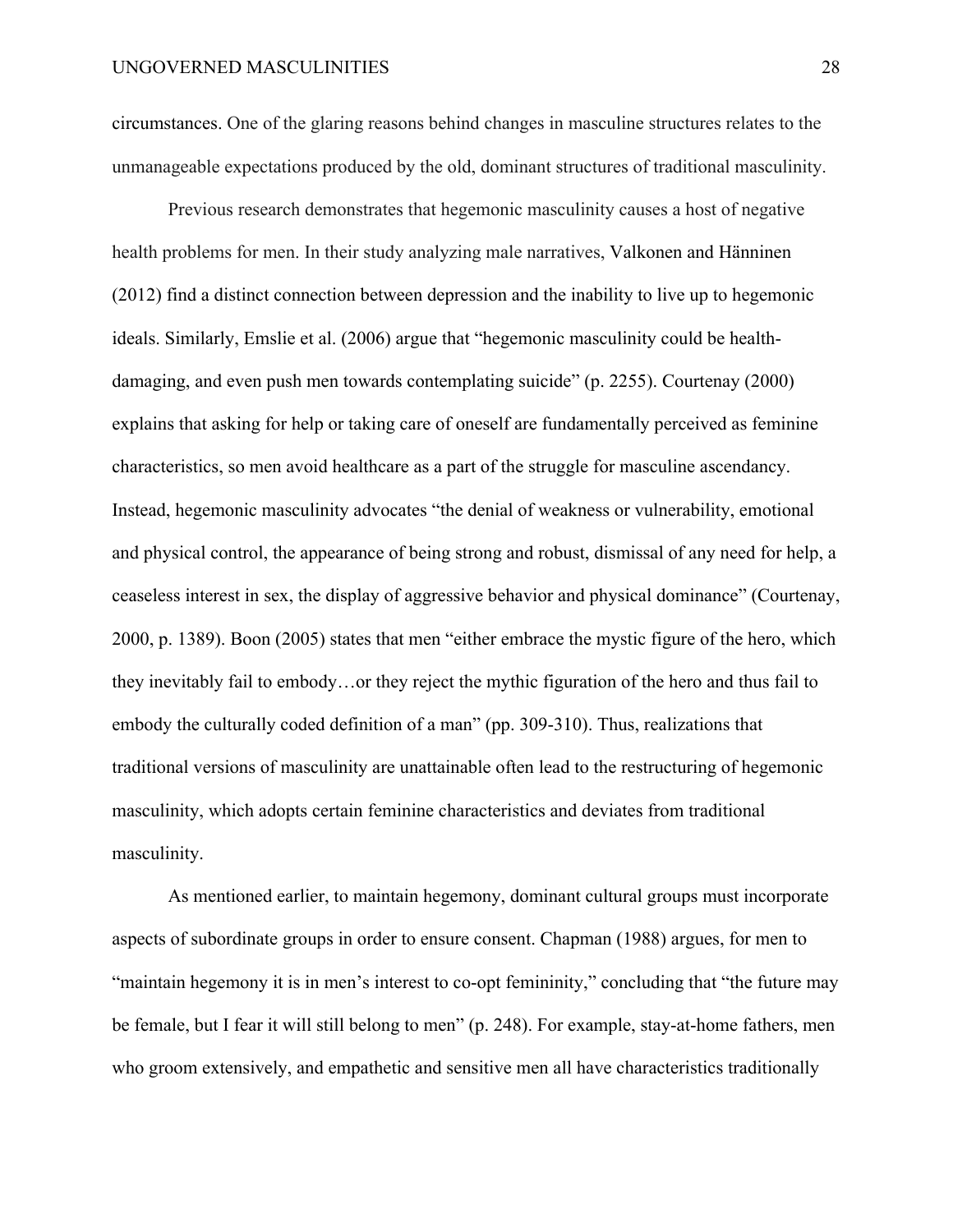perceived as feminine, and these characteristics circulate and incorporate into the hegemonic system (Korobov, 2009). The feminine "modifications of hegemonic masculinity may represent some shift in the cultural meanings of masculinity without an accompanying shift in social structural arrangements, thereby recuperating patriarchal ideology by making it more adaptable to contemporary social conditions" (Hanke, 1990, p. 245). Some authors make the argument that this process of adopting feminine characteristics means hegemonic masculinity must become less hegemonic to maintain hegemony. It seems, however, more useful (and less tautological) to understand this process as inherent to any hegemonic structure. As mentioned, hegemonic structures are mobile, so adopting new characteristics does not make those structures any less hegemonic; the dominant ideology of the structure is what changes, not the relationship. This adaptability, or articulation, ensures the consent of those dominated and, in this case, maintains patriarchy.

In addition to incorporating feminine characteristics, new versions of masculinity involve a reflexive, postmodern relationship with traditional masculinities. Mocking traditional masculinity through irony, self-deprecation, and failure signals an evolution in masculine systems. Korobov (2009) demonstrates that "hegemonic ideals may be partially reclaimed by (ironically) subverting heroic and macho masculine positions for an everyman form of masculinity that specializes in self-deprecation, playfulness, ordinariness, and nonchalance" (p. 298). Thus, the impossibility of ascending to a quintessential form of masculinity is reconciled through deflating the importance and seriousness of those standards. Despite these more traditionally feminine versions of masculinity, the pendulum can swing in the other direction to include violence, aggression, and anger.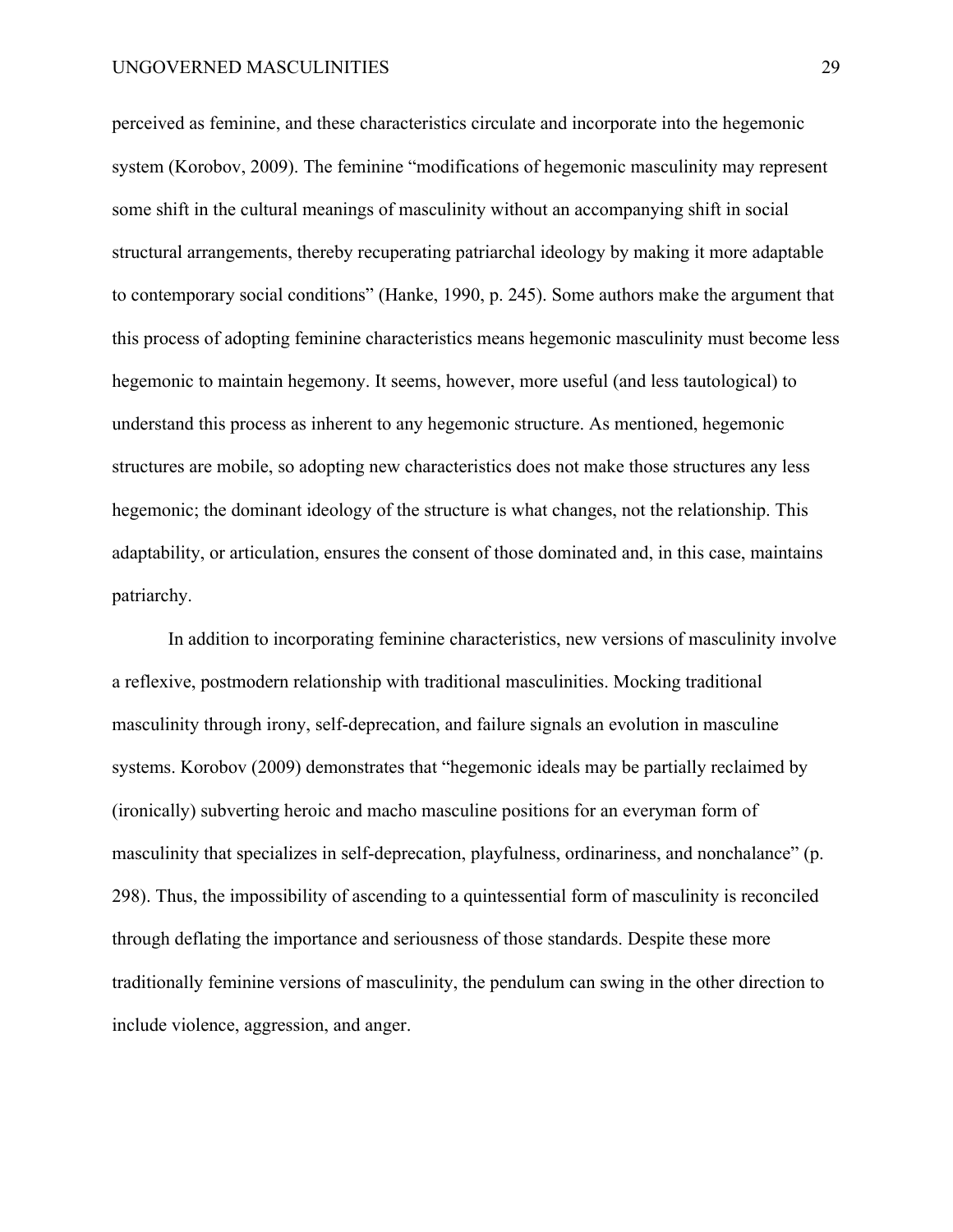Connell (2002) emphasizes that hegemonic masculinity must not be used as a catchall formula to study any one type of masculinity. Indeed, to understand hegemonic masculinity as always including violence, aggression, and anger would overlook the masculine complexities detailed above. But, when combined with an awareness of historical context, hegemonic masculinity can explain various forms of masculinity that include violence, aggression, and anger, especially when this type of behavior is expected or admired among men (Connell, 2002). Savran (1998) links the rise of individualism, private property, and personal autonomy to masochistic forms of masculinity that exist through self-discipline to regulate success and failure within industrial capitalism. Ta (2006) explains,

Disillusioned by his own false sense of sovereignty, this new self-regulating subject is the masochistic subject who, perceiving himself to be solely responsible for his successes and failures, must discipline and torture himself, not only as a means of thriving, but as an assertion of self. (p. 269)

Taking the historical context into consideration, interventions from feminism, coupled with social and economic challenges that have resulted in the steady decline of the income of white middle-, working-, and lower-class men, place the dominant male identity in a fractured and masochistic binding (Savran, 1998). Ta (2006) argues that this identity becomes a "divided self who at once laments his victimization but also depends on it as point of protest and identification" (p. 269).

Current trends in masculinity studies provide a greater understanding of the dilemma of male identities that enact forms of aggression and anger. Kimmel's (2013) recent work focuses on new levels of white middle-class male anger in America. "To hear them tell it," Kimmel (2013) writes, "white men in America are steamrollered into submission, utterly helpless and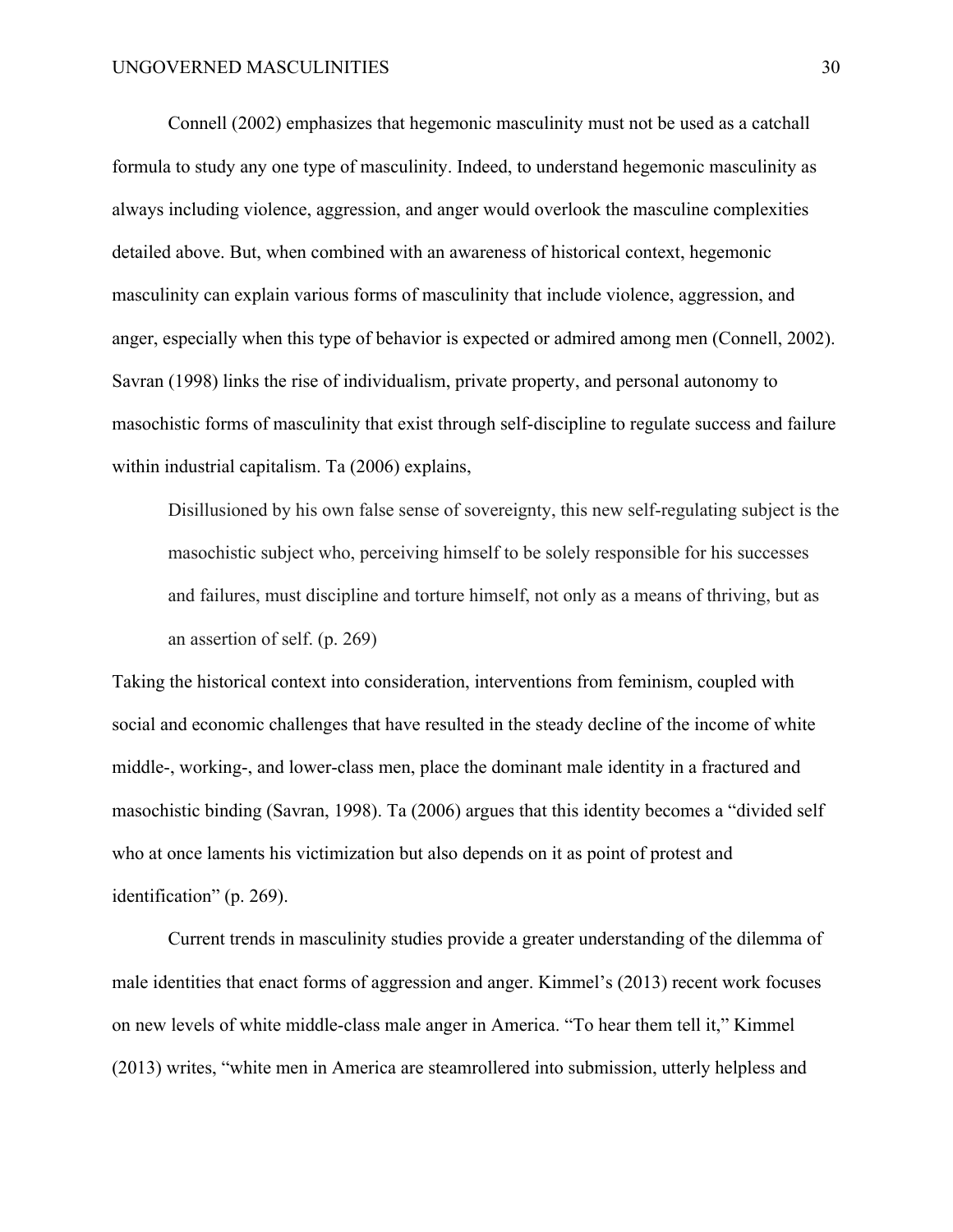powerless. They're failed patriarchs, deposed kings, and not only the 'biggest losers' but also the sorest" (p. 118). One example of this anger is the peculiar emergence of groups representing white male rights and fathers' rights, using the rationale that heterosexual men are oppressed. Kimmel (2013) argues it has to do with "a combination of an unyielding workplace and ideology of masculinity that promotes robotic stoicism over nurturing, competition over patience, aggression over justice" (p. 147). The white working class and lower class are closer emotionally now than in previous times in history, but this proximity has not driven men towards organized labor movements or political activism aimed towards wealth redistribution; instead, this anger is mobilized by the right wing (Kimmel, 2013). Again, in Kimmel's words,

Together they listen to Glenn Beck and Rush Limbaugh. And together they watched Brad Pitt initiate Ed Norton into *Fight Club*, searching for something—anything that would feel authentic, that would feel real. Middle- and working-class white men—well, they just are beginning to actually *understand* each other (2013, p. 205; emphasis in original). This passage points to how such anger is reproduced and emphasized in popular media texts such as *Fight Club*. This anger also manifests in other negative ways for these men.

Depression is one of the many psychological maladies affecting white middle-class men. Kimmel (2013) argues that psychological healthcare fits with other challenges within hegemonic masculinity because, for men specifically, it often manifests as an endurance trial. Men go on suppressing doubt and feigning fearlessness in everyday challenges, masochistically proving themselves in the face of struggle; such behavior can often result in "depression, suicidal rage, and a simmering numbness that some psychologists have even labeled mental illness called *alexithymia*—the socially conditioned 'inability to feel or express feelings'" (Kimmel, 2013, p. 218). Kimmel argues that it is no wonder that men find escape through media: "you get to be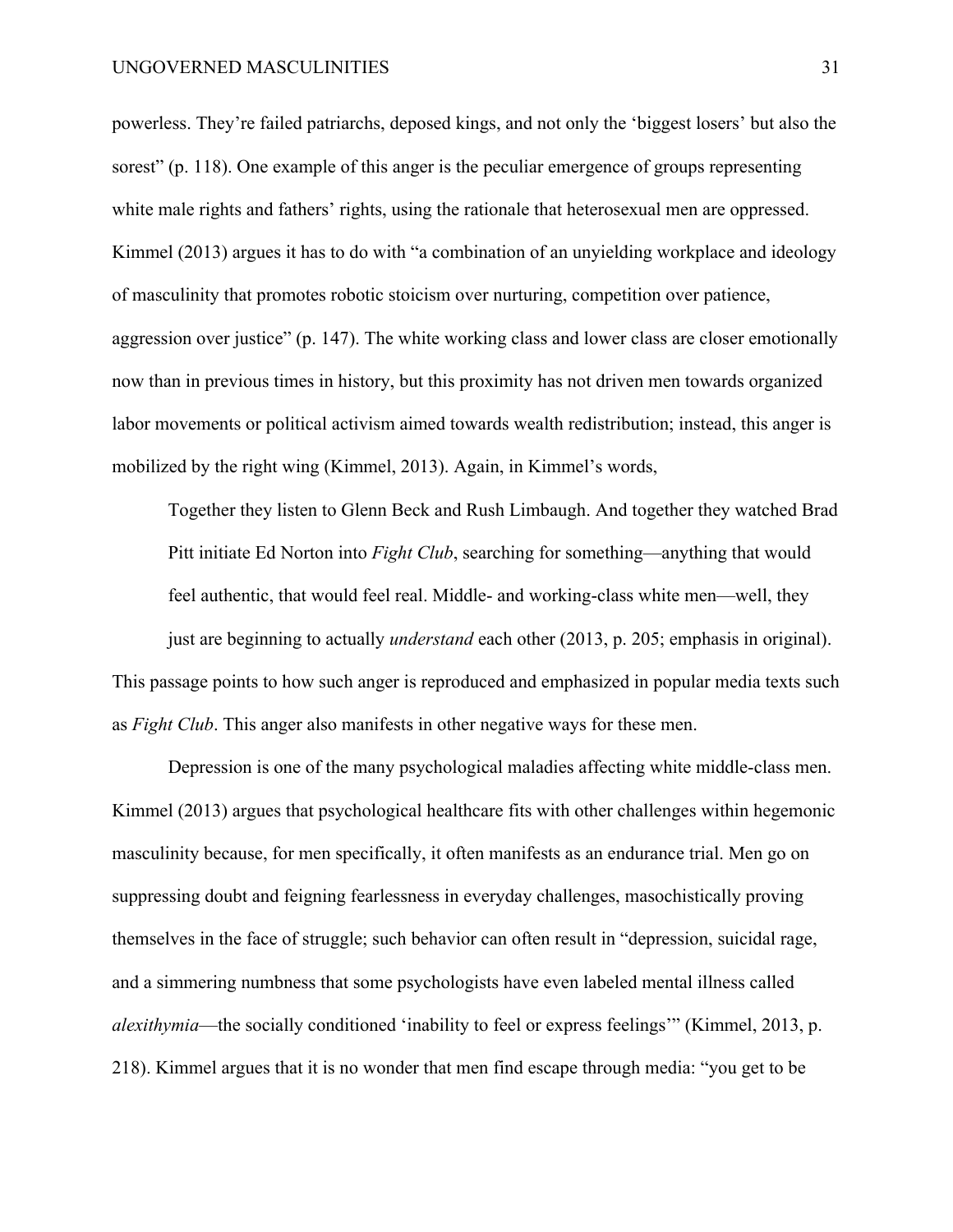#### UNGOVERNED MASCULINITIES 32

king of a hill, blow everyone else up, score the winning touchdown, or just get even with all the bureaucratic impersonal forces arrayed against you" (2013, p. 218). Added to this list of cathartic gratifications would of course be the number of aggressive masculine acts displayed by Tony Soprano and Walter White; as a male viewer, you get to vicariously become the mob boss of New Jersey, or a kingpin drug manufacturer. Kimmel's (2013) observations ultimately provide an entry point into possible reasons why popular television such as *The Sopranos* and *Breaking Bad* offer angry male protagonists, and how these representations potentially connect to larger sociocultural discourses.

Ideology is a key factor in contemporary male aggression and anger. Kimmel (2013) describes the ideology of white, heterosexual, middle- and working-class men as one that "promises unparalleled acquisition coupled with tragically impoverished emotional intelligence" (p. 9). Here, "unparalleled acquisition" means the promise of economic freedom, opportunity, and upward mobility, all of which seem to be eroding in different ways for contemporary men in the United States (Kimmel, 2013). Middle-class American men are arguably the most fervent believers in the grand narrative of the "American dream," which is the notion that anyone can rise to financial prosperity and success through hard work and determination (Kimmel, 2013). However, the developments of industrial capitalism have clearly restricted the material chances for equal opportunity to achieve the American dream. Though often directed at feminists and people in other precarious social conditions, Kimmel (2013) writes that the engine of men's anger is "the growing chasm between rich and poor" (p. 25). This last idea speaks to the specific aims of the present project; I am interested in the point where neoliberalism and hegemonic masculinity collide, and how this affects morality, as illustrated by *The Sopranos* and *Breaking Bad*.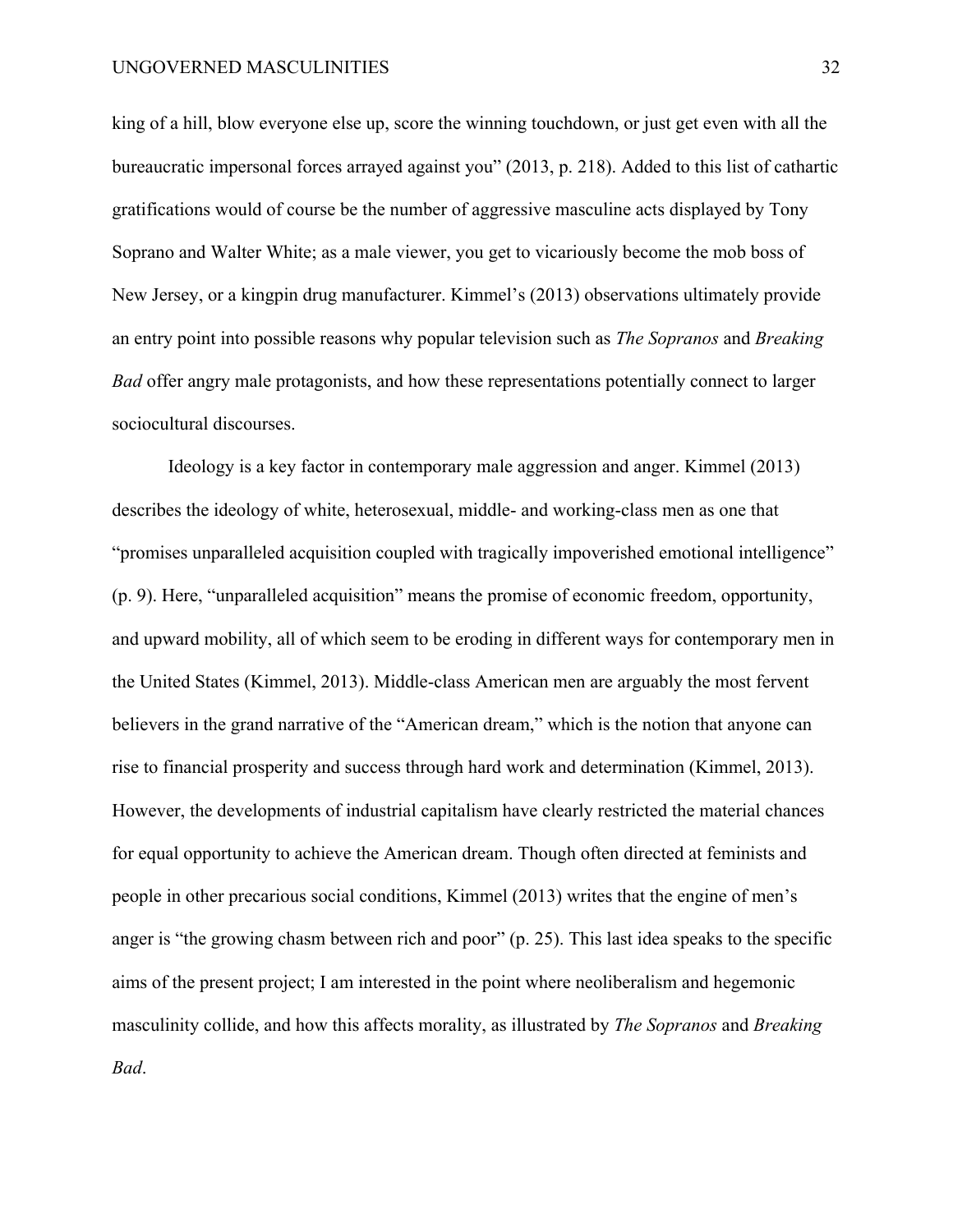#### **Male Representations in Popular Television**

This section considers male representations in U.S. popular television. I trace the changes of men on television from the  $20<sup>th</sup>$  century to contemporary illustrations. This section ends with a review of current literature on *The Sopranos* and *Breaking Bad*.

# **Men in 20th-Century Television**

Historically, men have dominated television programs, while women and other sexual minorities have been regulated to the margins. TV series have reproduced this inequality frequently through the presentation of male-dominated heterosexual relationships. Often, female characters are defined by their "marital and parental status," and "have a history of underrepresentation in television, and this lack of visibility has resulted in narrow and stereotyped depictions" (Holz Ivory, Gibson, & Ivory, 2009, p. 174). Male characters "are portrayed as directive, venturesome, enterprising, and pursuing engaging occupations and recreational activities," and, in contrast, "women are usually shown as acting in dependent, unambitious and emotional ways" (Bussey & Bandura, 1999, p. 701). In her content analysis of U.S. television between 1950 and 1980, Meehan (1983) laments, "American viewers have spent more than three decades watching male heroes and their adventures, muddied visions of boyhood adolescence, replete with illusions of women as witches, bitches, mothers and imps" (p. 317). These descriptions characterize historic male representations, some of which still exist. However, after the 1980s, representations of men on television began to change considerably.

In the final two decades of the  $20<sup>th</sup>$  century, explicit patriarchal dominance on television shows shifted towards a variety of unorthodox illustrations of masculinity. Many modern television programs of this era did not illustrate patriarchy explicitly; instead, it was much more common to see representations of men behaving in ways that were superficially antithetical to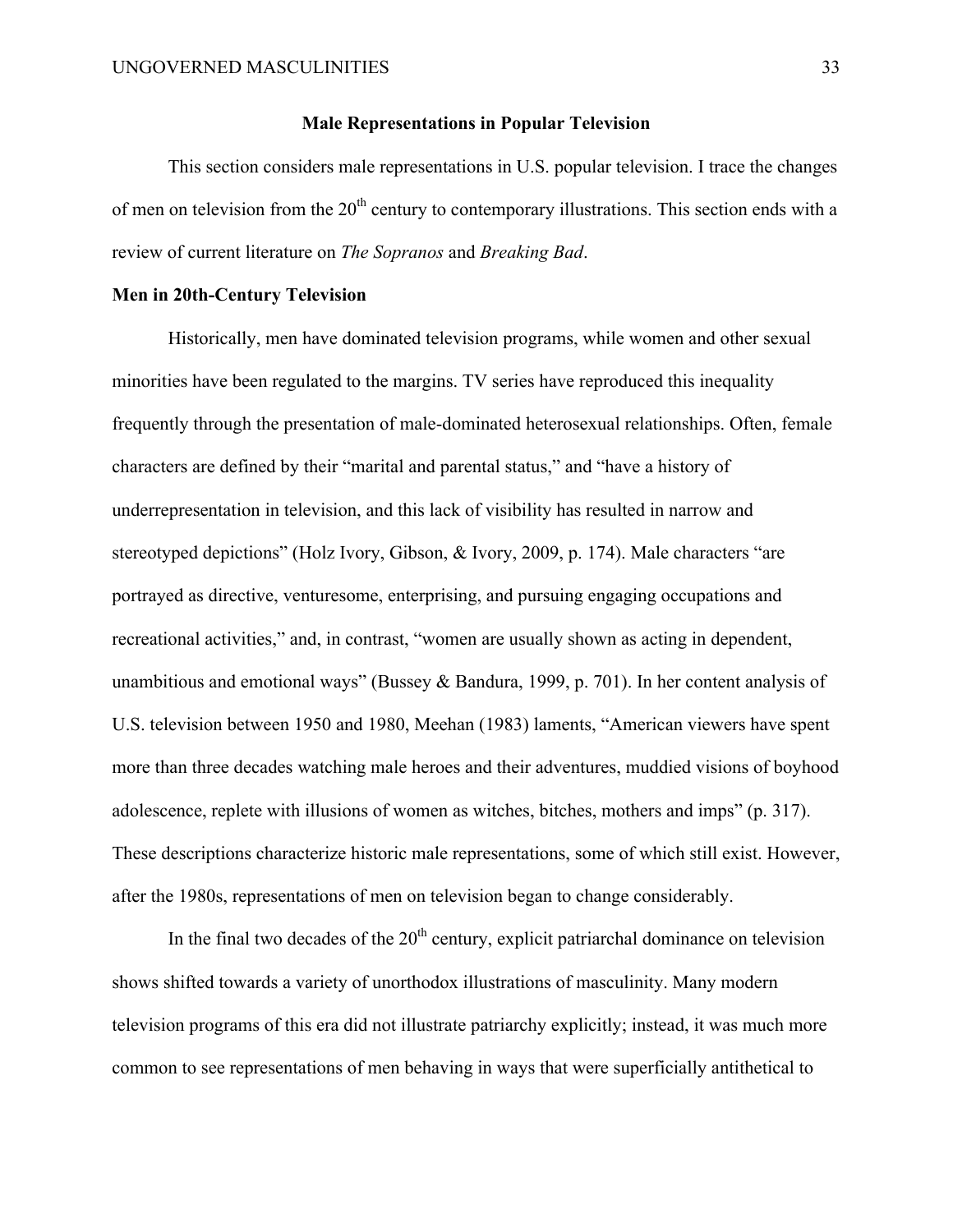patriarchal aims. For example, representations of men acting sensitive or caring seemed to indicate a move towards gender equality (Hanke, 1990; Mackinnon, 2003). Furthermore, some representations explicitly illustrated failures in masculinity. The "first half of the century presented countless images of the upright white male, in control, dominating women and nonwhite males [while] the second half of the century has seen an increasing destitution and dereliction in the male image" (Horrocks, 1995, p. 171). The reasons for this shift are complex. Scholars cite the economic crises in Western capitalism during the 1980s and 1990s, as well as the increasing demands of traditional constructions of masculinity (Horrocks, 1995). The interventions of second-wave feminism and queer studies into politically oppressive forms of masculinity played an additional role in the cultural struggle with masculinity and patriarchy and their reproductions in media (Lotz, 2014). There were unmistakable parallels between male representations in popular media and the rise of men's rights activism noted earlier (Kimmel, 2013). New variations of masculinity did not mark the collapse of televised male dominance, however; rather, seen through the framework of hegemony, the array of masculinities performed on television served to reflect and reproduce the contemporary struggles of men. Moreover, many forms of aggressive and dominating men occupied, and continue to occupy, the televisual landscape—including the popular series *The Sopranos* and *Breaking Bad*.

# **Current Research on** *The Sopranos* **and** *Breaking Bad*

A number of recent studies explore *The Sopranos* and *Breaking Bad* in ways that are of direct relevance to the current project. Weidinger (2013), for example, discusses neoliberalism in the process of viewing *The Sopranos*, arguing that the series creates a psychological relationship with the spectator that allows room to challenge the neoliberal social agenda. He also claims that viewers go through a process of identification and dis-identification with lead character Tony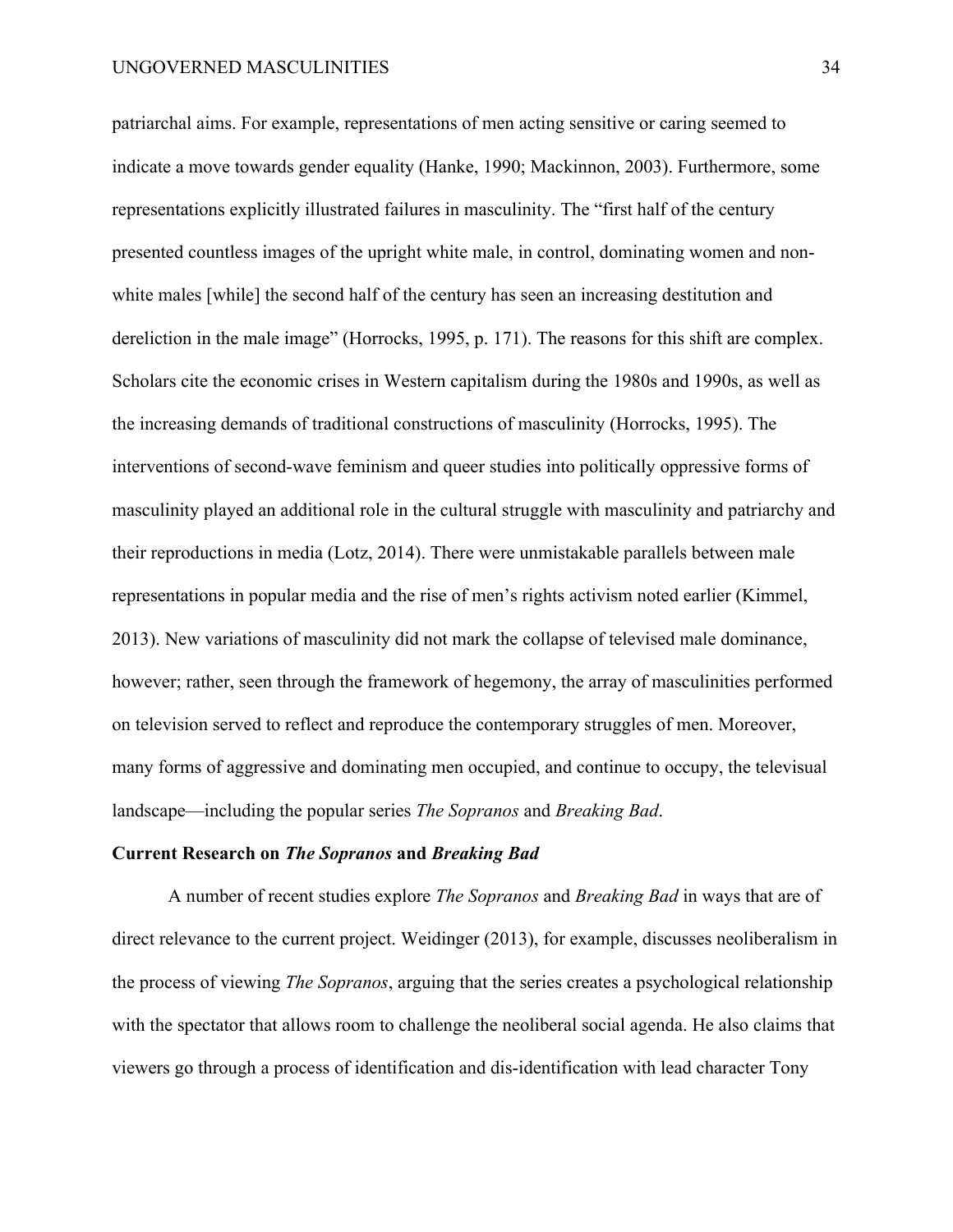#### UNGOVERNED MASCULINITIES 35

Soprano, through an autonomous, private experience. Other recent scholarship uses the lens of hegemonic masculinity but not that of neoliberalism to approach *The Sopranos*. Beale (2014), for example, applies the notion of hegemonic masculinity to his analysis of the protagonists in *The Sopranos* (Tony Soprano) and *Mad Men* (Don Draper). Beale (2014) analyzes Tony and Don through their platonic female relationships, arguing that these relationships point to a crisis of masculinity. Central to his argument is the notion that Tony and Don both exist within a series of masculine contradictions; they are able to capitalize on their white male privilege, but at the expense of their own emotional stability. Beale (2014) concludes that Tony and Don are unable to hold onto a traditional masculine identity, which demonstrates the shifting role of contemporary masculinity more broadly.

Other scholarship about *The Sopranos* often attempts to understand how the Soprano family fits into American life and the American Dream. Edgerton (2013), for example, claims the Soprano family's struggle to obtain the American Dream leaves them "empty, guilty, and searching for something more meaningful in their lives" (p. 59). For Edgerton (2013), this connects to the social disillusionment with the American Dream experienced by middle-class families in the  $20<sup>th</sup>$  century. Toscano (2014) argues that Tony Soprano is both an American Everyman and a scoundrel, and this duality fundamentally disqualifies him from suburban life. According to Toscano, Tony "tries to live out the American Dream, but his path is criminal, making him an illegitimate citizen of suburbia" (2014, p. 451). Fields (2004) makes a similar observation, noting that "the Sopranos have nearly achieved a suburban ability to pass" (p. 614).

A number of anthologies approach *The Sopranos* from a variety of perspectives. Barreca's (2002) *A Sitdown with The Sopranos: Watching Italian American Culture on T.V.'s Most Talked About Series* offers essays that considering the show in relation to Italian American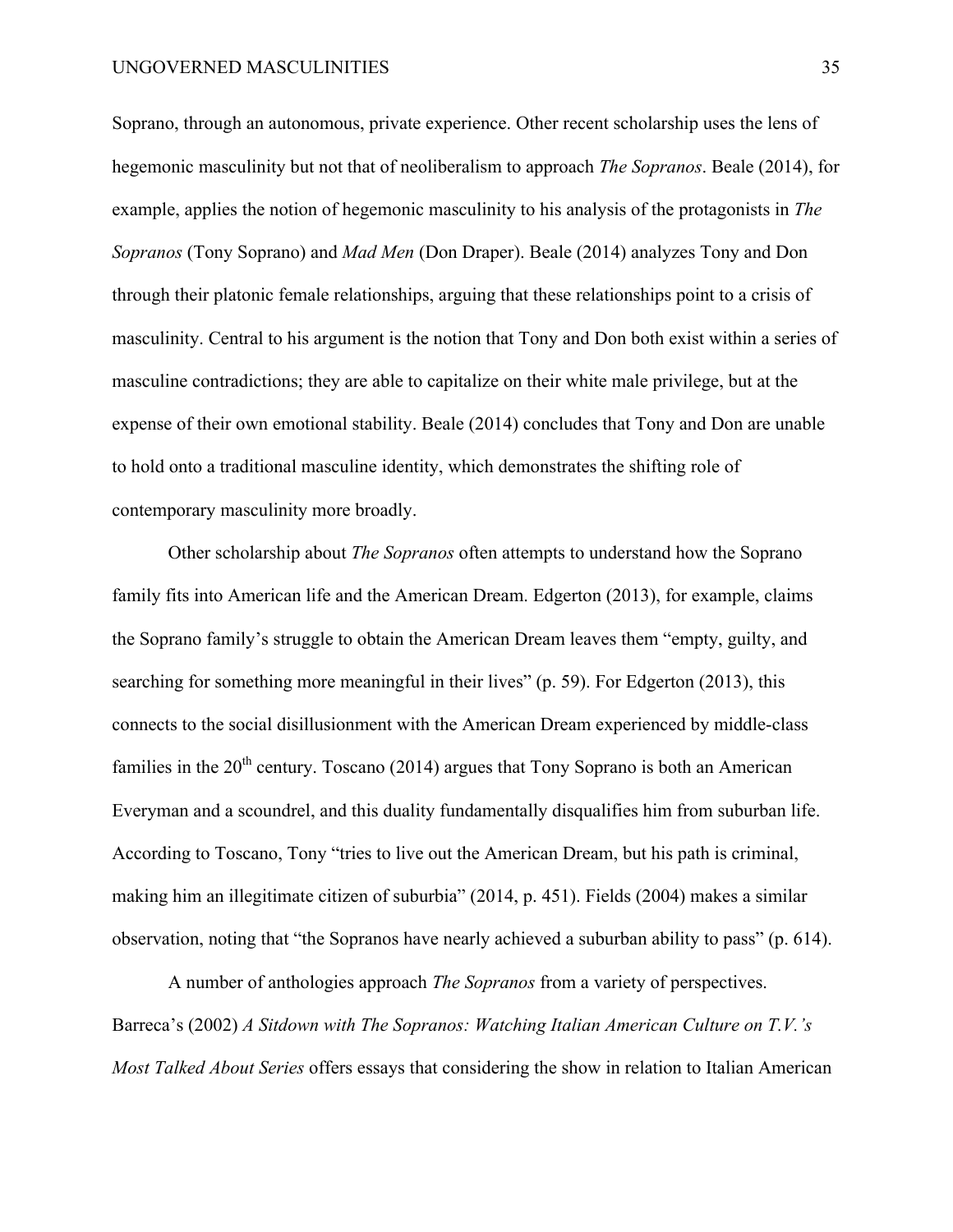culture. Rotundo (2002), one of the contributors to the Barreca anthology, examines how Italian American masculinity is presented in the series, demonstrating the collision between traditional Italian models of masculinity and the contemporary cultural contexts of *The Sopranos*. He concludes that the series is so successful because of the complexity of harking to old codes of masculinity while simultaneously presenting men who are full of doubt and struggle (Rotundo, 2002). Lavery's (2002) *This Thing of Ours: Investigating The Sopranos* includes essays that range from examining the background music used in the series, to the food depicted in the show, to the cultural geography of North New Jersey. In *"Fat Fuck! Why Don't You Take a Look in the Mirror: Weight, Body Image, and Masculinity in The Sopranos*, Santo (2002) argues that fatness in the series suggests a world overwrought by consumption, where modern masculinity serves to reproduce consumption to the point of self-destruction. Taken together, these works provide insightful observations about *The Sopranos*. However, while a few of their contributions deal with the show's complex presentation of masculinity, none of them offer an analysis specifically constructed around the combined issues of neoliberalism and hegemonic masculinity.

Such lenses are, however, used in recent research on *Breaking Bad*. Pierson's (2013a) anthology offers a variety of critical essays about the series, including his own contribution (2013b), which investigates the show's neoliberal discourse. In his essay, Pierson argues that the series supports neoliberalism in the areas of "criminality and law enforcement, drug policy and enforcement, entrepreneurism, and public schooling" (2013b, p. 16). The essay argues that proponents of neoliberalism view public school as incompetent, ineffective, and a threat to individual freedom; thus, Walt's transformation from public school teacher to a drugmanufacturing entrepreneur supports a neoliberal agenda. Pierson (2013b) claims that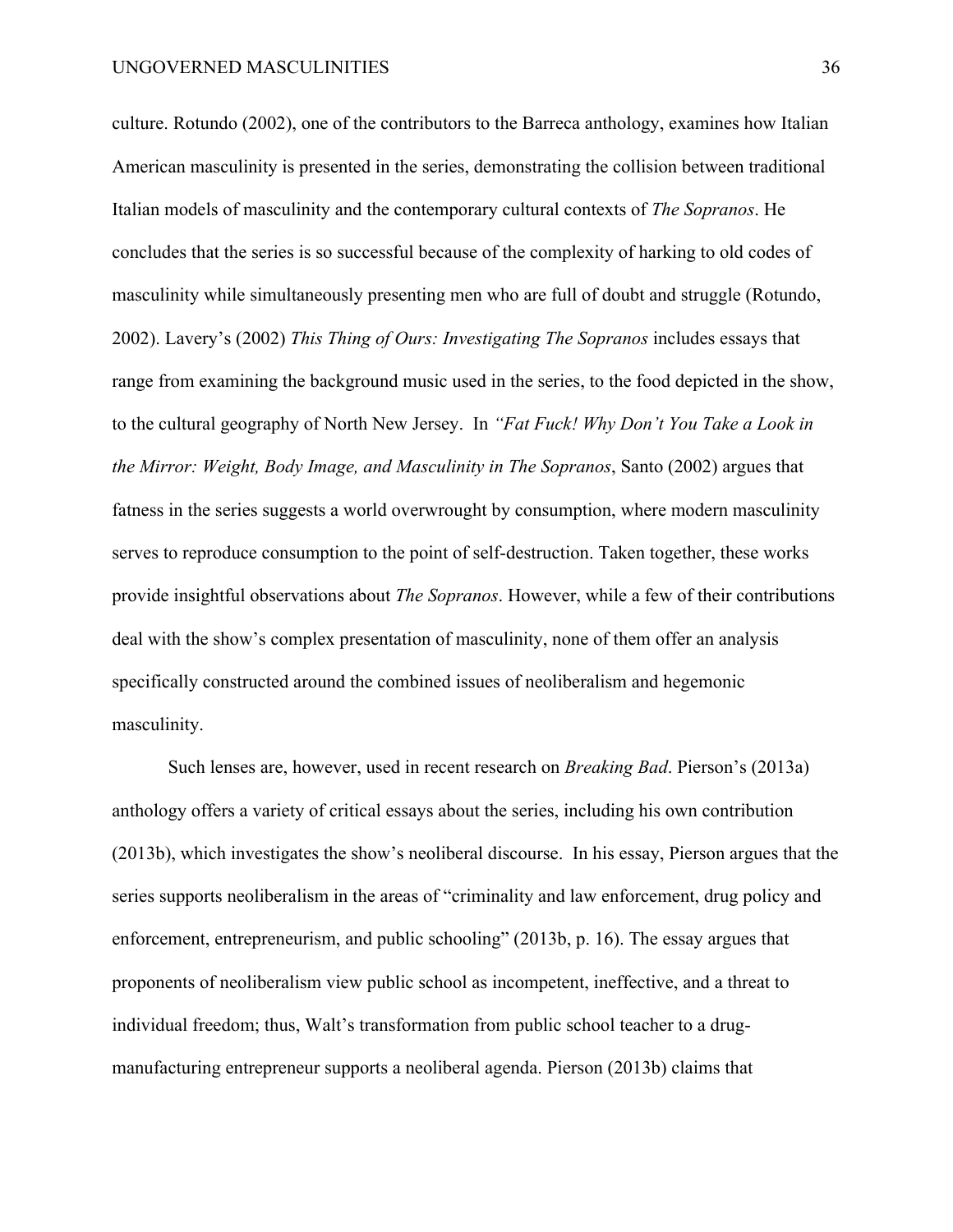proponents of neoliberalism view crime as just another market within industrial capitalism. Without mentioning *The Sopranos*, he situates *Breaking Bad* as a gangster narrative, arguing that the self-interest and wealth accumulation that tend to be central to such narratives parallel the principles of neoliberalism. Pierson (2013b) also places methamphetamine in the growing category of performance enhancing drugs, claiming that it allows lower-class workers to work for longer hours. Ultimately, Pierson's essay claims that *Breaking Bad* makes neoliberalism accessible for audiences by illustrating "hard brutalities, risk/benefit calculations, and winnertake-all ethos best associated with neo-liberalism" (2013b, p. 30).

In the same anthology (Pierson, 2013a), Faucette (2013) uses hegemonic masculinity as a framework to understand *Breaking Bad*, arguing that Walt embodies complex and contradictory models of masculinity that are the result of changes in society, the economy, and political systems. Faucette's essay follows Walt as he transforms from an ineffectual and weak man into a man who uses aggression and violence to meet his goals; Walt's masculinity grows in step with his criminality. Faucette observes that Walt's numerous illegal acts lend themselves to his growth as a dominant male through his aggressive sexuality after he becomes a criminal. Further, the essay shows that Walt transitions into a dominant male at the expense of his family and his own humanity (Faucette, 2013).

I end this literature review with observations from Lotz's (2014) *Cable Guys: Television and Masculinities in the Twenty-First Century*. Lotz's (2014) book is broader in scope than the present project; she looks at a number of shows including *The Sopranos*, *The Shield*, *Californication*, *Rescue Me*, *Breaking Bad*, *Hung*, *Sons of Anarchy*, and *Men of a Certain Age*. The sections of her book that focus on *The Sopranos* and *Breaking Bad* (among others) provide insights that inform the current project. One of the important observations running through the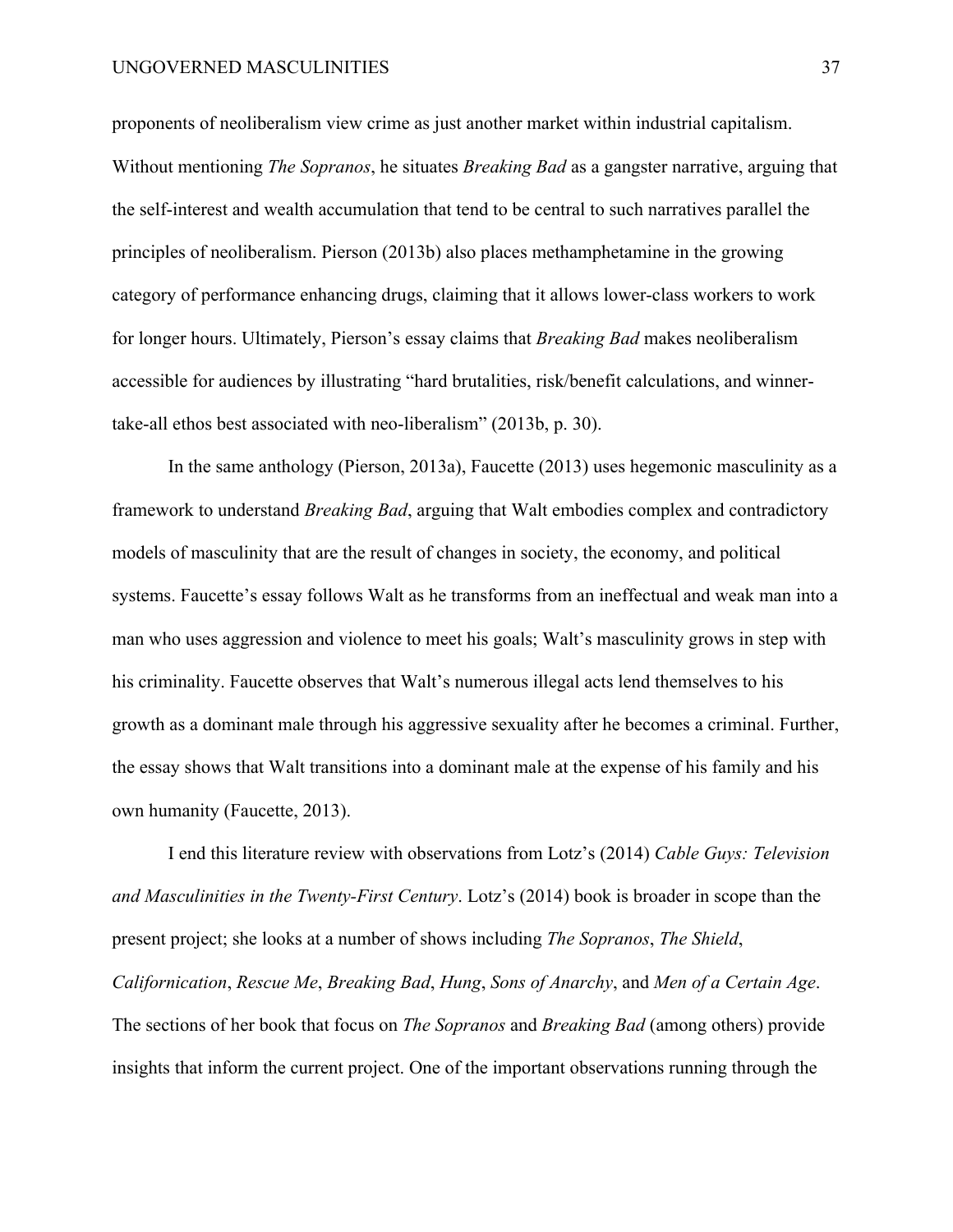#### UNGOVERNED MASCULINITIES 38

book is the claim that many of her "cable guys" intentionally avoid blaming women for their struggles. Thus, the narratives of *Breaking Bad* and *The Sopranos* refuse to enact explicit types of male dominance that oppress women as central antagonists, or root-causes of conflict (Lotz, 2014). Additionally, Lotz (2014) uses hegemonic masculinity as a way to understand the multiplicity of masculinities on television. She also cites neoliberal changes in the economy as reasons for the emergence of these characters, but, because of the breadth of her project, she cannot spend much time on any one show. She devotes more time to illustrating the similarities and contours of masculinity performed across the array of series she considers.

For Lotz (2014), televised masculinity in the  $21<sup>st</sup>$  century involves an illustration of men who struggle with daily life, attempting to embody a different masculinity than that of their fathers:

All these series tell a story of the challenges experienced in the everyday lives of men who struggle with the responsibilities of family provision that burdened their fathers while simultaneously seeking to be a different kind of father, and often husband, than was common among the models of masculinity that preceded them. (p. 114)

This observation speaks more to demonstrating shifting qualities of masculinity than to a critical evaluation of the cable guys. Thus, the current project differs fundamentally from Lotz's (2014) work because I critically investigate the discourses of hegemonic masculinity and neoliberalism preformed on *The Sopranos* and *Breaking Bad* and explains the ways they connect to contemporary cultural, economic, and political conditions.

#### **Chapter Summary**

This chapter first reviewed the relevant literature concerning the theoretical framework used in this project, including sections on neoliberalism, ideology, patriarchy, hegemony,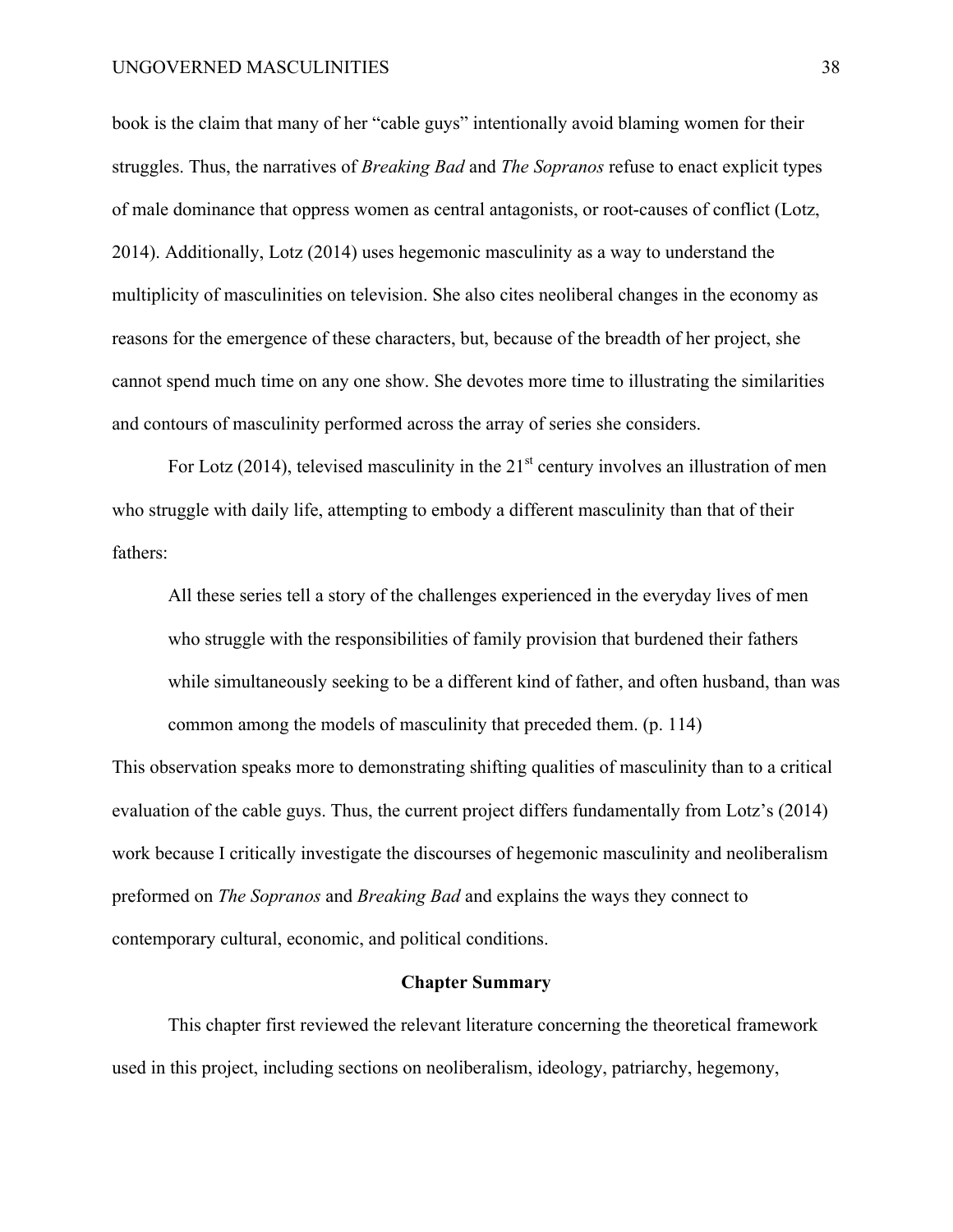masculinity, and hegemonic masculinity. The second section discusses male representations in popular television, ending with academic work about *The Sopranos* and *Breaking Bad*.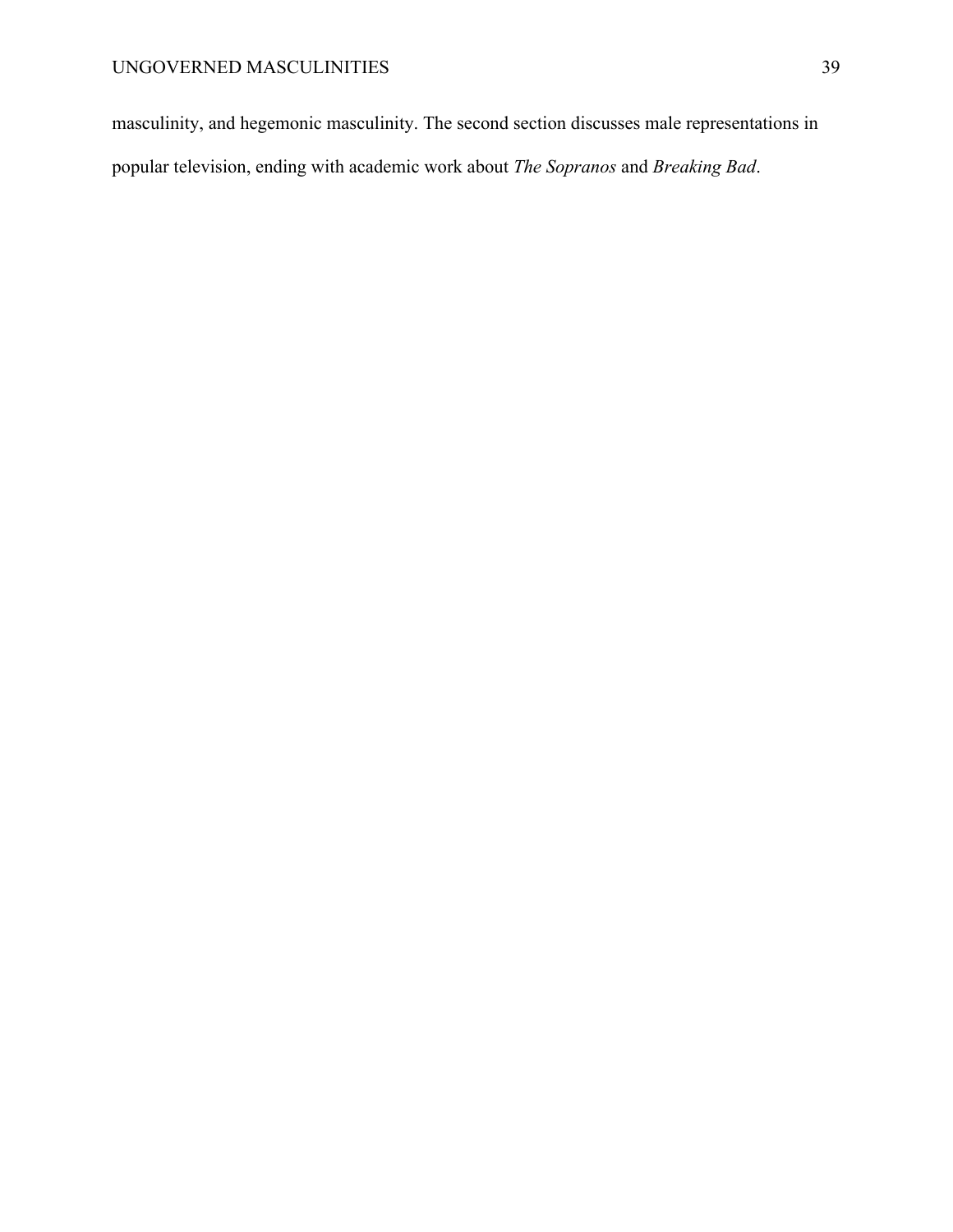# **CHAPTER THREE:**

#### **METHODS**

This chapter is broken into two sections. I first review Critical Discourse Analysis (CDA) as it applies to the current project. Then, I detail my data analysis protocols, including descriptions of my sampling and coding procedures.

# **Critical Discourse Analysis**

# **Definitions and Applications**

Before describing the CDA approach, it is necessary to define the term "discourse." Scholars use "discourse" in a variety of ways. It can refer to meaning-making within a social process, the language associated with a social field or practice, or a way of constructing aspects of the world from a particular social perspective (Fairclough, 2012). Jørgensen and Phillips (2004) define discourse as "a particular way of talking about and understanding the world (or an aspect of the world" (p. 1). Discourse, as a type of communication, usually connects to different worldviews, political perspectives, and ideologies (Fairclough, 2012). Discourses are structured based on the varying types of communication that pertain to different aspects of social life (Jørgensen & Phillips, 2004). They are semiotic ways of constructing the world through physical, social, or mental forms of communication (Fairclough, 2012).

Scholars that study discourse approach communication with a distinct set of assumptions. Informed by Burr (1995) and Gergen (1985), Jørgensen and Phillips (2004) define four assumptions of discourse analysis that shed light on the ontological characteristics of this method. The first is a critical approach to taken-for-granted knowledge, meaning that there is no objective truth or knowledge about the world. The second is an understanding that discourse always has a historical and cultural specificity; that is, the trajectory of history and culture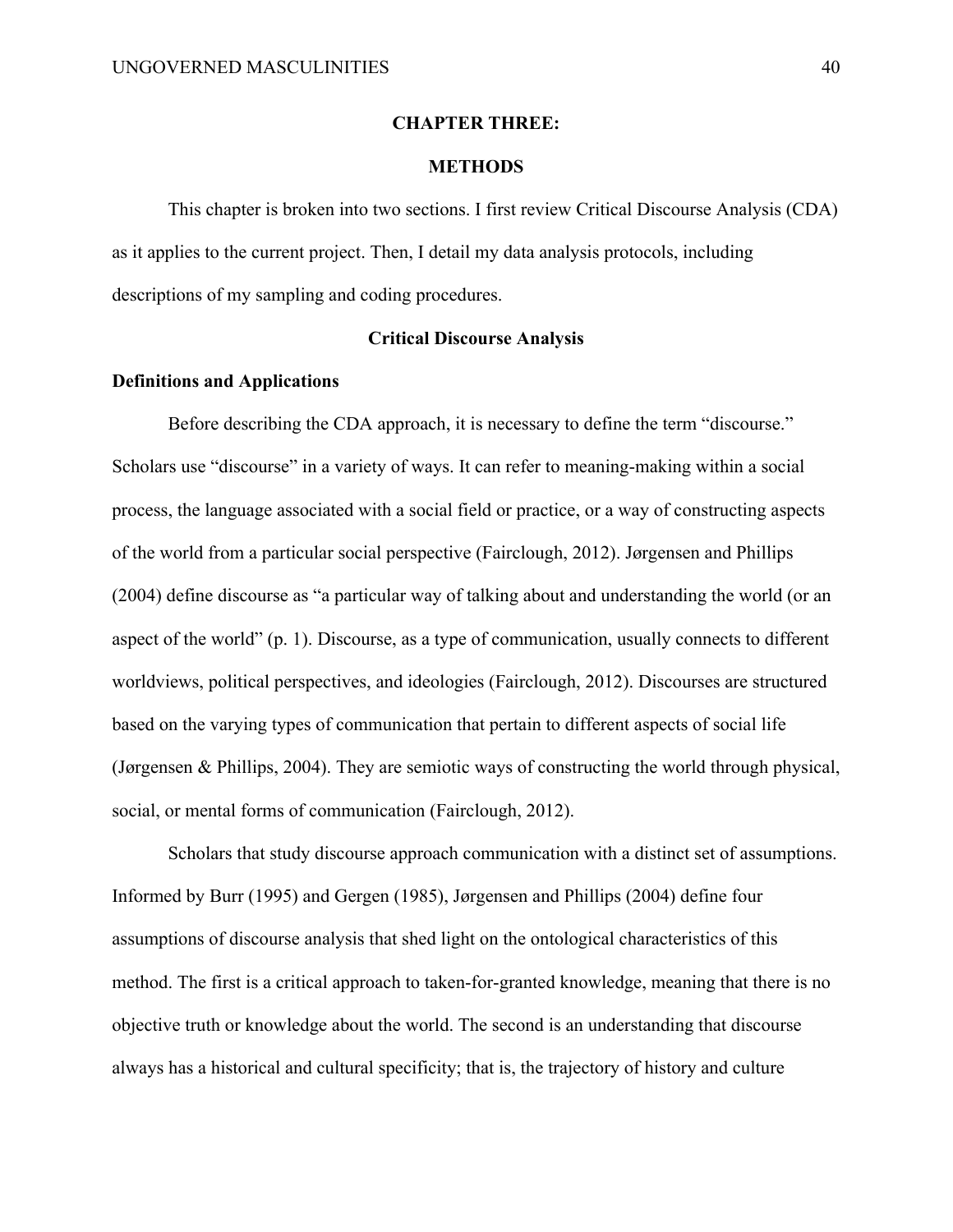### UNGOVERNED MASCULINITIES 41

grounds the way humans communicate and understand the world. The third assumption establishes a link between knowledge and social process. Jørgensen and Phillips (2004) write, "Knowledge is created through social interaction in which we construct common truths and compete about what is true or false" (p. 5). The fourth assumption forms a link between social knowledge and social action, meaning that social action is always bound to particular worldviews that naturalize certain behaviors while excluding others. Thus, the construction of the social life through discourse has material consequences.

CDA emerged in the early 1990s, after a small symposium in Amsterdam, where Teun van Dijk, Norman Fairclough, Gunther Kress, Theo van Leeuwen, and Ruth Wodak laid its foundations (Wodak & Meyer, 2009). CDA's core objective is to reveal ideologies and power in written, spoken, or visual texts through systematic methods (Wodak & Meyer, 2009). A "social practice" in CDA is a relatively stable form of social activity, such as classroom teaching or family meals (Fairclough, 2003). CDA's central assumption is that language is a form of social practice, implying a dialectical relationship between discursive events and the "situation(s), institution(s), and social structure(s) which frame it: The discursive event is shaped by them, but it also shapes them" (Fairclough & Wodak, 1997, p. 258). Discourse, then, is socially constitutive and socially conditioned, helping to both maintain and reproduce the status quo and contribute to transforming it as well (Fairclough & Wodak, 1997). Fairclough (2012) describes discourse relating to social events and social practice in three primary ways: "as a facet of action; in the construal (representation) of aspects of the world; and in the constitution of identities" (p. 11). In other words, CDA sees discourse as a type of action, a way of constructing the world through representations, and a way of constructing identities.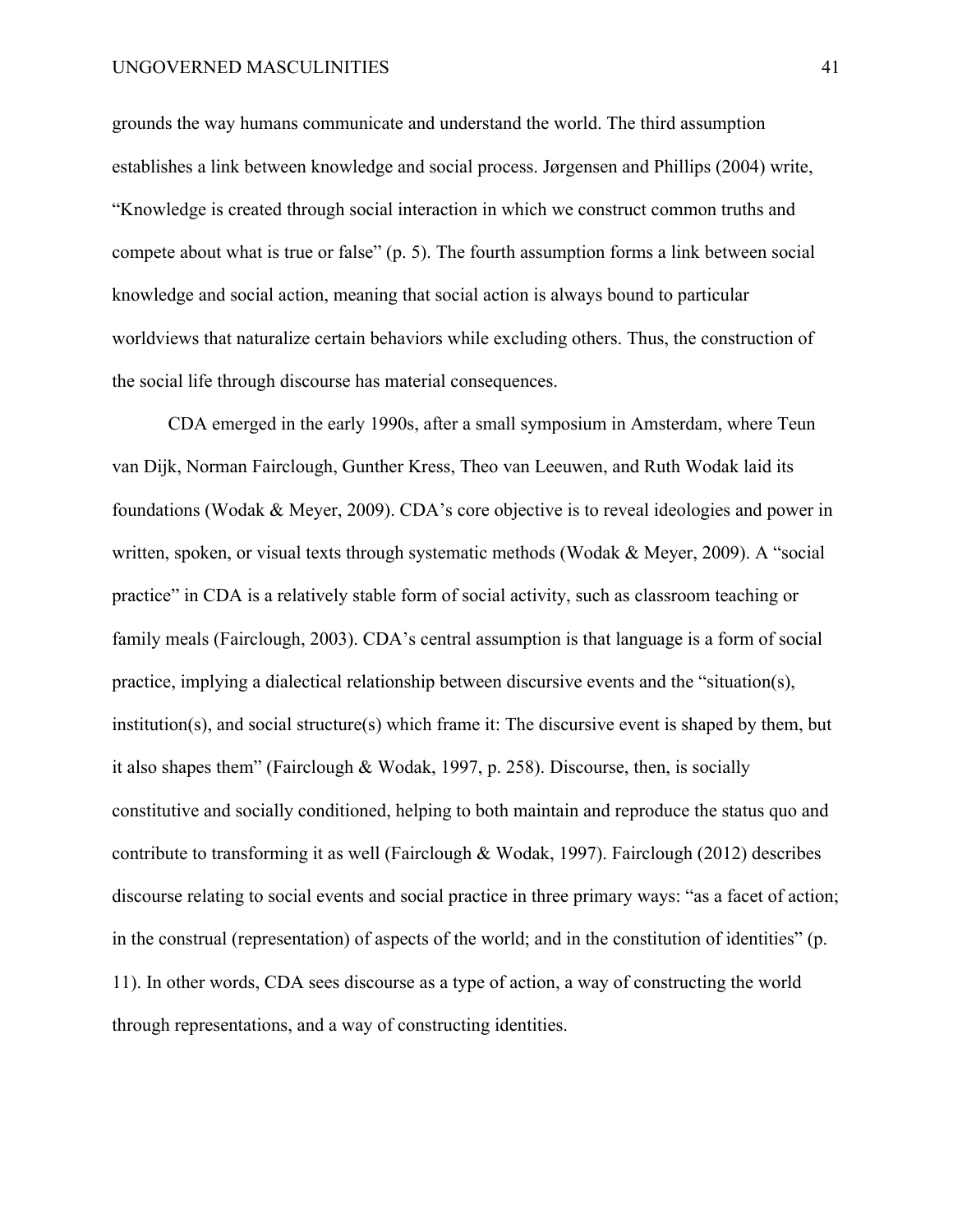**Language and power.** CDA focuses on language systems, and sees these systems as shaping society as well as being shaped by society (Machin & Mayr, 2012). Importantly, CDA is not interested in language itself, but in the ways in which social transformations change discourse, and in how discourse contributes to social transformations (Fairclough, 2003; Jørgensen & Phillips, 2004; Machin & Mayr, 2012). Economic, social, and cultural power change language and society, meaning that "power is transmitted and practiced through discourse" (Machin & Mayr, 2012, p. 4). Thus, language is not a mere reflection of pre-existing reality, nor is it a single system of meaning; instead, language is an array of discourse systems, and these systems create discursive patterns that are maintained and transformed through social practices and social power (Jørgensen & Phillips, 2004).

CDA approaches language through a belief that discourse is always doing the ideological work of advancing and naturalizing the interests of dominant groups (Fairclough & Wodak, 1997). CDA scholars, then, look for embedded ideologies in discourse. The ideological structures of discourse are most effective when they are invisible or taken as "common sense" (Fairclough, 2009). Thus, scholars that use CDA attempt to reveal latent ideologies in texts. As Fairclough argues, "If one becomes aware that a particular aspect of common sense is sustaining power inequalities at one's own expense, it ceases to be common sense, and may cease to have the capacity to sustain power inequalities" (2009, p. 71). The view that discourse renders power and power relations invisible is shared throughout CDA scholarship; modern power, manifested through networks and alliances of dominant groups, is self-regulating and subjugates marginalized or other less powerful groups (Chouliaraki & Fairclough, 1999). The CDA approach is uniquely suitable for the current project because it specifically takes into account neoliberal politics as a force that transforms and guides discourse.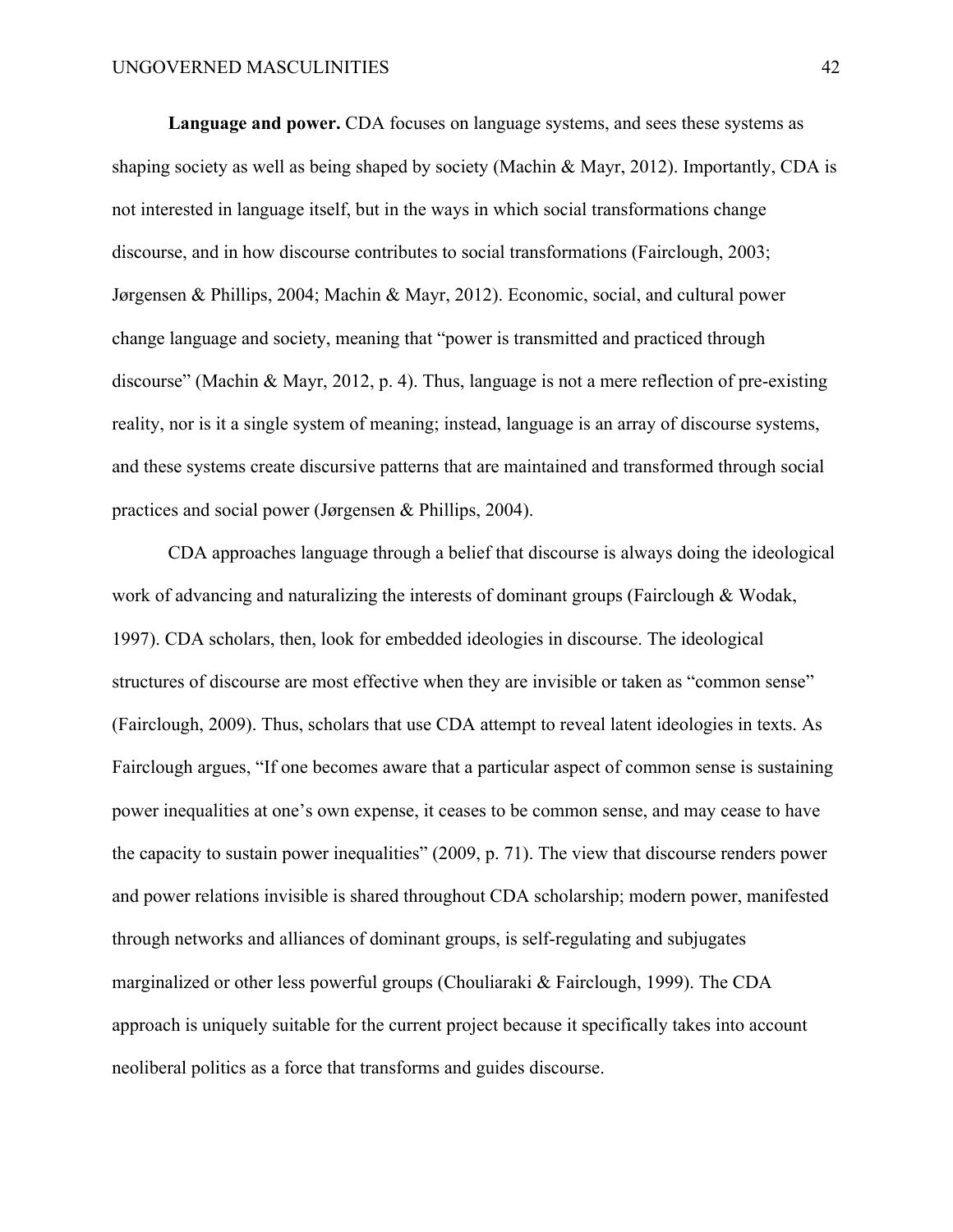**Neoliberalism and CDA.** CDA scholars utilize critical theory into the study of discourse analysis. The aim of critical research is to better understand social relations through the consideration of who benefits the most (and the least) from current structures of power (Fairclough, 2003). The critical component of CDA investigates power relations, and their material consequences, with an eye toward social justice and change (Jørgensen & Phillips, 2004). Wodak and Meyer (2009) argue that the critical nature of CDA should address the totality of power in society, using an interdisciplinary approach that includes economics, sociology, history, political science, and psychology. Thus, the present project blends aspects of cultural studies, political economy, and CDA to understand how dominant ideologies function in *The Sopranos* and *Breaking Bad*. Although these programs are fictional narratives, I argue they constitute a type of televised discourse that illustrates and reproduces naturalized power relations, and the popularity of each speaks to possible material consequences of each discourse. Fairclough's (2003) CDA is particularly suited to the current project because of his critical approach towards neoliberalism and the language of new capitalism.

Fairclough's (2003) term "new capitalism" refers to the contemporary transformations of capitalism, globalization, and neoliberalism; he argues that a "better understanding of these changes and their effects, and of possibilities to inflect them in particular directions, or resist them and develop alternatives, is widely seen as crucial to improving the human condition" (p. 203). Neoliberal politics, like any political project, is forged through discourse that is often conceived as a natural economic and political evolution (Fairclough, 2003). Thus, approaches to CDA should pay particular attention to neoliberal discourse throughout different avenues of communication. Though many CDA scholars analyze language as written or spoken, this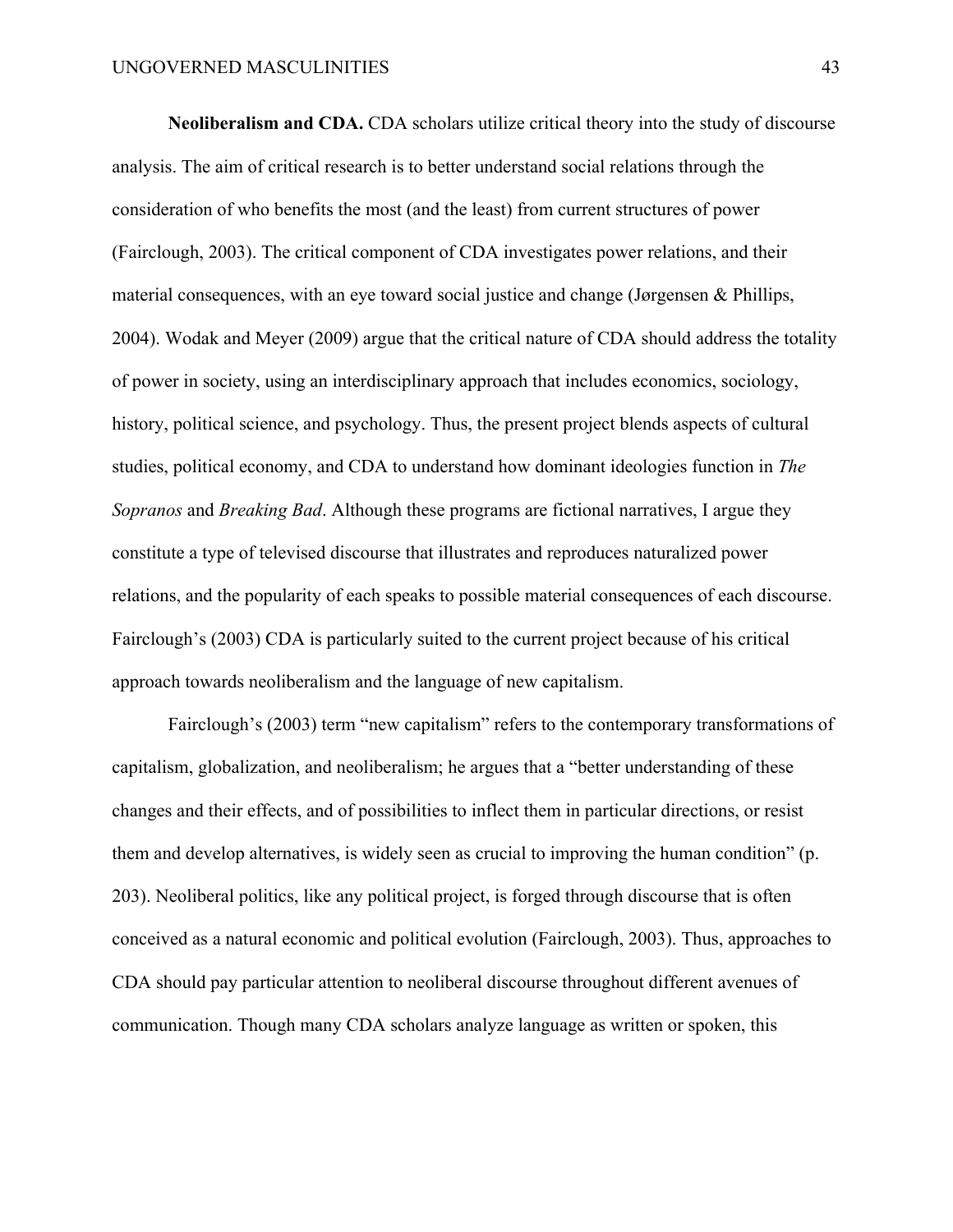approach considers other forms of communication as discourse, including but not limited to nonverbal communication, visual images, and mediated messages (Fairclough, 1995).

### **Critical Analysis of Media Discourse**

The analysis of media content and messages, including film, television, music, and advertising texts, is central to the field of media studies in communication (Stokes, 2013). There is a distinct overlap between the approaches to analyzing media undertaken by scholars of semiotics and of discourse analysis. Both approaches seek to explain the implications and meanings of texts, their ideological content, and how their messages relate to cultural myths (Stokes, 2013). Discourse analysis, in particular, focuses on ideological components of media messages, viewing audio, visual, verbal, and nonverbal messages as discourse—a type of language.

**Visual aspects.** Rose (2012) offers three recommendations for scholars who study visual culture through the critical lens of CDA. First, scholars must take images seriously, meaning that any investigation of a visual message, such as a television program, must examine visual messages carefully. Second, wider sociocultural discourses must be considered in relationship to visual texts because they "depend on and produce social inclusions and exclusions" (Rose, 2012, p. 16). Thus, a critical approach must address representations with an eye toward historic and cultural formations, as well as their implications (Rose, 2012). Third, scholars must consider their own way of looking at visual images, which requires the reflexivity common to all good qualitative research (Rose, 2012). Just as no two people will interpret a story the same way, no two researchers will likely interpret visual images in the same way; we all bring our own experiences, value systems, and unique personalities to understanding visual messages (Saldaña, 2013). Thus, textual analysis (visual or otherwise) requires both a thorough and detailed account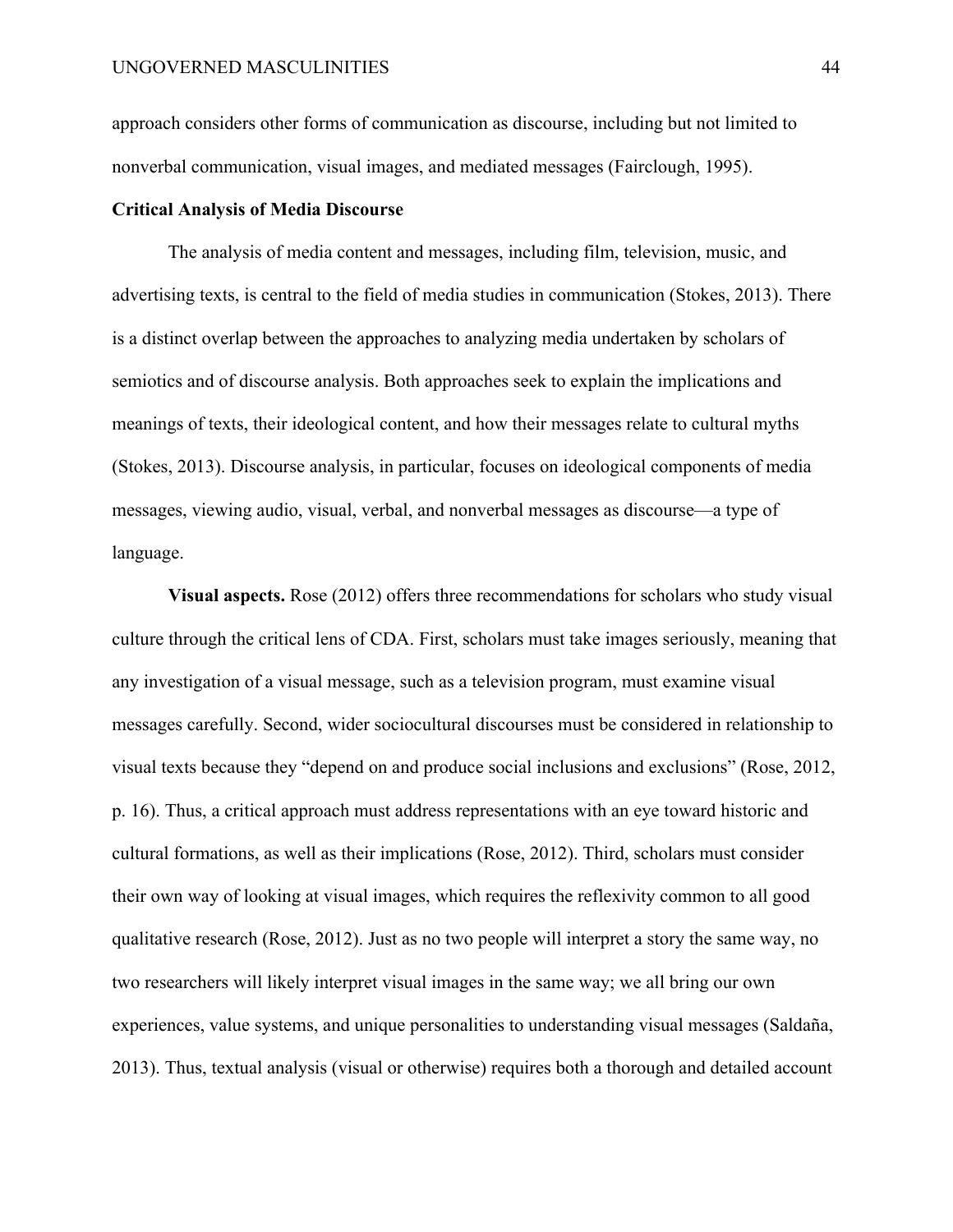of the particular artifact under investigation and significant reflexivity throughout the process of data collection (Rose, 2012).

Though her version of discourse analysis is primarily informed by Foucault, Rose (2012) establishes a helpful framework for approaching visual texts, such as television shows. According to this method, scholars can analyze visual culture at three different sites: the production of the text, the text itself, and the reception of the text (Rose, 2012). Each of these sites has three potential modalities. First, scholars can examine the technological components of a text. This modality focuses on the particular medium used to convey the message. The second modality is compositional, which refers to how the text is made, or the text's material qualities. Third, scholars can examine the social modality, which refers to "the range of economic and social and political relations, institutions, and practices that surround an image through which it is seen and used" (Rose, 2012, p. 20). Since the current project does not only use visual methodologies to analyze *The Sopranos* and *Breaking Bad*, the visual elements of these programs must be considered as they are integral to the text's material existence (Fairclough, 1995). Thus, inspired by Rose's (2012) model, I investigated textual sites of *The Sopranos* and *Breaking Bad* by focusing on the social modality.

**Narrative discourse analysis.** Certain critical scholars apply discourse analysis to narratives. According to Thornborrow (2012), stories are "integral to the way we structure, account for, and display our understanding of our human condition and experience" (p. 51). Thus, analyzing narratives through discourse is crucial for understanding how we make sense of the world (Thornborrow, 2012). Given the assumptions that discourses are historically specific and culturally dependent, scholars who use discourse analysis to understand narratives see the structure and content of stories as transformed through cultural, economic, and political changes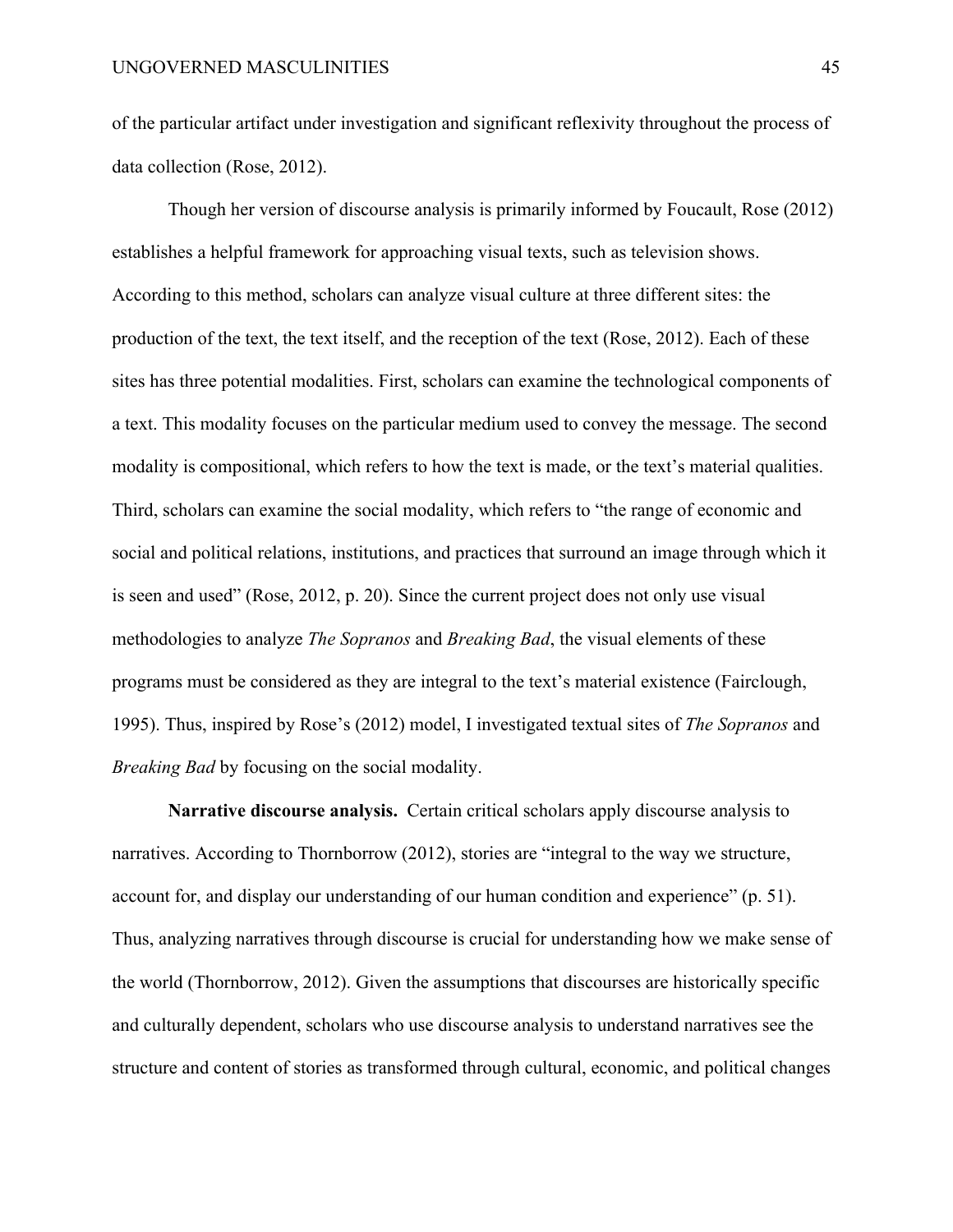(Grossberg, 1984). Building on the work of Jameson (1977,1979), Grossberg (1984) argues that narratives demonstrate latent contradictions embedded in class struggles and social positions. Narratives, in effect, "rechart" class struggles in order to make sense of and manage these struggles (Grossberg, 1984). In certain instances, narratives repress contradictions through ideological forces by providing an imaginary or cathartic solution to class struggles (Grossberg, 1984). Thus, cultural narratives can stimulate sociopolitical anxieties and fantasies, which can manage or repress class struggle (Grossberg, 1984). Grossberg's observations are central to understanding the popularity of *The Sopranos* and *Breaking Bad*. I used this framework for understanding narratives as illustrations of class position and struggle along with Fairclough's (1995) broader recommendations for CDA in media analysis.

**Critical media analysis and the current study.** Critical media discourse involves three dimensions of analysis: text, discourse practices, and sociocultural practices (Fairclough, 1995). The first level of analysis is the media text itself. Media texts can be written or oral, or audial and visual, as in the case of television. The analysis of texts emphasizes meaning and form, using a multi-semiotic approach. This means that if the text is a television program, the images, sounds, speech, and organization must all be taken into account. The second level of analysis involves discourse practice, meaning the processes of production and consumption surrounding the text. The final level analyzes the sociocultural practice, which is the set of wider social and cultural discourses that surround the text. The sociocultural level involves an analysis of the immediate "situational context, the wider context of institutional practices that the event is embedded within, or the yet wider frame of the society and culture" (Fairclough, 1995, p. 62). Though the current project is informed by Rose (2012) and the larger project of CDA, I focused on how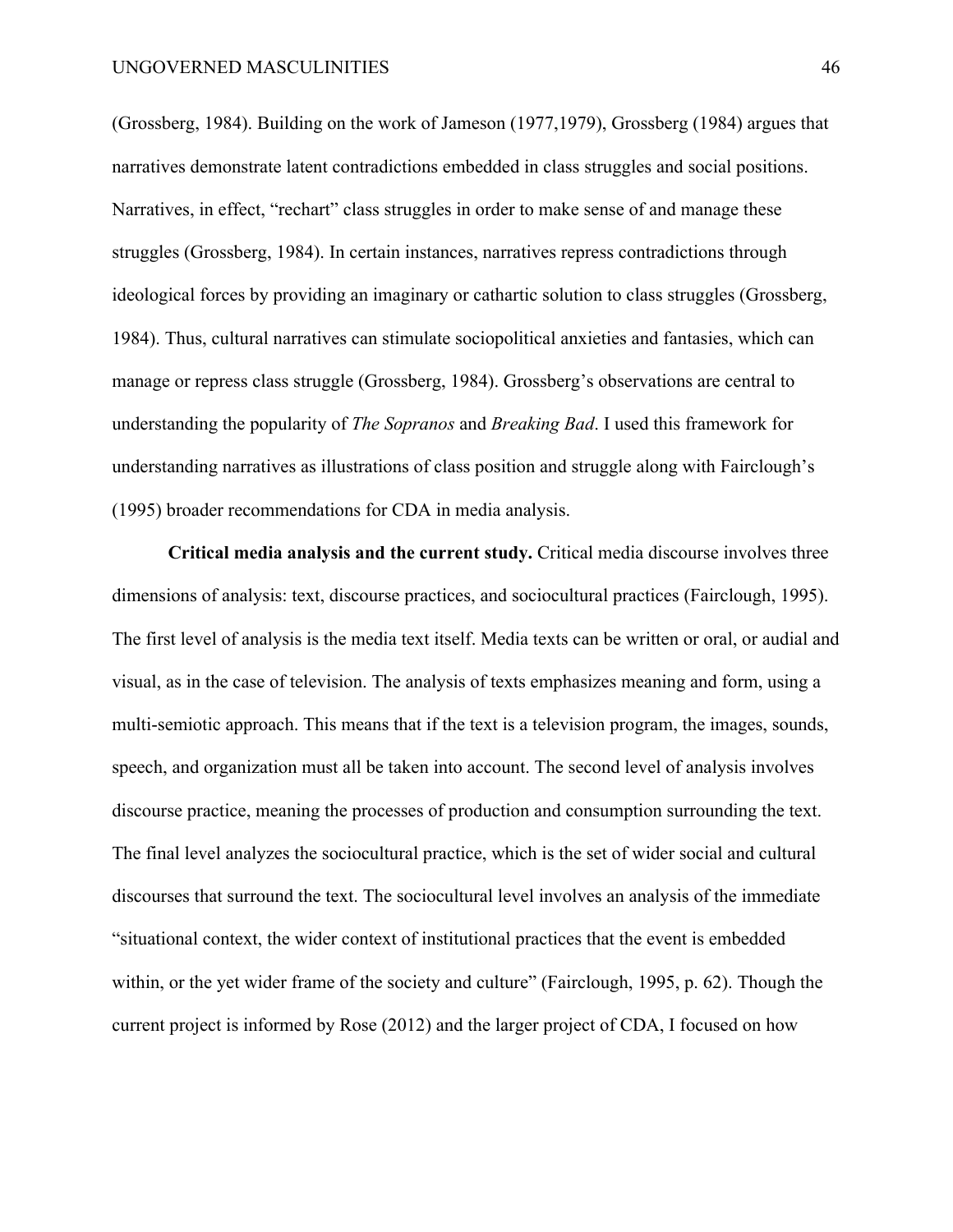textual moments in these shows connect to wider sociocultural discourses. Fairclough (1995) supports emphasizing one or two aspects of his three-part model, depending on the project.

### **Data Collection Protocols**

# **Overview**

The current study uses qualitative coding as the primary method for data collection. A code in qualitative inquiry is a word or short phrase that assigns "a summative, salient, essence capturing, and/or evocative attribute for a portion of language based or visual data" (Saldaña, 2013, p. 3). The goal in qualitative coding is to identify codes that create patterns and facilitate the development of larger categories and themes (Saldaña, 2013). Rossman and Rallis (2003) describe the difference between categories and themes: "Think of a category as a word or phrase describing some segment of your data that it is explicit, whereas a theme is a phrase or sentence describing more subtle and tacit processes" (p. 282). Saldaña (2013) suggests that qualitative coding should be done in two cycles. First Cycle coding is general and open-ended, whereas Second Cycle coding involves focused attempts to connect the codes identified from the first cycle. He offers a variety of types of coding that can be done for each cycle. I follow Saldaña's approach in the current study and detail my selections for coding processes below, beginning with precoding protocols.

# **Precoding Protocols**

Precoding involves an initial exposure to data for the purpose of highlighting portions and moments that strike researchers as directly related to their research questions (Saldaña, 2013). Because qualitative coding is emergent, precoding allows researchers to begin formatting data to facilitate an organized entry point into First Cycle coding. Saldaña (2013) recommends the use of code sheets organized into three columns for precoding: "The first and widest column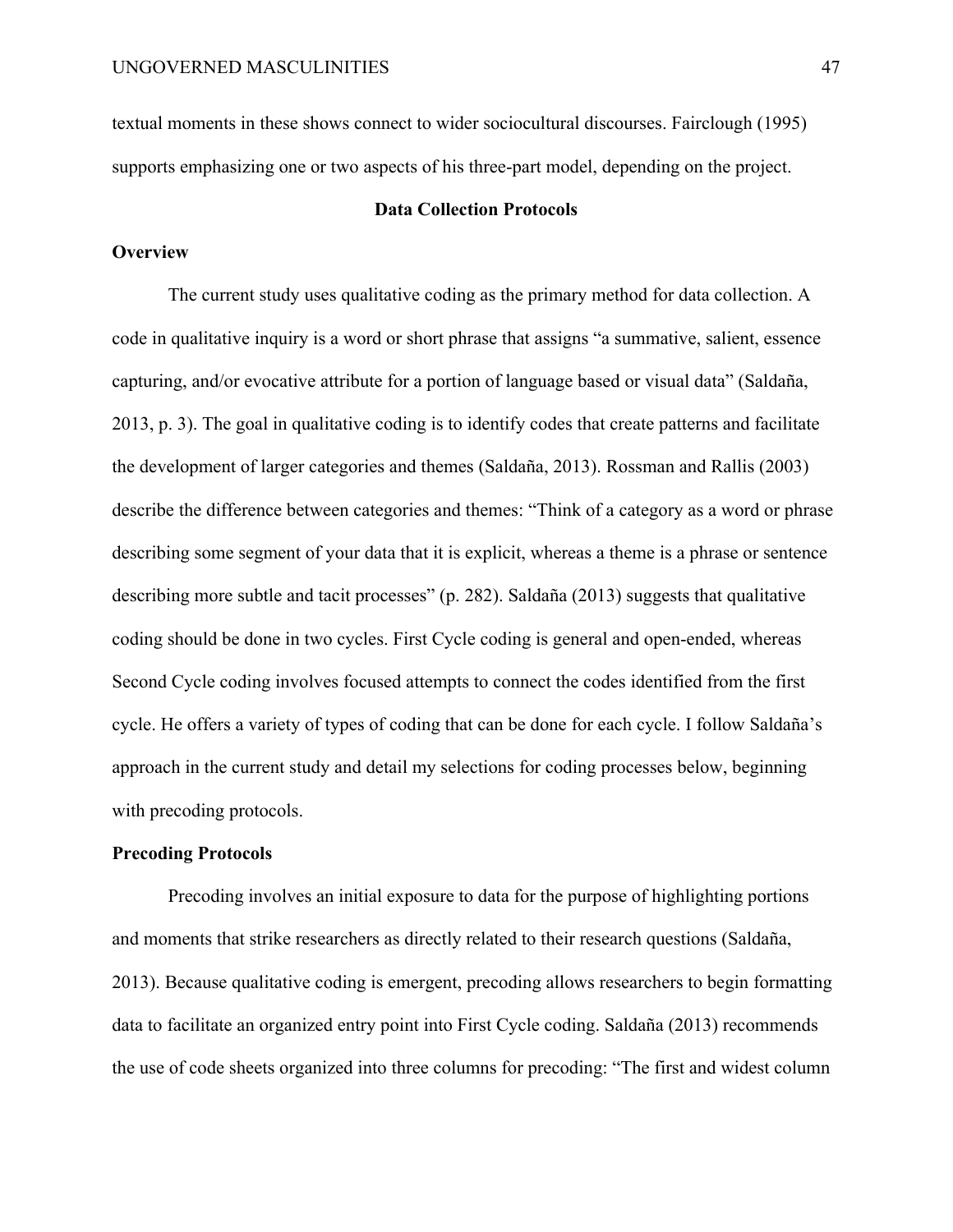contains the data themselves…the second column contains space for preliminary code notes and jottings, while the third lists the final code" (p. 17). The specific way the current study uses precoding strategies involves watching both *The Sopranos* and *Breaking Bad* in their entirety to find "codable moments" that relate to my research question (Boyatzis, 1998). This process is necessary because of the sheer amount of textual data in each of the shows. *The Sopranos* series comprises six seasons, totaling 86 episodes, and *Breaking Bad* comprises five seasons totaling 62 episodes. Thus, it is initially crucial to narrow these collections of texts and determine which specific scenes and moments are most relevant to the current project.

### **Analytic Memos**

Analytic memos allow researchers to document and reflect on "coding processes and code choices; how the process of inquiry is taking shape; and the emergent patterns, categories and subcategories, themes, and concepts in your data—all possibly leading toward theory" (Saldaña, 2013, p. 40). Analytic memos provide a space for researchers to reflect on their project, but also allow researchers to challenge their own assumptions and recognize how their thoughts, personality, and worldview influence their coding (Mason, 2002). Saldaña (2013) suggests categorizing these memos along with the data corpus to further guide the investigating and continue to build connections to theory. He writes, "I simply write what is going through my mind, *then* determine what type of memo I have written to title it and thus later determine its place in the data corpus" (Saldaña, 2013, p. 42). For the current study, I also wrote analytic memos throughout the coding process which connected moments in *The Sopranos* and *Breaking Bad* to the intersections of neoliberalism and masculinity.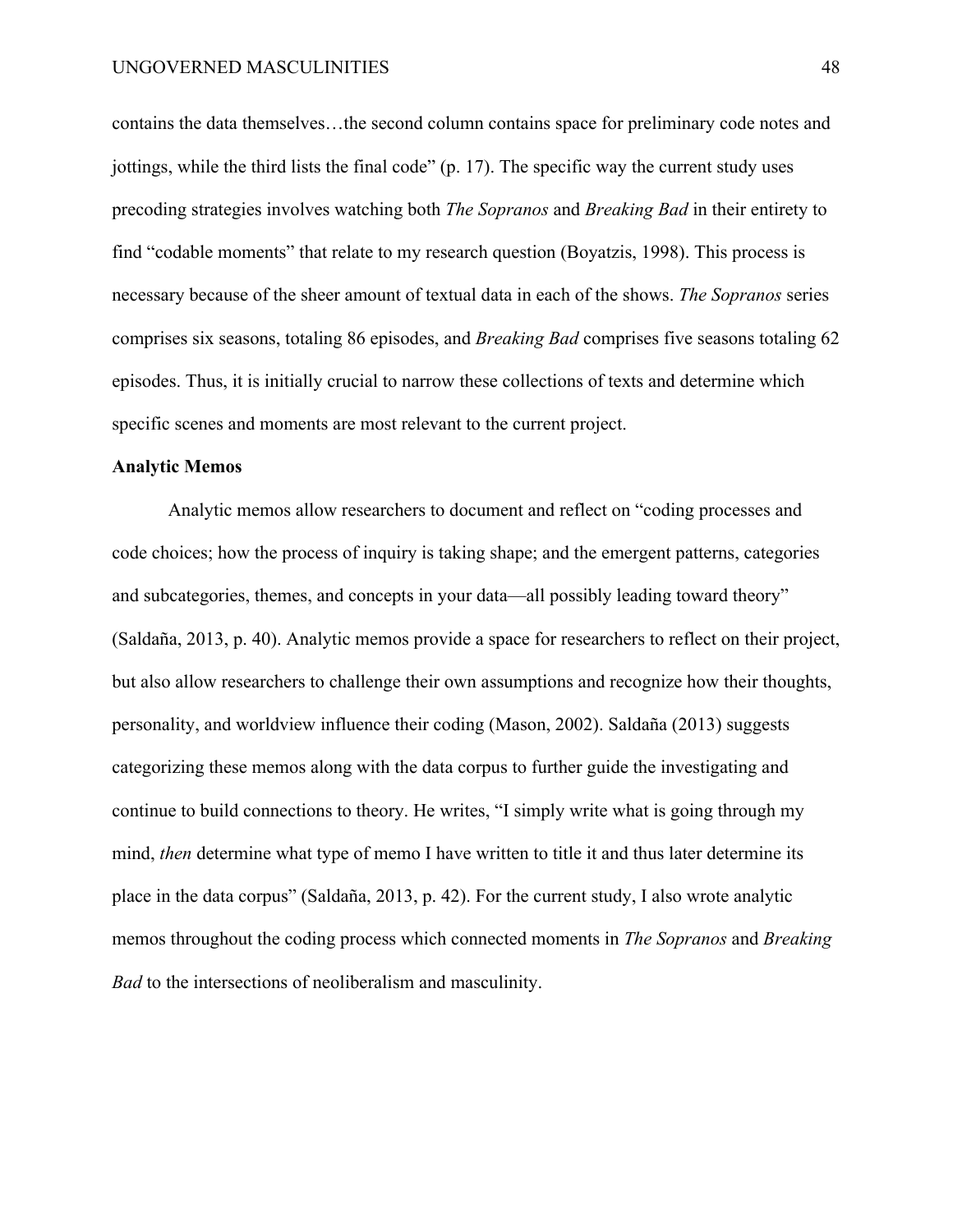# **Sampling**

This project utilized criterion sampling to obtain data from *The Sopranos* and *Breaking Bad*. Criterion sampling means that the sample of data was chosen "on the basis of an explicitly stated criterion" (Lindlof & Taylor, 2011, p. 112). A typical way of building criteria for criterion sampling is to use theory as a way of structuring inclusionary and exclusionary definitions (Lindlof & Taylor, 2011). Therefore, the sampling criteria for the current study were derived from the theoretical frameworks of neoliberalism, hegemonic masculinity, and structured action specifically portrayed on *The Sopranos* and *Breaking Bad*.

# **First Cycle Coding**

First Cycle coding is a systematic coding cycle that occurs after precoding procedures. The following sections detail my selections of First Cycle coding procedures informed by Saldaña (2013).

**Narrative Coding.** Narrative Coding applies the conventions of literary elements to qualitative texts that are formatted as stories. Saldaña (2013) explains that narrative analysis is particularly suitable for investigations into identity, as well as social and cultural meanings and values. He also offers a coding scheme for researchers who use narrative coding. Narrative analysis should investigate "story type; form; genre; tone; purpose; setting; time; plot; storyline; point of view; character type; characterization; theme; literary elements; spoken features; conversation interaction" (Saldaña, 2013, p. 135). I did not attempt to code for this entire list in the current project; instead, I coded for only those elements in the above list that directly related to my research questions and theoretical framework, bearing in mind Grossberg's (1984) observation that stories often connect to class struggle, and extending that observation to social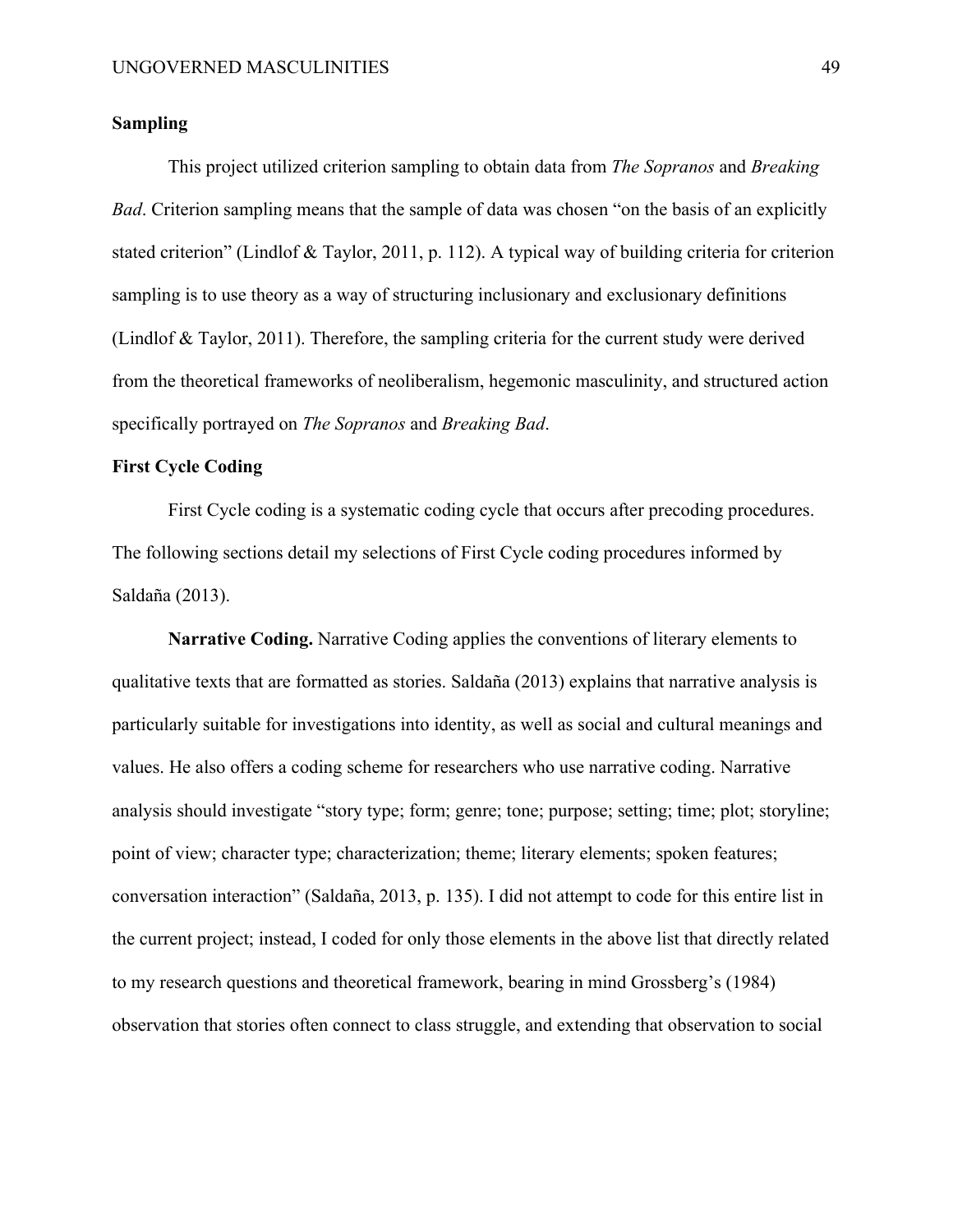struggles that concern gender. I specifically coded for plot, dialogue, action, and characterization during Narrative Coding.

**Process Coding.** Process Coding looks for action, using gerunds ("-ing" words) to describe actions that are taking place (Charmaz, 2002; Saldaña, 2013). Process Coding can either code observable activities such as "reading" or "watching TV," or more conceptual actions such as "struggling," "negotiating," "surviving," or "adapting" (Saldaña, 2013, p. 96). Though process coding is suitable for most qualitative studies, it is particular useful when there is ongoing action and interaction (Corbin & Strauss, 2008; Saldaña, 2013). Process coding was useful for coding both observable activity and conceptual action in terms of characters in *The Sopranos* and *Breaking Bad*.

**Values Coding.** Values Coding focuses on values, attitudes, and beliefs in qualitative data (Saldaña, 2013), and is therefore particularly useful for studies that explore cultural values, identity, and experiences. Values Coding was essential to the current project because I focused on the ideological values latent in *The Sopranos* and *Breaking Bad*. I specifically searched for how characters on these shows illustrate and reproduce neoliberalism and dominant forms of masculinity, and this type of investigation involved understanding character values. I did not attempt to code for every value held by the characters in these shows; rather, I specifically focused on those values that relate to neoliberalism and masculinity.

# **Second Cycle Coding**

Second Cycle coding focuses on reorganizing and reanalyzing data coded within the first cycle. The primary goal of Second Cycle coding is to "develop a sense of categorical, thematic, conceptual, and/or theoretical organization from your array of First Cycle codes" (Saldaña, 2013, p. 207). The current project used Elaborative Coding and Axial Coding (Saldaña, 2013)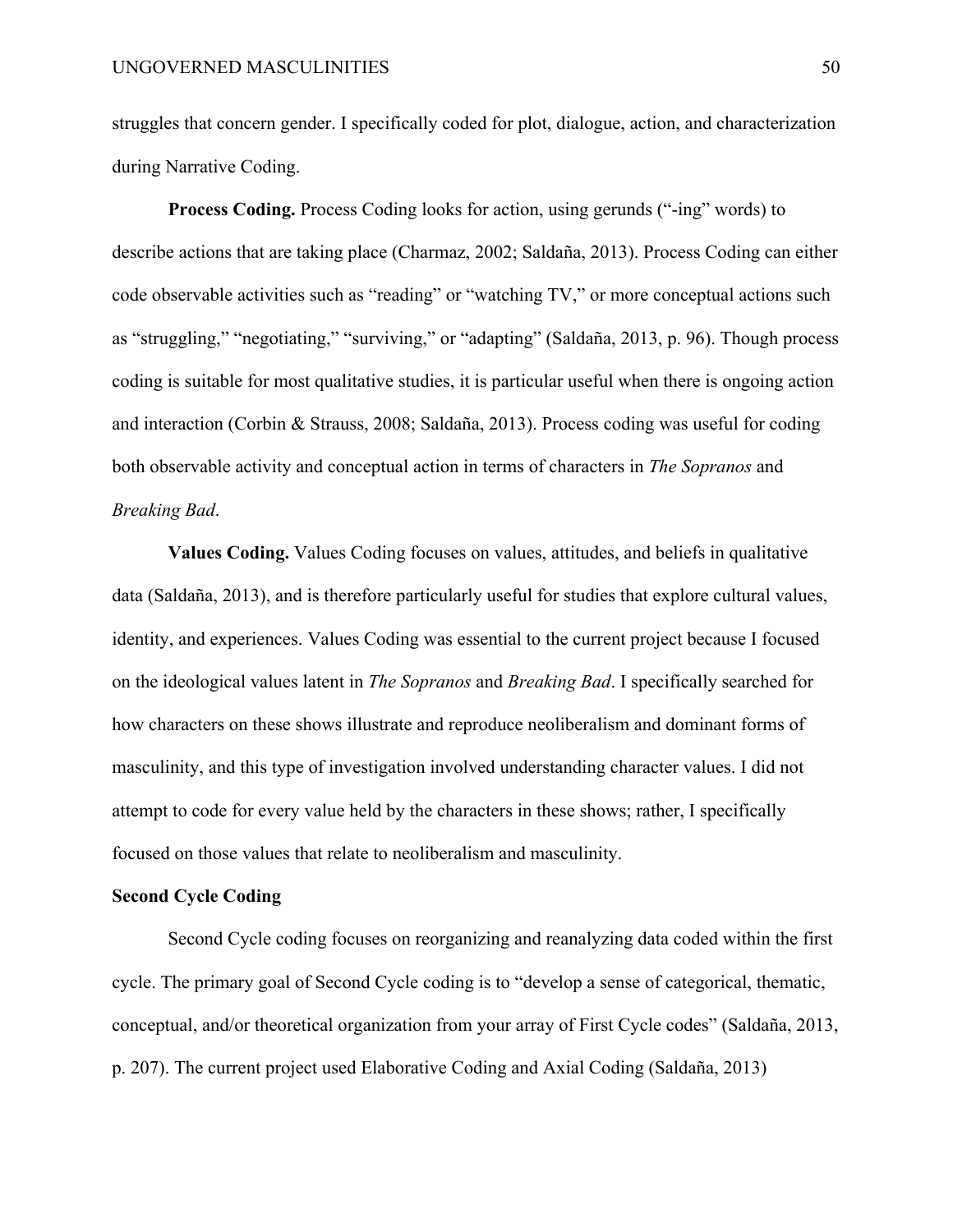**Elaborative Coding.** Whereas grounded theory approaches suggest avoiding entering a project with a theoretical framework, the current project approached *The Sopranos* and *Breaking Bad* with a combination of theories. Elaborative Coding is useful when researchers attempt to elaborate on or develop a theory further (Auerbach & Silverstein, 2003; Saldaña, 2013) Because this project uses neoliberalism and hegemonic masculinity to understand *The Sopranos* and *Breaking Bad*, elaborative coding involved linking codes, categories, and themes back to this theoretical framework.

**Axial Coding.** This project also used Axial Coding within the Second Cycle of coding. Axial Coding involves developing a new set of codes that are designed to describe the connection between the already existing codes (Lindlof & Taylor, 2011). During Axial Coding the researcher prioritizes the dominant codes against the less important; reorganizes the data set; narrows the data set by eliminating and combining codes; and selecting the best representative codes to incorporate into the analysis (Boeije, 2010).

# **Chapter Summary**

This chapter details the methods used in the present study. I first reviewed the framework of CDA as it applies to the current project and subsequently detailed the data analysis protocols used for this project.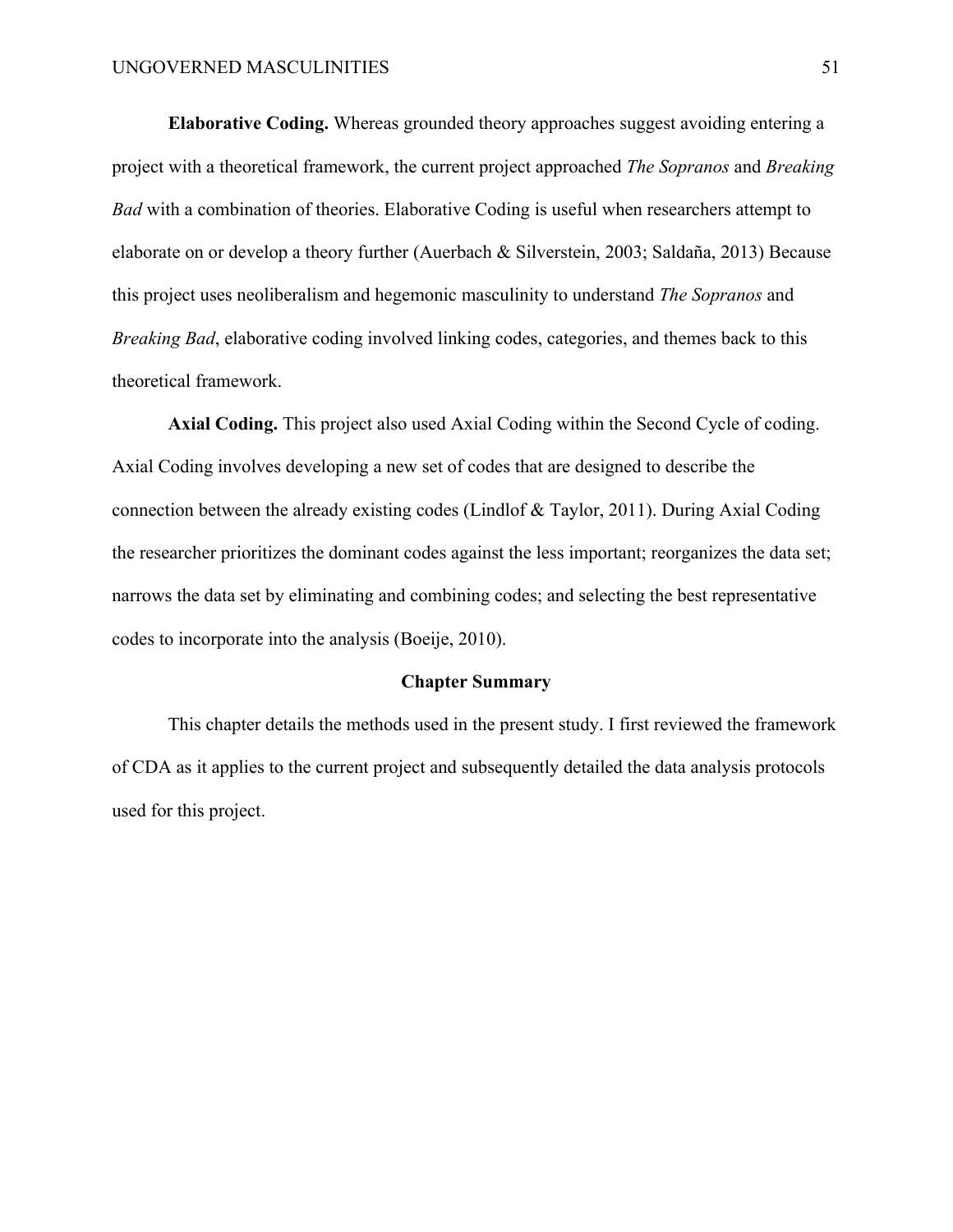### **CHAPTER FOUR:**

# **THE SOPRANOS**

This chapter addresses the discourses of masculinity and neoliberalism present in *The Sopranos*. The chapter is divided into three sections. First, I explore the relationship between usury and masculinity in the series. Second, I describe the exclusion of women from the strictly white all-male world of financial success. The last section presents discourses of masculinity and neoliberalism as they are presented through stories about labor unions and public housing.

*The Sopranos* is a television show about mob-boss Tony Soprano, who lives in northern New Jersey with his wife, Carmela, and his two children, AJ and Meadow. Tony is boss of the Di Meo crime family. His front is as a "waste-management consultant," but he really makes a living through usury, extortion, illegal card games, hijacking trucks, Housing and Urban Development (HUD) scams, extensive real estate holdings, a local deli shop, and a strip club called Bada Bing! (Remnick, 2007). The show follows Tony through his domestic struggles with his family, his risky criminal activity, and his psychotherapy sessions with Dr. Jennifer Melfi.

### **Usury and Masculinity**

Although Tony Soprano and his crew are involved in a number of criminal activities to finance their operation and sustain their livelihoods, these men depend on usury as a primary method of generating income. Usury is the illegal practice of lending money at exorbitant interest rates, and in the fictional world of *The Sopranos* this crime is often accompanied by physical violence and intimidation. Like drug dealers, Tony and his crew prey on individuals who are most vulnerable to usury: gambling addicts. The term "loan shark" is often used to describe an individual who engages in usury. Even though usury is illegal, there are connections to the practice within the modern neoliberal economy.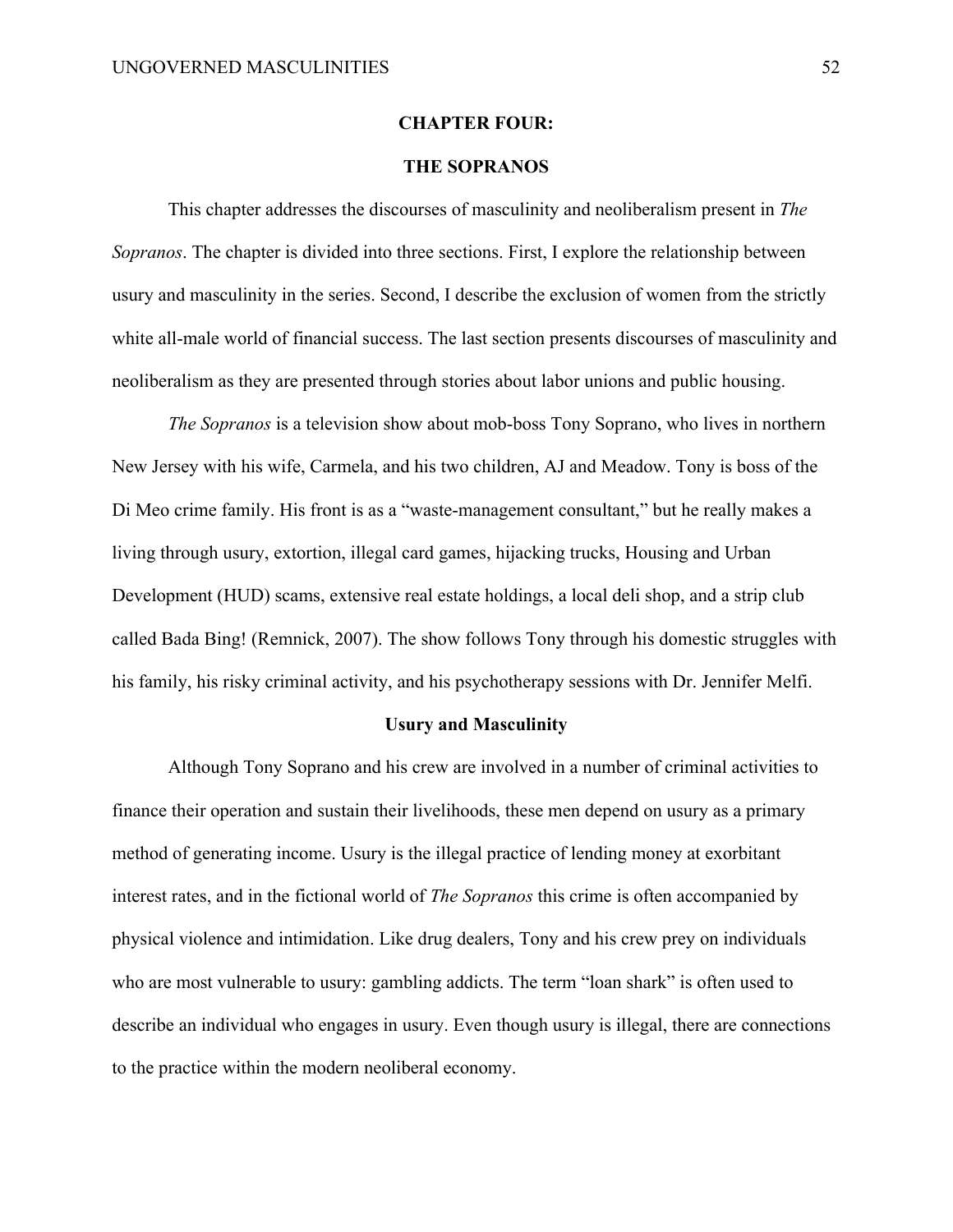Krager (2015) explains that "credit is the cornerstone of the modern economy" (p. 75), allowing individuals in the middle and upper classes a method for flexible income as a cushion or in emergency circumstances. Credit card payments are flexible for those with a good credit score and the repayment of the loan is "secured by the borrower's fiscal probity and their desire to maintain good credit" (Krager, 2015, p. 15). Loan sharks, often backed by organized crime, historically provide credit options for members of lower classes, who are often threatened to repay loans with physical violence and death (Krager, 2015). Within the fictional world of *The Sopranos*, the regular use of violence and intimidation to discipline borrowers and ensure loan repayment occurs frequently, usually centered on the series central protagonist, Tony Soprano.

# **From Father to Son: Johnny Soprano**

Tony Soprano grew up in a criminal family. His father before him engaged in the same criminal activity Tony does, including usury. Throughout the series, Tony reveals a number of memories about his father and mother to his therapist, Dr. Jennifer Melfi. Often these memories are portrayed as flashbacks, in which the viewer is taken back to Tony's childhood. One such flashback occurs in episode three of season three, entitled "Fortunate Son" (Kessler & Bronchtein, 2001). In the flashback, young Tony Soprano is waiting for his father outside of Satriale's butcher shop. At the time, a man named Francis Satriale owns the shop. In this flashback, Francis Satriale owes money to Tony's father, Johnny Soprano. Johnny and his brother Corrado (also known as Uncle Junior) walk into the butcher shop to ask for repayment. Francis Satriale is evasive with the men.

Francis Satriale: Talk about good timing, I was just gonna call you, Johnny. Johnny Soprano: Oh yeah? Someplace we could talk in private? Francis Satriale: I'm kind of busy.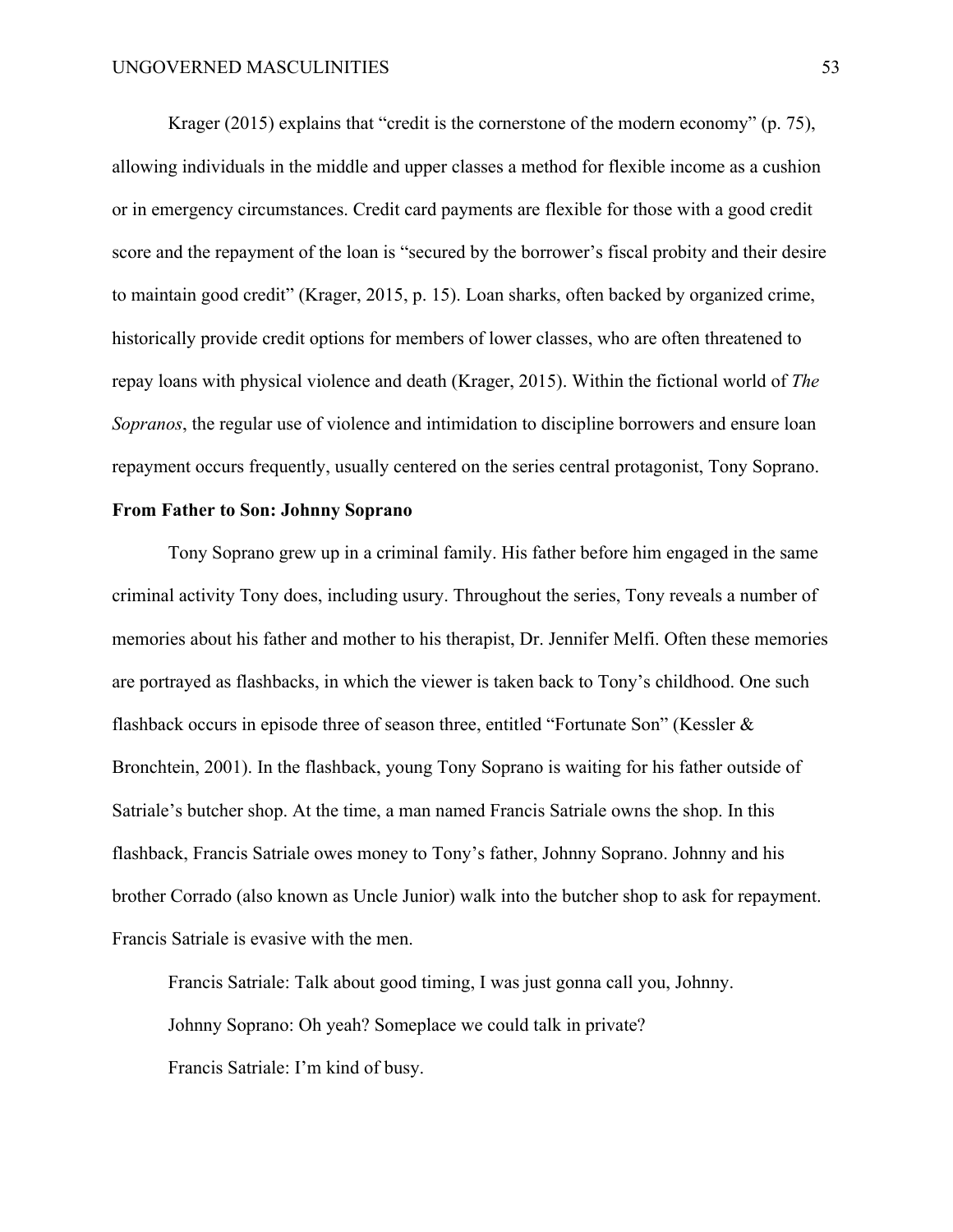Johnny Soprano: Gonna call. Now you're busy.

Johnny and Corrado grab Francis and take him into the back of the store. At this point, young Tony Soprano enters the shop, despite his father's wishes that he stay in the car. In the back of the shop, Francis confesses that he cannot pay Johnny back. Johnny and Corrado then force Francis onto the butcher block. Corrado covers Francis's mouth while Johnny chops off his pinky finger with a cleaver. Unbeknownst to Johnny and Corrado, young Tony Soprano watches the entire violent interaction from the doorway.

Later that evening, Johnny confronts his son about the interaction. The scene starts with Johnny asleep on a living room chair with a newspaper draped across his chest. Young Tony wakes him up and tells him that dinner is ready. Johnny tells Tony to come to him and motions for him to sit in his lap.

Johnny Soprano: What you seen today, Anthony, a very sad thing. You disobeyed your old man. I ought to give you the belt. But, I gotta say a lot of boys your age would've run like a little girl, but you stayed.

Pride emanates from Johnny as he utters that last sentence; Tony's ability to witness violence without fear is defined as masculine. Johnny then explains to his son why he had to perform such a violent act:

Johnny Soprano: I know you like Mr. Satriale, we all do. He's a lovely man. The man is a gambler. He got over his head in debt. He owed me money and he refused to pay. He avoided me. That's why you should never gamble, Anthony. What was I supposed to do? That's my livelihood. It's how I put food on the table. You should never gamble, Anthony.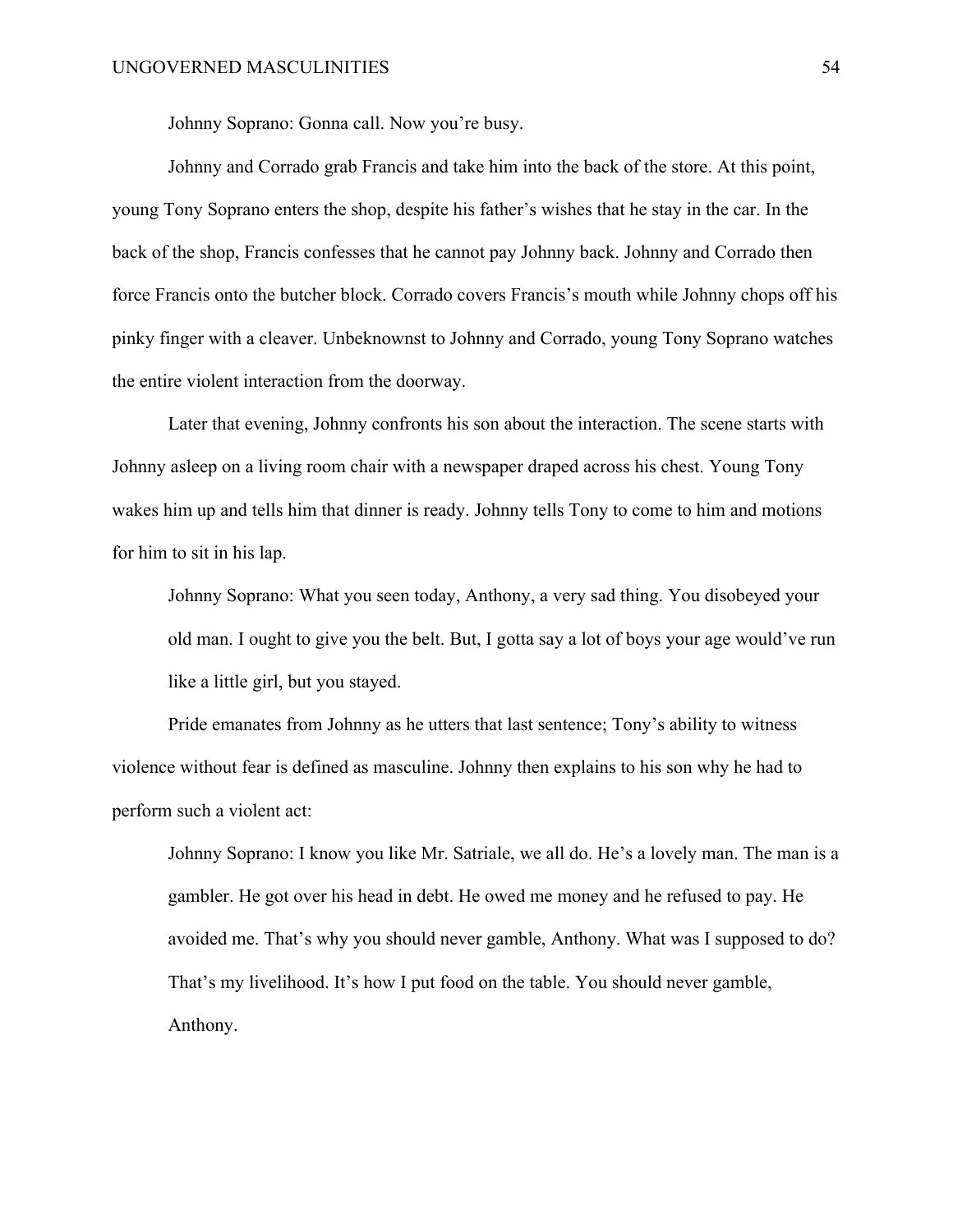Johnny rationalizes the brutal act as necessary to his income. Without intimidation and the threat of violence against his borrowers, according to this logic, gambling addicts would take advantage of Johnny.

Tony Soprano tells this story, intercut with flashbacks, to his therapist, Dr. Jennifer Melfi. Tony tells her this story because, shortly after the above conversation with his father, young Tony Soprano had his first panic attack. Panic attacks plague Tony throughout the series and these attacks often happen when he encounters mounting responsibility in his life. Dr. Melfi comes to the conclusion that this childhood incident was one of the first times Tony realized that he might have to assume the role of his father, and suggests that this is a possible explanation for the attack.

This story gives viewers additional important background information. Tony and his crew operate primarily out of two locations, the Bada Bing! strip club and Satriale's butcher shop. Until this flashback, it is unclear why Tony and his gang own a butcher shop. With this therapyscene revelation, the viewer can now infer that Francis Satriale was never able to pay Johnny Soprano back, so the crime family inherited his business. Though this is never explicitly stated in the show, this conclusion is also apparent in light of other legitimate businesses that Tony usurps in the series.

# **David and Tony**

Three episodes in season two tell the story of the demise of another business owner with a gambling problem, David Scatino, who owns a local sports store called Ramsey Outdoors, and who, as an adolescent, was Tony's friend. Viewers are introduced to David at a college information night at Verbum Dei high school—which Tony Soprano's two children, Anthony Jr.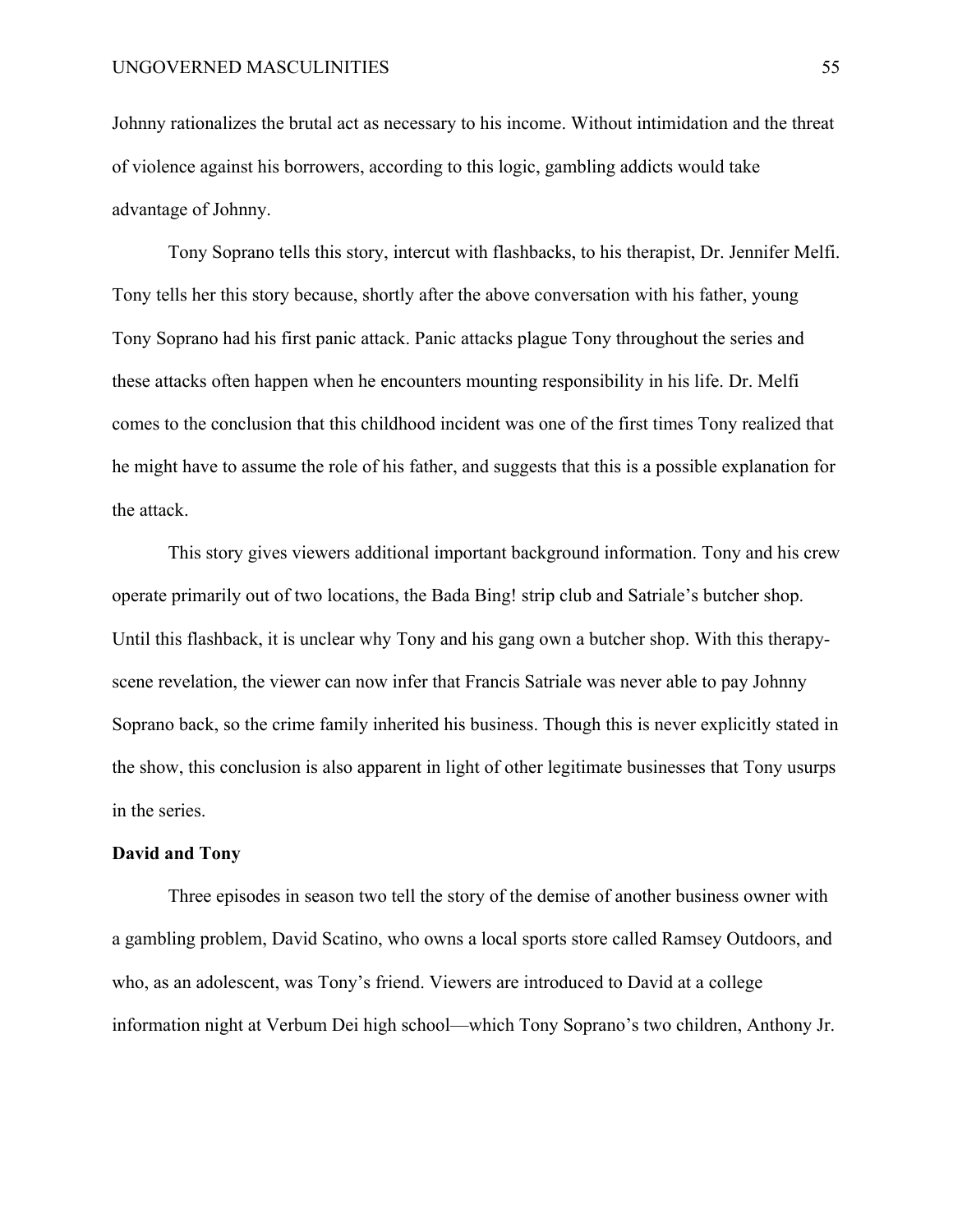and Meadow, both attend—in "The Happy Wanderer" (Chase & Patterson, 2000; season two, episode six).

At the college information night at the high school, David privately asks Tony if he can play in an "executive" poker game that Tony has taken over from his uncle Corrado, who is currently under house arrest. Tony and David walk down a deserted hallway in the high school.

David Scatino: Listen, uh, I heard through the grapevine that you're taking over your uncle's game. You know, the big one.

Tony Soprano: Grapevine.

David Scatino: Yeah.

Tony Soprano: You know, if you listen close to that song, it says believe none of what you hear and half of what you see.

David Scatino: No, it's just, you know me...I like to play a little.

Tony Soprano: A little? Forget it. This game's not for you.

David Scatino, No it's just, you know, I was thinking it would be a kick.

Tony Soprano: David, you're a nice guy, I like you okay. But trust me, this game's not

for you. I don't want to see you get hurt. These guys, they play *deep.*

[At this point, David stops and turns to Tony with a confident seriousness.]

David Scatino: You know how many jockstraps I sold last week?

Tony Soprano: Not enough for this game, okay? Forget it.

The executive card game is a high-stakes poker game and throughout this exchange Tony is cautioning David not to get involved. The last exchange, however, indicates a masculine component to eligibility and access to this card game. David, in effect, is not man enough to play in this game. Tony's phallocentric metaphor, "These guys, they play *deep*," begins the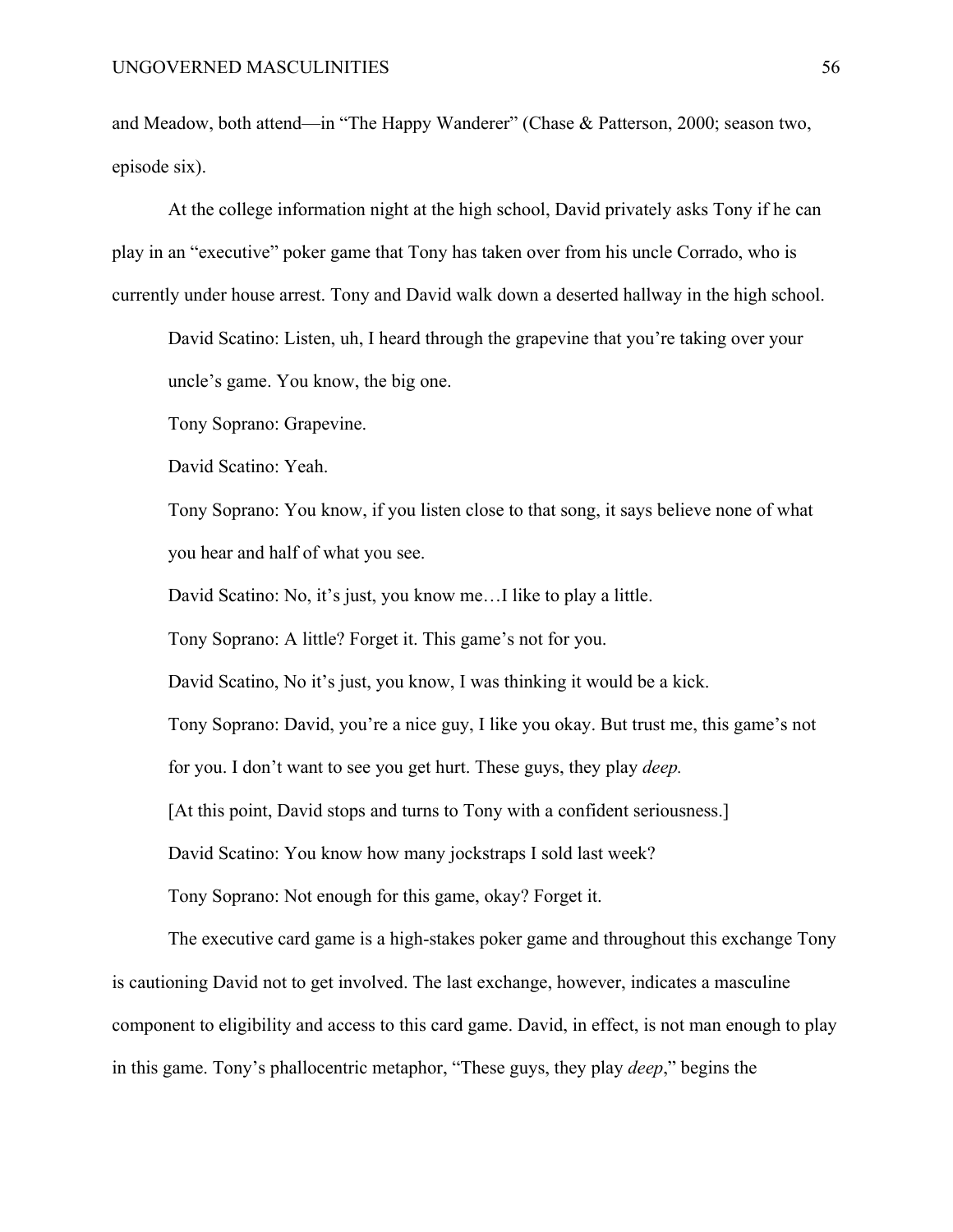connection to masculinity, while David asserts himself by countering with a boast of how many jock straps he sold at Ramsey Outdoors. Here, money—both earning it and risking it—is intrinsically linked to masculinity.

Later in the episode, David shows up at the game despite Tony's warnings and the fact that he already has gone into debt to Richie Aprile, a "captain" under Tony who functions largely as an antagonist throughout season two. The card game has already started when David shows up. The game is held in a hotel by Tony and his crew. David knocks on the door to the hotel room and asks for Tony. After some convincing, Tony agrees to let David play. David has to borrow money from Tony to play and he assures Tony that the loan is just "short term." Tony responds with another warning.

Tony Soprano: Davie, don't say short if you don't mean short. All kidding aside. You understand what I'm saying to you?

David Scatino: Yeah, of course. Hey, you don't have to explain business to me.

The players are exclusively men, including members of Tony's crew (Silvio Dante and Paulie Gaultiere) and the New York gang (Johnny Sacrimoni). The game also includes Frank Sinatra Jr. and Dr. Ira Fried, a recurring character who assists Tony with criminal activity throughout the show. The viewer first learns what Dr. Fried does for a living during this game.

Paulie Gaultiere: Hey, Davie, ask the doc what his specialty is.

Johnny Sacrimoni: Hard-ons.

Paulie Gaultiere: I wanted him to ask.

David Scatino: Really?

Dr. Ira Fried: Penile implants.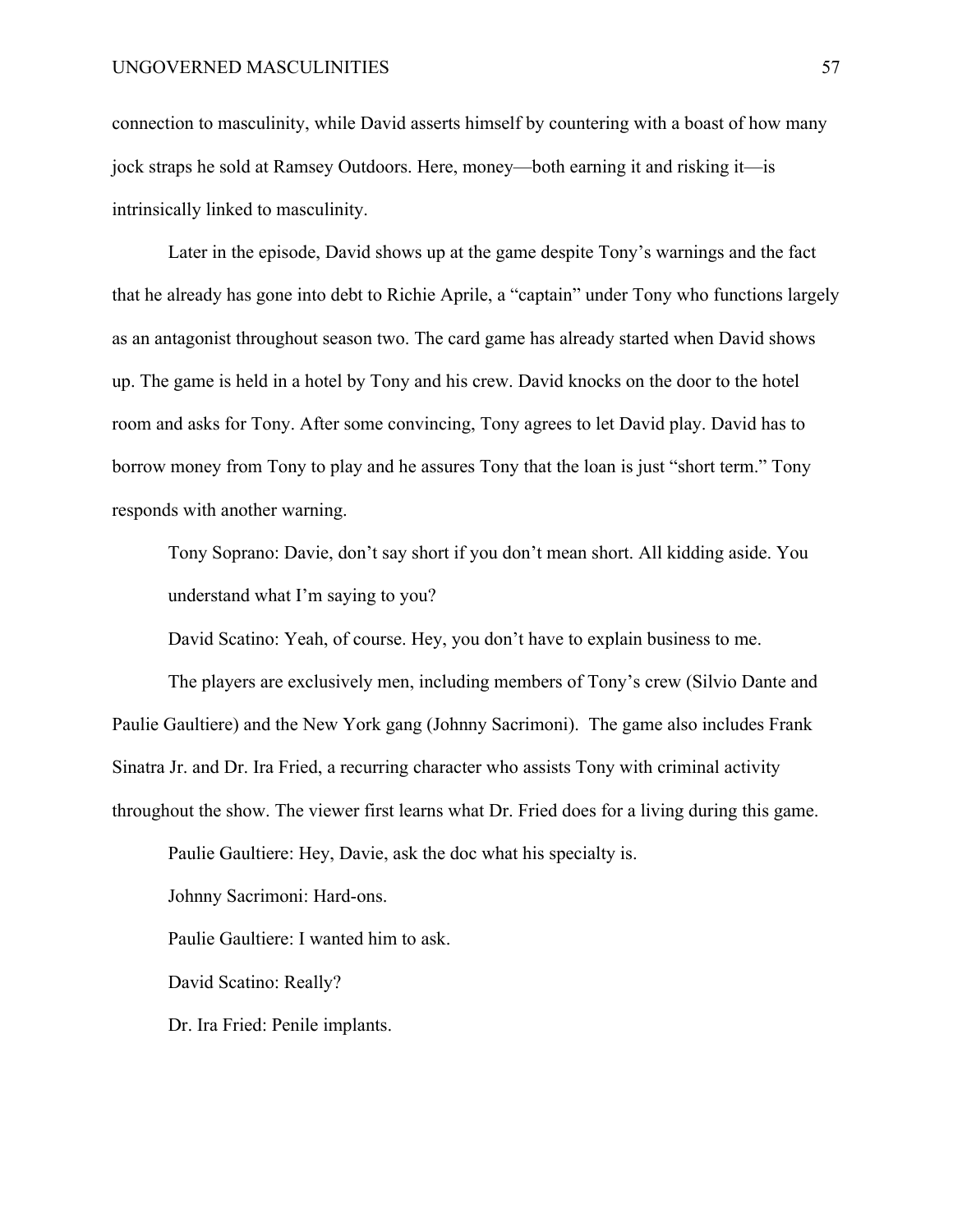Again, this executive card game is imbued with masculinity; not only is the game all white men, but it also includes a cosmetic doctor who specializes in enhancing male genitalia.

After the game, David has incurred \$45,000 of debt to Tony. At this point, Tony's relationship with David moves away from friendship into the realm of business, specifically usury through violence and intimidation. Tony confronts David as he washes his face in the bathroom of the hotel room.

Tony Soprano: I'm going to let you sleep one day. Then you're gonna get the fuck up and you're gonna go get my \$45,000…If after one day, you don't give me every penny, I'm gonna send somebody down to your joint every Saturday for five percent interest. If you don't have it, it gets tacked onto the principal. Do you understand?

David is not able to pay Tony back in this episode. He tries to evade Tony, but Tony finds him and violently beats him, reminding him of his debt. David withholds from his family the fact that he is in debt to Tony, and out of desperation forcibly takes his son's jeep to give to Tony as partial payment. Tony, in turn, gives it to his own daughter as a gift. Meadow realizes that the jeep is actually Eric's and runs to her room sobbing. Tony follows Meadow and yells at her. After shouting at Meadow that David Scatino did the right thing by offering up the jeep as partial payment, Tony emphasizes that David knew the risks going into the card game.

Tony Soprano: A grown man made a wager. He lost. He made another one. He lost again. End of story, so, take that high moral ground and go sleep in the fucking bus station if you want!

Though it is clear that Tony recognizes the ethical dilemma of giving Eric's jeep to Meadow, the rationale here is that David is solely responsible for his own actions. In a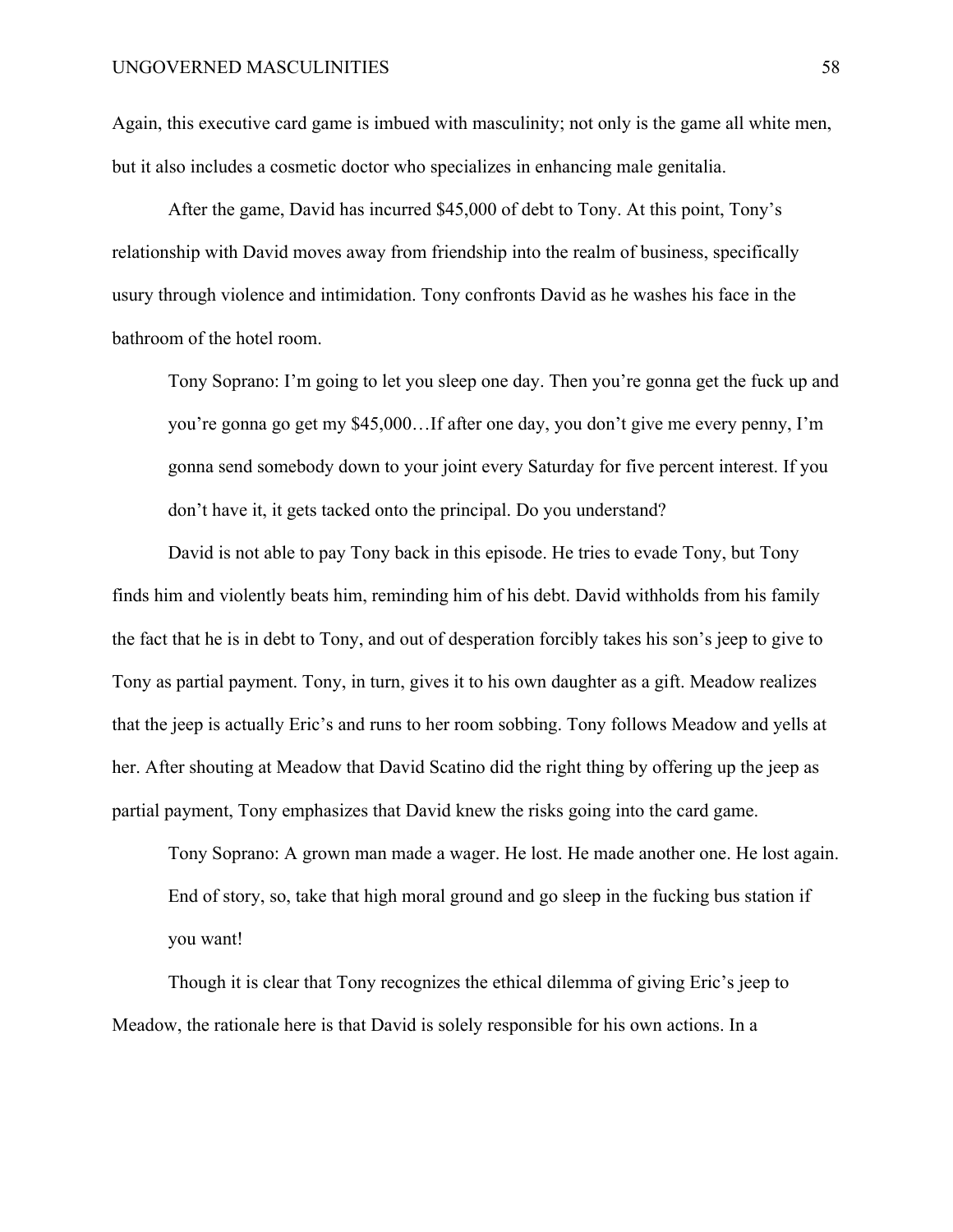subsequent episode, "Full Leather Jacket," (Chase & Coulter, 2000; season two, episode eight), Tony reiterates this rationale to his therapist, Dr. Melfi.

Tony Soprano: This kid's father, he's a fucking degenerate gambler. But he's also a respected businessman in the community and everything that goes along with that…so it becomes my fault that he lost his kid's car? I mean I gotta look out for him because he's a sick bastard? My friend Artie Bucco's got a restaurant, right? Now believe me, no one's telling him to refuse a plate of fettuccini to some fat fuck that wanders in that's eating himself to death.

Here, Tony's rationale speaks to fundamental neoliberal principles, emphasizing personal responsibility and self-management (Couldry, 2008). After Tony's analogy, Dr. Melfi proposes that Tony was playing the role of a father and preparing his daughter "for reality." This suggests that a father is able to handle and teach his daughter about complex moral situations, to see who is really at fault in the world and to provide instruction on how to avoid being taken advantage of by people who seem vulnerable, like David Scatino.

Eric's car only serves as partial payment to Tony. Several episodes later, in "Bust Out," (Chase & Patterson, 2000; season two, episode ten), Tony and his crew drive David into planned bankruptcy. They steal sporting goods from Ramsey Outdoors and they force David to purchase airline tickets and other goods on the store's credit until liquidators close David's store and his family loses the business. During one scene David asks Tony why he let him play in the executive card game.

David Scatino: You told me not to get in the game. Why'd you let me do it?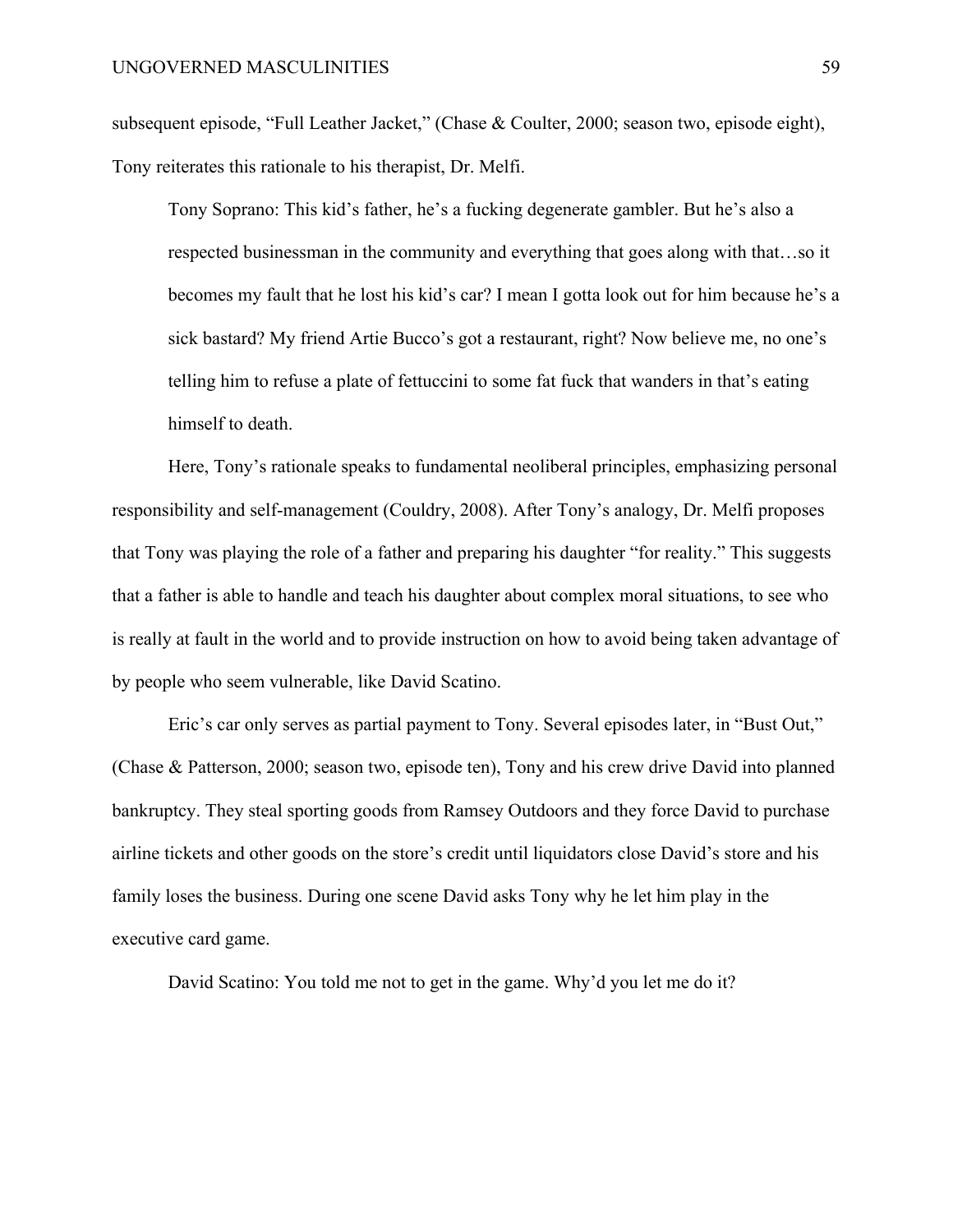Tony Soprano: Well, I knew you had this business here, Davey. It's in my nature. The frog and the scorpion, you know? Besides, if you would've won I'd be the one crying the blues right?

David Scatino: What's the end?

Tony Soprano: The end? It's planned bankruptcy.

[David starts crying.]

Tony Soprano: Hey, you're not the first guy to get busted out. This is how a guy like me makes his living. This is my bread and butter. When this is over you're free to go. You can go anywhere you want.

David continues to cry, leaving Tony visibly disgusted. He says, "Oh for Christ sake," and leaves David alone.

Tony's logic in this exchange speaks to themes of equal opportunity and the winnertakes-all ethos of neoliberalism (Pierson, 2013b). David's gambling addiction is referenced throughout the season, but Tony minimizes this condition: both Tony and David had an equal chance to win, according to the above interaction. Furthermore, David gets to "start over" after he loses his business, indicating that he still has the opportunity to achieve financial stability and success. The fact that David cries about his situation sickens Tony. Even though this "grown man" got himself into this situation, he is unable to deal with the consequences.

#### **Artie and Tony**

As a loan shark, Tony must adopt dominant forms of masculinity and he holds these standards in high regard. Throughout the series Tony complains repeatedly, "Whatever happened to Gary Cooper?" Gary Cooper is an American actor who Tony emulates and who embodies the "strong silent type" of man (Brown, 1995). According to Tony, contemporary (weak) men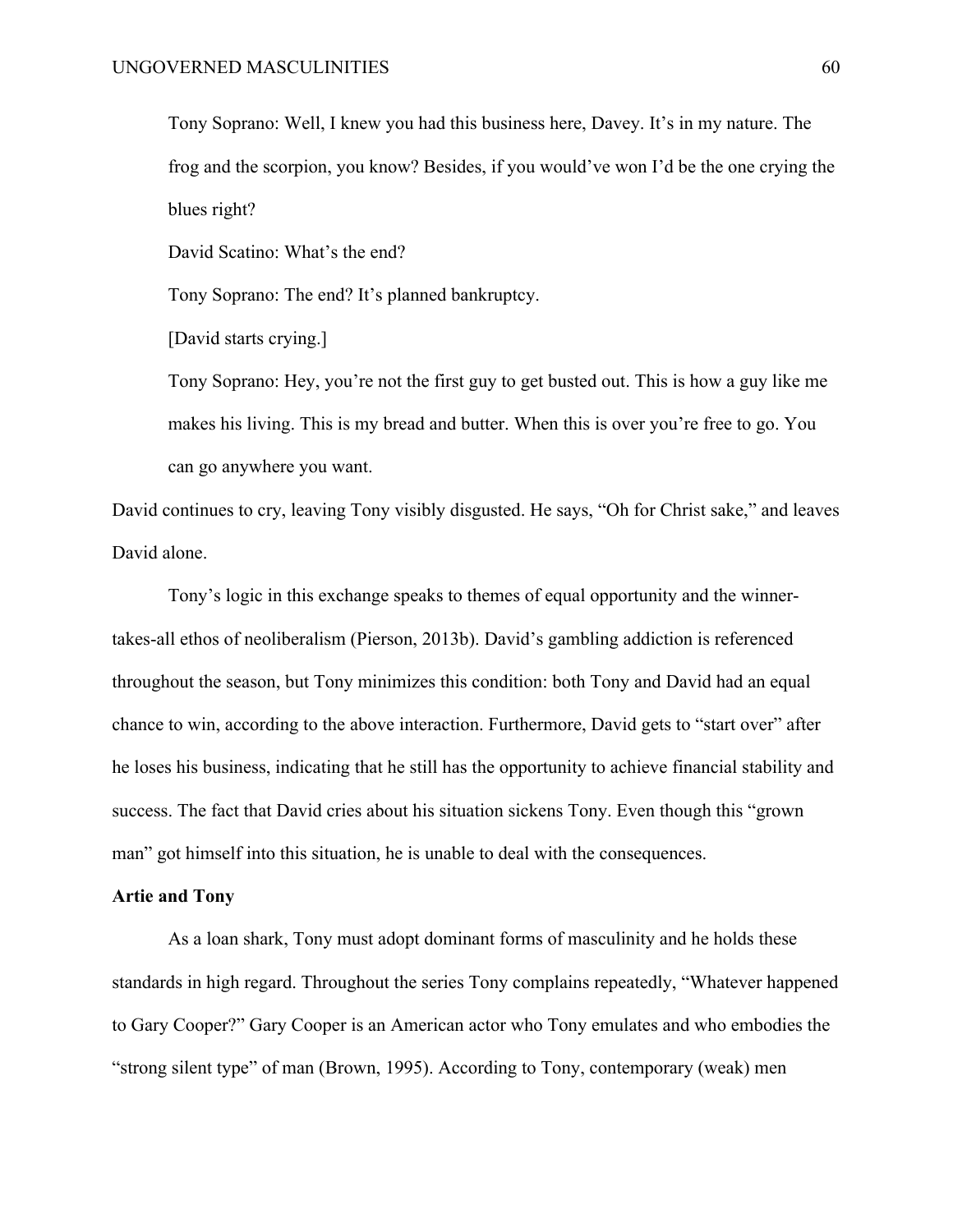complain about their problems, their illnesses, and their psychological dysfunctions, which creates inner conflict as Tony himself is a therapy patient. For him, this represents a feminizing of traditional masculinity. Throughout *The Sopranos*, Tony's dominant version of masculinity is contrasted with a number of different subordinate masculinities, including that of his longtime friend Arthur (Artie) Bucco.

Artie Bucco owns a restaurant, Nuovo Vesuvio, which serves as a regular lunch and dinner spot for Tony and his gang. Artie is not a member of Tony's crew, but his proximity to Tony results in a number of collisions with Tony's criminal world. In one particular plot line within "Everybody Hurts," (Imperioli, & Buscemi, 2002; season four, episode six), Nuovo Vesuvio's hostess, Elodi Colbert, introduces Artie to her brother, Jean-Philippe Colbert, so that Jean-Philippe can ask for a loan. "I told my brother that you know people who loan money," Elodi tells Artie. Jean-Philippe wants a loan for \$50,000 to help finance a business plan for the production and distribution of Armagnac, a type of brandy common to southern France. Artie agrees to help him get the \$50,000 for a fee of \$7,500. Tony loans Artie the \$50,000, who then loans it to Jean-Philippe. Artie and Jean-Philippe agree on a repayment time, which passes without Artie receiving any payment from Jean-Philippe. Artie brings his concern to Tony in the men's room of Nuovo Vesuvio.

Artie Bucco: I just wanna give you a little heads up. I know the money's due in a couple of days. Frankly, I'm a little concerned. I can't get a hold of Jean-Philippe. He doesn't return my calls.

Tony Soprano: Did you go over there?

Artie Bucco: Well…not yet.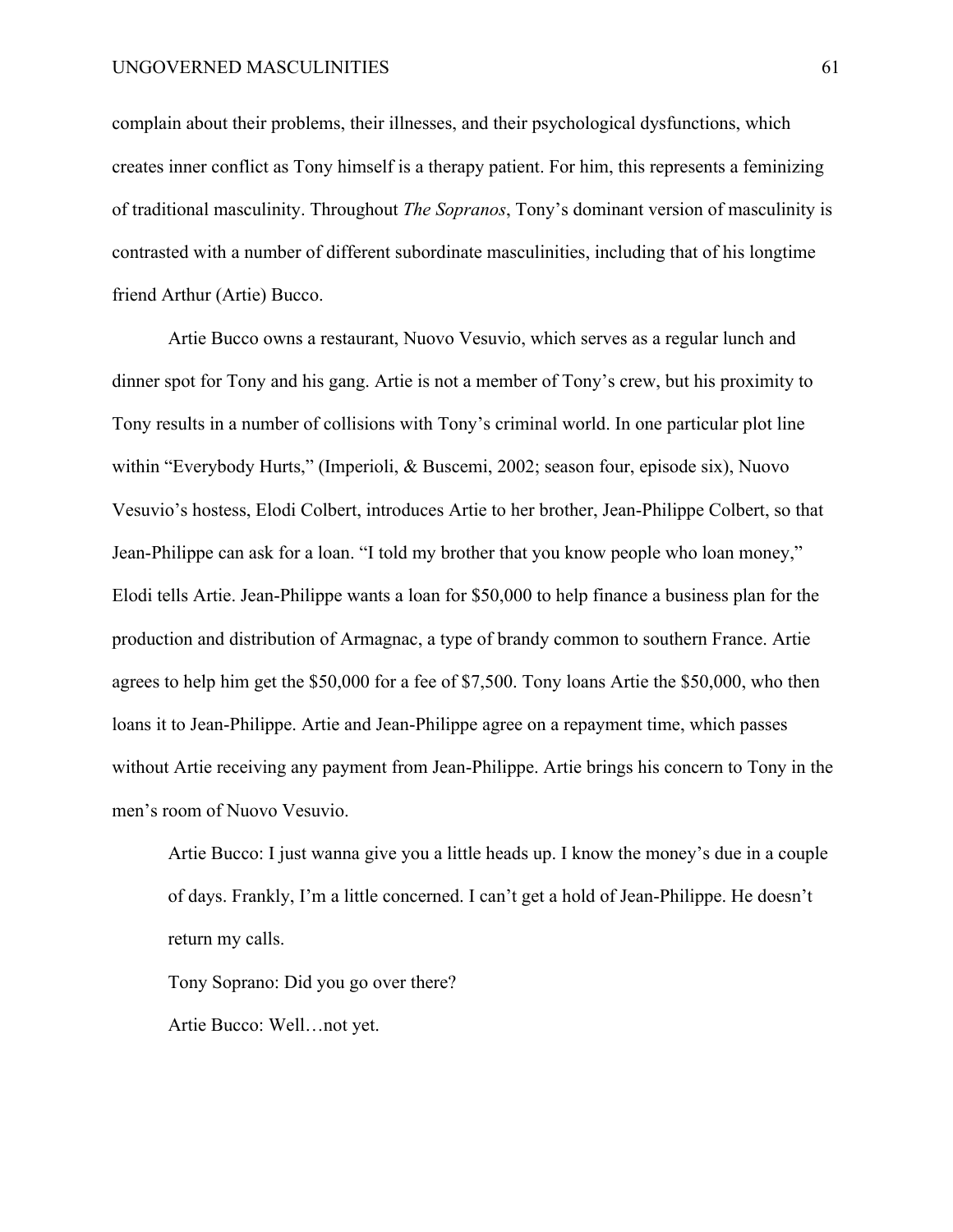Tony Soprano: Well, Artie, you gotta go over there. The guy's not returning your phone calls.

Artie Bucco: I know.

Tony Soprano: They miss a payment, start acting like they're doing you a favor if they give you anything. And then you gotta spend all your time hounding 'em. You gotta get your arms around this thing. Now. You know what I'm saying?

Realizing what he has to do, Artie dresses in black and rehearses his future interaction in the mirror, acting as tough as possible.

Artie Bucco: Oh, Jean-Philippe, you're home. I called you five times, qu'est-ce que c'est? Message machine broken? Nice crib. What is that, Berber carpet? Those fucking shoes you wear what are they, designer?…You fucking avoiding me, motherfucker? Where's my money? What, are you gonna cry now? Stand up, you frog-eating faccia di cazzo, I will fuck you up, man.

Towards the end of this monologue, Artie thrusts out his fists, punching the air. After contemplating the interaction further, Artie goes to Jean-Philippe's apartment, where his plan fails. Jean-Philippe beats him and rips out his earring, which, in a previous episode, served as a symbol of Artie attempting to reinvent and construct for himself a more dominant masculinity. After his defeat, Artie tries to kill himself by overdosing on pills and Armagnac. He calls Tony, crying, and apologizes for being unable to get Jean-Philippe to repay the loan.

Artie Bucco: …I'm a complete and total failure.

Tony Soprano: What did you do, Artie? What did you do?

Artie Bucco: I'm just going to go to sleep.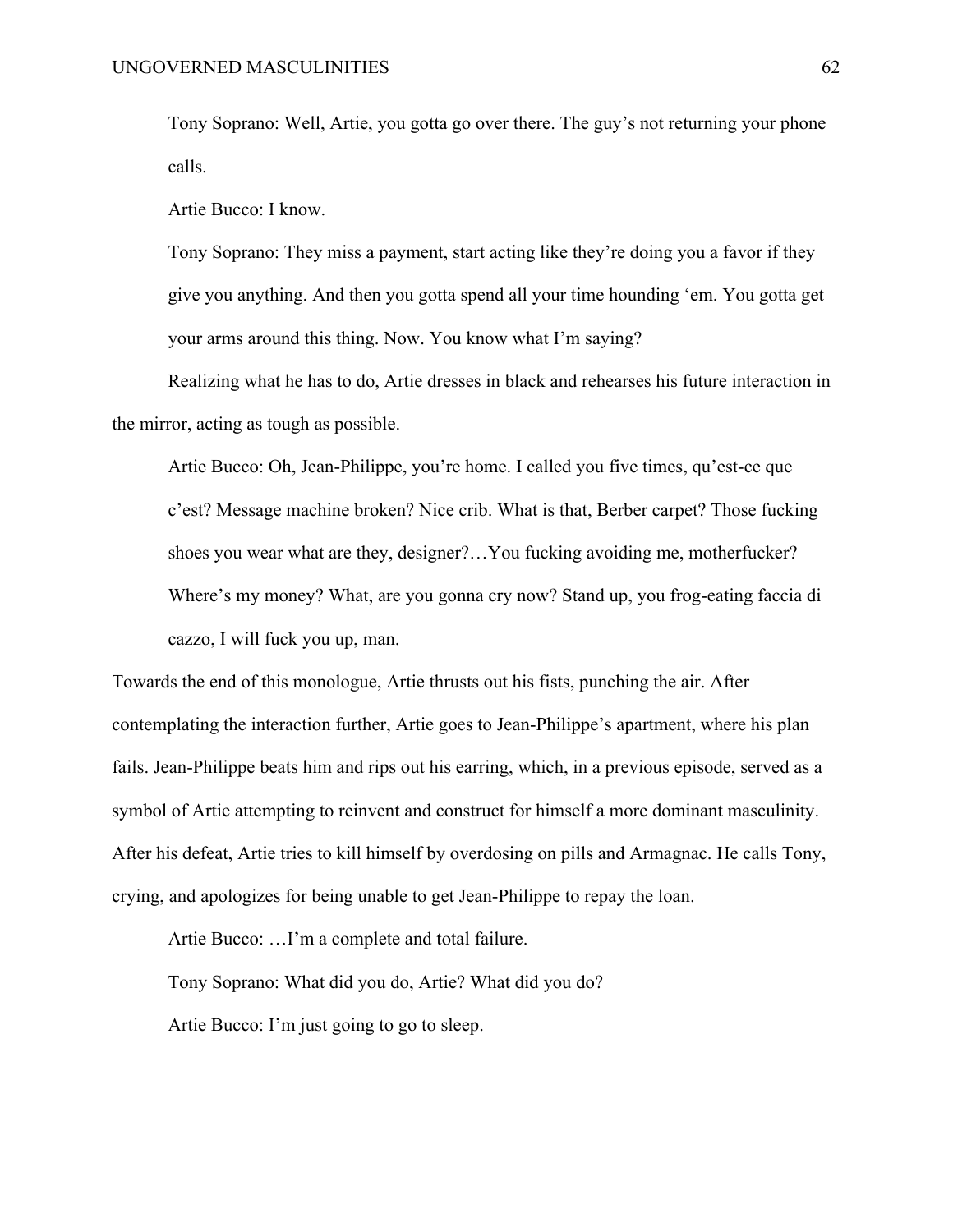Tony Soprano: Artie, did you take something? Don't go to sleep. Artie, you hear me! Don't go to sleep!

Tony calls 9-1-1 and an ambulance takes Artie to the hospital where they pump his stomach. That night, Tony goes to see him. Tony tells Artie that he can wipe his tab at Nuovo Vesuvio for partial payment and assures him that he will take care of the remainder of the \$50,000, meaning he will send someone more capable to extract the debt from Jean-Philippe. Artie accuses Tony of knowing this would happen all along.

Artie Bucco: You saw this whole thing, didn't you? You knew exactly what was gonna happen. You can see 20 moves down the road. Please, I don't blame you, I envy you. It's like an instinct, like a hawk sees a little mouse moving around a cornfield, from a mile up.

Tony Soprano: You think it's my fault you're fucking lying in here?

Artie Bucco: It's just that somebody mentions \$50,000 to bankroll a French digestif and your mind goes through all the permutations at like Internet speed and realizes: "Ho, worst case scenario, I eat for free."

[Tony stands up and starts yelling at Artie, who begins sobbing.]

Tony Soprano: You fucking suicide! You're disgraceful!

Artie Bucco: I'm sorry!

Tony Soprano: No. Fuck that!

Clearly, maintaining a successful usury operation requires the ability to physically intimidate and dominate other men. Artie is portrayed as unable to achieve this level of masculinity. In this scene Tony feels like he is being generous to Artie and reacts intensely when he believes that Artie is blaming him for his own failures. Again, this scene upholds the values of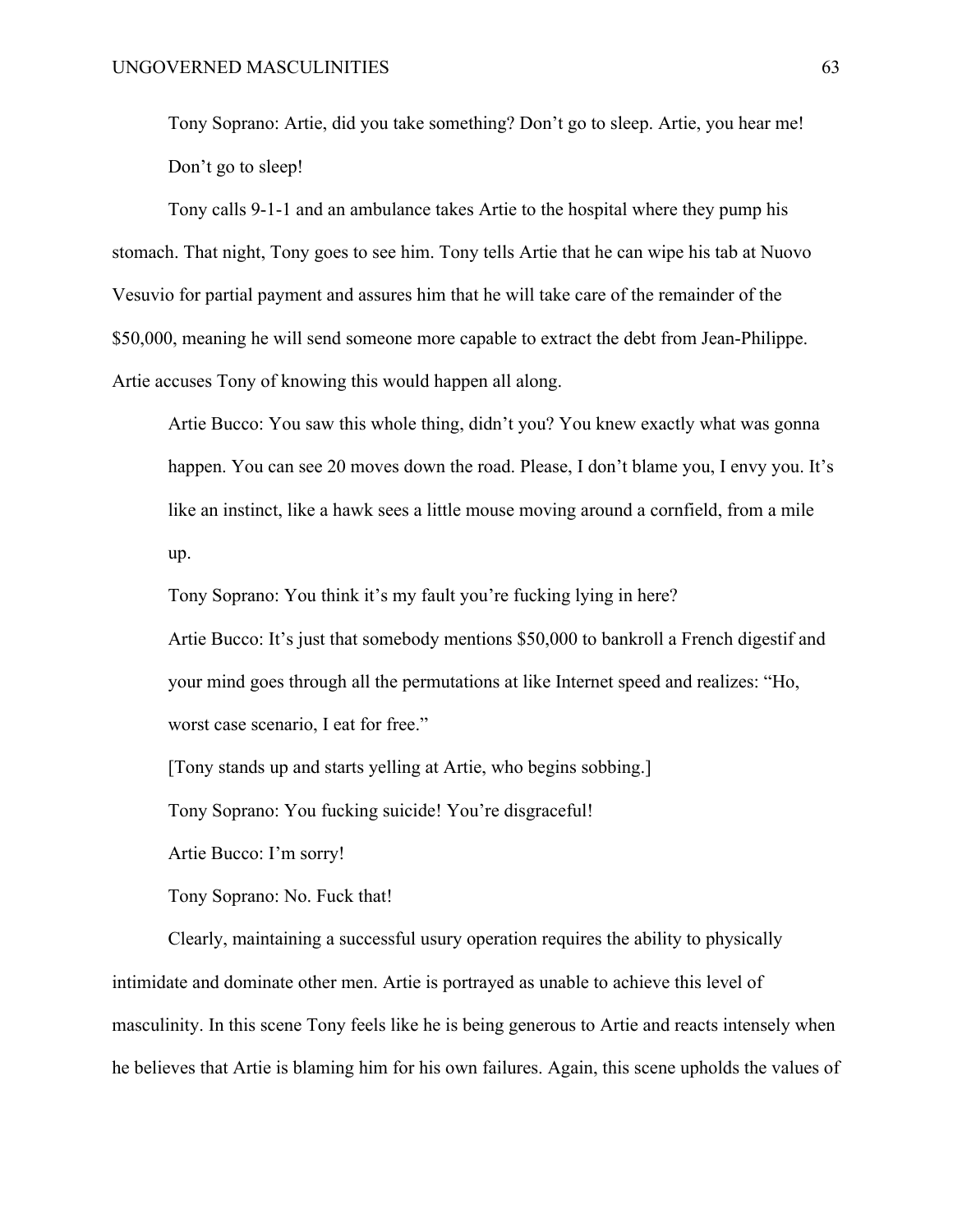personal responsibility and self-management. And, again, another man cries in front of Tony and he is sickened by this emotional, non-manly display. The ability to "man up" and face hardship without emotion is set as an ideal masculine trait for Tony, who expects this of other men. This masculine characteristic also connects to the values of neoliberal personal responsibility and selfmanagement. Artie is not only emasculated, but is illustrated as a failing businessman and these qualities are connected. Tony's natural ability is valued by Artie: "I don't blame you, I envy you."

Krager (2015) connects the birth of the "fringe economy"—economic practices that prey on the poor—to loan sharks: "Taking their cues from the illegal street economy, American entrepreneurs soon realized that money could be made by providing legal financial services to those outside the economic mainstream" (p. 76). Predatory loan practices, such as payday loans, exist because they address a real need for the poor, but if "these practices were outlawed, the poor would be forced to return to illegal loan sharks and risk serious injury if they were unable to repay their debt" (p. 80). The fictional stories in *The Sopranos*, connecting successful usury with dominant forms of masculinity, incorporate the logic of neoliberalism. The pursuit of profit supersedes mutual aid, and any acknowledgement of privilege and weakness. According to this logic, the victims of Tony Soprano's predatory lending practices knew full well what *could* happen to them, so they are the only ones to blame. Personal responsibility outweighs their gambling addictions, and when it falls apart they are left with the hegemonic standard of "taking it like a man," a standard that they also fail to live up to when they cry.

#### **The Exclusion of Women**

Central to the connection between masculinity and neoliberalism is the exclusion of women from the sphere of business. Tony and the other men in his crew keep their affairs secret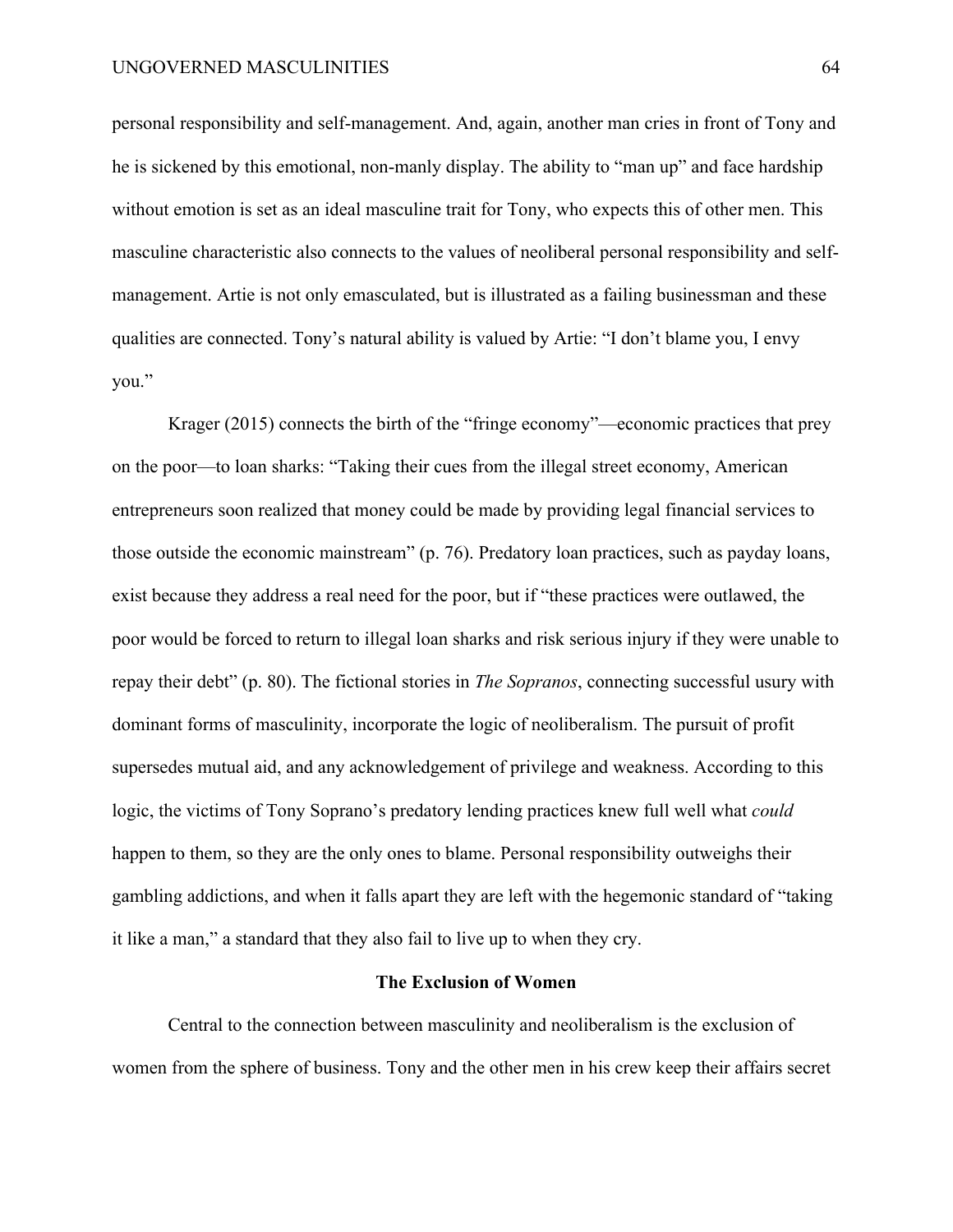from their wives, who are often portrayed as unable to cope with the violent and monetary realities of life in the Di Meo crime family. The relic separation of domestic and professional spheres is upheld in *The Sopranos*.

## **Carmela**

Similar to Tony Soprano, Carmela Soprano (Tony's wife) is a character that engenders praise for her complexity. Scholars grapple with whether to call her a feminist or a reproduction of oppressive heteronormative standards. In their essay, "What has Carmela Ever Done for Feminism?," McCabe and Akass (2006), struggle to answer this question. On the one hand, Carmela "is an embarrassment to the feminist struggle," but on the other, she "possesses a tremendous sense of agency from within the multiple institutions that seek to disenfranchise and even oppress her" (pp. 39-40). Throughout the series, Carmela continues to pressure Tony to let her have some type of financial control outside of her domestic responsibilities. One such instance occurs in "For all Debts Public and Private," (Chase & Coulter, 2002; season four, episode one).

Tony is in his kitchen, scooping ice cream into a bowl, watching *Rio Bravo*, a western movie starring Dean Martin. He sits down on the couch and Carmela approaches him and asks him to talk.

Carmela Soprano: I'm worried, Tony.

Tony Soprano: About my weight?

Carmela Soprano: About money.

Tony Soprano: You're getting a little less allowance than usual. I told you, it's temporary…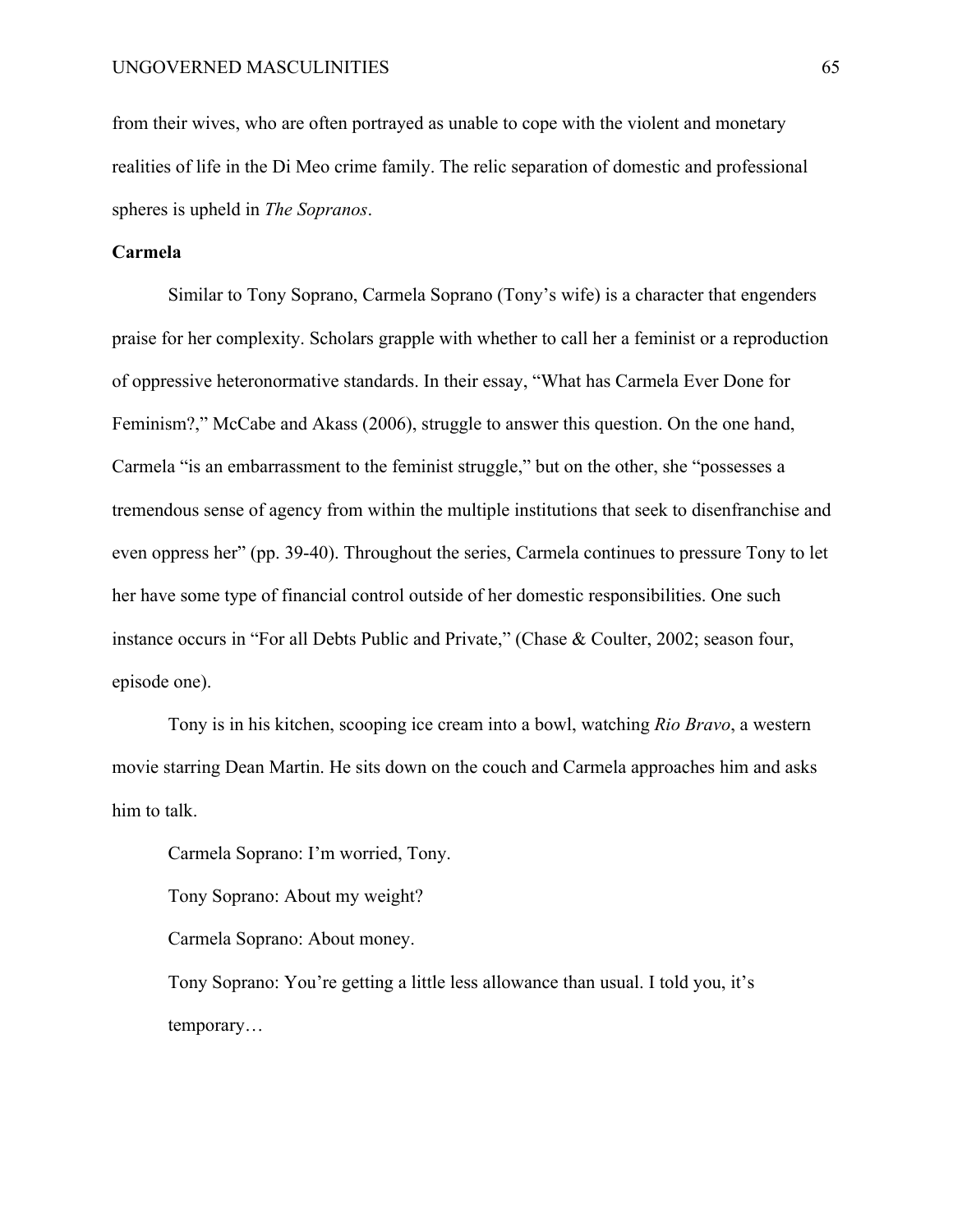Carmela Soprano: No, it's not that. I'm worried about you, about the future, about me and the kids if something happens to you.

Tony Soprano: I don't provide for you?

…

Carmela Soprano: Who is gonna support your children and me, if God forbid, something happens to you…

Tony Soprano: You'll be taken care of…You're set in perpetuity. There's money in overseas accounts.

Carmela Soprano: I don't have the serial numbers.

…

Carmela Soprano: I am talking about some simple estate planning, Tony, that's all. My cousin, Brian Cammarata, has helped lots of people set up trusts for their kids, begin asset allocation.

Tony Soprano: I got to spell this out for you? I can't declare X amount of my income. Carmela Soprano: Your consulting fees from Barone Sanitation you do. We file a tax return to justify the house, the cars. We could put aside some of that to start a portfolio. Tony Soprano: Stocks? You gotta be high in the corporate structure to make that work for you. We don't have those Enron-type of connections.

Carmela Soprano: Bonds, then. There are these things called REITs Brain told me about. Tony Soprano: Bonds, where's the capital for that?

Carmela Soprano: In the Caymans or under the mattress or wherever you put it at zero growth.

Tony Soprano: The money stays where it is with what's going on in the world today.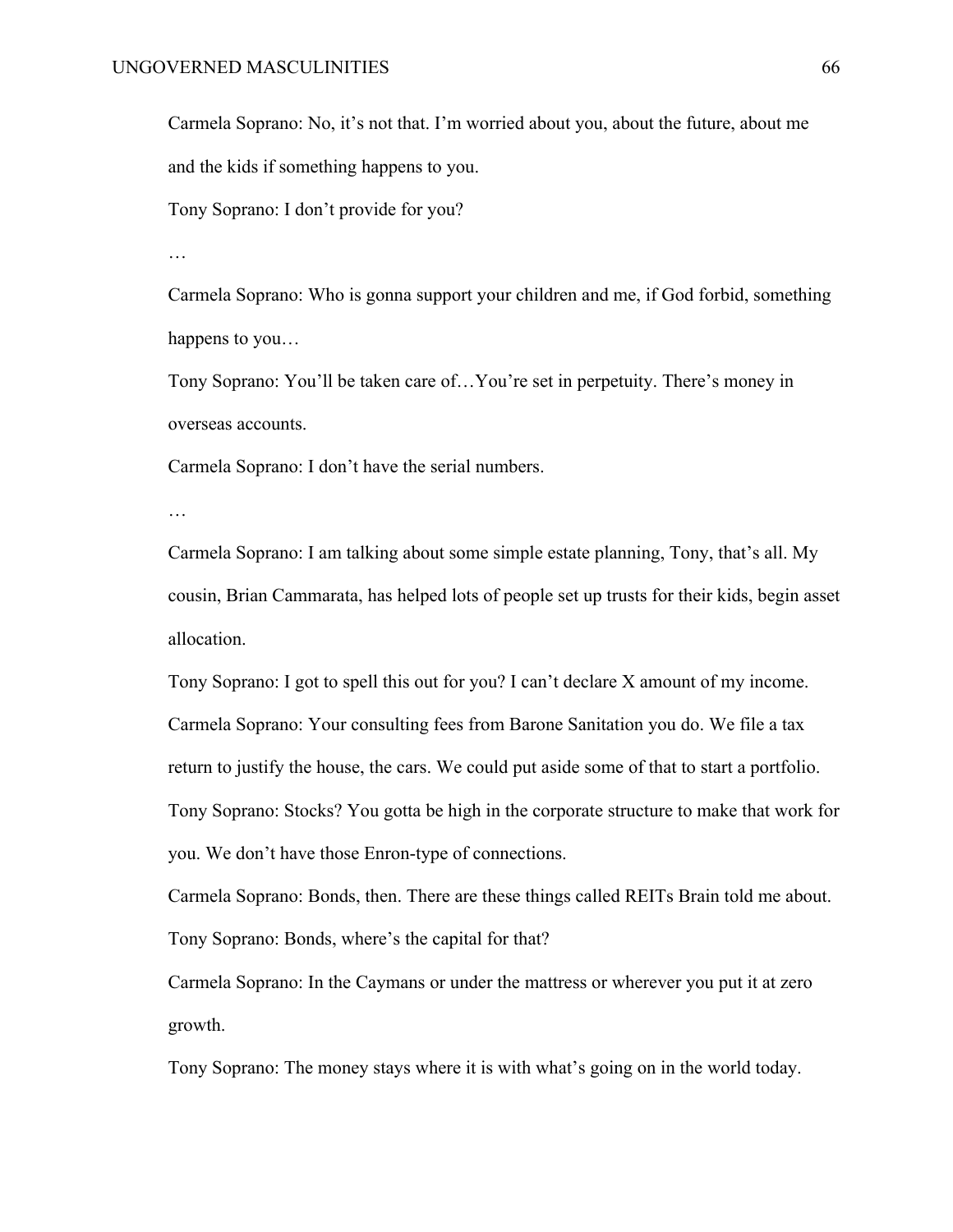Carmela Soprano: There's always some excuse.

Tony Soprano: There's no cash in this house. Not since our last bust. Check the vents…and I provide for my children.

Carmela Soprano: Yes, Tony, you do. But I don't know how you do it, because you won't tell me.

Of course, it would be foolish to claim that Tony does not occasionally concede to Carmela's request for financial control throughout the show: he begrudgingly lets her donate \$50,000 to their daughter's college, Columbia University; he puts a down payment on a spec house project for Carmela; and in the above episode he finally agrees to build a stock portfolio. It would be equally foolish, however, to describe Carmela and Tony's financial relationship as equal and reciprocal, as the above dialogue illustrates. Tony providing Carmela with an "allowance" indicates an obvious separation of financial worlds. This discourse thrusts Tony into the parental role, where he must monitor Carmela's financial choices and decide on an adequate, regular amount for her depending on his income. In the scene described above, Tony expects Carmela to ask him why she's getting less allowance than usual, which is interesting given that Carmela rarely complains to Tony about the amount of money she gets. Her grievances, rather, center on a desire for fiscal control for her entire family, an ability to ensure a stable future, and at times a chance to creatively make money on her own.

A point should be made about Tony referencing Enron in the above dialogue. In *A Brief History of Neoliberalism,* Harvey (2005) uses Enron to illustrate the how owners and managers are often paid in stock options (ownership titles). Because of this, "stock values rather than production then become the guiding light of economic activity" (p. 32). This became apparent with the collapse of Enron, a company that inflated its assets to increase the value of stocks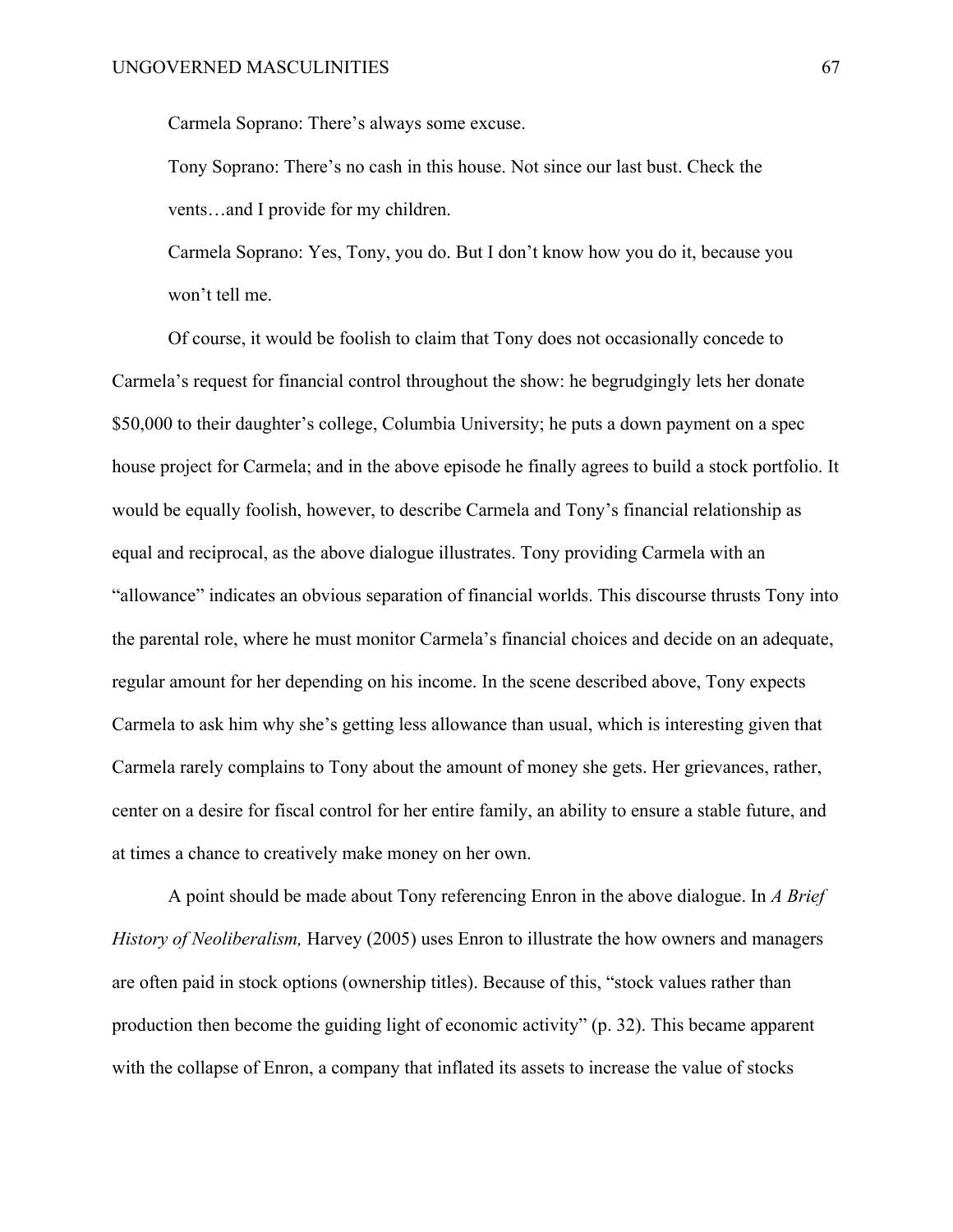("The Fall of Enron," 2015), a type of fraud that would likely win Tony's approval. Without speculating further about Tony's opinion of Enron, in the above interaction he dismisses Carmela as ignorant and highlights "connections" as the only way to be successful in the stock market.

This notion is also confirmed in "A Hit is a Hit," (Bosso, Renzulli, & Penn, 1999; season one, episode ten), when Carmela profits from a market tip provided by Barb Wagner, a stockbroker's wife. Tony and Carmela are invited to the Wagners' house for a barbeque. Also in attendance are Jeanne and Bruce Cusamano, who live next door to the Sopranos, and Jack and Wendy Kim, friends of the Wagners. The men surround the grill while the women sit at the shaded patio table. At the grill Tony tries to extract stock tips from stockbroker Randy Wagner, who is reticent and apprehensive about Tony's inquiries. Instead, Carmela gets the tip.

Barb Wagner: American Biotics.

Jeanne Cusamano: Barb, our stock guru. She thinks American Biotics might be a good investment. It's supposed to be close to a side effect-free anti-impotence drug. Carmella Soprano: You guys play the stock market?

Wendy Kim: Oh, we don't just play. We win.

Later, Carmela buys 5,000 shares of American Biotics stock over the phone. At the end of the episode Carmela reads a newspaper detailing the success of the company. Clearly, both men and women construct neoliberal discourses here, as illustrated by Wendy Kim's line: "We win." Yet, the curious tendency in *The Sopranos* of linking male genitalia to financial success (and patriotism in this instance) occurs again in this exchange, given that American Biotics is an anti-impotence drug. Additionally, as is true of most of Carmela's fiscal endeavors, she buys this stock in secret and does not tell Tony about her success.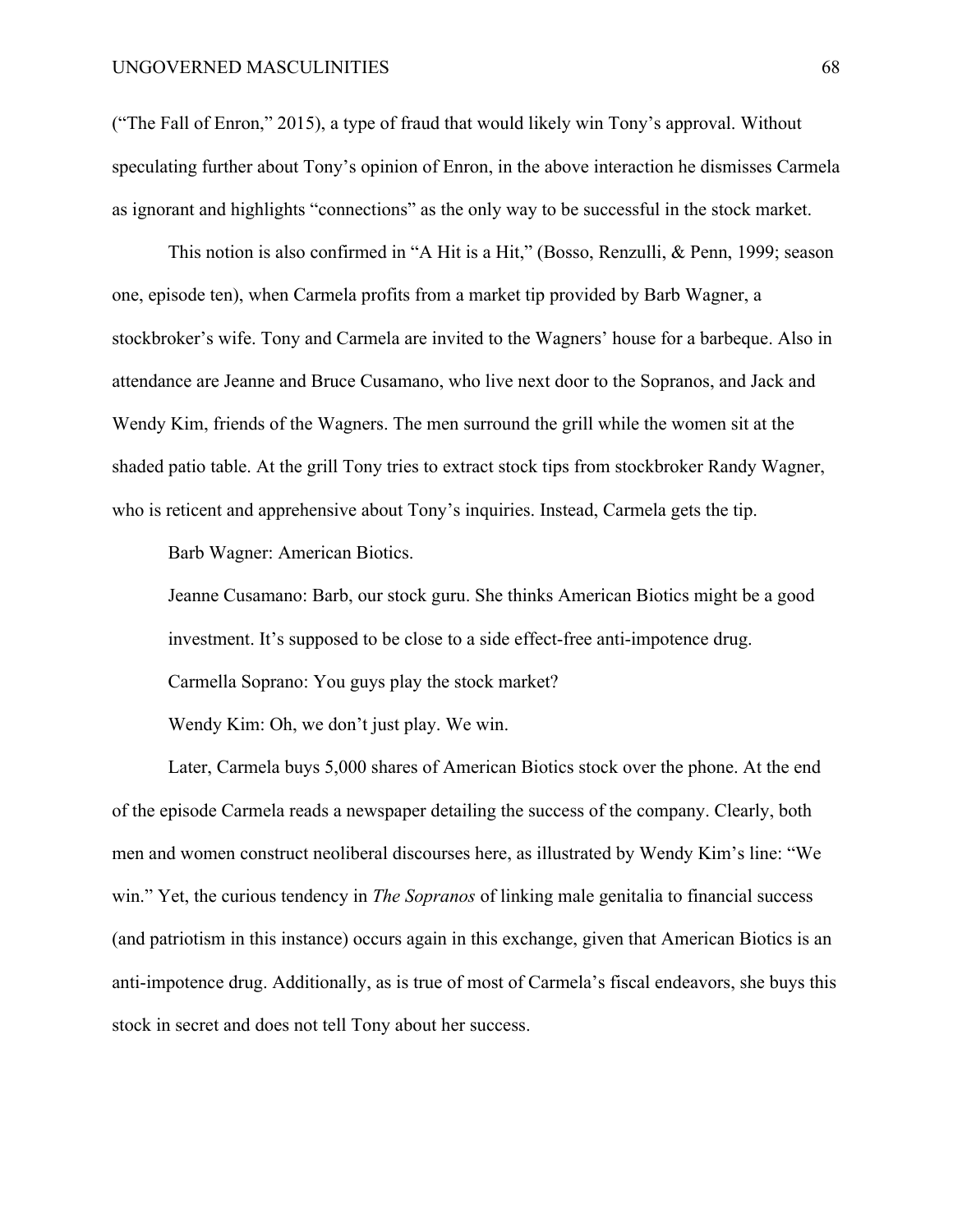Overall, Tony remains in control of their household finances, which holds true to anachronistic standards that divide male and female labor. In "For All Debts Public and Private," (Chase & Coulter, 2002; season four, episode one), during a session with Dr. Melfi, Tony references Carmela's request for a stock portfolio:

Tony Soprano: Things are good, especially with Carmela. But then she starts ragging on me about the future, how she's worried, and what's gonna happen to them if I'm dead, and "buy bonds" and all this shit.

Dr. Jennifer Melfi: A lot of people are feeling vulnerable.

Tony Soprano: But, on the other hand, she's right. Not that I'd ever tell her that.

Dr. Jennifer Melfi: Why not?

Tony Soprano: Cause then she'll wanna know where's the money, how much…

Again, in "Pie-o-My," (Chase & Bronchtein, 2002, season four, episode five), Tony

consults his accountant, Dov Ginsberg, about Carmela's portfolio request.

Tony Soprano: So this estate planning shit Carmela wants, and I got nothing against getting well set up. Half of these cidrules live one day to the next.

Dov Ginsberg: The blue chip portfolio like your cousin's suggesting, to keep pace with inflation? If it makes your wife happy, go with God.

Tony Soprano: I'm supposed to make the money, she takes care of the house. That's the way it should be. Carmela's a smart woman. If we start winning in the market, it's gonna be Intel this and Coca-Cola that. It'll never end.

In both scenes above, Tony acknowledges Carmela's potential to make money and her perceptiveness in financial planning, but, ultimately, he characterizes Carmela as a hassle, as another problem to manage. This is emphasized throughout the series. For example, in "Moe n'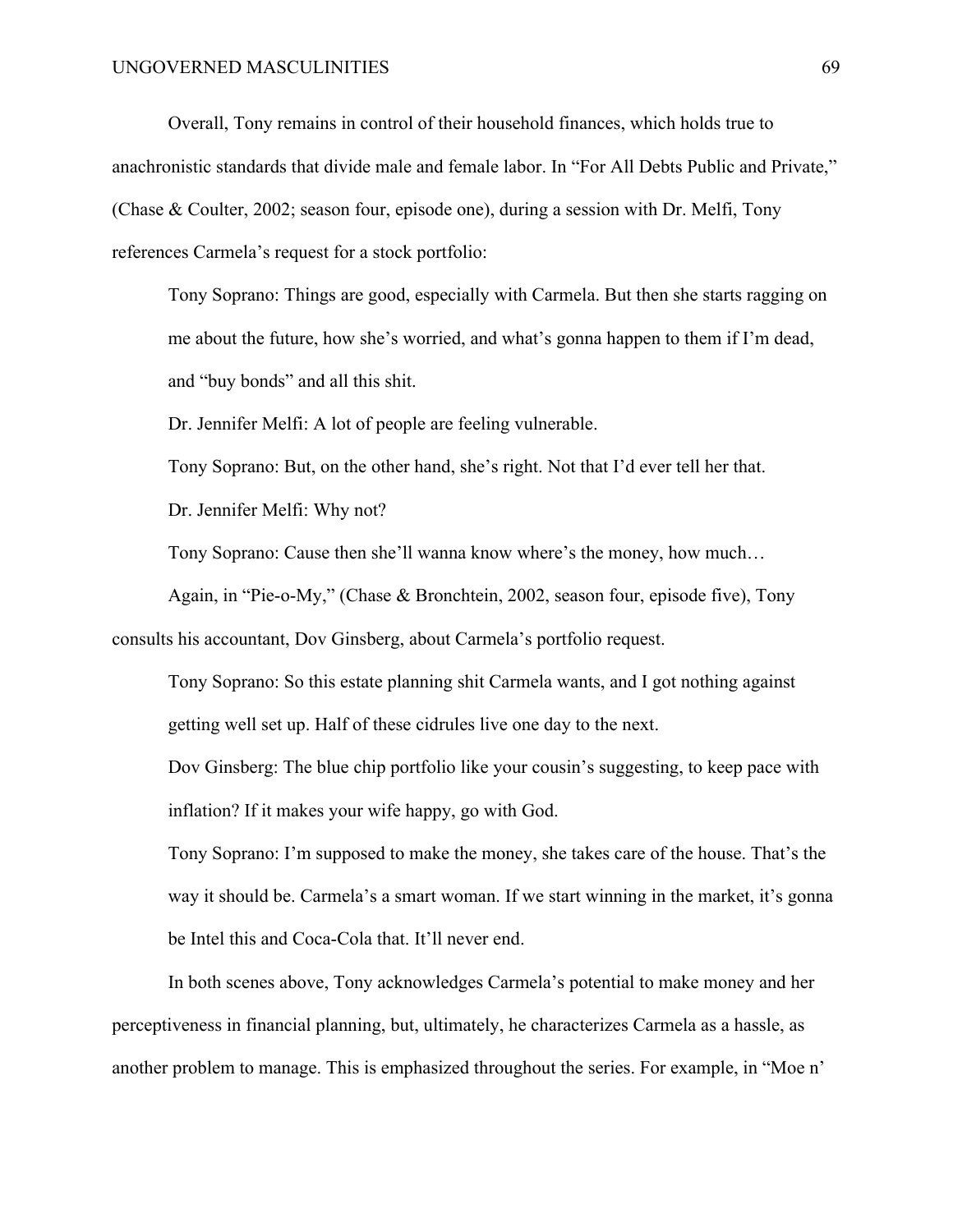Joe" (Weiner & Shill, 2006; season six, episode ten), Tony tightens the monetary restrictions on Carmela when Meadow tries to talk to him about her relationship troubles with her live-in boyfriend. Tony claims that Meadow is "living in sin," resulting in Meadow running to her room, upset. Later, Tony intentionally delays Carmela's spec house project so that she can be around the house and available to console Meadow, leaving Tony free from having to deal with Meadow and her problems. Here, Tony manipulates Carmela's financial (in)dependence for his convenience, limiting the perceived burdens posed by his daughter.

McCabe and Akass (2006) end their essay about Carmela with more questions than answers concerning the character's feminist contributions. They write, "But women like Carmela—no feminist, slipping through the cracks of feminism, not quite making the theoretical cut…have much to tell us about our continued investment in approved heterosexual scripts" (p. 55). "In her resistance," they argue, "she holds out the promise of change. But it is a grueling process—and one that Carmela knows only too well" (McCabe & Akass, 2006, p. 55). Like many women represented in the so-called most recent "Golden Age" of television a complete analysis of Carmela requires acknowledgements of both possibilities and limitations in her characterization, discussions that are largely beyond the scope of the present project. A central limitation that must be recognized, however, is how Carmela's struggle for financial independence is hampered continually throughout *The Sopranos* in favor of a white maledominated, neoliberal financial sphere.

## **Janice**

Janice Soprano is Tony's sister. She is the oldest of the Soprano children and perhaps the most provocative character on the series. Janice is portrayed as an entitled hippie, who, while Tony and his other sister Barbara were suffering under their mother's abusive authority, ran off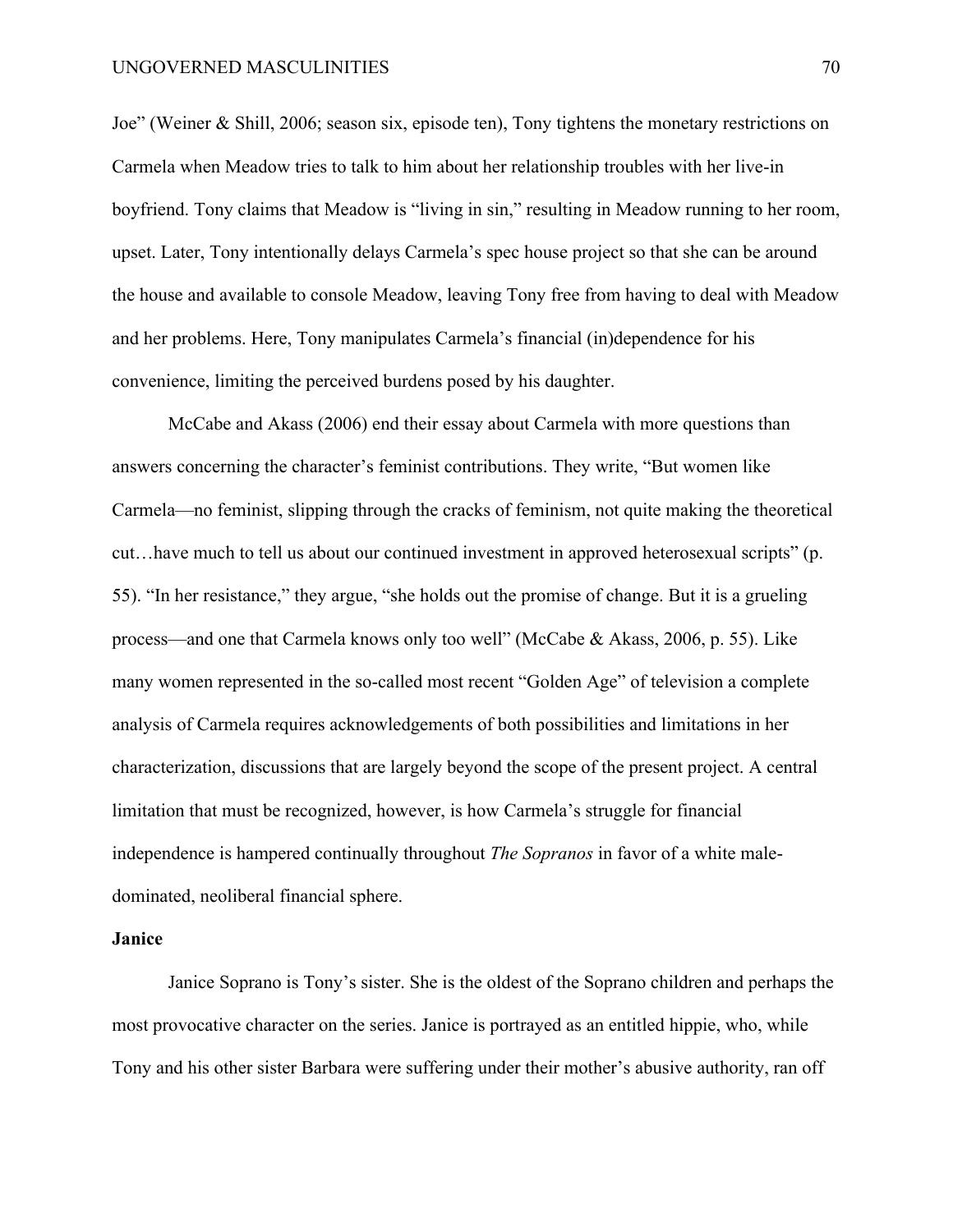### UNGOVERNED MASCULINITIES 71

to Seattle to pursue a party lifestyle and a career in visual art. Janice Soprano makes her first appearance in "Guy Walks into a Psychiatrists Office…" (Cahill & Coulter, 2000; season two, episode one). As Willis (2002) explains in her introduction to *The Sopranos* anthology, *This Things of Ours,* Janice shows up at Tony's door "flaunting her postcounterculture reinvented self" (p. 3). Her initial characterization seems incidental to the storyline of *The Sopranos*, captured by Donatelli and Alward's (2002) description in the same anthology: "Janice…first enters the series during the second season as a seemingly harmless, overweight spaced-out hippie chick who doesn't realize that she is far too old for her clothes and lifestyle" (p. 66). Quickly, however, Janice becomes one of the most confrontational and distinctive female characters on the show.

Scholars elsewhere comment on the feminist potential of Janice. Palmer-Mehta (2006) for example, writes, "When Janice desires more direct routes to power, she appropriates the very appetites, behaviors, and tactics of her male counterparts…she forces audiences to view the behavior from a different angle of vision—from the margins" (p. 67). I concur with Palmer-Mehta on this point and develop it to illustrate how, despite Janice's disruptive power, she is excluded from the masculine and financial world of the male characters.

The episode "Guy Walks into a Psychiatrist's Office…," (Cahill & Coulter, 2000; season two, episode one) provides Janice's initial characterization. In this episode Janice has just arrived at the Soprano house from Seattle. Janice claims that she has come to New Jersey to visit and care for their abusive mother, Livia, who has been hospitalized following a stroke. Throughout the beginning of season two, Janice is characterized as manipulative and attempting to cash-in on any inheritance that would come her way after her mother dies. When Tony hears about her sister arriving at his house, he immediately suspects she has ulterior motives.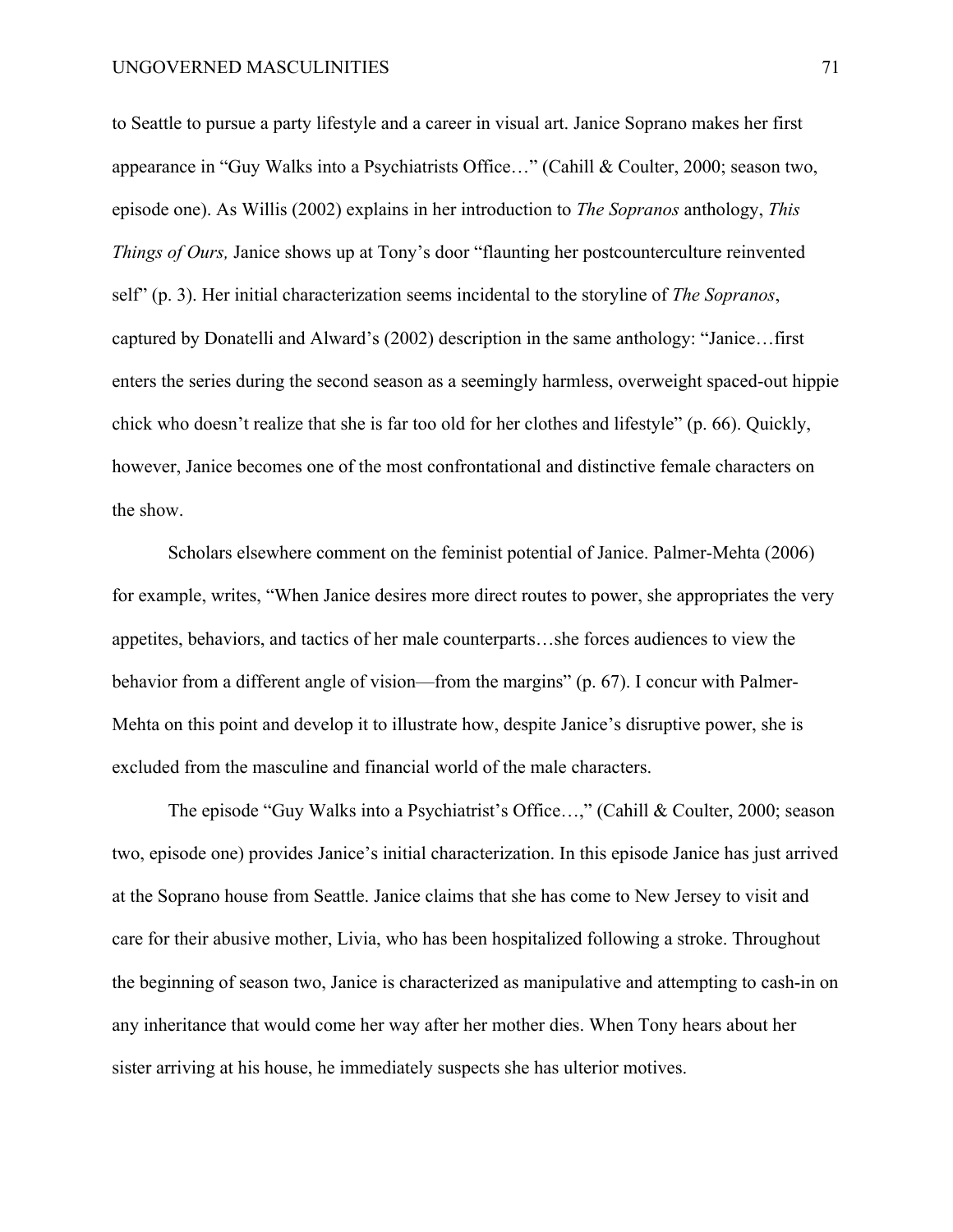Carmela Soprano: You're not gonna believe this, your sister's here.

Tony Soprano: Barbara?

Carmela Soprano: No, Janice.

Tony Soprano: You're shitting me.

Carmela Soprano: No.

Tony Soprano: Yeah, I wonder what the scam is this time. Whatever it is, I'm gonna be five grand lighter before she rain dances back to the commune.

At the beginning of season two, Tony attempts to sell his mother's house after evidence surfaces that Livia colluded with Corrado Soprano to plan an assassination attempt against Tony. He suspects Janice has sabotaged the sale of the house by removing its "for sale" sign and trashing the house before the realtor can show it to potential buyers. After Tony finds the sign in the back of the car Janice is driving, he tells Carmela he is certain that her motives for coming to New Jersey have nothing to do with caring for their hospitalized mother.

Carmela Soprano: I am sure there's an explanation.

Tony Soprano: There is, there is…She came here for the house and a \$400 car, that was the con from the first. That's the level she works at.

The episode "Do Not Resuscitate, " (Green, Burgess, Renzulli & Bruestle, 2000; season two, episode two) introduces a key tension between Tony and Janice that is maintained throughout the remainder of the series. It occurs when Janice visits Livia in the hospital after a meeting in the city.

Janice Soprano: I had to go to the city for a few days. I'm pitching my self-help video. "Lady Kerouac," or "packing for the highway to woman's self-esteem."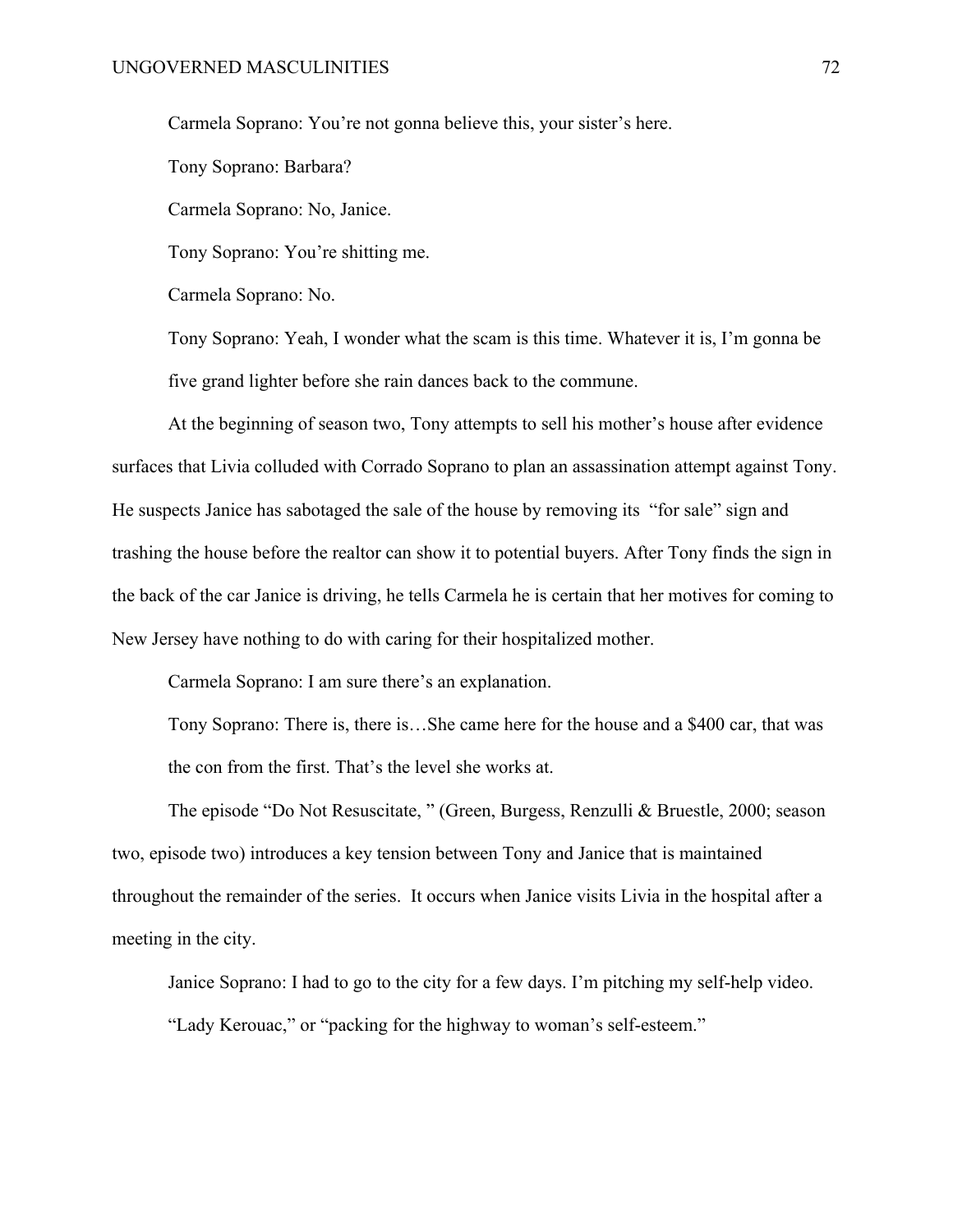Livia Soprano: You could never stand it here. You could never stand yourself and that's why you ran away.

Janice: Let's not go there today, Ma.

…

Livia: You! I know why you're here. You don't fool me for a second. You're here because you want to take my house!

Janice's various video projects are often presented as a joke, moments that attempt to elicit an eye roll from the audience. "Lady Kerouac" and "packing for the highway to woman's self-esteem" are named to point to both female empowerment and the hippie culture encapsulated in the Beat movement novels and poetry. Janice's characterization is confirmed again when she recruits Meadow to drive her to buy marijuana in this episode, which, she tells Meadow, "should be legal."

In "Do Not Resuscitate" (Green et al.; 2000 season two, episode two), Tony creates a household rule that no one can talk about his mother. Janice repeatedly breaks this rule to ask for support from Tony to help care for Livia. Tony is reluctant to provide their mother any support, financial or otherwise, as he believes that she faked her stroke. In the following scene, Tony sits with his legs submerged in his backyard pool, smoking a cigar. Janice comes to join him.

Janice Soprano: You know, Tony, I know it's not your favorite subject, but we had some really great news about Ma at the hospital today. Her rehab therapist says she's making tremendous strides and it's not going to be long before they release her.

Tony Soprano: How can she make tremendous strides when there's nothing wrong with her in the first place?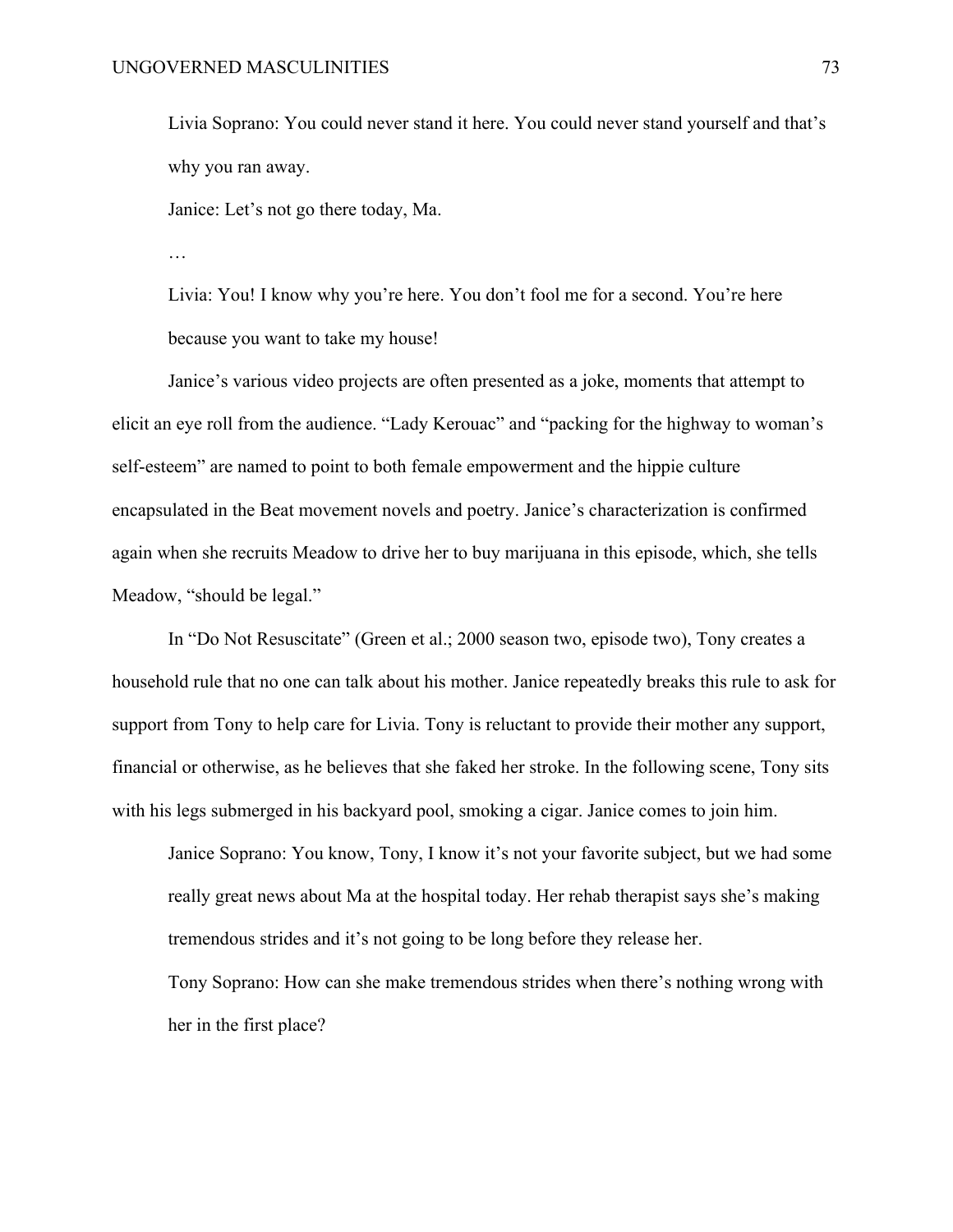Janice Soprano: It's called face-saving therapy. The patient has to believe that they're getting better. Believe me, Medicare's not gonna pay for it if it's not as necessary as real, would they?

Tony Soprano: [shaking his head with disgust] And the taxpayer foots the bill.

Janice Soprano: It's not much longer now. But she's gonna need a place to stay.

Tony Soprano: She's out on the street.

Janice Soprano: Tony, it is her house.

Tony Soprano: Dead people don't have houses.

Janice Soprano: Daddy bought that hose.

Tony Soprano: Tell you what, take her back to Green Grove.

Janice Soprano: What, the nursing home?

Tony Soprano: It's a retirement community.

Janice Soprano: You know I don't have that kind of money.

Tony smiles, satisfied, and blows a puff of smoke into the air. Clearly, Tony knows full well that Janice cannot pay to keep her mother in the retirement community. Janice looks at him with disgust.

Janice Soprano: Fuck you.

The above scene is one of several in which Janice asks for Tony's financial support; taken as a whole, the scenes portray Janice as lazy and as reliant on her brother's wealth. For the purpose of this analysis, it is important to point out Tony's clear disapproval of taxpayer money being used to fund Medicare. Tony's position resonates with the neoliberal view of healthcare systems, which, according to McGregor (2001), "provides justification for a call for tax cuts to increase discretionary consumer spending on health care in the private markets—let consumers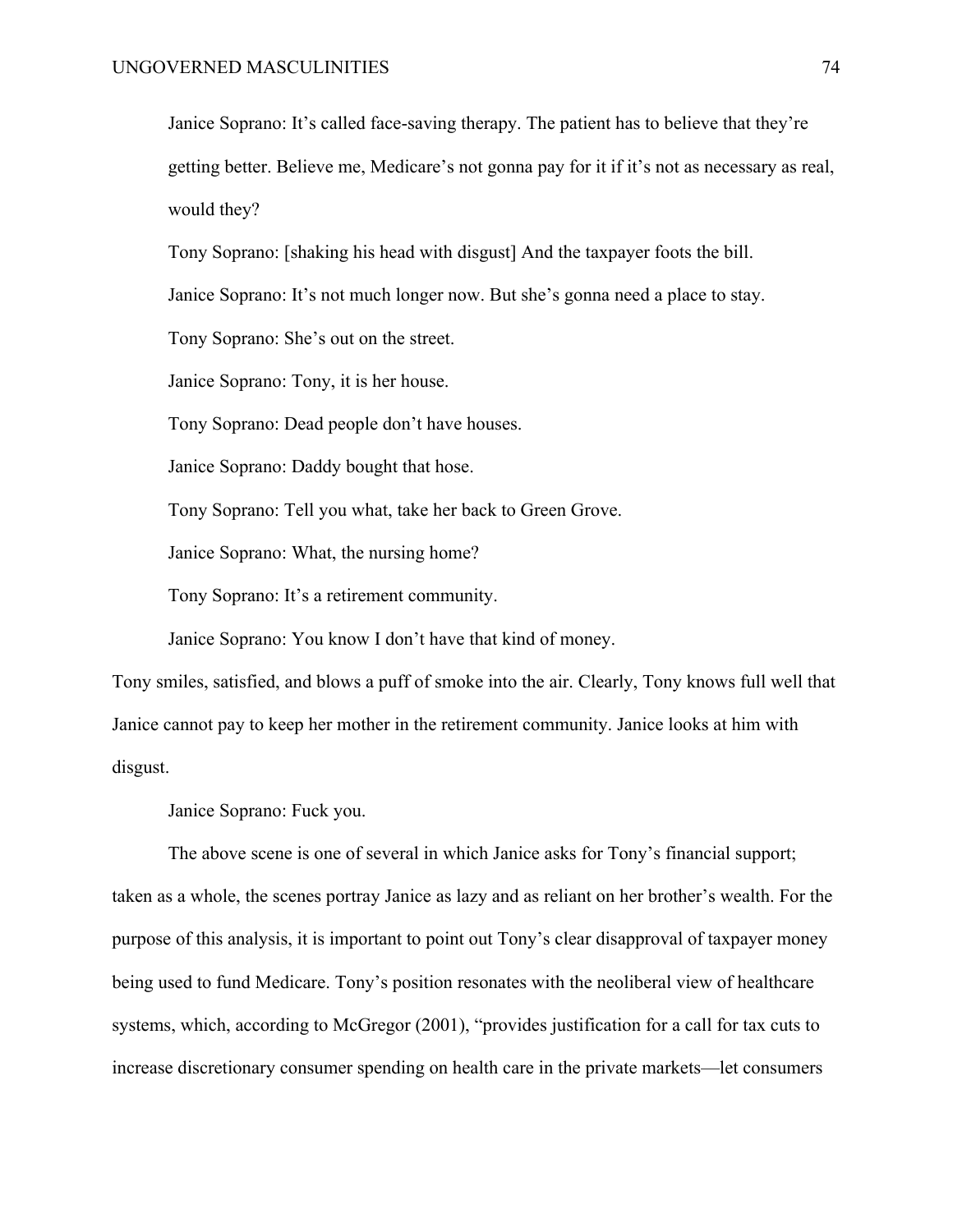make their own choices" (p. 85). In neoliberal healthcare models, the public sector must be reduced as far as possible to create a free market. "In a free market," writes McGregor (2001), "all decisions about what to produce, how and using what resources are made by business not by government" (p. 85).

The "Do Not Resuscitate" episode (Green, et al., 2000; season two, episode two) continues to characterize Janice's actions as manipulative. She visits her mother again in the hospital, where Livia seems to mock Janice's ulterior motives. Livia tells a nurse—in front of Janice—that she will leave all of her money to her (the nurse) instead of to members of her own family:

Livia Soprano: No, take this one. She gets her ballet shoes, she sells them and she takes the money to Newark, and she buys amphetamines.

Nurse: She was a child then…

Livia Soprano: Well I think I'm gonna leave all my money to you, honey…

Janice Soprano: What are you talking about, money?

Livia Soprano: Janice, what'd I tell you last week? Where'd I put my money? You know, this is very important. No, I must have put it somewhere. Oh, c'mon, Settimia. No, you don't, you don't fool me. I know what you're thinking about.

After Livia says the above line, Janice looks past her to a sign posted outside of a stairwell that depicts a figure using the stairs in case of a fire. As Janice watches the figure, she images the figure with Livia's face falling down the stairs, which seems to indicate that she wants to push her mother down a staircase.

At the end of the episode, Livia calls Carmela characterizes Janice in the following way.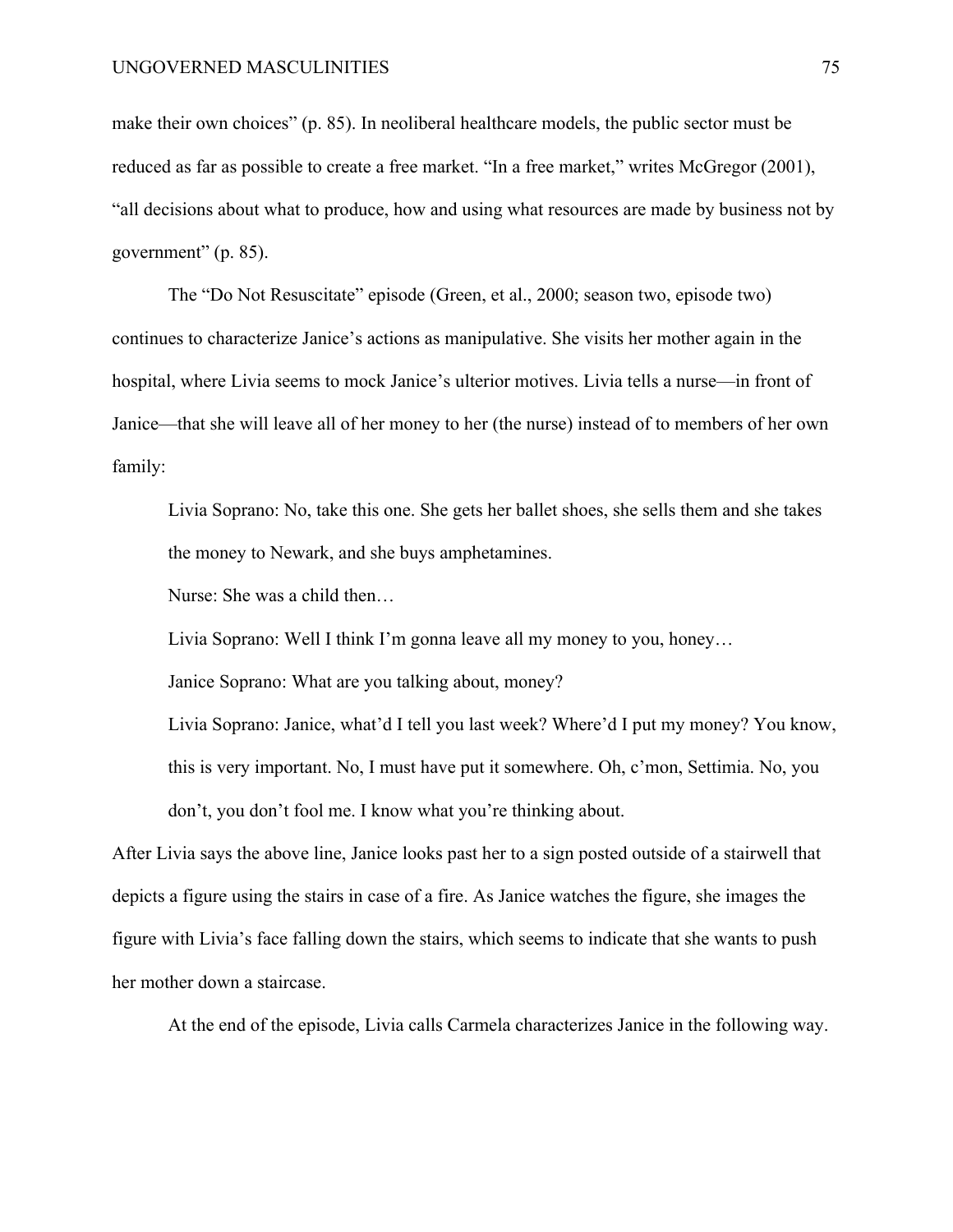Livia Soparno: I just want you to know what pennies I have, I leave to the children. Your children and Barbara's children. I raised three children of my own, I did a pretty good job on two.

Carmela Soprano: They are all unhappy.

Livia Soprano: Sure, you listen to that Janice. Be very careful, because she's a real snake in the grass.

Carmela: She has no work ethic, why is that?

Janice's characterization as a countercultural hippie underscores the various accusations by Tony that her decisions are purely manipulative, borne out of financial self-interest. The message is clear throughout the entire series: Janice Soprano is a lazy, manipulative druggy, with no work ethic. This portrayal contrasts with that of Tony, who is illustrated as *earning* his money through hard work and emotional fortitude.

In a much later episode, "Moe n' Joe," (Weiner & Shill, 2006; season six, episode ten), Tony reveals his opinion of his sister to Dr. Melfi.

Tony Soprano: Janice only does acts of Janice, trust me.

Dr. Jennifer Melfi: You two have never really gotten along.

Tony Soprano: Well not never, she was my older sister, I thought she was pretty cool.

And she gave it back to my mother, let me tell ya, that was some heroic shit.

Dr. Jennifer Melfi: Because she defended you.

Tony Soprano: Please, huh, it was every man for himself. I remember one time my parents left her in charge…

Dr. Jennifer Melfi: Go ahead.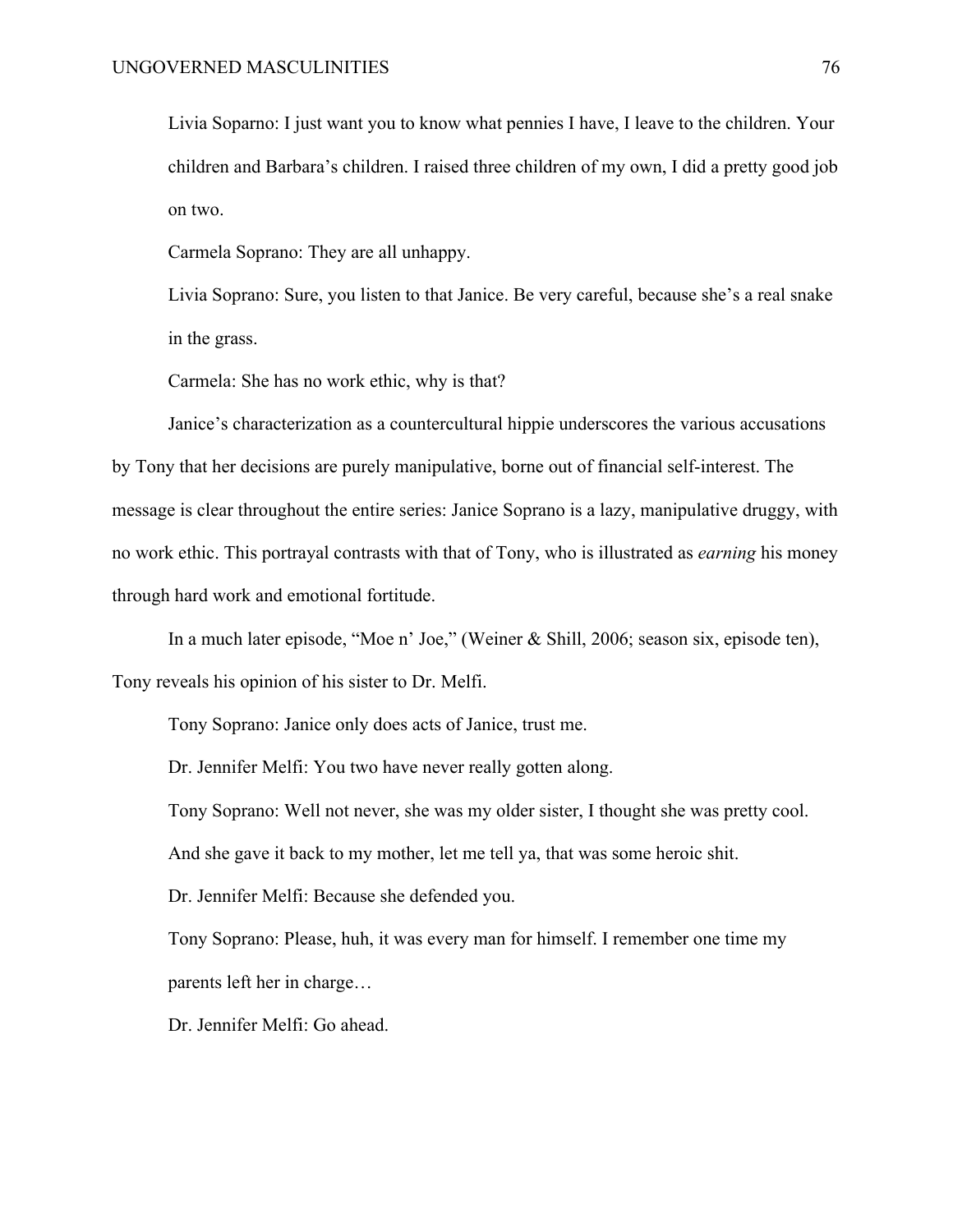Tony Soprano: Well, she stood in the hallway and she tape-recorded me and Barb having a fight. And she held that cassette tape over my head for a month. Fucking extortion. Made me make her bed and get her shit…

Later in the episode, Tony continues to talk about his feelings towards his sister with Dr. Melfi. Dr. Jennifer Melfi: Whatever your bond, what happened between then and now? Tony Soprano: She fought it out with my mother, and finally took off, the first minute she could.

Dr. Jennifer Melfi: What if you had taken off?

Tony Soprano: Well that would have never happened. Cause I wasn't like that. I did what I was told.

Dr. Jennifer Melfi: Your father's son.

Tony Soprano: Yeah, that's right.

Dr. Jennifer Melfi: And all that went with it.

Tony Soprano: That's right, the success and the money.

Dr. Jennifer Melfi: But, beyond that, what else did you inherit?

Tony Soprano: I tell you what I inherited: my mother. Janice got laid, she took off, she laughed at all this shit. Then the trip's over and she's back and she's one of us and she wants a piece. Well let me tell you: she gets nothing! Cause I got the scars!

The above scenes in "Moe n' Joe" (Weiner & Shill, 2006) demonstrate how Janice is excluded from her brother's masculine financial sphere. The paradox, however, is that Janice is a disruptive force in the story, a person who reflects the behavior of her male counterparts (Palmer-Mehta, 2006), specifically her brother. Janice manipulates, extorts, plays people against each other, seeks out money in the pursuit of self-interest, and yet, to quote Carmela, "has no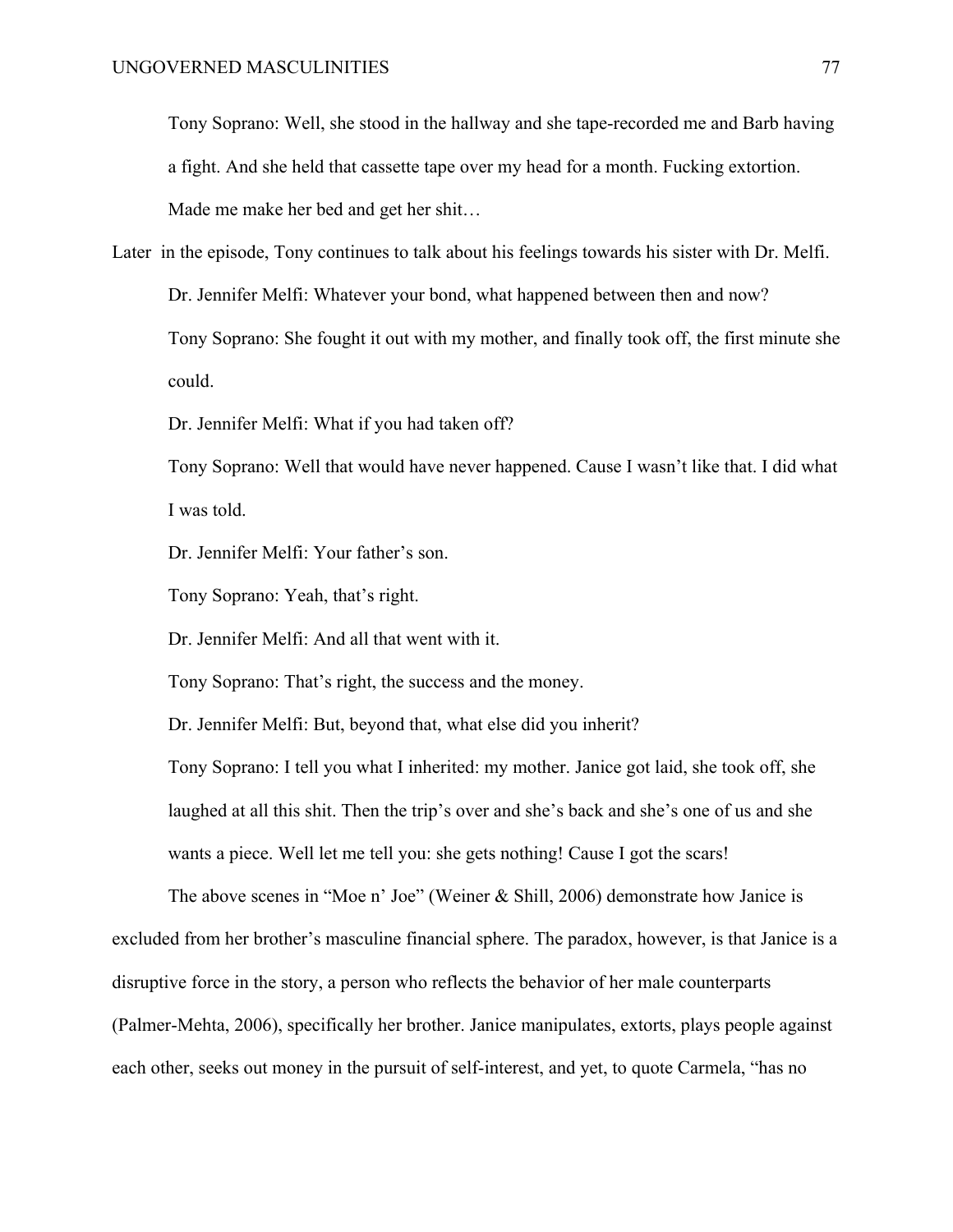work ethic." By contrast, Tony, the patriarch of the family, has worked hard and suffered for his money, even though Tony uses the same methods of extortion and manipulation to support his expensive lifestyle.

## **Devin**

 Devin Pillsbury is a minor character in *The Sopranos*. She is the girlfriend of Tony and Carmela's son, Anthony Jr. (usually called "AJ"), in "Everybody Hurts" (Imperioli, & Buscemi, 2002; season four, episode six). AJ's storyline in this episode centers on his criminal family's fascination for his group of friends, including Devin, who finds AJ's connection to the mob not only intriguing but also sexually attractive.

In one scene in the episode, Devin and AJ are kissing on the couch when Carmela gets home. They both jump up to avoid being caught. AJ introduces Devin to Carmela as his girlfriend. AJ places a can of Coke on an end table next to the couch and almost knocks a small statue off the table. Carmela says to be careful of her "Lladró," and then brags about its price: "I don't even wanna say how much it costs…3,000 dollars."

Devin tells AJ that she really wants to be alone with him. In response, AJ devises a plan for them to use Meadow's dorm room at Columbia for privacy. Before they leave, Devin demonstrates her attraction to AJ's criminal connections:

Devin Pillsbury: I pictured your house different. I thought it'd be like Don Corleone's compound with gate, wall, big old Cadillacs. Isn't that stupid? AJ Soprano: Our place in Tahoe looks exactly like Michael's in [Godfather] Two. Devin Pillsbury: Wow, really?

AJ Soprano: No…we don't have a place in Tahoe. We have a boat though.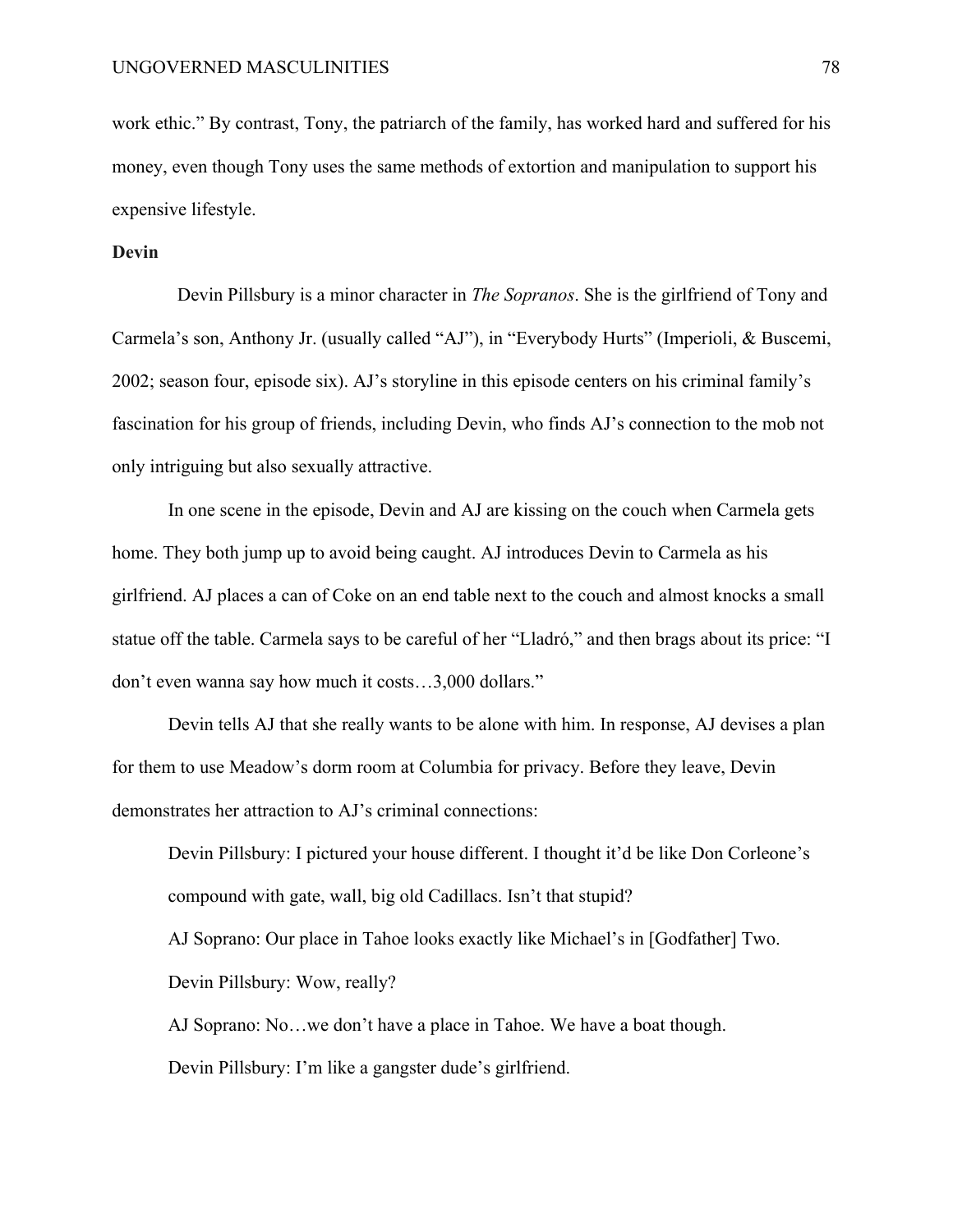## UNGOVERNED MASCULINITIES 79

After the last line, she pulls AJ close to her and kisses him. They travel to the city to see

Meadow, who refuses to let them use her dorm room for sex. On their way back to New Jersey,

AJ and Devin talk about the poverty they see in the South Bronx borough of New York.

Devin Pillsbury: Look at the way these people have to live.

AJ Soprano: Yeah…

Devin Pillsbury: I think they're overwhelmed. I mean, they're in a cycle, they keep having kids…

AJ Soprano: I know.

Devin Pillsbury: We're just so insulated from reality. I mean, we have everything we want.

AJ Soprano: When you think about it.

Devin Pillsbury: They're on food stamps and welfare.

AJ Soprano: And my mom could go out and buy a statue for 3,000 dollars. *3000 dollars*.

We have a housekeeper three days a week.

Devin Pillsbury: We have one too.

AJ Soprano: I guess I just lucked out to be rich and live in a big house.

Devin Pillsbury: Yeah…

The above scene has the potential for both Devin and AJ to reach a critical position about systemic poverty under American capitalism. Devin does acknowledge that these people are in "a cycle," which seems to suggests that the poor are not *completely* responsible for their social position. However, the connection to this "cycle" and "having kids" speaks to Reagan's narrative of the "welfare queen" (Peck, 2011). According to Smith (2008), "the welfare mother has been effectively constructed as a pariah in official discourse over decades, even centuries, of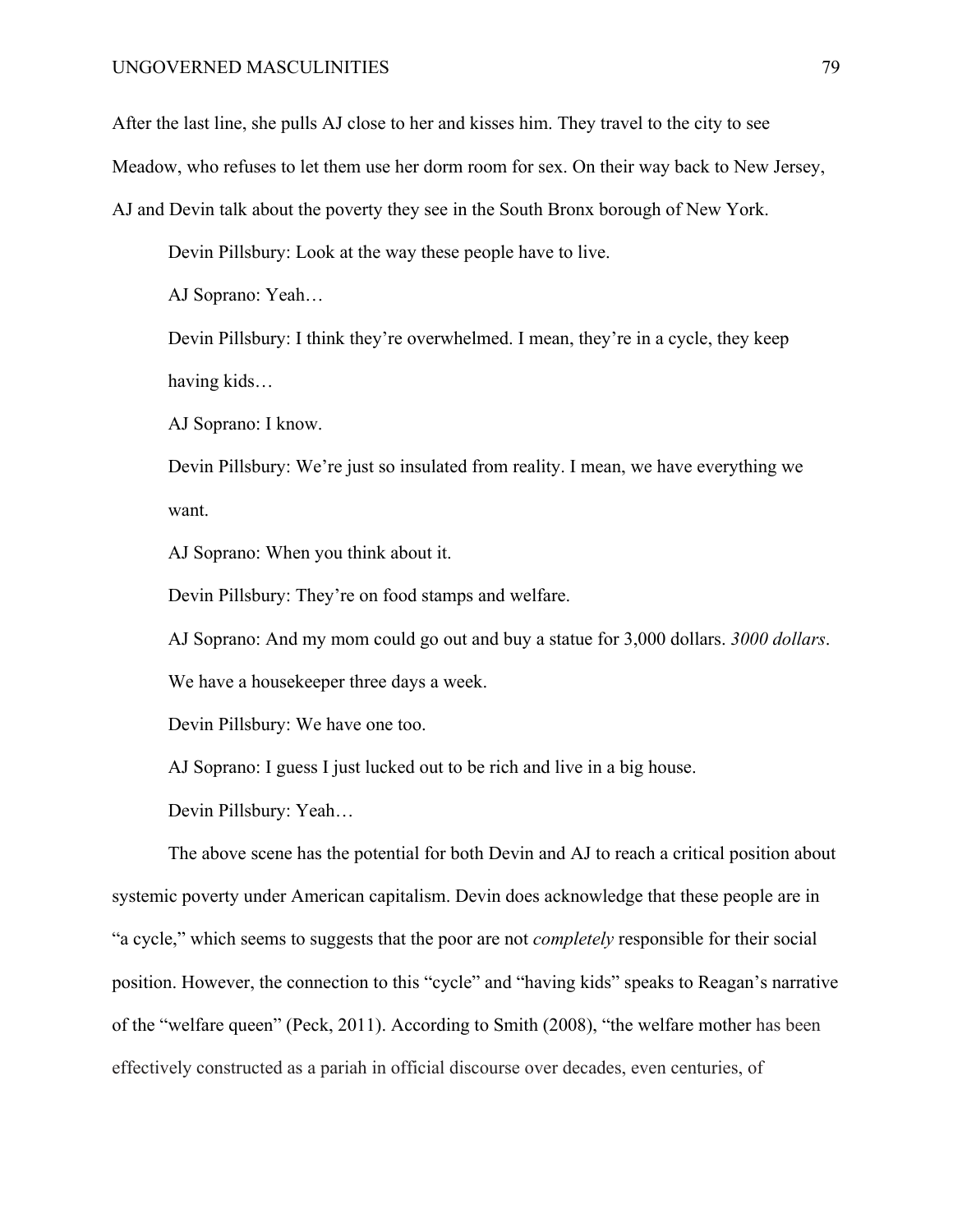### UNGOVERNED MASCULINITIES 80

American and English history" (p. 136), so much so in her view that it is nearly impossible to imagine how to undo its unconscious cultural associations. Portrayed as lazy, promiscuous, excessively fertile, unruly, of color, and even criminal, the trope of the welfare queen masks the structural origins of poverty (Collins, 2005; Fixmer-Oraiz, 2014). The cultural discourse of the welfare queen *feminizes* poverty and traps marginalized mothers in a system that upholds selfmanagement while limiting paternal resource under neoliberal governance (Fixmer-Oraiz, 2014). The logic that both AJ and Devin "lucked out" to be rich avoids any wider structural understanding of why poverty happens in capitalist societies.

Later in the episode, AJ visits Devin's house for the first time. It turns out that Devin's family is astronomically wealthy, much more than AJ's family. This immediately makes AJ uncomfortable. Devin, AJ, and their mutual friend Patrick eat lunch in Devin's living room where AJ awkwardly marvels at the paintings on the wall.

AJ Soprano: So this is, like a real Picasso?

Devin Pillsbury: My dad collects his later stuff.

AJ Soprano: They're all cocks…

Yet again, this scene connects wealth and financial success with male genitalia, a connection that is emphasized by AJ's clear discomfort with Devin's wealth compared to his own. Devin notices that AJ is not eating his food.

Devin Pillsbury: You don't like that? Do you want something else?

AJ Soprano: No, just…I wish you would have said something.

Devin Pillsbury: It doesn't mean anything.

AJ Soprano: I feel so stupid. My mother's stupid Lladró and we have a housekeeper three days a week?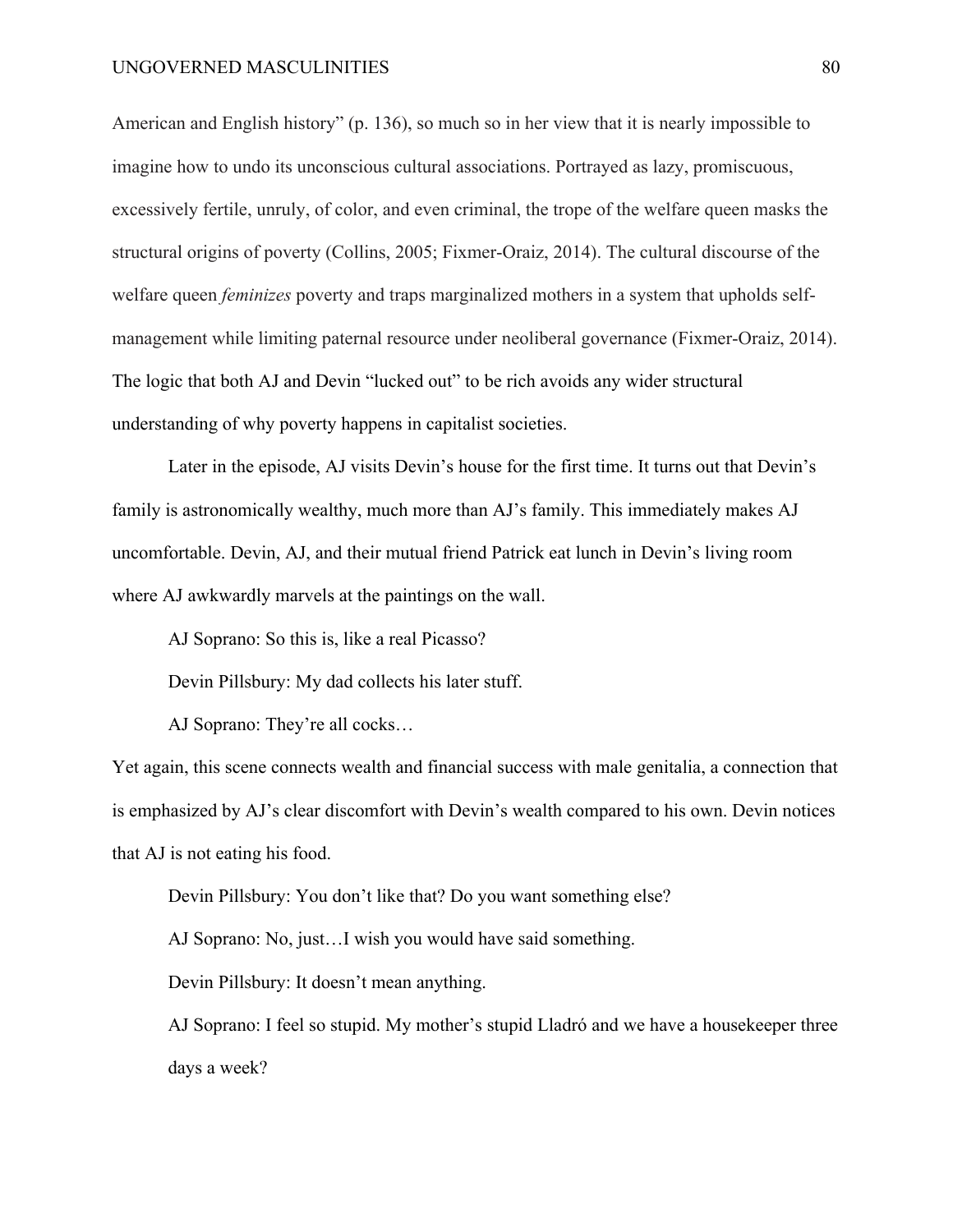Devin Pillsbury: I don't care, I like *you*.

…

AJ Soprano: You should've told me.

Devin Pillsbury: And what would you have done if I did?

AJ Soprano: I don't know…I mean, if it wasn't such a big deal, why didn't you say something.

Devin's family's wealth immense wealth clearly emasculates AJ, who unreasonably claims that Devin should have told him about the disparity. The final scene of the episode emphasizes AJ's family's wealth as a measure of his own masculinity. AJ and his friends are hanging out, talking about Devin's enormous house.

Patrick Whalen: The projection screen in their media room was as big as the small ones at AMC.

Jason Malatesta: I head Mr. Pillsbury is some kind of financial corporate wiz or something.

Matt Testa [to AJ]: Dude, you're the Pillsbury dough-boy.

AJ Soprano: Shut up.

Patrick Whalen: Hey, AJ, how come your dad doesn't have that Don Corleone money? AJ Soprano: I don't know.

In the realm of these male friends, AJ's wealth is directly connected with his masculinity, as well as his father's. Devin's father, Mr. Pillsbury, is upheld in this episode as the hegemonic standard for these boys. The enormous house, decorated with Picasso's phallic paintings, enforces a type of ascendancy that emasculates AJ. Furthermore, Devin is largely excluded from these messages, aside from AJ blaming her for not preparing him for a confrontation with Mr.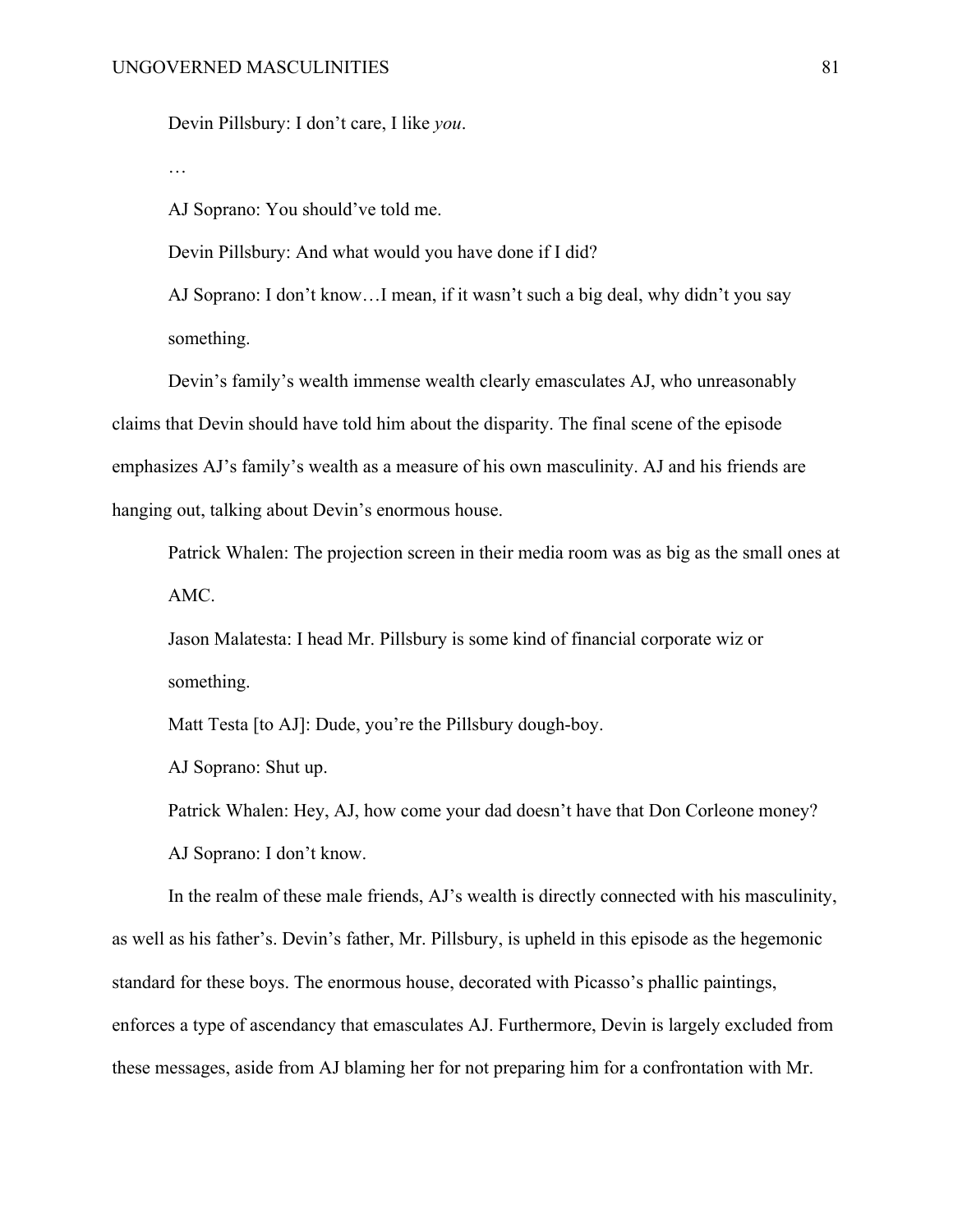Pillsbury's superior money/masculinity. That is, Devin is punished for failing to see that AJ would be threatened by her father's wealth in comparison to that of his own father.

## **Skepticism about Social Programs and Social Movements**

## **Reverend James Jr. and Tony**

In season two, Tony Soprano assumes control of the North Jersey Di Meo crime family after the FBI imprisons Corrado Soprano, who until that point had been the boss. Each member of the Di Meo family specializes in different areas of crime; for example, some focus on illegal sports betting while others commit stock scams. One of the areas Corrado Soprano specialized in was a joint-fitters labor union. In "Do Not Resuscitate" (Green et al., 2000; season two, episode two), Tony uses his connection to Corrado to extort money from a man named Jack Masserone, the head of the North Jersey joint-fitters union. On the surface, this scam seems just like any other on *The Sopranos*, but a closer looks reveals neoliberal discourse concerning gender and race.

The episode opens at the Masserone Construction site, where a group of black men have gathered to protest the lack of jobs for black joint-fitters. Reverend James Jr. heads the protest, loudspeaker in hand, standing on the back of a pick-up truck.

Reverend James Jr.: The black man industrialized the north but we're still fighting for jobs. Over 25 joint-fitters on the work site, not a black man to be found.

Protestors: Tell 'em, Reverend. Why?

Reverend James Jr.: I'll tell you why!

Protestors: Tell us!

Reverend James Jr.: Black joint-fitters, like all black artisans, have been shut out of the union.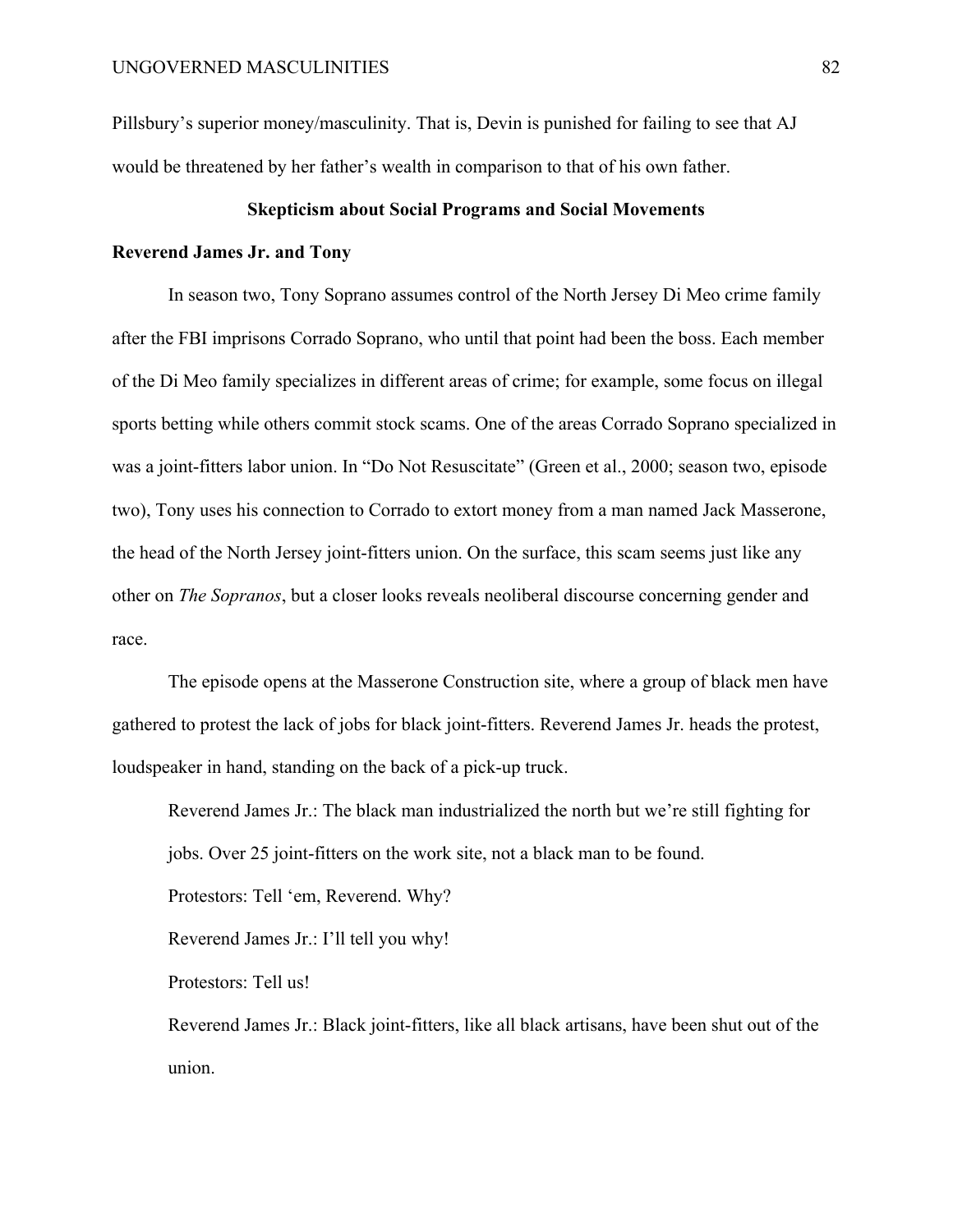[The protesters cheer]

Reverend James Jr.: Out of work while their white joint-fitter is filling his stomach. My father put his life on the line for this country. Come on up here, Papa. Somebody help my Papa on up here.

[His father, Reverend James Sr., climbs on the back of the pick-up truck]

Reverend James Jr.: This is my Pop! Fought in World War II, the war against tyranny,

came home to establish his own tabernacle. But when he came home, I said when he

came home, he had to fight a different kind of war all over again. Talk to them, Papa.

Talk to the people, Papa.

Reverend James Sr.: Since then we have spilled our blood in Korea, Vietnam, and Iraq. Every time I say, sweet Jesus, let 'em do right by our boys when they get back here. But somebody forgot to tell the man. Now, you know what I'm talking about.

Protestors: Tell 'em reverend!

Reverend James Sr.: Yes, oh yes, I'mma tell 'em. I'mma tell 'em no more cutting us out. No more!

Protestors: No more!

Reverend James Sr.: No more!

Protestors: No more!

Reverend James Sr.: You hear that, Mr. Masserone Brothers' Construction? No more!

Reverend James Jr.: Somebody tell me what we want!

Protestors: Jobs!

Reverend James Jr.: When do we want 'em?

Protestors: Now!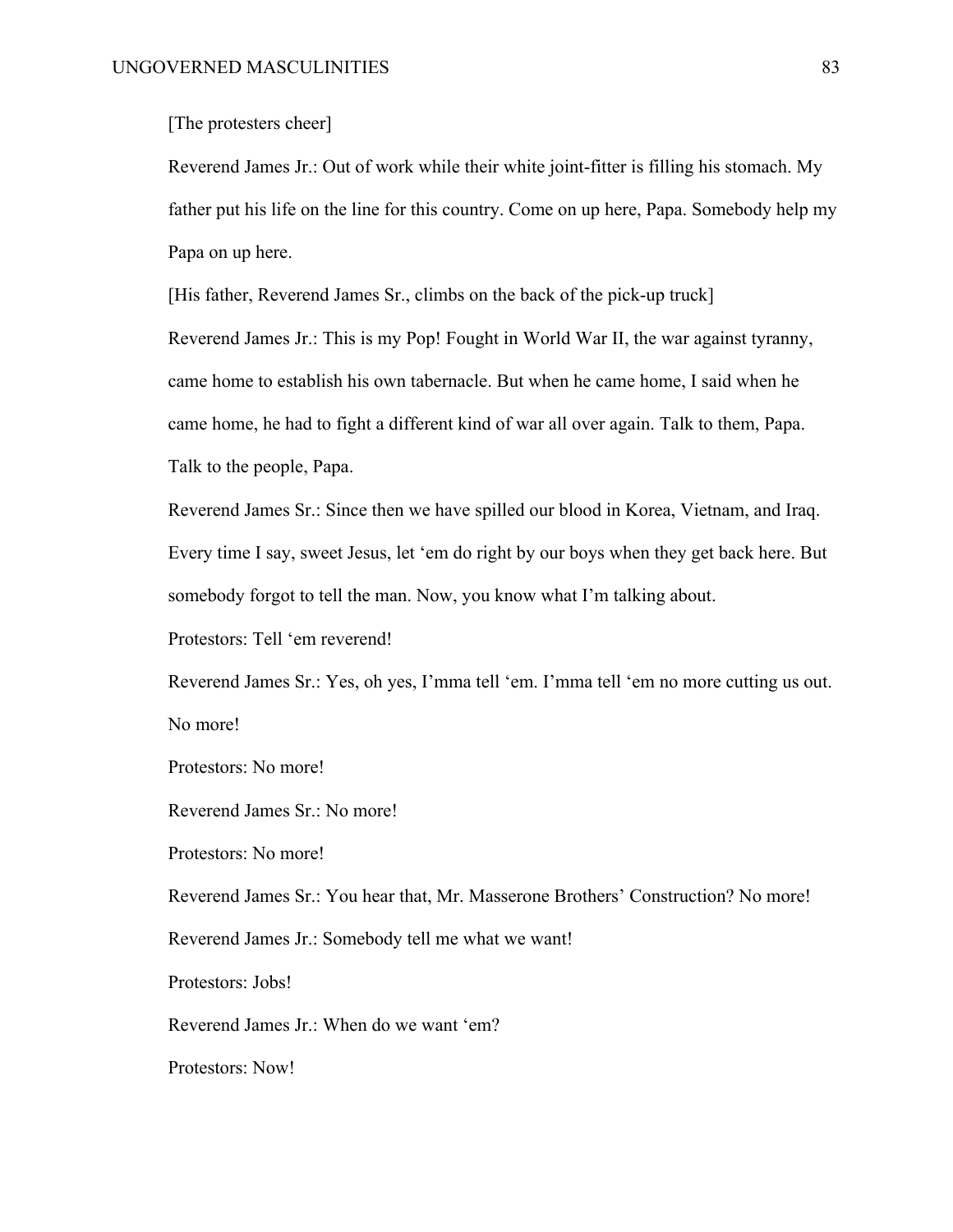At first, this story line illustrates a legitimate social problem: the relative lack of jobs for minority workers. In *Race and the Invisible Hand*, a book that explores how white labor networks exploit black workers, Royster (2003) argues that "continuing patterns of opportunityhoarding among whites have exacerbated exploitative political and economic conditions that harm blacks" (p. 36). The neoliberal logic of the market's "invisible hand" obscures true conditions of racial inequality in the labor market. Royster (2003) writes, "the presumed workings of 'the invisible hand' subverts an examination of the observed workings of visible hands, with the result that even mild inclusive policies, such as affirmative action, are seen as disrupting purportedly fair sorting processes" (p. 36). Alone, a story of black protestors fighting against managers and owners that have privileged whites could perhaps make this social problem accessible for viewers. As the *Sopranos* episode continues, however, it is revealed that Tony Soprano colluded with Reverend James Jr. in a scam to extort money from Jack Masserone. The protestors at Masserone's construction site successfully disrupt the construction operations, leading to Jack Masserone asking Tony Soprano to enlist people from his crime family to physically beat and threaten the protestors. Tony agrees, but tells Jack, "It's gonna cost you."

At the next protest, members of Tony's crew, armed with bats, chains, wrenches, and crowbars, confront the black men outside the construction site. The two groups clash and start to fight. This violent scene of black men versus white men is shot in a series of close-ups. One white male chokes a black protester with a large chain; another hits a black man with a crowbar until he loses his breath. As the violence continues, Jack Masserone watches for a moment, then retreats into his office.

At the end of the episode, Tony meets with Reverend James Jr. to pay him for the planned protest. He gives him an envelope of cash.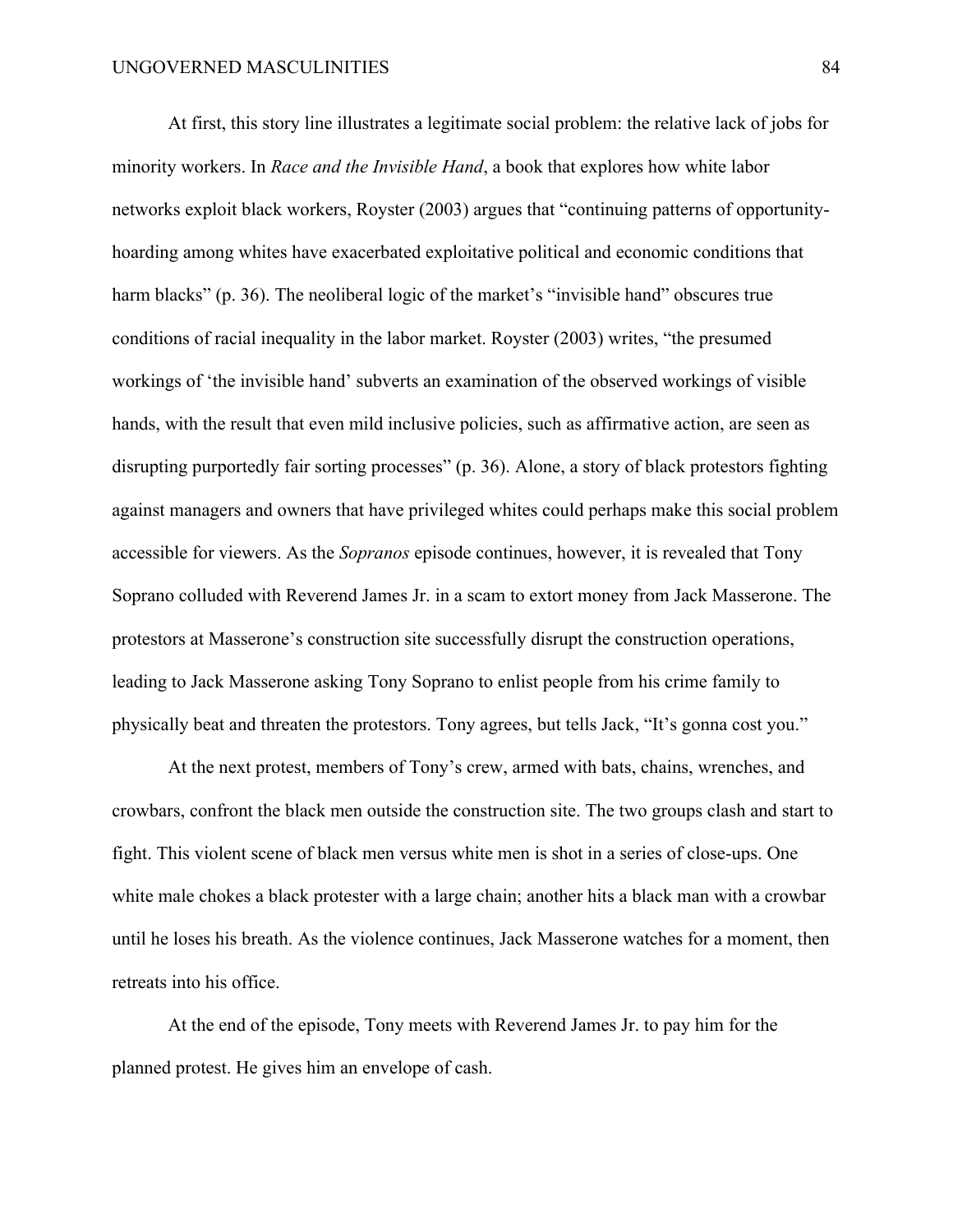Tony Soprano: This is your end of the demonstration bust-up.

Reverend James Jr.: Your guys went a little too far. Rasheen Taylor almost lost an eye. Reverend James Jr. tries to broker a deal with Tony for more money from the scam because he lied to his protestors.

Reverend James Jr.: Hey man, all your guys are in on this shit. These protestors find out I'm lining my pockets with their blood, it's me they're crying for.

Whenever a workers' union is referenced in *The Sopranos*, it is in connection to organized crime, as is the case in the above scene. Tony Soprano and Reverend James Jr.'s plan to engineer a protest to extort money from Jack Masserone does little to advance social justice aims of creating more jobs for minority workers. The narrative instead promotes skepticism about organized labor and race relations. Union corruption and self-interest eclipse the idea that protesting for a legitimate political grievance is a functional and worthy pursuit. Furthermore, the collusion between Tony Soprano and Reverend James Jr. emphasizes the postracial and neoliberal message that ending racial inequality is less important than pursuing profits by any means necessary.

How does masculinity figure into this analysis? Of course, this scam was planned and performed solely by men. As usual, Tony hid this ploy from his wife and daughter. Like much of the criminal activity on *The Sopranos*, the planned protests existed in the secret world of the amoral male characters. Men on *The Sopranos* possess a unique ability to transgress moral lines in the pursuit of financial gain. Women, like Carmela and Meadow, are consistently illustrated as unable to make the "hard decisions" that Tony and his crew so often make. Furthermore, male violence is the centerpiece of the planned protest scam. Here, problems are solved by male violence, an enduring notion that is deeply integrated into hegemonic masculinity.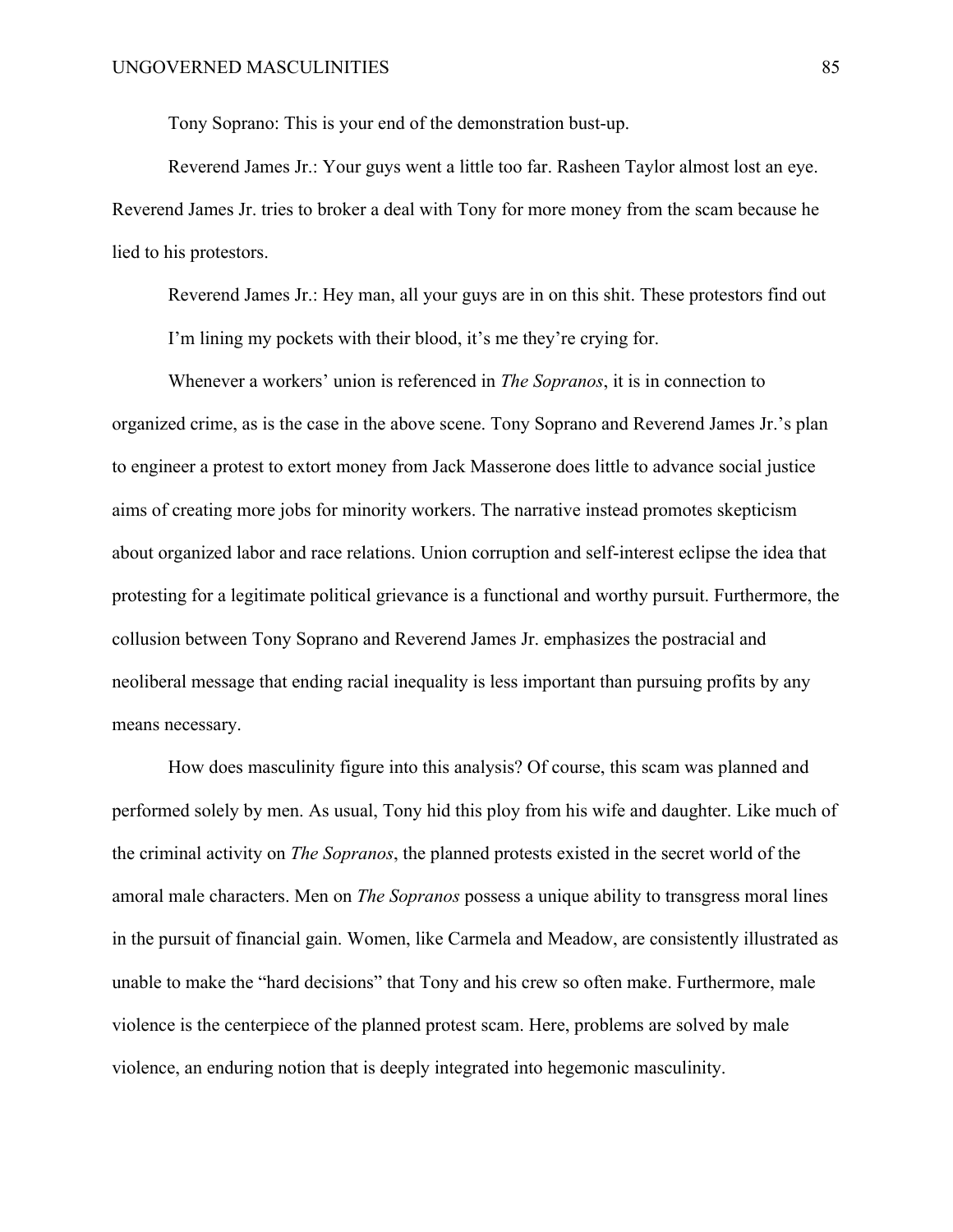## **The HUD Scam**

Another telling example that emphasizes skepticism about social justice in *The Sopranos* occurs in "Watching Too Much Television" (Chase & Patterson, 2002; season four, episode seven). In the episode, financial advisor Brian Cammarata, who is also Carmela's cousin, tells Tony about a public housing scam he once heard about. The following exchange occurs at a local diner over a breakfast the two have with Ralph Cifaretto, another captain in the Di Meo crime family central to the narrative of season four:

Brain Cammarata:…some guy I went to school with, this black guy, we worked one summer for this not-for-profit housing group. Told me about some scam his minister was involved with up in Harlem.

Tony Soprano: I read about this. Fugazy Mortgage Loans or something, right?

Brain Cammarata: Actually you ever hear of HUD?

Tony Soprano: Housing development, yeah.

Brain Cammarata: HUD was set up in part to help minorities and low-income families become homeowners.

Ralph Cifaretto: There are more programs for these deadbeats, I swear to Christ. Brain Cammarata: As long as the feds guarantee the home mortgage, the banks figure: what the hell? They'll loan the money. You get a front man to buy houses in some crummy neighborhood. Talking about some real shitboxes. Maybe they're worth 100 grand apiece. Next you tie up with some non-profit organization who goes to HUD, says they intend to buy these houses from your stooge. They're gonna convert them to homes for working class blacks, blah, blah, blah. This is it though…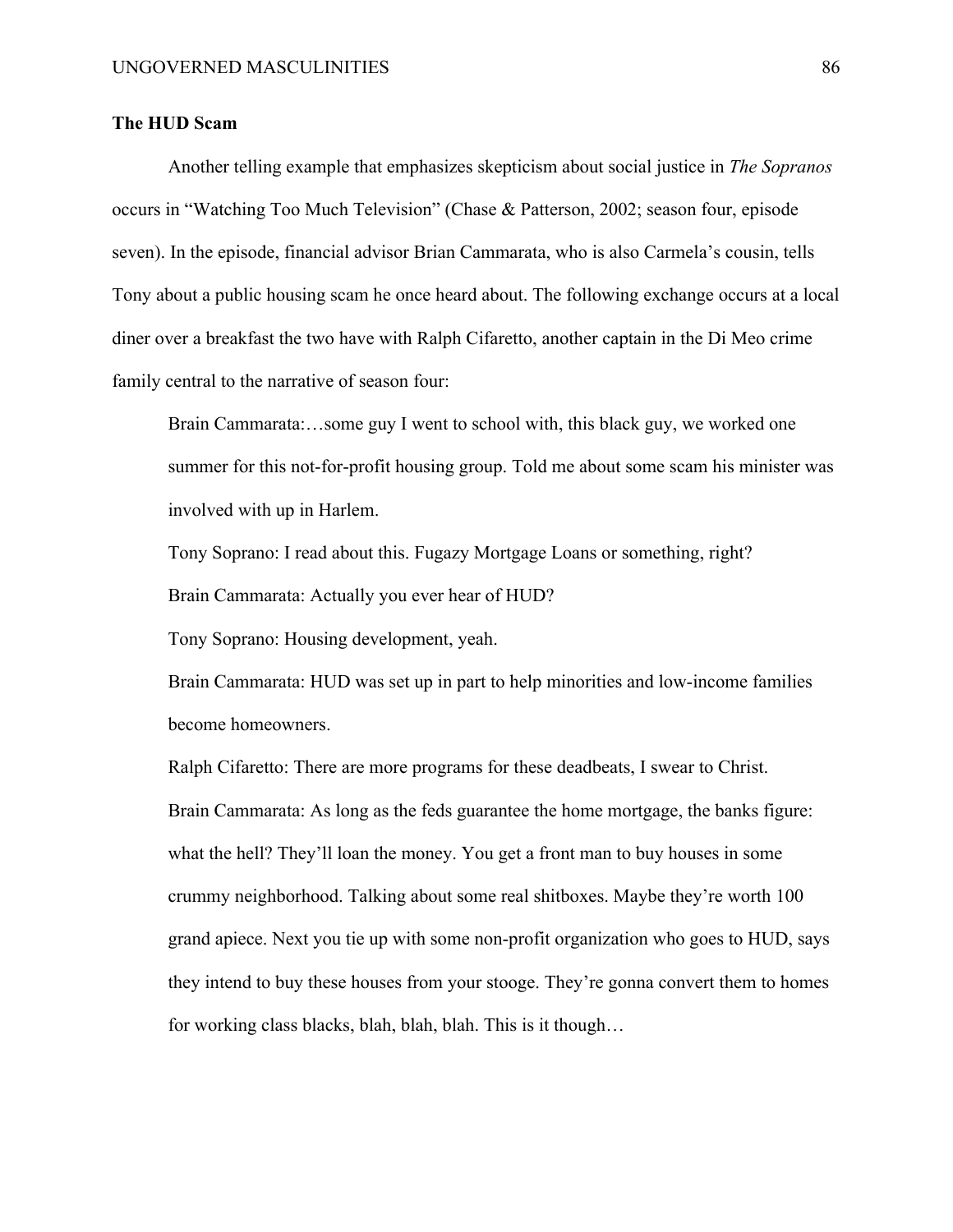The scene cuts out before Brian finishes describing the scam. The entire episode centers on Tony attempting to perform the housing scam Brian describes in the scene. First, Tony and Ralph meet with their political connection, Assemblyman Ronald Zellman, and the head of HUD, Maurice Tiffen, in a steam room to discuss the viability of such a scam. We learn in this episode that Ronald Zellman and Maurice Tiffen were social justice activists at the beginning of their political careers. Ralph asks Maurice in the steam room about HUD.

Ralph Cifaretto: So this group you got now, the Urban Housing League. What's the story there?

Maurice Tiffen: Like many non-profits we have fallen on hard times. Republican administration, plus a proliferation of new charities post 9/11.

Ralph then describes the plan to Maurice.

Ralph Cifaretto: Okay, we got a guy, Dr. Fried, he's a urologist. We're gonna give him a half-mill of our money. Have him grab up these four houses on Garside Street for 125 grand apiece…Once we own the houses, we got an appraiser who'll play ball, he's gonna reappraise them in the 300,000 dollar range. What you do, Maurice, is take the phony appraisals to HUD. Tell them your urban housing wants to buy up these shitholes, convert them to low-cost housing for working families. Once HUD guarantees the mortgage app, you take it to the bank. They cut a check, and we work it up nice. Maurice Tiffen: At which point I assume my organization fails to make the mortgage payment.

Ronald Zellman: Unforeseen construction delays and repeated vandalism force the project into dissolution. We all walk away from the houses.

Ralph Cifaretto: Your cut will be in the ten percent of the profit range.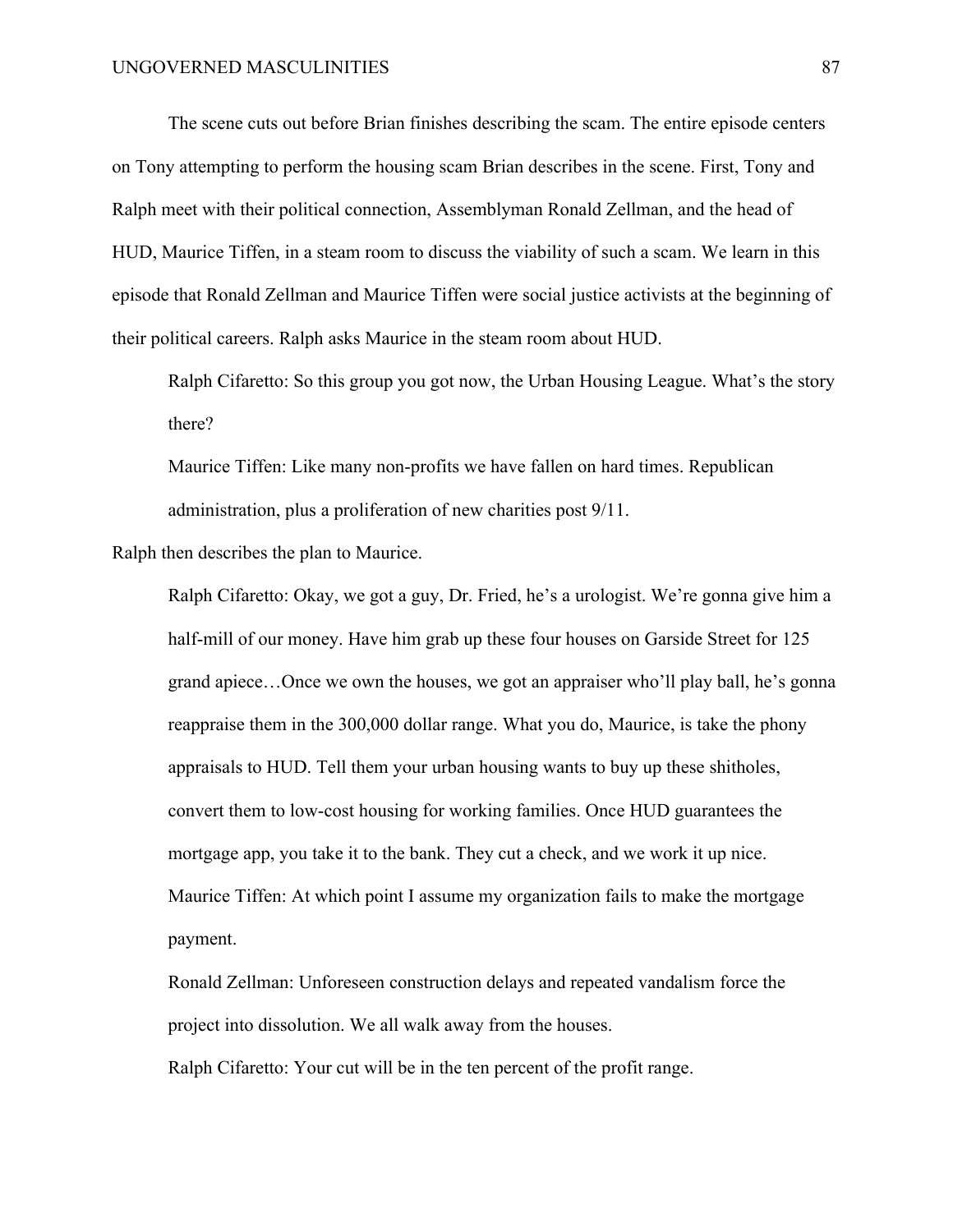Ronald Zellman: My office will write a letter in strong support of your application. Maurice Tiffen: Sounds about right.

The men perform the scam successfully. Not only do they successfully defraud the federal government, they also intend to strip the houses of any valuable construction material. Tony specifically plans to sell to copper piping from the house. However, a group of drug addicts squatting in the house complicates the operation for Tony. To complete the scam, Tony needs the squatters gone. Ronald Zellman convinces Maurice to pay off a group of young black kids, who Maurice finds through his connection to a youth gang outreach program, to terrorize the black drug addicts in the house. The kids go to the house with guns and shoot the walls and threaten the drug addicts, who run from the house, injured or shot.

After Tony can get "maximum value" from the scam by selling these construction materials, Ronald and Maurice receive their cut of the scam at the Bada Bing! strip club. Tony's associates Silvio Dante and Ralph Cifaretto pay them.

Silvio Dante: Here you go, ten percent apiece. Technically, it's a little less but our friend rounded you to an even \$60,000.

Ralph Cifaretto: There's plenty more where that came from. A lot of poor families need affordable housing in Newark.

As Ronald and Maurice leave, they talk briefly about how much has changed since their activist days.

Ronald Zellman: You ever feel bad about any of this?

Maurice Tiffen: What do you mean?

Ronald Zellman: When I think about where we started out…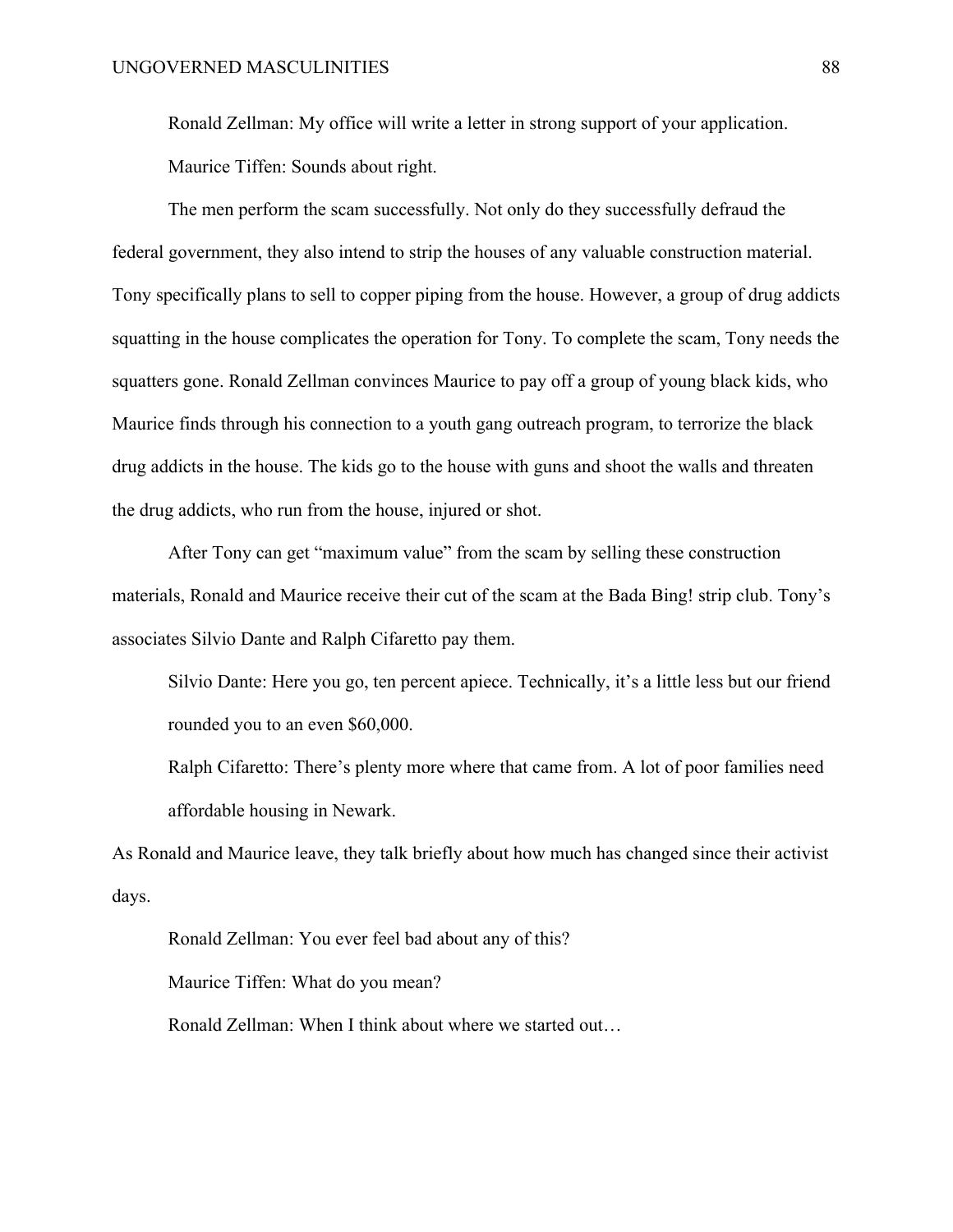Maurice: [chuckling] I used to think that what I did made a difference. The anti-drug programs, the voter drives, but over the years, it's like shoveling shit against the tide, you know that.

Ronald Zellman: I guess.

Maurice Tiffen: Yeah, you…you cut corners, but you help out, do the best you can. Hey, if it ain't us, it's going to be somebody else. Really, I mean what are we supposed to be, the only honest men?

Ronald Zellman: We were going to lead a revolution, Maurice.

Maurice Tiffern: [laughing] Revolution? The revolution got sold, Ronnie.

Again, the above dialogue communicates the characters' cynicism about working to achieve social justice. Ralph Cifaretto's comment earlier about the amount of programs "for these deadbeats" demonstrates this cynicism. One of the central narratives in neoliberalism, emphasized by Ronald Regan, is that "hard-working Americans were being victimized by a voracious government that took their money, handed it over to undeserving social groups, and undermined the work ethic by punishing the diligent and rewarding the lazy" (Peck, 2011, p. 260). Taking the episode as a whole, this story communicates that social programs and social justice are futile against the "the tide" of neoliberalism. Government intervention to address the wealth disparity is corrupt and mocked by those (mostly white men) who have the most privilege. The final scene shows Tony, Silvio, and Ralph raising a toast of champagne to the federal government.

Tony Soprano: Well, here's something I never thought I'd say: to the federal government!

[They raise their glasses]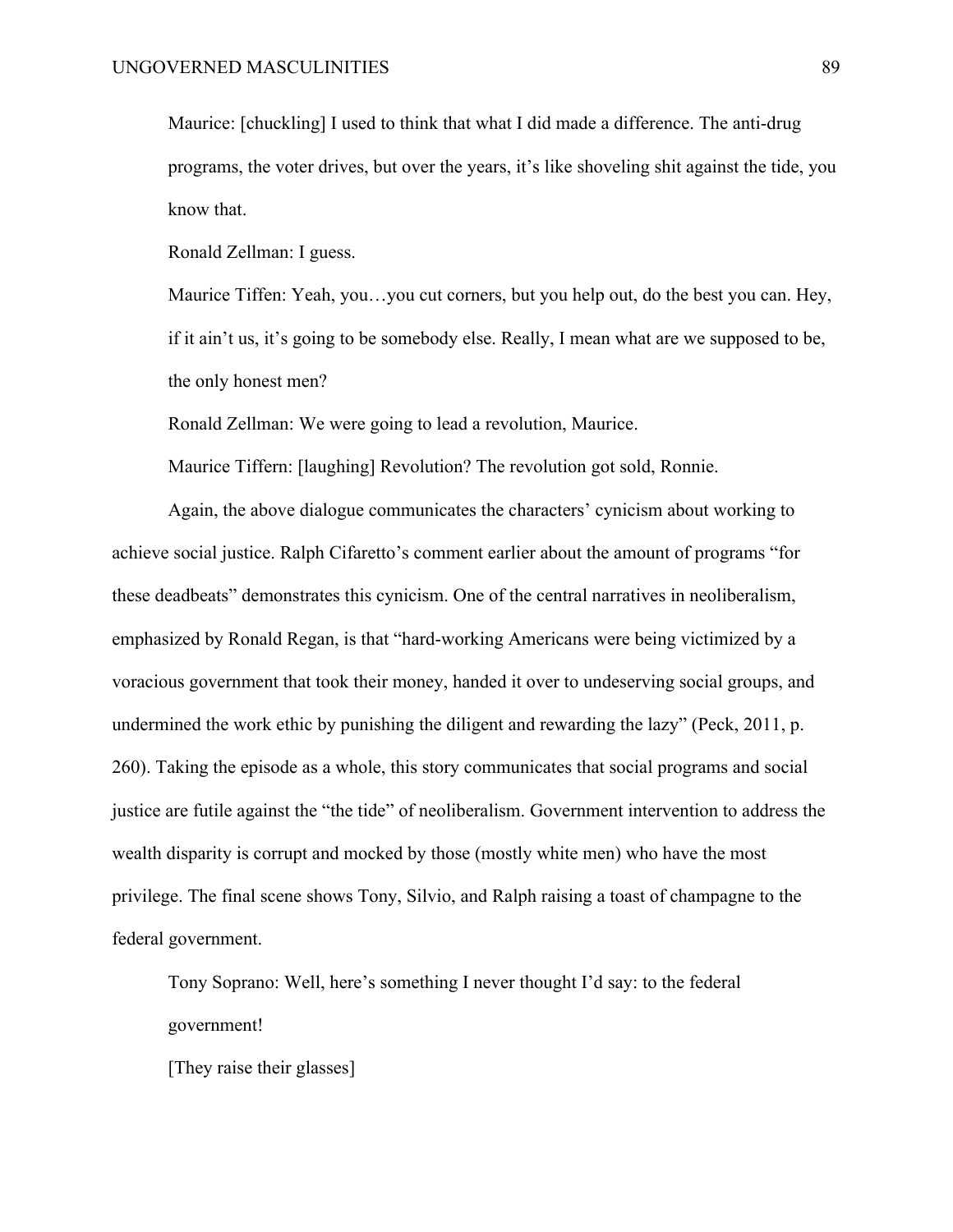Silvio Dante: Depends on which department.

[They laugh and drink]

The cynicism present in the previous episodes reinforces depoliticized sentiments held by many in America. These stories approach organized labor, government programs, racial inequality, and social justice with overwhelming skepticism that privileges neoliberal logic or resignedly accepts such logic as being dominant and unbeatable. Additionally, the previous episodes demonstrate how male violence is used to solve problems that stand in the way of profit making. Again, the collusion between Maurice Tiffen (black), Assemblyman Ronald Zellman (white), and Tony (white) emphasizes a postracial and neoliberal message that obscures the realities of race in relation to wealth disparities and privilege. In the present socioeconomic contexts, no statement illustrates the skepticism of progressive social justice change more clearly than Maurice Tiffen's conclusion: "Revolution? The revolution got sold, Ronnie."

## **Chapter Summary**

This chapter described discourses of masculinity and neoliberalism in *The Sopranos* in three categories: (1) usury and masculinity; (2) the exclusions of women; and, (3) skepticism about social programs and social movements. The following chapter explores neoliberal discourses presented in *Breaking Bad*.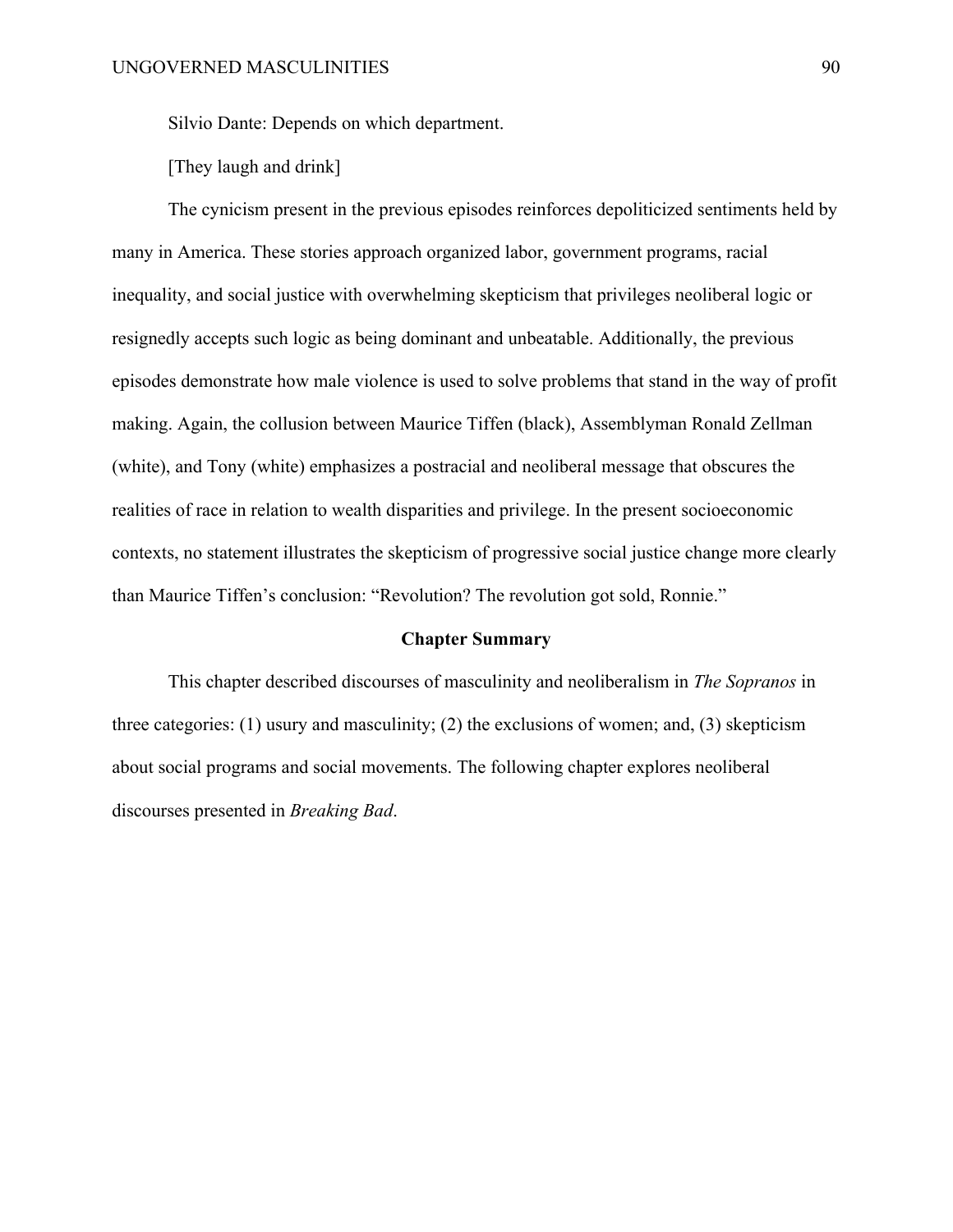## **CHAPTER FIVE:**

# **BREAKING BAD**

This chapter addresses the discourses of masculinity and neoliberalism present in *Breaking Bad*. The chapter is divided into four sections. First, I investigate the relationship between entrepreneurialism and masculinity in the series. Second, I describe the notion of "providing" for one's family within neoliberalism. Third, I discuss the technical and scientific solutions to problems presented in the narrative as they relate to masculinity and neoliberalism. Finally, this chapter explores moments of incorporation where the dominant ideology of neoliberalism incorporates feminine and alternative masculine characteristics.

*Breaking Bad* centers on Walter White, who, in the midst of financial struggle, learns he has inoperable lung cancer. In desperation, he enlists a former student to help him produce and sell methamphetamine to pay for his mounting medical costs and to support his family posthumously. The series follows Walter as he changes into a calculating, violent criminal, as well as a wildly successful (criminal) entrepreneur.

#### **Entrepreneurialism**

One of the central goals of neoliberal economics is creating and encouraging entrepreneurial initiatives (Harvey, 2005). Connell (2010) argues that the cherished figure of neoliberalism is "the entrepreneur," who is culturally coded as masculine. Dominant masculinity and entrepreneurialism share a number of cultural associations such as risk, success, materialism, and power. This cultural coding can be partially attributed to popular media that naturalizes images of the business world as a masculine space. *Breaking Bad* emphasizes these types of cultural connections between masculinity and entrepreneurialism.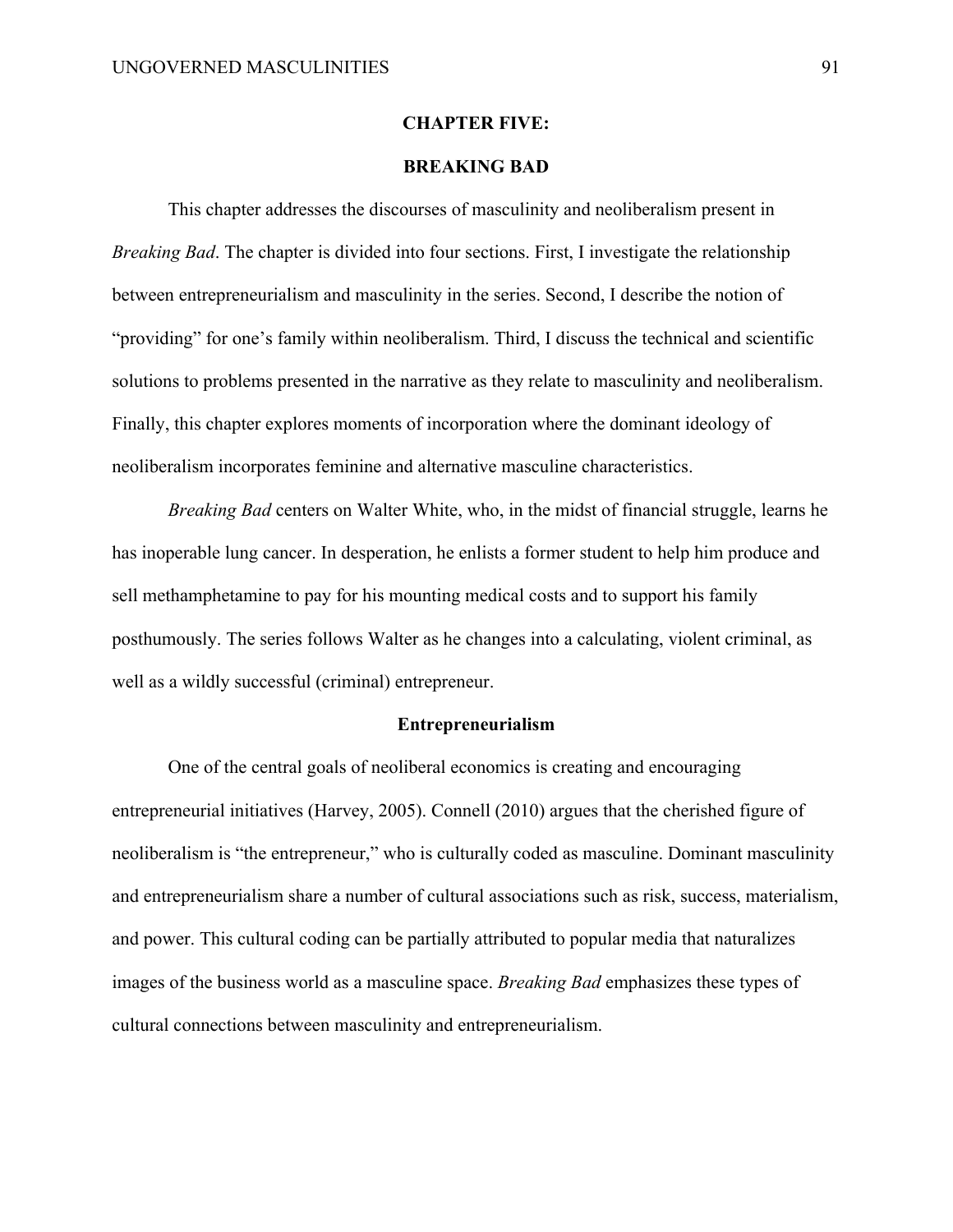Pierson (2013b) argues that Walter White exhibits neoliberal principles throughout *Breaking Bad*. He writes, "Walt exemplifies the tenets of neoliberal entrepreneurialism. He carefully weighs the risks and benefits of his strategic business actions…Walt's primary concern is maximizing his profits and protecting them from the prying eyes of government officials" (p. 24). Though Pierson's observations are crucial for understanding how *Breaking Bad* makes neoliberal ideas accessible in popular media texts, his chapter does not go into detail about the connections between masculinity and neoliberalism in the series. This section provides important extensions of Pierson's observations. Understanding the gendered quality of neoliberalism communicated on *Breaking Bad* illustrates the ways neoliberal economics permeate social discourses through popular media.

#### **Violence and Business**

Throughout *Breaking Bad*, key points along Walter's trajectory as a character demonstrate the connections between masculinity and neoliberalism, specifically as they concern entrepreneurialism. At first, Walter's goal is simply to make as much money as possible from the meth he produces to support his family and pay for his mounting medical bills. Initially, he has no intention of launching a business, committing violence, or becoming a major player in the meth industry in Albuquerque. That is, he does not intentionally set out to become an entrepreneur, or see himself in such terms. He just wants to make money and fast. In "Cat's in the Bag" (Gilligan & Bernstein, 2008; season 1, episode 2), Jesse and Walter discuss how to deal with a man they have captive in Jesse's basement. This man, Krazy-8, threatened Jesse and Walter and tried to get Walter to teach him his meth recipe so he could use it for his own monetary gain. Walter, however, was able to poison him and his associate, Emilio. Emilio did not survive, but Krazy-8 did. Thus, Jesse and Walter must decide what to do with Krazy-8.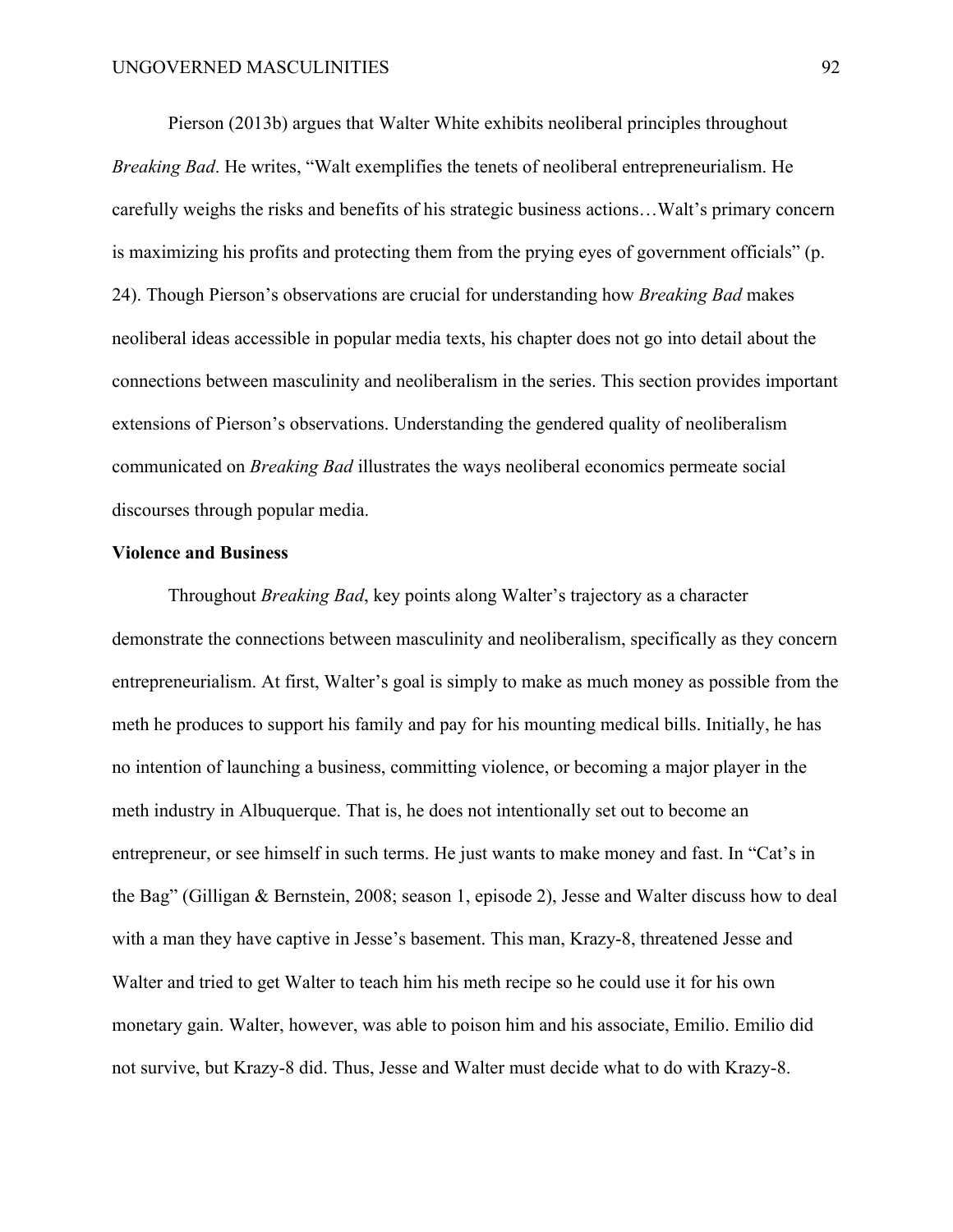Walter's initial idea is to negotiate with him. He asks Jesse about Krazy-8's potential to listen to reason.

Walter White: The one downstairs, tell me about him. Come on, anything, something.

Start with his name, at least!

Jesse Pinkman: Krazy-8.

…

Walter White: So...you work with him regularly?

Jesse Pinkman: No, not him so much. His cousin, mainly.

Walter White: Who's his cousin?

Jesse Pinkman: The guy out in the RV!

Walter White: Alright, alright.

Jesse Pinkman: Krazy-8's one level higher.

Walter White: One level higher?

Jesse Pinkman: Yeah, you know, not like street level. Higher. You know, there's like a

Starbucks at every corner. Krazy-8 is like the dude that sells Starbucks his beans.

Walter White: Okay, so he's a distributor. Okay, so, is he…is…in other words, what is his reputation for violence?

Jesse Pinkman: Well, um, he did try to kill us both yesterday, so there's that.

Walter White: What I'm trying to say is that he's a distributor, right? He's a... He's a

businessman, he's a *man of business*. It would therefore seem to follow that he is capable

of acting out of mutual self-interest, yes?

Jesse Pinkman: What?

Walter White: Do you think he is capable of listening to reason?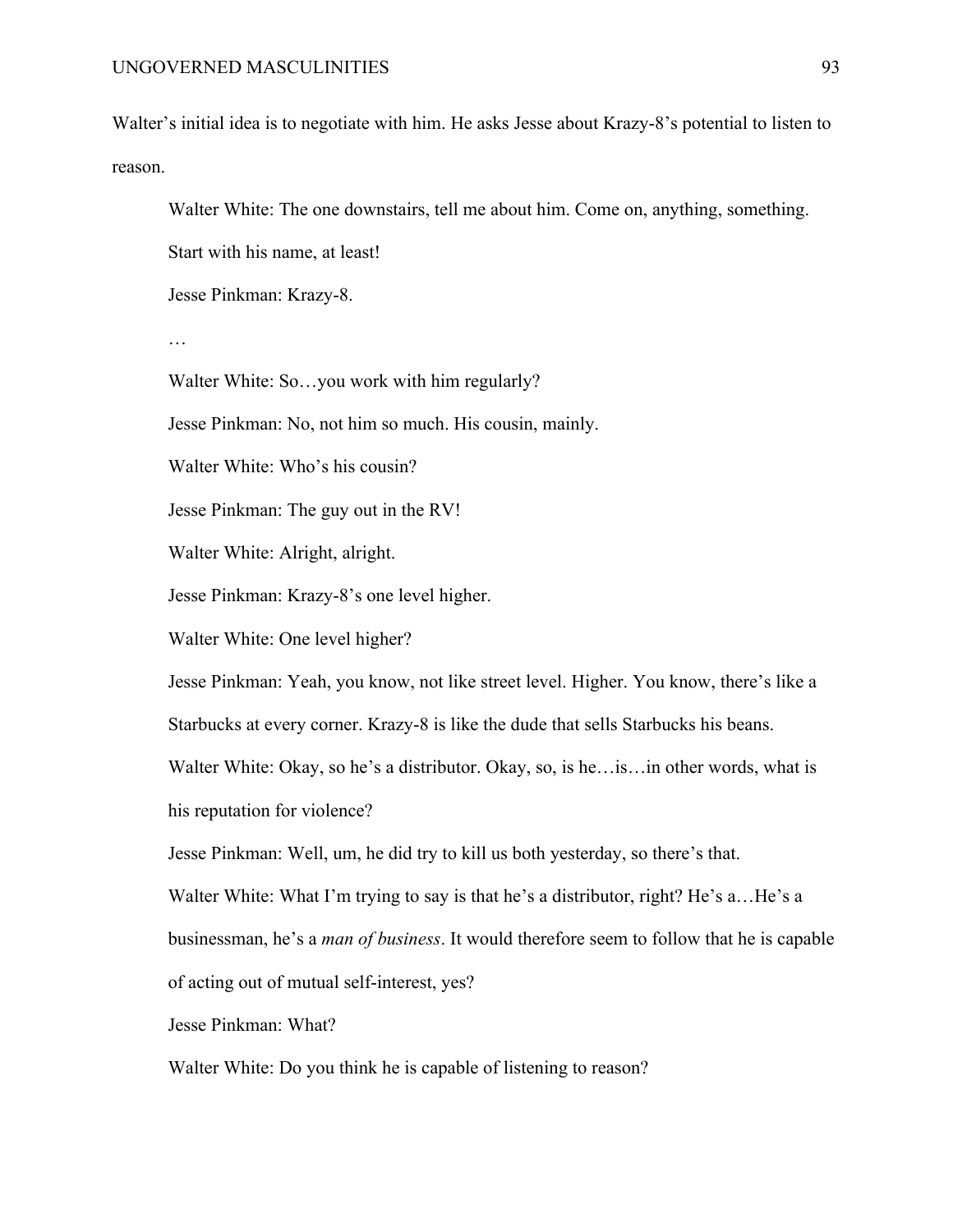Jesse Pinkman: What, what kind of reason? You mean like, dear Krazy-8, listen, if I let you go, will you promise not to come back and waste my entire family? No Colombian neckties? You mean that kind of reason? Nah man, I can't say as I have high fucking hopes where that's concerned.

To Walter in season one, violence is not a part of doing business. Businessmen listen to reason, Walter believes, and therefore they favor the use of reason over the use of force. Jesse's knowledge clues Walter in to the harsh realities of this world of crime. Still, Walter is reluctant to kill Krazy-8. He grapples over what to do and makes the following pros/cons list:

| Let him live                    | Kill him                       |
|---------------------------------|--------------------------------|
| -It's the moral thing to do     | -He'll kill your entire family |
| -Judeo/Christian principles     | if you let him go.             |
| -You are NOT a murderer         |                                |
| -Sanctity of life               |                                |
| -Post-traumatic stress          |                                |
| -You won't be able to live with |                                |
| yourself                        |                                |
| -Murder is wrong!               |                                |

Despite Walter's reasoning he still cannot bring himself to kill Krazy-8. In fact, Krazy-8 almost convinces Walter to let him go. But before Walter frees him, he realizes that Krazy-8 is hiding a sharp piece of a broken plate, which presumably he would use to stab Walter as soon as he is freed. With this understanding, Walter finally decides to murder Krazy-8. This decision begins the connection between violence and entrepreneurialism that becomes central to the criminal world of *Breaking Bad*.

The above pro/con lists speaks to a level of self-responsibility under neoliberalism. Walter's responsibility as the head of his household is to protect himself and his family, which prioritizes one more choice (family protection, with murder as the price he must pay to achieve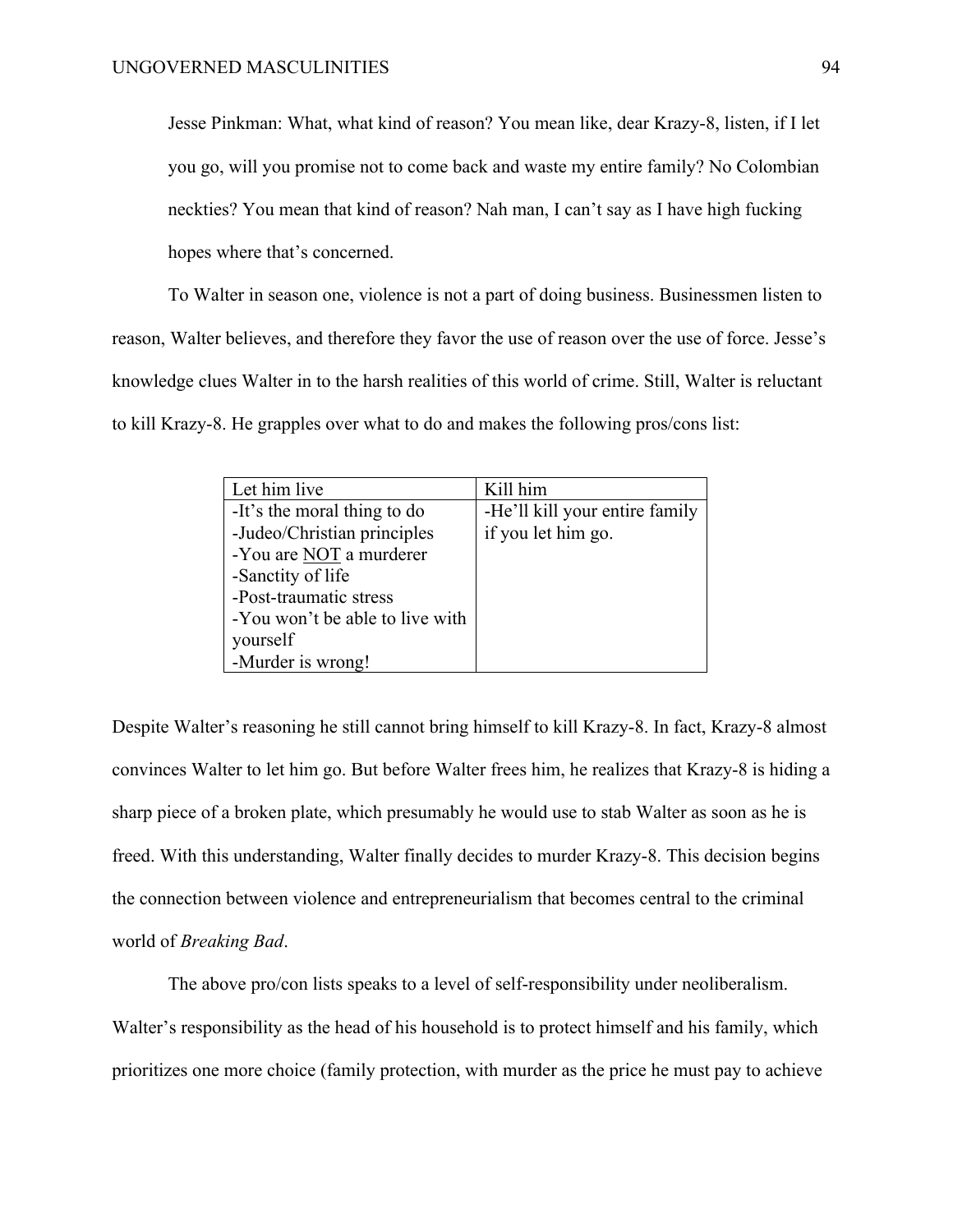## UNGOVERNED MASCULINITIES 95

that moral goal) over another. Neoliberalism produces "self-governing" individuals, shifting the responsibility for social risks like illness and crime to the domain of self-care (Lemke 2001; Pierson, 2013b). Before Walter kills Krazy-8, he gives him water, feeds him, and even connects with him through conversation. But these acts of compassion never mitigate the reality of two men pitted against each other, borne out of entrepreneurial criminal conflict. Pierson (2013b) writes, the "criminal market with its constantly changing market territories and wealth, its winner-take-all ethos, and unwanted government intrusion… represents the brutalities best associated with the global, neoliberal marketplace" (p. 24). The harsh realities of this new world of crime start to change Walter. He quickly begins to epitomize a dominant white male and a dominant businessman, simultaneously.

The division of labor in Walter and Jesse's business at the beginning of season one has Walter in charge of production and Jesse in charge of distribution. In the beginning, Jesse attempts to sell the meth himself, illustrated in a montage in "Crazy Handful of Nothing" (Mastras & Hughes, 2008; season one, episode six). After Jesse's first night of selling, he meets Walter in the desert to start cooking another batch of meth. Walter is waiting for Jesse, sitting in the doorway of the RV.

Walter White: We were supposed to start at three. Jesse Pinkman: Hey, I'm out there making fat stacks man, chill. [Jesse hands Walter a cell phone and a handful of cash.] Jesse Pinkman: Hey, prepaid cell phone, use it. Walter White: How much is this? Jesse Pinkman: 26 big ones. Walter White: Is that all? 26 thousand?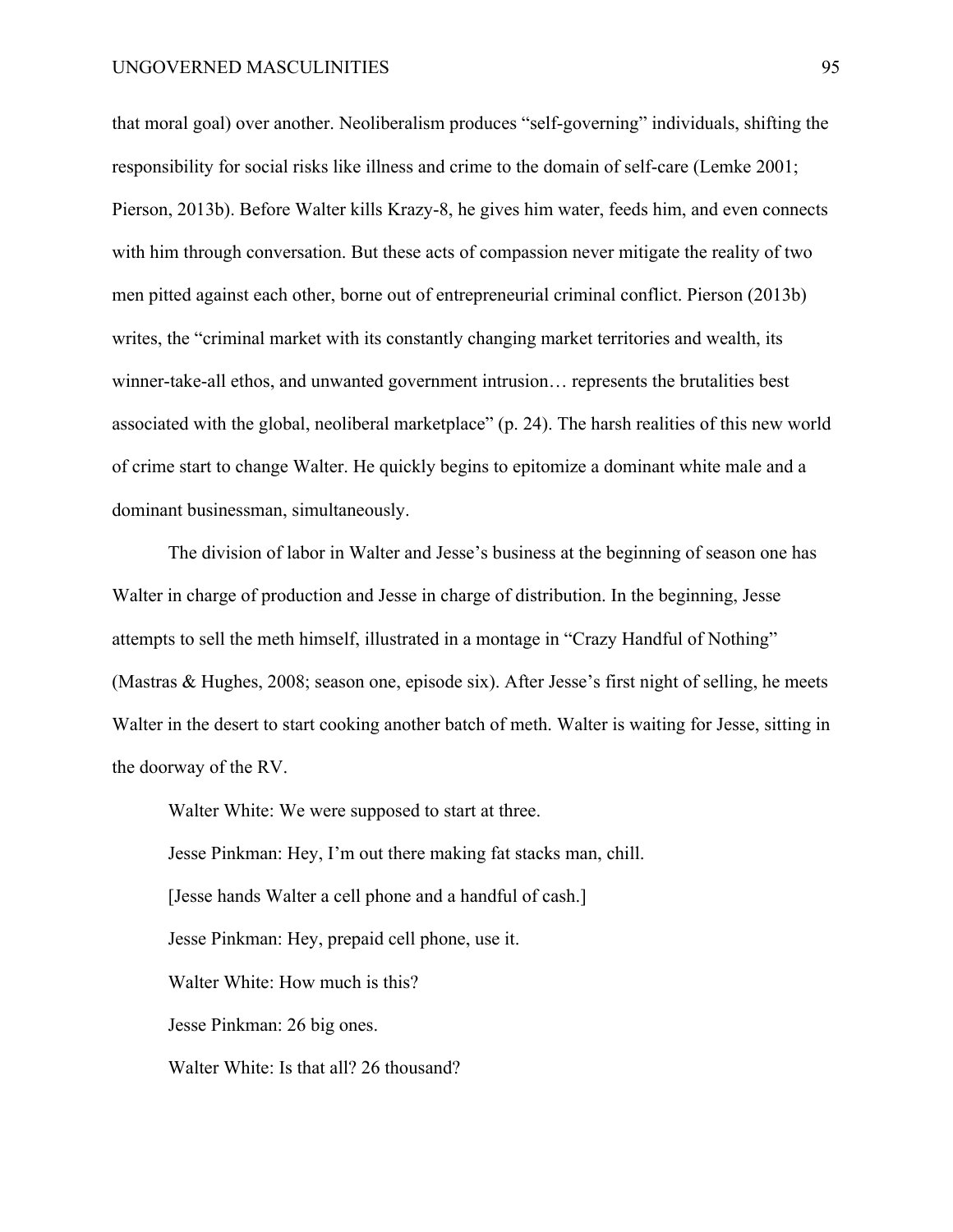Jesse Pinkman: Uh, no, that's 26 hundred, and your share is 13, minus 25 bucks for the phone.

Walter White: How much meth did you sell?

Jesse Pinkman: Nearly an ounce.

Walter White: Last time I checked, there were 16 ounces to a pound. What did you do with the rest? Smoke it?

Jesse Pinkman: Yo, I've been out there all night slinging crystal. You think it's cake moving a pound of meth one teenth at a time?

Walter White: So, why are you selling it in such small quantities? What don't you just sell the whole pound at once?

Jesse Pinkman: To who? What do I look like, Scarface?

Walter White [emphatically]: This is unacceptable. I'm breaking the law here. This return is too little for the risk. I thought you'd be ready for another pound today.

Jesse Pinkman: You may know a lot about chemistry, man, but you don't know jack about slinging dope.

Walter White: Well, I'll tell you I know a lack of motivation when I see it.

Jesse Pinkman: Oh my god…

Walter White: Come on, you, you, you've got to be more imaginative, you know? Just, just think outside the box here. We have to move our product in bulk, wholesale now.

How do we do that?

Jesse Pinkman: What do you mean to like a distributor?

Walter White: Yes! Yes, that's what we need. We need a distributor now. Do you know anyone like that?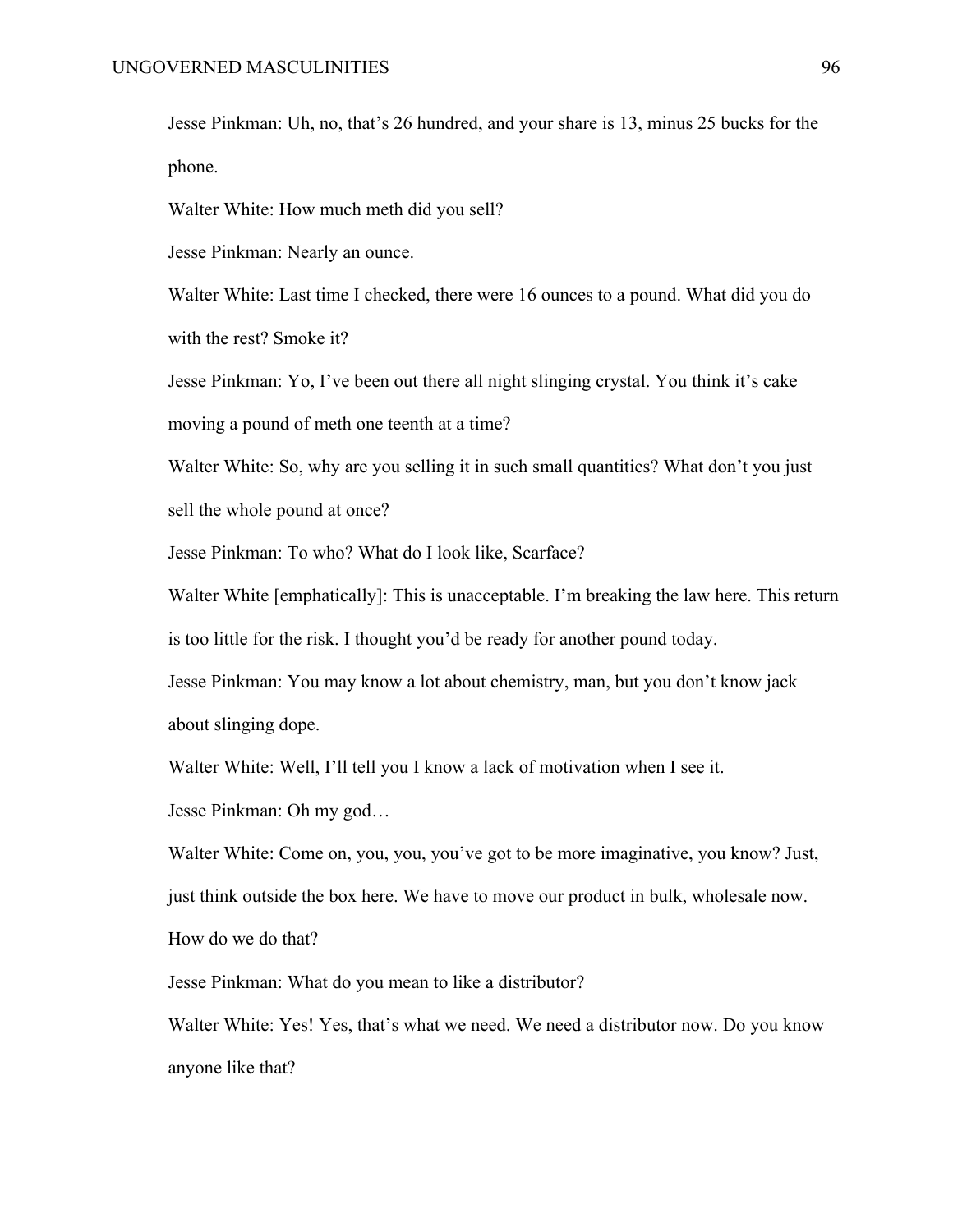Jesse Pinkman: Yeah, I mean I used to…until you killed him.

Walter White: So who took Krazy-8's place?

Jesse Pinkman: Some guy named Tuco. Badass, from what I hear.

Walter White: Tuco, okay. So then just go talk to Tuco.

Jesse Pinkman [mockingly]: Right. Like, "Hello, sir. Hey, I know you don't know me,

but would you be interested in a felony quantity of methamphetamine?"

Walter White: Well, yes, but maybe with a little more...salesmanship, perhaps?

Jesse Pinkman: You just don't get it, man. This guy's O.G.

Walter White: What does that mean?

Jesse Pinkman: Jesus, look, he's upper-level, man. He's not going to do business with some dude he doesn't know. Kay, you don't understand the way it works. You can't just bum rush some high-level iceman and start cutting deals, kay? It's risky. You need an intro, you need someone to vouch.

…

Jesse Pinkman: Look, I'm telling you, Mr. White, it's too risky. Okay? I mean, mean we're making money, why can't you just be satisfied with the way it is? Walter White [yelling]: Ah come on! Jesus! Just grow some fucking balls!

A crucial part of the above exchange occurs when the small amount of money Jesse makes shocks Walter, who denigrates Jesse's entrepreneurial potential as well as his masculinity in the same conversation, thereby linking these two ideas. In the exchange, Walter attributes Jesse's selling performance to a lack of motivation and creative thinking. To Walter, walking the streets and selling small amounts of meth is a poor business strategy, indicative of Jesse's incompetence. Walter then attributes Jesse's apprehensiveness to negotiate with a distributor to a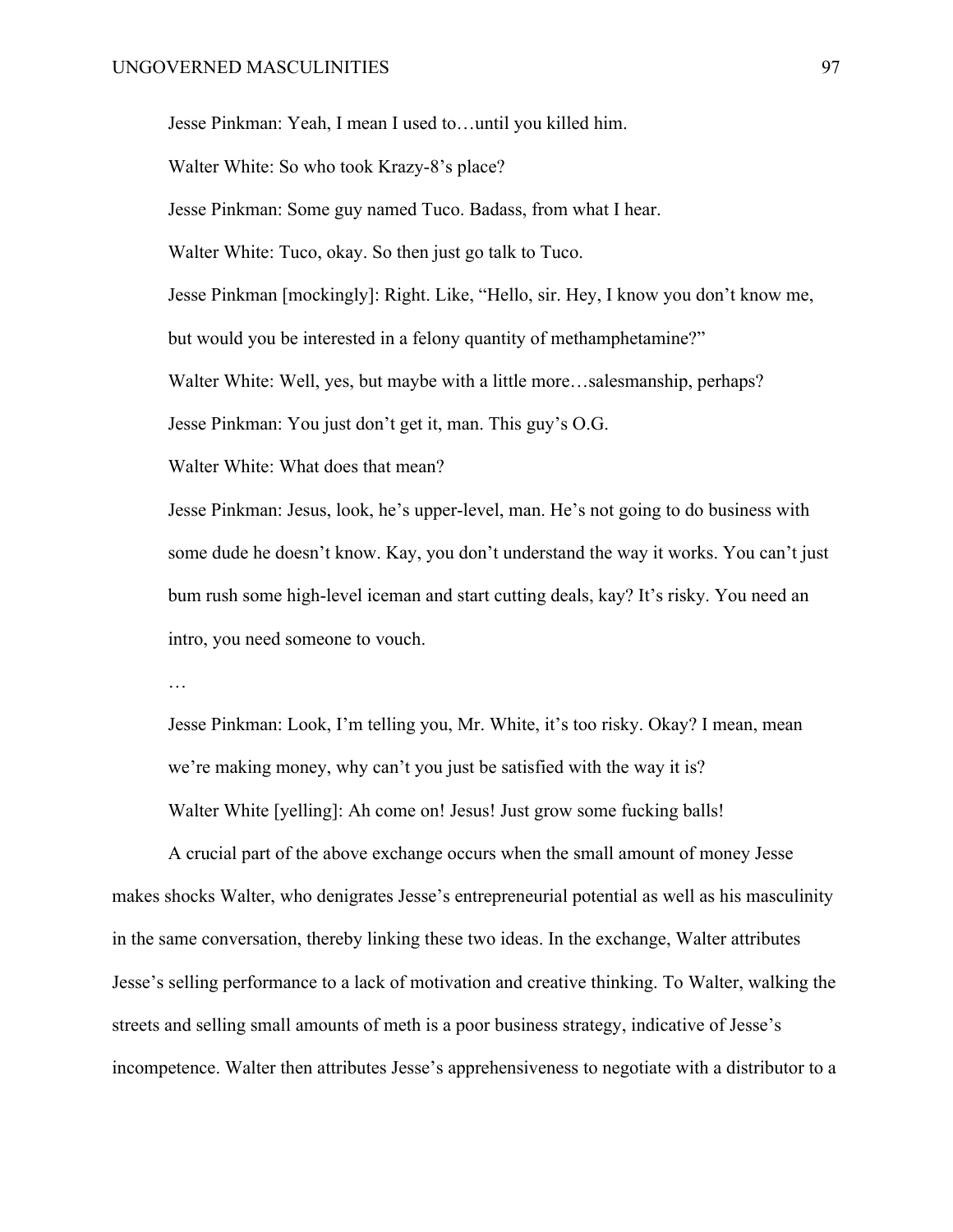lack of masculinity; if Jesse would just grow some balls, he might be able start accumulating entrepreneurial acumen (and greater revenues).

Jesse's masculinity is denigrated further when he tries to confront Tuco, who beats him mercilessly. While Jesse recovers in the hospital from this beating, Walter decides he will confront Tuco himself ("Crazy Handful of Nothing," Mastras & Hughes, 2008; season one, episode six). Before he does, though, he shaves his head. At this point in the story Walter has begun chemotherapy treatments for his lung cancer, and as a result his hair has started to fall out. At first, Walter's shaven head seems like a natural outcome of his cancer treatment, but it is defined immediately as a symbol of masculinity. After Walter shaves his head, he walks out to meet his family at the table for breakfast. Skyler covers her mouth in shock, while her son smiles, nods, and says, "Badass, Dad," the same description Jesse used for Tuco. Later, Walter confronts Tuco, leading to a partnership between the two men. The way Walter earns Tuco's respect is by setting off an explosion in his office, using fulminated mercury. Through this violent demonstration, Walter threatens to kill Tuco and Tuco agrees to start buying Walter and Jesse's meth in bulk.

In a subsequent episode, "A No-Rough-Stuff-Type Deal" (Gould & Hunter, 2008; season one, episode seven), Walter and Jesse wait to meet Tuco for their first drug deal after their respective encounters with this man. When Jesse sees Tuco's SUV driving towards them, he puts his hands over his head and grits his teeth, suggesting he's anxious about seeing Tuco again. Walter notices.

Walter White: Look, you don't have to be here for this. Okay, I mean seriously, I'm okay.

Jesse Pinkman: Nah, I'm no pussy. I'm good.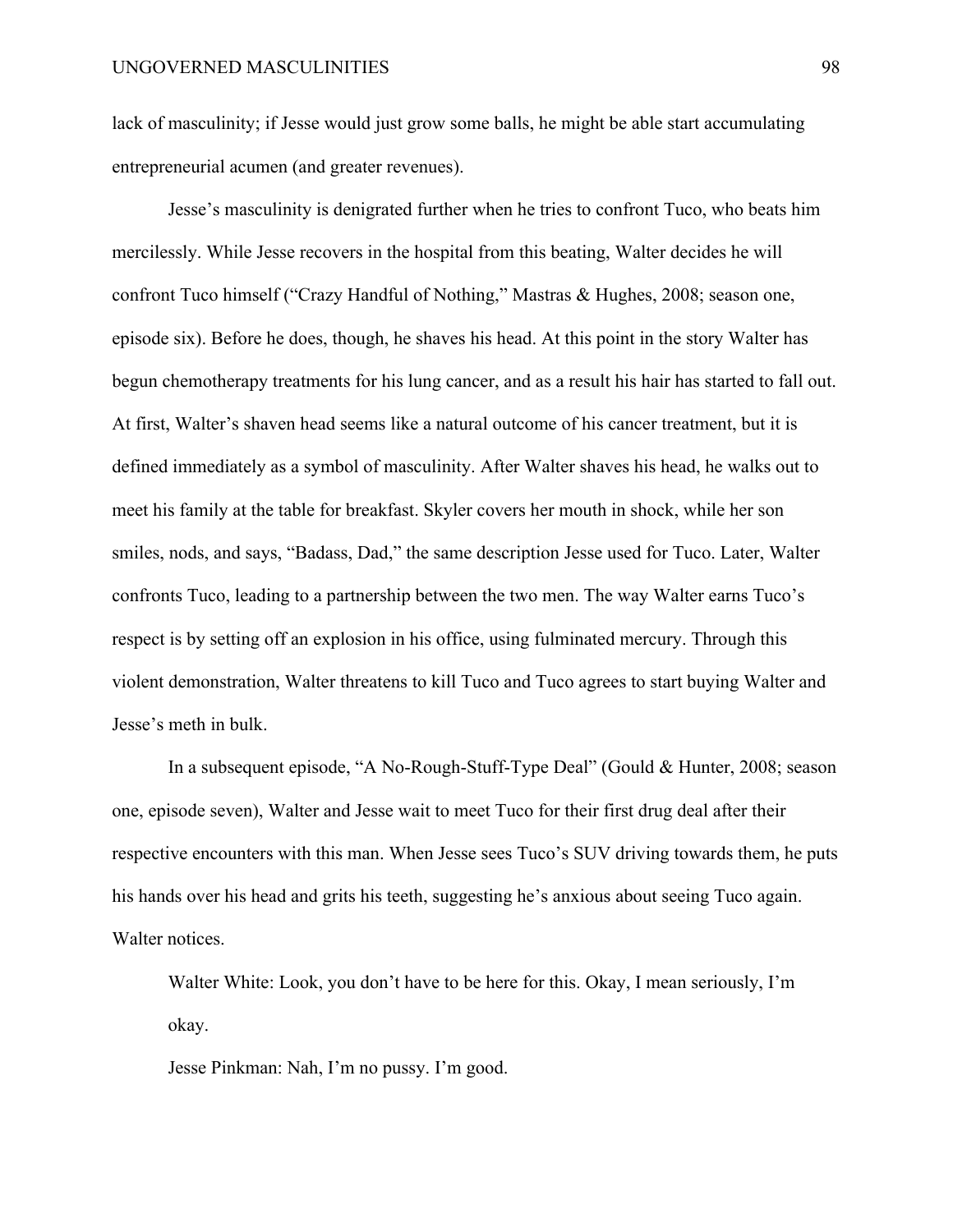Being willing to engage in a high-risk meeting is coded as a not feminine quality: "I'm no pussy." Tuco gets out of his SUV and greets the men. He then apologizes to Jesse for the beating.

Tuco Salamanca: I'm sorry that I had to tune you up. Respect, ese. You gotta give it to get it.

Here, Tuco conflates violence with respect. Walter's ability to threaten Tuco with the explosion in his office earned Walter respect from him, as well as an entrepreneurial partnership with him.

#### **Violent Reputations and Expansion**

In season two, Walter and Jesse are no longer working with Tuco, as they are attempting to create their own distribution infrastructure. Jesse has his three friends, Skinny Pete, Badger, and Combo, selling their meth. At first Walter agrees to stay out of the distribution side of the business, but he is critical of Jesse's management ability. In "Breakage" (Walley-Beckett & Renck, 2009; season two, episode five), Walter meets Jesse in the desert to get his percentage of their sales. Jesse throws him a bag.

Jesse Pinkman: Your half, 15K. That's what I'm talking about.

[Walter counts the money any looks dissatisfied.]

Jesse Pinkman: You're welcome. Jesus.

Walter White: Help me understand the math, okay? I gave you one pound, correct? You and I split \$2,000 per ounce. \$1,000 each, one pound, that's 16 ounces. 16 ounces should net to me \$16,000. 16, not 15.

Jesse Pinkman: Something came up.

Walter White: Something came up?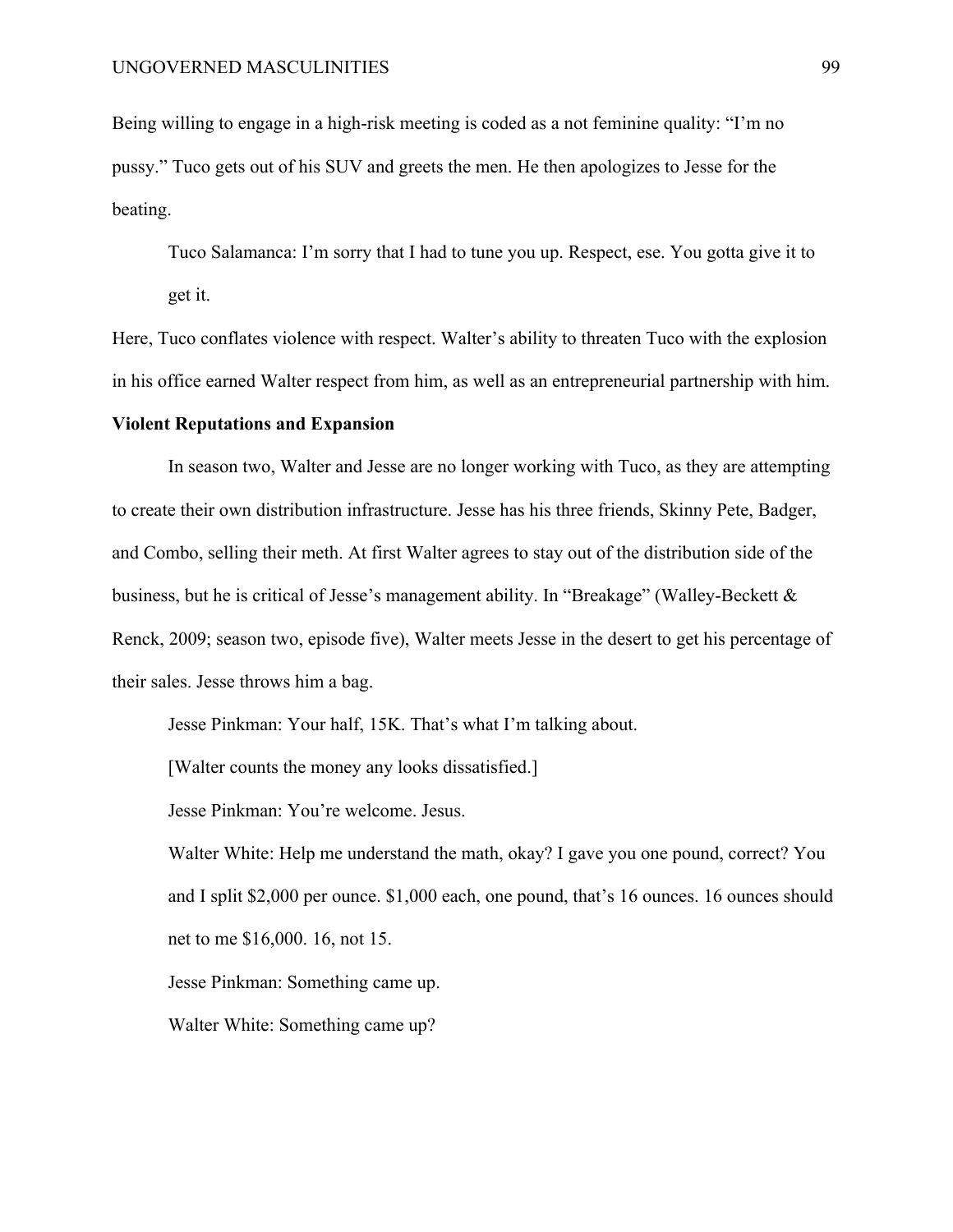Jesse Pinkman: One of my guys got held up by a couple junkies. Lost an ounce, but it's cool. Skinny Pete's cool.

Walter White: Ohhh, so you're saying that your guy got robbed? Or, rather, you got robbed, but it doesn't matter.

Jesse Pinkman: Dude, it's called "breakage," okay? Like K-Mart. Shit breaks.

Walter White: And you're thinking this is acceptable?

Jesse Pinkman: It's the cost of business, yo. You're sweating me over a grand?

Walter White [mockingly]: Hey, look I'm just the chemist, here. I'm not the street guy,

yo. But it seems to me that what you call "breakage" is just you making a fool of

yourself. I've got another technical term for you: "Non-sustainable business model."

Jesse Pinkman: You're focusing on the negative. Six grand a day we're making. What's your problem?

Walter White: What happens when word gets out, and it's open season on these clowns you've hired? Once everyone knows that Jesse Pinkman, drug lord, can be robbed with impunity?

Jesse Pinkman: Man, come on?

Walter White: You think Tuco had breakage? I guess it's true, he did. He broke bones, He broke the skull of anybody who tried to rip him off.

…

Jesse Pinkman: Yo…I mean seriously, what the hell do you want me to do?

Walter's approach to the business and to his role have clearly shifted; he now argues that to have a sustainable business model he and Jesse must violently intimidate people so others will not rob them. This requires the exercise of dominant masculinity as a form of protection. Here,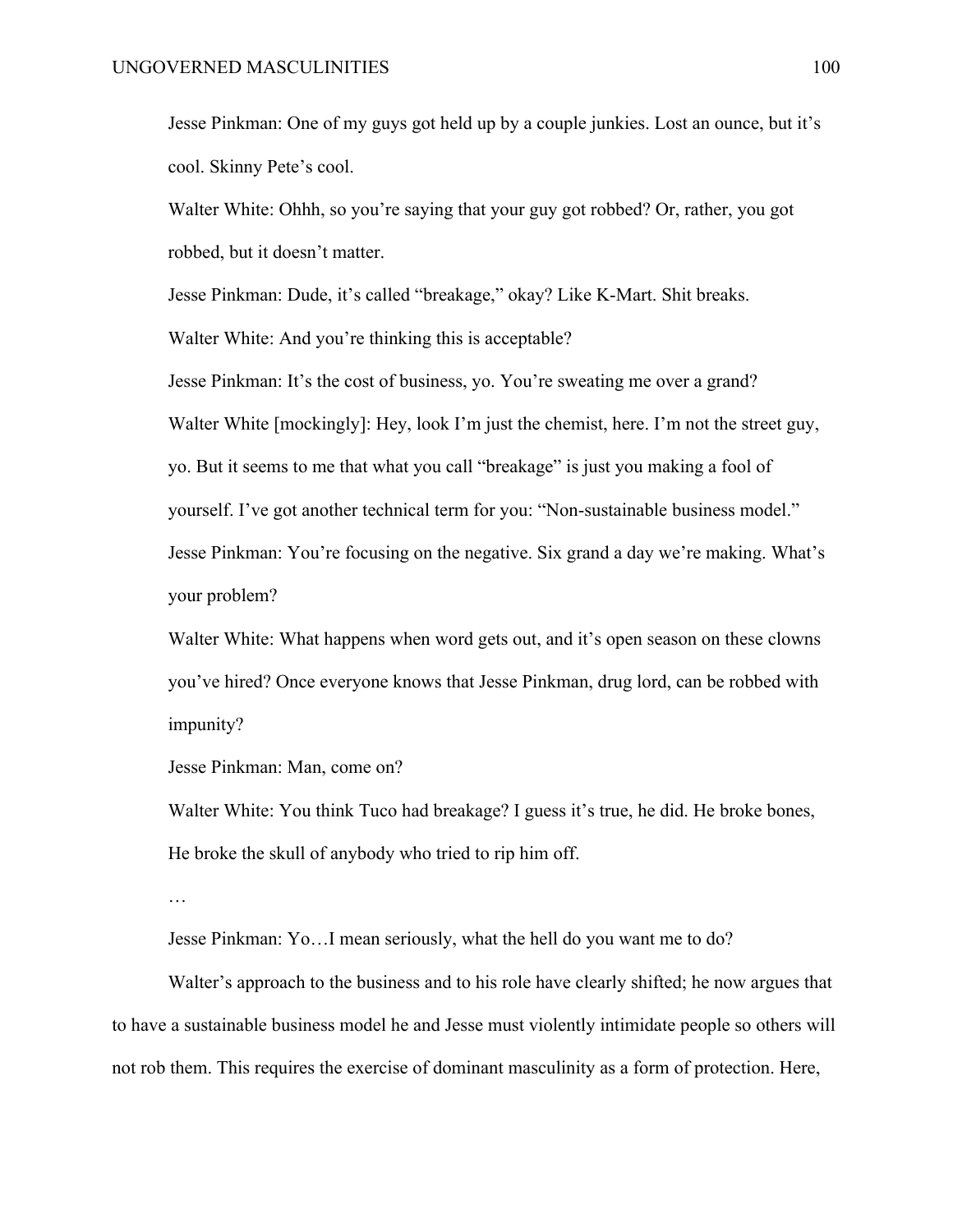Walter holds up Tuco as the example that he and Jesse should emulate in their own burgeoning business. Walter emphasizes this when he goes to Jesse's house later that evening. He walks in and speaks to Jesse with stern stoicism.

Walter White: You asked me what I want you to do.

[Walter puts a gun on the counter and looks up at Jesse.]

Walter White: I want you to handle it.

The connection between violence, masculinity, and entrepreneurialism continues in this storyline in "Negro y Azul" (Shiban & Alaciá, 2009; season two, episode seven). At this point in the story, Jesse attempts to "handle it," as Walter suggested. He finds the two drug addicts who ripped off Skinny Pete and confronts them. The situation turns from bad to worse (to ludicrous), resulting in one of the drug addicts killing the other by purposely squashing his head with an ATM. After this, however, a rumor develops that it was Jesse who killed the drug addict. The following exchange emphasizes how violence and intimidation are necessary to Walter and Jesse's business. Walter meets with Skinny Pete, Badger, and Combo to receive payment from them when they ask him about the rumor.

Skinny Pete: Hey, uh, hey, it's all there man, every dollar. In case you want to like, count it.

Walter White: Here?

Skinny Pete: I'm just saying…

Combo: …just saying, like, we cool, yo. We ain't got no confusion and interpretation as to who we work for.

Walter White: What have you heard?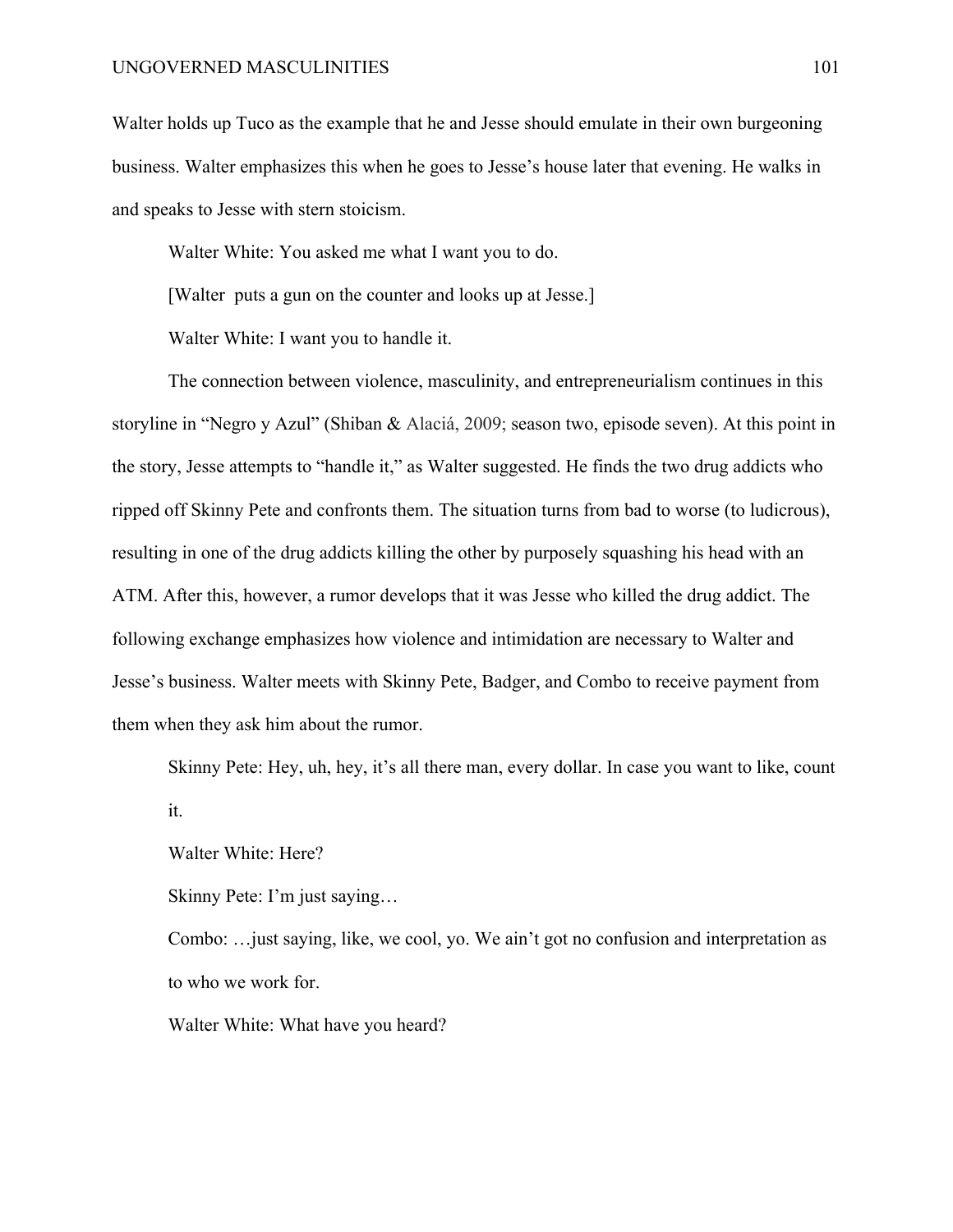Badger: Did Jesse really, uh, I mean, uh, did he really…squash that dude's head with an ATM machine?

Walter White: Who's saying that?

Skinny Pete: Damn, man, it's all over town. Everybody's like, whoa, snap! Usually I got to chase dudes down for their money, but today, everyone's paying up.

Combo: True that. Serious.

Badger: But, like, uh, he really did it?

Walter White: You didn't hear that from me.

Walter sees this as an opportunity to expand business. He goes to Jesse's house and unrolls a map of the city of Albuquerque on his counter. He points to different places on the map while he emphatically talks about expansion.

Walter White: Alright, now, this is our territory, right? Currently.

Walter White [snapping at Jesse's face to get his attention]: Hey, Hello?

Jesse Pinkman: Yeah, man, correct.

Walter White: Alright, then. Now look at this [pointing]: here, here, here, and here. What does that look like to you, hmmmm? Opportunities. Golden ones! That's what that looks like. No, look, look, it's an entire city full of buyers. Now, why aren't we exploiting that? Jesse Pinkman: Cause it's not our territory.

Walter White: Because we lack initiative.

Jesse Pinkman: Initiative?

Walter White: Yes.

Jesse Pinkman: Ahhh…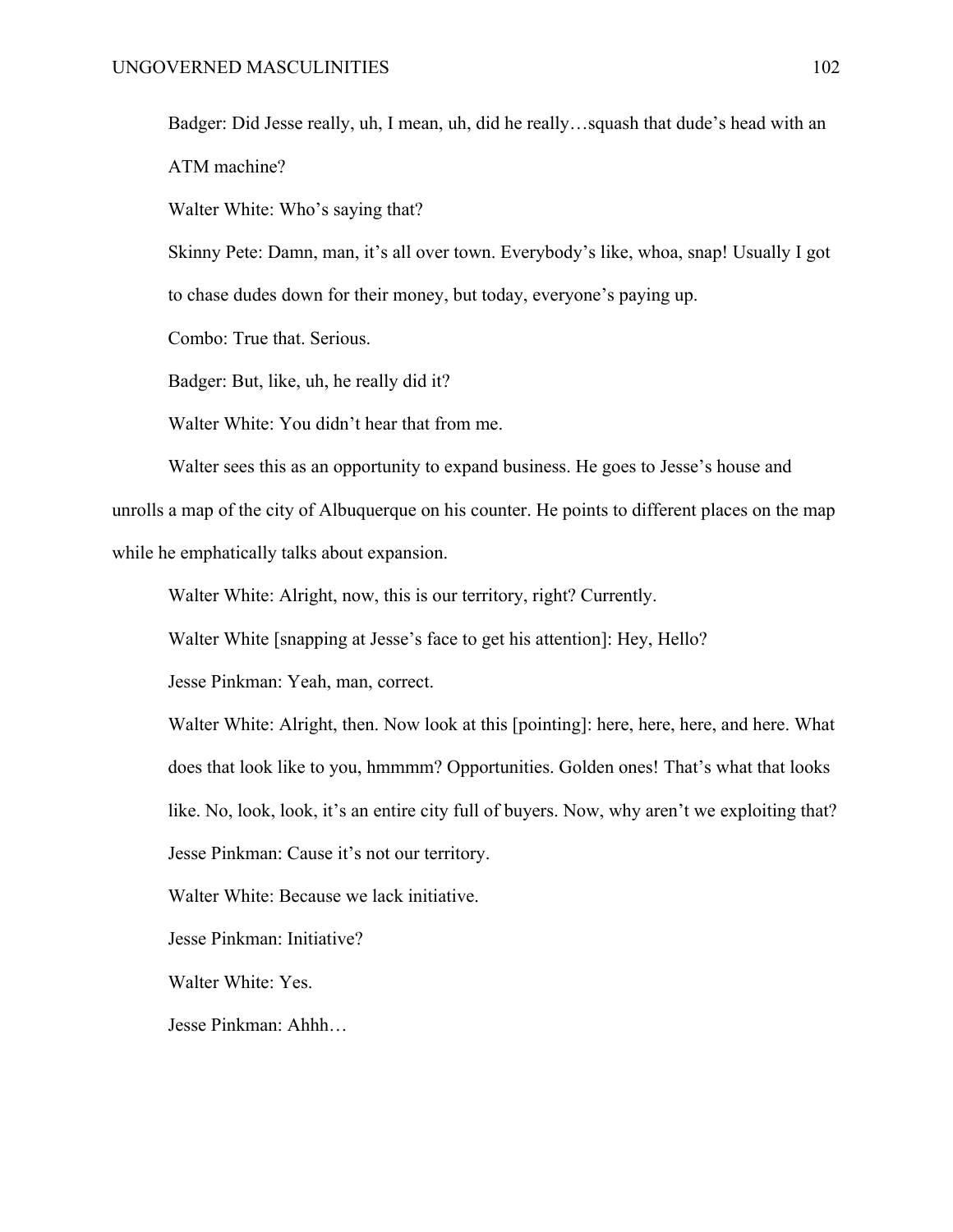Walter White: You need to employ more dealers, double, triple your crew. Those three I met, they should each have three, six, nine sub-dealers working for them; exponential growth—that's the key.

Jesse Pinkman: It's not our territory! Man, yo, you follow me here? We go rolling into these neighborhoods, other crews ain't going to take kindly. You understand? Walter White: Sure. They won't like it. But I say they're not going to do a thing about it. No listen, Jesse, Jesse, the game has changed. The word is out. And you are a killer. Jesse Pinkman: What are you talking about?

Walter White: Apparently, it's all over town. Somebody crossed you, you got angry, you crushed their skull with an ATM machine.

Jesse Pinkman: But that's not how it happened.

Walter White: Who cares? Just as long as it's our competitors who believe it and not the police.

The brutal violence Jesse witnessed when he confronted the two drug addicts is largely trivial to Walter. Rather, *this is a good thing for them*. The power garnered from a violent reputation allows them to expand their business. Here, Walter is no longer frightened or morally opposed to violent outcomes; instead, he embraces the opportunity for Jesse to take credit for a killing if it is good for business. Eventually, Jesse agrees, as demonstrated by the last few scenes of this episode. Jesse meets Skinny Pete, Badger, and Combo to discuss the plans for expansion.

Jessie Pinkman: The game has changed, yo. This is our city. Alright? All of it. The whole damn place. Our territory. We're staking our claim. We sell when we want, where we want. We're going to be kings. Understand? Well, I'm going to be king and you guys will be princes or dukes or something.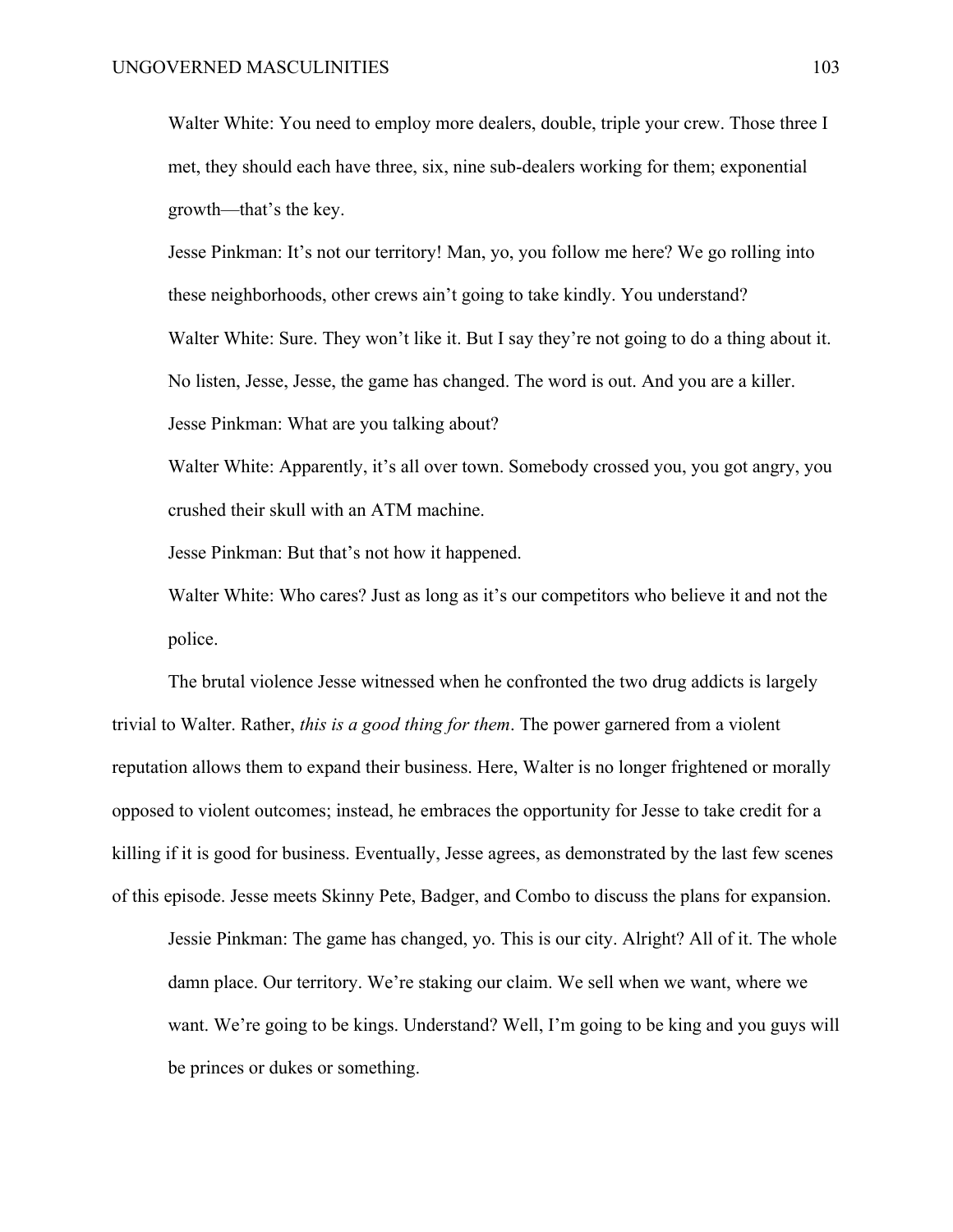Badger: I want to be a knight.

Jesse Pinkman: But, first things first. We go to get more dealers. Foot soldiers. Right? Now, they'll be working for you. You're working for me, and they're working for you. You follow me. Layered, like nachos. Exponential growth. Now that's success with a capital "S."

After the meeting, Jesse walks out to Walter's car, where Walter is waiting. He gets in the car and turns to Walter.

Jesse Pinkman: We're set. Our boys are ready, gonna be some mad cheddar, yo. Cheddar, Mr. White. Fat stacks, dead presidents, cash money. Gonna own this city.

Walter White: We're not charging enough.

Jesse Pinkman: What?

Walter White: Corner the market, then raise the price. Simple economics.

Again, the possibilities for expansion and "exponential growth" here are premised on intimidation and violent reputations. Walter and Jesse, in Jesse's words, can now sell when they want, where they want because they can invoke fear. Jesse's quote above illustrates the argument that the "gangster readily takes what he wants from others, whether through extortion or hostile take-over, [and this] exemplifies capital accumulation in its most primitive form. The cinematic gangster reminds us that self-interest and avarice reside in the heart of modern capitalism" (Pierson, 2013, p. 23). Also, when Walter talks about cornering the market in the above exchange, he is talking about monopolistic control. Harvey (2005) explains that most neoliberalist theorists believe monopolies and oligopolies maximize efficiency, and of course monopolistic control falls under the purview of market freedom and market solutions in neoliberalism. Each moment, however, whether it is dealing with Tuco or planning for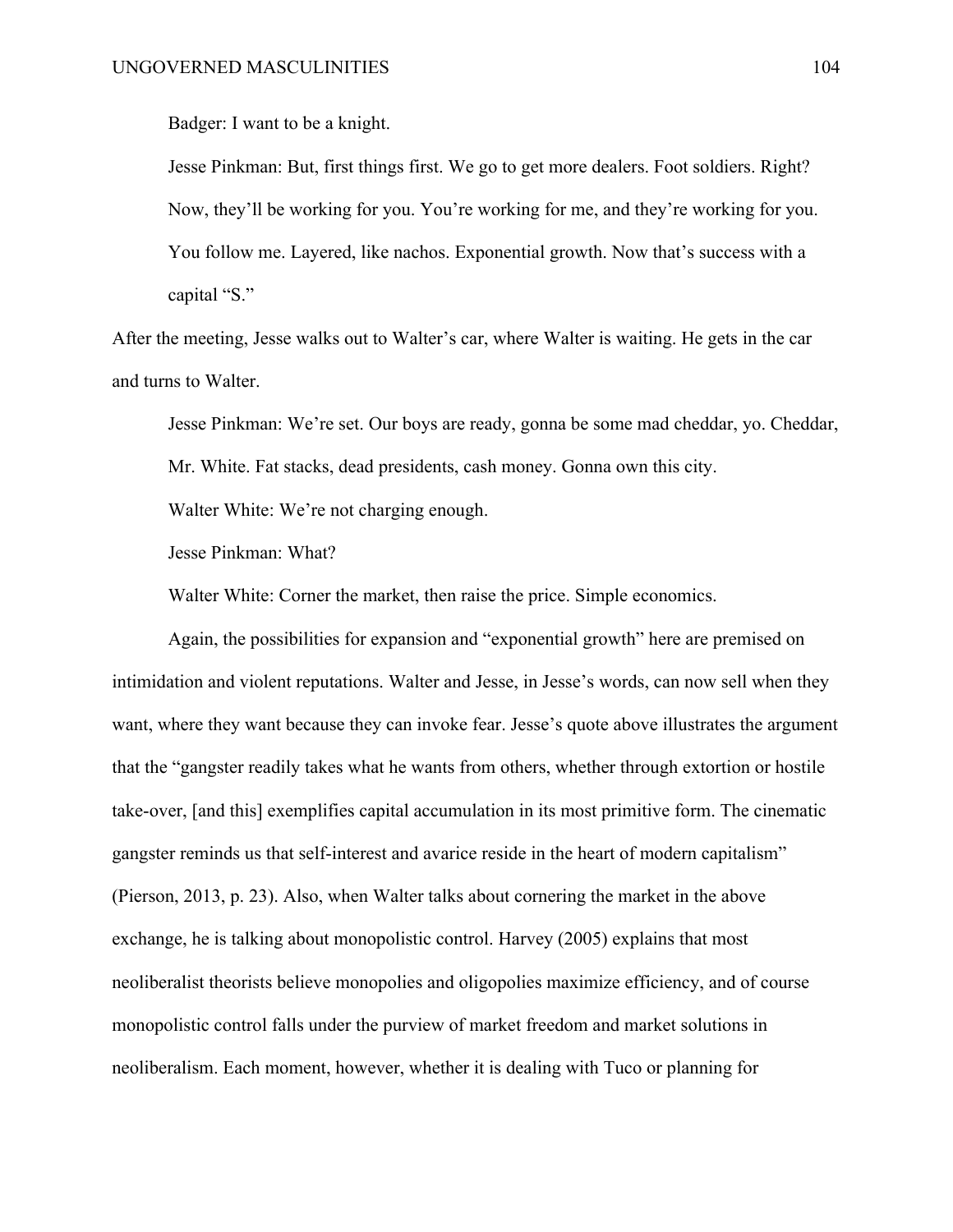expansion, involves dominant masculinity in the form of violence and intimidation as a requirement for success.

# **Walter and Gustavo**

The connections between masculinity and entrepreneurialism continue throughout the narrative, particularly when Walter starts working for Gustavo Fring. Gustavo is first introduced in "Mandala" (Mastras & Bernstein, 2009; season two, episode 11), by a description from Saul Goodman, Walter and Jesse's lawyer. Walter and Jesse meet with Saul to discuss their distribution problems after one of their dealers, Combo, gets killed in a territory dispute. Saul describes Gustavo in the following way:

Saul Goodman: …what you two need is an honest-to-God businessman, alright? Somebody who treats your product like the simple high-margin commodity that it is. Somebody who ships out of town, deals only in bulk. Someone who's been doing this for 20 years and never been caught.

Gustavo Fring owns a local fast food chain called "Los Pollos Hermanos." He is articulate, professional, and keeps a low profile, driving a blue Volvo station wagon and dressing in muted outfits that make him look like a restaurant manager, rather than an owner. Pierson (2013b) describes Gustavo Fring as "the neoliberal entrepreneur par excellence" (p. 24). Though Gustavo appears to be a community leader and a supporter of social programs, "beneath the surface, lies the cold heart and rational, calculating head of a neoliberal criminal entrepreneur who uses his fleet of Los Pollos trucks to distribute meth across the Southwest" (p. 25).

While Pierson does hit on an important point, he does not consider Gustavo's masculinity. Connell (2005) argues that it is a mistake to equate masculinity with only physical aggression. She writes, "Hegemonic masculinity establishes its hegemony partly by its claim to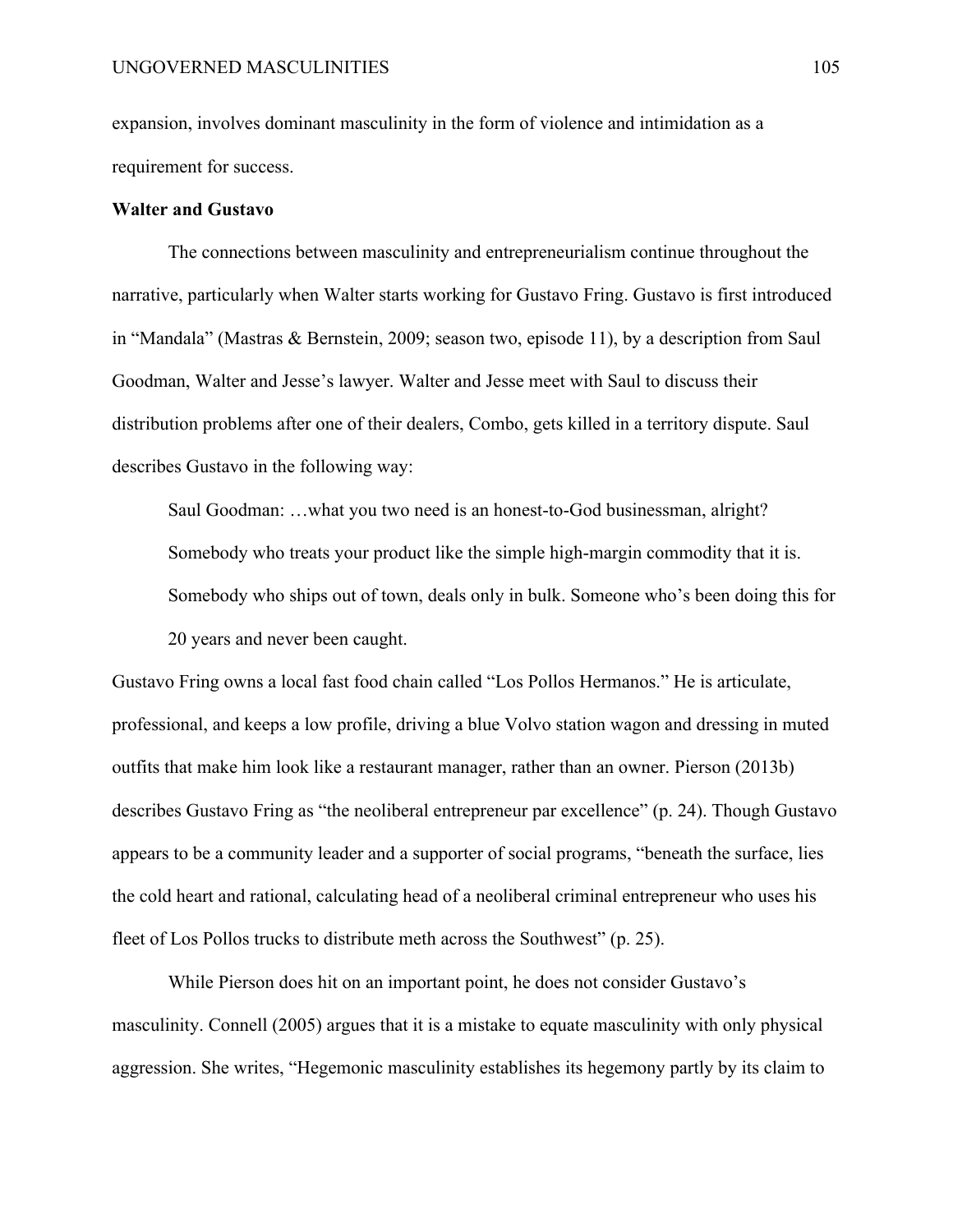embody the power of reason, and thus represent the interests of the whole society" (p. 164). The idea of men being rational and women being emotional is a familiar theme in patriarchy, but Connell argues that masculine rationality also crucially connects to modern capitalism and culture: "Advanced capitalism meant increased rationalization not only of business, but of culture as a whole—increasingly dominated by technical reason, that is, reason focused on efficiency about means rather than ultimate ends" (p. 164). Indeed, as a character, Gustavo embodies these characteristics. He is cold, rational, and cunning, and these characteristics are simultaneously masculine and entrepreneurial.

Walter respects these qualities in Gustavo, positioning him as a man to emulate. In "Kafkaesque," (Gould, Mastras, & Slovis, 2010; season three, episode nine), Walter has already started producing meth for Gustavo and goes to meet him to discuss his contract. At this point in the story, two men have tried to kill Walter's brother-in-law Hank, a DEA agent, but Hank has received a phone call warning him about the impending attack. Walter suspects that Gustavo was behind this phone call, which had much larger implications for Gustavo's business. Walter tells Gustavo he admires this strategic move.

Walter White: My brother-in-law, moments before he was attacked, someone called to warn him. I believe that same person was protecting me. Those two men, the assassins, I believe I was their prime target, but that somehow, they were steered away from me to my brother-in-law. Because of this intervention, I am alive. And yet, I think that this person was playing a much deeper game. He made that phone call because he wanted a shootout, not a silent assassination. In one stroke, he bloodied both sides, set the American and Mexican governments against the cartel, and cut of the supply of methamphetamine to the Southwest. If this man had his own source of product on this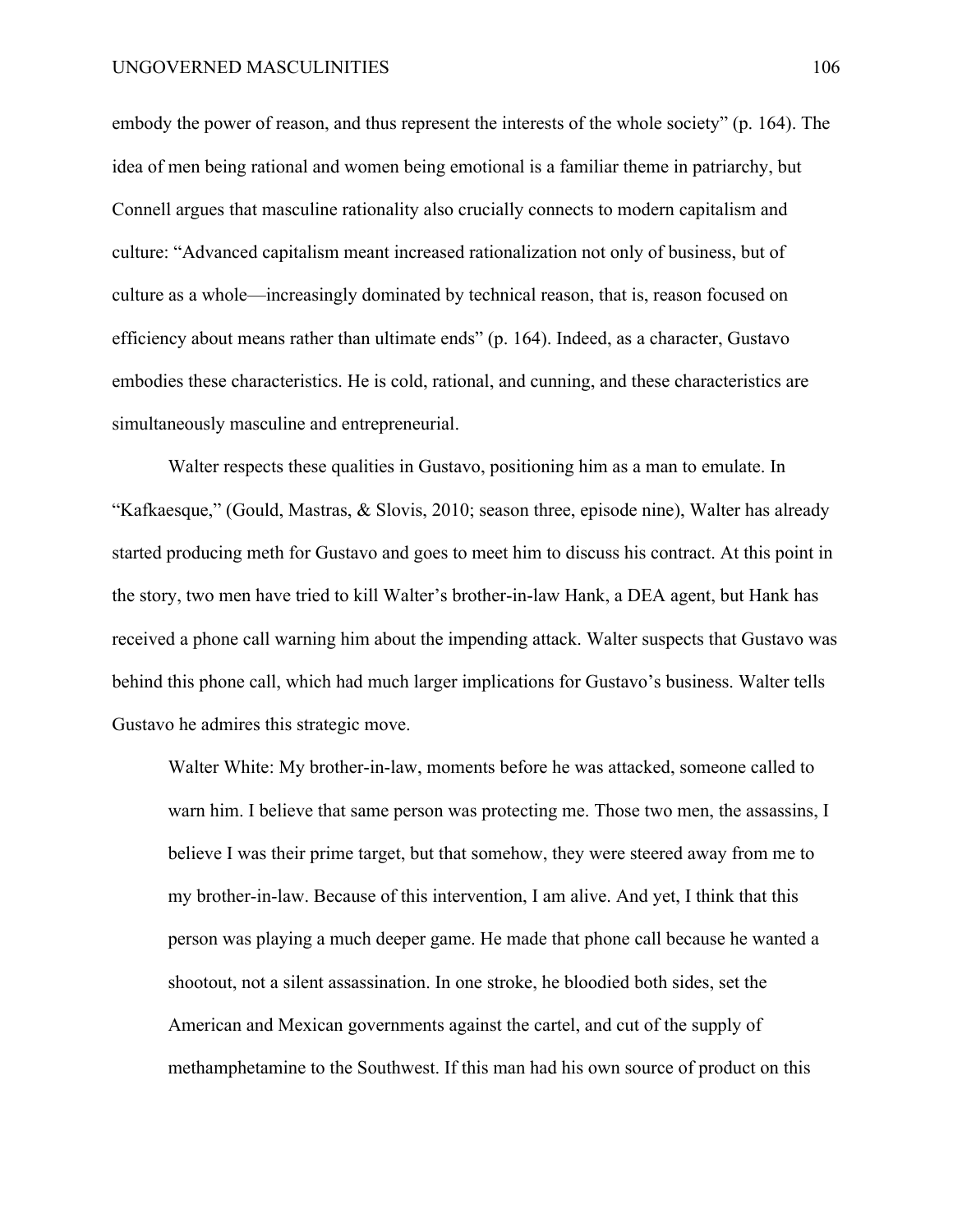side of the border, he would have the market to himself. The rewards would be enormous. We're both adults. I can't pretend I don't know that person is you. I want there to be no confusion, I know I owe you my life. And more than that, I respect the strategy. In your position, I would have done the same.

Here, Walter admires this strategy for its entrepreneurial value: "The rewards would be enormous."

A unique masculine quality of *Breaking Bad* is linking a clear and calculating rationality with physical violence. Both Walter and Gustavo exhibit these characteristics. The various strategies employed by the two men throughout the narrative do resemble a game, as Walter notes above, with winners and losers. Throughout seasons three and four Walter and Gustavo become enemies. Given that both men demonstrate the same qualities of calculating ruthlessness and violence, they are indeed worthy adversaries. In "Face Off" (Gilligan, 2011; season four, episode 13), Walter tries desperately to kill Gustavo by first trying to enlist Jesse to poison him, then attempting to plant a bomb in his car, and finally placing an explosive on one of Gustavo's former enemies from the Mexican drug cartel, Tio Salamanca, who lives in a nursing home. The last ploy is successful. Skyler hears about the murder on the news and, while on the phone with Walter moments later, expresses her concerns.

Skyler White: Jesus, Walt, the news here…Gus Fring is dead. He was blown up along with some person from some Mexican cartel and the DEA has no idea what to make of it. Do you know about this? Walt? I need you to…

Walter White: It's over, we're safe.

Skyler White [quietly]: Was this you? What happened? Walter White: I won.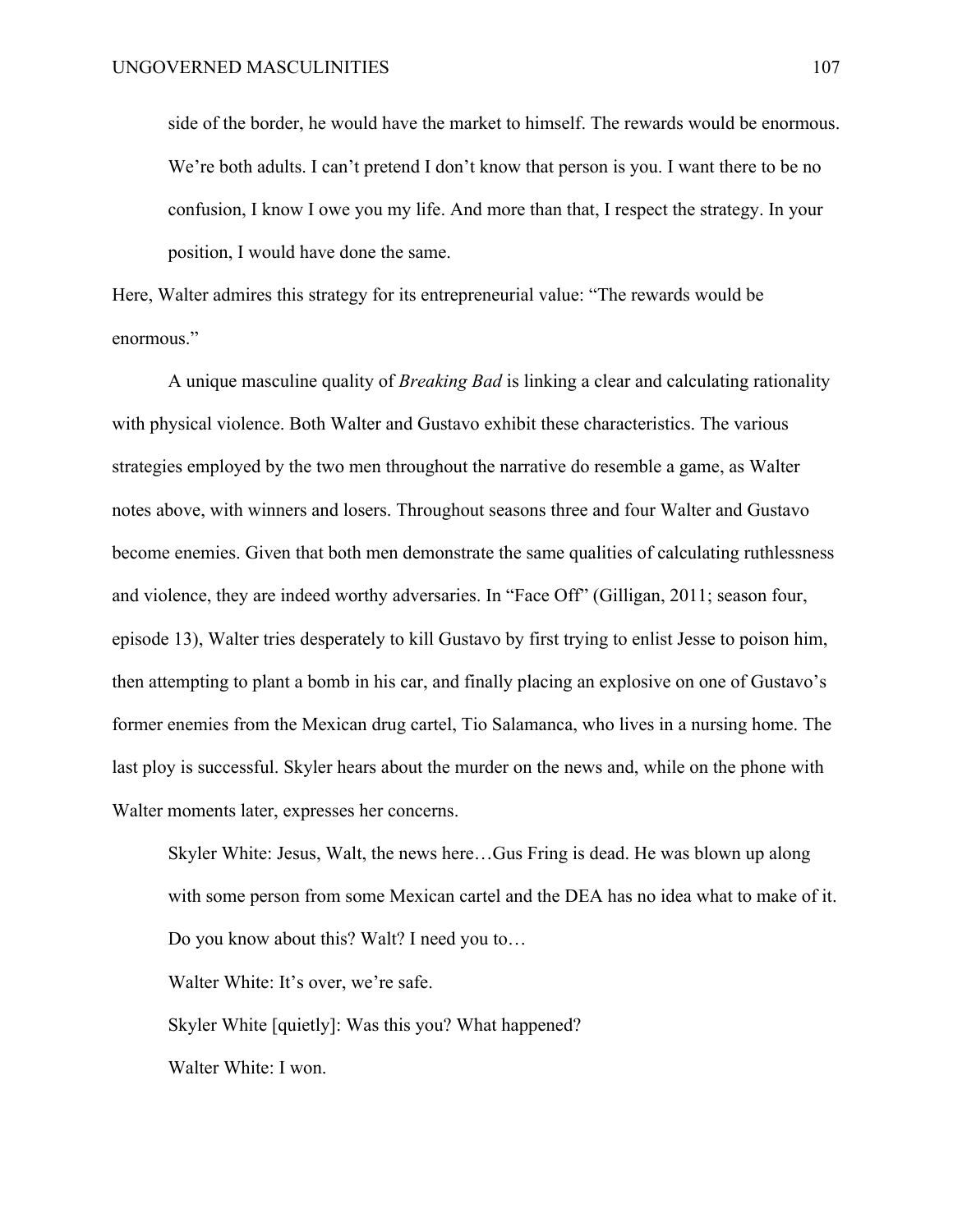In an article linking neoliberalism with neoconservatism, Brown (2006) explains, "the political rationality of neoliberalism is expressly about winners and losers based on entrepreneurial skill" (p. 701). For Gustavo and Walter, entrepreneurial skill in their line of business includes violence—forcefully pushing competitors out in order to survive. *Breaking Bad* links rationality, masculinity, and entrepreneurship in significant ways throughout the series. However, the entrepreneurship exhibited connects deeply with a primitive and primal form of competition that relies directly on physical violence and murder. Of course, not all forms of entrepreneurship involve violence or crime, but this is the case within the narrative world of *Breaking Bad*. Linking entrepreneurship and white masculinity in this way places it in a primal "dog-eat-dog" formulation. Walter's ability to set aside emotion and morality reaches a fever pitch toward the end of the series.

## **I Am The Danger**

In the last two seasons of *Breaking Bad* Walter becomes extremely violent, calculating, and merciless. Throughout his trajectory as a character these qualities become a source of pride for him. Walter builds this pride through negative reflection on his life before he became a criminal. Faucette (2013) explains that Walter at the beginning of the series "is dissatisfied with his situation in life because he is not in charge of his classroom, his income, his life, or his sexuality" (p. 77). Indeed, Walter is characterized as weak at key points in the story. In "Gray Matter" (Lin & Brock, 2008; season one, episode five), he tells his family why he initially chooses not to get treatment for his lung cancer.

Walter White: Sometimes, I feel like I never actually make any of my own. Choices, I mean. My entire life, it must seems I never, you know, had a, had a real say about any of it. Now this last one, cancer, all I have left is how I choose to approach this.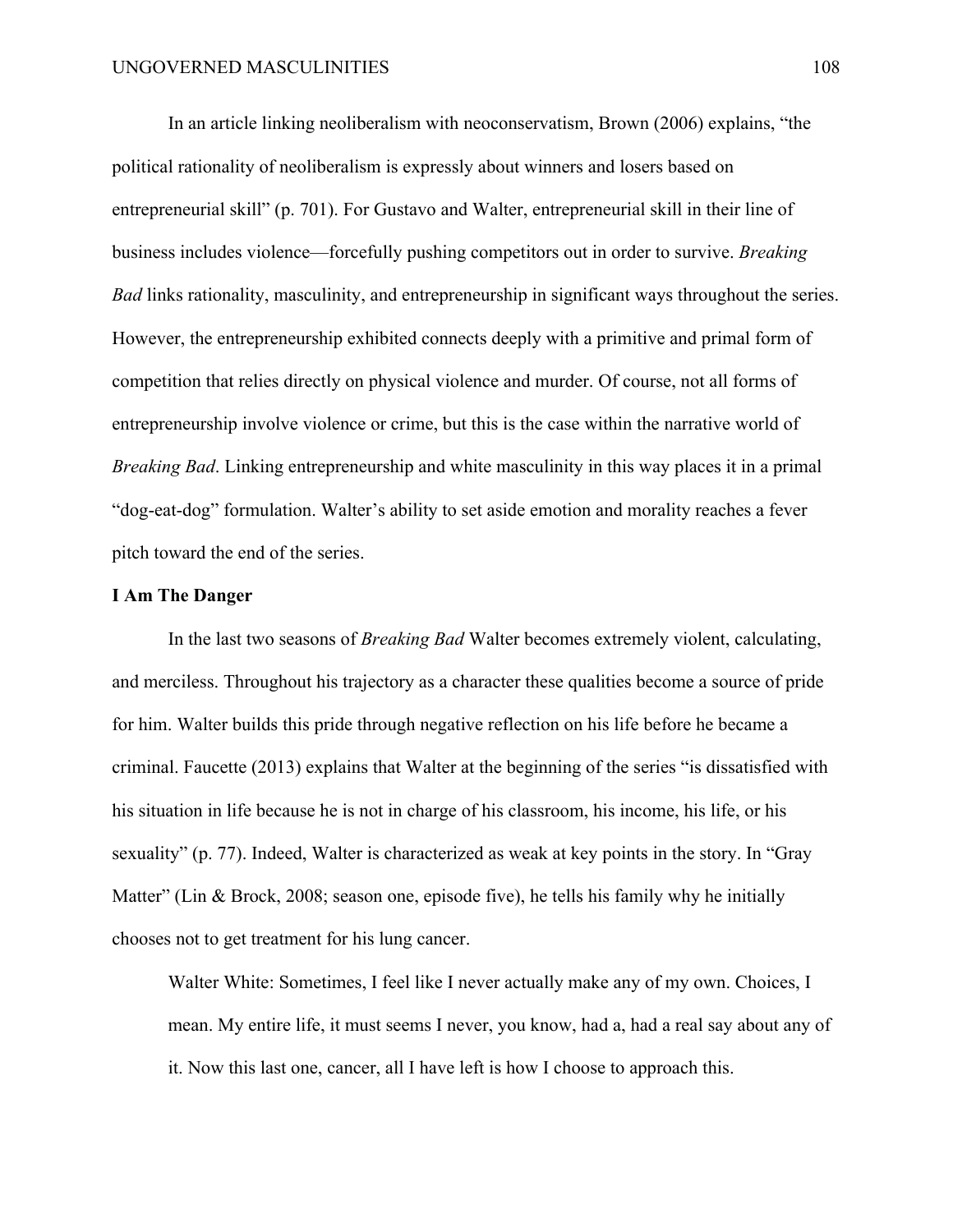Later, in "Better Call Saul," (Gould & McDonough, 2009; season two, episode eight), Walter expresses his negative reflection about his own life to Hank.

Walter White: I have spent my whole life scared. Frightened of things that could happen, might happen, might not happen. Fifty years I've spent like that, finding myself awake at three in the morning. But you know what? Ever since my diagnosis, I sleep just fine…I came to realize it's that fear, that's the worst of it—that's the real enemy. So, get up, get out in the real world and you kick that bastard as hard as you can right in the teeth.

Of course, this quote occurs after Walter has started producing meth, his own way of kicking "that bastard right in the teeth." These reflections are certainly revealing of Walter's (and cultural) conceptions of his masculinity prior to becoming a criminal, but they are also important to understand how Walter's transition into a more dominant masculinity is intrinsically linked to neoliberal principles.

By the end of the series, Walter is completely changed. In a scene in "Cornered" (Hutchison & Slovis, 2011; season four, episode six), Skyler tries to convince Walter that he needs help. At this point, Skyler is fully aware of Walter's criminal behavior and she insists that if he is ever in danger, they need to go to the police to ensure the family's safety. She has learned about the murder of Gale Boetticher, a meth chemist who she suspects was involved with Walter. She is correct in her suspicion, but is unaware that Walter ordered Jesse to go to Gale's apartment and shoot him.

Skyler White: Walt. I've said it before. if you are in danger, we go to the police. Walter White: Oh, no, I don't want to hear about the police! Skyler White: You're not some hardened criminal, Walt, you are in over your head. That's what we tell them.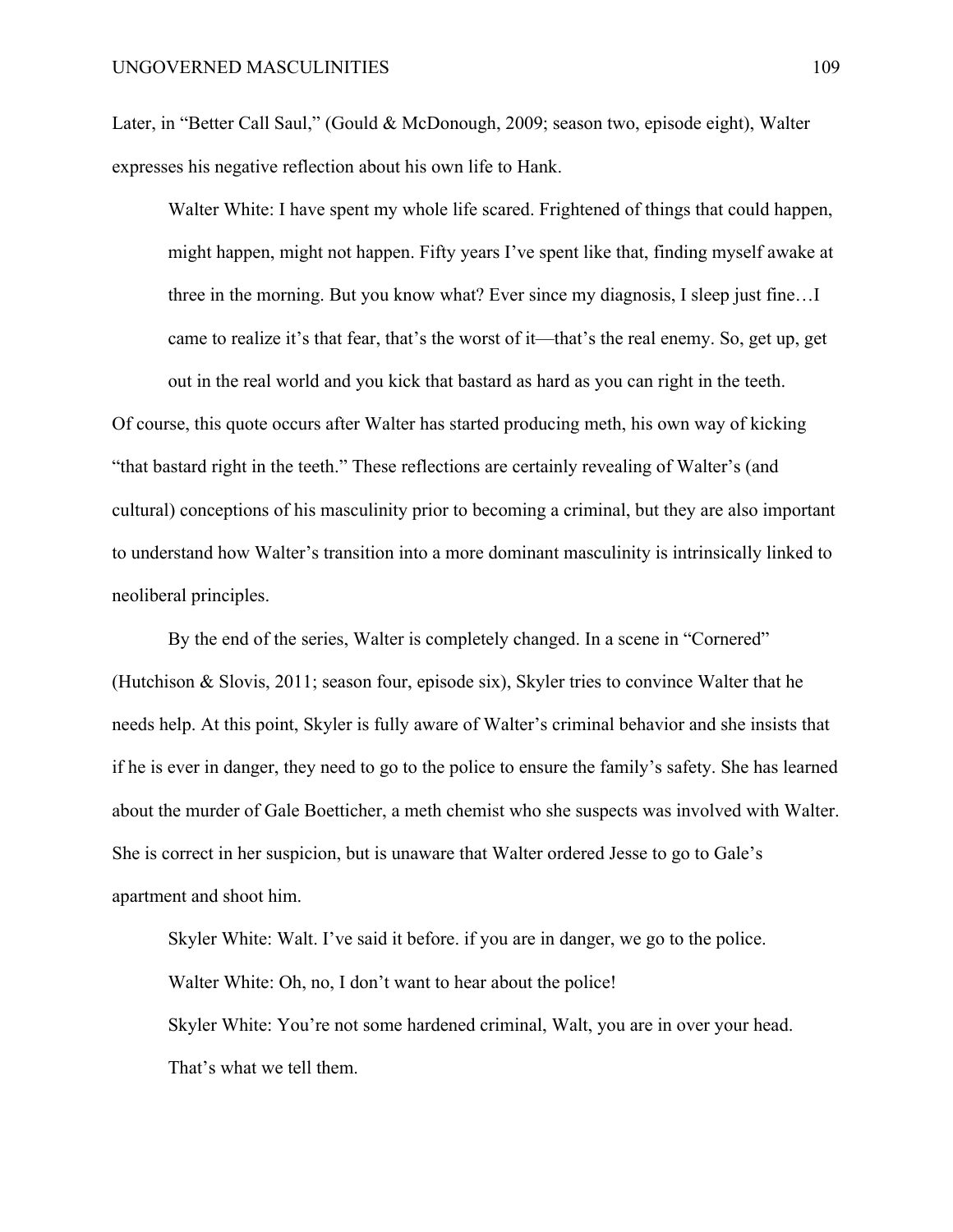Walter White: That is not the truth.

Skyler White: Of course it is! A school teacher, cancer, desperate for money? Walter White: Okay, we're done here.

Skyler White: Roped into working for, unable to even quit? You told me that yourself, Walt. Jesus, what was I thinking? Walt, please. Let's both of us stop trying to justify this whole thing and admit you're in danger.

Walter White [emphatically]: Who are you talking to right now? Who is it you think you see? Do you know how much I make in a year? I mean, even if I told you, you wouldn't believe me. Do you know what would happen if I suddenly decided to stop going into work? A business big enough that it could be listed on the NASDAQ goes belly up, disappears? It ceases to exist without me. No. You clearly don't understand who you're talking to, so let me clue you in. I am not in danger, Skyler. *I am the danger*. A guy opens his door and gets shot, and you think that of me? No. I am the one who knocks.

Of course, being "the danger" has a dominant masculine meaning. Walter is no longer the victim that he was during his pre-diagnosis life. Instead, now he has the power to commit violence and victimize others. It is striking that the masculine power Walter exposes in this scene is so closely linked with his monetary power. In fact, most of the quote above centers on Walter's financial value as an entrepreneur. Walter, in effect, describes himself above as financially "too big to fail." The phrase "too big to fail" is typically applied to a financial organization that is "so important to the economy of a country that a government or a central bank must take measures to prevent it from ceasing to trade or going bankrupt" ("too big to fail," 2014). In an essay arguing that neoliberal practices are alive and well in financial and government solutions, Aalbers (2013)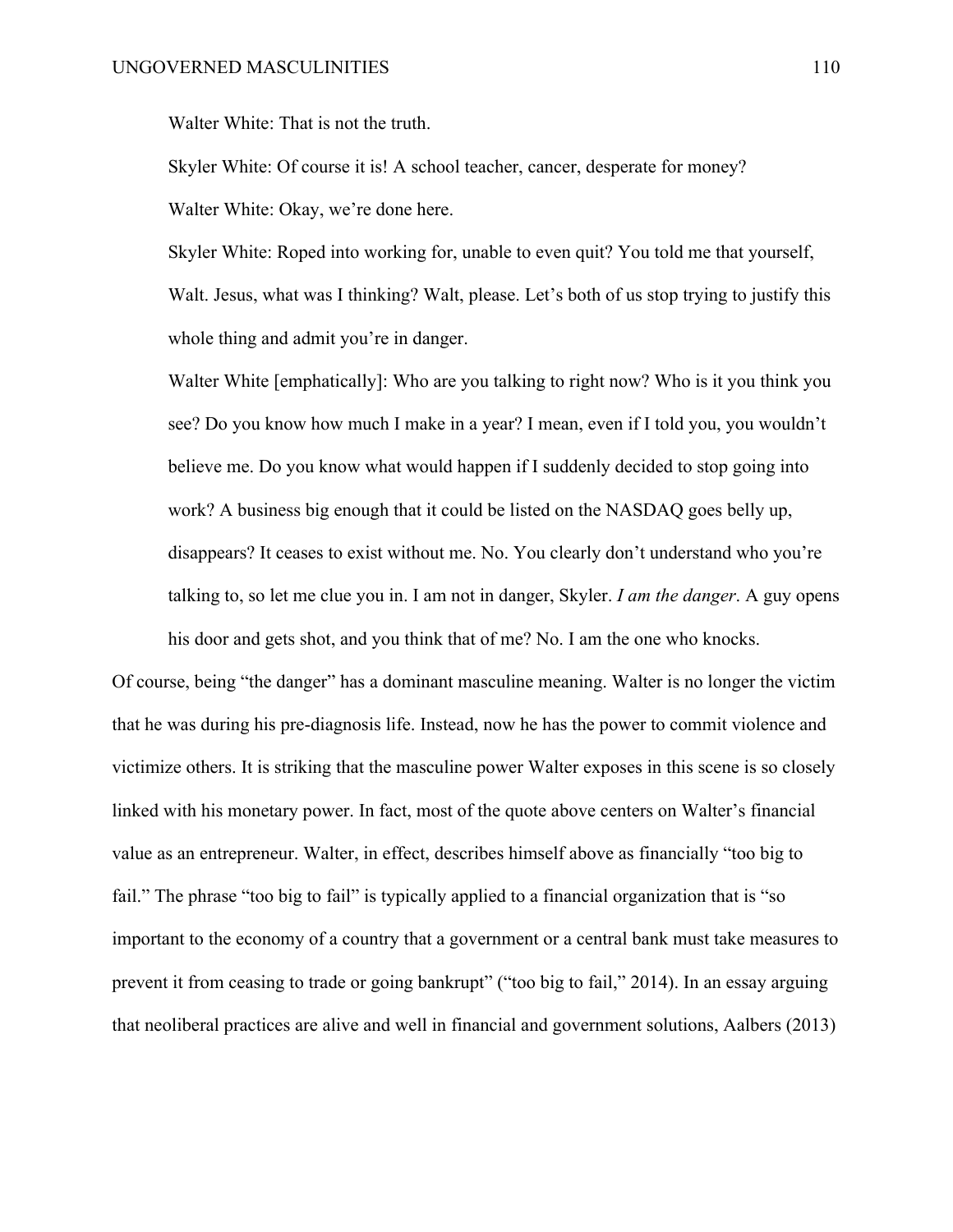explains that banks that are "too big to fail" are actually even bigger than before the financial crisis of 2008.

Walter again emphasizes the extent of his financial power and ambition in "Buyout," (Hutchison & Bucksey, 2012; season five, episode six). At this point in the story, Jesse, Walter, and Mike Ehrmantraut have started producing and selling meth together. Jesse and Mike want to quit the business after one of their operations results in the death of a child. They plan to sell their remaining chemicals to another meth producer for a buyout of five million dollars each. Walter refuses to be part of this deal. In desperation, Jesse goes to Walter and tries to convince him to take the buyout.

Jesse Pinkman: Look, when you, uh, when you started this thing, did you ever dream of having \$5 million? I know for a fact that you didn't. I know for a fact all you needed was 737,000, 'cause you worked it all out, like mathematically. Look, if selling the methylamine now means that no one else ever gets killed, then I vote for that, man, hands down. And we could have it tomorrow. We would be out! You could spend time with your family. No more worrying about them getting hurt or finding out about everything. Isn't this what you've been working for?

Walter White: I have not been working this hard just to sell out!

Jesse Pinkman: It's not selling out!

Walter White: Yes, it is, Jesse. I hav—We have suffered and bled, literally, for this business, and I will not throw it away for nothing.

Jesse Pinkman: I don't know how else to say it, Mr. White, \$5 million isn't nothing. Walter White: Jesse, have you ever hear of a company called Gray Matter? Jesse Pinkman: No.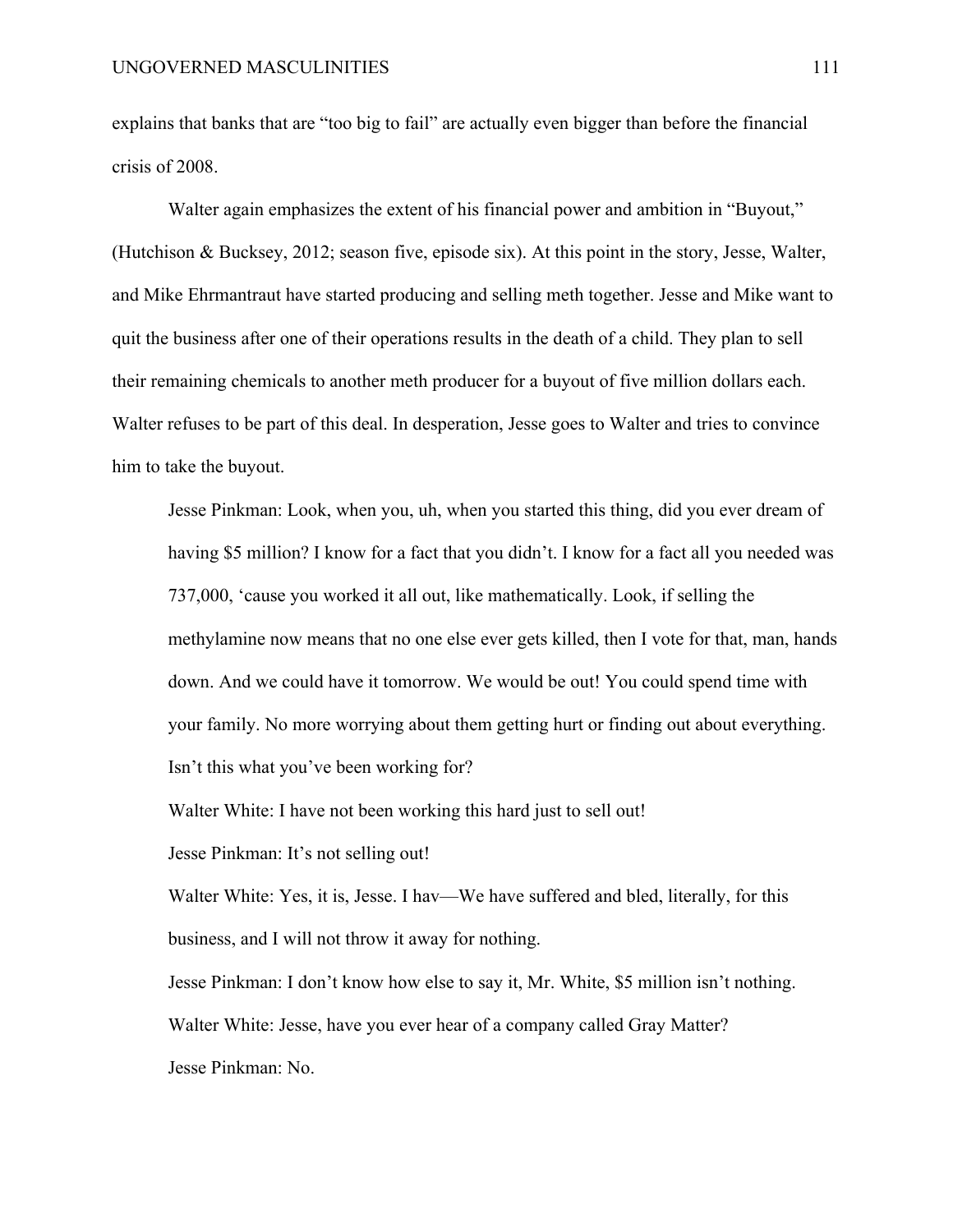Walter White: Well, I co-founded it in grad school with a couple of friends of mine. Actually, I was the one who named it. And, back then, it was just, oh, it was just smalltime, we had a couple patents pending, but nothing earth-shattering. 'Course we all knew the potential. Yeah, we were going to take the world by storm. And then, this, uh, well, something happened between the three of us, and I'm not gonna go into detail, but for personal reasons, I decided to leave the company. And I sold my share to my two partners. I took a buyout for \$5,000. Now at the time, that was a lot of money for me. Care to guess what that company is worth now?

Jesse Pinkman: Millions?

Walter White: Billions, with a "B," 2.16 billion as of last Friday. I look it up every week. And I sold my share, my potential, for \$5,000. I sold my kids' birthright for a few months rent.

Jesse Pinkman: This isn't the same thing.

Walter White: Jesse, you asked me if I was in the meth business or the money business. Neither. I'm in the empire business.

A key point in this exchange comes from Jesse, who suggests that selling their chemicals and getting out of the business means "no one else ever gets killed." For Jesse, the violence of the meth business is unacceptable, but Walter is less concerned about these harsh realities. For Walter, violence is an unavoidable part of his business, so much so that he uses the term "empire" to refer to his ambitions. Though "empire" can be used to describe a massive corporate business, it is also a term with very violent connotations with the historic associations of the British and Roman empires. Prasch (2005) argues that neoliberalism and empire are causally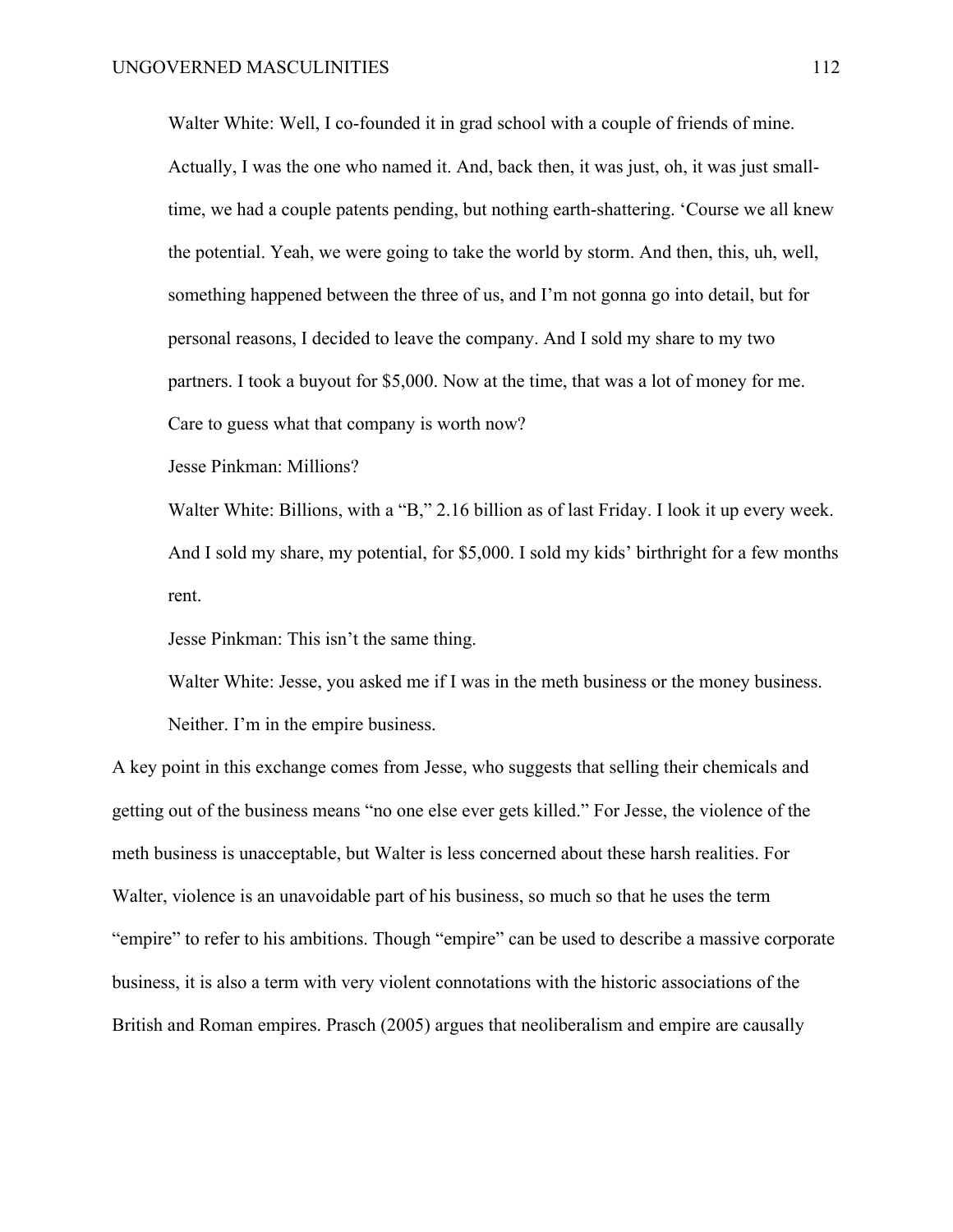linked. He presents historic parallels from the British Empire to contemporary political and economic conditions, writing

Great Britain's formal and informal empire expanded substantially during the nineteenth century…Its aim was a global system of free markets, free trade, and free capital flows. Likewise it is evident that what is termed globalization in the United States, and neoliberalism everywhere else, is also associated with the acquisition of an empire by the United States. (pp. 281-282)

Walter, the "danger," the man who has the ability to victimize those weaker than he is, desires complete financial domination with his business. He sees his former self as taken advantage of and foolish for not recognizing his potential. He describes his actions and desires now as redemption, an accelerated comeback story. Walter's desires are also linked to his pride that his methamphetamine is the best product on the market.

# **The Product**

Walter's knowledge of chemistry allows him to create an exceptionally pure methamphetamine product. This is a source of pride for Walter throughout the series. In "Say My Name," (Schnauz, 2012; season five, episode seven), he is able to broker a deal with Declan, another meth producer and distributor, using the purity of his product to close the deal. After Walter refuses to sell his methylamine (a key ingredient in producing methamphetamine), he comes up with a solution that will satisfy Jesse and Mike. Walter will continue to cook meth, but he needs distribution for his product, which Declan can provide, if he is willing.

Walter White: I know all about your operation. See, my partners here tell me that you produce a meth that's 70% pure if you're lucky. What I produce is 99.1%. Declan: So?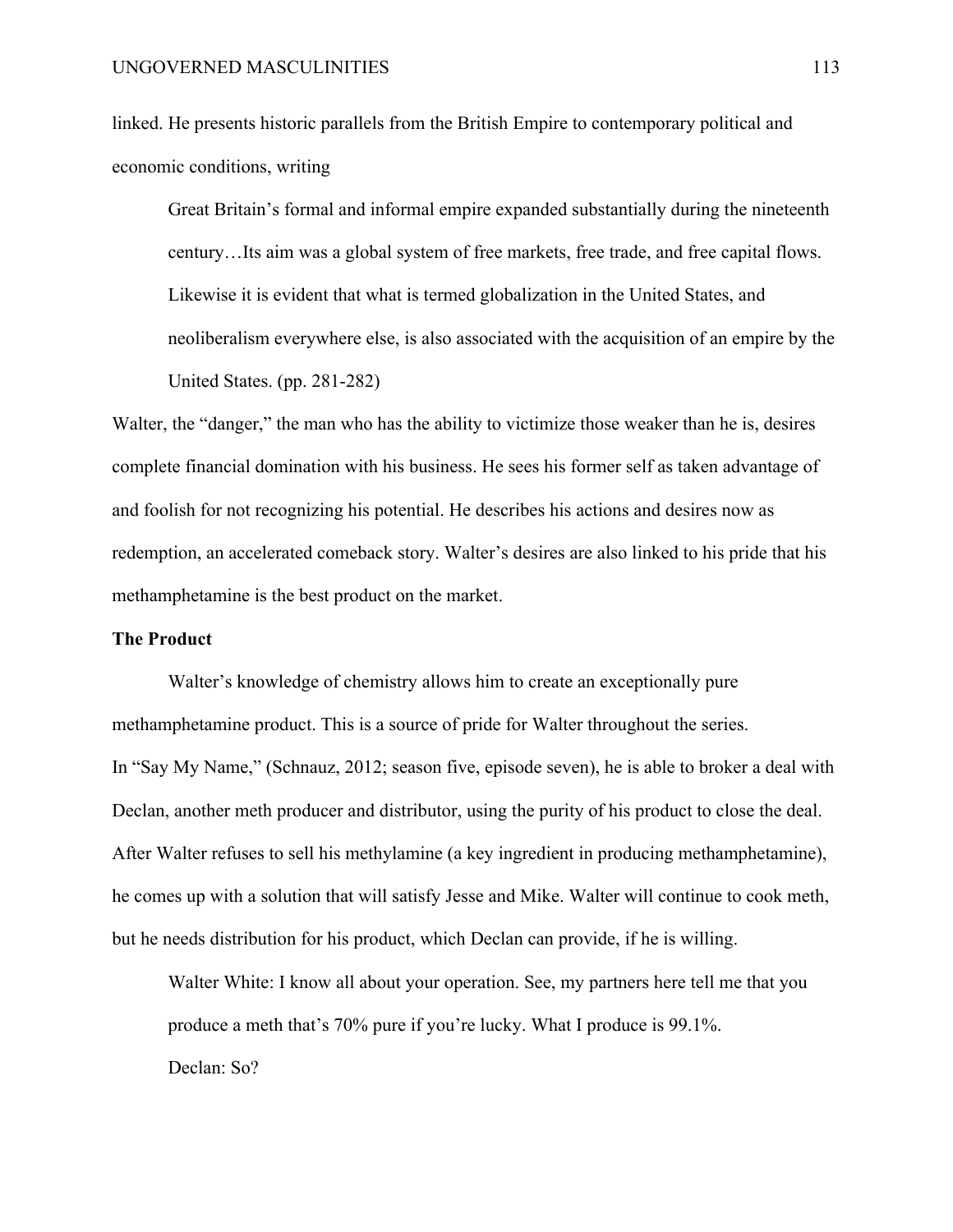Walter White: So... it's grade school T-Ball versus the New York Yankees. Yours is, uh, just some tepid, off-brand, generic cola. What I'm making is classic Coke.

Declan: Alright. Okay. So, um, uh, if we just waste you right here, right now, and leave you in the desert, then there is no more Coke on the market, right? See how that works? There's only us.

Walter White: Do you really want to live in a world without Coca Cola?...My partner tells me that your crew switched to a P2P cook because of our success. You dye your meth with food coloring to make it look like mine. You already ape my product at every turn, but now, you have the opportunity to sell it yourself.

Declan: I need you to listen to me. We're not going to give up this deal to be your errand boys, do you understand? For what? To watch a bunch of junkies get a better high? Walter White: A better high means customers pay more, a higher purity means a greater yield. That's 130 million dollars of profit that isn't being pissed away by some substandard cook.

Declan agrees to provide distribution for Walter, persuaded by the above logic. Walter's argument that "the best" product will rule the market speaks to the logic of neoliberalism; the best products will naturally win out over substandard products in a "free market." The ability to broker this deal demonstrates Walter's sense of entrepreneurialism. Later in the episode, Walter tries to get Jesse to continue cooking with him again, using his product's purity as the central argument.

Walter: Jesse this...what we do, being the best at something, is a very rare thing. You don't just toss something like that away. And what? You want to squander that potential—your potential. Why?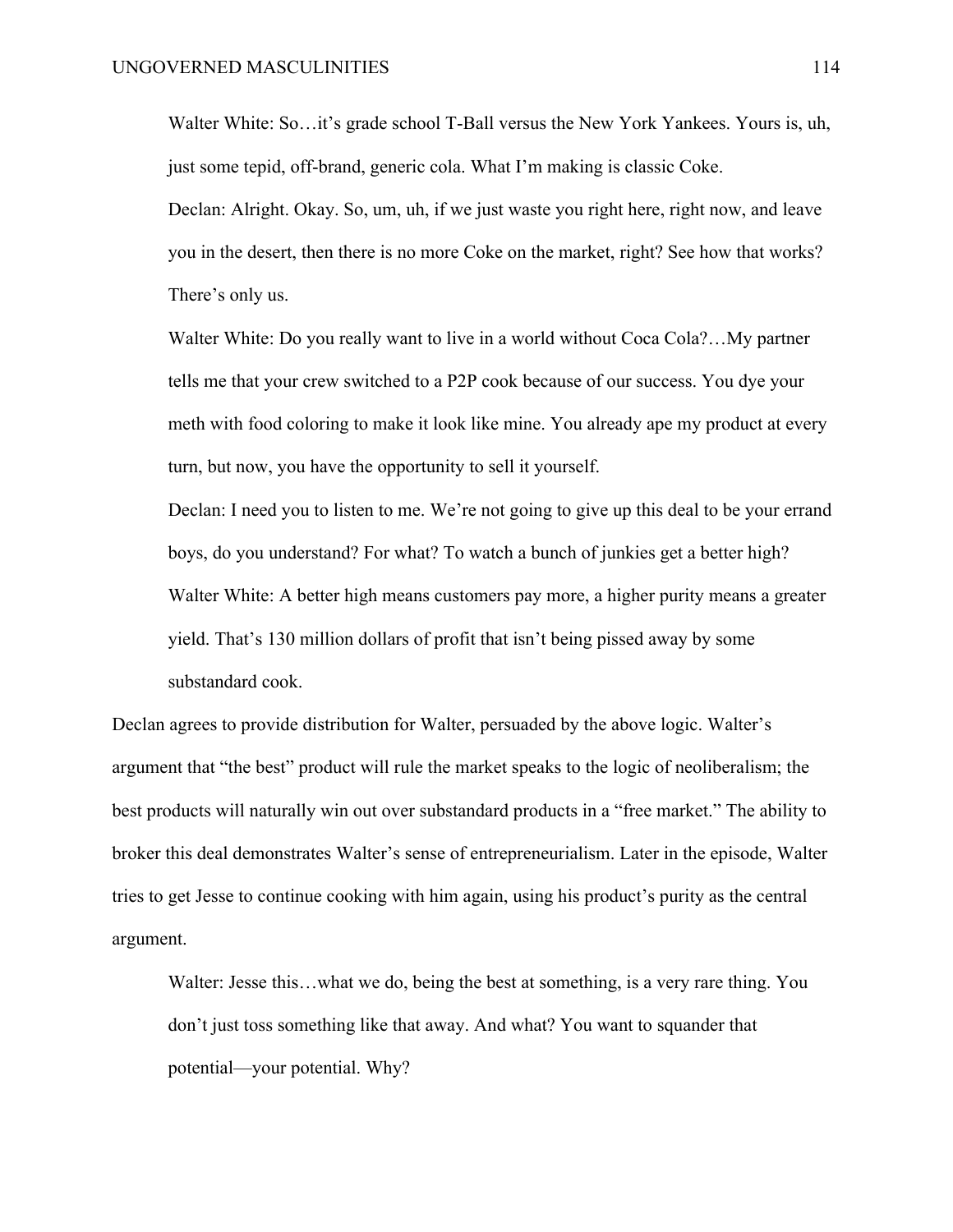## UNGOVERNED MASCULINITIES 115

Here, Walter is making up for the perceived mistake of having his partners buy him out of Gray Matter decades earlier. Now, he has achieved a type of ascendancy—being the best at something—that creates pride and worth for him as a businessman.

Another important quality of *Breaking Bad* is the way it portrays the processes of producing and consuming methamphetamine. Often positive and uplifting music accompanies the montages of meth production and consumption in the series. Nardi (2013) argues that these montages in *Breaking Bad* create ambiguity for the viewer, where morally reprehensible behavior, meth production and consumption, is juxtaposed with songs about peace and unity. The ambiguity obscures the realities of meth use in the world. Pierson (2013) describes methamphetamine as a neoliberal drug "because it provides low-wage workers with more energy to work longer hours. It enables them to work fourteen-hour days and stay awake for as long as three weeks" (p. 25). I mention this here because newer data supports Pierson's claim. Pedersen, Sandberg, and Copes (2015), in a study of methamphetamine addicts, found that users' second most common reason for using the drug was to *work harder for longer hours*. One of their interviewees said: "I love working. Amphetamine is about increased effort, keeping the speed up. I really worked bloody efficient" (p. 9). The male amphetamine users interviewed in the Pederson study had physically strenuous jobs and the drug allowed them to maintain energy and efficiency during monotonous, repetitive labor. The female amphetamine users took the drug to keep up with work and household responsibilities like cleaning and childcare.

How does this figure into the picture of masculinity? The ambiguity or ambivalence about meth production and consumption presented in the series connects to the calculating, brutal, and rational-minded masculinities in the show. All Walter and Gus see when they look at methamphetamine use are business opportunities, not social problems. In "Madrigal" (Gilligan &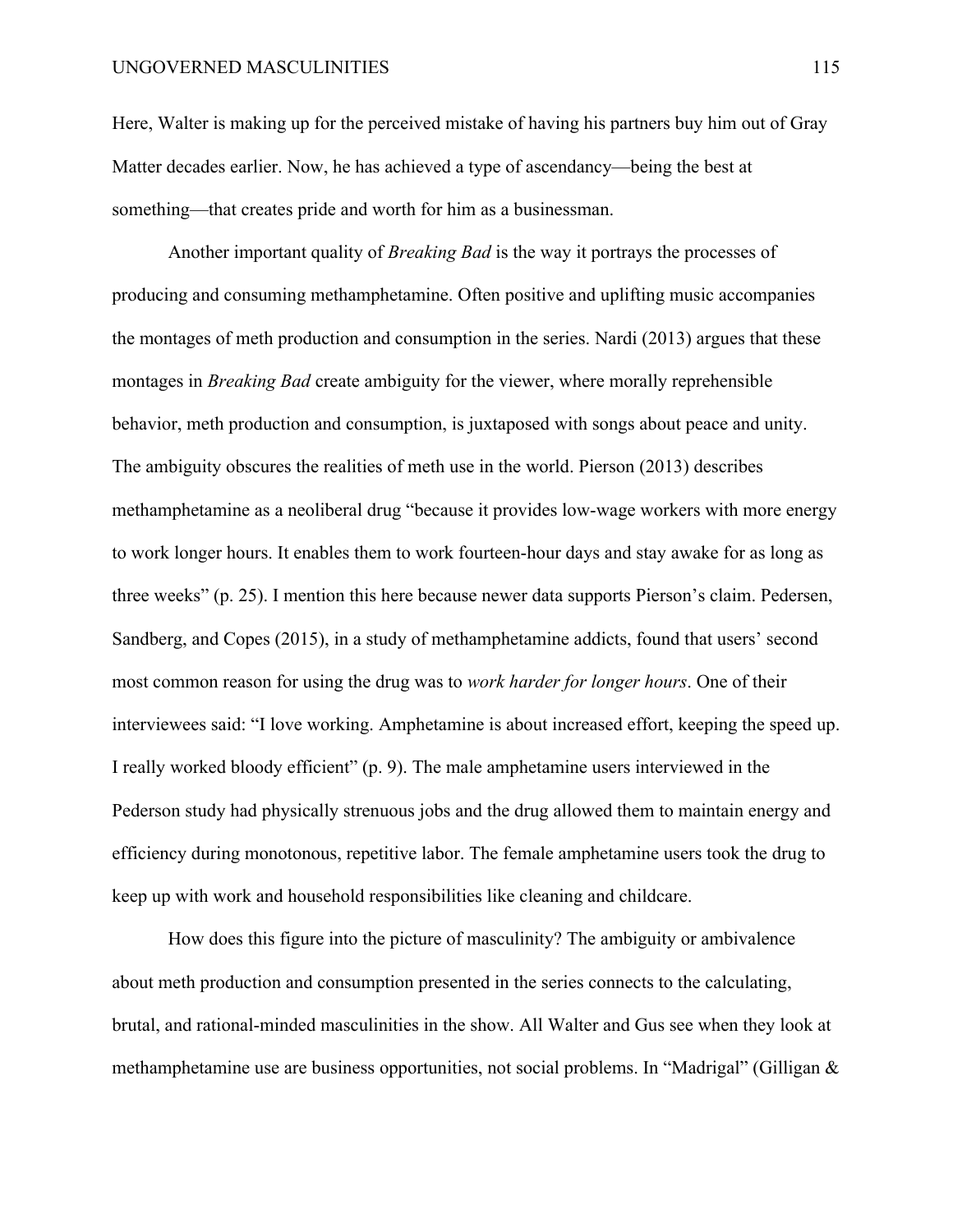MacLaren, 2012; season five, episode two), Walter tells Jesse and Saul emphatically: "There is gold in the streets, just waiting for someone to come and scoop it up." As Nardi (2013) notes, the musical montages that accompany meth production and consumption create ambiguity, and this can obscure the realities of meth use throughout the world. In *Breaking Bad*, calculating entrepreneurial rationality supersedes social compassion. Thus, the ambiguity present in the text prioritizes the "success" and celebration of profiting off of a vulnerable population of drug addicts, which also obscures the potential for social concern for this population.

#### **The Provider**

Describing the economic policies of Margaret Thatcher, Harvey (2005) explains, in the U.K., "all forms of social solidarity were to be dissolved in favour of individualism, private property, personal responsibility, and family values" (p. 23). These characteristics indeed follow the general political philosophy of neoliberalism, but they also have a gendered subtext. Sawer (1996) demonstrates that metaphors of small government, such as "self-reliance" and "independence," tend to have masculine connotations, whereas metaphors of the welfare state tend to have female connotations, such as "the nanny state," "protective," and "socially responsible." She writes,

The concept of the ethical or welfare state is depicted as incompatible with self-reliant masculinity and indeed as emasculating. Real men have to break away from "mother" and require only a referee or a policeman to ensure that the rules are observed in a world where they test themselves against other men. Real men are not entangled in the web of interdependence which is revealed by social liberal and feminist accounts of citizenship. They belong to that simpler world of "man against the state." (p. 132)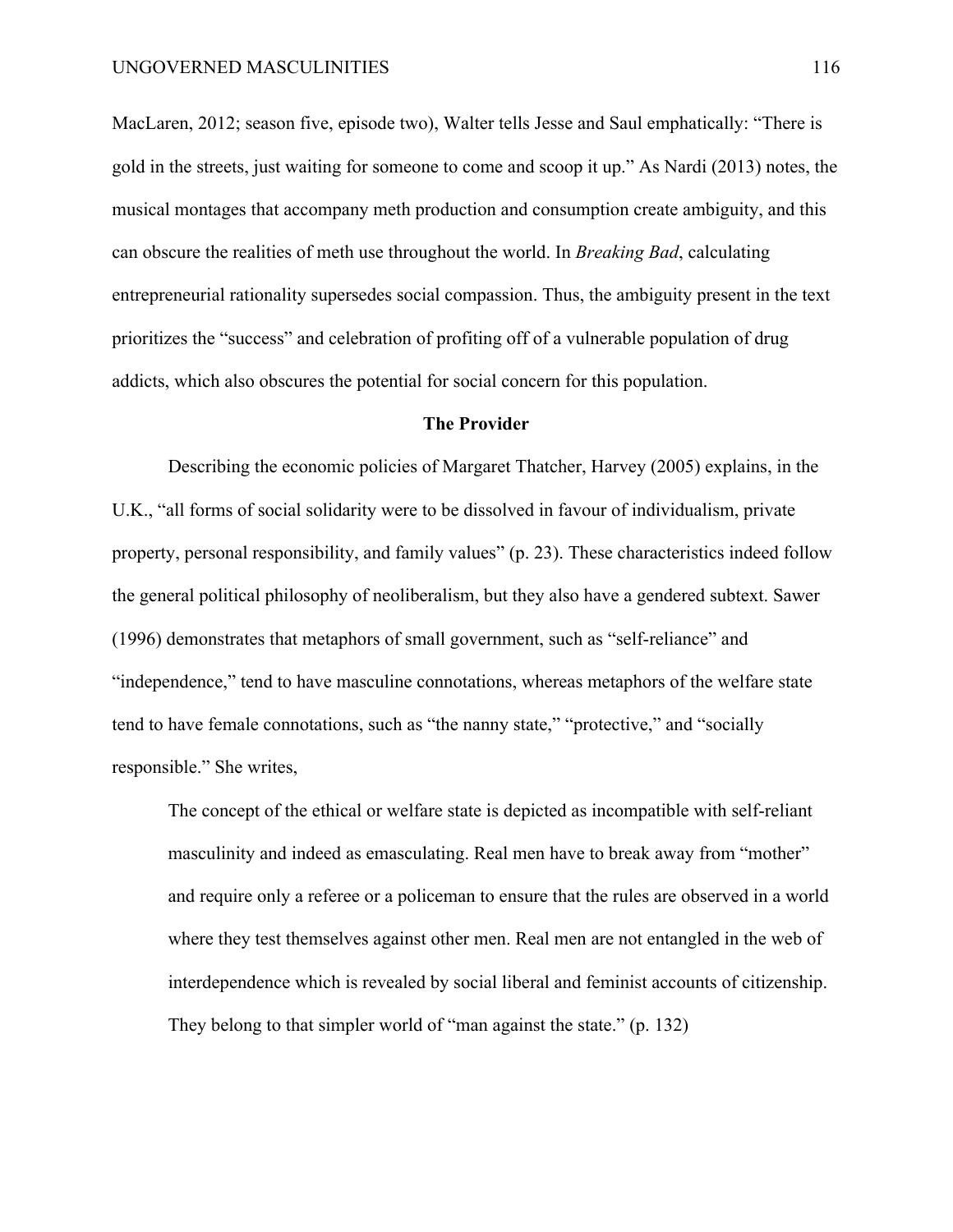Part of the self-reliance in conceptions of white masculinity involves providing for oneself and for one's family. Throughout *Breaking Bad* Walter continually exhibits forms of masculine selfreliance while denying mutual aid, charity, and compassion from others.

# **Self-Reliance vs. Charity**

Early in the series, in "Gray Matter" (Lin & Brock, 2008; season one, episode two), Walter and Skyler are invited to Elliot Schwartz's birthday party. Elliot Schwartz is one of the founders of the successful Gray Matter company, which Walter left behind before the company started making money. At the party, Skyler tells Elliot about Walter's cancer diagnosis and Elliot offers to help Walter. Instead of accepting the support, Walter takes offense at the offer.

Walter White: What the hell did you say to Elliot?

Skyler White: What?

Walter White: You told him about the cancer, didn't you? Didn't you? *Didn't you?*…I can't believe it.

Skyler White: Okay, we were talking. He asked how you were doing, and I am sorry that I don't have the best poker face these days where that's concerned. He knew something was wrong with you and he pressed me.

Walter White: He pressed you...come on.

Skyler White: Walt, when it came right down to it, I didn't know what else to do but to tell him the truth.

Walter White: The truth? How about if you just said "he's fine," huh? You think maybe you could have just have said that? "He's fine," and then it would have been done.

…

Sklyer White: So, what exactly did he say to you?!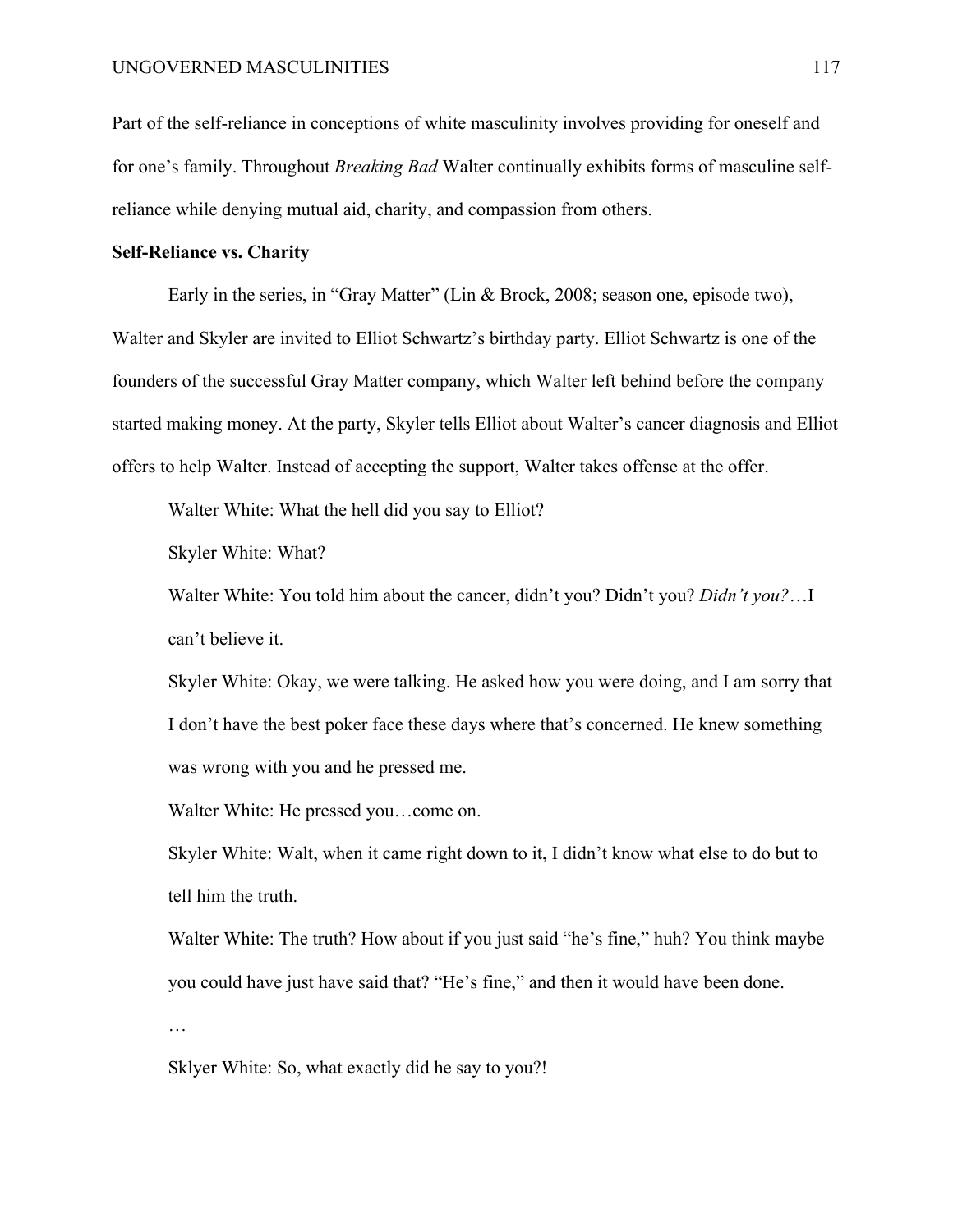Walter White: He offered me a job.

Skyler White [excited]: What?

Walter White: Yes, kind of like some fig leaf, you know? Some face-saving bullshit that allowed me to generously accept his charity. And then, when I turned that down, he flatout offered to pay for my treatment, which is exactly what you expected him to do, didn't you?

…

Skyler White: Okay, so what did you say? Walt?

Walter White: What do you think I said?

Skyler White: Why? Walt?

Walter again reveals his feelings about charity in "Phoenix" (Shiban & Bucksey, 2009; season two, episode 12), when his son, Walter Jr. (also known as Flynn), creates a website for people to donate money to Walter. Skyler takes Walter and her sister Marie into Walter Jr.'s room to see the website.

Skyler White: Your son. He's just unbelievable. Come see what he did.

Walter White Jr.: I told you it's not ready yet.

Skyler White: Honey, just show it to them.

The website has pictures of Walter and Walter Jr. hugging. It has a green background with gold stars and in the center it shows a pictures of Walter with his head shaved.

Walter White: My God, son, that's wonderful.

Marie Schrader: Flynn, this is beautiful. SaveWalterWhite.com. Well, I for one am telling everybody.

Walter White: Wait a minute. You're not asking for money, are you, son?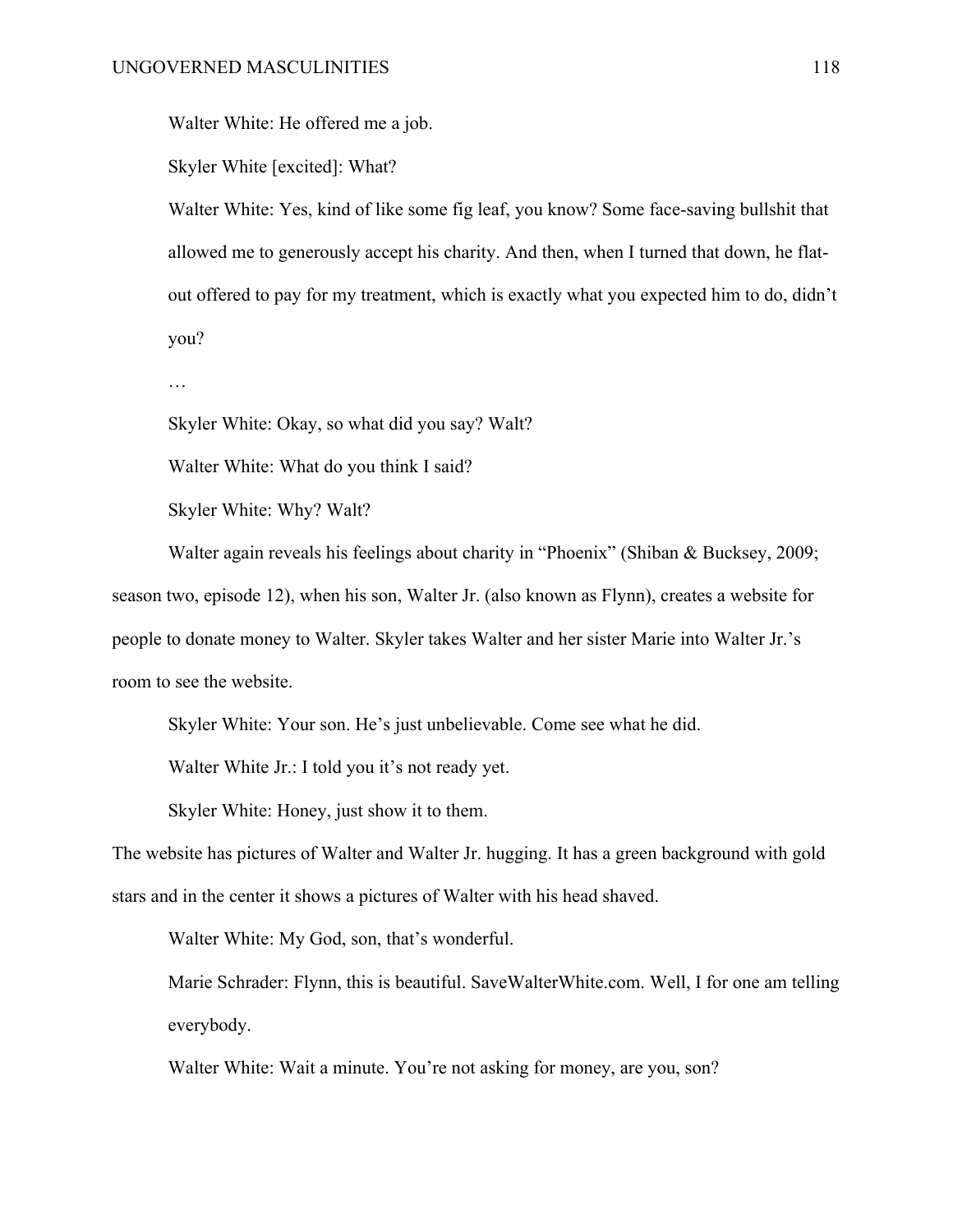Walter White Jr.: That's the whole idea. Louis helped me set up a PayPal account and, and everything. Walter White: Oh… Walter White Jr.: See?

Walter White: But we can't ask for money. I appreciate it. I really do.

Skyler White: Walt.

Skyler motions with her head to talk to Walter outside of their son's room. They walk into the hallway.

Skyler White: You can't ask him to take it down. It'll crush him.

Walter White: Skyler, it's charity.

Skyler White: Why do you say that like it's some sort of…dirty word?

The characterization of Walter as a man vehemently opposed to charity seems logical; if he was willing to accept help and support from others it is doubtful he would be driven to such drastic measures to support his family and pay for his medical bills. Self-reliance is central to Walter's masculinity; indeed, whenever he mentions the profit he has made from meth production and distribution, he uses the term "earned."

In "I.F.T." (Mastras & MacLaren, 2010; season three, episode three), Walter has told Skyler about his criminal activity and confronts her with the money he has earned so far. Skyler sits across from Walter in their living room, while a giant black duffle bag of money sits between them.

Walter White: I've done a terrible thing. But I did it for a good reason. I did it for us.

That…is college tuition for Walter Jr. and Holly, 18 years down the road. That is health insurance for you and the kids. For Junior's physical therapy, his SAT tutor. It's money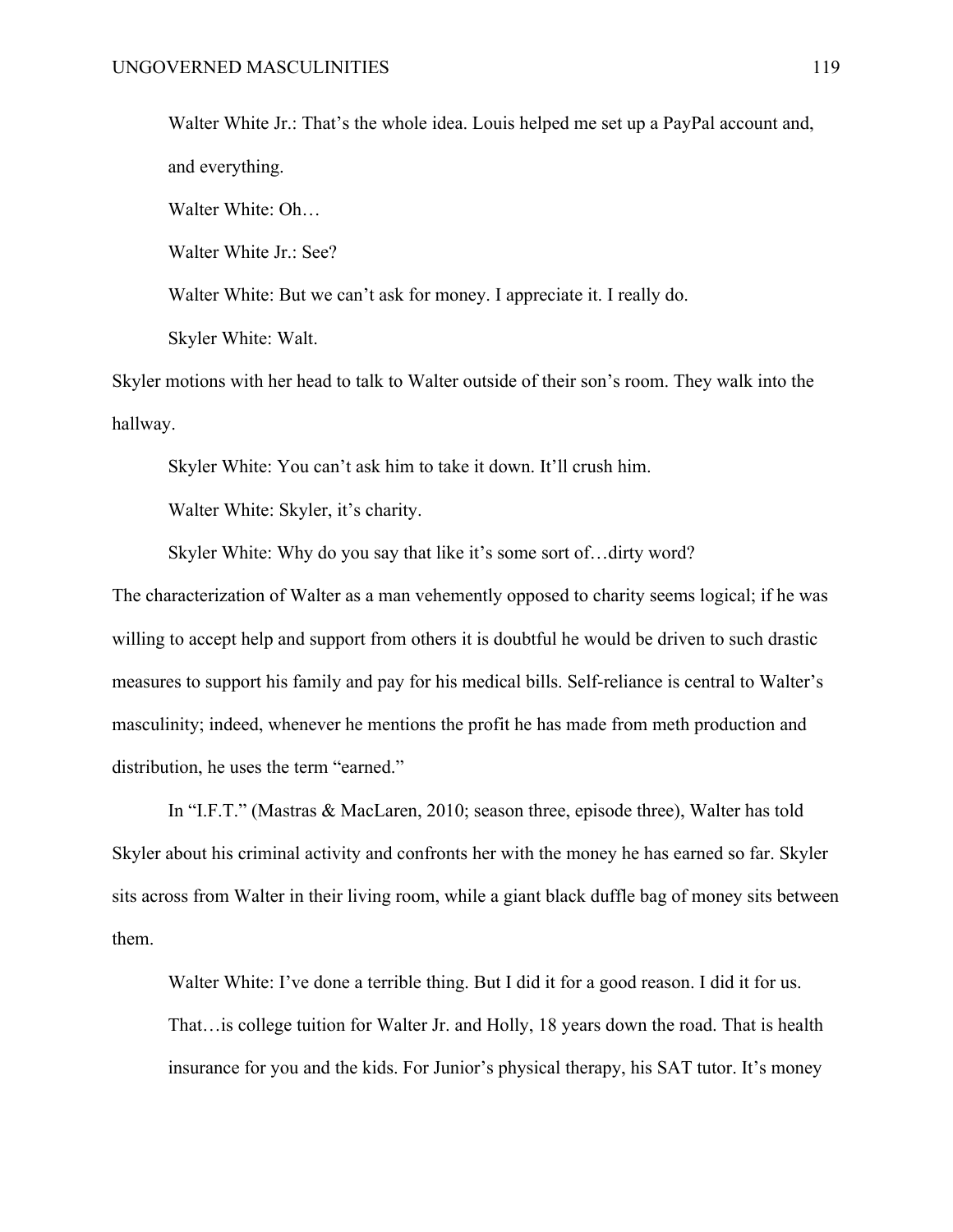for groceries, gas, for birthdays and graduation parties. Skyler, that money is for this roof over your head, the mortgage you aren't going to be able to afford on a part-time bookkeeper's salary when I'm gone.

Skyler White [shaking her head]: Walt, I…

Walter White: Please. Please. This money, I didn't steal it. It doesn't belong to anyone else. I *earned it*. The things I've…done…to earn it…the things that I've had to do…I've got to live with them. Skyler, all that I've done, all the sacrifices that I have made for this family, all of it will be for nothing if you don't accept what I've earned. Please.

Walter seems to show some regret in the above exchange for the things he has had to do for his money. Yet, Walter would rather have these regrets than take money from strangers or from his wealthy acquaintances. The notion of "earning" success and financial security is central to the concept of self-reliance, even if violence and illegal actions were necessary.

As mentioned, Walter is proud of his product and his entrepreneurial success and he takes on the role of "the provider" with pride in *Breaking Bad*. In "Phoenix" (Shiban & Bucksey, 2009; season two, episode 12), Walter and Skyler are sleeping when their newborn baby, Holly, starts crying. Skyler wakes up and moans and Walter sits up and says, "I'll get her." In the next scene, Walter feeds Holly in the kitchen and bounces her gently.

Walter White: Yeah, good girl. That's a good girl. My little girl, huh? [Walter puts her vertically against his chest and pats her back. He pauses.] Walter White: Hey, do you want to see something, mmm? Come here. Oh, I know, I know.

[He takes Holly into the garage and turns on the light.]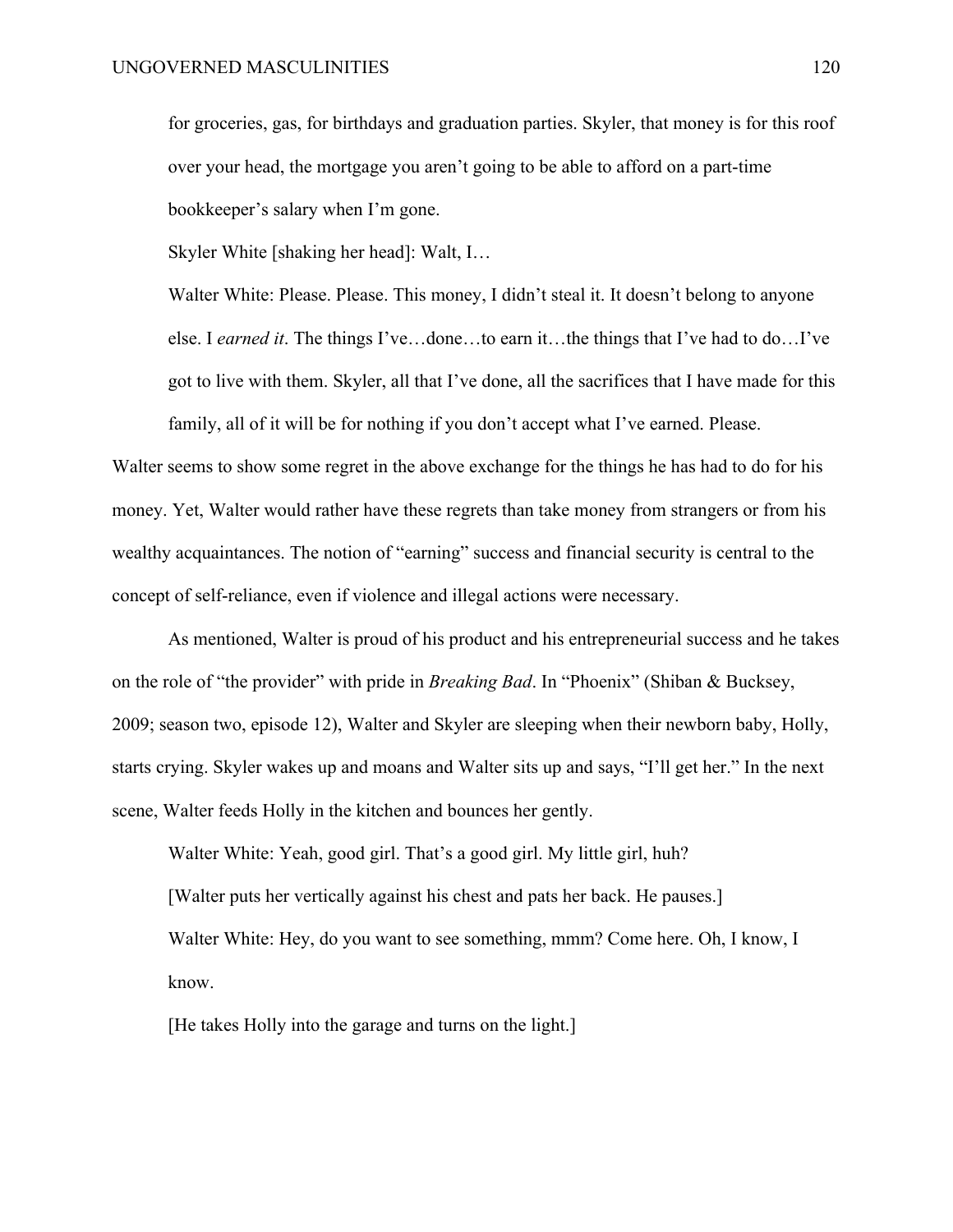Walter White: Hey you want to see what your daddy did for you? Let me show you.

Here. Come here. Sh, sh, sh, sh. Want to see?

[Walter shifts Holly into his right arm and lifts up the insulation on the wall of his garage revealing two enormous stacks of cash. ]

Walter: Huh?

[He lifts up another panel of insulation revealing another two large stacks of cash.]

Walter White: That's right. Daddy did that.

[He stares at Holly, holding her.]

Walter White: Daddy did that for you.

Walter is so proud of his money, so willing to take on the role as the provider, that he shows his newborn baby, for whom this display is meaningless, his vast earnings. This scene is particularly fascinating because Walter's feminine actions of feeding Holly and talking sweetly to her are contrasted sharply with his masculine displays of money and patriarchal power.

Sawer (1996) explains that one of the feminine metaphors of the state in neoliberal discourse is "the breast." She writes, "Neo-liberal discourse suggests that citizens must be forcibly weaned from the breast of the state in order that male citizens can become manly again" (p. 130). The above scene demonstrates certain shifting characteristics of white masculinity; Walter will take the responsibility of childcare, but he will not accept charity to help support himself or his family. Thus, Walter is comfortable caring for his own children—in a sense providing "the breast" for his own daughter—but he will not accept the same support from others because this constitutes too great of a threat to his masculinity. The above scene supports the self-reliance of neoliberalism, but also emphasizes the importance of the patriarchal nuclear family in this political philosophy.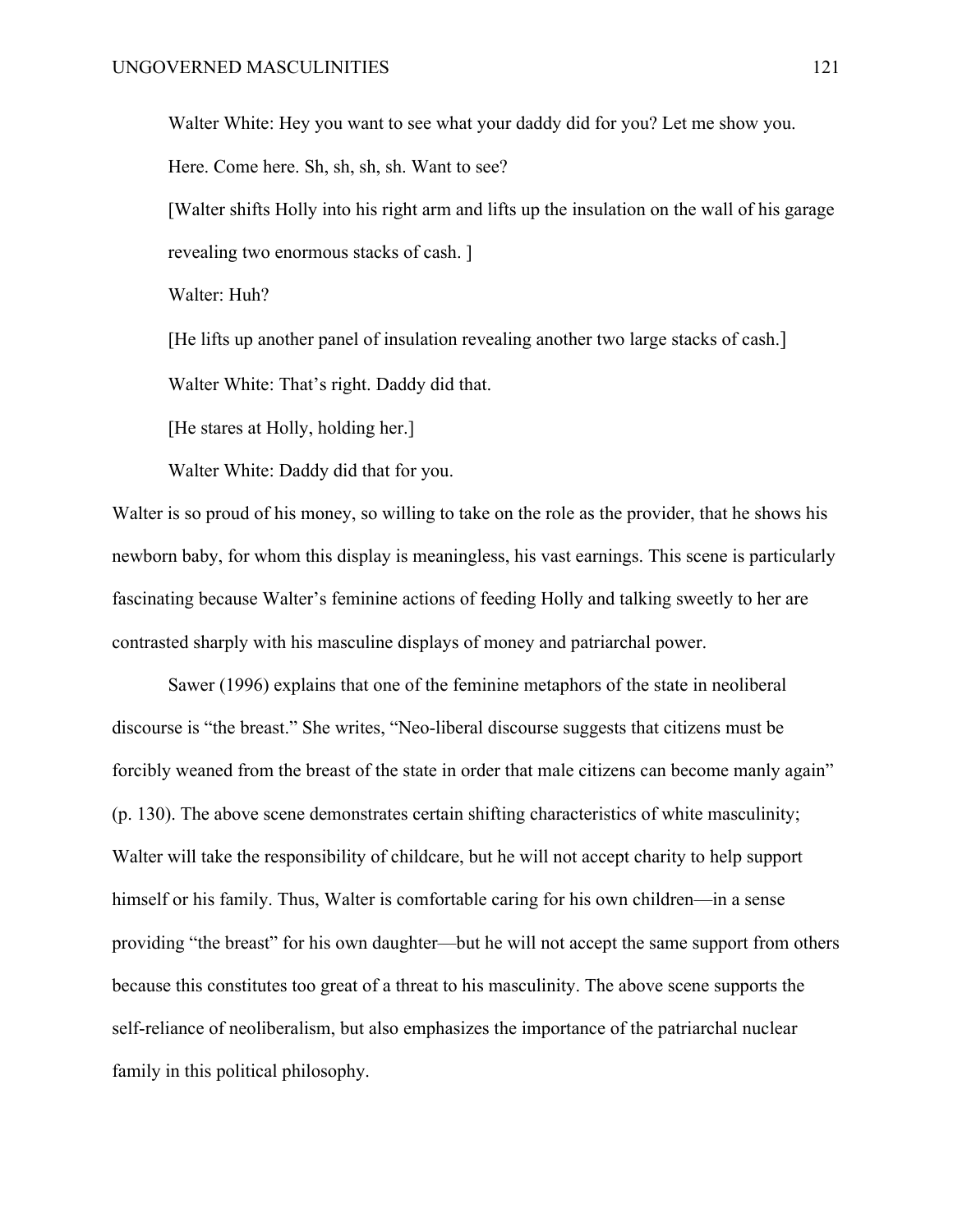There is perhaps no better illustration of the importance of providing for one's family, no matter the cost, than a scene involving Walter and Gustavo in "Más" (Walley-Beckett & Renck, 2010; season three, episode six). At this point in the story, Walter has decided to stop producing meth, but Gustavo tries to convince him to continue. Gustavo builds Walter a high-tech meth laboratory in the basement of an industrial laundromat he owns, and he brings Walter to this lab to persuade him to continue cooking.

Walter White: What is this?

Gustavo Fring: Your new lab.

…

Gustavo Fing: The laundry upstairs, I've owned it for years. It receives large chemical deliveries on a weekly basis; detergents and such. There is nothing suspicious about it, and my employees, to be sure, are well-trained, trustworthy. The filtration system is state of the art. It will vent nothing but clean, odorless steam just as the laundry does and through the very same stacks. I need 200 pounds per week to make this economically viable. You would choose your own hours, of course, come and go as you please so long as the quota is met.

Walter White: Sorry...the answer is still no. I have made a series of very bad decisions and I cannot make another one.

Gustavo Fring: Why did you make these decisions?

Walter White: For the good of my family.

Gustavo Fring: Then they weren't bad decisions…What does a man do, Walter? A man *provides* for his family.

Walter White: This cost me my family.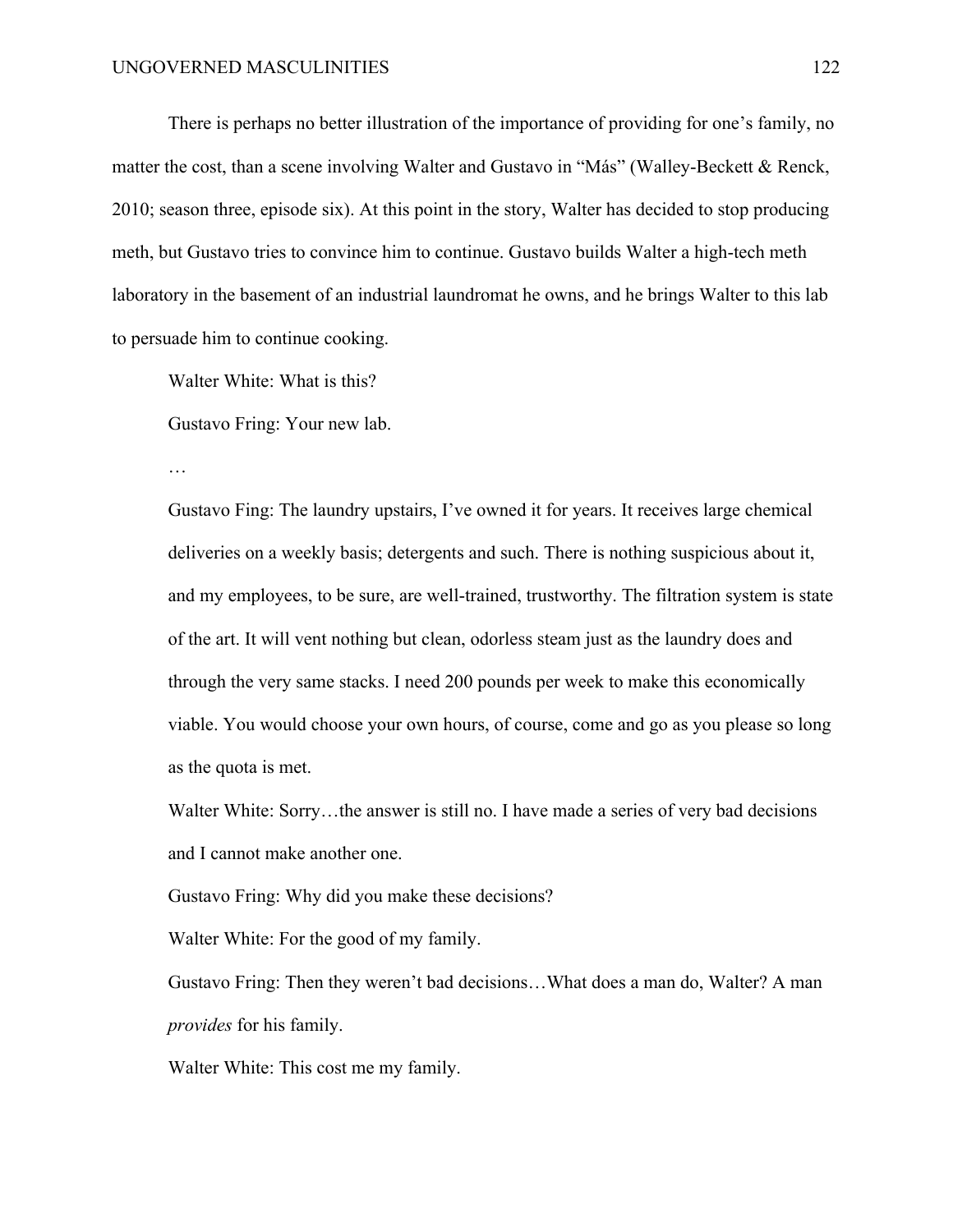Gustavo Fring: When you have children, you always have family. They will always be your priority, your responsibility. And a man, *a man provides*. And he does it even when he's not appreciate, or respected, or even loved. He simply bears up, and he does it, because *he's a man*.

The message here is clear: a man provides for his family no matter the cost. It is his responsibility and he must do this on his own, without charity or support from others.

A contradiction that continues throughout *Breaking Bad* has to do with its potential to be read as a critical text. The stage is set in this narrative to engender a critique of neoliberalism and white masculinity. In effect, the economic and healthcare problems portrayed in the series drive Walter to become a criminal. One possible reading of Walter's story is that neoliberalism and untenable masculine standards breed criminals, violence, and destruction. Of course, one would need to conduct an ethnographic audience reception study to determine if this reading actually exists among *Breaking Bad* fans. However, if considering only the text in isolation, the structure of its narrative does not lend itself fully to this critique. That is, Walter's rebellion against systemic inequality and inaccessible healthcare does not involve organized social activism, or cooperation, or protest. Instead, Walter *replicates* the oppressive standards that held him down before he became a criminal. He changes from being the victim of masculine ascendancy and economic inequality to setting the standards for these oppressive systems. His dire situation is not categorized as political. He does not advocate for changing healthcare policy, or higher pay for public school teachers; in fact, he doesn't even ask for a raise! No, for Walter, this is *a challenge*, a challenge that resonates deeply with his perceived masculine failures. In effect, *Breaking Bad* is the story of a "man against the state" (Sawer, 1996, p. 132).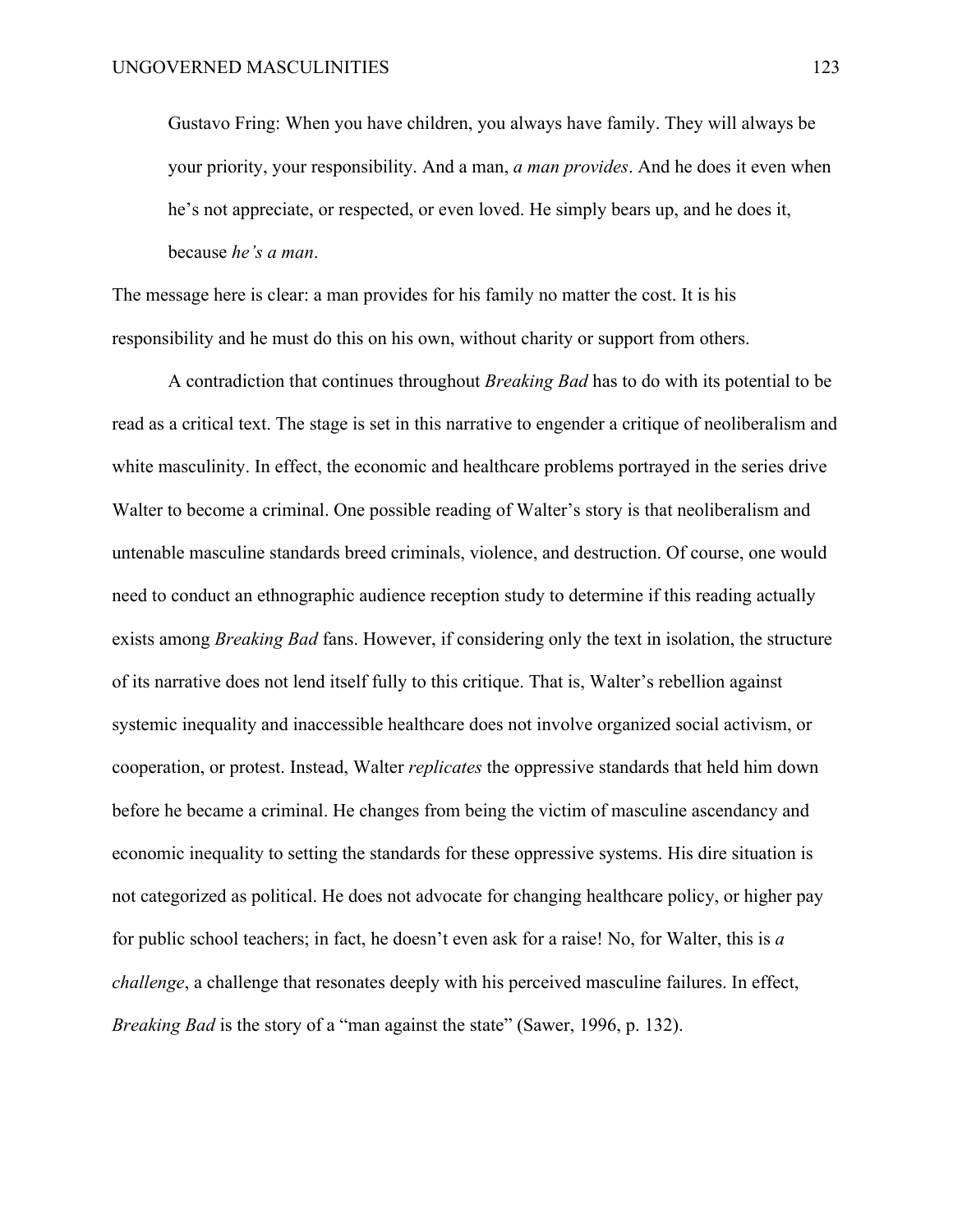#### **Technical, Scientific Solutions**

Walter's power throughout *Breaking Bad*—entrepreneurial and masculine—derives from his scientific knowledge. His proficiency in chemistry allows him to produce a high-purity methamphetamine that drug users desire. Additionally, he relies on scientific knowledge to solve complex problems throughout the span of the series. This type of scientific problem solving also connects to Walter's masculinity.

# **"Yeah Science!"**

In a scene previously mentioned, Walter is able to win the respect of Tuco Salamanca by creating an explosion in his office with fulminated mercury. After the explosion, Walter holds up a bag of the mercury, threatening to set off another explosion. Tuco consents to pay Walter the money he owes him and agrees to an ongoing business partnership.

Tuco Salamanca: …You got balls. I'll give you that. Alright, alright, I'll give you your money. That crystal that your partner brought me, it sold faster than \$10 ass in TJ. What do you say you bring me another pound next week?

Walter White: Money up front.

Tuco Salamanca: Alright, money up front. Sometimes you got to rob to keep your riches. Just as long as we got an understanding.

Walter White: One pound is not going to cut it. You have to take two.

Tuco Salamanca [laughs]: Odelay. Hey, what is that shit?

Walter White: Fulminated mercury…a little tweak of chemistry.

Walter exits Tuco's office after this last line. He walks out to his car with a duffle bag full of money. He gets into his car and looks at the money in the black bag. He holds up the money in his hand and starts grunting and growling. This boisterous display demonstrates a form of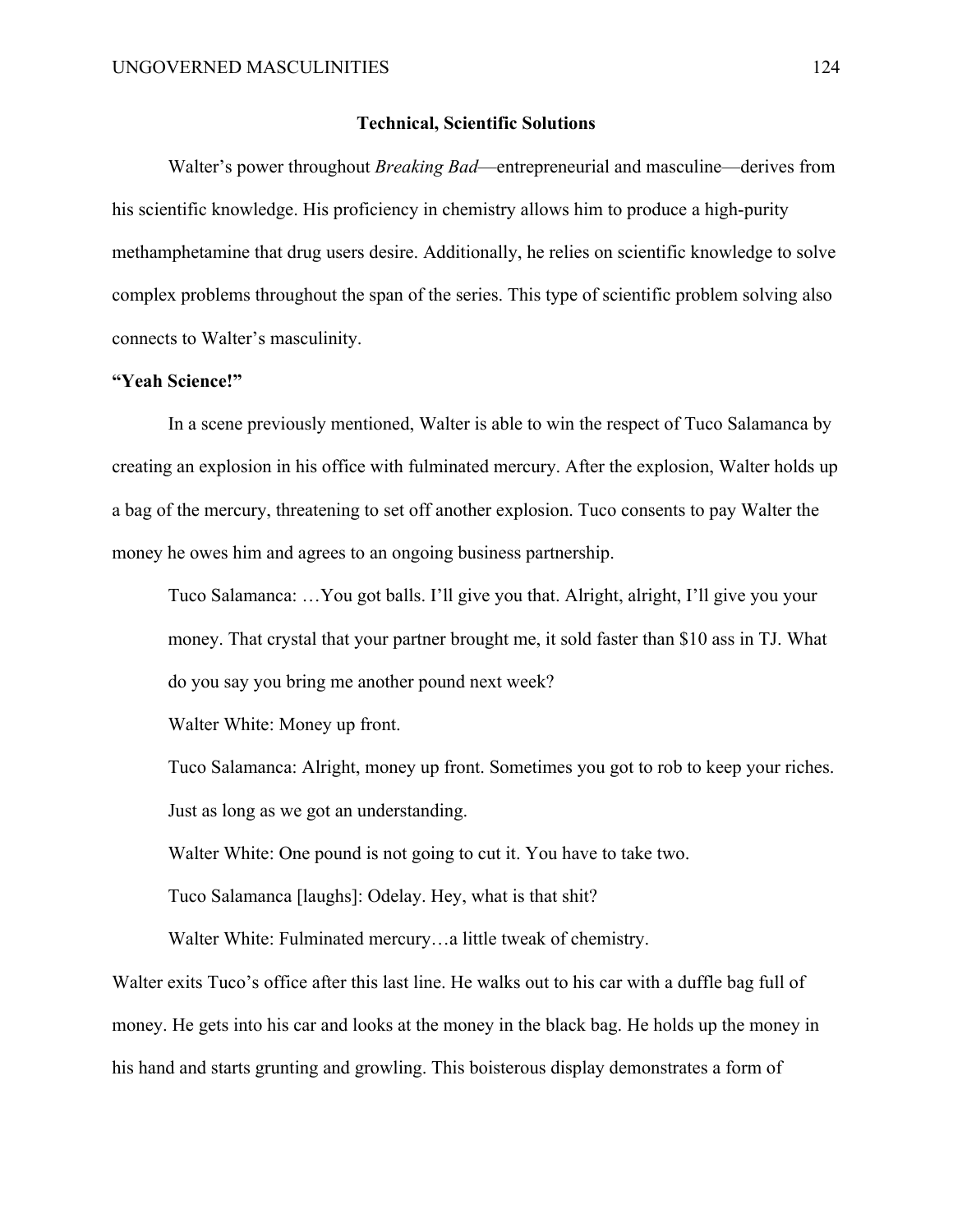masculine celebration similar to the celebrations in football after a touchdown. Science, and his mastery of science, is the primary factor in Walter's "win" in this altercation with Tuco.

Entire episodes revolve around technical problems that Walter must solve in order for the narrative to continue. Many times Jesse depends on Walter's scientific knowledge to get them out of difficult situations. Often when these scientific solutions succeed, Jesse will shout or say "Yeah science!" which becomes a type of catch phrase for Jesse's character throughout the series. In "A No-Rough-Stuff-Type Deal" (Gould & Hunter, 2008; season one, episode seven), Jesse and Walter plan to cook four pounds of meth for Tuco, but Jesse questions whether this is possible because he cannot imagine how to get the necessary ingredients for such a large cook. At this point in the story, the meth Jesse is used to cooking requires a large quantity of Sudafed, and to get this he hires "smurfs," people who individually buy small amounts of Sudafed so as to not arouse suspicion. Walter, however, has a plan.

Jesse Pinkman: Four pounds! *Four pounds!* Two pounds wasn't bad enough. We're talking 200-300 boxes of sinus pills. There ain't that many smurfs in the world. Walter White: We're not going to need pseudoephedrine. We're going to make phenylacetone in a tube furnace, then we're gonna use reductive animation to yield methamphetamine, four pounds.

Jesse Pinkman: So no pseudo?

Walter White: No pseudo.

Jesse Pinkman: So you do have a plan. Yeah Mr. White! Yeah science!

At other, more desperate times, Jesse begs Walter to come up with scientific solutions to solve problems. In "4 Days Out" (Catlin & MacLaren, 2009; season two, episode nine), Walter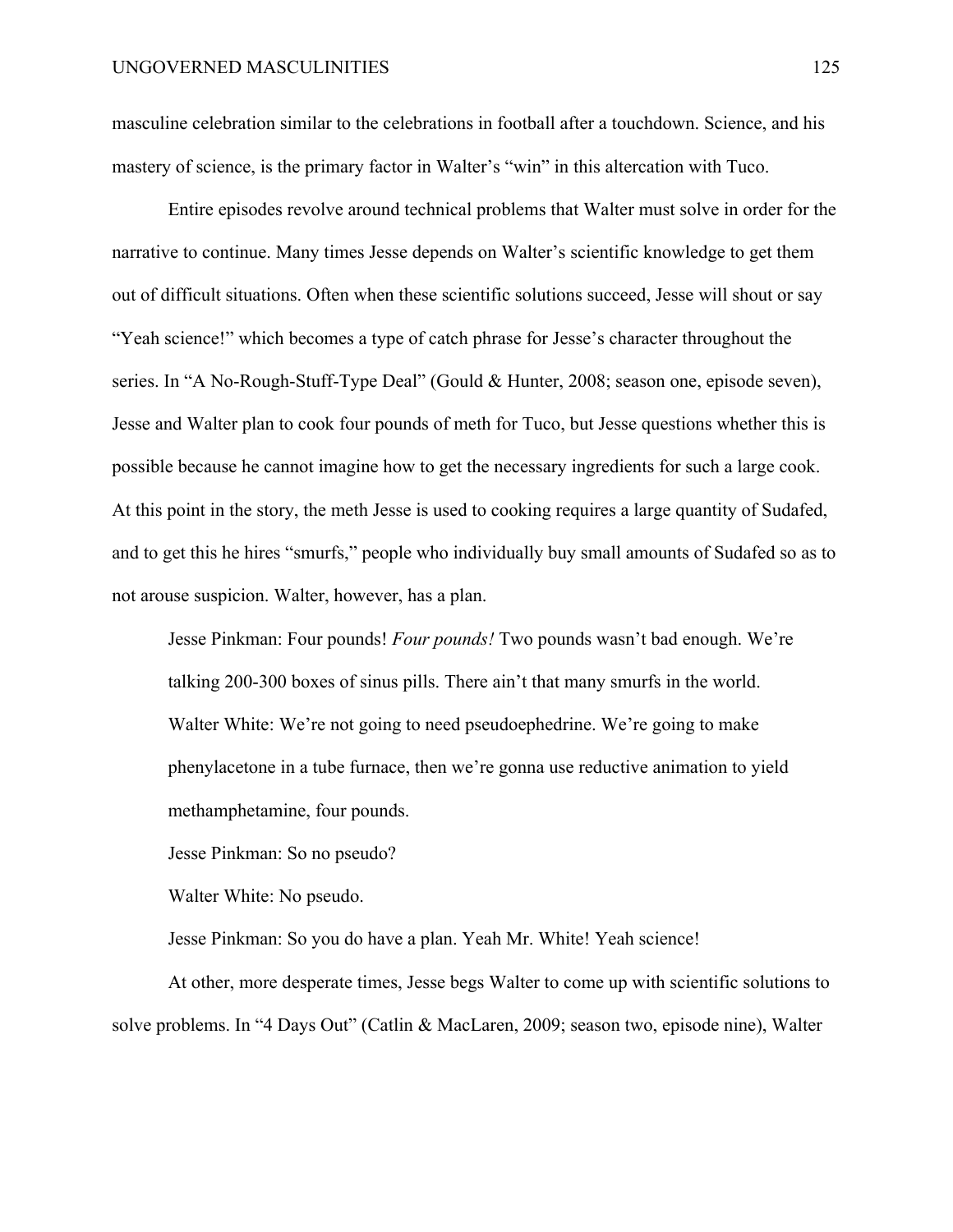and Jesse are stranded in the desert after their RV breaks down. They run out of water and food. Desperate for a solution, Jesse pleads with Walter to think of something.

Jesse Pinkman: Kay, you need to cut out all your loser crybaby crap right now and think of something scientific!

Walter White [laughing, defeated]: Something scientific, right...

Jesse Pinkman: What! Come on! Man, you're smart. You made poison out of beans, yo. Look…we got an entire lab, right here. Alright, how 'bout you take some of these chemicals and mix up some, some rocket fuel! Or we could just send up a signal flare...or you make some kind of robot to get us help, or a homing device...or building a battery. Or wait, no…what if we just take some stuff off the RV and build it into something completely different, you know, like a…like a dune buggy. Yeah, that way we can just dune buggy our…

At this point in the scene the camera focuses on Walter. He holds up his hand and sits up, indicating that he has thought of a scientific solution. He then orders Jesse to get the materials required to make a replacement battery to get the RV started again.

These types of technical and scientific solutions occur constantly throughout *Breaking Bad*. As Walter's masculinity transitions throughout the series, he becomes more certain of his ability to use technical and scientific knowledge to solve problems, at times displaying his power and control with pride. In "Live Free or Die" (Gilligan & Slovis, 2012; season five, episode one), Walter, Jesse, and Mike realize that the police have Gustavo's laptop computer, which contains evidence capable of incriminating the men. Their solution to the problem is to destroy the laptop by using a giant magnet. The men take the magnet from a junkyard, where it is normally used to lift and move cars, and place it into a truck which they drive into the police station and park next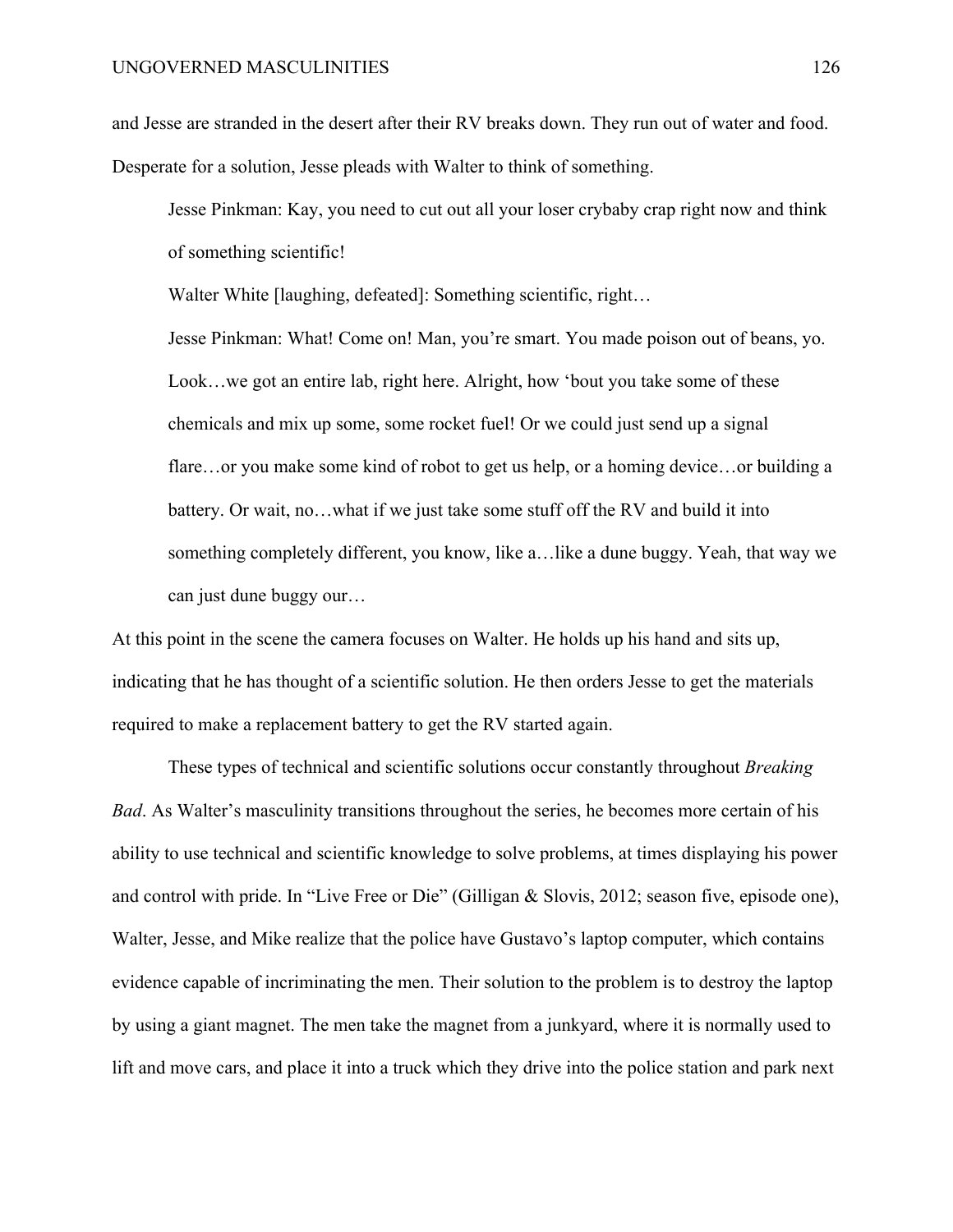to the evidence room. Walter and Jesse then activate the magnet which smashes everything in the evidence room including Gustavo's laptop. In the process, they tip over the truck, which they are forced to abandon in order to make their escape. While the men speed away in Mike's car, Walter expresses his certainty about their success.

Jesse Pinkman: Yeah! Bitch!

Mike Ehrmantraut: Shut up! What exactly are you celebrating? You left the truck behind! Walter White: So what?

Mike Ehrmantraut: So what? So what if they find prints? And what if they trace it back to the wrecking yard?

Walter White: They won't. There's no prints, I made sure of that. There's no paperwork on the truck, the magnet, or the batteries. Untraceable salvage, all of it, made sure of that too.

Mike Ehrmantraut: Well, you've got all the answers. So you tell me, answer man, did all of that even work just now?

Walter White: Yes, it worked.

Mike Ehrmantraut: I'm supposed to take that on faith? Yeah? Why? How do we know? Walter White: Because I say so.

After Walter utters this last line, the car falls silent. Jesse looks back toward Walter in awe of this authoritative statement. Mike glares at him in the rearview mirror, narrows his eyes, and finally looks away.

Walter is the authority when it comes to scientific and technical solutions, and this authority is certainly culturally coded as masculine. Connell (2005) describes the masculinization of science: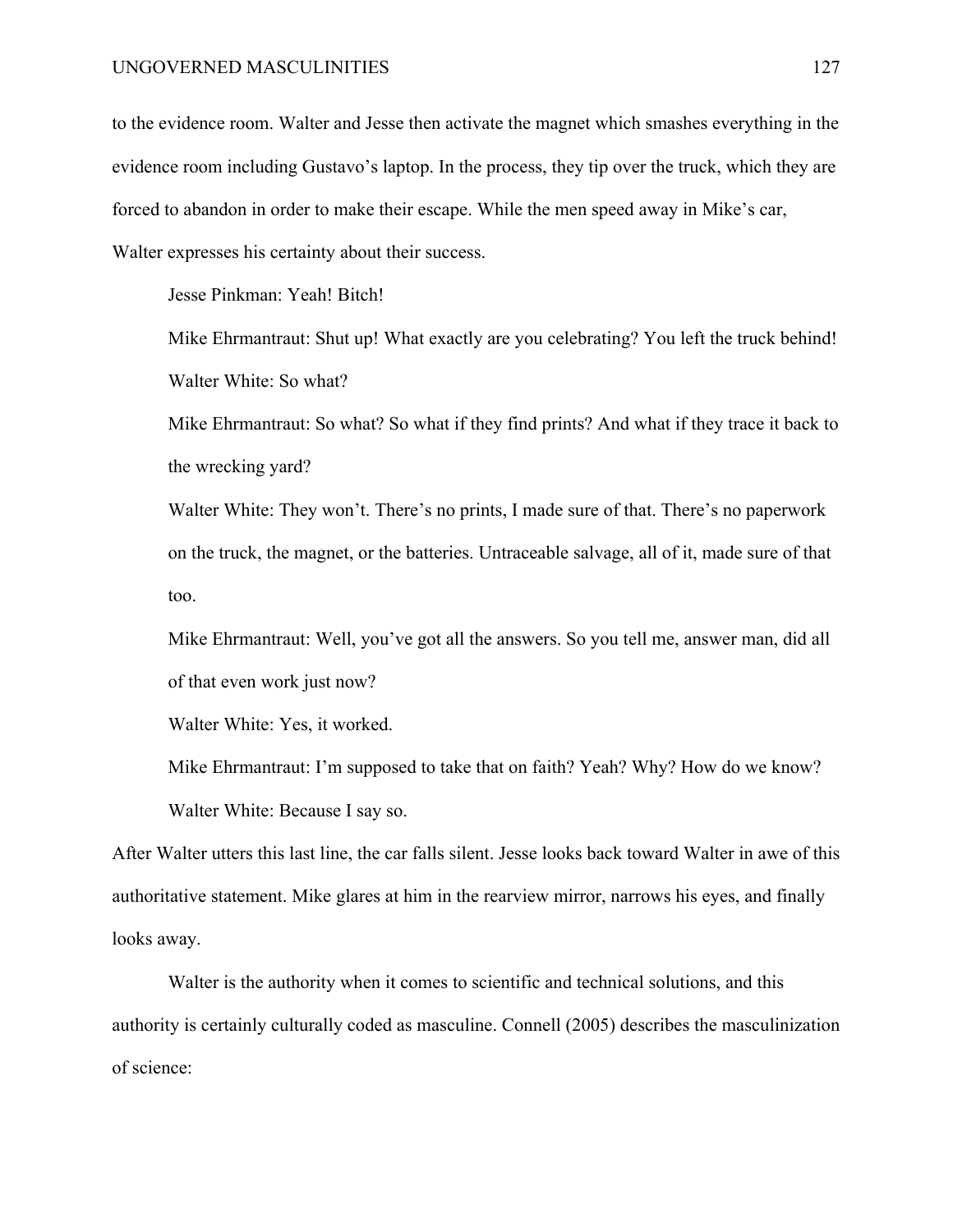For it has been shown, in convincing historic detail, that natural science itself has a gendered character. Western science and technology are culturally masculinized. This is not just a question of personnel, though it is a fact that the great majority of scientists and technologists are men. The guiding metaphors of scientific research, the impersonality of its discourse, the structures of power and communication in science, the reproduction of its internal culture, all stem from the social position of dominant men in a gendered world. The dominance of science in discussion of masculinity thus reflects the position of masculinity (or specific masculinities) in the social relations of gender. (p. 6)

Of course, the scientific masculinity Walter exhibits also connects to his entrepreneurial skill throughout the series. As mentioned, Walter deploys cold and calculating measures to remain in control throughout *Breaking Bad* and often these measures involve scientific solutions.

Is neoliberalism in operation here, though? The connection between scientific masculinity and neoliberalism arises from changes in capitalism. Connell (2005) explains that advanced capitalism involves increased rationalization in business and within culture as a whole. Winter and Robert (1980) argue that masculinities are reshaped to fit these changes: "Increasingly one finds masculinity identified with the traits that represent the individual internalisation of the forms of technical reason, for it is technical reason itself that constitutes the major form of repression in contemporary society" (p. 270).

Walter's scientific knowledge and abilities can also connect to the changes in labor and production accompanying post-Fordism. Fordism refers to the social formation of the United States and Western Europe after 1945 that involved large-scale industrial production of standardized goods in the context of mass consumption; it required high wages and worked in tandem with Keynesian economics (Barker, 2004). *Post-*Fordism refers to the successful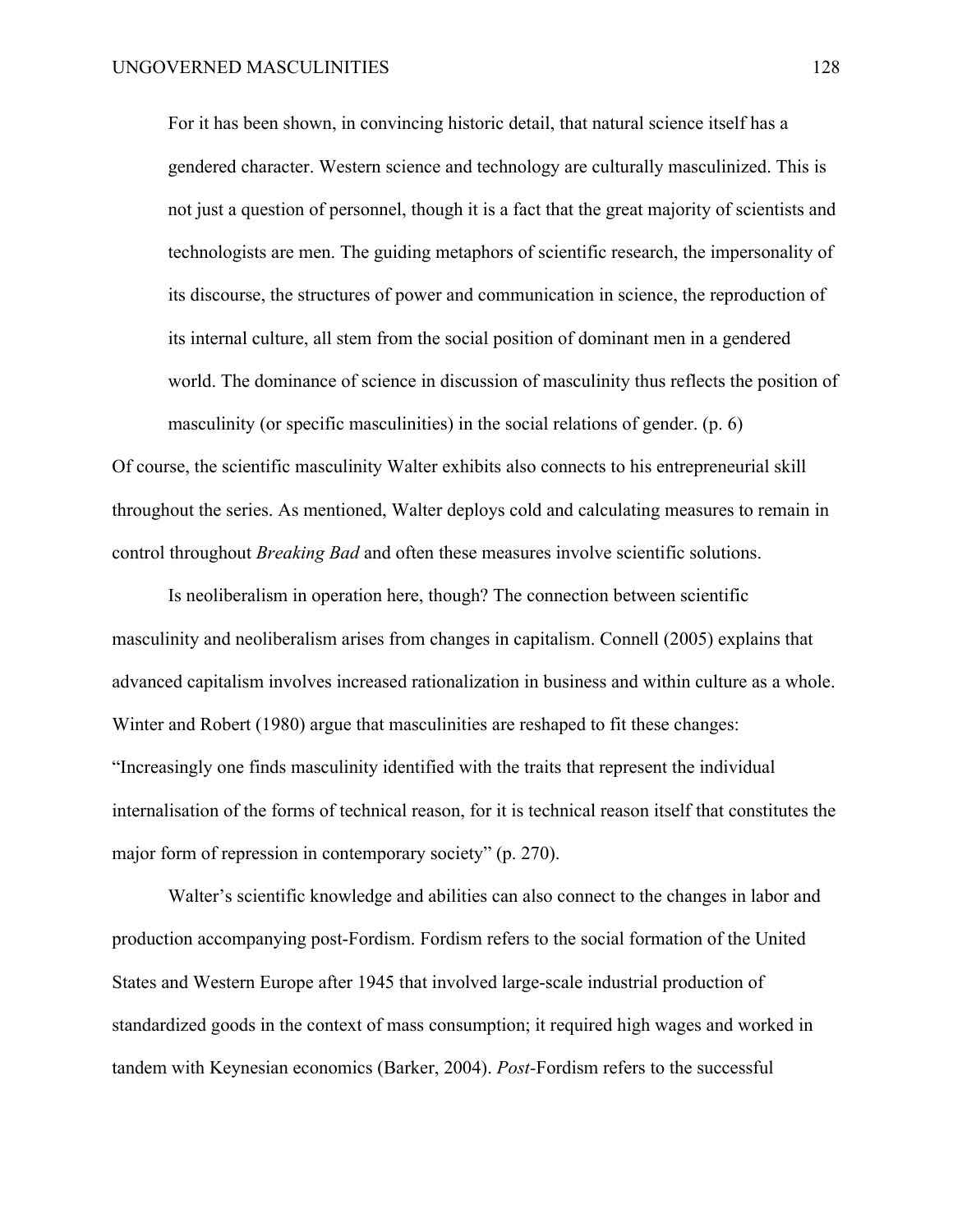neoliberal restructuring of capitalism after 1970, which involved a reorganization of labor processes that included "flexible specialization" as a new standard for workers (Barker, 2004). Amin (1994) defines flexible specialization as "characterized by new principles of production, including specialist units of production, decentralized management and versatile technologies and workforces to satisfy increasingly volatile markets" (p. 2). Flexible specialization refers to concepts such as "multitasking" and an increasingly technical and adaptive knowledge that can be exploited when necessary across various operations (Barker, 2004). Walter's ability to apply his scientific knowledge to the countless problems that arise in the narrative of *Breaking Bad* mark him as possessing the flexible specialization qualities of post-Fordist production processes. Walter's ingenuity is *rewarded* throughout the series because his success depends on his ability to adapt his knowledge to complex problems and circumstances.

## **Negotiations and Incorporation**

To maintain dominance within hegemonic systems, powerful groups must invest in "winning" the consent of subordinate groups (Gramsci, 1971a). In this sense, hegemonic systems are mobile—they must change to fit the social circumstances of a particular time and culture; for this reason, hegemony is always a *temporary* settlement that must be constantly re-made and rewon (Barker, 2004). This restructuring and constant mobility are central to systems of hegemonic masculinity (Connell & Messerschmidt, 2005). To understand systems of masculinity, it is essential to examine how hegemonic masculinities change and absorb new identities and manifestations. Butsch (2001) advocates for a greater understanding of moments of incorporation, which is the term used to refer to moments when hegemonic systems appropriate and co-opt new and/or different strategies to maintain dominance. Incorporation occurs when dominant systems appropriate resistance movements to win the consent of subordinate groups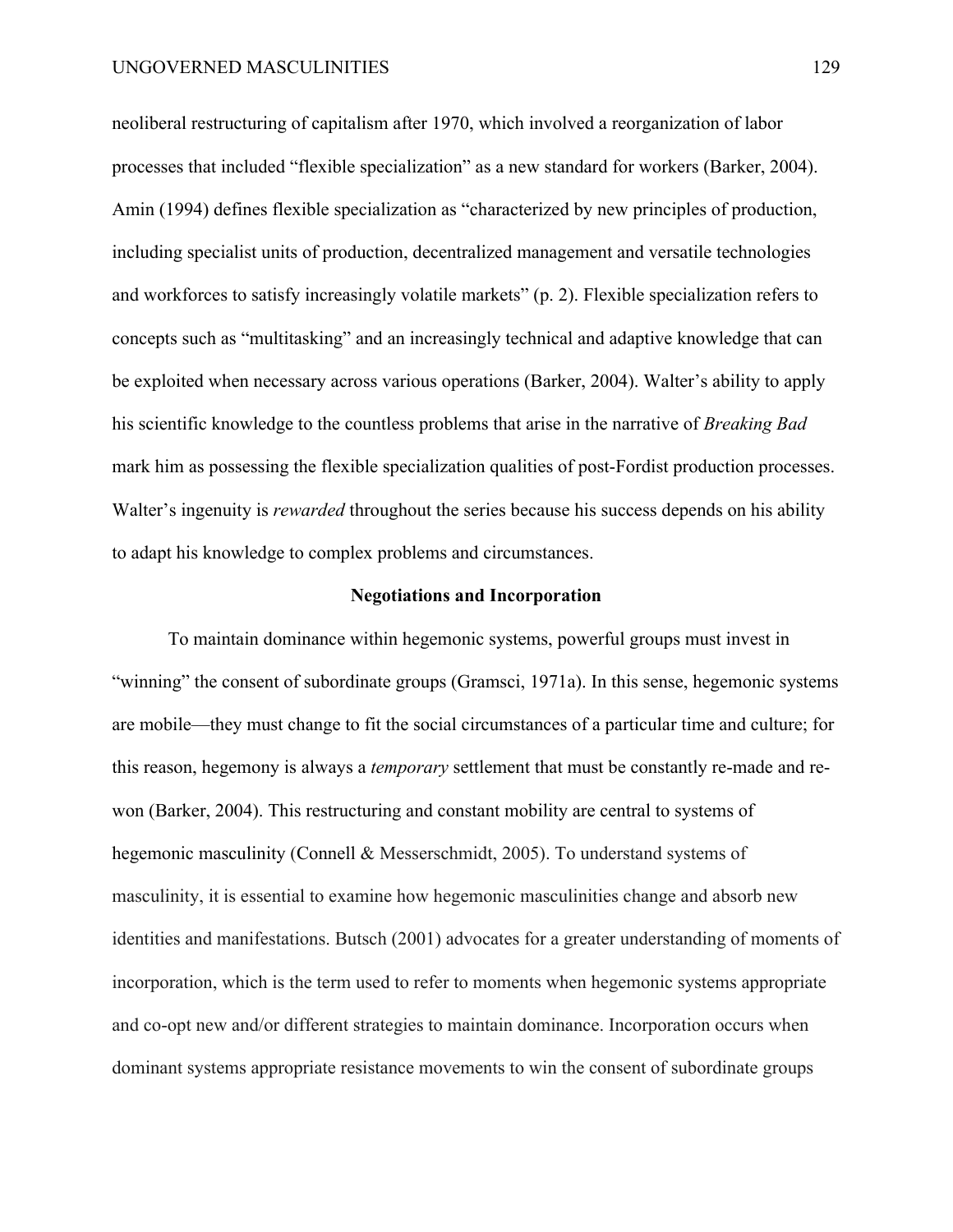### UNGOVERNED MASCULINITIES 130

(Butsch, 2001). The text *Breaking Bad* contains distinct moments of incorporation that deal with gender and neoliberalism. These moments are crucial for this analysis because they demonstrate how the dominant ideological forces of neoliberalism incorporate feminine qualities.

To this point, the present analysis has argued for the overlapping features of neoliberalism and white masculinity. These arguments do not propose that neoliberalism will always and forever take on masculine connotations; rather, I hope I have shown what these two systems have in common and how this can broaden our understanding of both masculinity and neoliberalism. Of course, "the individual" in neoliberalism is gender-neutral (Connell, 2005), but the entrepreneur, the male "provider," the metaphors of deregulation, and the scientific rationality all connect to the realm of masculinity in various ways. If the individual is genderneutral, we can certainly point to various ways that female characters in *Breaking Bad* perform neoliberalism, as well as male characters who reside outside of dominant models of masculinity. It is also necessary to understand how these performances interact and collide with the dominant masculine features and characters on *Breaking Bad*.

# **Skyler**

Walter's wife, Skyler White, plays a number of roles in relation to her husband's trajectory in the narrative of *Breaking Bad*. One of these roles involves taking on the entrepreneurial characteristics more frequently attributed to Walter in the series. These key moments distinguish Skyler from the women of *The Sopranos* because, textually, Janice Sorpano and Carmela Soprano exhibit far fewer entrepreneurial characteristics than Skyler. Yes, both Janice and Carmela struggle and sometimes disrupt the masculine financial world of *The Sopranos*, but they are both largely excluded from this sphere by the narrative's male characters. Though Carmela demonstrates financial management skills, she is never able to break away from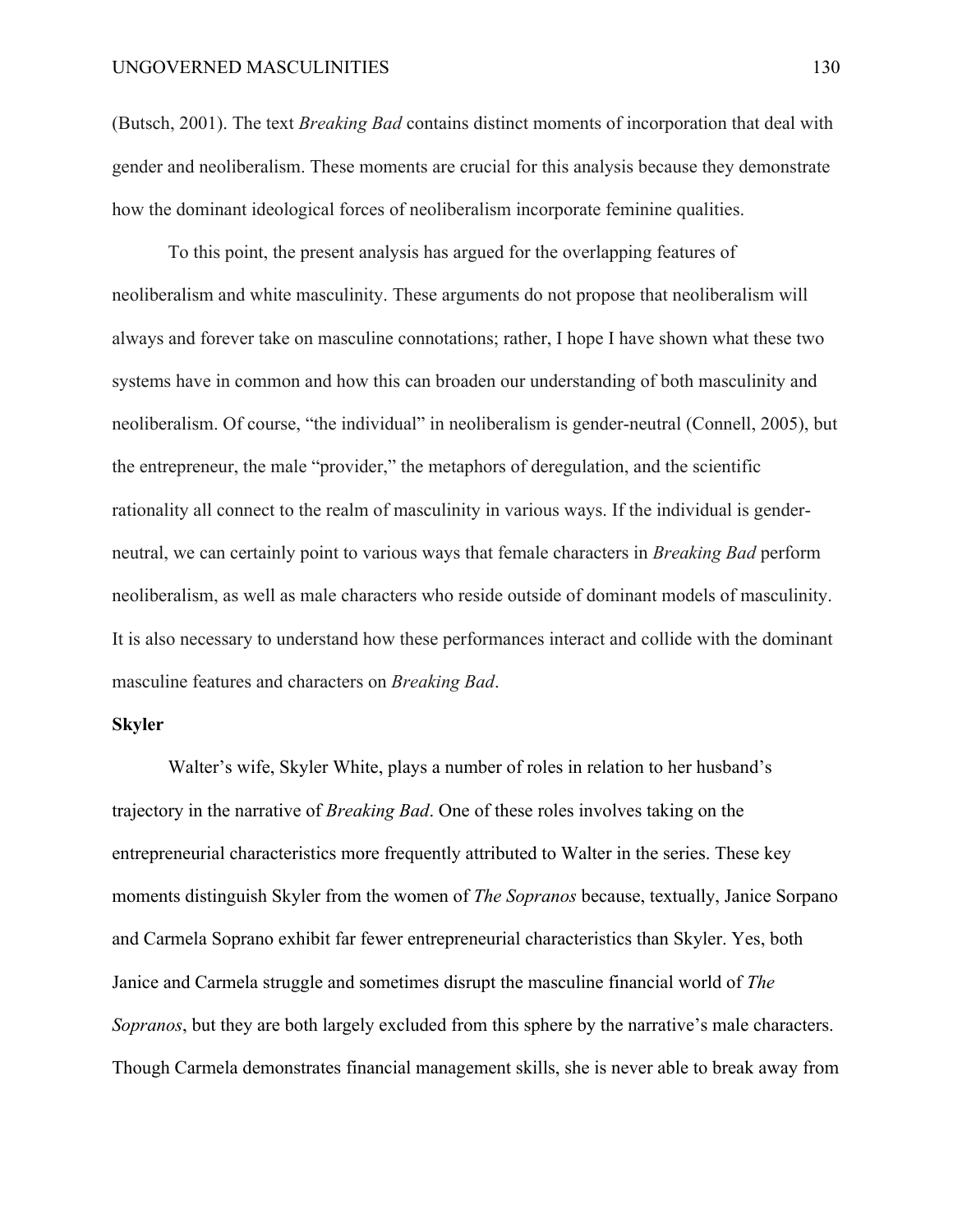## UNGOVERNED MASCULINITIES 131

Tony's control in this regard. Carmela conducts almost all of her independent monetary endeavors in secret, and Tony never allows Carmela any control over or knowledge of his financial decisions. *Breaking Bad*'s Skyler, however, demonstrates entrepreneurship and financial agency repeatedly. She even participates in and often operates as the controlling voice of Walter's business decisions. Despite all this, vestiges of patriarchy still permeate these portrayals of Skyler.

In "Abiquiú" (Schnauz & Shiban, 2010; season three, episode 11), Walter takes Skyler to meet with his lawyer, Saul Goodman, to discuss their plan to launder his drug money. Pierson (2013b) explains the connection between money laundering and neoliberalism:

Neo-liberalism's liberalization and deregulation of banking and financial laws have led to the increase of money laundering…While money laundering is an illegal activity, it does share affinities with rapid monetary exchanges and established tax haven countries, which have become common practices of global corporations in neoliberal societies. (p. 24)

At this point in the story, Walter has told Skyler about his criminal activity and she starts to serve as his accomplice, at first in minor ways. For example, together they decide to use Walter's drug money to pay for physical therapy for their brother-in-law, Hank Schrader. During the meeting with Saul, Skyler demonstrates her financial knowledge and criticizes Saul's plan to launder Walter's money.

Saul Goodman: So, Walt tells me that you have some concerns I can alleviate. Skyler White: Yes, I do. I have concerns, Um, if we're going down this road, and clearly we are, for the sake of my brother-in-law.

Saul Goodman [placating]: I've heard about him—he's an American hero.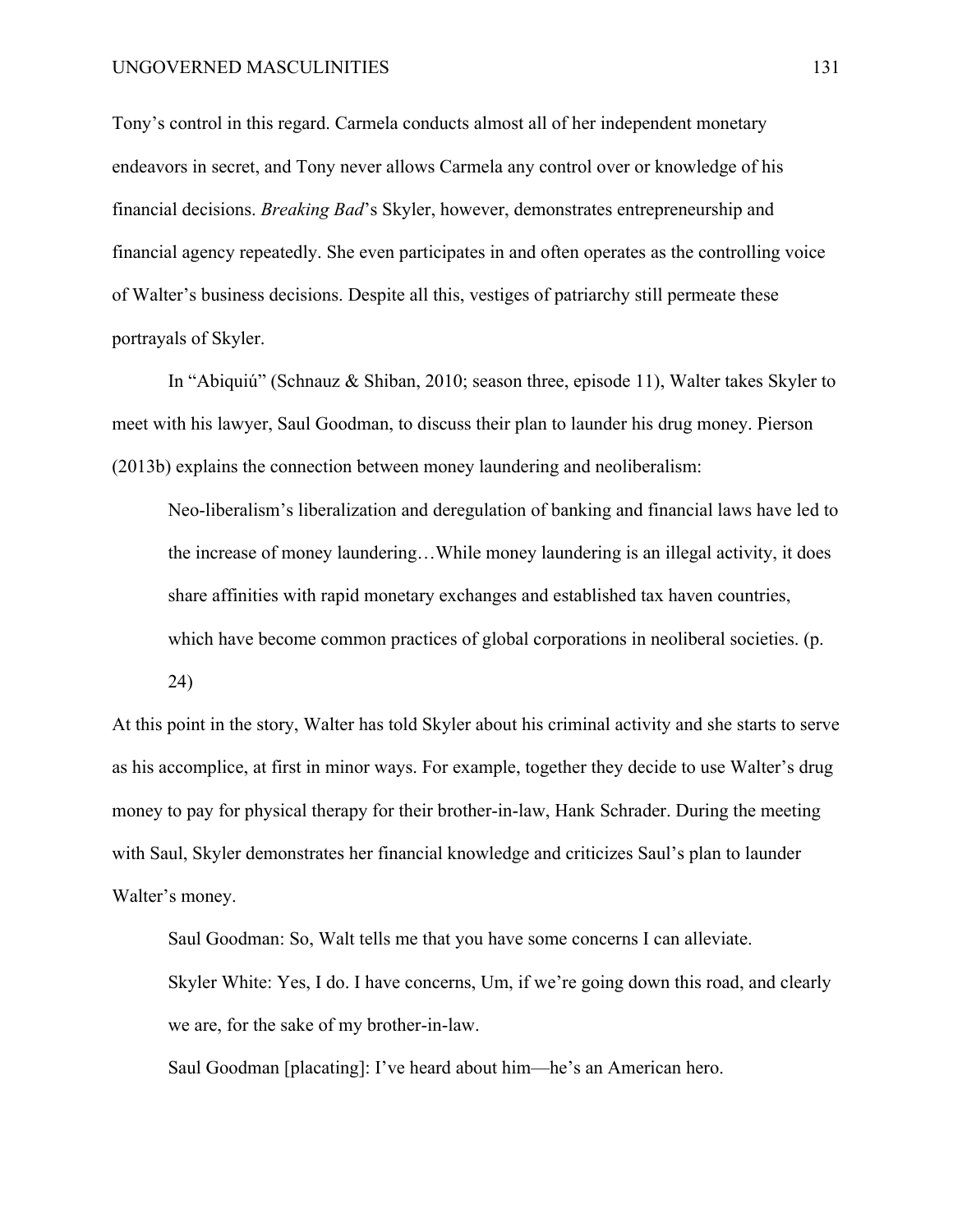Skyler White: At any rate, I need some assurances that we're gonna go about this in a manner that is extremely safe and cautious.

Saul Goodman: Fair enough. I'll walk you through the process. First step is something we like to call *money laundering*, alright? Take your money, represented by, say, these jelly beans.

Skyler White: You know, I'm a bookkeeper, so I actually know what money laundering is.

Saul Goodman: Uh, huh, well.

Skyler White: Yeah, and with most things, the devil is in the details. So to begin with, what are we saying is the source of this money?

Saul Goodman: That's simple, uh, Walt here actually came up with a great story about gambling winnings. Blackjack, right? Some card-counting system?

Walter White: Oh, well, actually that was Skyler's idea.

Saul Goodman: Well, you grow more gorgeous by the minute. Well, there you have it. I'll generate false Currency Transaction Reports out the wazoo as well as the necessary W-2Gs. I know a couple casino managers who will jump at the chance to report false losses. It's a win-win for everyone.

Skyler White: Yeah, but you can't sell that for very long…

Saul Goodman: Yeah, yeah, yeah, way ahead of you, we declare just enough not to arouse suspicion, then Walt's one-time winnings become seed money for an investment. Skyler White: Investment in what?

Saul Goodman: Drum roll, please. Wait for it. *Laser tag.* Laser tag. Laser tag. 7,000 square feet of frolicking fun in the heart of northern Bernalillo County!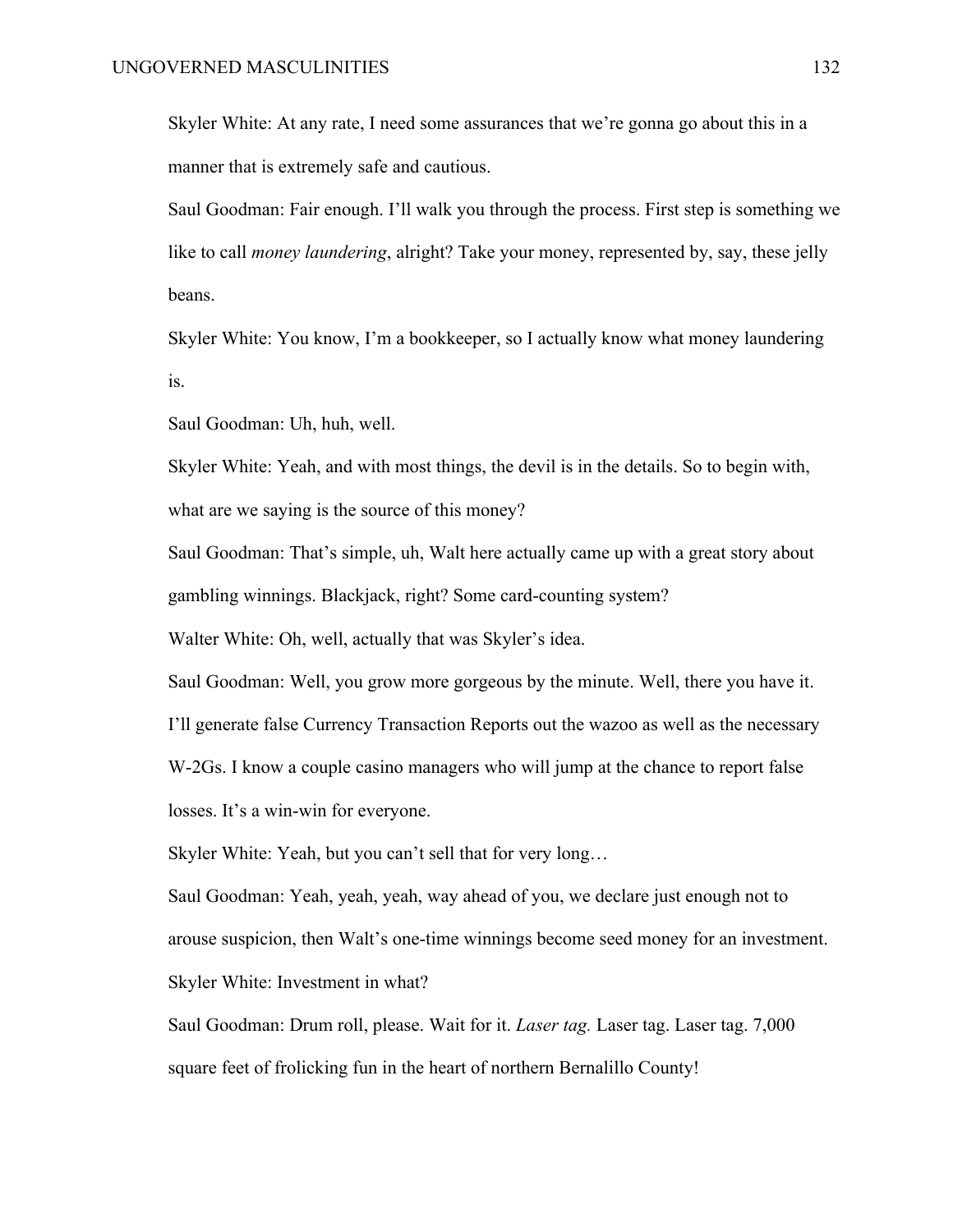Skyler White [incredulous]: Laser. Tag?

Saul Goodman: Yeah, there's guns and glow lights, and kids wear the vests.

Skyler White: Yeah, no, no, I actually know what it is. It's just that in relation to

Walt…it's, I mean [laughing], it doesn't make any sense.

Saul Goodman: Makes more sense than you two being together. I'm still trying to figure out how that happened.

Skyler White: Do you even know Walt? I mean, how would he, of all people buy a laser tag business? It, it, it doesn't add up.

Saul Goodman: It adds up perfectly, Walt's a scientist, scientists love lasers. Plus, they've got bumper boats so…

Skyler White [mockingly]: "Hey everybody, Walt suddenly decided to invest in laser tag. Just out of the blue." Really? That's what we're supposed to tell people, our family, our friends, the government?

Saul Goodman: Okay, let me bottom line this for you: *You don't need to be involved, okay?* I've been doing this for a lot of years, successfully, believe it or not, without your help, so, heh heh, thank you for stopping by.

Saul takes offense at Skyler's intervention; he assumes that Skyler could not come up with innovative ideas on her own and she should not be involved. Strangely, when Walter reveals that Skyler came up with the gambling ideas, Saul crassly says that she grows more gorgeous by the minute, but when Skyler begins to criticize his plan she's then framed as being too involved, too controlling.

After the meeting with Saul, as Skyler drives herself and Walter home, she criticizes Saul again.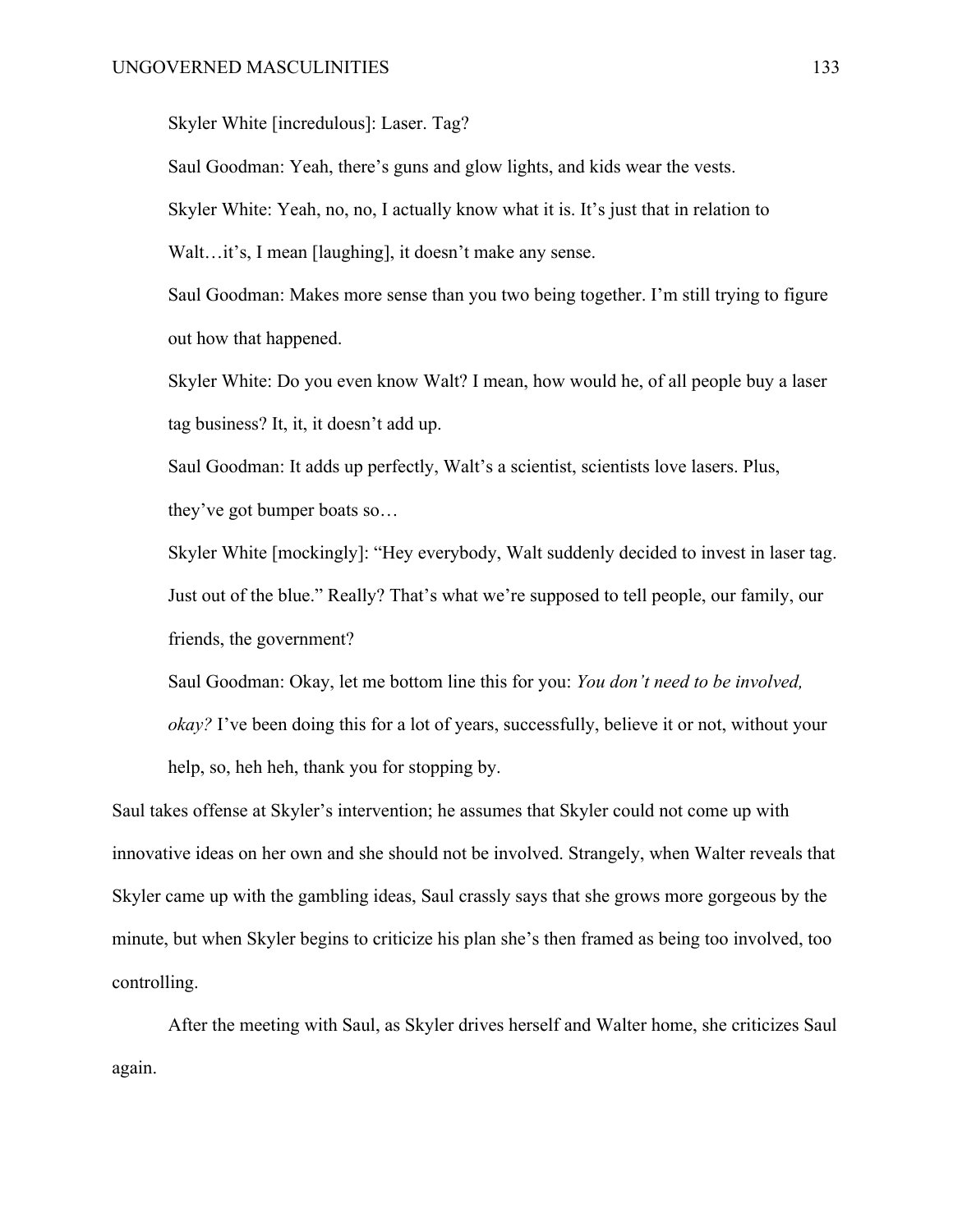Skyler White: Safe and cautious, that's all I'm asking, and that man…is neither.

Walter White: I'll admit he comes across like a circus clown, but he actually knows what he's doing—and safe and cautious is you not being involved in this at all.

Skyler White: Well, it's a little late on that. This is what happens when you decide to pay our bills with drug money.

Walter White: This isn't just about what happened before. My involvement in this is ongoing, understand? I can't just quit. I have, uh, something of a contract. But it's all very safe professional, structured like, I can't simply quit.

[Skyler turn on her turn signal.]

Walter White: Where are you going?

[She pulls into the A1A Carwash parking lot and stops the car.]

Skyler White: If you're going to launder money, Walt, at least do it right.

[They exit the car and stand beside it, looking at the car wash.]

Skyler White: You worked here for four years. It's a business you understand. It's a story

people will believe. Not laser tag. This. This is what we buy. This is what you buy. Skyler's idea for Walter to buy the carwash does prove to be much smarter than the laser tag option Saul offered. Not only is Skyler an accomplice here, she is actively influencing what decisions are made in Walter's business. This control is even apparent in her last line: "This is what we buy." At the same time, though, there is patriarchal tension that accompanies Skyler's control; she has to correct herself in the line above: "This is what *you* buy." This tension continues throughout the narrative of buying the carwash.

It is necessary to explain Skyler's "you worked here for four years" comments, above. During season one of the series, before getting into the meth business, Walter had worked as a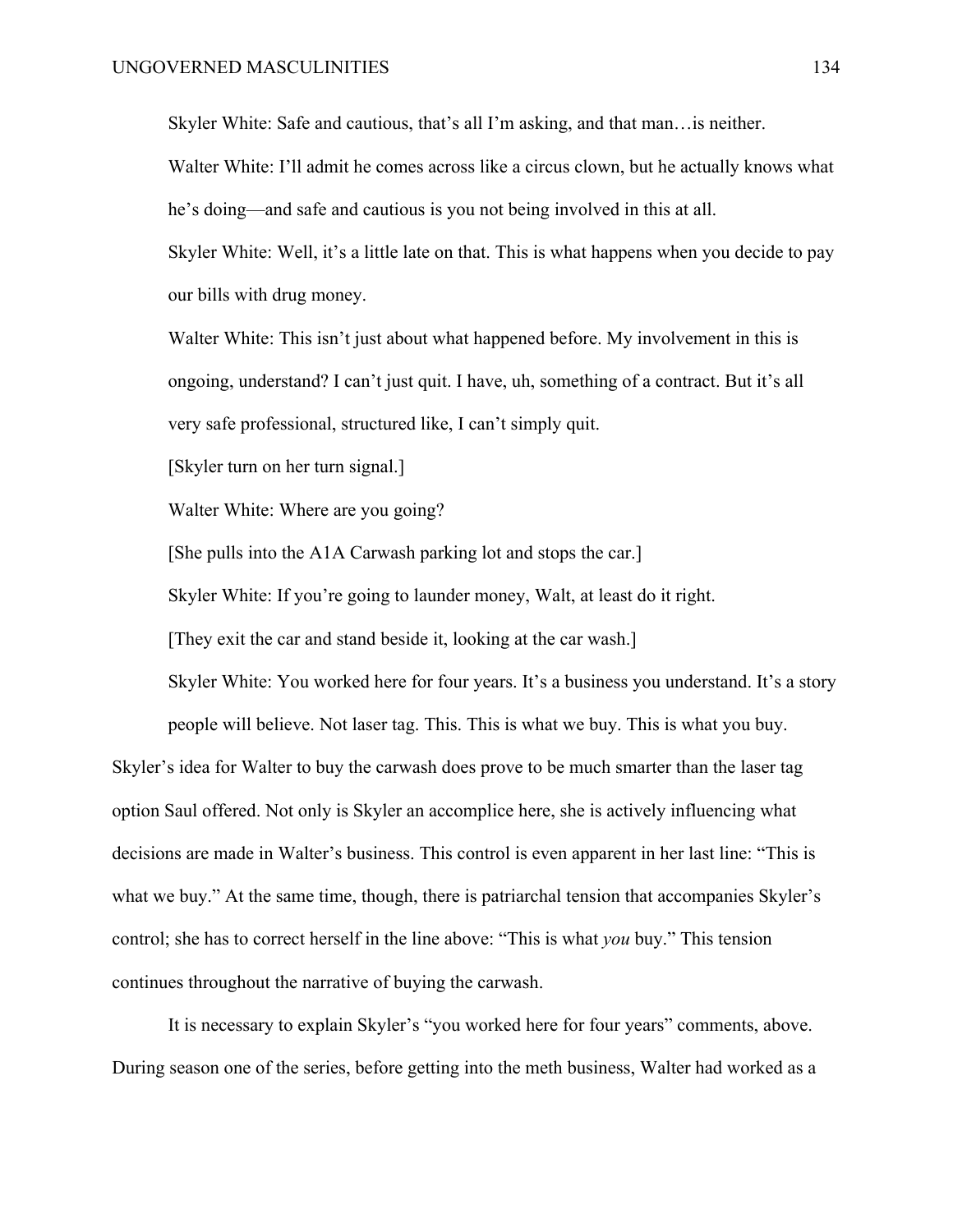cashier at A1A Carwash in order to earn some extra money. His boss, Bogdan Wolynetz, was a tyrant of sorts. He made Walter wipe down cars, causing him to be mocked by high school students who recognized him as their chemistry teacher. Walter eventually quit A1A, storming out of the business and telling Bogdan to "Wipe down this!" while he grabbed his crotch. Familiarity with this history is necessary in order for a conversation in a subsequent season four episode ("Thirty-Eight Snub," Mastras & MacLaren, 2011; season four, episode two) to make sense. In "Thirty-Eight Snub," Skyler goes to A1A Carwash to make an offer to Bogdan.

Bogdan Wolynetz: You want to buy my car wash.

Skyler White: I do, and I'm prepared to talk numbers right now if you'd like.

Bogdan Wolynetz: Do you think this is an easy job? You are willing to get down on your hands and knees and scrub like a housemaid with all the chemicals eating into your nice skin and stinging your eyes?

Skyler White: I know a thing or two about scrubbing. Any other advice for me? Because I am serious about this.

Bogdan Wolynetz: Good, I am serious too. I have worked 30 years of building this business from nothing, with my own hands and my own sweat and blood.

Skyler White: I can appreciate that, truly. So, with that in mind, is there a figure you can quote me? One which you think would adequately take…

Bogdan Wolynetz: 10 million dollars.

Skyler White: Well, let's try 879,000.

Bogdan Wolynetz: Where do you come up with this number? You pull it from your behind?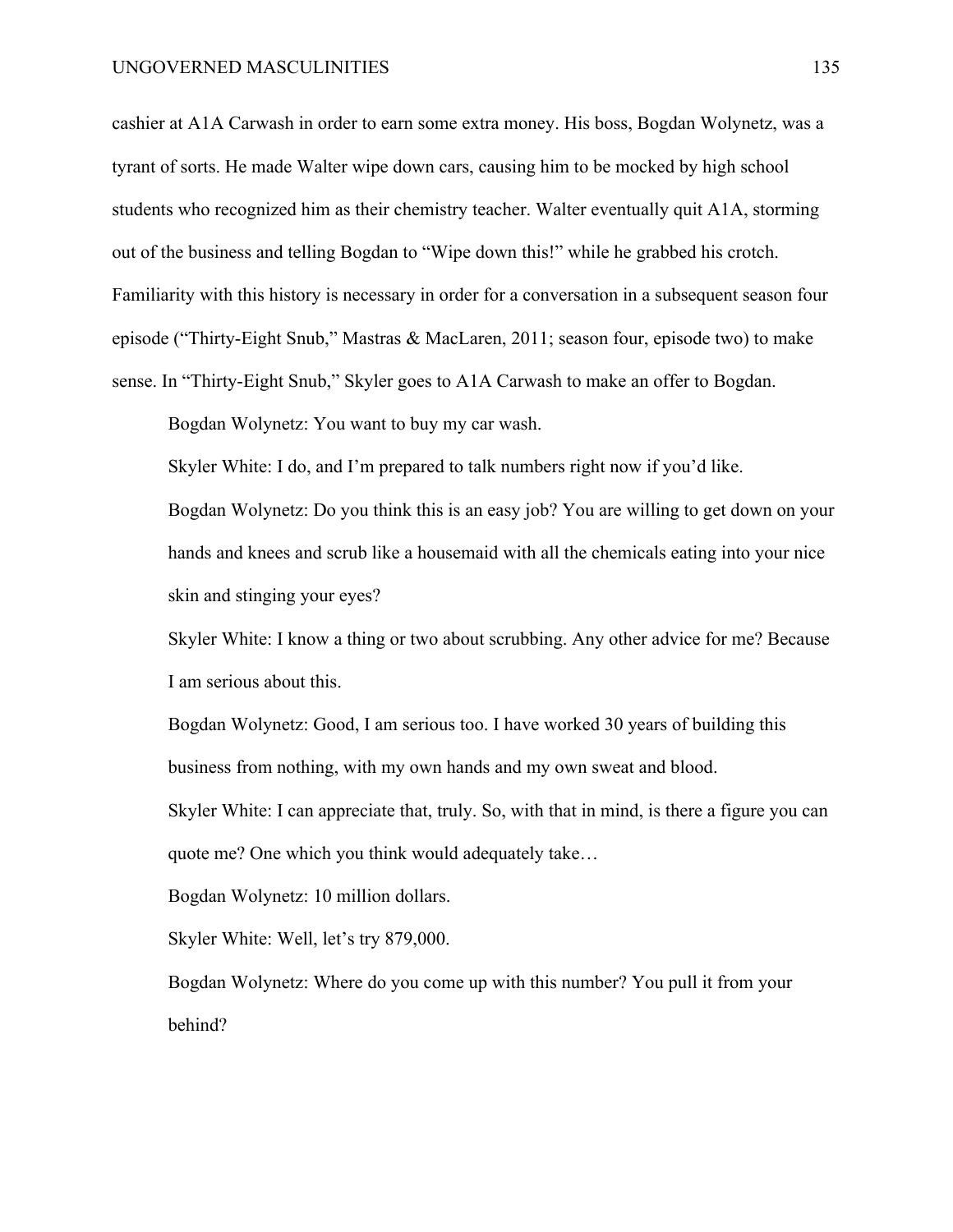Skyler White: On a typical day, you manage 19 cars per hour. Extrapolating, I added the extra revenues for hand waxes and detailing, subtracted your overhead and salary and maintenance, operating fees, depreciation, which I obtained from comparable businesses in the Albuquerque area, giving me an estimate of your annual cash flow here, to which I applied the industry standard multiplier and added the market value of your real estate, giving me a total estimated value of \$829,000, on top of which I generously added an extra \$50,000 so as not to be insulting.

Bogdan Wolynetz: 20 million dollars.

Skyler White: Okay Mr. Wolynetz, this…

Bogdan Wolynetz: This is the price for Walter White.

Skyler White: Ah.

Bogdan Wolynetz: Oh yes, you don't think I know who you are? I remember.

Skyler White: Well, I have not pretended to be any…

Bogdan Wolynetz: Your husband, he quit without giving me notice. He broke my air fresheners. He cursed at me and grabbed himself. And now he wants to buy my car wash, but he's not man enough to come in here and face me himself. Instead, he sends his woman.

Skyler White: Excuse me?

Bogdan Wolynetz: Walter White wants to buy my car wash, the price he pays is 20 million. Now please leave.

This exchange demonstrates Skyler's entrepreneurial skills. She has done significant research on Bogdan's business and offers him a fair price for his car wash. Bogdan does not take her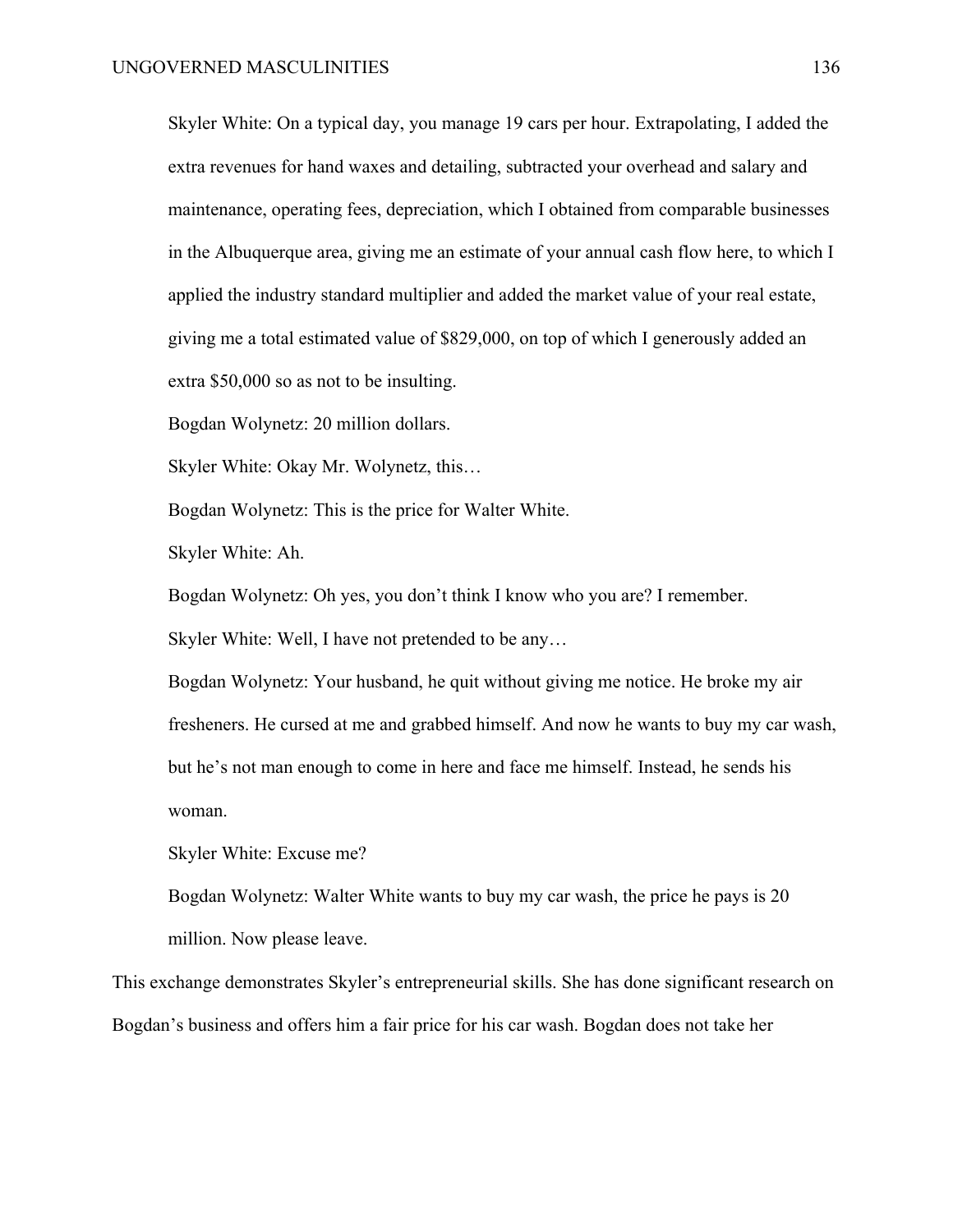seriously, presumably because of his anger at Walter, but also because Skyler is a woman. He says that Walter is not man enough to face him and instead "he sends his woman."

After this attempt, Skyler meets with Walter and Saul in "Open House" (Catlin & Slade, 2011; season four, episode three) to discuss different options. At one point Walter asks Saul and Skyler if they should try to buy a different car wash.

Walter White: ...Look, do I need to state the obvious? I mean, there, there's got to be dozens of car washes in this area. Who says it has to be this one?

Skyler White: I do. I say it has to.

Walter White: Why?

Skyler White: I just do.

Saul Goodman: Well, that clears things up.

Skyler White: I don't like him. Bogdan. He was condescending to me, rude about you, and I do not like him. Simple as that.

…

Walter White: What do you, what do you mean "rude about me"?

Skyler White: Something along the lines of you weren't man enough to face him yourself.

Walter White: What?

Skyler White: That you had to send your woman to do your business for you.

[Walter laughs and shakes his head, gritting his teeth.]

Saul Goodman: Okay, speaking as your lawyer, I'm going to go on record and say this is a bad idea.

Walter White: It's this one.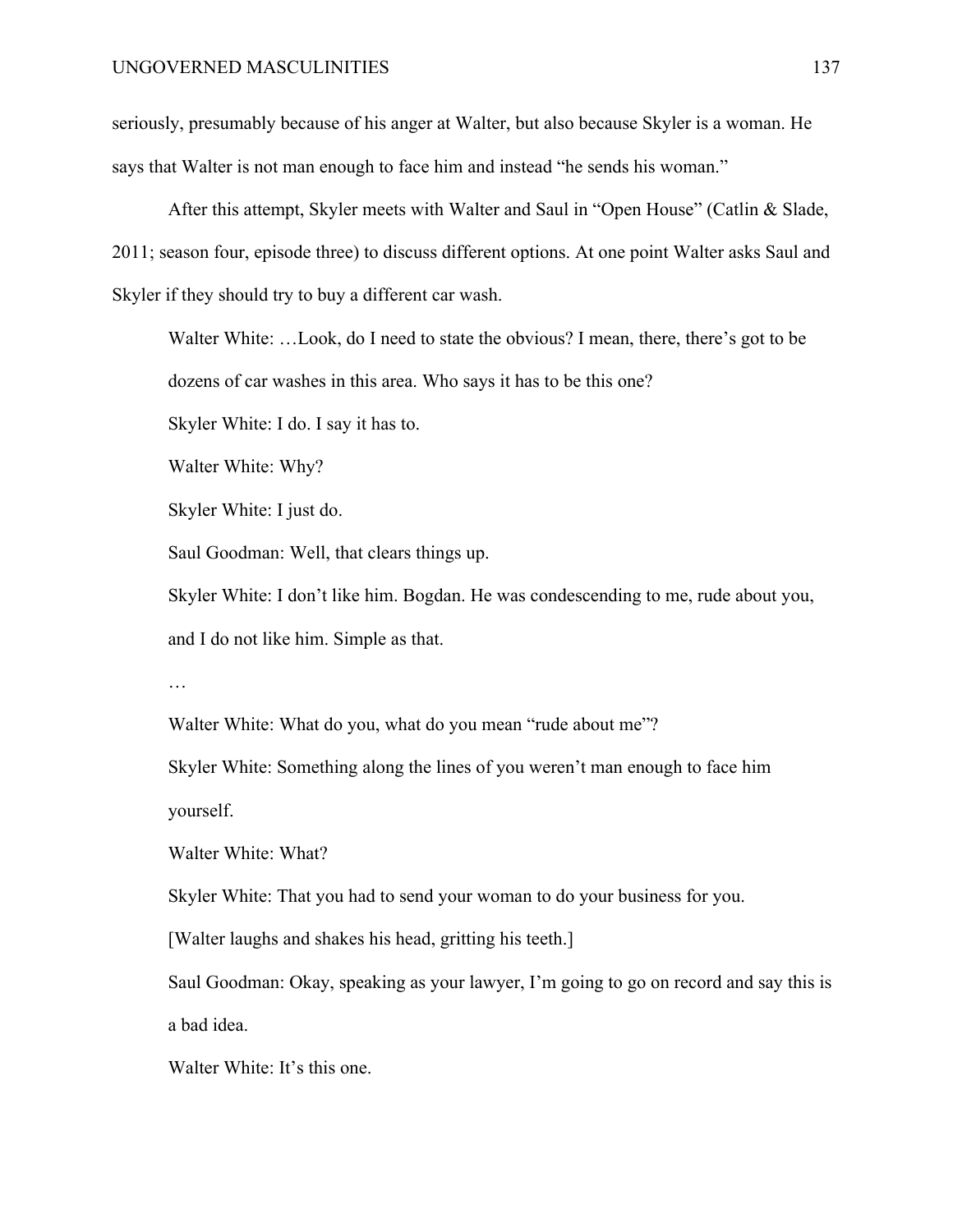### UNGOVERNED MASCULINITIES 138

Here, Skyler uses Bogdan's emasculating insult to stimulate Walter's interest in buying the car wash. This demonstrates a curious tension between gender and control. In effect, Skyler has to incite a masculine competition between Bogdan and Walter to legitimize her idea and ambition to buy A1A Carwash and use it to launder Walter's money.

Because Bogdan will not sell the car wash to her, Skyler must come up with a plan to force him to sell. Essentially, Walter and Skyler will hire an associate of Saul's to pretend to be a water treatment city official who will convince Bogdan he has to replace his entire plumbing system because it violates environmental standards. This plan is successful, but Walter and Skyler are unsure if Bogdan will sell the car wash as a result. Skyler waits by the phone, while Walter tries to gently convince Skyler that her plan failed.

Walter White: Well, it was a good try.

…

Skyler White: I think we wait.

Walter white: Wait? Skyler, it has been five hours.

Skyler White: He'll call, just wait.

Walter White: Just wait? Look, it was a good idea, it was a *great* idea, but it didn't work. So why don't we simply chalk it up as a learning…

[The phone rings. Skyler picks it up.]

Skyler White: White residence. Oh, hello, Mr. Wolynetz, Am I still interested? Well, I, I think that depends. Yes, 879 was the original offer, but that seems high to me now. Now I'm offering 800.

Walter White [emphatically whispering]: No, no, no. No, no, don't do that.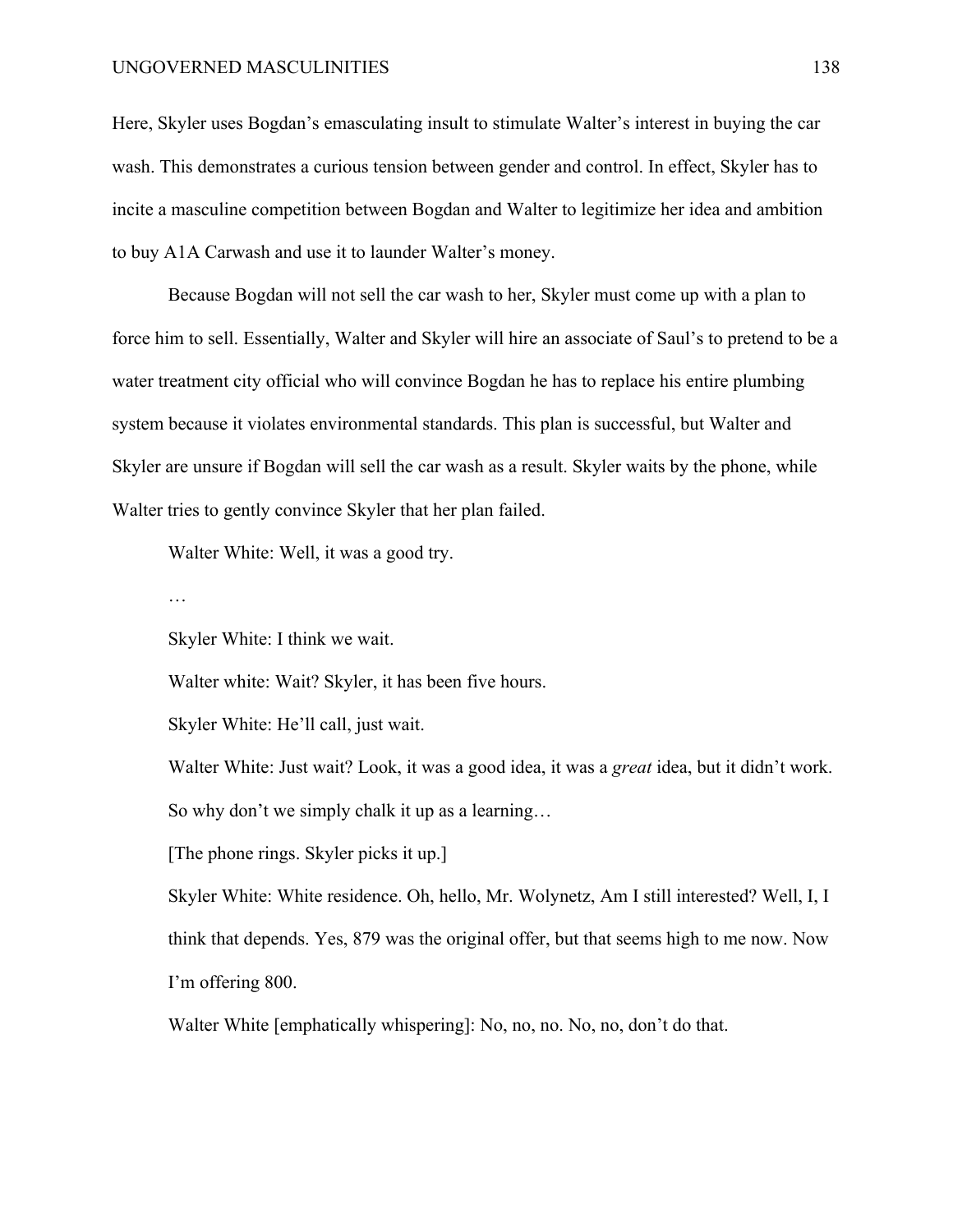Skyler White [on the phone]: Why?…Well, because you're an unpleasant person, Mr. Wolynetz. You were rude to me and disrespectful towards my husband…And furthermore, I've met with quite a number of sellers, and the market seems much softer than I thought, so 800…Uh huh, well, I understand that you're disappointed, but that is my final offer. I'm sorry we couldn't make it work. Goodbye.

[She hangs up the phone.]

Walter White: What are you doing?

Skyler White: I'm negotiating

Walter White: Why?

Skyler White: Because I want to pay less.

Walter White: Oh, now, \$79,000 less? Who cares? Do you know how much I make in a day?

Skyler White: Yeah, but that's the very reason we need to negotiate. We don't want to arouse suspicion by not trying to get a good deal.

Walter White: No, alright, look, I get the logic. I do. But you just went too far with it.

You're calling him names?

Skyler White: I didn't call him names…I said he was unpleasant.

Walter White: Well, he's not calling you back. I mean, you didn't honestly think that worked.

Skyler White: Yeah, I do.

Walter White: Ahhhh, no way, sorry, no, so it's time to move on, okay? I'm going to call Saul. Where's my phone?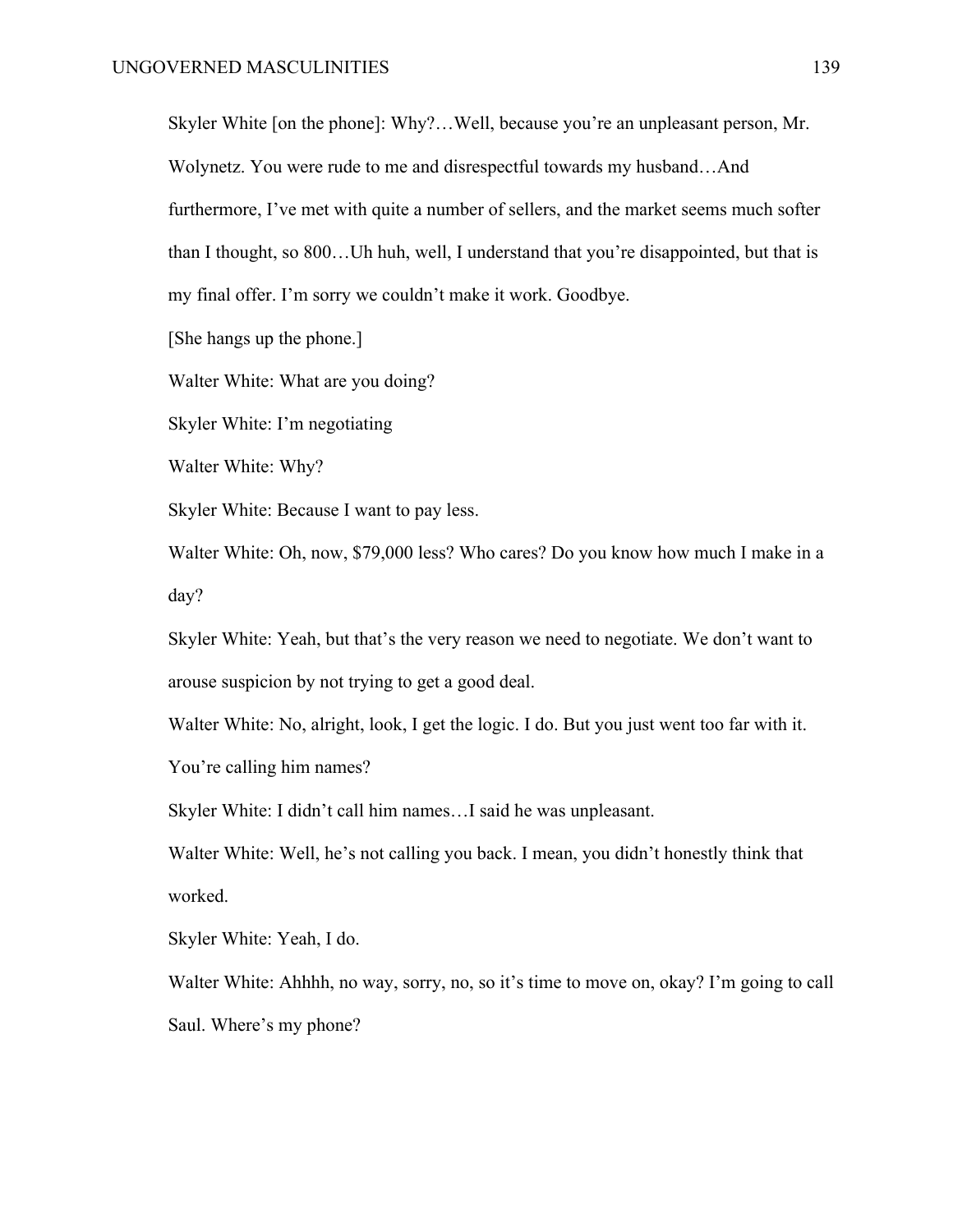[The phone rings. Walter reaches to pick it up, but Skyler says "no" and holds his hand on the phone.] Skyler White: Just wait, wait. Walter White: What for?

Skyler White: Wait, wait.

Walter White: For…Oh my god.

Walter realizes that this is part of Skyler's negotiation process, making Bogdan wait while the phone rings. She finally picks up the phone and secures the deal for \$800,000. Walter's continued lack of faith in his wife's entrepreneurial abilities demonstrates a patriarchal mindset that business strategies and successful negotiation are traditionally masculine spheres of control. Walter's paternal condescension ("it was a *great* idea," "you didn't honestly think that worked," "it's time to move on") underscores Walter's assumptions. Despite all this, Skyler is successful. She secures a credible business for the purpose of laundering Walter's money and is even able to get a better price in the process.

Again, as Pierson (2013b) describes, neoliberal conditions have led to an increase in money laundering, a practice that has an affinity with rapid monetary exchanges and established tax haven countries. Pierson does not go into detail about Skyler's participation in the plan to launder Walter's money. Her participation demonstrates a cutthroat entrepreneurial approach, which utilizes the illusion of city environmental water violations to secure her deal. Though impersonating a city official is surely illegal, ultimately market logic would dictate that Bogdan is responsible for educating himself about whether or not his business actually violates any regulations. The above storyline demonstrates a moment of incorporation in terms of how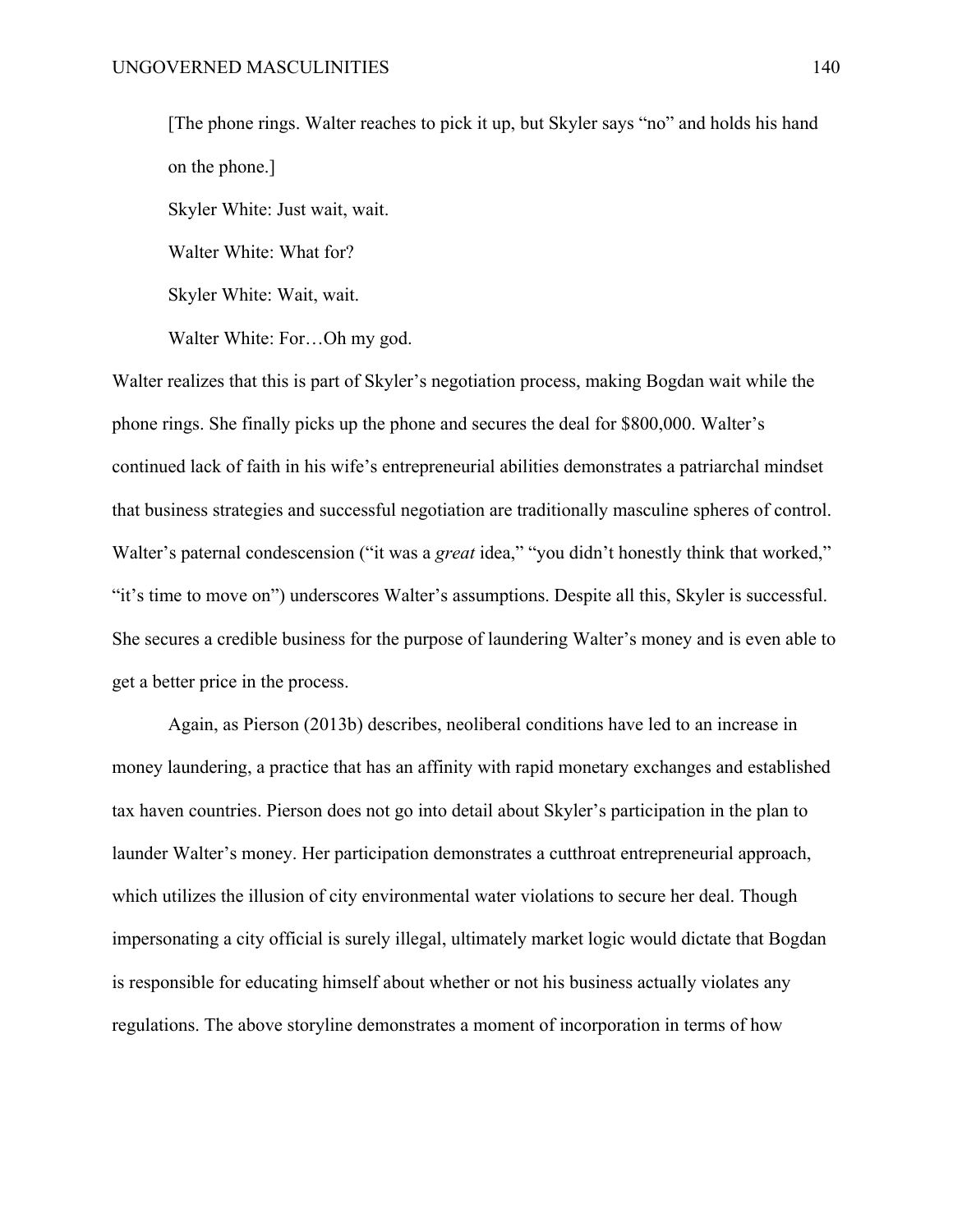neoliberalism is gendered in *Breaking Bad*. Skyler exhibits much more control and exercises more entrepreneurial qualities than the women of *The Sopranos*.

## **Gale**

Another moment of incorporation in *Breaking Bad* involves the character of Gale Boetticher. Gale is Walter's lab assistant during season three. He was hired by Gustavo Fring to replace Jesse Pinkman as Walter's assistant. Gale has a Master's degree in organic chemistry with a concentration in X-ray crystallography. Gale's is quite different than any other male character on *Breaking Bad*. He is kind and caring. He has puffy, curly hair and is slightly chubby. He can recite Walt Whitman poems by memory. He loves karaoke. He is a vegan and loves to cook. His apartment is filled with items from around the world. He listens and sings along to world music, such as an old Italian swing song called "Crapapelada" (Nardi, 2013). Nardi (2013) explains Gale's character in contrast to the other men of *Breaking Bad*: "Gale, unlike the other characters, is not greedy or aggressive, and he has a keen interest in science, ethnic cultures, literature, and even social anarchism" (p. 183-184). Gale is not a dominant masculine character. While Walter and Gustavo are violent and entrepreneurial, Gale is peaceful and compassionate. He upholds virtues such as friendship, honesty, and humility.

These qualities of Gale are curial for understanding the gender dynamic relative to neoliberalism on *Breaking Bad*. To say that neoliberalism has only dominant masculine connections in the series would miss important moments of incorporation. After Walter and Gale finish their first cook together in "Sunset" (Shiban, 2010; season three, episode six), Gale opens a bottle of wine and pours Walter a glass. Walter decides to ask Gale about his decision to cook methamphetamine as a career.

Walter White: Gale, I'm wondering how you...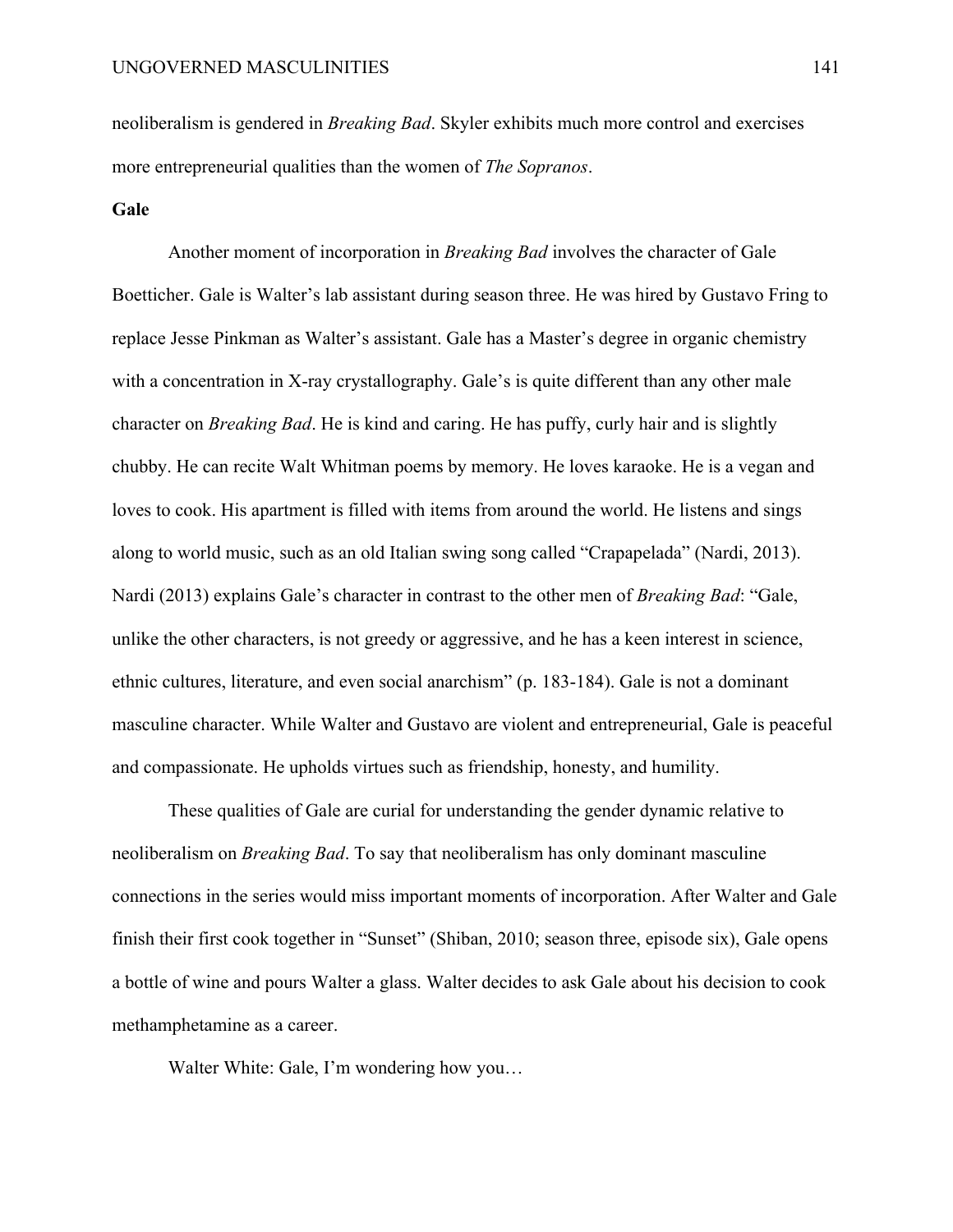Gale Boetticher: Ended up here?

Walter White: Well, actually, I'm still wondering how I ended up here, but, yes. I mean, I can't imagine we strike each other as criminals.

Gale Boetticher: Well, there's crime, and there's *crime*, I suppose. I'm definitely a libertarian. Consenting adults want what they want and if I'm not supplying it, they will get it somewhere else. With me, they're getting exactly they pay for, no added toxins or adulterants.

Here, it would be beneficial to refer back to the study by Pedersen et al. (2015) that found that lower class individuals use methamphetamine to help them work harder for longer hours. Gale's justification about consenting adults obscures the harsh realities of meth users around the world. His rationale leads to the idea that people addicted to methamphetamine *actually want to be drug addicts*. This logic masks the structural and material inequalities that lower class individuals face, which can lead to drug use, such as in the Pedersen et al. study. Gale's identification as a libertarian demonstrates that this logic emerges from liberal political theory that advocates that individuals should have the freedom to do what they like without government intervention, and, ultimately, are responsible for their own safety and self-management.

According to Thorsen and Lie (2006), "Libertarianism is typified by a remorseless concern for liberty above everything else, especially economic or commercial liberty, coupled with a corresponding de-emphasis of other traditional liberal purposes and values such as democracy and social justice" (p. 5). Thus, the core values of neoliberalism and libertarianism are similar. In fact, Freeman's (2001) descriptions of libertarianism are virtually indistinguishable from neoliberalism, except for his observation that "libertarianism" is a popular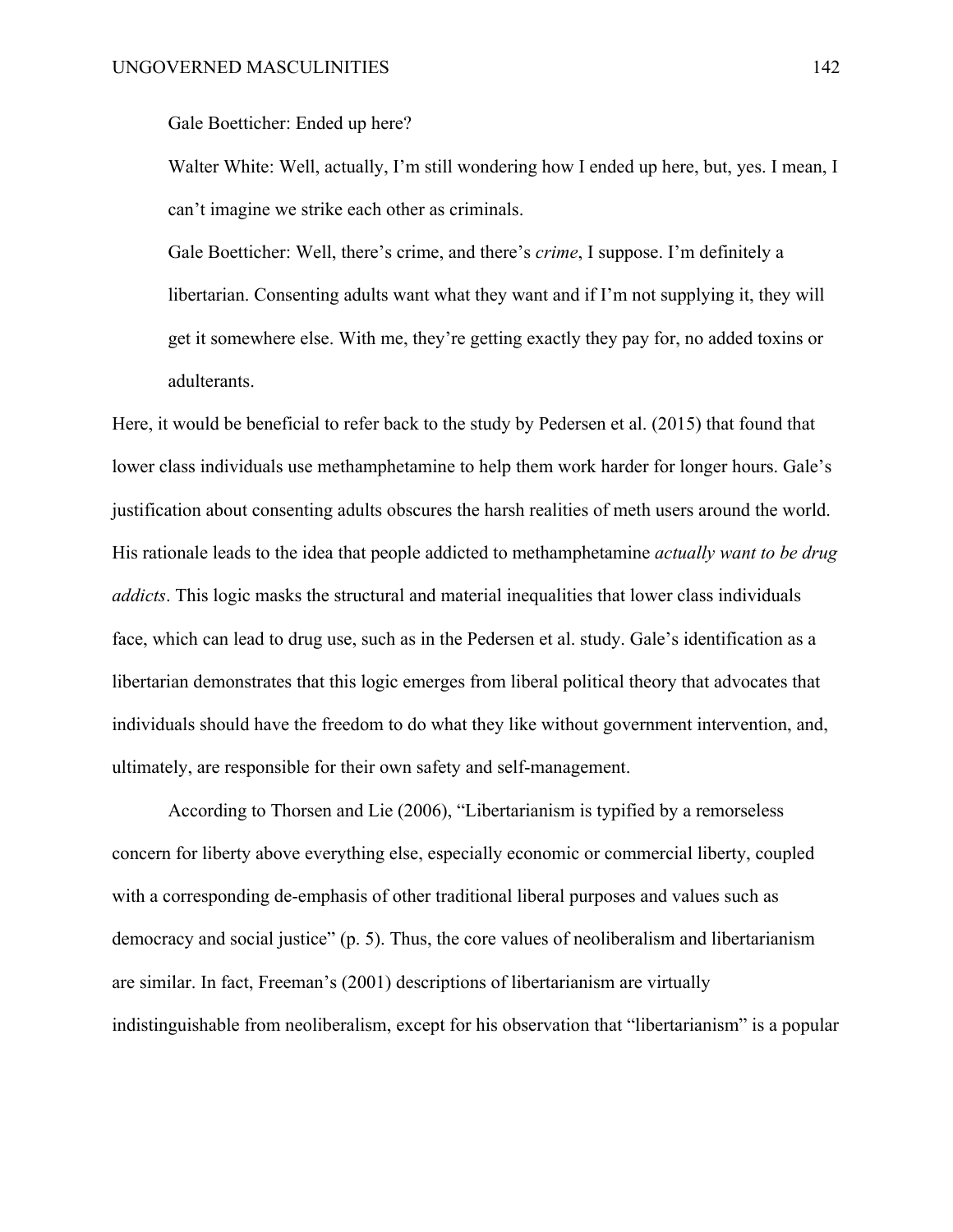political belief in the United States. That is, libertarians, though sharing the same political ideas of neoliberal economics, would never characterize themselves as "neoliberal" or "neoliberalists."

# **Chapter Summary**

This chapter described the discourses of white masculinity and neoliberalism in *Breaking Bad* in the following categories: (1) entrepreneurialism; (2) providing for one's family; (3) technical and scientific solutions. Finally, this chapter detailed moments of incorporation in *Breaking Bad* when the dominant ideology of neoliberalism has shifted to include feminine characterizations as well as subordinate forms of masculinity. The following chapter focuses on sociocultural discourses as they relate to the findings in this chapter and the previous chapter.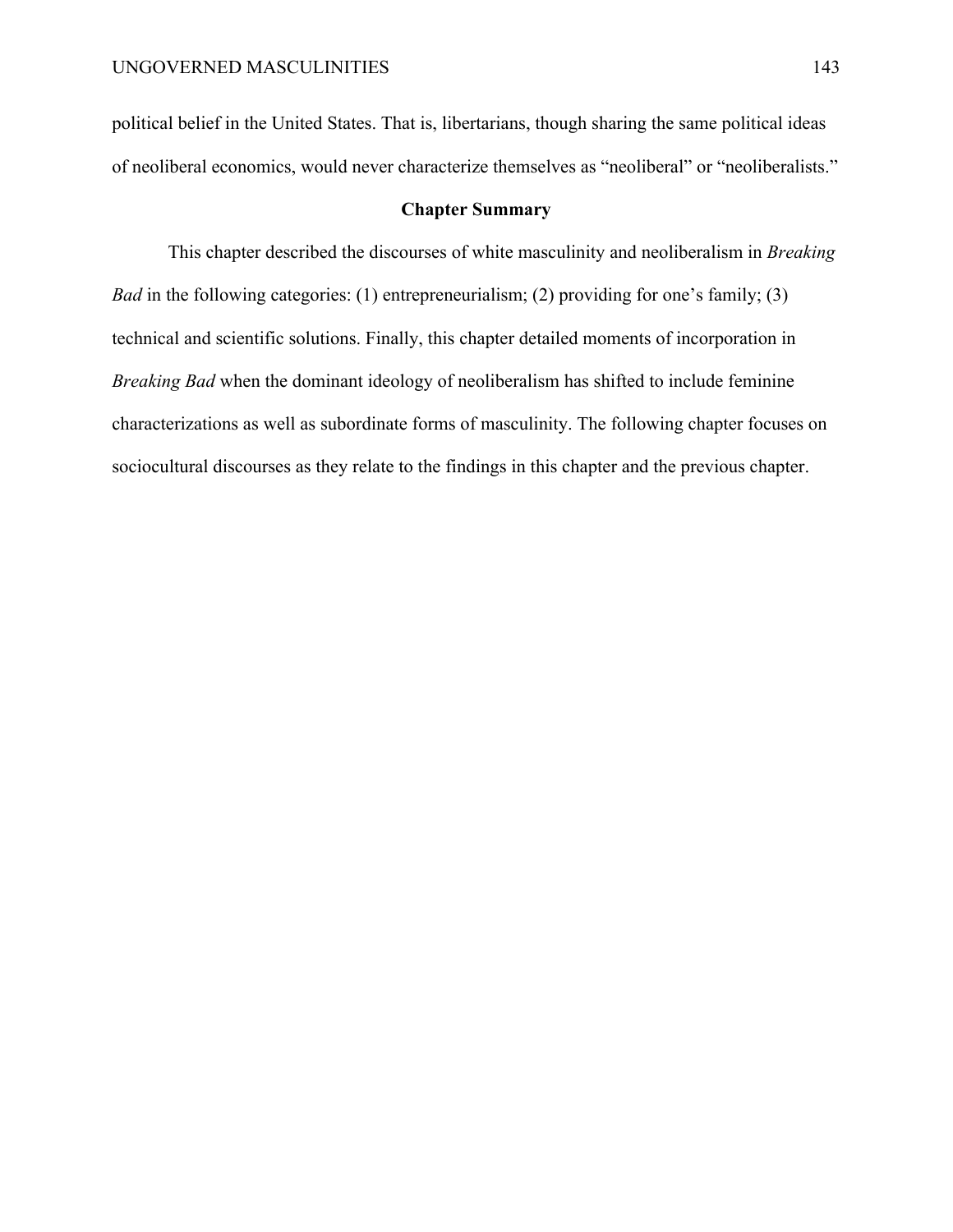#### **CHAPTER SIX:**

# **SOCIOCULTURAL DISCOURSES**

This chapter analyzes several distinct sociocultural discourses about *The Sopranos* and *Breaking Bad* that focus on morality and neoliberalism. The first section deals with journalistic and academic perspectives on the morality of these shows and critically assesses discourses that praise the "artistic" achievements of ambivalence. The second section demonstrates the blurring lines between businessmen and criminals and the moral implications that follow. The third section discusses a series of business publications' "how to" articles that extract "lessons" from the two shows and assesses the problematic aspects of these articles. The fourth section explores the discourses about *Breaking Bad* concerning local businesses in Albuquerque, New Mexico.

## **Moral Ambivalence and the So-Called "Golden Age" of Television**

Critics call the era from the late 1990s until now a "Golden Age" of television (Martin, 2013; Paskin, 2013). In Paskin's (2013) words, starting at the turn of the century, audiences made "a collective decision that TV *itself* was worthy—worthy of our leisure time, our attention, our imagination, our conversation, our bingeable hours" (para. 8). The following subsections detail the praise for this so-called "Golden Age" and critique this discourse as a central component to larger neoliberal discourses.

# **Praise for the "Golden Age"**

In a recent interview, Brett Martin, journalist and television critic, explains that the "artistic achievements" of the so-called "Golden Age" of television required the collision of business, technological, and artistic currents (Reese, 2013). In his opinion, the switch from prime time to TV on-demand, through technology like TiVo, DVR, and Netflix, created space for new artistic currents for the medium: "The thing that had ruled television from the time it was born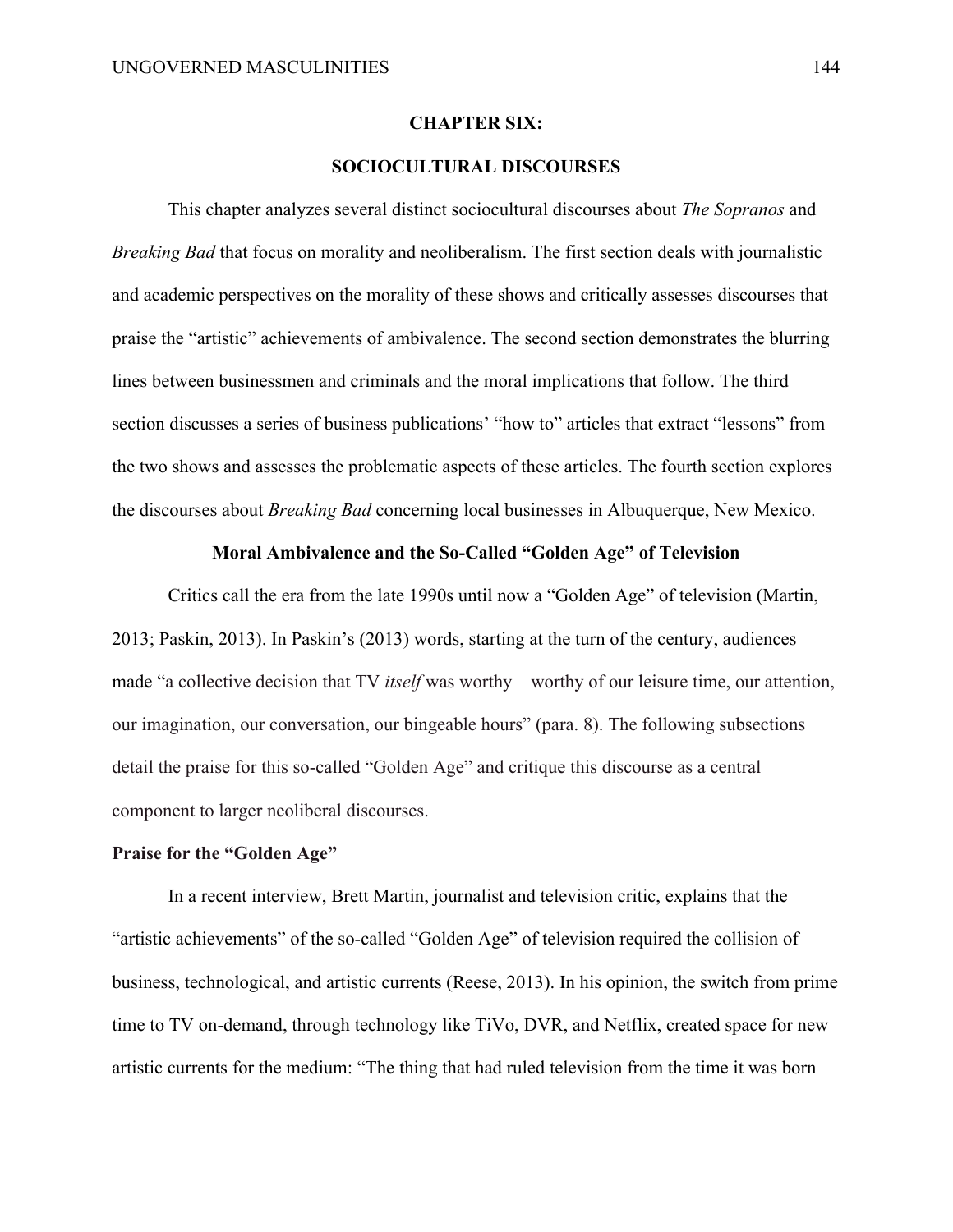the advertiser—and the need for massive ratings no longer is the most important thing. When you take away that, an enormous new universe of artistic possibility opens up" (Martin, quoted in Reese, 2013, para. 5). Similarly, *New York Times* media critic David Carr (2014) claims that the technological advancements in television have "made us the programming masters of our own universes" (para. 5). These devices not only offer increased flexibility, according to these perspectives, but also proliferate consumption, demonstrated by the fact that Americans watched almost 15 hours of on-demand television per month in 2013, which is an increase of two hours a month from the previous year (Carr, 2014). Artistic innovations also helped produce this era of what is perceived as excellent television. Many authors cite *The Sopranos* as the catalyst. Greenwald (2013) explains, "*The Sopranos* proved to be the beginning of what came to be known as a 'Golden Age' of television, a twin flowering of creativity and technology that elevated a formerly disrespected medium into a national cultural obsession" (para. 2).

Television and cultural critics regard *The Sopranos* as one of the best and most influential shows in the history of the medium. Nussbaum (2007) explains that since *The Sopranos* premiered, critics have celebrated the show like no other: "It was novelistic (Dickensian!), cinematic (Fellini-esque!), iconic (Is there any other show where most viewers still watch the opening credits?)" (para. 2). Biskind (2007) calls *The Sopranos* "one of the masterpieces of American popular culture, on par with the first two *Godfather*s, *Mean Streets*, and *Goodfellas*" (p. 1). Crosely (2012) argues that the character of Tony Soprano "put a stain on our consciousness harder to remove than blood" (para. 3). Eaton (2012) confesses that after five years since *The Sopranos* ended she misses the characters, especially Tony, whom she considers "an old friend"  $(p. 281)$ .

The show's presentation of a morally complex protagonist is cited as one of the reasons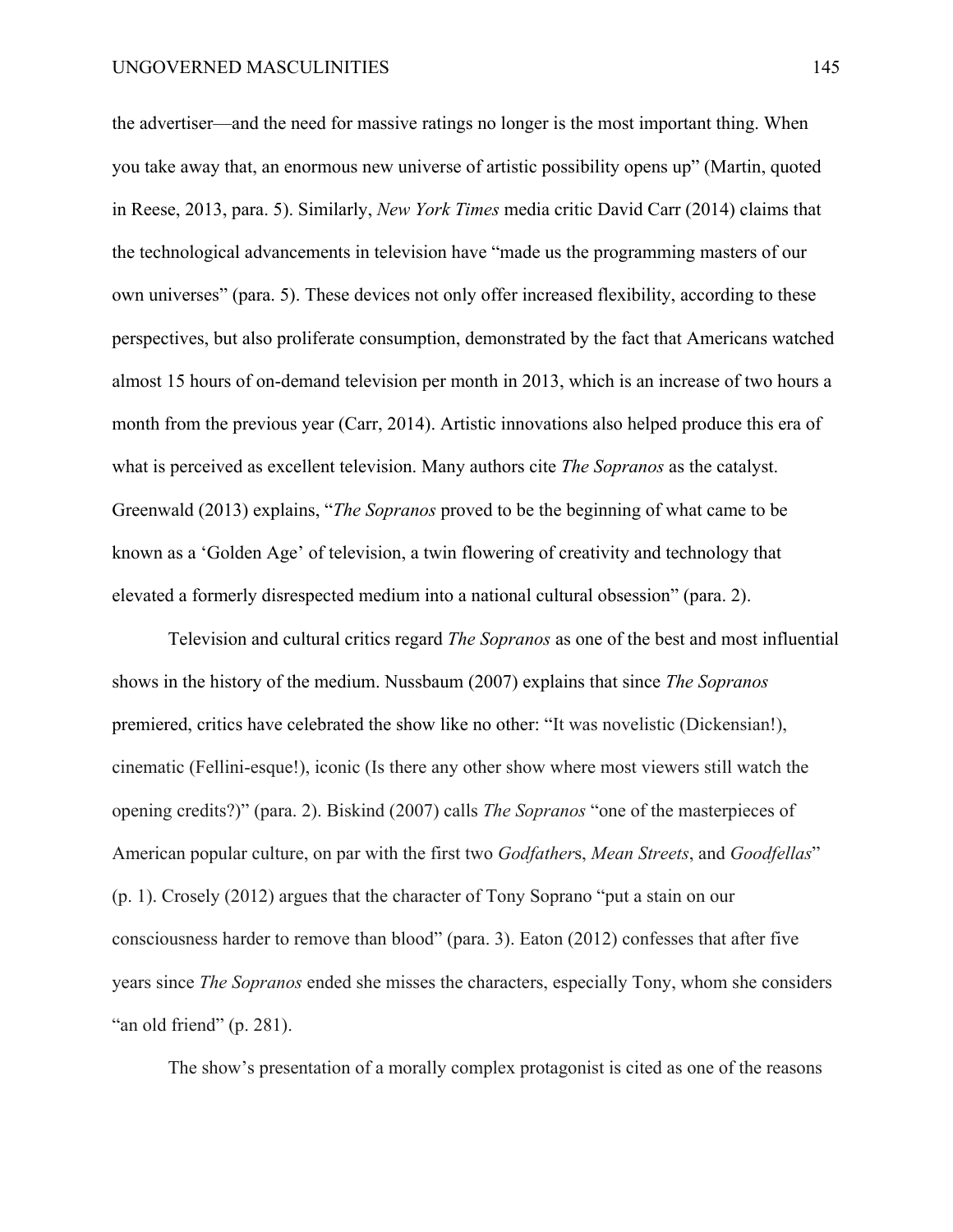### UNGOVERNED MASCULINITIES 146

for its success. Martin explains that we tend to forget in a post-*Dexter* and post-*Breaking Bad*  television universe that Tony was really controversial at the time: "It went against everything that people thought they knew about television. People would reject a complicated hero in their own houses…you couldn't have a hero be a killer and be that complicated" (quoted in Reese, 2013, para. 6). *The Sopranos*, then, provided a template for future television shows (Lotz, 2014). Soon American television would present a number of morally complicated and criminal male characters in suspenseful dramas including *The Wire*, *Deadwood*, *Dexter*, *Mad Men*, and *Breaking Bad*.

As with *The Sopranos*, moral complexity lies at the heart of *Breaking Bad*, according to critics. This tension is supposedly responsible for *Breaking Bad*'s acclaim. Segal (2011) writes, "As Walter inches toward damnation, Gilligan and his writers have posed some large questions about good and evil, questions with implications for every kind of malefactor you can imagine, from Ponzi schemers to terrorists" (para. 11). Critics claim that *Breaking Bad* suspends audiences on a tightrope during each episode; we fear what will happen and how much worse it will get before the end. "Each new episode arrives," Nussbaum (2012) writes, "fraught with foreshadowing, with betrayal on the way—we know what has to happen, but not how" (para. 3). Nussbaum (2012) argues that *The Sopranos* and *Breaking Bad* are similar in that they both repeatedly punish the audience for loving a monster.

The Writers Guild of America (2014) ranks *The Sopranos* as the best-written show of all time and *Breaking Bad* as the 13<sup>th</sup> best. Though both shows are frequently cited in discussions of so-called "excellent" television, critics continue a fierce debate about which is the better show, along with a number of other programs like *The Wire*, *True Detective*, and *Deadwood*. Recently, the online magazine *Vulture* held a bracket competition for the best television drama in the last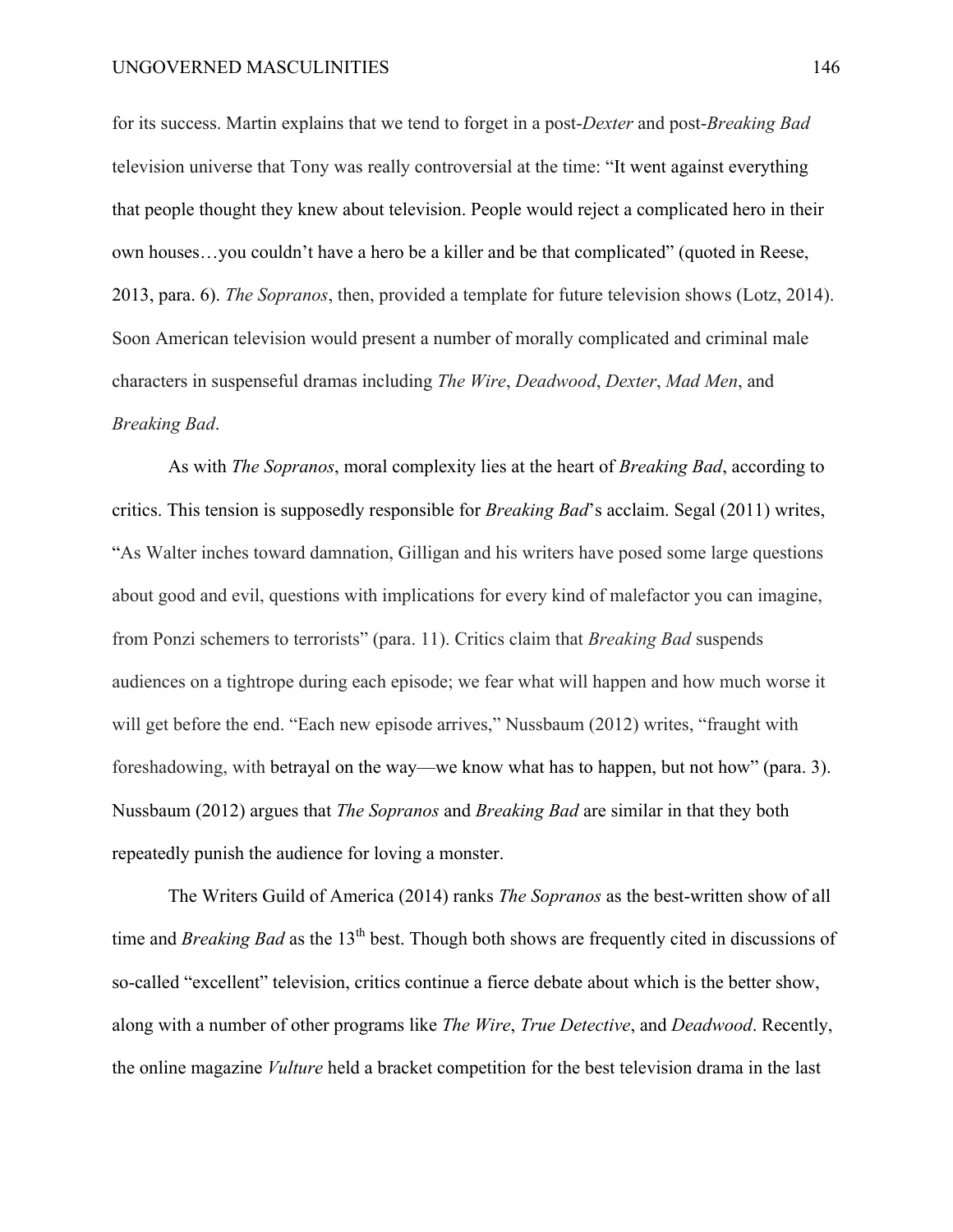25 years (Raftery, 2012), having enlisted a panel of novelists, journalists, actors, and playwrights to decide how the bracket progressed. Out of 16 shows, *The Sopranos* and *Breaking Bad* made it to the semi-finals of the bracket. *Breaking Bad* lost, leaving *The Sopranos* to face *The Wire* in the finals, where the latter won. Crosely (2012) decided the vote between *The Sopranos* and *Breaking Bad* and came to the conclusion that *The Sopranos* won the semifinal because it was more "real" than *Breaking Bad*: "We want a universe we can relate to, even in the form of a fictional show, and even through the eyes of a sociopath. *The Sopranos* does it better…*The Sopranos*, for all its whackings and goombahs, is more real" (para. 19). Corsely's choice is also reflected in ratings. In 2002, *The Sopranos* had an average gross audience of 18.2 million viewers per episode while *Breaking Bad*'s highest rated episode (the series finale) peaked at 10.3 million viewers (Ebiri, 2013; Hibberd, 2013). These shows both enjoy immense popularity and critical acclaim, with the series' moral ambivalence consistently hailed as contributing to their overall excellence.

### **"Rough Heroes"**

*The era of the antihero: Do you think it's done? Or is that just the way that great television gets made?*

This is a very, very confusing issue for me, because I don't see Don as an antihero. I think of an antihero—

*Is Tony Soprano an antihero?*

Yeah. I mean, part of it is you have to murder. So Don is like an everyman to me. S*o it's not about being dark, it's about being bad.*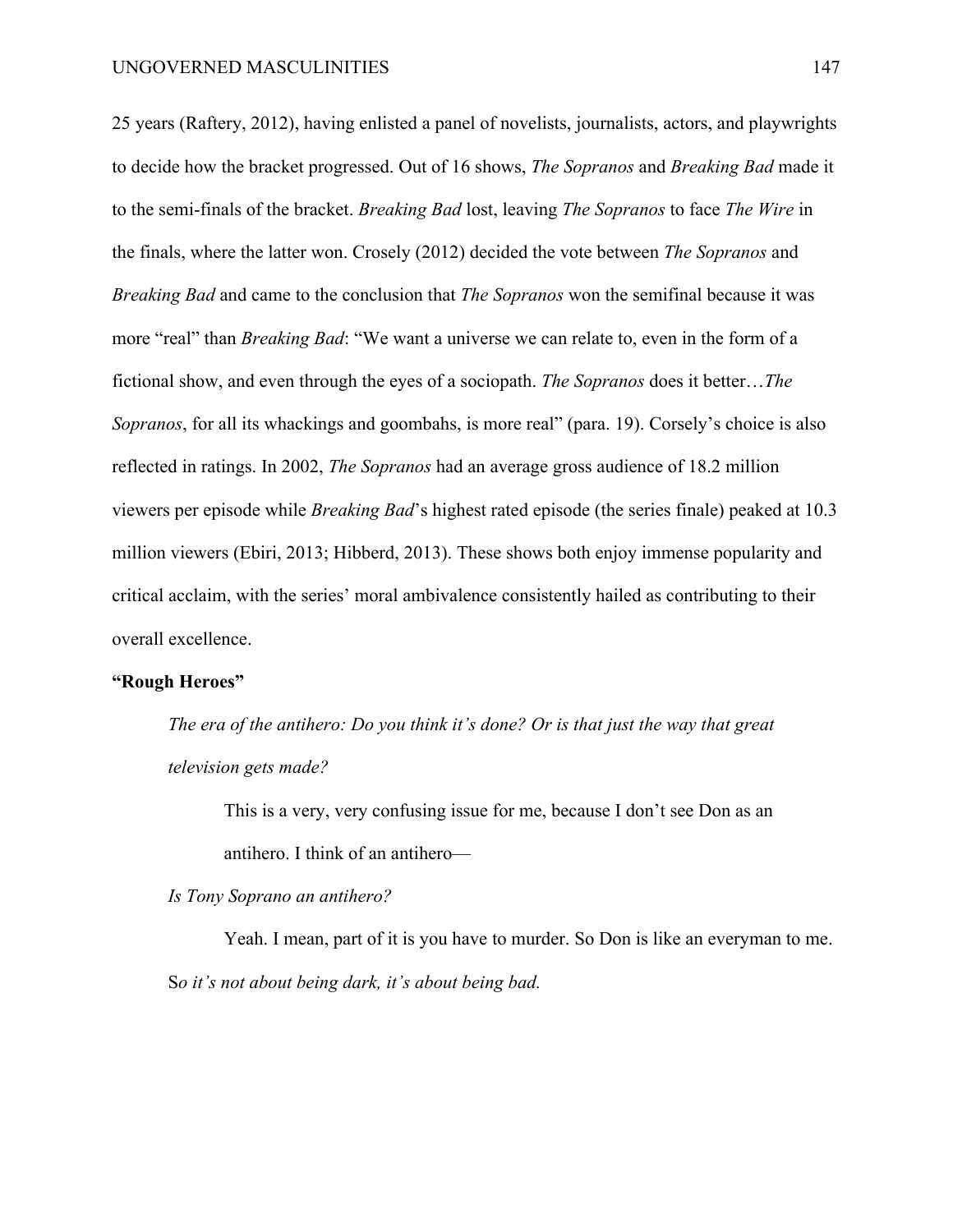Give me an example of something where the hero is not dark. The hero *is* an antihero. If the hero is squeaky clean and perfect, you're going to be interested in the villain.

The above exchange is from an interview with Matthew Weiner conducted by Hanna Rosin (2014, p. 3), a reporter for *The Atlantic*. Weiner produced and wrote for the last two seasons of *The Sopranos* and also created the popular television drama *Mad Men*. The interview took place prior to the final season of *Mad Men* and concerns Don Draper, the show's protagonist.

The interview also points to a common misunderstanding of the term "antihero." In cultural discussions about Tony Soprano or Walter White, the term "antihero" is used frequently, and this is misleading (Lotz, 2014). Literary theory qualifies the antihero as an individual who *lacks* the characteristics of traditional heroes such as nobility, courage, honesty, and magnanimity (Lotz, 2014). Eaton (2012) explains that antiheroes are devoid of qualities like conviction, courage, physical prowess, and intelligence, and are often "plagued by human frailties such as weakness, arrogance, cowardice, doubt, envy, indolence, or stupidity" (p. 283). Tony Soprano and Walter White do fit some of the above characteristics of the antihero, but they are certainly not "cowards," "weak," "indolent," or "stupid." Populist academics and TV critics argue that these character differences disqualify Tony and Walter from the realm of the antihero. Eaton (2012, 2013) proposes "rough heroes," a term that emerges out of a current debate in aesthetics concerning morality in art, including television series such as *The Sopranos* and *Breaking Bad*. Hume (1987) originally used the term in the following passage:

We are not interested in the fortunes and sentiments of such rough heroes: We are displeased to find the limits of vice and virtue so much confounded. And…we cannot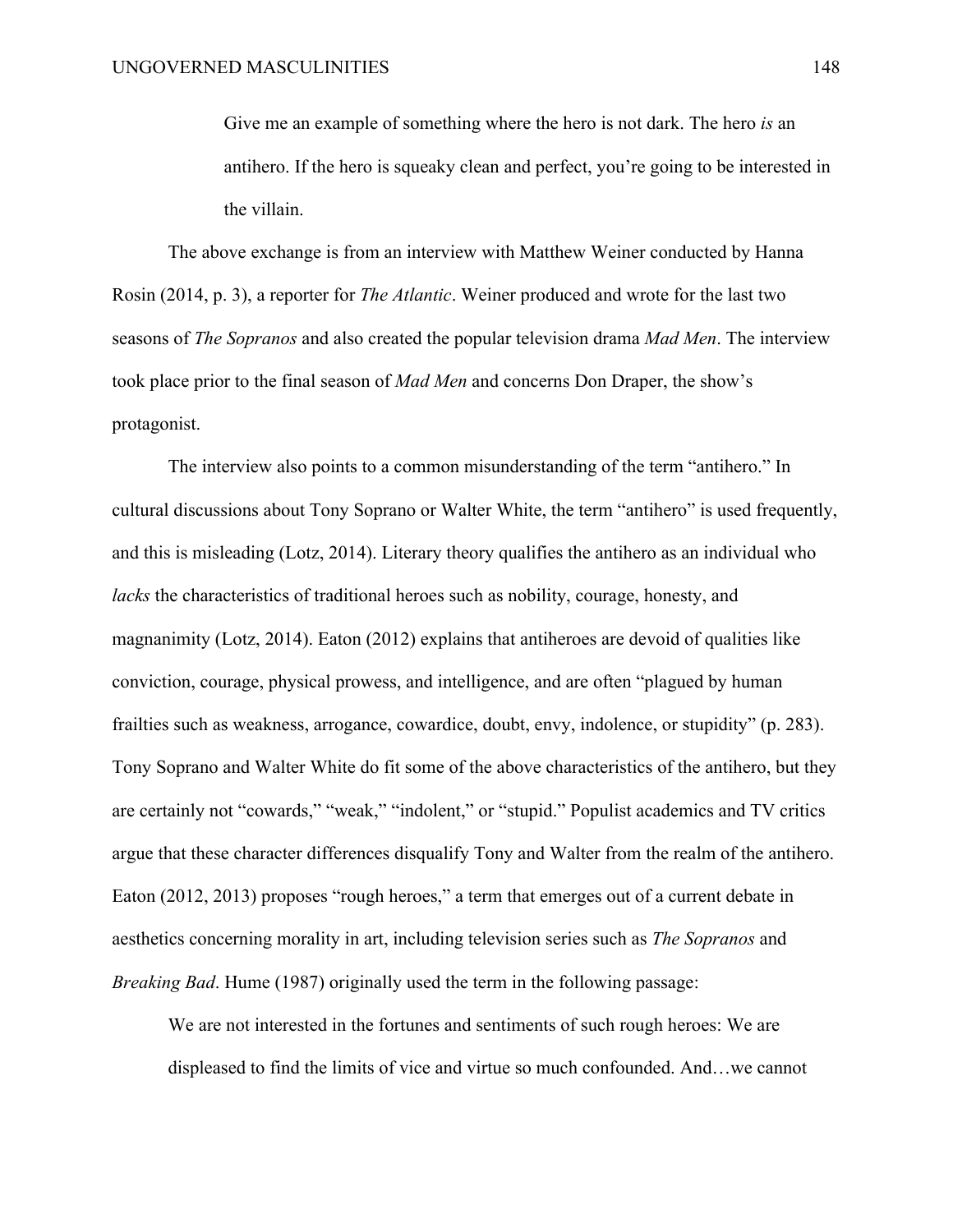prevail on ourselves to enter into his sentiments, or bear an affection to characters, which we plainly discover to be blameable. (p. 246)

Eaton (2012) develops this term "rough heroes" to argue that characters like Tony Soprano contradict Hume's observations in distinctive ways, including the fact that rough heroes make audiences feel a deep ambivalence.

The rough hero, as defined by Eaton, is similar to the antihero in that he is a flawed protagonist, but the rough hero's qualities are resolutely more villainous. "He is usually a sociopath," writes Eaton, "an outlaw, a murderer, a sex criminal, a sadist, or Satan incarnate" (2012, p. 284). The rough hero is intentionally criminal and lacks remorse for his actions. Audience forgiveness is not prescribed in the rough hero's narrative; "we are not offered reasons to dismiss his misdeeds as a result of misfortune, weakness, folly, or ignorance" (Eaton, 2012, p. 284). The rough hero's flaws, however, are often offset by his numerous virtues. The rough hero "can be affectionate, caring, and loyal toward family, friends, children, or animals; he can be suave, charming, and charismatic…he can be highly learned, intelligent, perceptive, and shrewd; he is often witty funny or affable" (Eaton, 2012, p. 285). The rough hero's villainous traits are also diminished by surrounding characters who embody even more morally abhorrent characteristics, some examples being Ralph Cifaretto in *The Sopranos* and Tuco Salamanca in *Breaking Bad* (Eaton, 2012). Eaton (2013) believes that rough hero narratives not only appeal to audiences with a tendency toward moral ambivalence, but also make it extremely difficult to "distinguish the nonmorally praiseworthy and the morally blameworthy" (p. 377). Ultimately, Eaton (2013) argues that this is an artistic achievement for these shows of the so-called "Golden Age" of television. The dominant theme of this claim, and most praise for *The Sopranos* and *Breaking Bad*, centers on the moral ambivalence within these shows.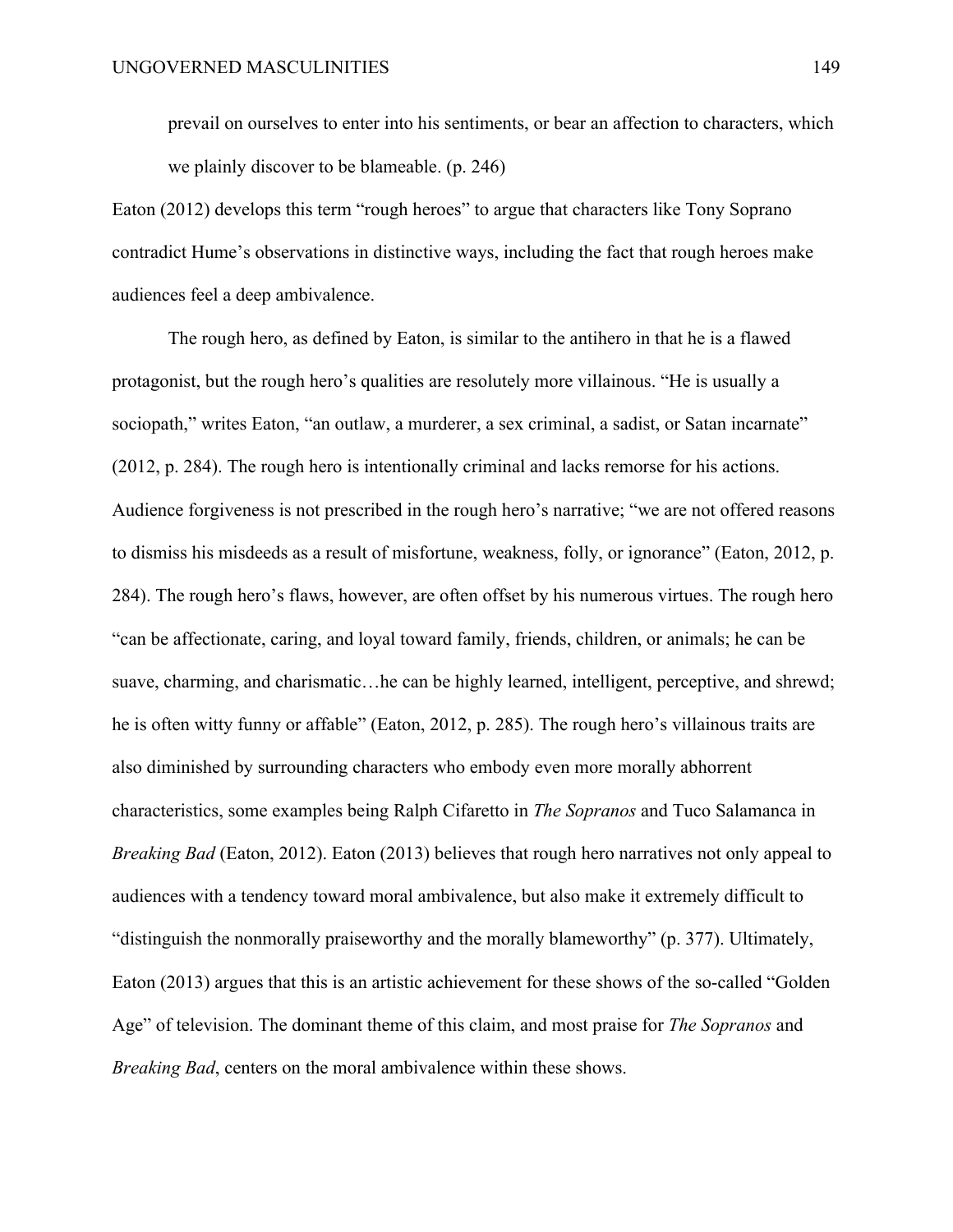# **Criminals in Literature**

In assessing the praise heaped upon *The Sopranos* and *Breaking Bad*, as well as on the recent "Golden Age" of television more broadly, the first task is to interrogate the artistic achievement of moral ambivalence. Recall Martin's quote about the path-breaking role of *The Sopranos*: "People would reject a complicated hero in their own houses…you couldn't have a hero be a killer and be that complicated" (quoted in Reese, 2013, para. 6). The sentiment expressed in this quote, along with the other praise of the moral ambivalence in *The Sopranos* and *Breaking Bad*, ignores the history of literature. Characters similar to Tony Soprano and Walter White have existed for centuries, as far back as ancient Greek dramas.

Duncan's (1996) work, *Romantic Outlaws, Beloved Prisons: The Unconscious Meanings of Crime and Punishment*, uses a psychoanalytic framework to assess audiences' attraction to criminal figures in fiction throughout history. Among them are the criminal protagonists in Joseph Conrad's *Heart of Darkness*; Arthur Penn's *Bonnie and Clyde*; Fredrich Schiller's *The Robbers*; John Gay's *The Beggar's Opera*; Roger Green's *The Adventures of Robin Hood*; Robert Louis Stevenson's *Kidnapped*, *Treasure Island*, and *The Black Arrow*; John Steinbeck's *The Grapes of Wrath*; Sophocles' *Antigone*; Prosper Merimee's *Carmen*; Daniel Defoe's *Moll Flanders*, Patricia Highsmith's *The Talented Mr. Ripley*; Robert Penn Warren's *All the King's Men*; Peter Shaffer's *Equus*; Colin MacInnes's *Mr. Love and Justice*; Arthur Conan Doyle's *The Adventure of the Final Problem*; and Fyodor Dostoevsky's *Crime and Punishment*.

Duncan's (1996) book attempts to understand why audiences often enjoy, love and admire criminals in spite of their crimes and criminal nature. Claiming that this admiration occurs on an unconscious level, Duncan (1996) argues that audiences crave the freedom associated with criminal activity. This freedom is one *against* the law and above the social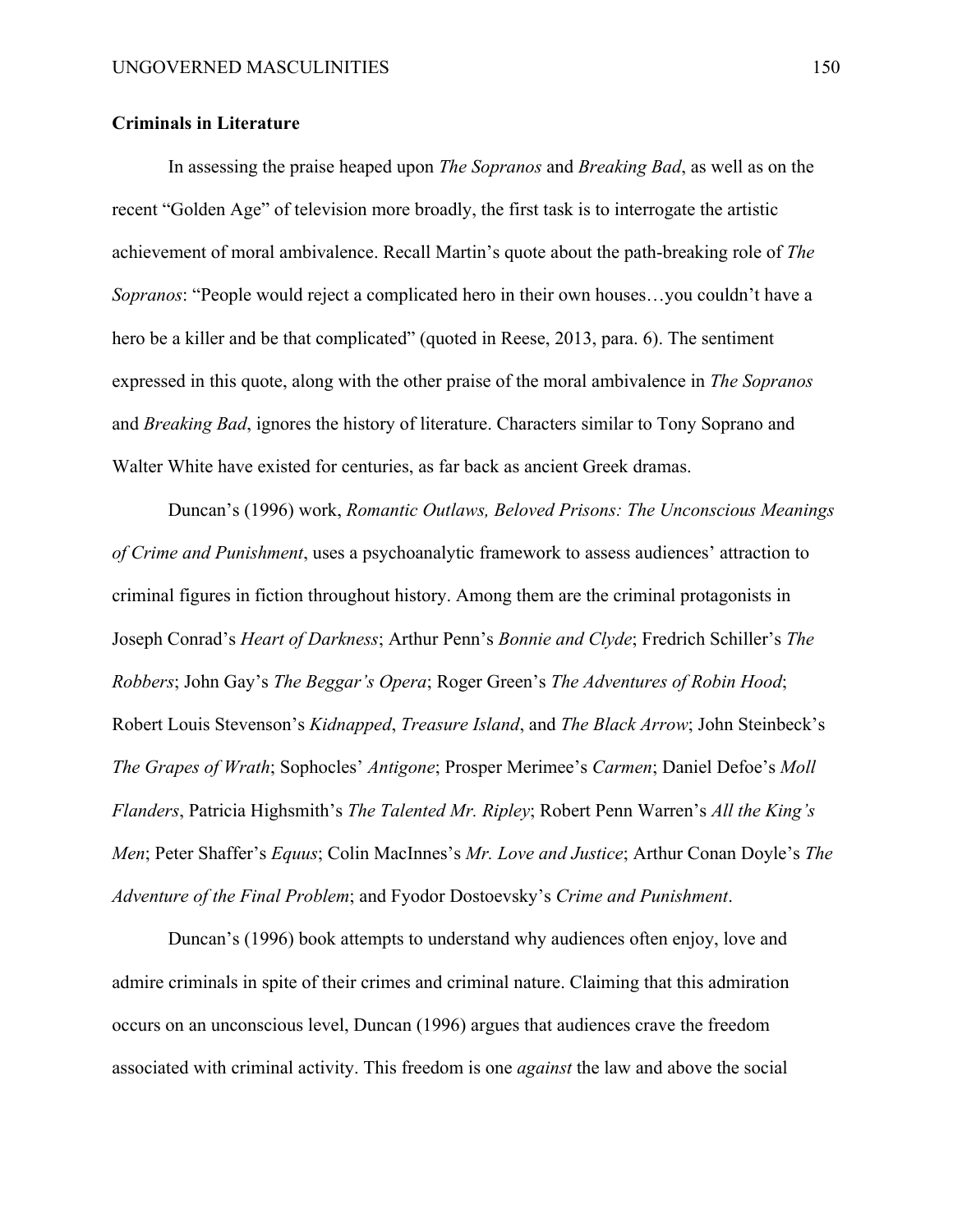structures of ordinary life, where the criminal can achieve a type of greatness: "Removed from the routinized and benighted domain of ordinary people, criminals lead elevated lives" (Duncan, 1996, p. 93). Duncan describes the criminal as "a dreamer of dreams, as one who aspires to immortality, as a character larger than life…such is the type of admired criminal to be considered first under the rubric of 'greatness'" (Duncan, 1996, p. 90). Audiences become narcissistically invested in criminals because they "refuse to be limited by the rules and scruples that circumscribe normal lives" (p. 97). Writing specifically about *Crime and Punishment*, Duncan (1996) explains that even the characters in the novel who represent the state admire Raskolnikov's "greatness," a quality that transcends that of ordinary men.

Duncan (1996) provides insight into why audiences would admire characters like Tony Soprano and Walter White. These men live fantasy lives, largely unrestricted by laws and other social structures. To demonstrate the similarities between literary characters from the past and their similarity to Tony and Walter, I cite a description of Raskolnikov from *Crime and Punishment* that, in effect, could be describing Walter White:

Raskolnikov, the principal character of *Crime and Punishment*, is…a great sufferer. He suffers both before he commits the murder and after…Before he suffers from the mediocrity of his life and is consumed by a desire to change it. His pride and ambition have persuaded him that he must not tread the beaten road of limited opportunities but emerge from the mass of common men by means of a daring act. Such an act will of necessity violate the law that governs common men; he tells himself that he has a right to do that because he is not one of them. Deep down in his inner realm a doubt arises whether he is really one of those who have a right to commit such a wanton act. To silence this doubt he commits the crime. (Strem, 1957, p. 17)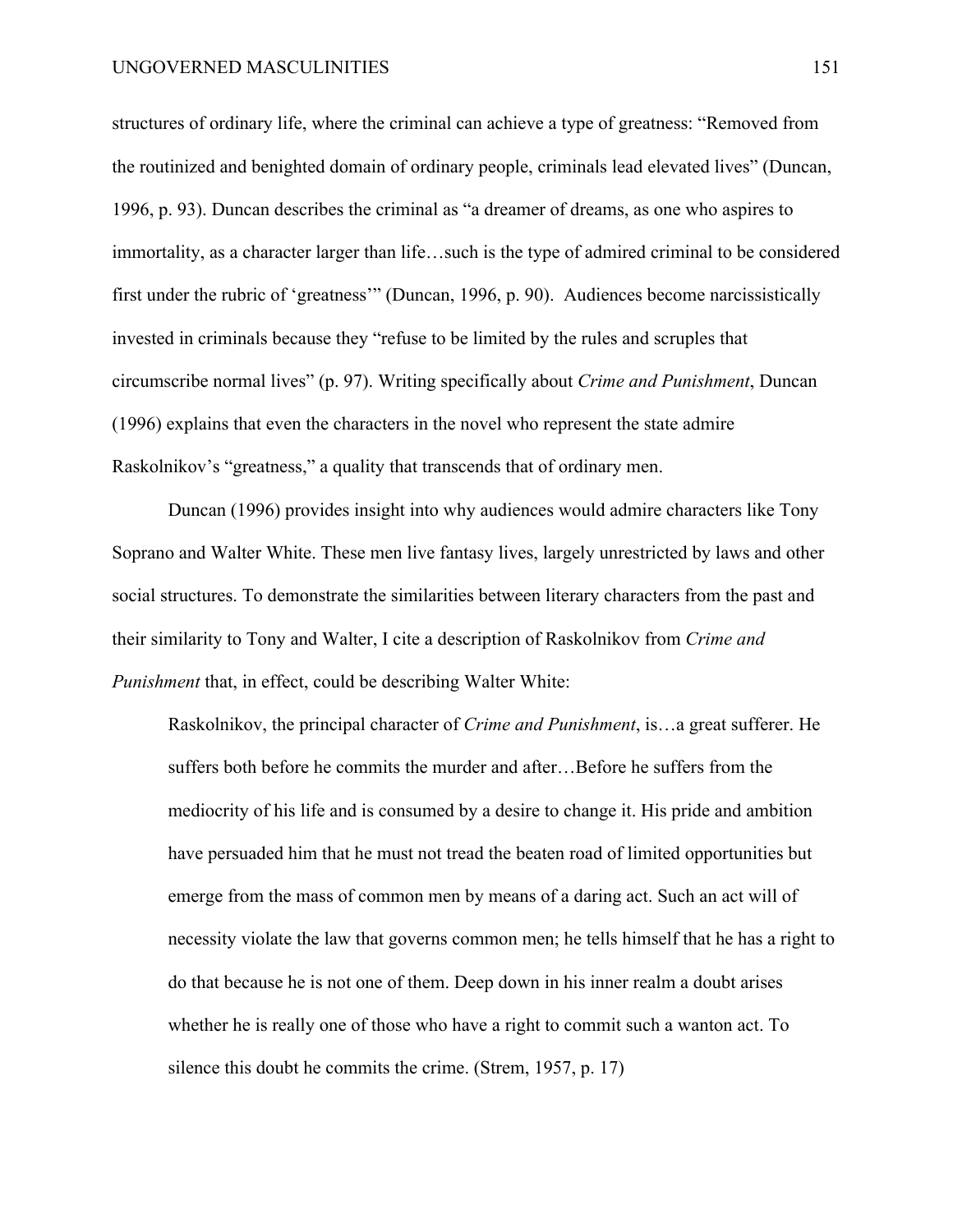### UNGOVERNED MASCULINITIES 152

Despite the similarities here, the new criminals of the so-called "Golden Age" of television represent something completely different from Raskolnikov in *Crime and Punishment*, a difference not due to the texts of *The Sopranos* and *Breaking Bad*, but rather to the neoliberal context and associated discourses surrounding these shows.

Duncan (1996) repeats throughout her book that audience attraction to criminal behavior operates on an unconscious level: "It is important to stress that…the gratification received from the criminal acts is truly *un*conscious; it is not accessible to awareness" (p. 81). The point of departure, then, is the nature of audience awareness about attraction to Tony and Walter. The praise for the moral ambiguity of these television shows indicates that critics, journalistic and academic alike, are certainly aware of the gratifications that audiences receive from viewing Tony and Walter. Sympathy for criminals and villains is not a new condition created by *The Sopranos* and *Breaking Bad*. What is new, however, is the concept of moral ambiguity surrounding (fictional) criminals and villains, who may now be described using the kinder and much more confusing title of "rough heroes."

Academics claim that Dostoevsky wrote *Crime and Punishment* to warn of the social, academic, and technical achievements of modernity that would create circumstances where man would substitute himself for God (Strem, 1957). There is no such "moral ambiguity" in the critical evaluations of this story; instead, *Crime and Punishment* is largely seen as supporting the religious values of nonviolence and love for fellow man (Strem, 1957). Is it even possible to imagine such praise for *The Sopranos* and *Breaking Bad*? Instead, contemporary critics argue that characters like Tony and Walter support "moral depravity by rendering it sympathetic, likeable, praiseworthy, and glamorous" (Eaton, 2013, p. 287). Again, I suggest that this type of praise has little to do with the artistic achievements or innovations of these stories and much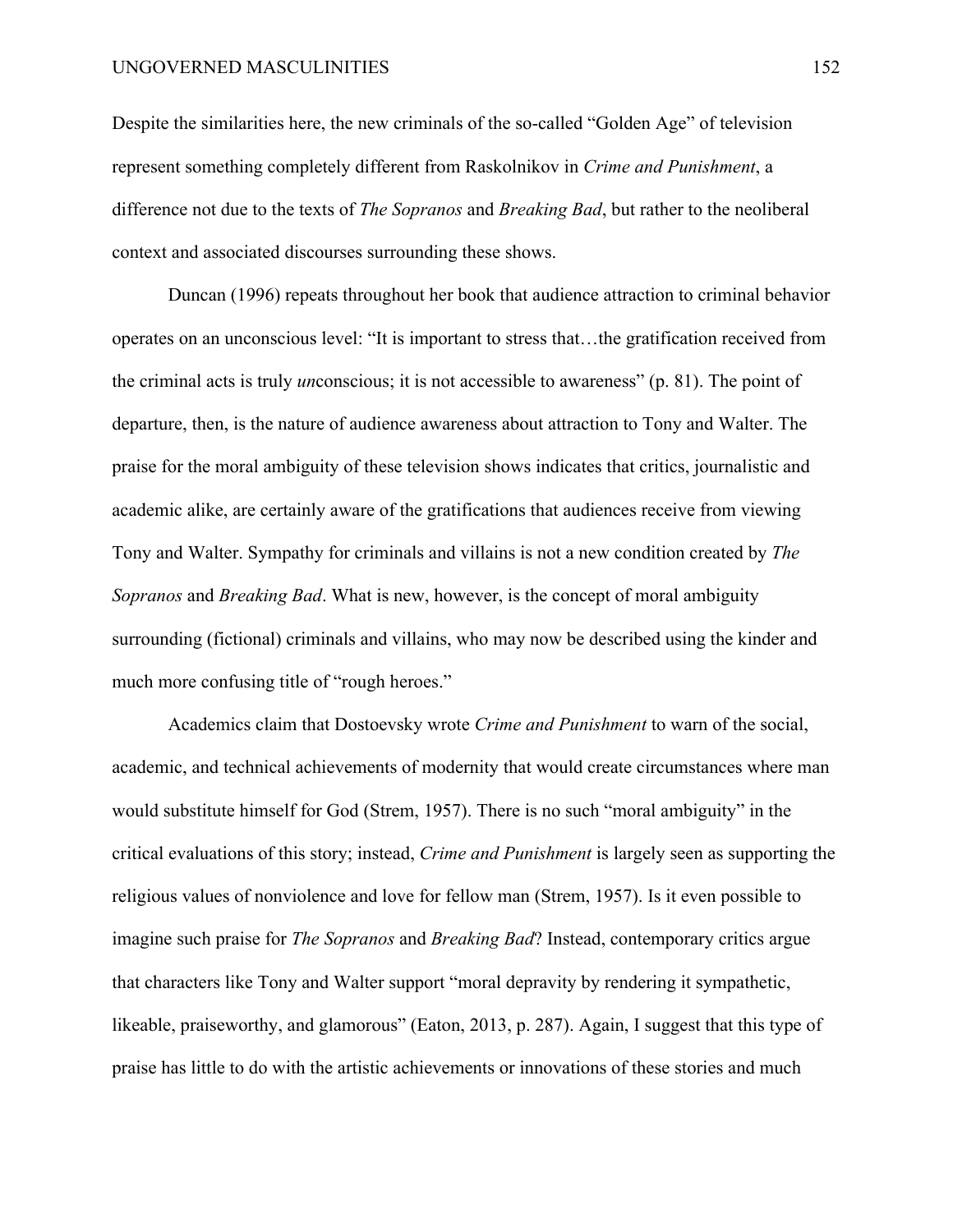more to do with the surrounding neoliberal context, in which morality for violent criminals is characterized as flexible.

Other cultural artifacts similar to *The Sopranos* and *Breaking Bad* demonstrate a comparable glamorization of moral depravity, one which reflects certain attributes of neoliberalism. The *Grand Theft Auto* [*GTA*] video game series allows players to enter a world that centers on crime, violence, and profit making. Barrett (2006) calls the game a "neoliberal fantasy" that neutralizes, justifies, and reinforces "neoliberal policies that divest power from politics and collapse public concerns into private worries" (p. 95). One way that *GTA* reinforces the values of neoliberalism is by the absence of the collective attributes of society: "There are no democratic representatives, schools, community centers, city halls, civic buildings, or anything remotely resembling a democratic public state" (Barrett, 2006, p. 105). Instead, power operates in the game through the market and the capacity of the individual to commit violence and accumulate wealth, characteristics that are causally linked in gameplay (Barrett, 2006). Individual acts of self-justified violence and profitmaking become the only way for players to exert agency in *GTA*, and this reinforces a culture of cynicism toward collective democratic solutions (Barrrett, 2006). Morality in *GTA* is secondary to the accumulation of wealth through violence, as evidenced by the fact that to advance in the game—to win—a player must commit violence to gain profit. Though *GTA* has critical potential to demonstrate rebellion, the quality of resistance in the game takes the form of the neoliberal contest of "man against the state" (Sawer, 1996, p. 132), instead of collective rebellion, non-violent protest, or any other manifestation of radical social justice actions.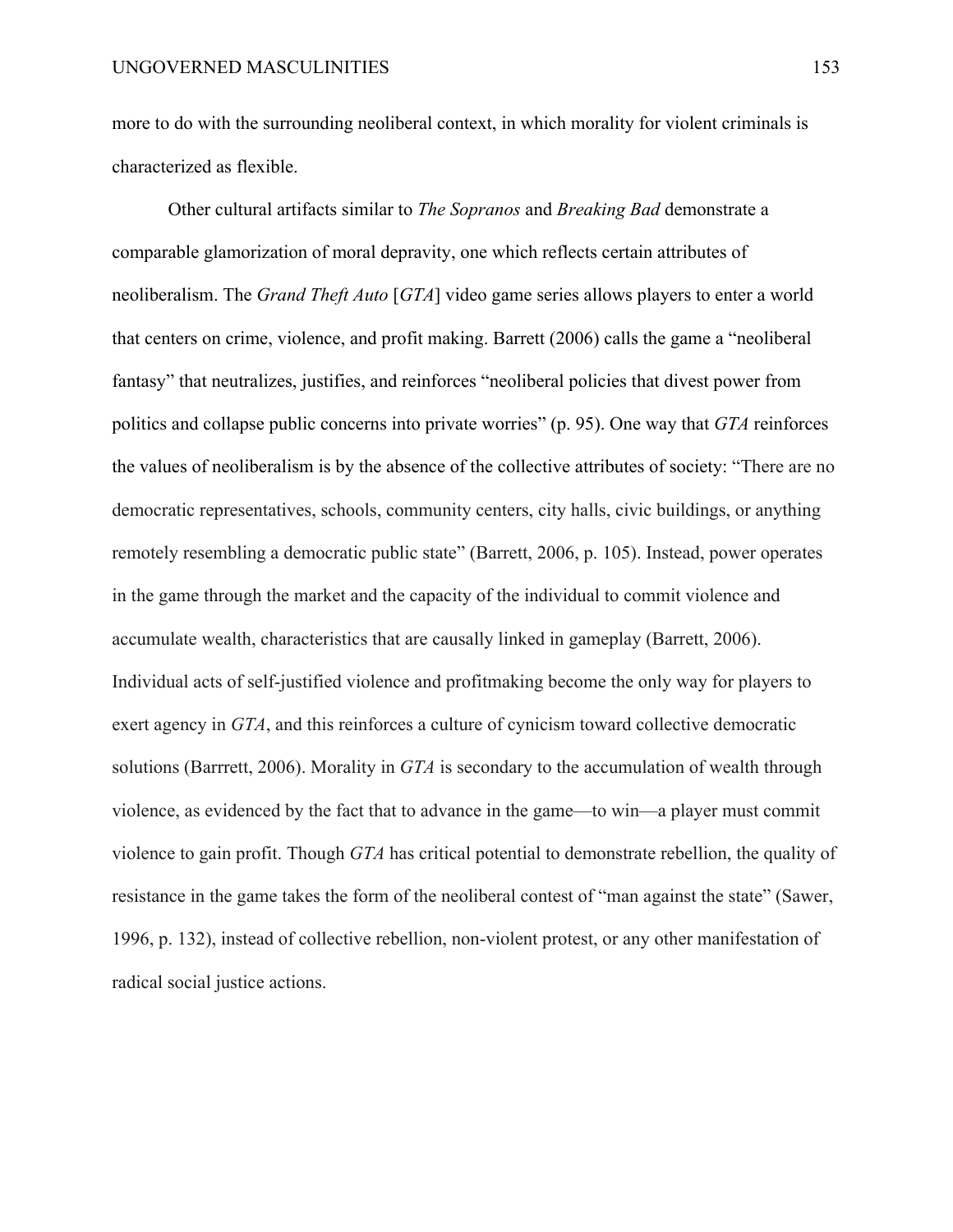## **The Liquid Morality of Neoliberalism**

Drawing on Bauman's (2000; 2008) concept of "liquid modernity"—a period defined by "flexible norms and floating values" (p. 209), Nardi (2013) argues that *Breaking Bad* creates "liquid identification" for viewers, a state in which they must constantly renegotiate their own identification with a morally compromised character. Adding to that concept the contextual features of neoliberalism, I offer the phrase "liquid morality of neoliberalism" to specifically refer to a central characteristic of contemporary popular media characters who blur morality in pursuit of profits through violence, such as *The Sopranos*, *Breaking Bad*, and *GTA*. The flexibility central to the "artistic achievement" of moral ambivalence of the so-called "Golden Age" of television is particularly suited to the proliferation of neoliberal logic. Flexibility is a key component of neoliberal markets (Harvey, 2007) and the post-Fordist "flexible specialization" of production (Barker, 2004). As mentioned at the beginning of this chapter, another modern achievement lauded for having spurred the so-called "Golden Age" of television is flexible technology. Williams (2003) claims that new technology is a product of shifts in economic and social power structures that create new needs for technology to fill. The flexible nature of neoliberalism permeates the production and consumption of contemporary television, but it also influences the *content* of popular television shows, and therefore critics' moral stances toward that content, as the previous textual analysis demonstrates.

A central aspect to critically evaluating journalistic and academic praise for the moral ambivalence of *The Sopranos* and *Breaking Bad* is the understanding that these "rough heroes" are strictly white men. The discourses celebrating these shows' "artistic achievements" overlook the identity politics embedded in the characterizations of Tony and Walter that support larger economic, gender, and racial oppression. *The Sopranos* and *Breaking Bad* naturalize white crime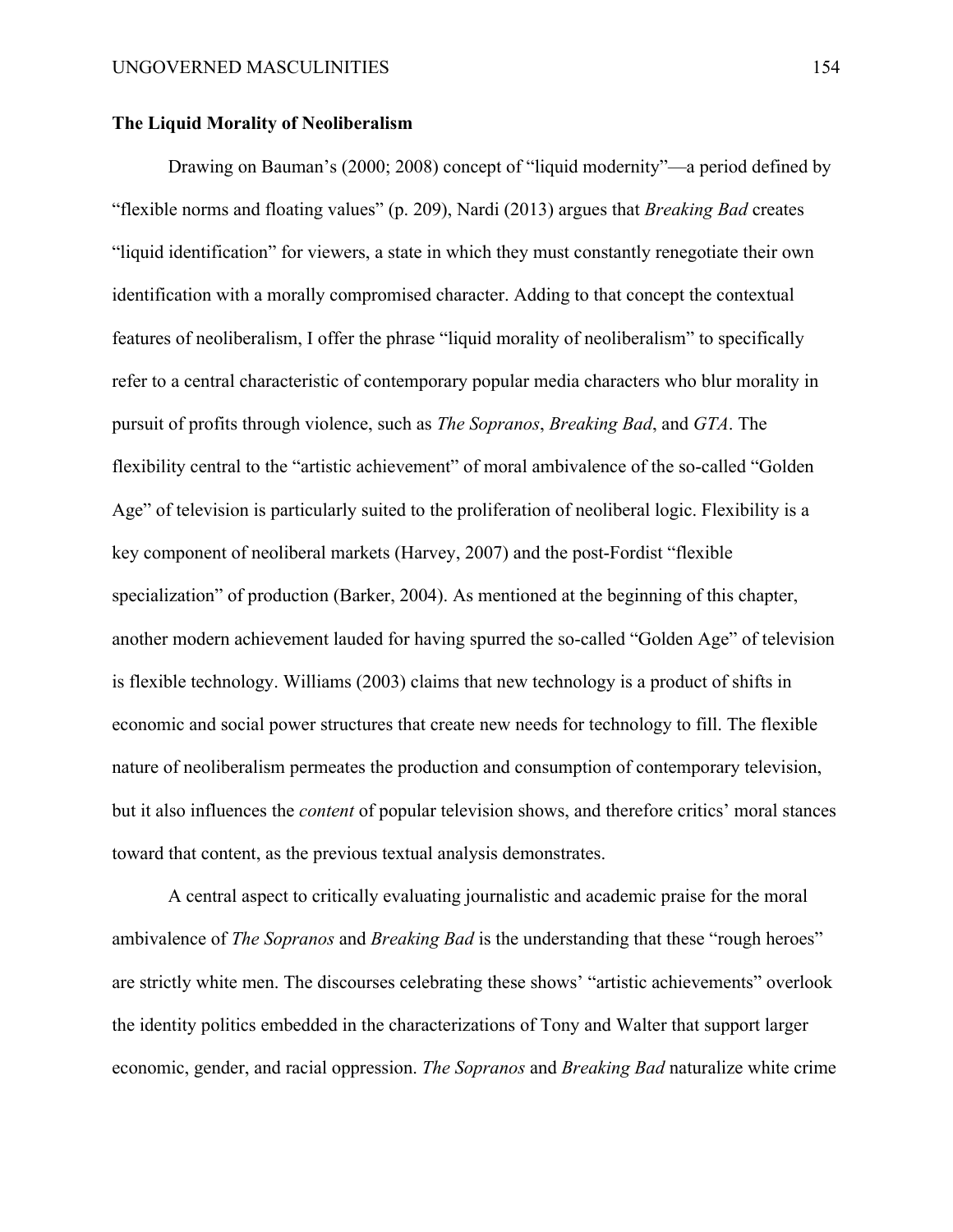and amorality, supporting a culture where moral depravity and crime is socially tolerated when white men engage in this behavior. The liquid morality of neoliberalism, then, is appropriate and applied to circumstances that involve the dominant class characteristics and identities of white men. The unique tolerance for Tony and Walter as "rough heroes" is extended to them under the rubric of white privilege and a central feature of that extension involves their managerial and entrepreneurial success.

# **Criminal Businessmen**

Levine and Rubinstein (2013) conducted a study that looked at the personality traits of the most successful entrepreneurs. They found that those who develop and run incorporated businesses that attract investment are disproportionately white, male, and highly educated (Levine & Rubinstein, 2013). Also, and perhaps most interesting, they found that such white entrepreneurs were far more likely than salaried employees or the unincorporated self-employed to engage in "aggressive, illicit, risk-taking activities" (p. 20), such as smoking marijuana, shoplifting, drug dealing, robbery, assault and gambling. These entrepreneurs were also more likely to "use force to obtain things" (Levine & Rubinstein, 2013, p. 20). Overall, the best predictors of entrepreneurial success were high learning aptitude and the tendency to break the rules: "It is a particular mixture of traits that seems to matter for both becoming an entrepreneur and succeeding as an entrepreneur. It is the high-ability person who tends to 'break-the-rules' as a youth who is especially likely to become a successful entrepreneur" (Levine  $\&$  Rubinstein, 2013, p. 40). Establishing connections among crime, whiteness, entrepreneurialism, and masculinity is not a common goal for contemporary researchers, but it holds particular importance for the current project, which links two popular television shows about male criminals to the context of neoliberalism.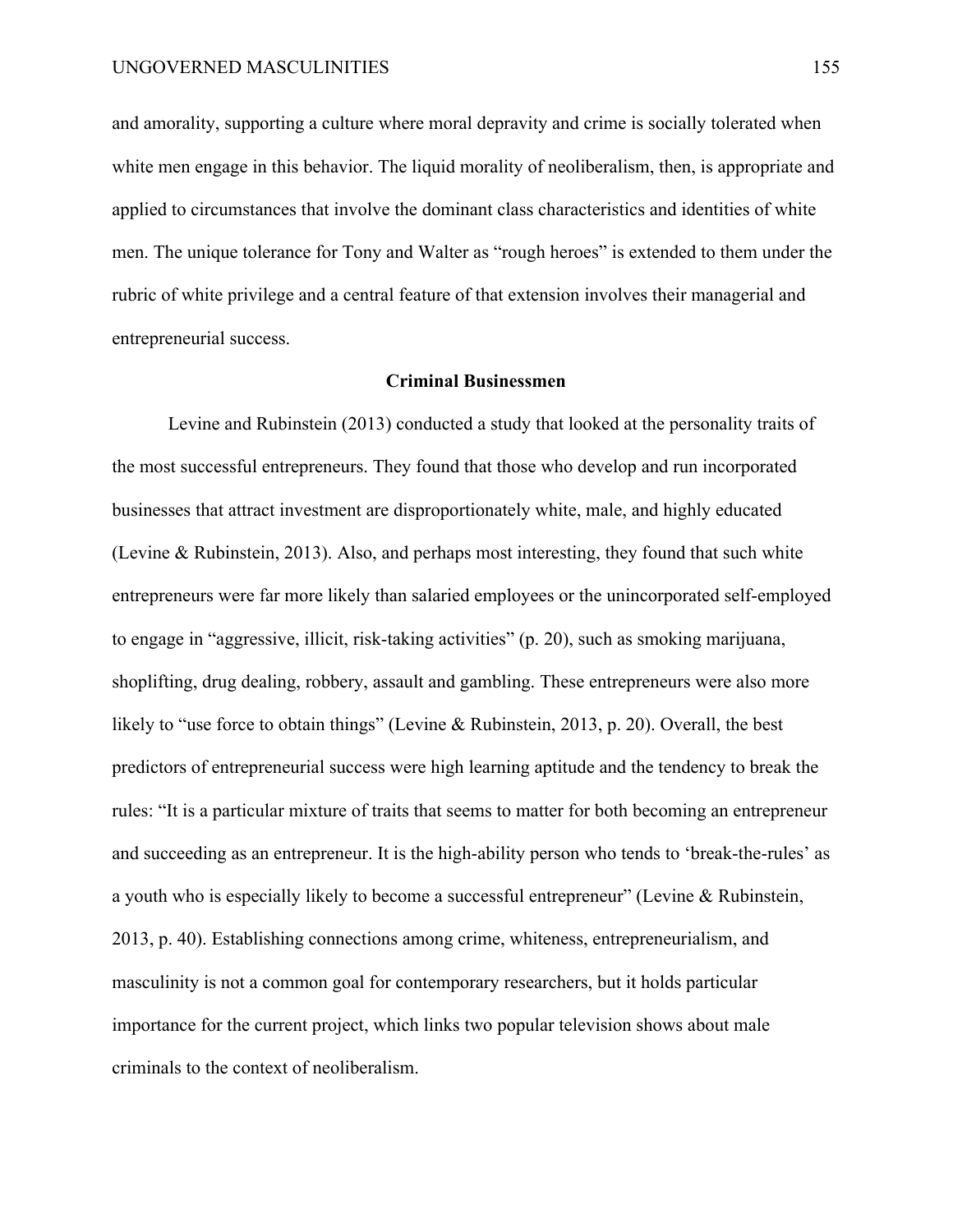## **Masculinity, Managers, and Crime**

Messerschmidt (2014) offers a compelling theory of criminology that serves to bridge the gaps between neoliberalism, crime, and hegemonic masculinity, using structured action theory to explain why some men commit crimes while others do not. Structured action theory emphasizes the construction of sex, gender, and sexuality as "situated structured action," meaning that these social identifiers grow out of continued social practice that reproduces and re-emphasizes the characteristics of identity (pp. 22-23). Doing gender, for example, is a continuing process, involving the construction of embodied presentations and practices that suggest a particular gender in particular settings. These embodied practices and presentations, then, construct a "social structure," defined as

regular and patterned forms of interaction over time that constrain and channel behavior in specific ways…Social actors perpetuate and transform social structures within the same interaction; simultaneously these structures constrain and enable gendered and sexual social action. The result is an ongoing social construction of gender and sexual relations. (2014, p. 24)

Power plays a crucial role in structured action theory. Power relations among men and women are constructed historically, so in specific contexts some men and women possess greater power than others, while some sexualities have greater power than other sexualities (Messerschmidt, 2014). As a consequence, heterosexual men and women wield power over sexual minorities, and white men and women wield power over racial-minority men and women (Messerschmidt, 2014). Importantly, Messerschmidt sees gender, race, class, and sexuality not as absolutes in every social setting, but as constantly intersecting in different ways depending on situational contexts. Thus, to understand crime, "we must appreciate how structure and action are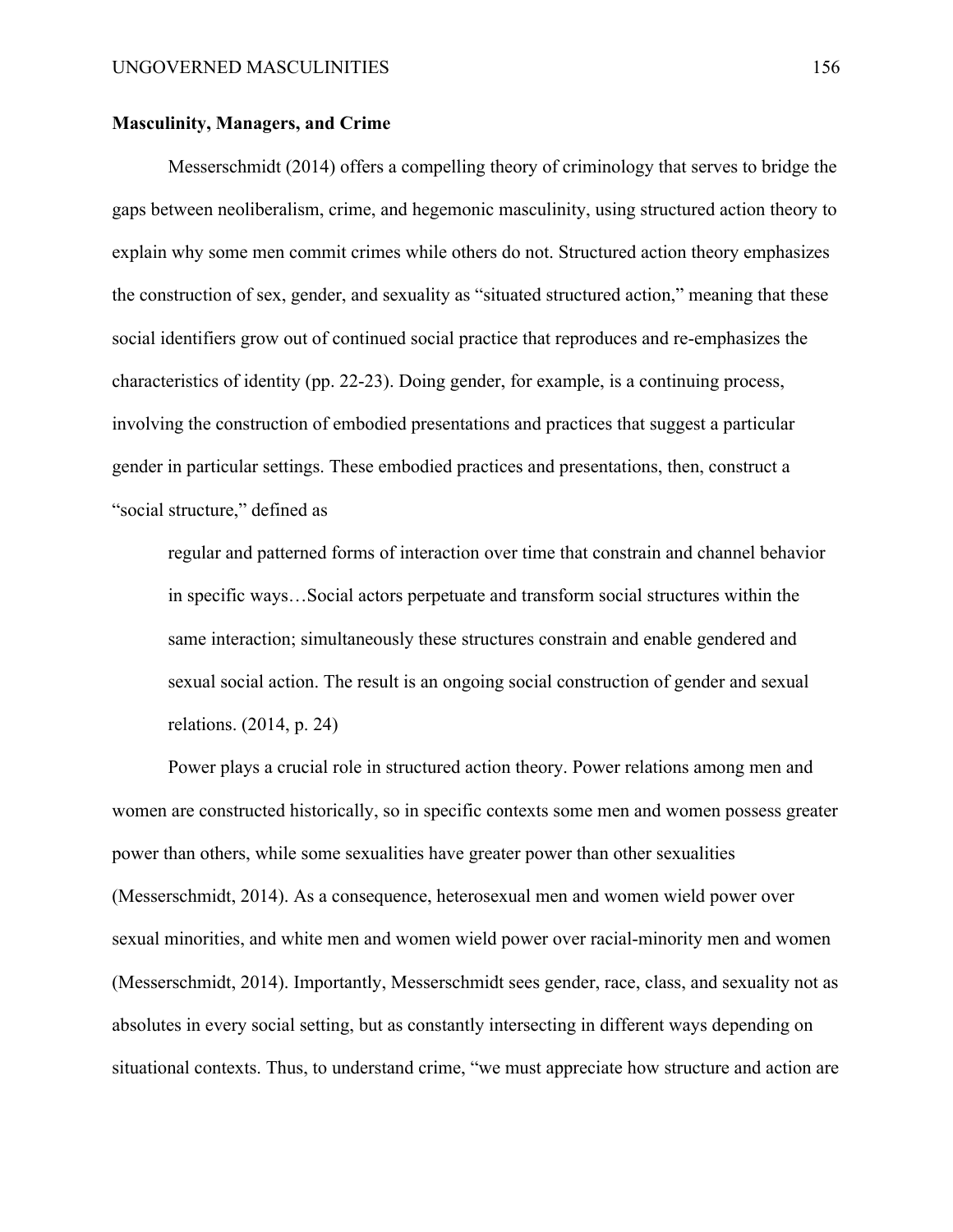woven inextricably into the ongoing reflexive activities of 'doing' embodied gender, race, class, and sexual practices" (2014, p. 36). This approach to criminology appears in a number of case studies that Messerschmidt presents.

One such study involves an investigation of the intersection of crime, gender, race, and class within the context of the *Challenger* space shuttle in 1986. *Challenger* exploded in midair, killing all seven members, due to a malfunction in the space shuttle's O-rings. The crime in this case was the flawed decision at the managerial level to launch the space shuttle. Messerschmidt (2014) describes the corporate managers in this case as embodying the characteristics of "rationality, instrumentalism, careerism, decisiveness, productivism, and risk taking" (p. 85). Exemplifying these characteristics is often referred to as "entrepreneurialism," which involves "prioritizing performance levels and budget targets, elevating efficiency and managerial control at the expense of all other criteria, and being entangled in the struggle to be constantly productive and achieving. The entrepreneur is one who manages with considerable risk" (Messerschmidt, 2014, p. 85). Corporate management strategies often depend on the ability to take risks to meet corporate goals, even if human life is at stake. Messerschmidt (2014) argues that the dominant forms of masculinity performed by the corporate managers to push through *Challenger*'s launch led to the explosion. This case study, then, shows how the overlapping characteristics of masculinity and entrepreneurship interact with (im)morality, leading to the unnecessary death of *Challenger*'s seven crewmembers.

Because threats to profit making are concurrent threats to corporate-manager masculine accomplishment, risk taking is an acceptable means of resolving both problems: risk taking is a resource in this particular setting for accomplishing profit (class) and masculinity (gender) and therefore merging into one entity. (Messerschmidt, 2014, p. 87)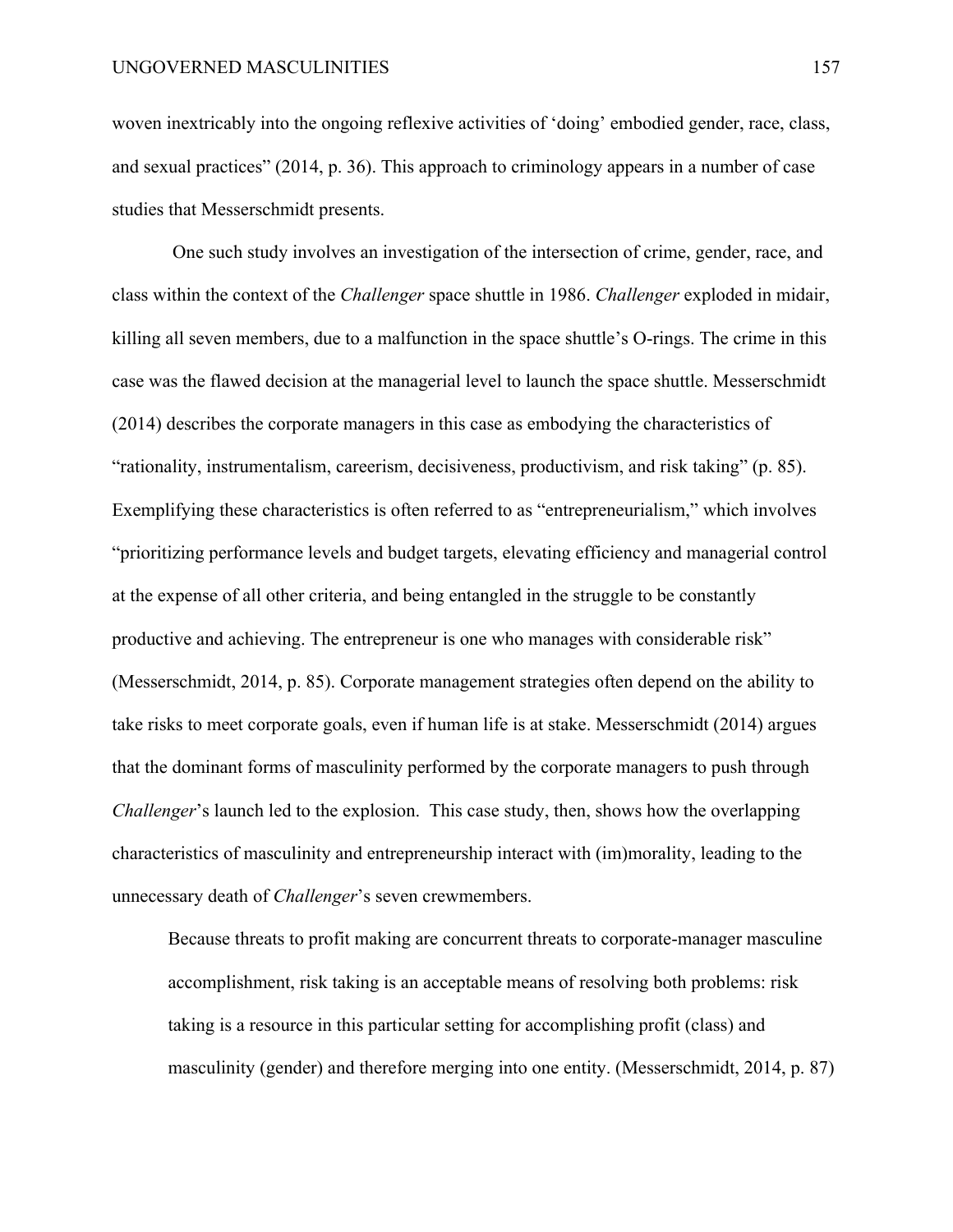Messerschmidt (2014) calls his *Challenger* case study *Murderous Managers* as it shows the overlapping characteristics of masculinity and neoliberalism, specifically as applied to criminals.

These connections, between entrepreneurialism and criminality, also have a moral dimension. The risk/benefit calculation, prioritizing profit-making over human life, illustrates the liquid morality of neoliberalism and relates significantly to the narratives of *The Sopranos* and *Breaking Bad*, as the previous textual analysis demonstrates.

# **"Business Lessons" From Tony and Walter**

In addition to all the critical claim *The Sopranos* and *Breaking Bad* have amassed, they have also spawned a rather unexpected and even bizarre subcategory of business journalism: how-to columns that take (and pass along) lessons from Walter and Tony's unscrupulous behaviors and turn them into tips for reader on how to succeed in business. **"**Business tips" and "business lessons" inspired by Tony Soprano and Walter White that writers from *Forbes* and other business news magazines suggest to their readers further illustrate the connection between entrepreneurialism and criminality and the broader societal acceptance and endorsement of this connection. This discourse obscures the criminal and amoral nature of these men and demonstrates the liquid morality of neoliberalism.

## **Tony**

Writing for *Business Know How*, Spiegel (n. d.) argues that Tony Soprano "demonstrates successful methods for leading a team and forging beneficial, productive long-term relationships" (para. 2). He suggests that burgeoning entrepreneurs should exhibit confidence like Tony: "When in doubt, assert yourself…even in his uncertainty, [Tony] forges ahead with bold action. He proudly claims that more is lost by indecision than by wrong choices" (Spiegel, n. d., para. 3). Another tip, according to Spiegel (n. d.) is "deny everything," he writes, "Tony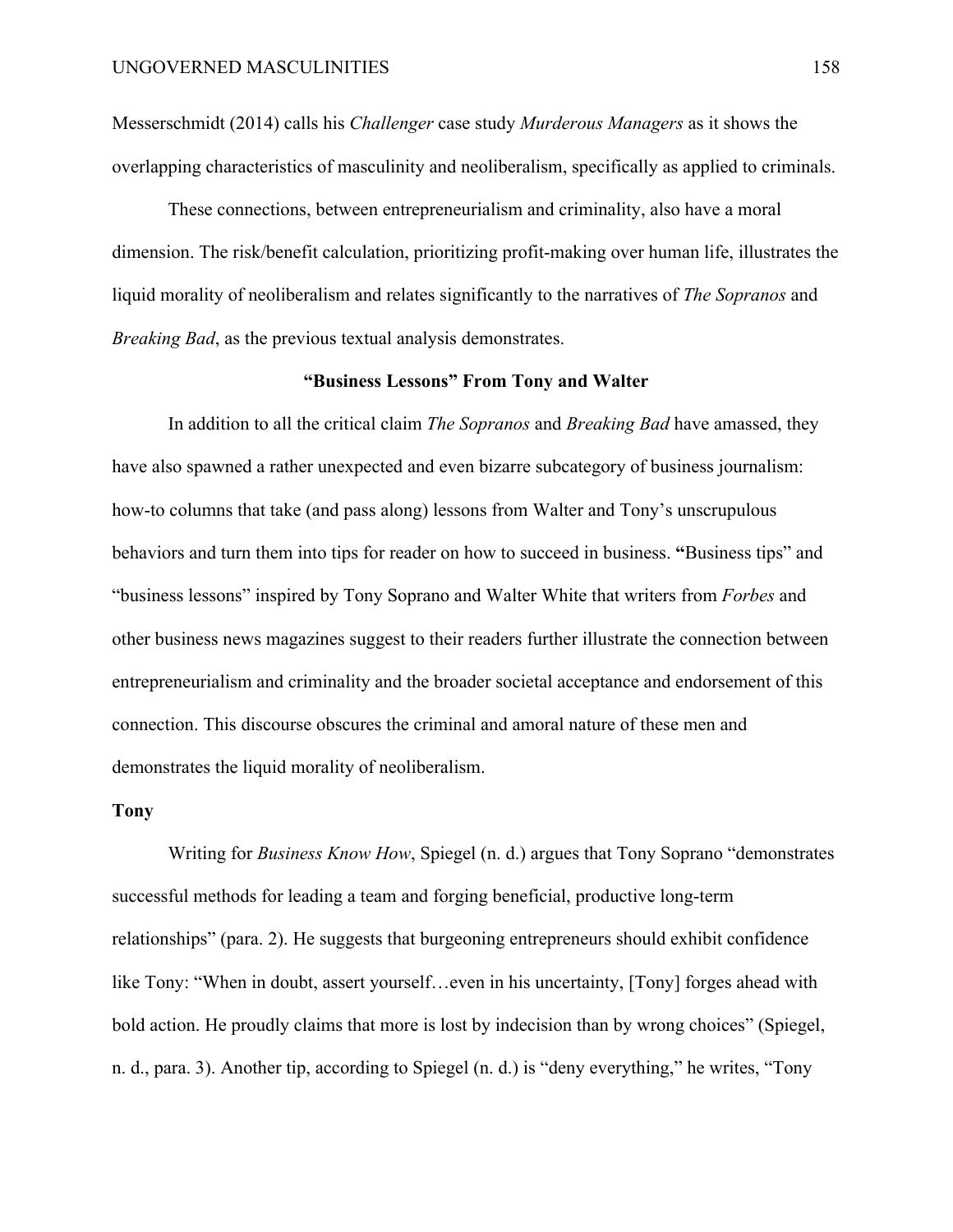### UNGOVERNED MASCULINITIES 159

has perfected his ability to deny his misdeeds with powerfully convincing indignation. Though the tactic doesn't work in all cases, it works often enough to keep it in the management tool box" (para. 11). Ending with the claim that Tony Soprano's management strategies are "undeniable" and created a "multi-million dollar enterprise," Spiegel (n. d.) encourages readers to try these tactics out in their own businesses. Readers learn from this article that it is better for successful entrepreneurs to make wrong decisions than no decision and that, at times, one must lie about misdeeds when necessary.

Gaddis (2013) from *Forbes* starts her article, entitled "Insights from Tony Soprano," with the recognition that she and Tony Soprano "shared the same level of responsibility" (para. 1). Gaddis (2013) states plainly, "Tony was an entrepreneur. He provided jobs for people, mainly family and friends…he was helping put food on the table. He demanded loyalty from them. He tried to provide an overarching sense of family" (para. 3). She draws parallels between Tony's volatile changes from violent behavior to caring leadership to her own business life:

He could switch from a belligerent, violent gang leader to a docile, vulnerable character. Through my career I have had to stand strong and make tough decisions that were ultimately for the good of the whole, but seemed harsh on a given day. (Gaddis, 2013, para. 3)

Tony Soprano, a man who has never been to business school, clearly can inspire the business world through violence, which for Gaddis seems to symbolize leadership strength. Another *Forbes* writer, Satell (2015), draws similar inspiration from Tony. He writes, "Tony…was a master of coercion. Through violence, extortion and bribery he became a paragon of his industry, outperforming his competitors and enriching himself and his associates" (Satell, 2015, para. 1).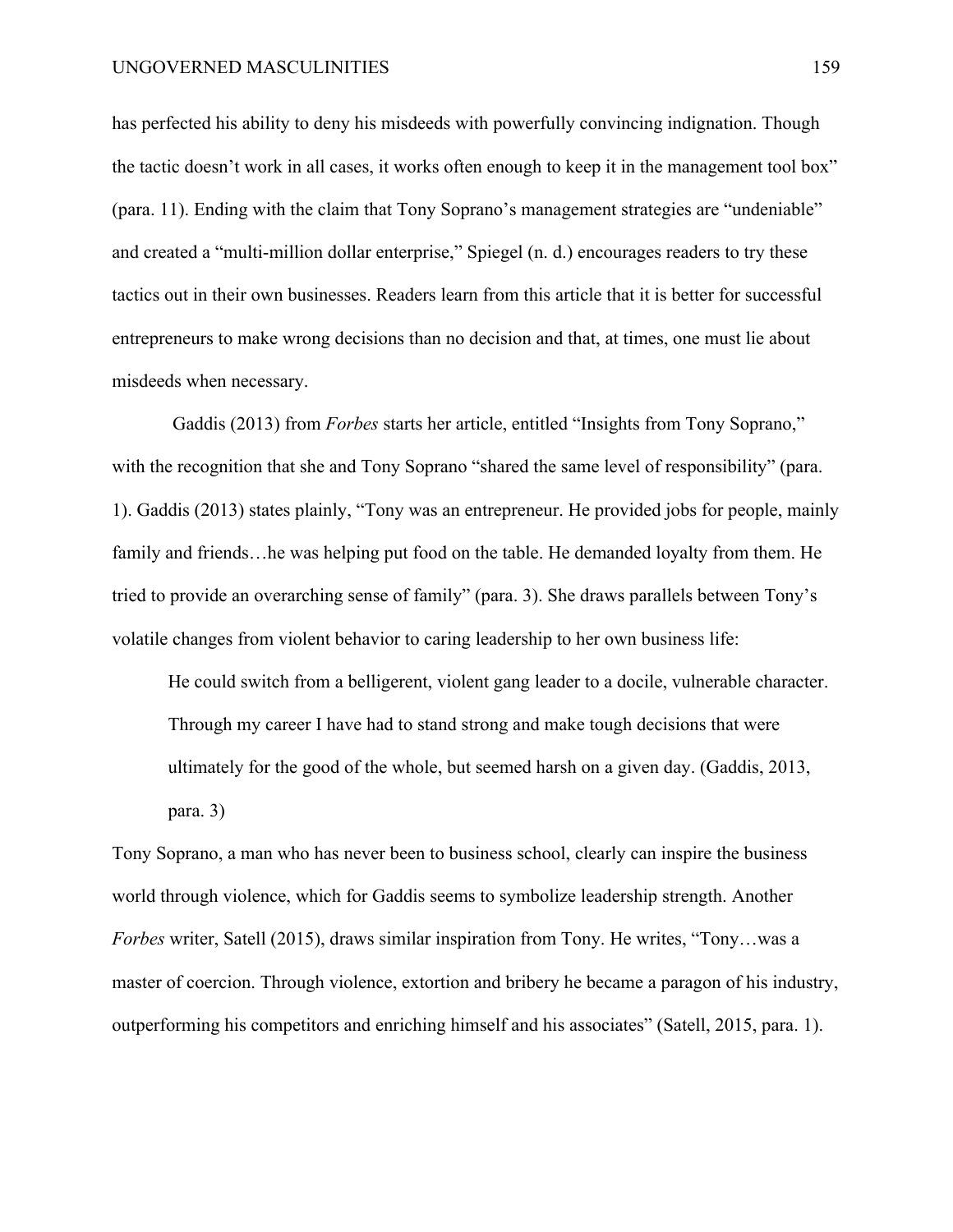This discourse distinctly links violence and success in business. For those in the business world, the ends justify the means when it comes to *The Sopranos*.

Patel (2007) offers an article called, "Tony Soprano's top 11 tips for success." According to his website, Patel (2007) is an online marketer, who helps companies like Amazon, NBC, HP and Viacom grow their revenues. His website also features the following boast: "*The Wall Street Journal* calls him a top influence on the web, *Forbes* says he is one of the top 10 online marketers, and *Entrepreneur Magazine* says he created one of the 100 most brilliant companies in the world." His article suggests a number of business tips that readers could learn from Tony Soprano*.* He writes, "Don't let anything stand in your way—if you want to be successful then you have to do whatever it takes to obtain your goal" (Patel, 2007, para. 2). He tells readers to

Gain a backbone—if you don't stand up for yourself people will just walk all over you. If you let people walk all over you it will not stop and it will not get you where you want to be in life. (Patel, 2007, para. 9)

Finally, Patel (2007) tells readers "If you want, then earn it—don't expect things to be handed to you in life…These days the up and coming millionaires aren't having it all handed to them, but instead are working hard for it" (para. 10). Here, the message to future corporate leaders is to do whatever it takes to be successful and stand up for yourself, like Tony Soprano. The last tip suggests that people should "earn it" like Tony Soprano, who is portrayed as a hard worker despite the fact that his success is premised on usury, illegal exploitation, and violence. This, apparently, is hard work.

Fisher (2013) provides an article called "A wrong decision is better than indecision: Eight leadership lessons from Tony Soprano." "It should not come as any real surprise," writes Fisher (2013), that Tony Soprano is remembered as "a role model for corporate leaders" (para. 6). Some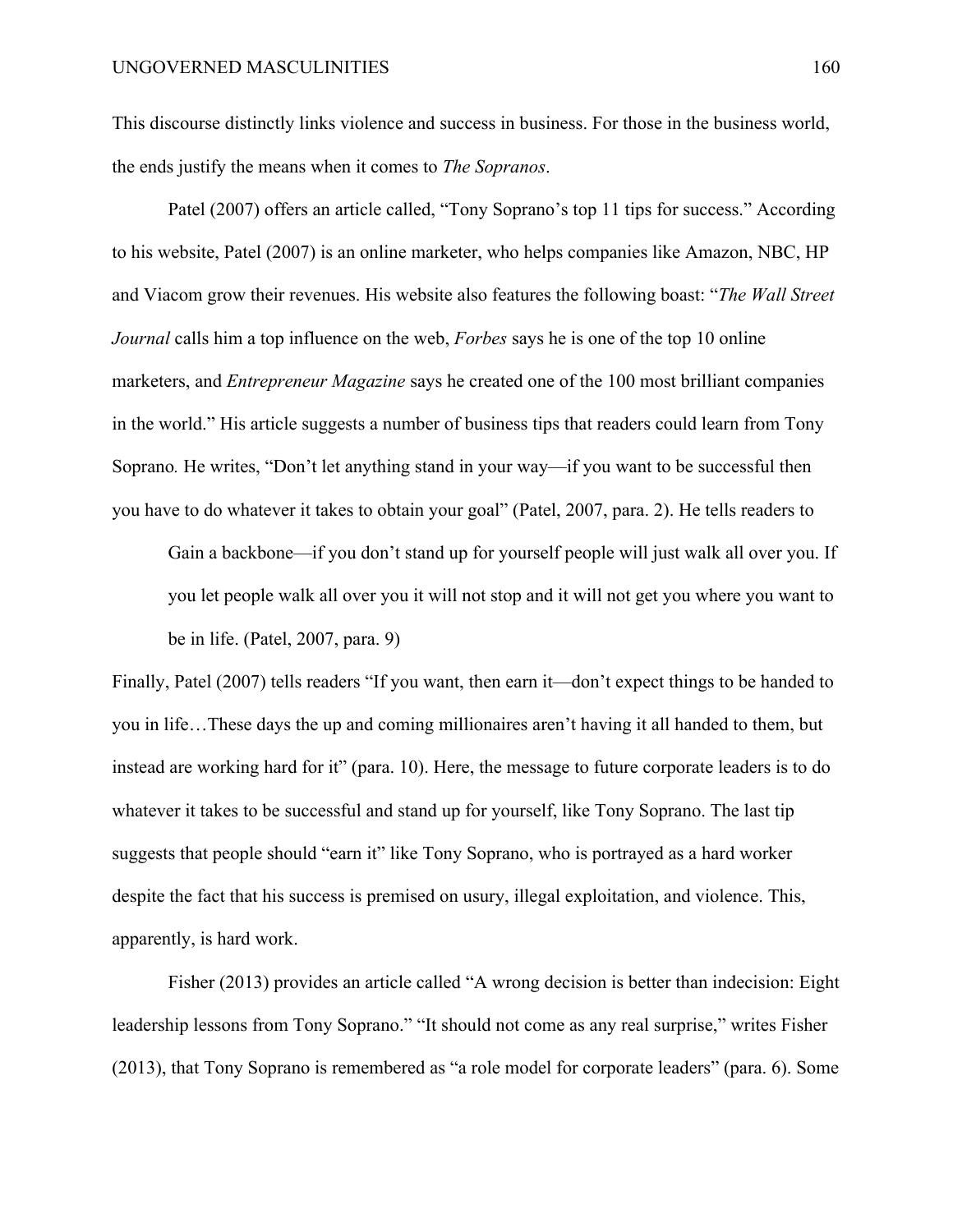leadership lessons Fisher learned from Tony include "constantly making decisions, solving problems, assessing risk and responding to opportunity" (para. 11). Fisher also reminds readers:

Some decisions are unpleasant, but they are also necessary…Whether it's rebuking or sacking an incompetent manager, or closing down a division that is not performing, chief executives who avoid unpleasant decisions will render themselves incapable of doing their job. (2013, para. 12)

Fisher (2013) ends with the statement that "Tony Soprano will continue to live on in the hearts and minds of fans—and hopefully a few business schools too" (para. 17). Here again, Tony is a model leader that can make the tough decisions required in the business world.

If the previous lessons and lists do not satisfy readers who want to learn how to run a business like Tony Soprano, there are two books that go into detail about these strategies: *Leadership Sopranos Style: How to Become a More Effective Boss* and *Tony Soprano on Management: Leadership Lessons Inspired by America's Favorite Mobster*. The first, written by Himsel (2003), argues that Tony is "a remarkably effective, empathetic boss who can teach MBAs a thing or two about leadership" (p. xv). One example from the book emphasizes Tony's decision making: "Tony provides us with a valuable decision-making model…By examining the ten most difficult decisions…we can learn a lot about everything from generating alternatives to acting quickly and effectively when faced with ambiguous situations" (Himsel, 2003, p. 126). Number 9 on this list is "Whether to Clip Carmine," and the description reads:

In the world of business, this is akin to angling for your boss's job or beating out a fellow executive for a top position. The rewards are great if you go for it, but so are the risks if you fail. (Himsel, 2003, p. 126)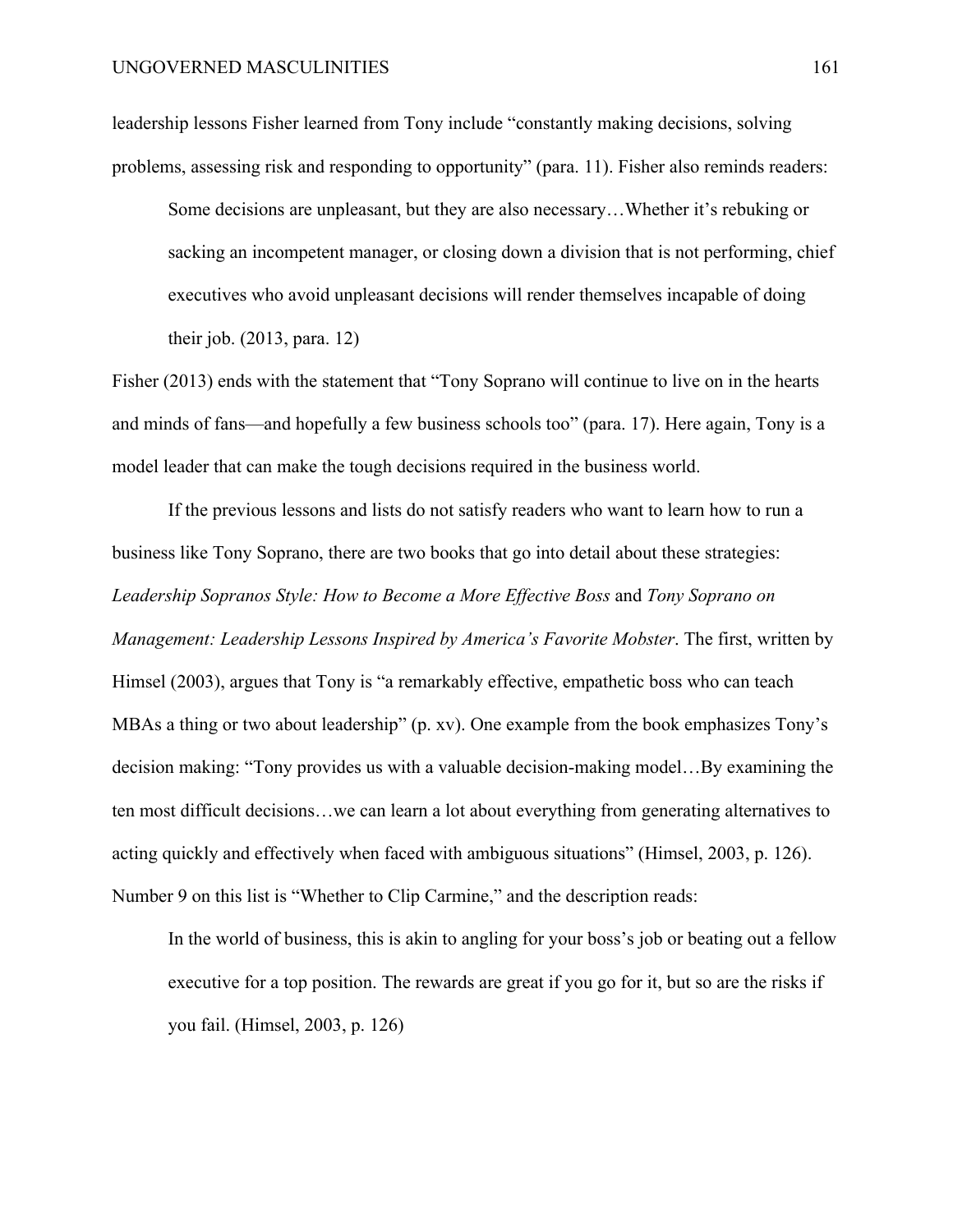Similar to the former articles, Himsel (2003) sees the violence in *The Sopranos* as a metaphor for the world of business.

*Tony Soprano on Management: Leadership Lessons Inspired by America's Favorite Mobster* by Schneider (2004) also argues that future leaders can learn from Tony. He writes,

In an age of economic uncertainty, corporate turmoil, anxiety and downsizing, leaders are being forced to work with speed with different methods, new systems and shifting teams…Business are moving faster, and jobs, companies, products and services are changing more rapidly than ever before…Leaders must step up and steer new courses to get their companies back on track and regain public confidence. They must adapt to meet the challenges of today's business environment. And Tony Soprano is the surprising role model for this new breed of leader. His methods may appear unconventional, but we can all learn strategies and tactics from the way he manages people, resolves conflict, negotiates and leads. (p. xii)

I quote Schneider at length because he touches on conditions of neoliberalism in the first few sentences. His plan for the changing economic context: be more like Tony. The introduction of his book offers a guarantee for the Soprano student:

The Tony Soprano approach stresses structure, hierarchy and values. There are no metrics or paradigms, no management goals or rubrics, only results. He doesn't go in for peer reviews or stock options, just a slap on the back at the Bada Bing and an envelope full of cash. (Schneider, 2004, p. xiii)

According to this perspective, the business world has become too complicated—why not take a few lessons from the simpler world of fictional organized crime? If readers have forgotten, the Bada Bing is the strip club where Tony frequently handles business. It is also a place where Tony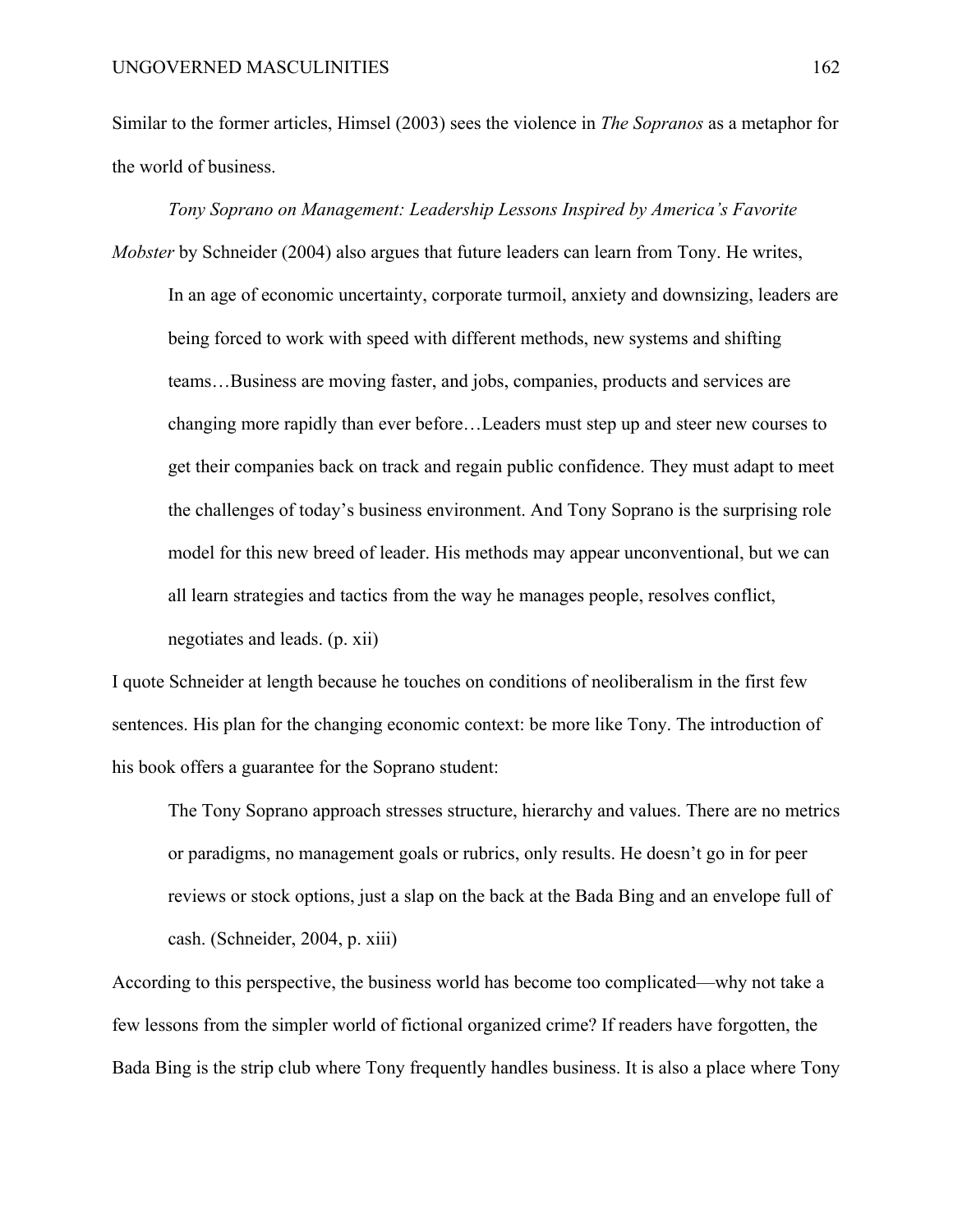mercilessly beats his employees, strippers are killed, prostitution is commonplace, criminal activity takes place, and women are objectified.

*Leadership Sopranos Style* retails for \$58.77 and *Tony Soprano on Management* for \$58.31. If audiences learn any lessons about nonviolence and loving one another from *The Sopranos* it is not from the two books or online advice lists. Instead, these perspectives emphasize the liquid morality of neoliberalism that places profit making and success over all else. Recall that McChensey (2008) defines neoliberalism as "the doctrine that profits should rule as much of social life as possible, and any that get in the way of profit making are suspect, if not condemned" (p. 15). Thus, even if audiences could learn to love each other and lessons of nonviolence from watching *The Sopranos*—how not to act from a criminal and sociopath what's the point when they could instead learn how to make more money?

## **Walter**

Gasca (2014) writes in *Entrepreneur* magazine that readers can "learn a great deal about business from Walter White" (para. 5). His article argues that Walter approached the meth business as "any other entrepreneur might approach producing a consumable good" and he succeeded because he was "incredibly detail oriented, stuck to schedules and processes, and treated his team like his family" (para. 5). Not only did Walter stay on task like a businessman should, but he also was a "branding genius," who could teach future entrepreneurs important lessons about branding (para. 6). If readers feel concerned about taking tips from a man like Walter White, Gasca reminds them that they "need not feel guilty" (para. 12). What's communicated here is that readers should overlook the morally compromised character in favor of learning to be better at branding and business overall.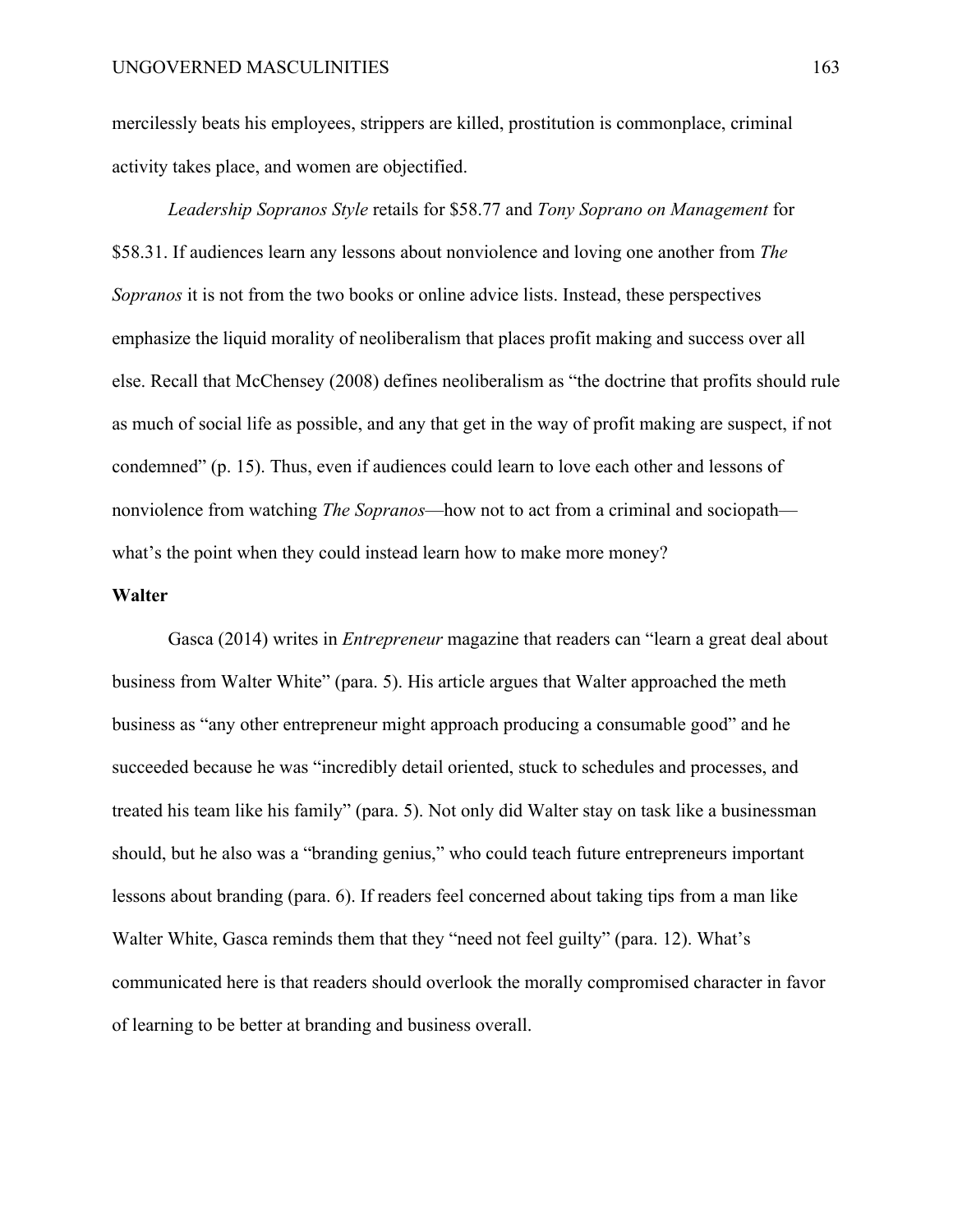Another writer at *Entrepreneur*, Eha (2014), offers a list of Walter's five best business moves. The first is "Walt intimidates Tuco," and the description reads:

Walt detonates a chunk of fulminated mercury...blowing out the top floor of the drug dealer's headquarters. Impressed as much by Walt's "balls" as by his high quality product, Tuco agrees to buy two pounds of meth a week from Walt and Jesse. (Eha, 2014, para. 5)

According to Eha, the lesson from the above situation in *Breaking Bad* is "don't take no for an answer" (para. 5). An additional tip from Eha's list includes descriptions of Walter building the bomb that killed Gustavo, which apparently is a metaphor for staying ahead of competition and eliminating rivals "before they eliminate you" (para. 16). Finally, Eha praises Walter's comment to Jesse, "I'm in the empire business," which teaches readers to "Decide what business you want to be in. And don't let anyone stand in your way as you move forward" (para. 19). These publications describe Walter as the ideal businessman with the right "moves" that help him succeed as an entrepreneur.

Solomon (2012), at *Forbes*, provides a list of "7 Career Lessons from Breaking Bad's Walter White." Solomon (2012) claims that Walter is an "example for anyone looking to strike out on their own and build their own business—or simply survive and advance within their current company" (p. 1). He tells readers that they are living in a "golden age of entrepreneurship," but to succeed they must utilize "specialized skills" like Walter in order to reap the benefits (p. 1). These specialized skills must make future businessmen indispensable at the work place, meaning that their skill set should make it difficult for future employers to find replacements for their position. Solomon (2012) writes that Walter moved "quickly to identify and eliminate potential replacements," by having Gale Boetticher killed. The article also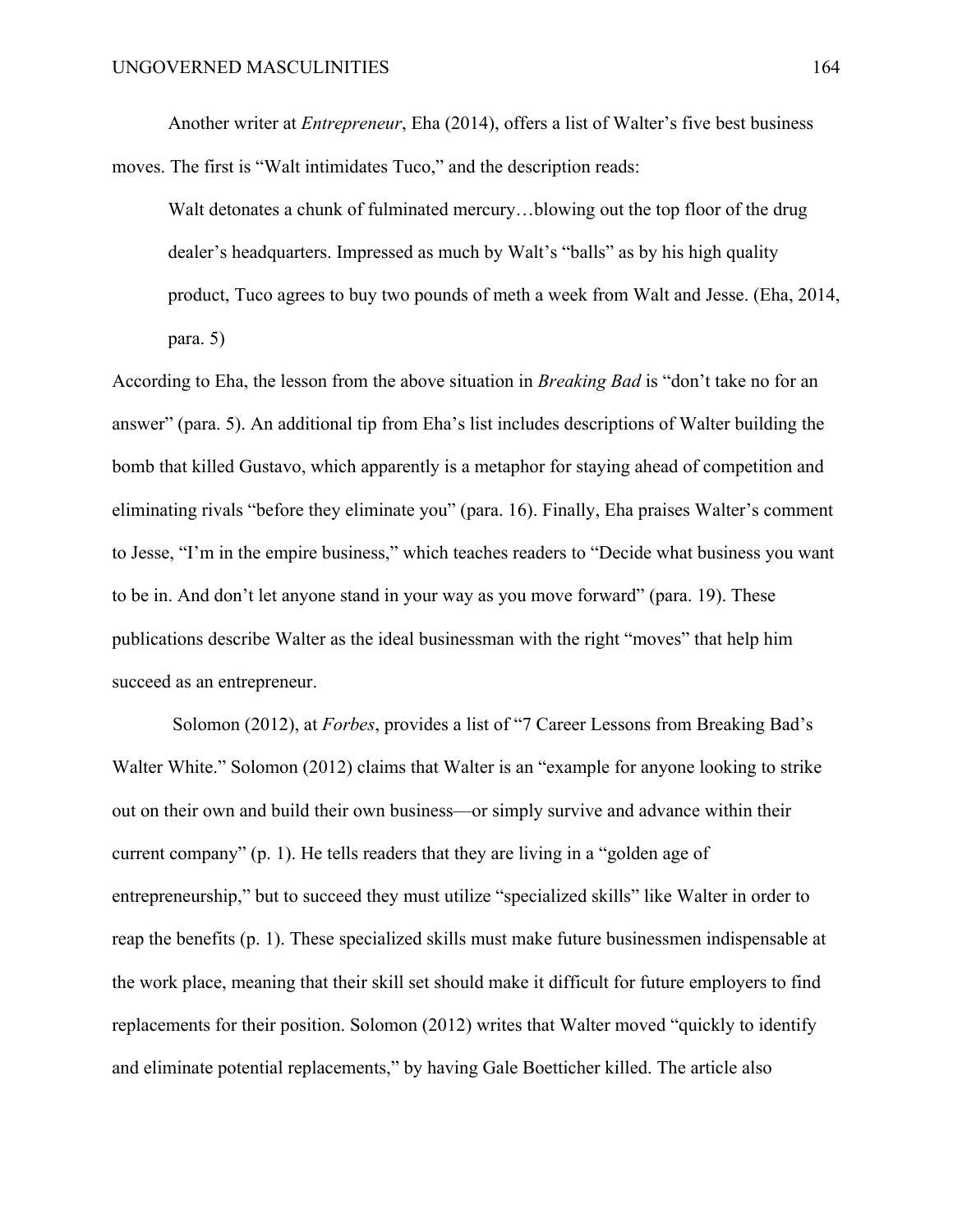#### UNGOVERNED MASCULINITIES 165

compares Walter to Steve Jobs, the late cofounder and CEO of Apple Inc., because Walter is not satisfied unless he produces "the best" product: "Jobs didn't work for 'good enough' at Apple. That's one of the main reasons why his computers (and now phones and tablets) became musthave items. White is the same way" (Solomon, 2012, p. 1). Another "career lesson" advises readers to learn from Walter's reputation, which is

that of a master chemist and ruthless drug lord. Throughout Albuquerque, other dealers…learn about this mysterious Heisenberg. They either want to work with him or get out of his way—and both serve to help White get ahead. Make sure your reputation is as sturdy as White's. (Solomon, 2012, p. 2)

As motioned in the previous chapters, Walter's violent reputation is a key component of his success as a criminal entrepreneur, and from Solomon's perspective (2012) there is an important career lesson here for future corporate leaders. Finally, Solomon (2012) tells readers that sometimes they must "do the dirty job"; as he writes, "there's plenty of dirty work to be done in a business, and if you want it done well, maybe you should take the lead" (p. 2). The article ends with the following statement: "Not many people would be willing to lie, cheat, poison, steal, and kill to advance their career—and that's definitely a good thing. But not everyone can be Walter White" (Solomon, 2012, p. 2). This quote makes it clear that using violence as a means to advance business ambitions is not a good thing, but the last statement seems to indicate that those who are successful are willing to do equivalent things to get ahead.

Cuffin (2013), a writer at *Elite Daily*, offers 10 lessons from *Breaking Bad* that could help readers run a business. Her article claims that both Jesse and Walter meet the criteria for entrepreneurs: "When it comes to running a business, there are a lot of things that we have learned from the show. Their hard work and dedication can be matched by few and it is what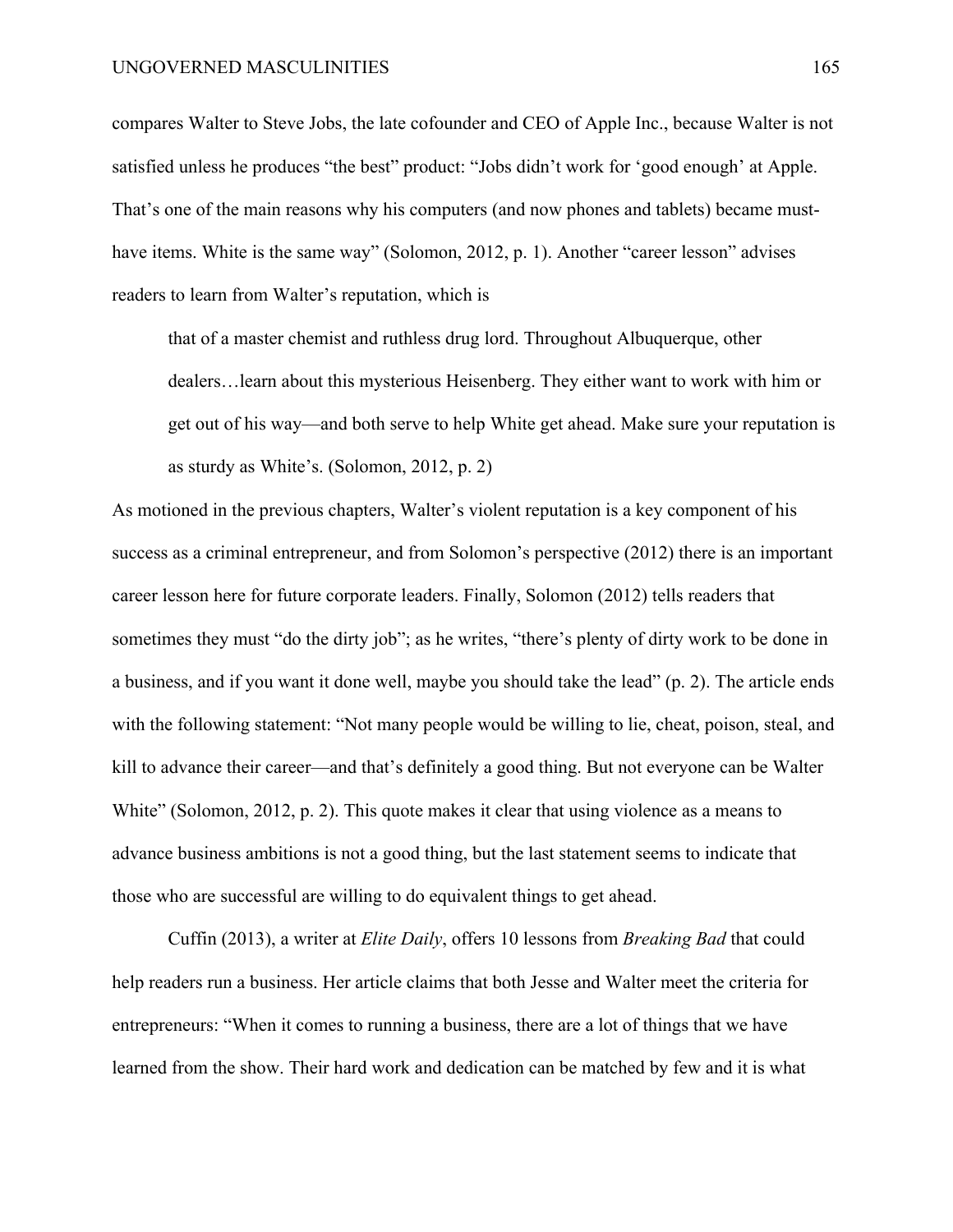differentiated them" (Cuffin, 2013, para. 3). Similar to the authors of the previous articles, Cuffin credits Walter's specialized skill set with having created "the best" product for his clientele. The article also claims that Walter and Jesse "had a knack for making things happen…in high pressure situations they were able to beat out the obstacles and provide their services" (Cuffin, 2013, para. 17). Cuffin's (2013) article concludes that "Walter and Jesse not only provided a great product, but they made sure their product reached their customers' hands without issues" (para. 18). Here, the business elements of *Breaking Bad* seem to obscure the fact that Walter and Jesse's product is illegal, dangerous, highly addictive, and exploits lower-class drug users. It also obscures the fact that Walter and Jesse *did face issues* getting their product to customers such as murder, violence, deceit, and theft.

Finally, Tweney (2013) provides the most startling suggestion that *Breaking Bad* can teach readers about business. Writing for *Venture Beat*, Tweney's (2013) article is called "Business Lessons from Everyone's Favorite Meth Cook, Walter White." The article opens with the following: "You really want to succeed as an entrepreneur? Consider these lessons from Heisenberg College" (Tweney, 2013, para. 4). The first lesson, according to Tweney (2013), is "Nothing is more important than money." As he writes: "If you really want to succeed, you have to prioritize making money. Everything else is secondary" (para. 7-8). The second lesson in the article is, "Lie to your family to protect them…Even family is secondary to the mission of making money. Don't let your wife or children get in the way of your dreams of becoming success in business" (Tweney, 2013, para. 10-11). Similar to previous articles, the third lesson references Walter's indispensability: "If you're good enough, you can get away with murder…Find a skill that is so rare and so valuable that you can't be fired, because to fire you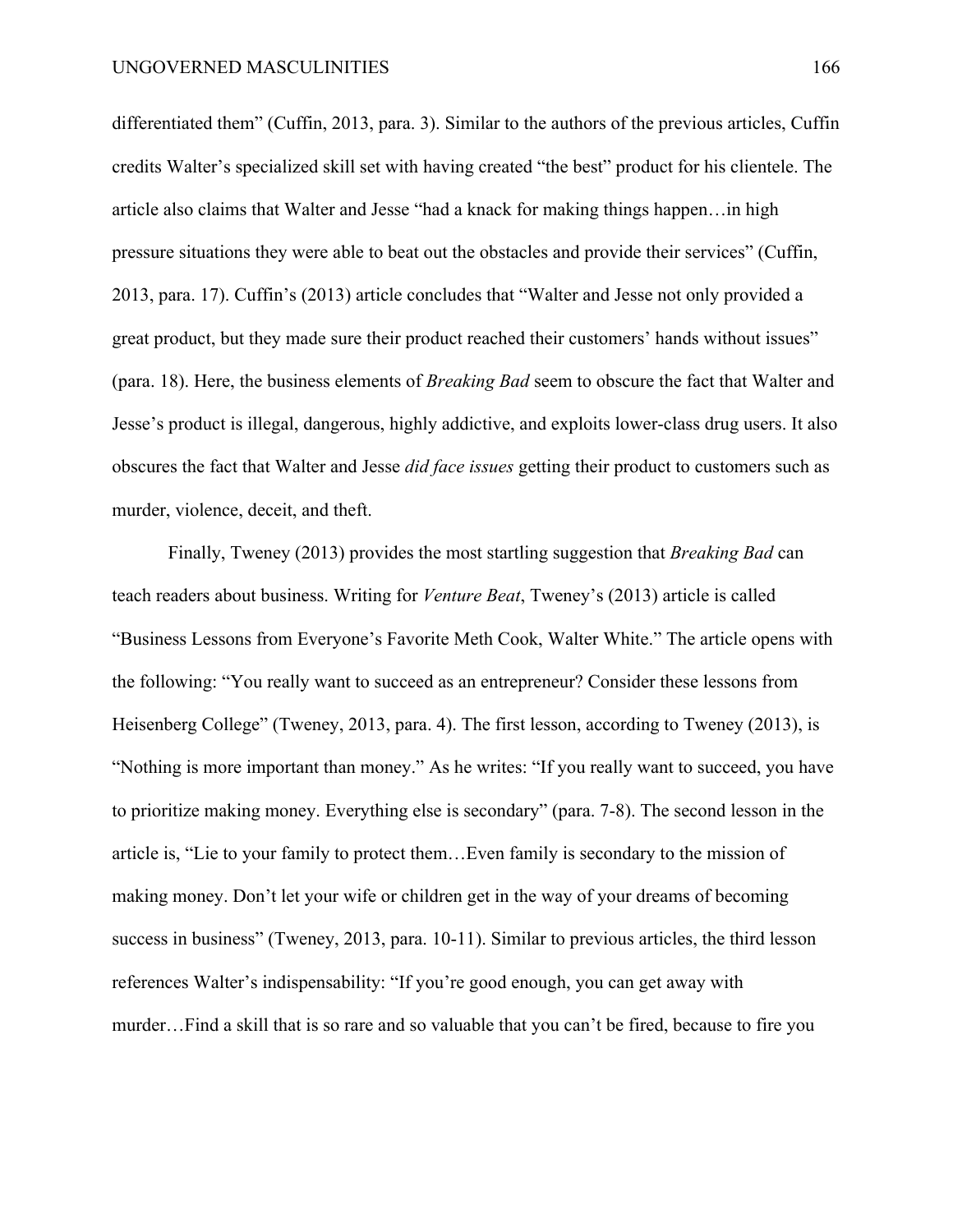would cause irreparable damage to your company" (Tweney, 2013, para. 12-14). Again, the comparison between Walter and Steve Jobs occurs in this article in the fourth lesson:

If you are ruthless, you can build an empire…You can be the boss too, but you have to take out your current boss—and maybe your partners. Don't worry: Do you think Steve Jobs hesitated about discarding Nolan Bushnell, Mike Markkula, or Steve Wozniak once they were no longer useful to him? (Tweney, 2013, para. 15-18)

Here, building an empire is upheld as the ultimate goal, regardless of the means to achieve this end. Tweney (2013) tells readers in the sixth lesson that "you pretty much have to kill everyone to survive" and argues that Walter White's actions throughout *Breaking Bad* were "always justified," so the lesson is: "You have to be willing to take out anyone who could threaten your success" (para. 18-20). Finally, returning to the priority of making money, Tweney (2013) gives his final lesson to readers: "You always need more money" (para. 23). Though this article may seem tongue-in-cheek, and it may be taken as such by certain readers, there is no evidence that Tweney means this to be satire or criticism; the violent, criminal storyline is very much a metaphor for success in business for this author.

The previous examples that offer "business lessons" from Tony Soprano and Walter White demonstrate the blurring lines between white criminals and businessmen. These perspectives also support the liquid morality of neoliberalism. How did the idea of the successful entrepreneur become so aggressive that brutal fictional criminals become models for future corporate leaders? Of course, not all businessmen and women look to Tony and Walter for lessons on leadership and management, but it is striking that this discourse *even exists* and that these perspectives are published online in magazines like *Forbes* and *Entrepreneur*. Ultimately, these examples demonstrate that a significant portion of the sociocultural discourse surrounding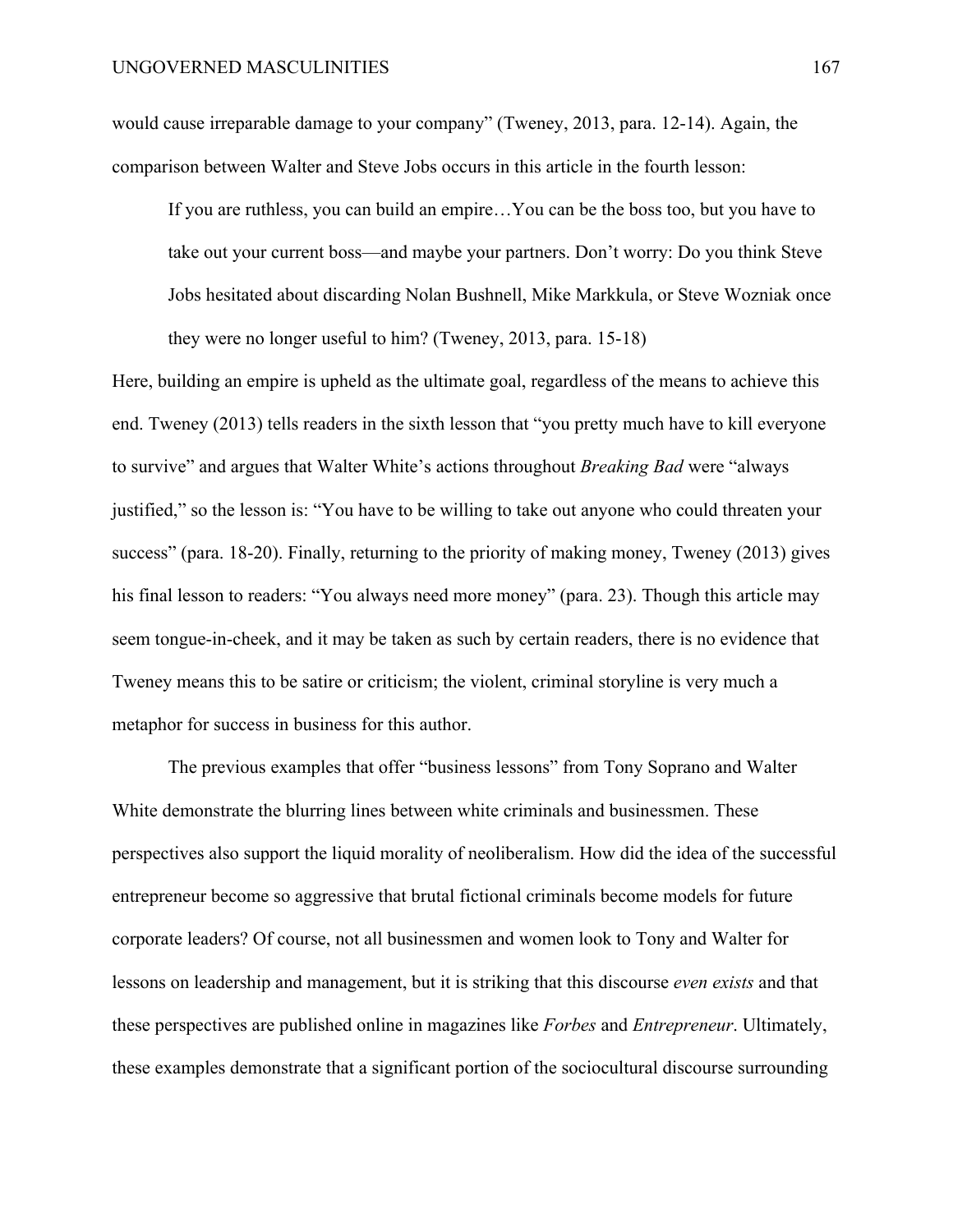these texts prioritizes the goals of making profit. These examples also demonstrate the intersectionality of whiteness, criminality, entrepreneurialism and gender in relation to social power and privilege. Tony and Walter are welcomed into the sphere of entrepreneurialism, despite their moral depravity and criminality, because they are white men. Whiteness and maleness allow for these characters to permeate and transgress legal and ethical boundaries and win labels of "artistic achievements" and corporate inspiration.

#### **Inspired Businesses**

The following section describes discourses about businesses that take inspiration from *Breaking Bad*. Because I wrote this thesis shortly after *Breaking Bad* stopped airing (2008-2013) and while living in the city (Albuquerque, NM) where the show was produced and its story was set, I was able to see evidence of local businesses profiting from the series. Unfortunately, I did not start this project in 1999 in New Jersey, so I was unable to see any parallel local responses to *The Sopranos*. Thus, this section primarily focuses on discourses about businesses in Albuquerque that seek to profit from *Breaking Bad* and encourage consumption.

### **Rebel Donut**

Rebel Donut is a small local artisan bakery chain located in Albuquerque. In 2012, coowner Carrie Mettling created the *Breaking Bad* themed "Blue Sky" doughnut (Martin, 2013). The pastry is covered in blue frosting and sprinkled with blue rock candy designed to look like Walter White's signature methamphetamine. Mettling created the doughnut as a gift to *Breaking Bad* actor Aaron Paul, who played Jesse Pinkman, Walter's accomplice in the series. Paul is featured on Rebel Donut's website and Facebook page holding a box of the "Blue Sky" doughnuts ("Home," 2014; Martin, 2013). Before the premiere of the fifth season of *Breaking Bad*, fans purchased 1,500 dozen doughnuts, resulting in an estimated \$10,000 profit for the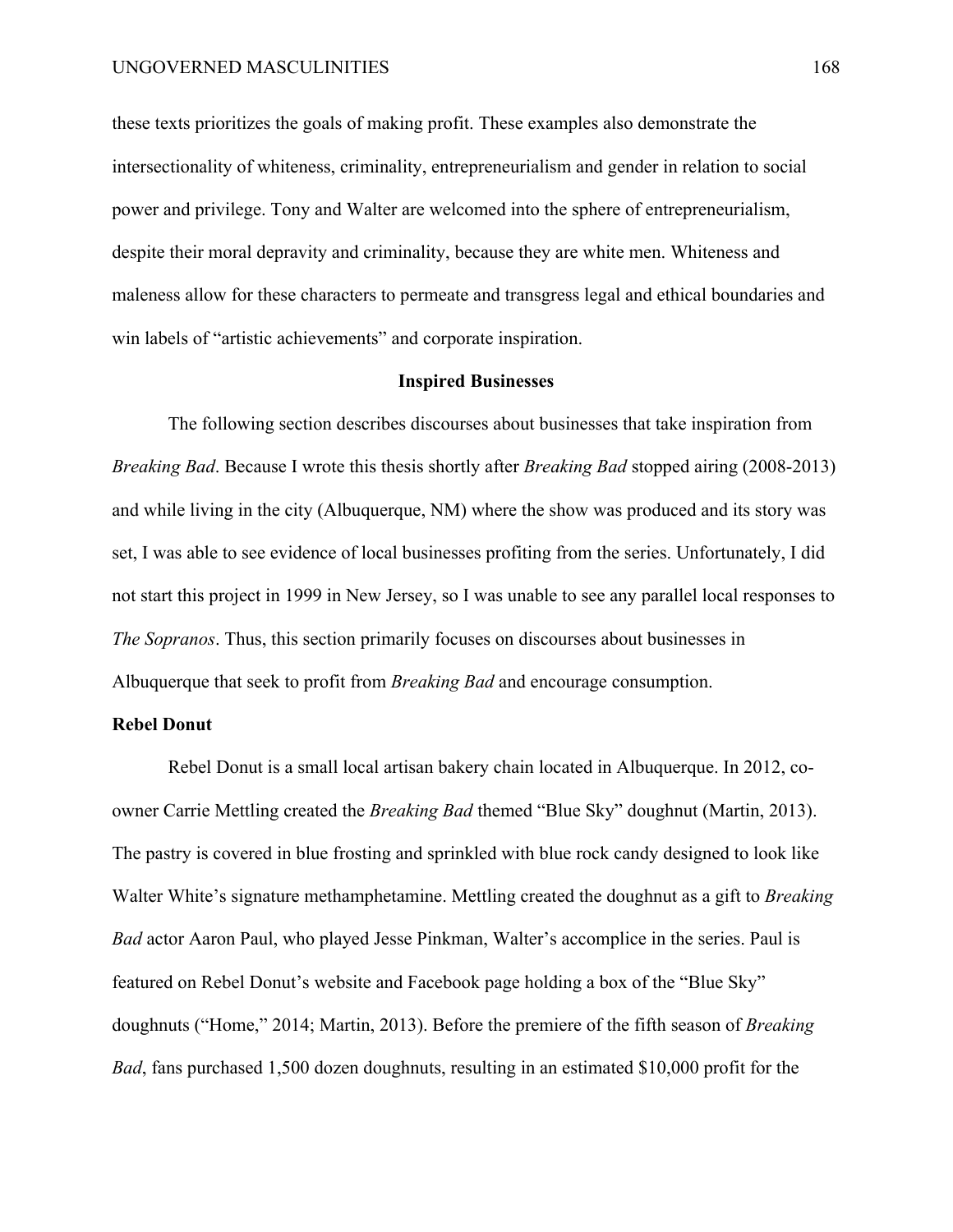business (Gaynor, 2013; Martin, 2013). During the year in which the fifth season aired, Rebel Donut usually sold six dozen "Blue Sky" donuts on weekdays, and forty dozen on the Sundays when *Breaking Bad* was broadcast (Martin, 2013). One of Rebel Donut's locations is inside the building that doubled as the Drug Enforcement Administration's office on *Breaking Bad*; as Mettling recalls, "I thought it would be funny to sell blue-meth doughnuts in the D.E.A. building" (Martin, 2013, para. 22).

### **The Candy Lady**

The Candy Lady is a candy shop located in Albuquerque's Old Town plaza. Owner Debbie Ball made the rock candy that was used for Walter White's blue meth during two seasons of the show, and she now sells replicas at her shop in "dollar dime bags" (Gaynor, 2013). Ball reports that she has sold between 35,000 and 40,000 bags of her blue meth rock candy since August 2012 (Gaynor, 2013; Martin, 2013). She also sells hand-painted Pez dispensers depicting some of the show's characters (Martin, 2013). Ball claimed a 25-percent increase in her *Breaking Bad* products and a ten-percent increase in overall sales between season four and season five of the series (Martin, 2013). Additionally, Ball runs a limousine tour for fans that travels to different locations from the program, including Walter White's house (Gaynor, 2013). Ball told reporters that "it's like Christmas every day" because "[i]t's basically another business that's been spawned out of [*Breaking Bad*]" (Martin, 2013, para. 19-20). Using a drug reference specifically to refer to the profit generated from her *Breaking Bad* products, Ball said: "The business is not going to go away just because the show has ended. There's too many fans, and it's not going stop any time soon. I'm going to continue to deal" (Gaynor, 2013, para. 18).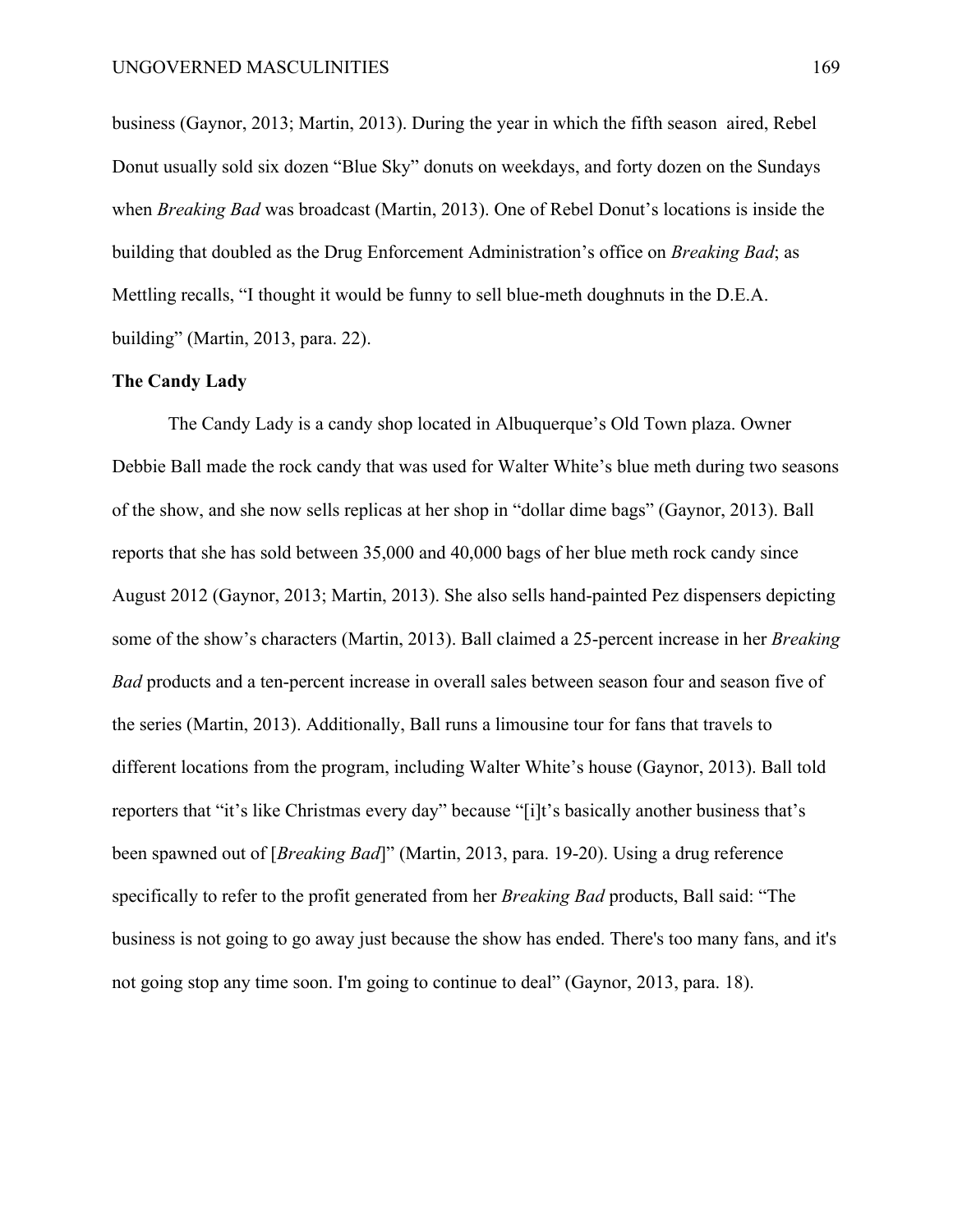# **Bathing Bad**

In 2012, the co-owners of Great Face & Body, a local store selling spa products, created a blue bath salt designed to look like Walter White's methamphetamine (Kelly, 2013). Owners Keith and Andre West-Harrison were able to sell twelve bags before they even had a recipe (Kelly, 2013). Using a cement mixer, they process fifty pounds of Bathing Bad Bath Salt at a time and sell the product in eight-ounce baggies across the United States and in 19 countries internationally (Gaynor, 2013; Kelly 2013). "Business now is crazy good," said Keith, who told reporters that Bathing Bad Bath Salts helped start Great Face & Body because the profits made from the salts helped renovate a new building for the burgeoning business (Gaynor, 2013, para. 8). The Great Face & Body website also tells this story: "Bathing Bad is what happens when two fans of *Breaking Bad* buy a 9,000 sq ft building that had been vacant for 10 years. They needed major money to renovate and asked themselves 'What Would Walter White Do?'" ("Bathing Bad," 2014, para. 4).

Keith and Andre West-Harrison offer classes for fans to learn how to make blue rock candy, similar to the product that The Candy Lady sells. The website for the classes reads: "Our unique cooking class makes you a certified BrBa Cookologist™ and to prove it you can have your mug shot taken holding the certificate. Our team of Professional Cooks are refreshing, funny and knowledgeable on all things Breaking Bad" ("The BaD Cooking Class," 2014, para. 3). The page continues: "Our 'meth' lab has limited seating space. You'll learn the intricate details of how a cook in an RV is different from the super-lab and even a termite tented house. You'll leave with your own bag of candy and a bag of our Bathing Bad Bath Salts" ("The BaD Cooking Class," 2014, para. 4). Fortunately, the page guarantees the class "is legal so you won't ever have to hear 'Better Call Saul!'" ("The BaD Cooking Class," 2014, para. 4). According to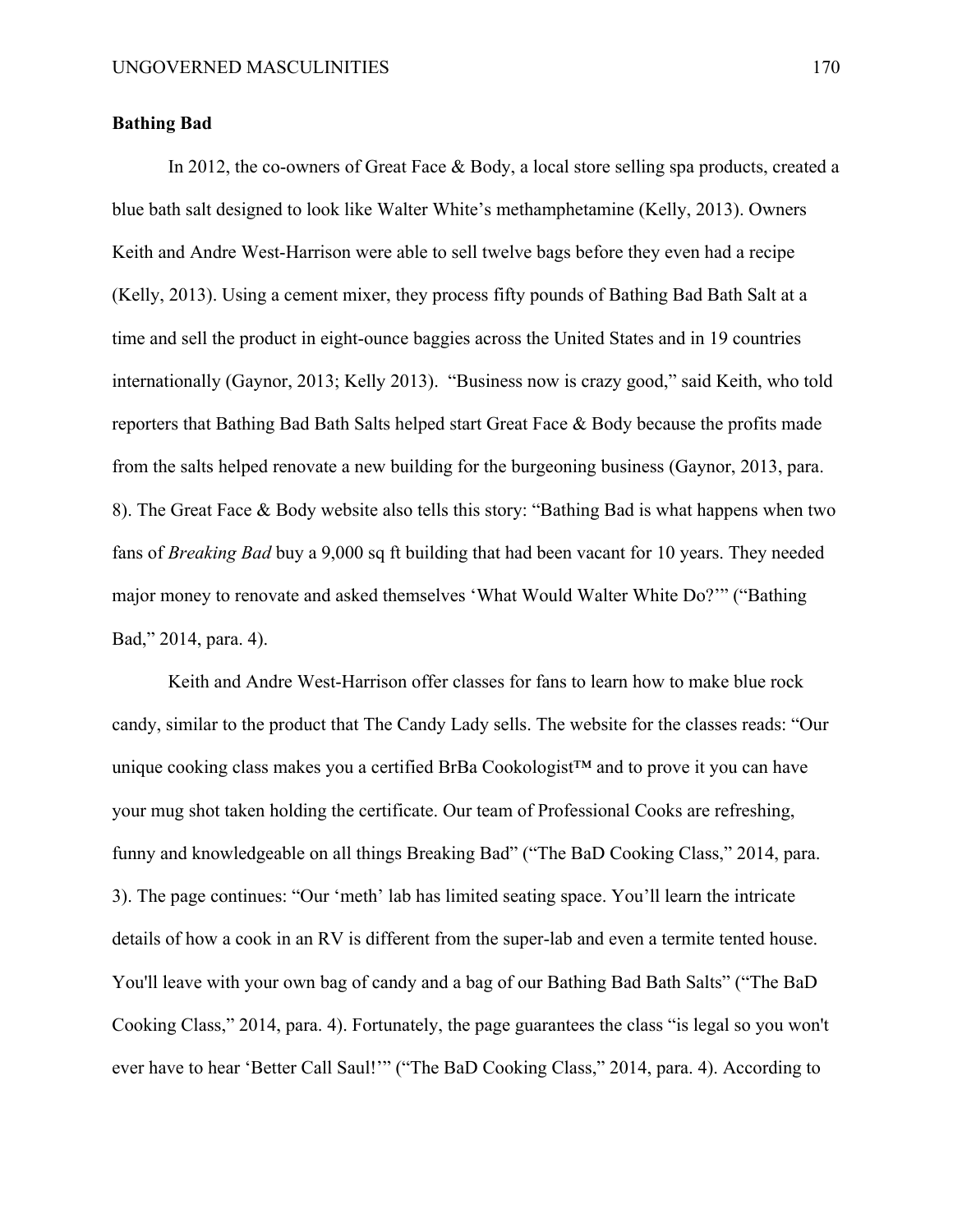reports, Keith and Andre have only received one email complaint telling them that if they knew what methamphetamine actually did to families of users they would never want to sell these products (Kelly, 2013). In response, Keith told reporters "But real meth isn't even blue. I know what meth looks like, and that's not it" (Kelly, 2013, para. 25-26).

# *Breaking Bad* **and Toys "R" Us**

*Breaking Bad*'s commodification has also reached national levels, but some companies are grappling with whether or not to sell the drug-business-themed toys. Recently the national toy store chain Toys "R" Us decided to pull its *Breaking Bad* adult collectables because of an online petition started by a Florida mother named Susan Schrijver (Leopold, 2014). The petition received more than 9,000 signatures before Toys "R" Us responded (Leopold, 2012). Schrijver told reporters that though she acknowledges that the store sells toys for all ages, "their decision to sell a *Breaking Bad* doll, complete with a detachable sack of cash and a bag of meth, alongside children's toys is a dangerous deviation from their family friendly values" (Leopold, 2014, para. 5).

In response to Toys "R" Us's resolution not to carry the *Breaking Bad* action figures, Aaron Paul, the actor who played Jesse Pinkman, sent out a series of critical tweets. He wrote, "Wait, so @ToysRUs pulled all of the Breaking Bad figures from their shelves and still sells Barbie? Hmmmm...I wonder what is more damaging?" (Leopold, 2014, para. 12). Another tweet followed: "And what about all of the violent video games you sell @ToysRUs? Do you still sell those? Florida mom really messed it up for everyone" (Leopold, 2014, para. 12). Bryan Cranston, the actor who plays Walter White, also voiced his discontent in two mocking tweets: "'Florida mom petitions against Toys 'R' Us over Breaking Bad action figures.' I'm so mad, I'm burning my Florida Mom action figure in protest" (Leopold, 2014, para. 14). He followed with: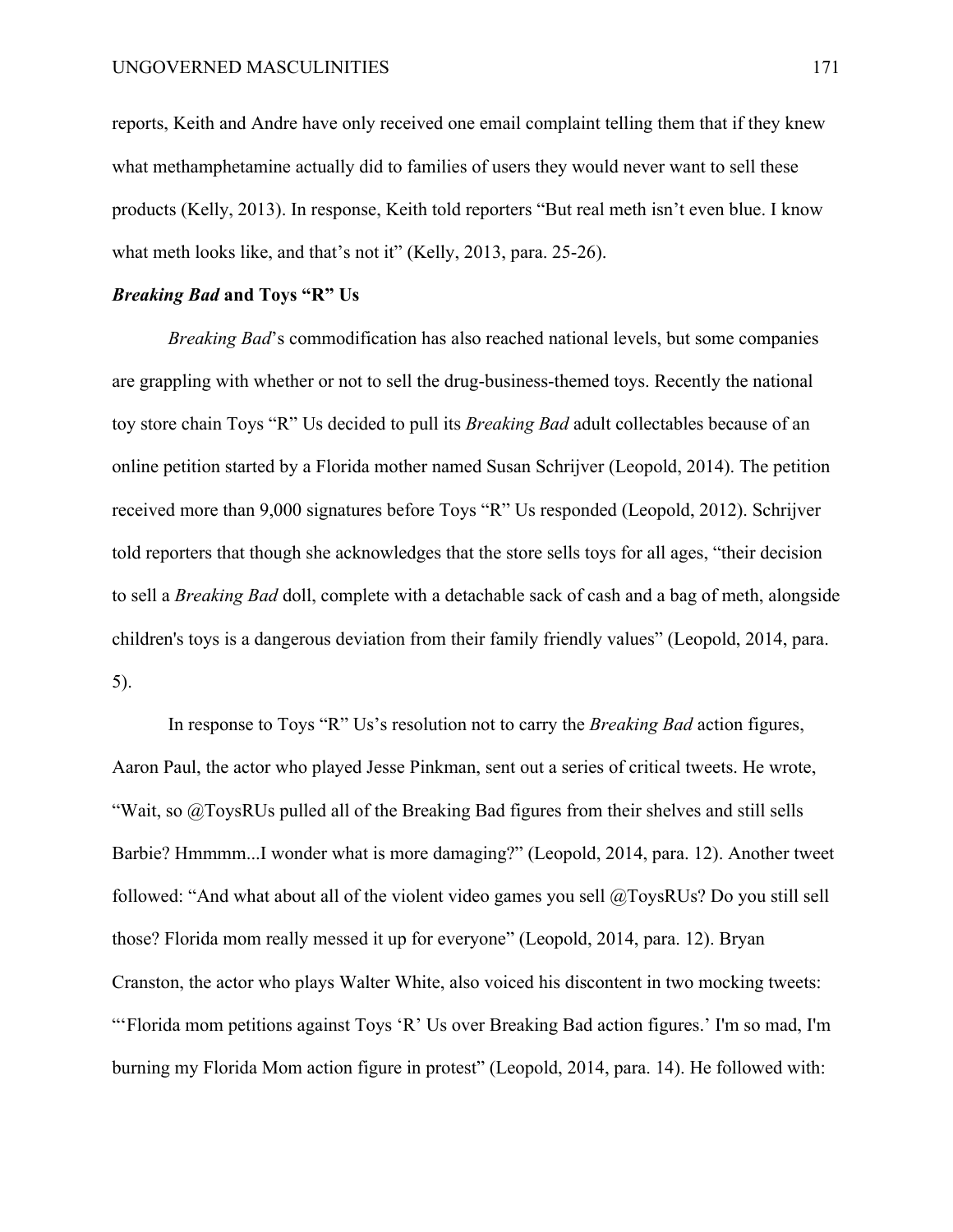"Toys R Us puts Breaking Bad toys on 'indefinite sabbatical.' Word on the street is that they were sent to Belize. Nicely played Florida Mom" (Leopold, 2014, para. 16).

The debate spawned its own counter-petition designed to encourage Toys "R" Us to carry the toys again. Daniel Pickett, a fan of the show from Massachusetts, organized the petition on Change.org, which at the time of this writing (May 2015) boasts 63,911 signatures. In the description of the petition, Pickett (2014) specifically argues that parents should be the ones responsible for monitoring what toys kids buy:

PARENTS should be the one dictating what their kids watch, buy, read, play and consume, NOT the buyers or employees of Toys R Us. If you don't want to be "forced to explain why a certain toy comes with a bag of highly dangerous and illegal drugs or why someone who sells those drugs deserves to be made into an action figure" then simply don't walk your kid down that aisle. Problem solved. I'm a parent of a school aged child myself, but I'm an informed, responsible parent and I closely monitor the toys, TV, music, movies and games that my daughter sees. That's my job, and I take it seriously. (para. 3)

Toys "R" Us has not responded to the counter-petition yet, despite its overwhelming support compared to the initial petition to remove the toys.

What's so striking about this debate is that the rebellion and iconoclastic characterization of Walter and Jesse in the narrative of *Breaking Bad* has been translated to a real life scenario. Here, Bryan Cranston and Aaron Paul resume their roles as Walter and Jesse to mock and deride Toys "R" Us and Susan Schrijver for pulling the *Breaking Bad* action figures. Furthermore, the counter-petition acutely speaks to the neoliberal principles of personal responsibility and accountability, while condemning intervention into free market trade. This counter-petition has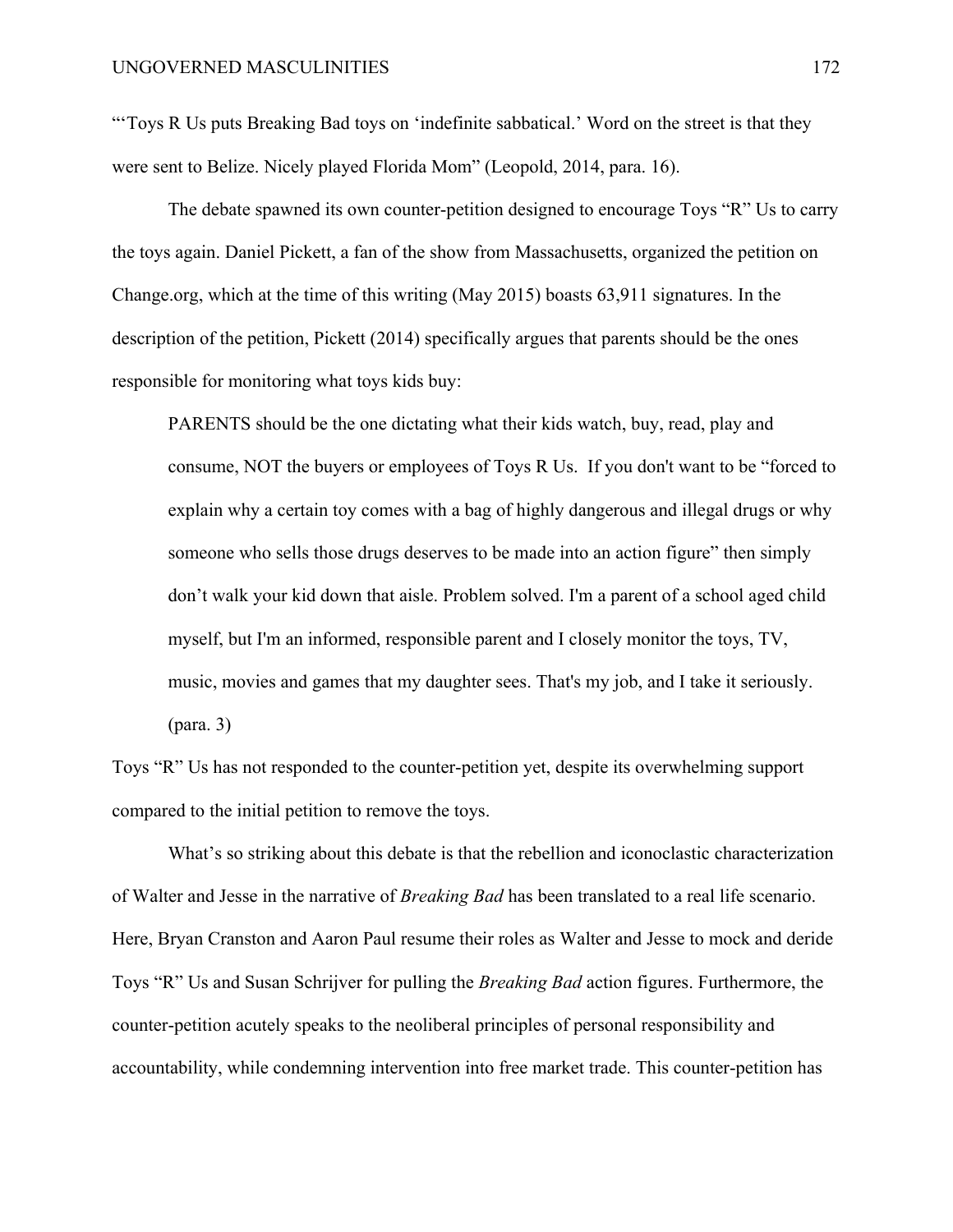less to do with the freedom of speech or censorship than the "right" for businesses to sell whatever consumers want. The logic of this argument, of course, is congruent with the values championed in the narrative of *Breaking Bad*. Recall Gale Boetticher's remark to Walter after they finished a batch of methamphetamine: "I'm definitely a libertarian. Consenting adults want what they want, and if I'm not supplying it, they will get it somewhere else." The moral problem of selling a drug dealer figurine at a toy store is superseded by the "right" for Toys "R" Us to sell it, according to the counter-petition, as well as the "right" for individuals to consume whatever they please.

These incidents illustrate the power of "paratexts," texts that are in some way related to, adjacent to, or appearing beside another text (Gray, 2010). Paratexts of media texts such as television series include spin-offs, toys, clothing, merchandise, or any other texts or products created for the sake of promotion or audience participation. Gray (2010) argues that paratexts are intrinsically linked to texts and provide a space for audience participation and creativity; cultural studies approaches to the topic, therefore, must look beyond the political economy of merchandising and promotion to see how audiences participate and add onto textual narratives.

The current project is not intended to discredit the important, productive research on fans and participatory culture. However, I suggest that the examples discussed in this chapter emphasize the liquid morality of neoliberalism that permeates sociocultural discourses surrounding *Breaking Bad* because they are based centrally in consumerism and profit making. Although the premise of *Breaking Bad* sets the stage for a critique of American economic and healthcare conditions, the various *Breaking Bad*-themed businesses discussed above circumvent these political problems and focus on the potential profits generated from the popularity of the series. Is it possible to imagine *Breaking Bad* fans donating to organizations that help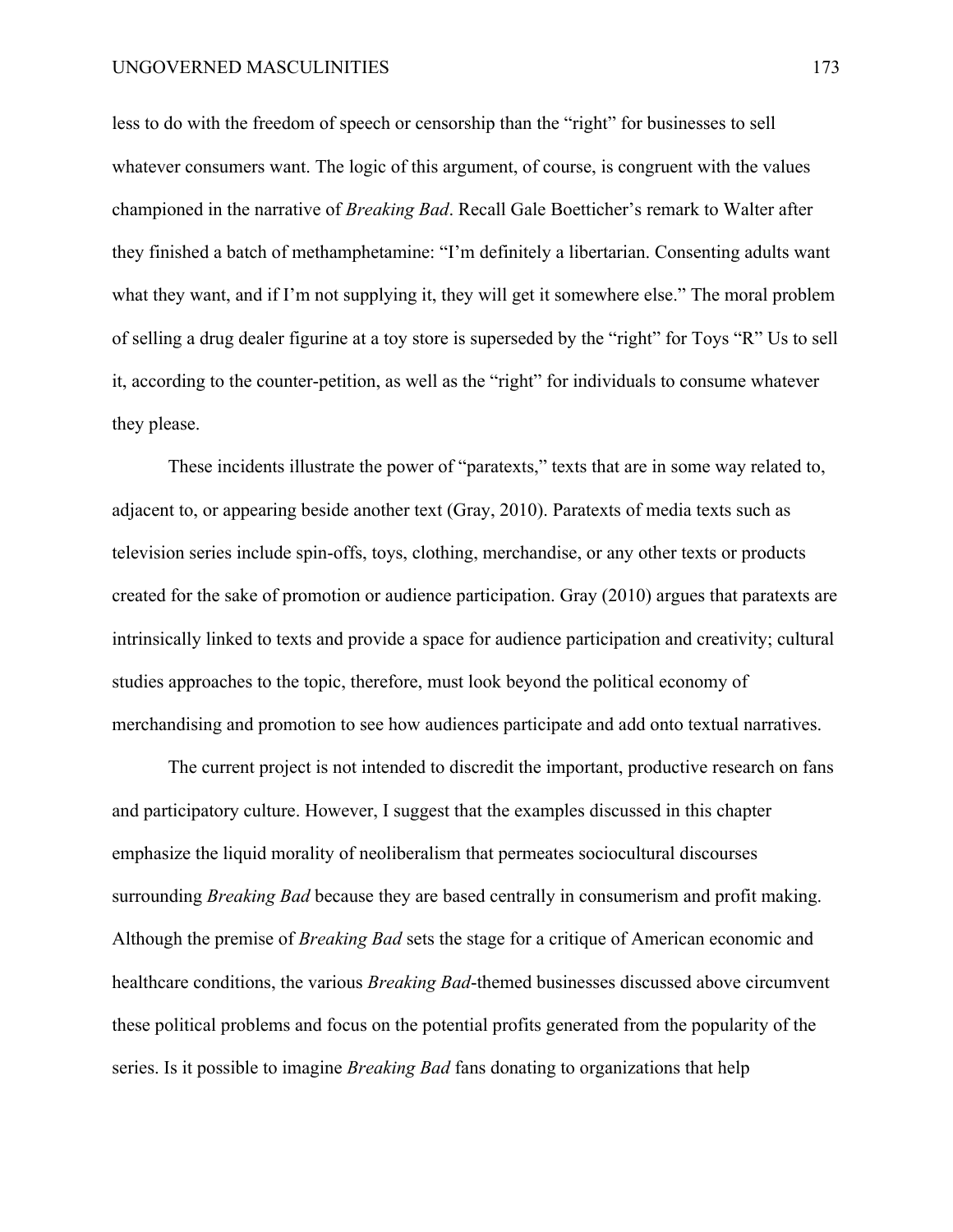methamphetamine addicts, lung cancer patients, or even public high school teachers? Though a fan buying a bag of rock candy in the style of Walter's methamphetamine could certainly said to be "active" or performing "agency," is this agency creating better material consequences for working class drug addicts or struggling high school teachers?

Referencing participatory culture specifically, Jenkins (2012), states, "Nobody regards these fan activities as a magical cure for the social ills of post-industrial capitalism. They are no substitution for meaningful change" (p. 104). What would it look like if fan culture promoted meaningful change? Is it possible for popular culture texts like *The Sopranos* and *Breaking Bad* to be ethically and socially responsible without boring audiences?

Duncombe's (2007) book *Dream: Re-imagining Progressive Politics in an Age of Fantasy* makes the case for a new political strategy for leftist politics: to embrace spectacle, fantasy, and dreams. In his view, progressive politics should take lessons from the city of Las Vegas, *Grand Theft Auto*, celebrities, and consumer culture. He writes,

Progressives should have learned to build a politics that embraces the dreams of people and fashions spectacles which give these fantasies form—a politics that understands desire and speaks to the irrational; a politics that employs symbols and associations; a politics that tells good stories. In brief, we should have learned to manufacture *dissent*. (Duncombe, 2007, p. 9)

His chapter on *GTA* recognizes the critical potential of the game because it appeals to the desire for rebellion, but it is not a progressive or ethical rebellion. "Perhaps one of the reasons progressives are not winning much these days" writes Duncombe (2007), "is that lately our game isn't much fun to play" (p. 65). What progressives should learn from *GTA* is how to harness human desires for rebellion into an "ethical spectacle" that can create new realities for leftist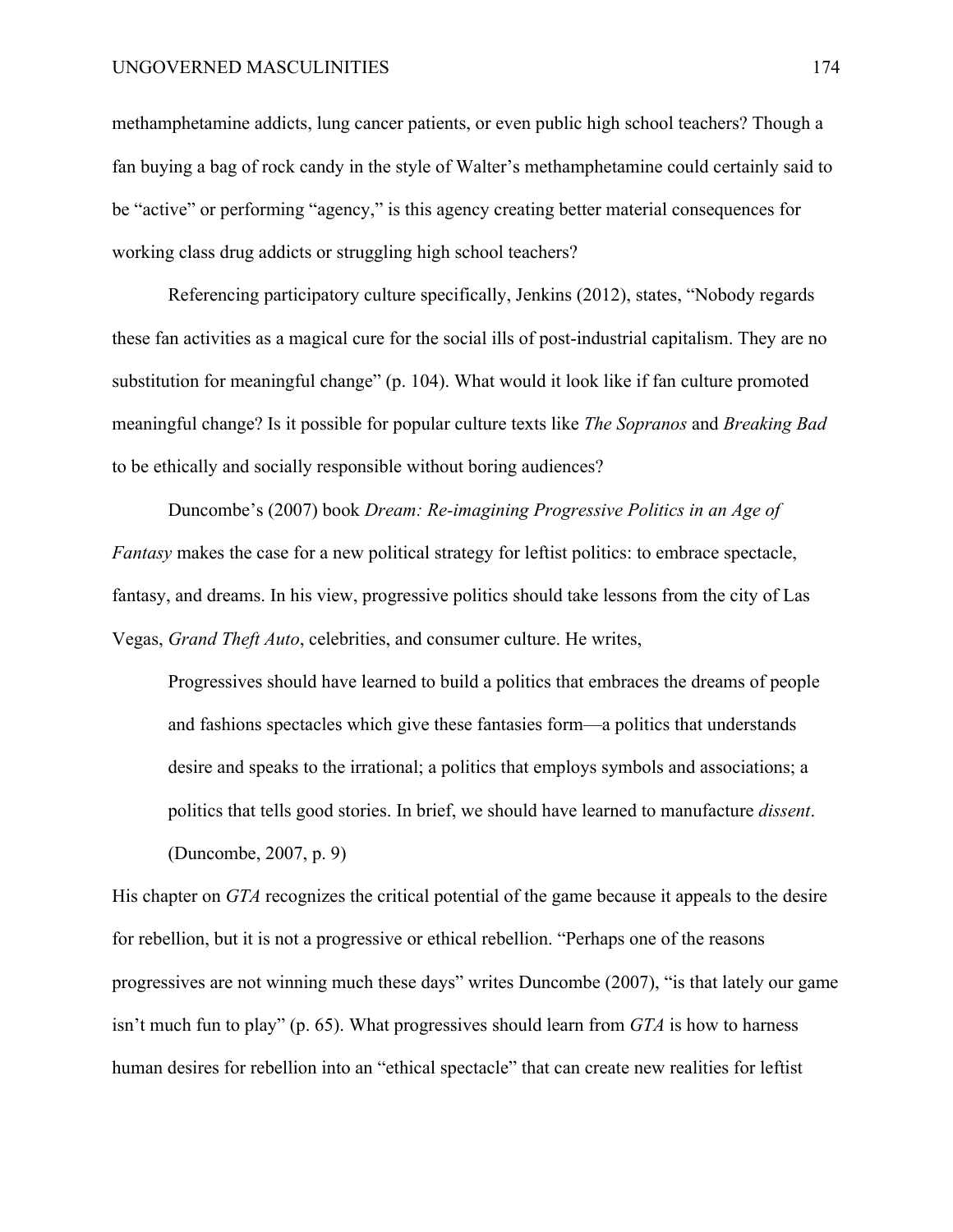politics (Duncombe, 2007). A progressive ethical spectacle is "one that is directly democratic, breaks down hierarchies, fosters community, allows for diversity, and engages with reality while asking what new realities might be possible" (Duncombe, 2007, p. 126). I return to this perspective to conclude this project on *The Sopranos* and *Breaking Bad*.

The popularity of these shows demonstrates that they must appeal to certain audience desires, but there is a yawning absence of collective action, democratic participation, and ethics within the texts. Of course, like *GTA*, both shows contain elements of rebellion. Tony's status in the organized crime world in which he operates means that he is able to avoid having a boring career path; instead he is able to live an extraordinary and adventurous life and to work with his best friends. Tony also lives largely outside of the law, unafraid to protect himself and his family from external threats. Walter is able to use his intelligence in creative ways to gain new power and thus escape a previously powerless life. The problem, however, is that both narratives tend to repeatedly support the conservative politics of neoliberalism and hegemonic, oppressive masculinity, as well as glorify crime, criminal acts, and violence. For these reasons, they are neither ethical nor helpful to progressive aims. Instead, these narratives inspire cutthroat business practices that value profits over humanity and, as a result, further neoliberal objectives, not progressive politics.

### **Chapter Summary**

This chapter explores the sociocultural discourses surrounding *The Sopranos* and *Breaking Bad*, primarily concerning the moral qualities of discourse within the context of neoliberalism. The first section of this chapter presents discourses celebrating the so-called "Golden Age" of television, and subsequently criticized those perspectives through the development of the "liquid morality of neoliberalism." The subsequent sections build upon this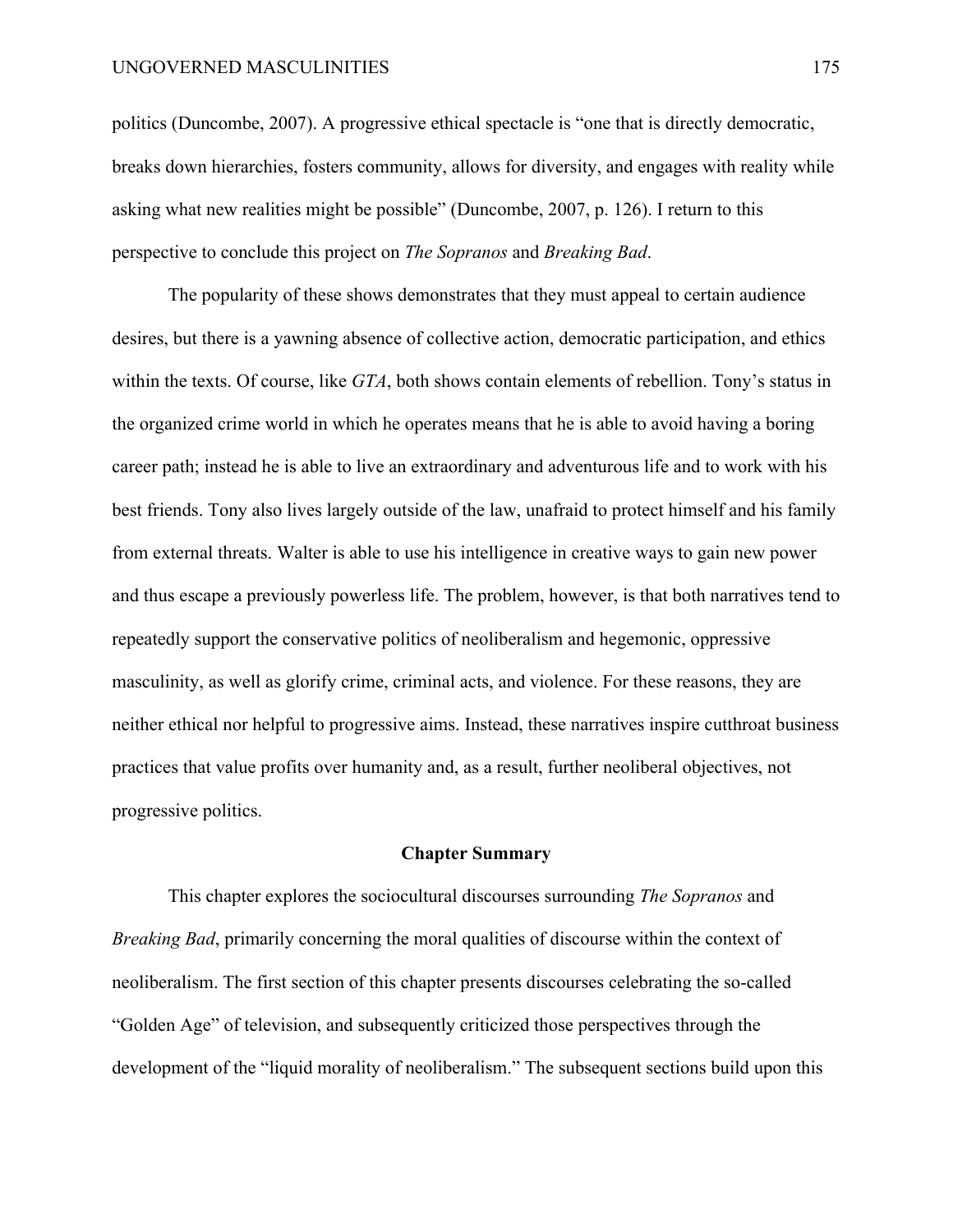concept in order to critically assess the blurred lines between businessmen and criminals, recent business journalism providing "lessons" from *The Sopranos* and *Breaking Bad*, and the discourses about *Breaking Bad*-related businesses in Albuquerque, NM. The following chapter concludes this thesis and suggests future directions for research.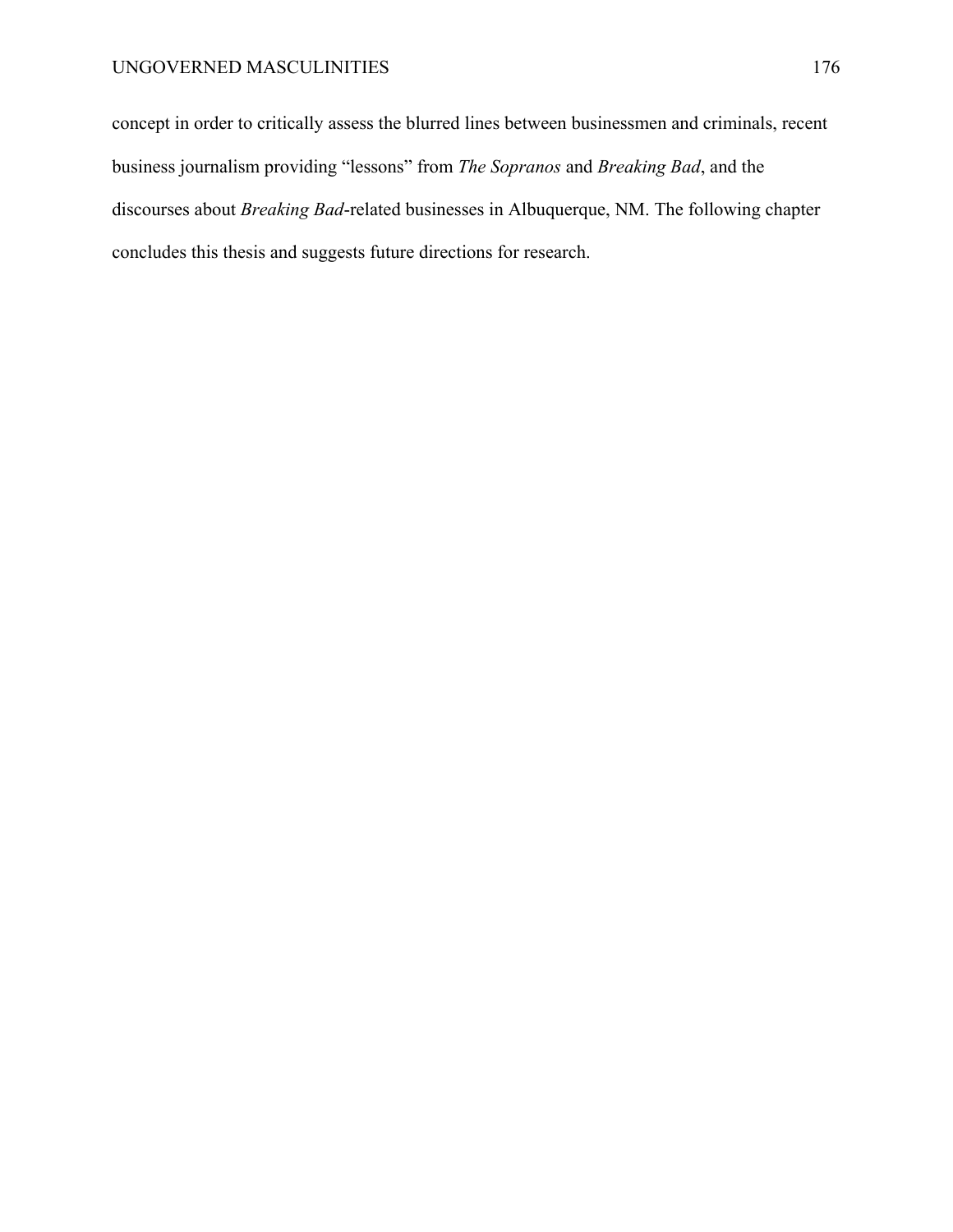# **CHAPTER SEVEN:**

# **CONCLUSION**

This chapter concludes this thesis. The first section recaps my research questions concerning masculinity, neoliberalism, and morality and summarizes the answers to the questions that emerge from the analysis in chapters four, five, and six. The second section describes this project's theoretical contributions to both political economy and cultural studies. The third section discusses the project's limitations and suggests new areas for researchers interested in *The Sopranos* and *Breaking Bad*.

# **Findings**

The summary of findings is derived from my textual analysis of *The Sopranos* and *Breaking Bad* as well as my analysis of sociocultural discourse surrounding the texts.

# **RQ1a: What Discourses about Masculinity and Neoliberalism are Constructed in** *The Sopranos***?**

*The Sopranos* constructs discourses about masculinity and neoliberalism through (1) building a relationship between usury and masculinity; (2) excluding women from the all-male world of financial success; and, (3) generating skepticism toward social programs and social movements.

*The Sopranos* constructs a discourse about masculinity and neoliberalism through the performance of usury throughout the show. Tony must enact a dominant form of hegemonic masculinity through physical intimidation to maintain his livelihood through usury. Discourses about Tony's victims tend to focus on the neoliberal ideas of personal responsibility and selfmanagement. He also preys on gambling addicts, exploiting their weaknesses for his own personal gain. The violent consequences of not paying Tony back fall under the rubric of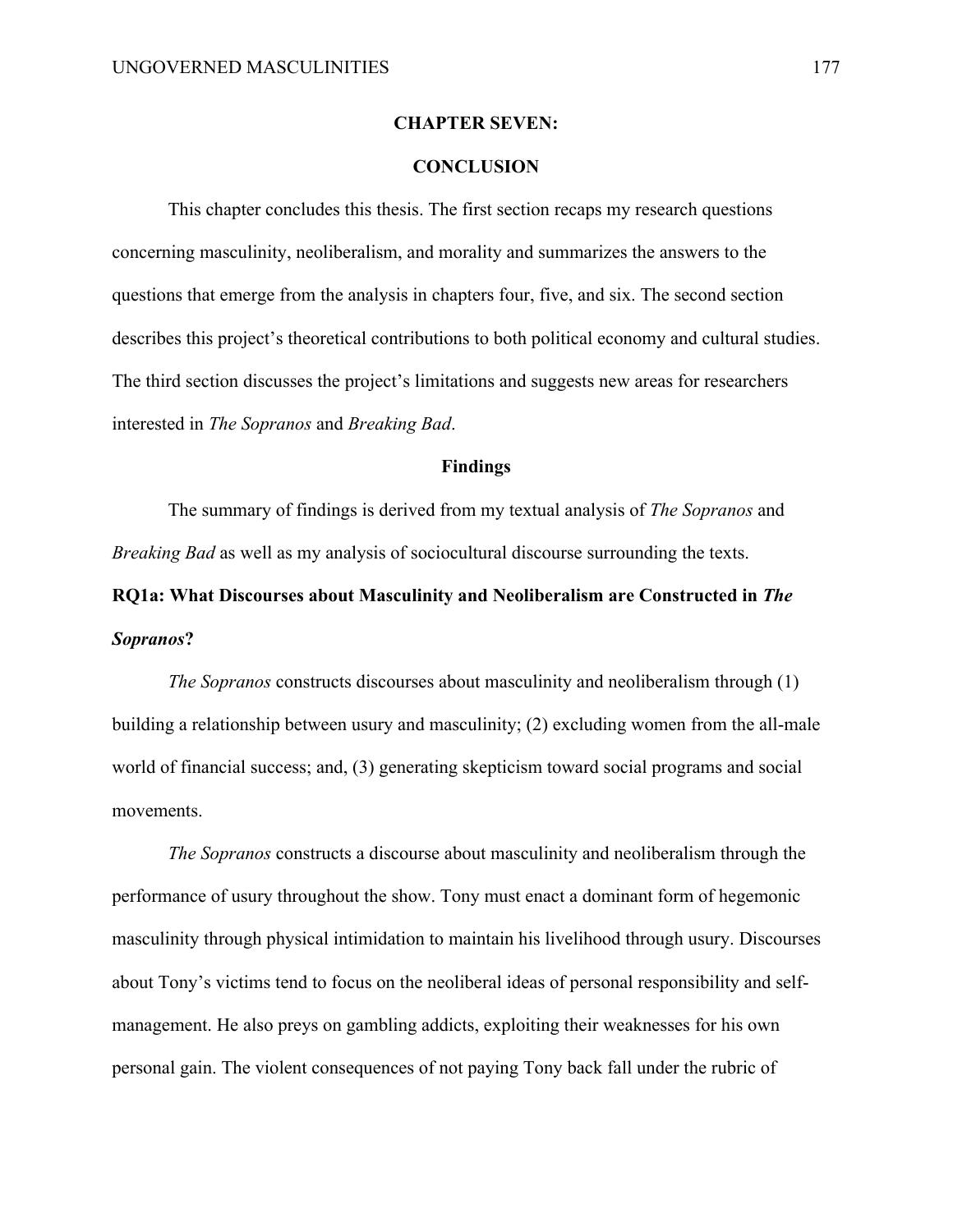personal responsibility: these people knew what they were getting into and had a choice about how to behave. This discourse echoes those that dominate in the sphere of predatory lending, a business sector that targets the poor and has become more prevalent in the present neoliberal moment. The priority of the pursuit of profit through usury in *The Sopranos* outweighs any value that might otherwise be placed on peace, mutual aid, or humanity.

The series also constructs a discourse about masculinity and neoliberalism through the exclusion of women from the all-male financial sphere. Though Carmela controls money in some ways throughout the narrative, she must keep this activity a secret from Tony. Although Carmela expresses a desire for financial control and agency, this desire is not realized in the narrative; rather Tony remains in the center of the financial sphere, while Carmela is excluded. Discourses constructed about Janice center on her characterization as a lazy, druggy, countercultural hippie, who mooches off her brother Tony. Janice is characterized as manipulative and self-serving, while Tony is characterized as "earning" his money, despite the fact that his income is based on the crimes of extortion and usury. Finally, discourses about AJ Soprano's girlfriend, Devin, obscure social conditions of poverty and focus on the link between masculinity and wealth. Repeatedly, discourses within the narrative involving each of these women symbolically link financial wealth with male genitalia.

Finally, *The Sopranos* constructs a discourse about masculinity and neoliberalism through generating skepticism within the strictly all-male organized crime network about social programs and social movements. Male labor union leaders, community leaders, and activists are all corrupt in *The Sopranos* and this reinforces a culture of cynicism about American social programs and social movements. Ronald Reagan's narrative that "hard-working Americans were being victimized by a voracious government that took their money, handed it over to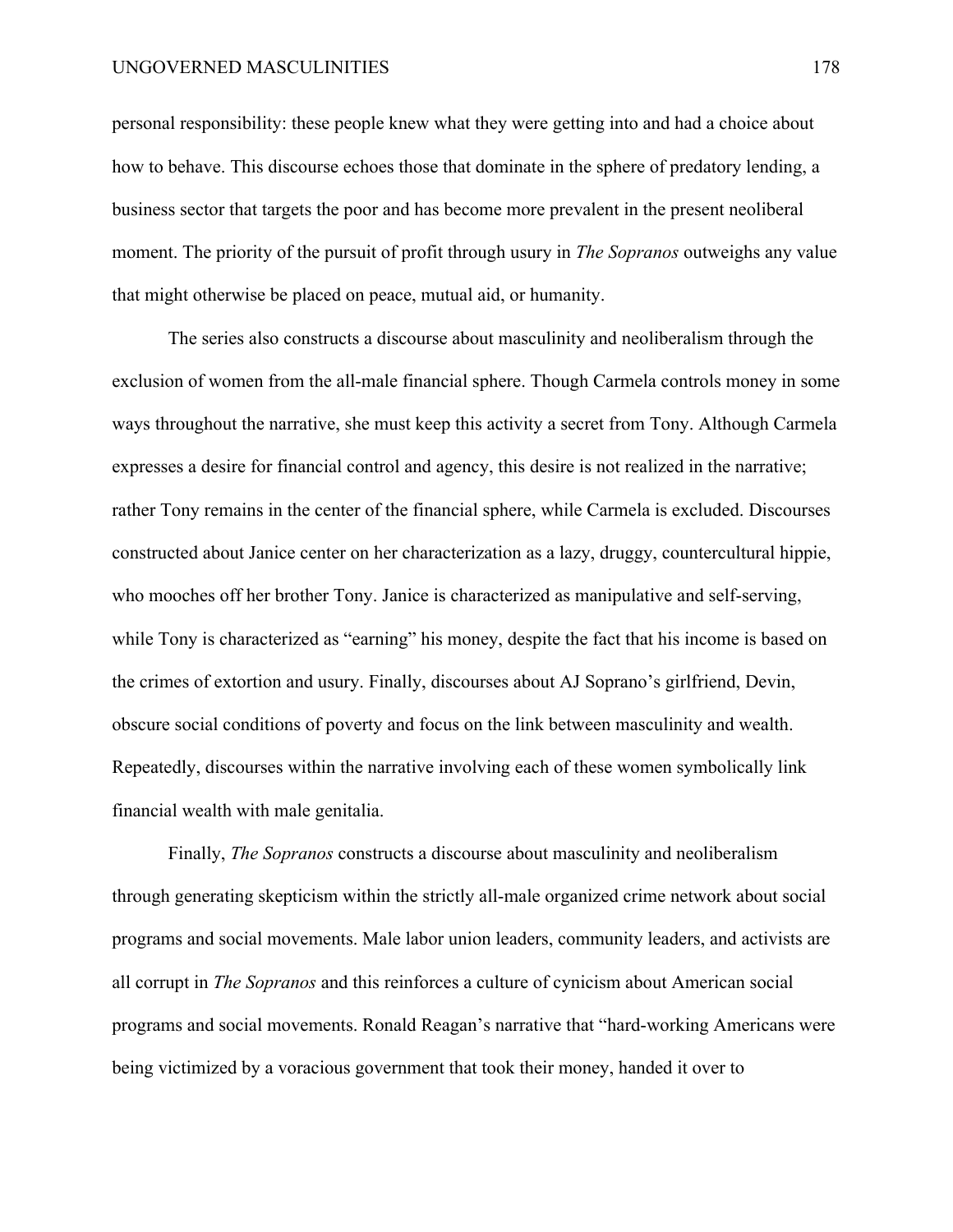undeserving social groups, and undermined the work ethic by punishing the diligent and rewarding the lazy" (Peck, 2011, p. 260) is supported in the text of *The Sopranos*. The narrative approaches organized labor, government programs, racial inequality, and social justice with a cynicism resigned to the "tidal wave" of neoliberalism. Perhaps no quote better illustrates this discourse than Maurice Tiffen's statement: "Revolution? The revolution got sold, Ronnie."

# **RQ1b: What Discourses about Masculinity and Neoliberalism are Constructed in** *Breaking Bad***?**

*Breaking Bad* constructs discourses about masculinity and neoliberalism through its representations of (1) entrepreneurialism; (2) providing for one's family; and (3) technical and scientific solutions. Gender discourse relating to neoliberalism also shifts in *Breaking Bad* to include feminine characterizations as well as subordinate forms of masculinity.

The entrepreneur is culturally coded as masculine (Connell, 2010). This is supported in *Breaking Bad* through the connection between violence and success in business. Walter's success as a white entrepreneur increases in step with the proliferation of violent solutions and reputations in the narrative. Morally abhorrent aggression and brutality are necessary for the goals of amassing as much wealth as possible, and these decisions are made with calculating rationality*.* The rationality of *Breaking Bad* also obscures the reality that profit-seeking drug makers/dealers exploit the methamphetamine addiction of lower-class citizens in order to realize huge profits. This form of masculinity brings Walter, as well as other characters in the narrative, success as an entrepreneur. Walter is "in the empire business," which includes the violence and conquest historically characteristic of empire, factors which connect to the global conditions of neoliberalism. The representations of Walter as a successful white *criminal* entrepreneur emphasize cultural tolerance for white managerial crime. "Rough heroes" of the so-called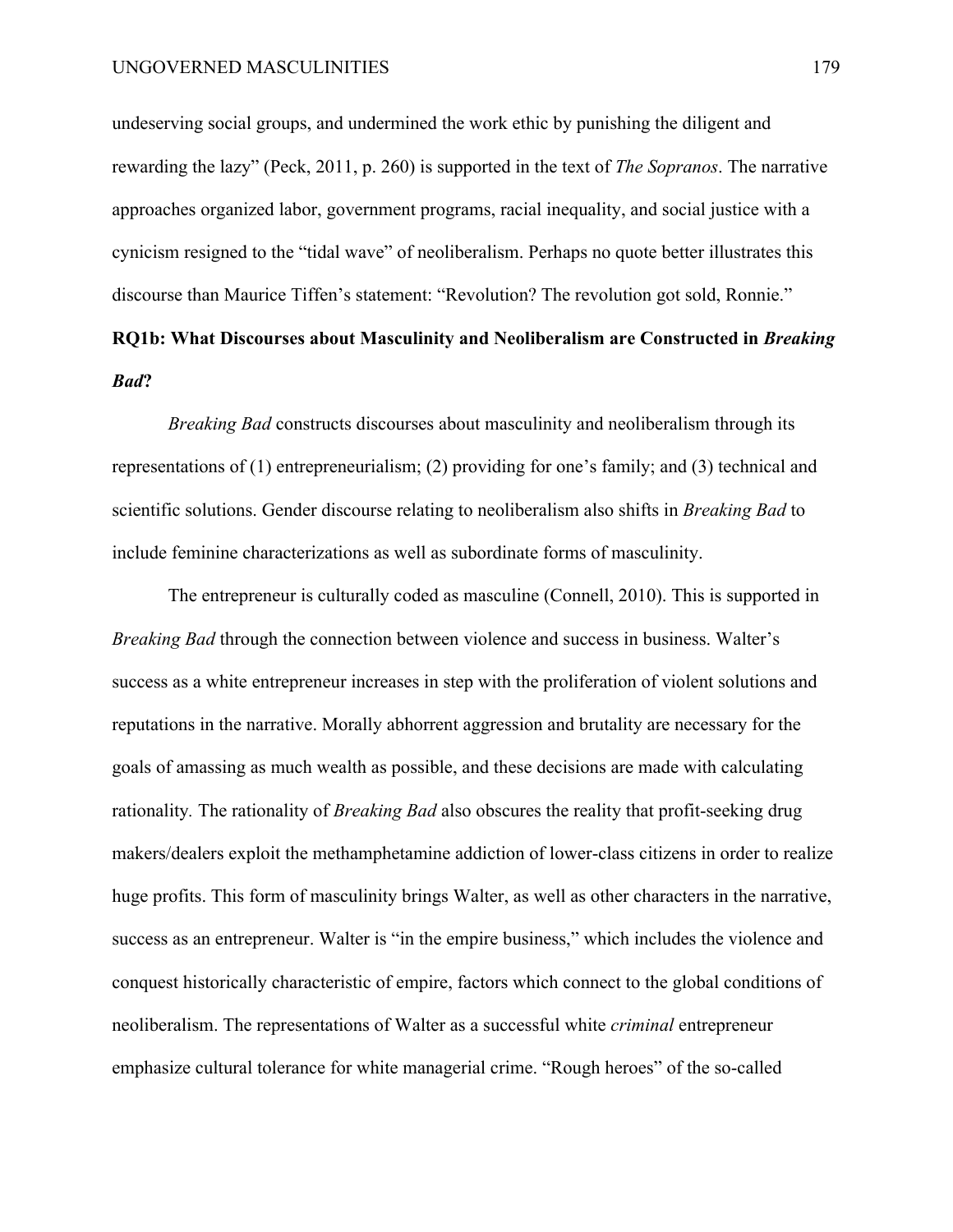"Golden Age of Television" are white men with neoliberal agendas; it is doubtful that these criminals would be labeled "heroes" that serve as inspirations to corporate leaders in America if they were not white.

*Breaking Bad* also constructs discourses about masculinity and neoliberalism through the theme of providing for one's family. Throughout the narrative Walter continually refuses charity in favor of self-reliance, no matter the cost. Taking charity is feminized and constructed as a weakness in *Breaking Bad*; the message that is communicated is that real men provide for their families. The contrast created between self-reliance and charity has a connection to neoliberalism through the metaphoric understanding of small government as masculine and large government as feminine. Sawer (1999) states that the concept of the welfare state is incompatible with selfreliant masculinity; real men are not dependent, instead they create the individualized competition of "man against the state." The concept of the welfare state contains racial connotations that exclude white men. As the dominant social figures, white men rely on class privilege, rendering social benefits as appropriate for nonwhite individuals. Thus, the concept of providing for one's family without support from the state is central to cultural connotations of white men and Walter emphasizes these features.

Technical and scientific solutions in *Breaking Bad* construct discourses about white masculinity and neoliberalism as well. Walter's power throughout the narrative depends on his scientific knowledge. Narrative conflict throughout *Breaking Bad* centers on technical problems that Walter must solve for the story to progress. As Walter becomes more powerful, and thus more overtly masculine, throughout the series, he celebrates his ability to solve problems using technical and scientific solutions, displaying pride and certainty. Walter's abilities and intelligence in *Breaking Bad* relate to the flexible specialization of post-Fordist neoliberal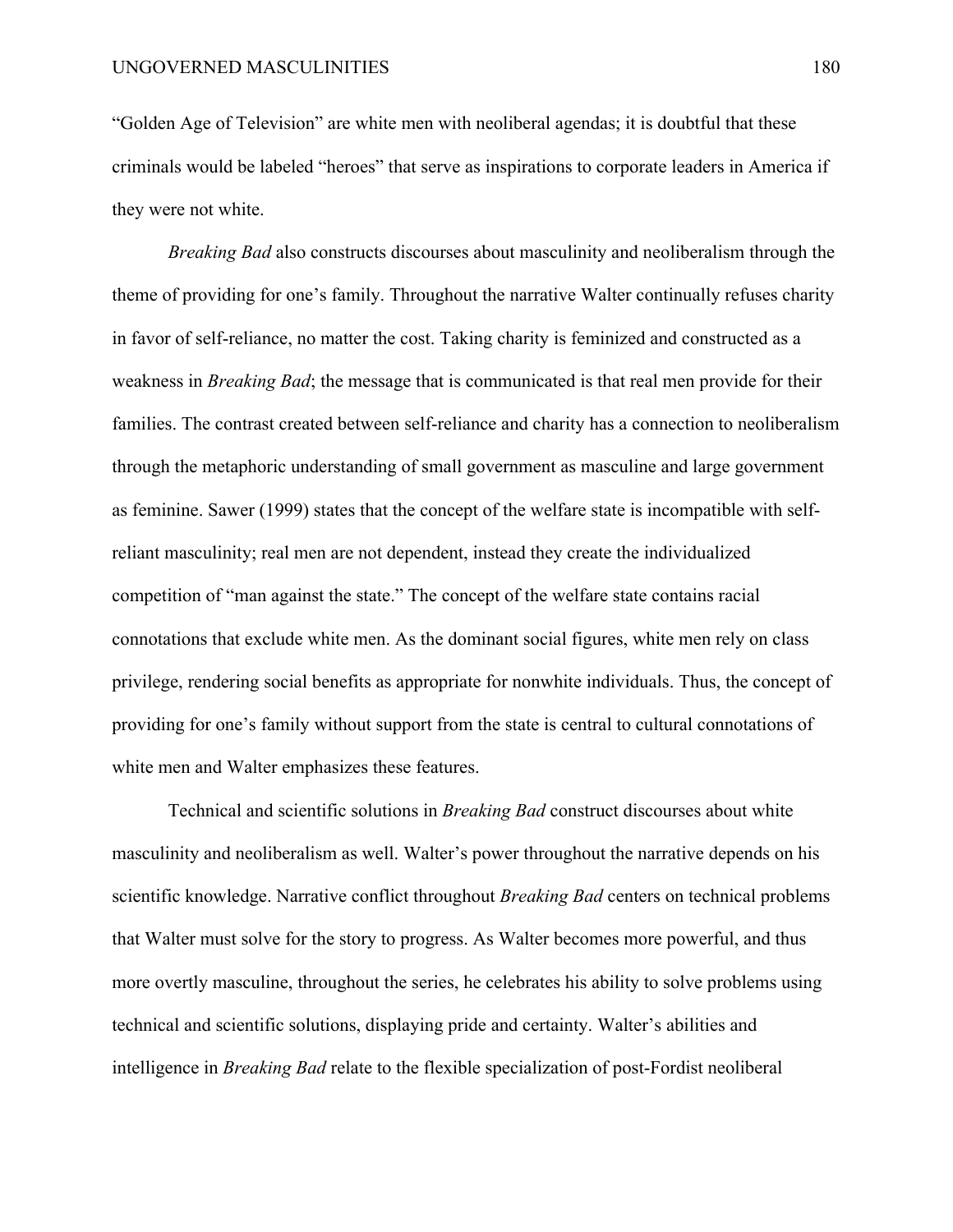conditions. Flexible specialization refers to "multitasking" and adaptability that can be exploited for a variety of different operations within the flexible markets of neoliberalism (Barker, 2004). Walter's flexible specialization is rewarded continually throughout *Breaking Bad,* contributing to his financial success.

Finally, *Breaking Bad* constructs gendered discourses that incorporate feminine and subordinate masculine characterizations of Skyler White and Gale Boetticher, respectively. Skyler exhibits a number of entrepreneurial characteristics throughout the narrative of *Breaking Bad*. She takes control over money laundering operations for Walter, demonstrates acute financial knowledge, and performs business negotiations with ease. These qualities thrust Skyler into direct conflict with the men in the financial sphere, which result in patriarchal discourse from Walter, Saul, and Bogdan, who all attempt to force her out of power. Another character who is discursively incorporated into the neoliberal context is Gale Boetticher, who is characterized as a subordinate male through his kind and caring qualities, his interests, and his aesthetics. Gale's identification as a libertarian within the narrative of *Breaking Bad* connects to the self-management and personal responsibility central to neoliberalism. This identification also obscures the reality of his own participation in the encouragement of global methamphetamine addiction by, and thus the subjugation, of members of lower classes.

# **RQ 2: How Does Masculinity, as Constructed on** *The Sopranos* **and** *Breaking Bad***, Relate to Discourses about Neoliberalism?**

The textual analyses in chapter four and five as well as the exploration of various sociocultural discourses presented in chapter six all demonstrate how discourses about masculinity relate to discourses about neoliberalism. The violence central to both narratives speaks to a primitive form of masculinity, which connects to entrepreneurial discourses that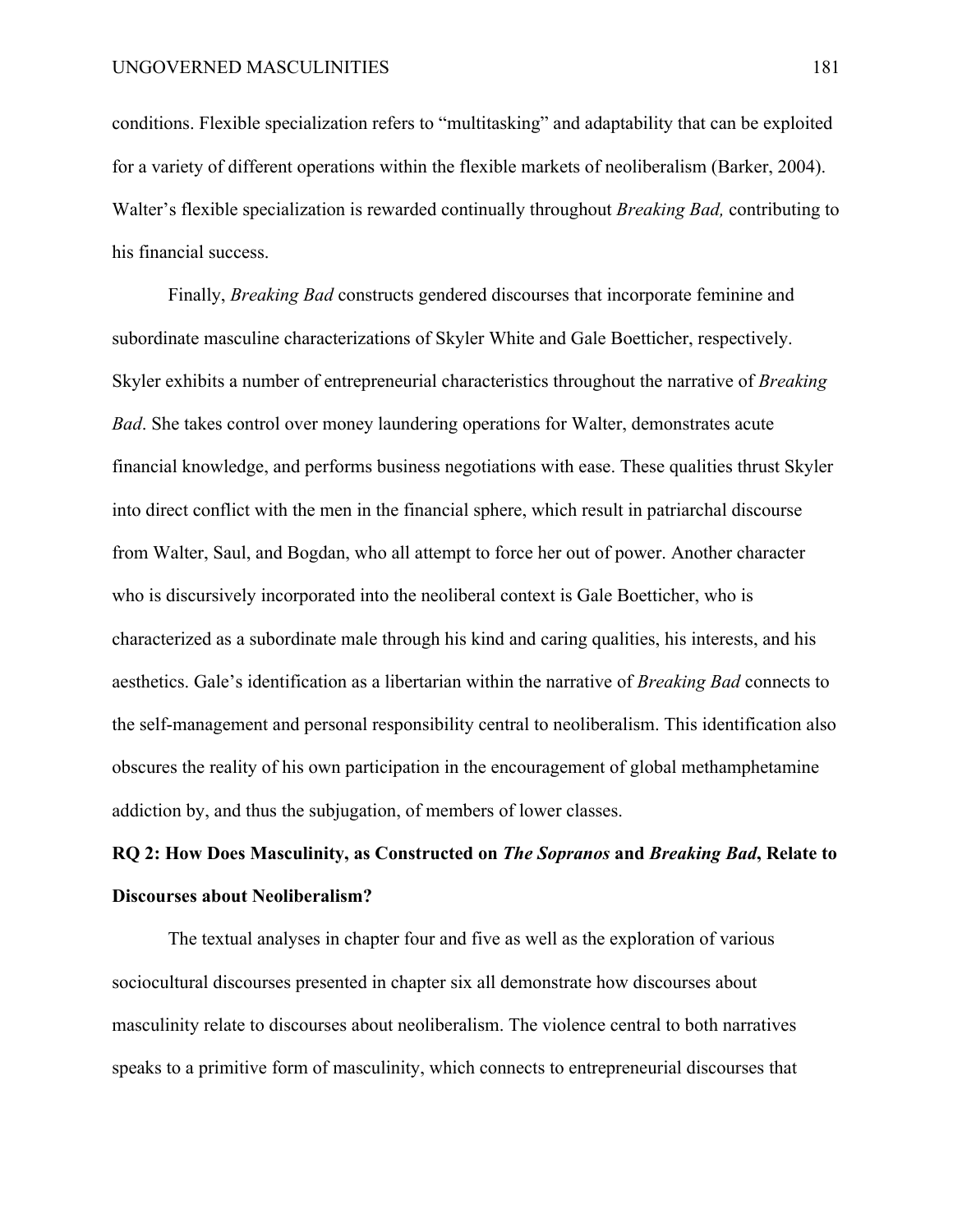advocate for eliminating competitors through aggressive and bold action. One central connection between masculinity and neoliberalism discovered in this project is white crime and criminality. The tendency to break the rules, to transcend the laws that govern common man, and to achieve a peculiar greatness and freedom in the face of oppressive state rule and social structures all seem to connect with entrepreneurial success as they are discursively constructed in the neoliberal context. However, not all men or women can achieve greatness through crime and transcend the laws that govern common man. Criminals are only coded as successful and heroic when they are white men. As audiences and critics celebrate *The Sopranos* and *Breaking Bad*, they also naturalize white male crime as social acceptable, especially when these men possess managerial and entrepreneurial characteristics central to neoliberal capitalism.

The emphasis on personal responsibility, self-management, and self-reliance are key to understanding both *The Sopranos* and *Breaking Bad*. These narratives construct discourses that emphasize the importance of the individual as the only governing body. This individual, ungoverned body is decidedly white and male because patriarchal themes lie at the heart of these male-centered serials that exclude women and construct the predominant competition of "man against the state" (Sawer, 1999). The individualized responsibility within these narratives also constructs cynicism about social programs and social movements. According to these narratives, it is ultimately up to the individual to change his or her own life; as in the game *GTA* (Barrett, 2006) there is no democratic public sphere, collective resistance, or mutual, political aid imagined in *The Sopranos* or *Breaking Bad*. These series' perspectives reinforce a culture of cynicism (Barrett, 2006) in America that prioritizes individual achievements over the collective.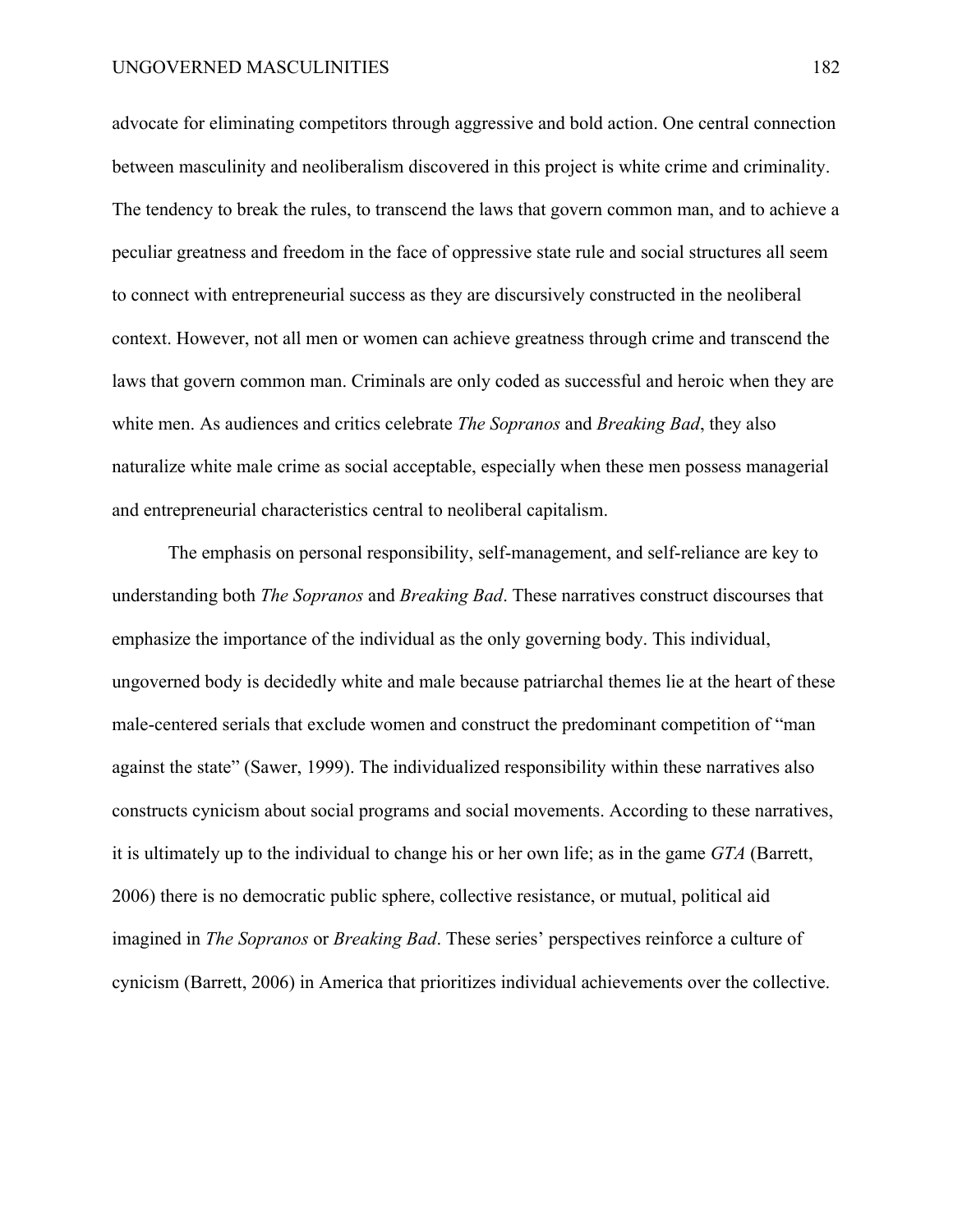# **RQ 3: How Does Sociocultural Discourse about** *The Sopranos* **and** *Breaking Bad* **Relate to Morality within the Context of Neoliberalism?**

Discourse about morality constructed in *The Sopranos* and *Breaking Bad* leads to the development of the "liquid morality of neoliberalism." As the analysis in chapter six demonstrates, the discourse inspired by and surrounding these programs prioritizes profit making over social responsibility. The conditions of neoliberalism obscure moral judgments in favor of the accumulation of wealth. Thus, the moral ambivalence central to *The Sopranos* and *Breaking Bad* can be perceived as an outcome of the flexibility that permeates production, consumption, and content within the context of neoliberalism.

# **Theoretical Contributions, Limitations, and Future Research**

This project provides a number of theoretical contributions to political economy and critical cultural studies of popular media. It is uncommon for researchers to explore the gendered discourses of neoliberalism on popular media, but this project suggests that this is an important area of investigation. It is no coincidence that the conditions of neoliberalism primarily serve white, heterosexual men (Connell, 2010), thus understanding how the logic of neoliberalism contributes to the formation of identity through popular media consumption is a worthy pursuit for scholars. This project also contributes to theorizing about entrepreneurship, criminality, and the moral dimensions of neoliberalism. Very few researchers address issues of morality within neoliberalism and this avenue illuminates the moral implications of contemporary political structures that are largely taken as common sense. Finally, the connection between entrepreneurship and criminality is crucial to understanding how criminal and amoral themes exist in the world of business, and this connection should be developed through future research. At the same time that millions of viewers watch *The Sopranos* and *Breaking Bad*, crime is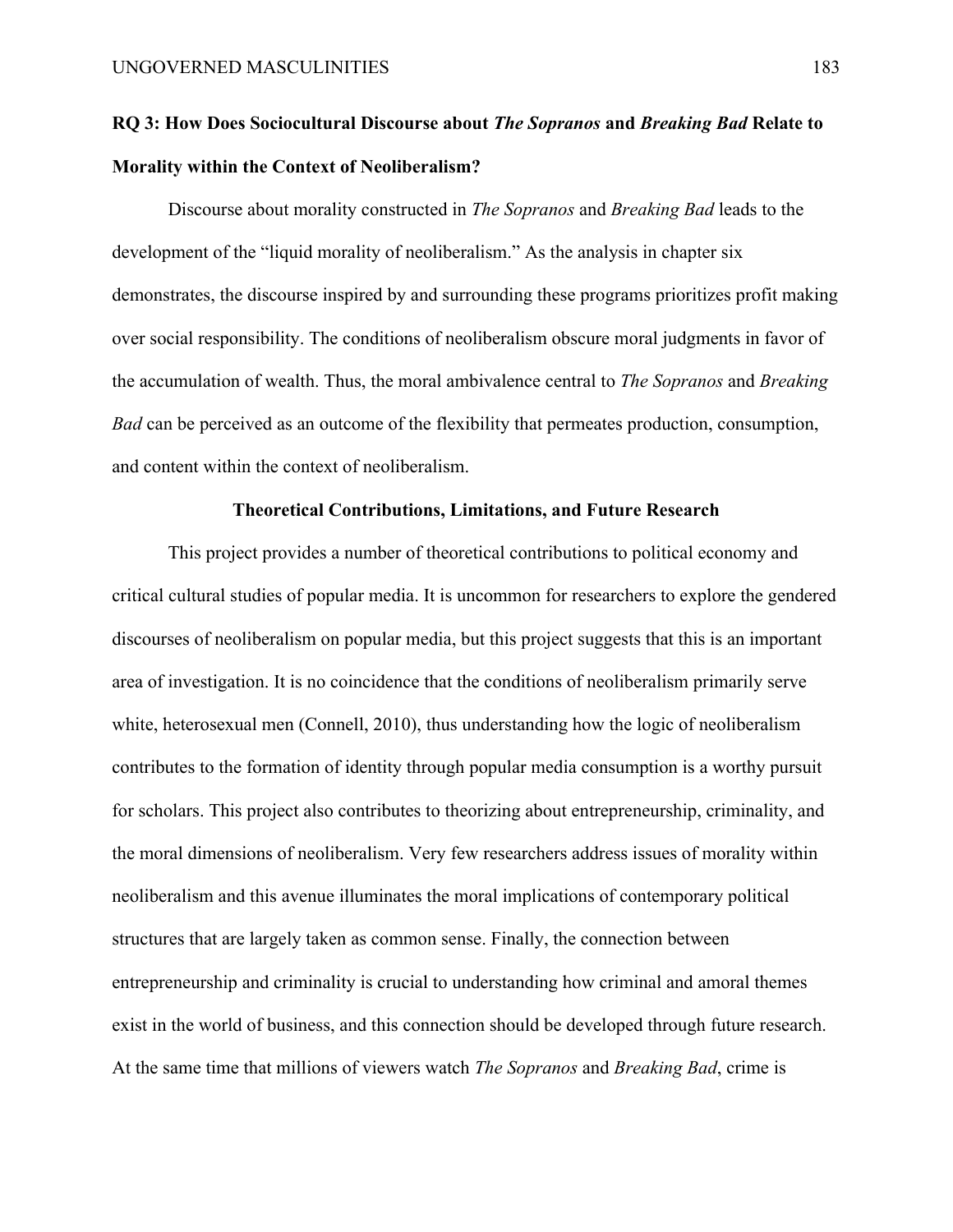continually marked in the United States as lower class and black. Thus, as cultural critics, we must ask the question: do some people have more privilege to "break bad" than others? And, how do popular media, like *The Sopranos* and *Breaking Bad,* naturalize upper and middle class white crime in comparison to lower class black crime? The current project opens the door to how popular media texts, masked in rebellion, support the dominant ideology of neoliberalism and masculinity, but future projects should link *The Sopranos* and *Breaking Bad* with the racialized social practices of marking criminals.

This project primarily relies on textual analysis, which is itself a limitation. Future research should engage audiences of *The Sopranos* and *Breaking Bad* about questions of identification with the central protagonists, masculinity, and moral issues. An additional limitation is the limited sociocultural discourse presented in chapter six. I primarily focus on discourses that celebrate Tony and Walter in the context of entrepreneurialism. Future research should seek out discourse and reception that criticizes these men for their actions in the respective narratives. Finally, more research is needed on the women of the so-called "Golden Age" of television. Though chapter four and chapter five both contain sections on female characters, chapter six does not address the sociocultural discourse surrounding these characters. Future research should consider this discourse and compare it to the reactions and interpretations of the male-lead counterparts.

The current project contributes to theoretical nuances in neoliberalism and hegemonic masculinity by demonstrating the shared characteristics of these dominant ideologies through discourse. *The Sopranos* and *Breaking Bad* make larger economic power structures accessible in ways that permeate identity politics of masculinity. This project presents a comprehensive textual analysis that contributes to the current research on these shows and to research attempting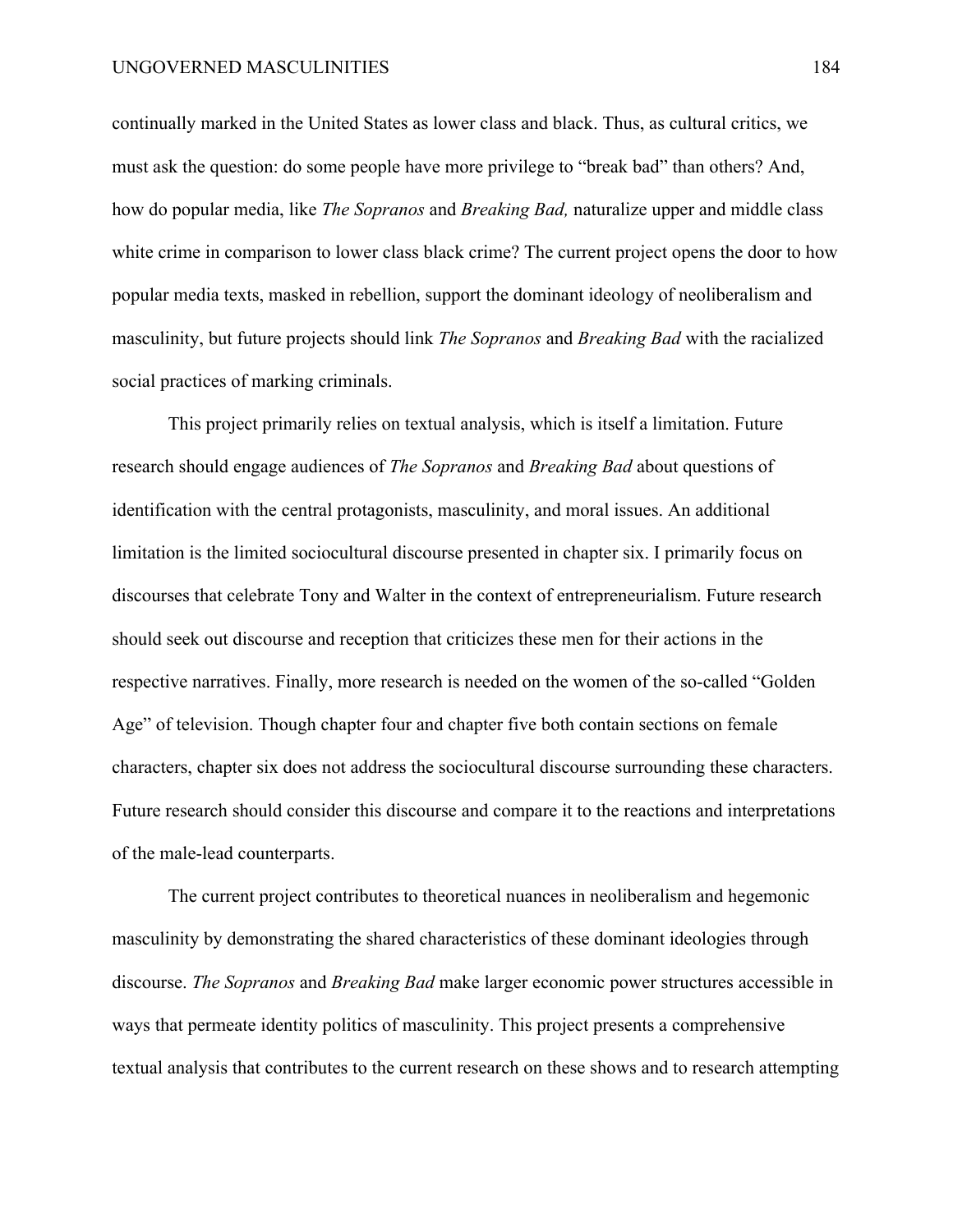to understand the impact of popular male-centered serials. Finally, the work here pushes political economy and cultural studies research to new avenues that consider moral implications of the dominant ideologies of neoliberalism and hegemonic masculinity, represented through popular media.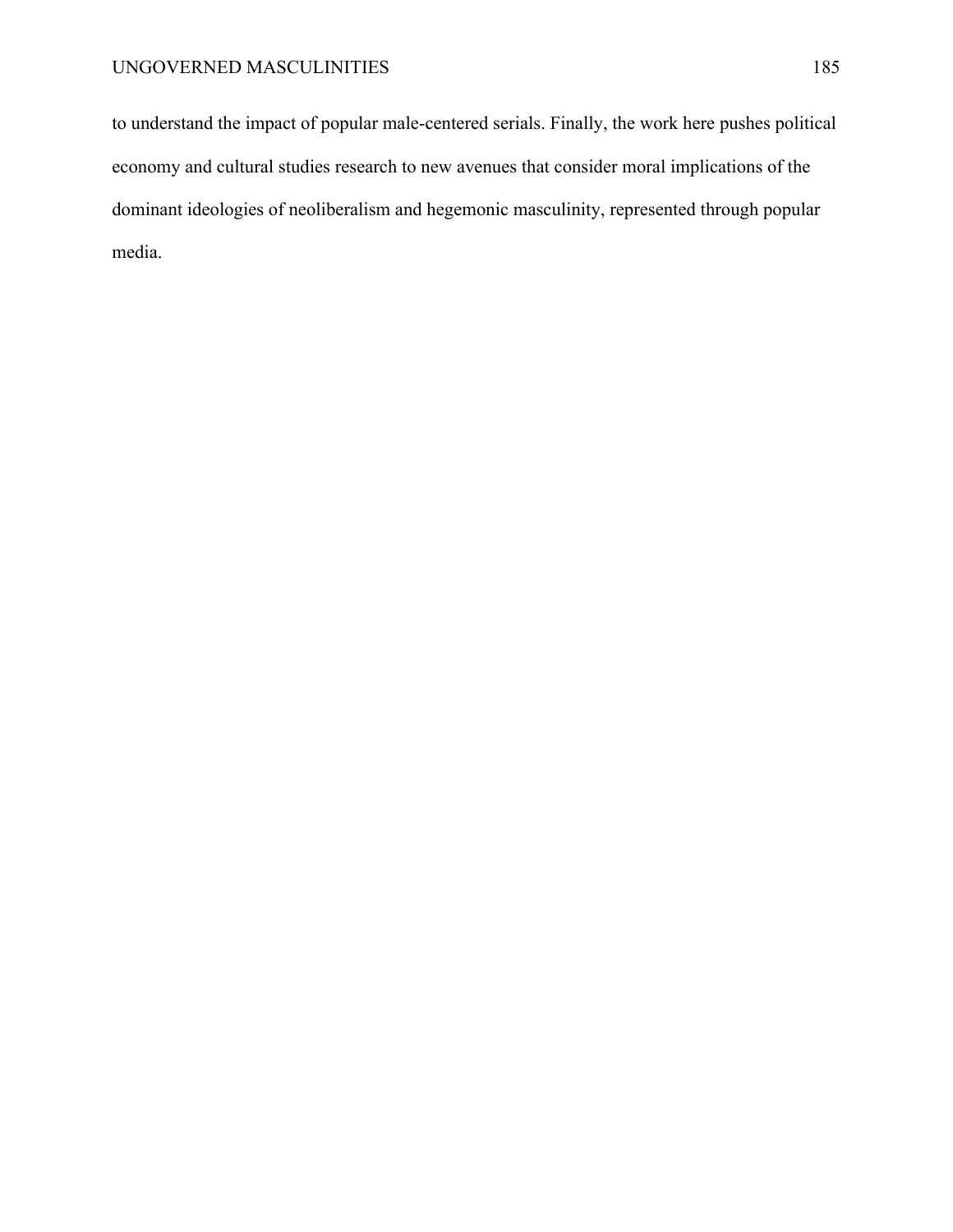### **References**

- Aalbers, M. B. (2013). Neoliberalism is dead… Long live neoliberalism!. *International Journal of Urban and Regional Research*, *37*(3), 1083-1090.
- Adam, B. D. (2005). Constructing the neoliberal sexual actor: Responsibility and care for the self in the discourse of barebackers. *Culture, Health & Sexuality*, *7*(4), 333-346.
- Adams, B. (2010). Themes and threads of family theories: A brief history. *Journal of Comparative Family Studies*, *41*(4), 499-505.
- Amin, A. (1994). Post-Fordism: Models, fantasies and phantoms of transition. In A. Amin (Ed.), *Post-Fordism: A reader* (pp. 1-39). Oxford, UK: Blackwell.
- Auerbach, C. F., & Silverstein, L. B. (2003). *Qualitative data: An introduction to coding and analysis*. New York, NY: NYU press.
- Barker, C. (2004). *The Sage dictionary of cultural studies*. London, UK: Sage.
- Barreca, R. (Ed.) (2002). *A sitdown with* The Sopranos*: Watching Italian American culture on T.V.'s most talked-about series*. New York, NY: Palgrave Macmillan.
- Barrett, P. (2006). White thumbs, black bodies: Race, violence, and neoliberal fantasies in *Grand Theft Auto: San Andreas*. *The Review of Education, Pedagogy, and Cultural Studies*, *28*(1), 95-119.
- "Bathing Bad." (2014). *Great Face and Body*. Retrieved from http://greatfaceandbody.com/bathingbad
- Bauman, Z. (2000). *Liquid modernity*. Malden, MA: Polity Press.
- Bauman, Z. (2008). *Does ethics have a chance in a world of consumers?* London, UK: Harvard University Press.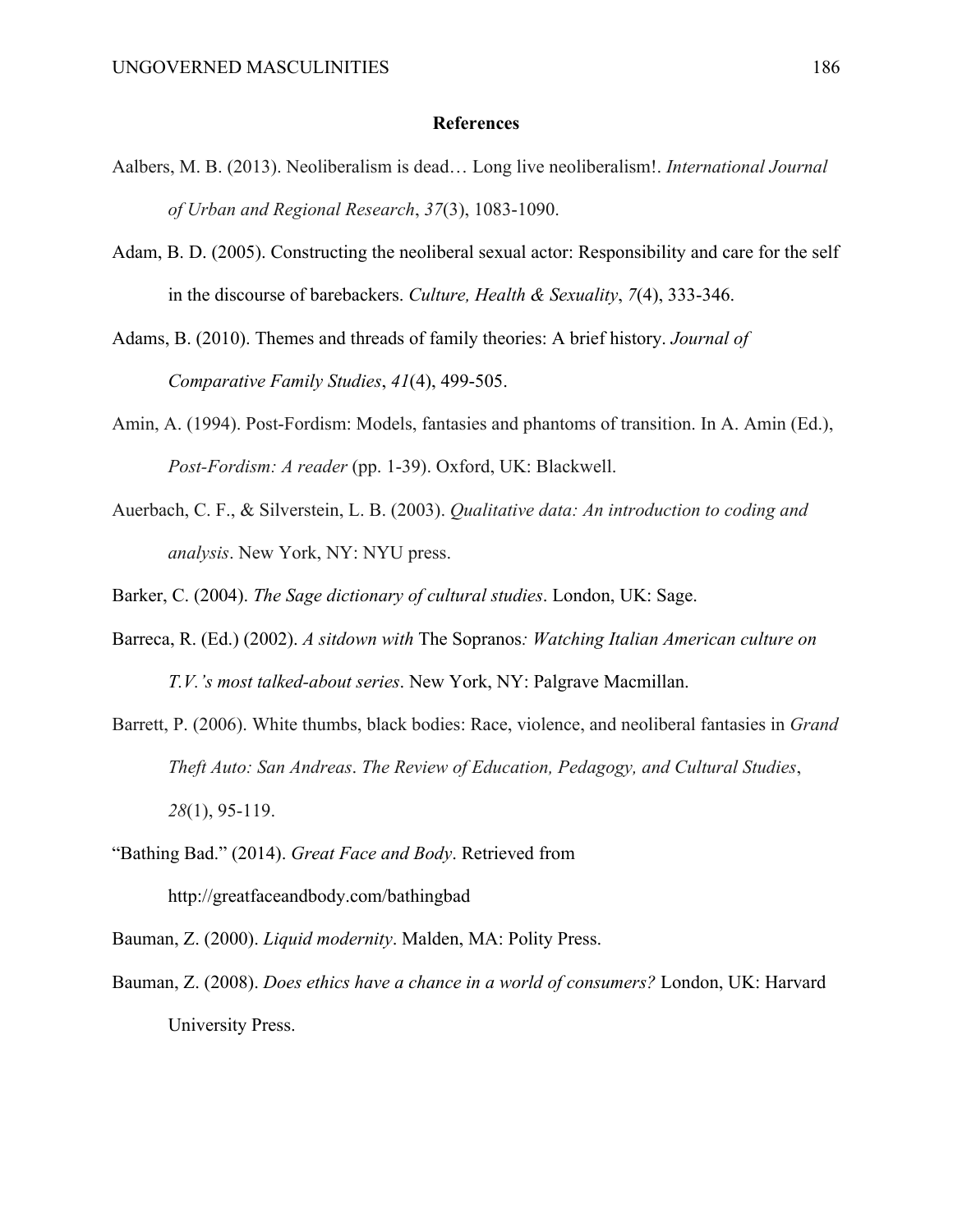Beale, J. (2014). *"The strong, silent type": Tony Soprano, Don Draper, and the construction of the white male antihero in contemporary television drama* (Master's thesis). Retrieved from OhioLINK

https://etd.ohiolink.edu/ap/10?0::NO:10:P10\_ACCESSION\_NUM:bgsu1395641750

- Bennett, T. (1986). Popular culture and the "turn to Gramsci." In T. Bennett, C. Mercer, & J. Woollacott (Eds.), *Popular culture and social relations* (pp. xi-xix). Philadelphia, PA: Open University Press.
- Biskind, P. (2007, April). An American family. *Vanity Fair*. Retrieved from http://www.vanityfair.com/culture/features/2007/04/sopranos200704#
- Boeije, H. (2010). *Analysis in qualitative information: Thematic analysis and code development*. Thousand Oaks, CA: Sage.
- Boon, K. A. (2005). Heroes, metanarratives, and the paradox of masculinity in contemporary Western culture. *The Journal of Men's Studies*, *13*(3), 301-312.
- Bosso, J., & Renzulli, F. (Writers), & Penn, M. (Director). (1999). A Hit is a Hit. [Television series episode]. In D. Chase (Producer), *The Sopranos*. New York, NY: HBO.
- Boyatzis, R. E. (1998). *Transforming qualitative information: Thematic analysis and code development*. Thousand Oaks, CA: Sage.
- Braedley, S. & Luxton, M. (2010). Competing philosophies: Neoliberalism and challenges of everyday life. In S. Braedley & M. Luxton (Eds.), *Neoliberalism and everyday life* (pp. 3- 21). London, UK: McGill-Queen's University Press.
- Brodie, J. (2007). Reforming social justice in neoliberal times. *Studies in Social Justice*, *1*(2), 92- 107.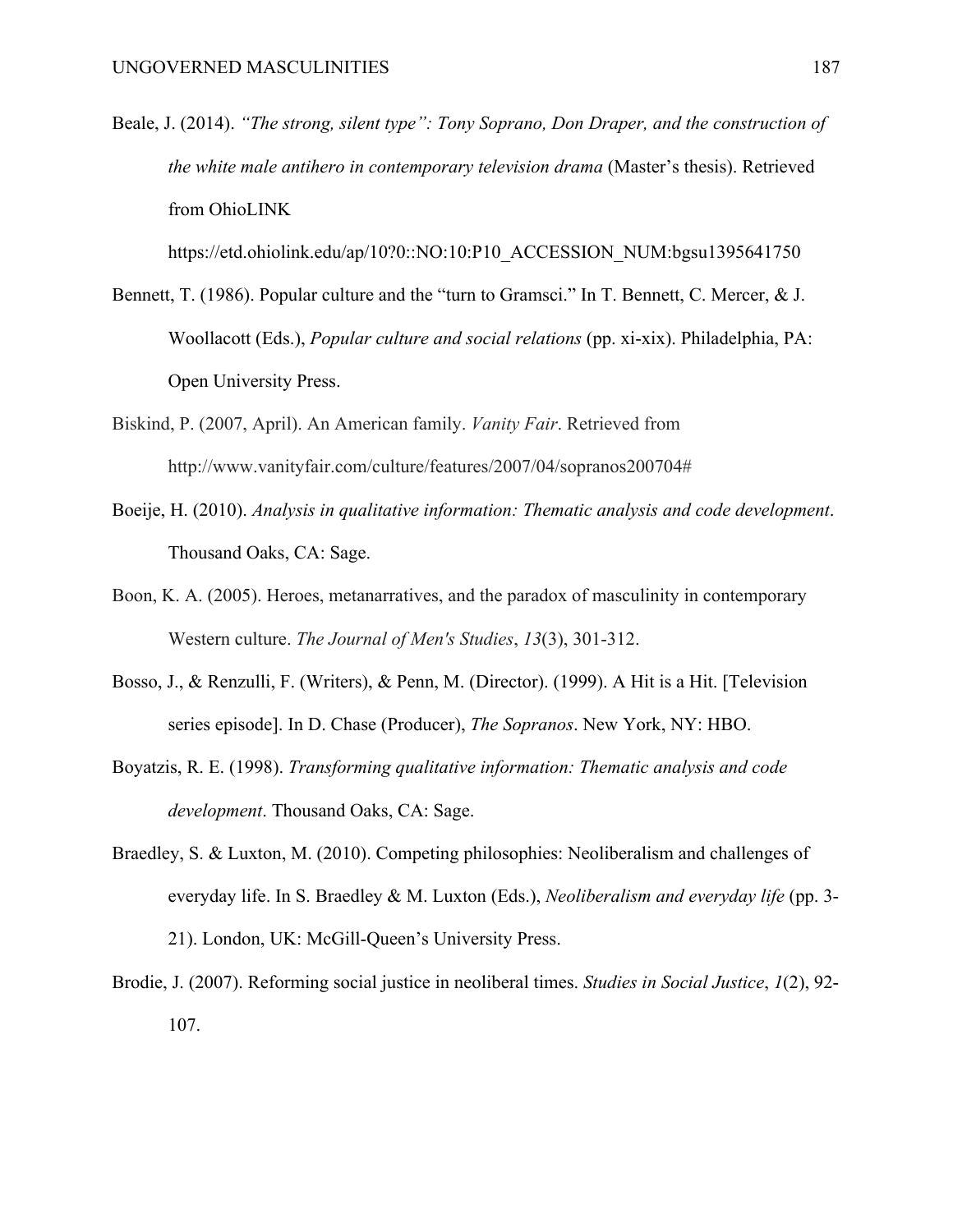- Brown, J. A. (1995). "Putting on the Ritz": Masculinity and the young Gary Cooper. *Screen*, 36, 193-213.
- Brown, W. (2006). American nightmare: Neoliberalism, neoconservatism, and dedemocratization. *Political Theory*, *34*(6), 690-714.
- Butsch, R. (2001). Reconsidering resistance *and* incoperation. In G. Dines & J. Humez (Eds.), *Gender, race, and class in media: A critical reader* (4<sup>th</sup> ed., pp. 87-98). London, UK: Sage.
- Burr, V. (1995). *An introduction to social constructionism*. London, UK: Sage.
- Bussey, K., & Bandura, A. (1999). Social cognitive theory of gender development and differentiation. *Psychological Review*, *106*(4), 676-713.
- Cahill, J. (Writer), & Coulter, A. (Director). (2000). A Guy Walks into a Psychiatrist's Office… [Television series episode]. In D. Chase (Producer), *The Sopranos*. New York, NY: HBO.
- Carr, D. (2014, March 9). Barely keeping up in TV's new golden age. *The New York Times*. Retrieved from http://www.nytimes.com/2014/03/10/business/media/fenced-in-bytelevisions-excess-of-excellence.html
- Catlin, S. (Writer), & MacLaren M. (Director). (2009). 4 Days Out. [Television series episode]. In V. Gilligan (Producer), *Breaking Bad*. New York, NY: AMC.
- Chapman, R. (1998). The great pretender: Variations on the new man theme. In R. Chapman & J. Rutherford (Eds.). *Male order: Unwrapping men, unwrapping masculinity* (pp. 225-248). London, UK: Lawrence & Wishart.
- Charmaz, K. (2002). Qualitative interviewing and grounded theory analysis. In J. F. Gubrium  $\&$ J. A. Holdstein (Eds.), *Handbook of interview research: Context & method* (pp. 675-694).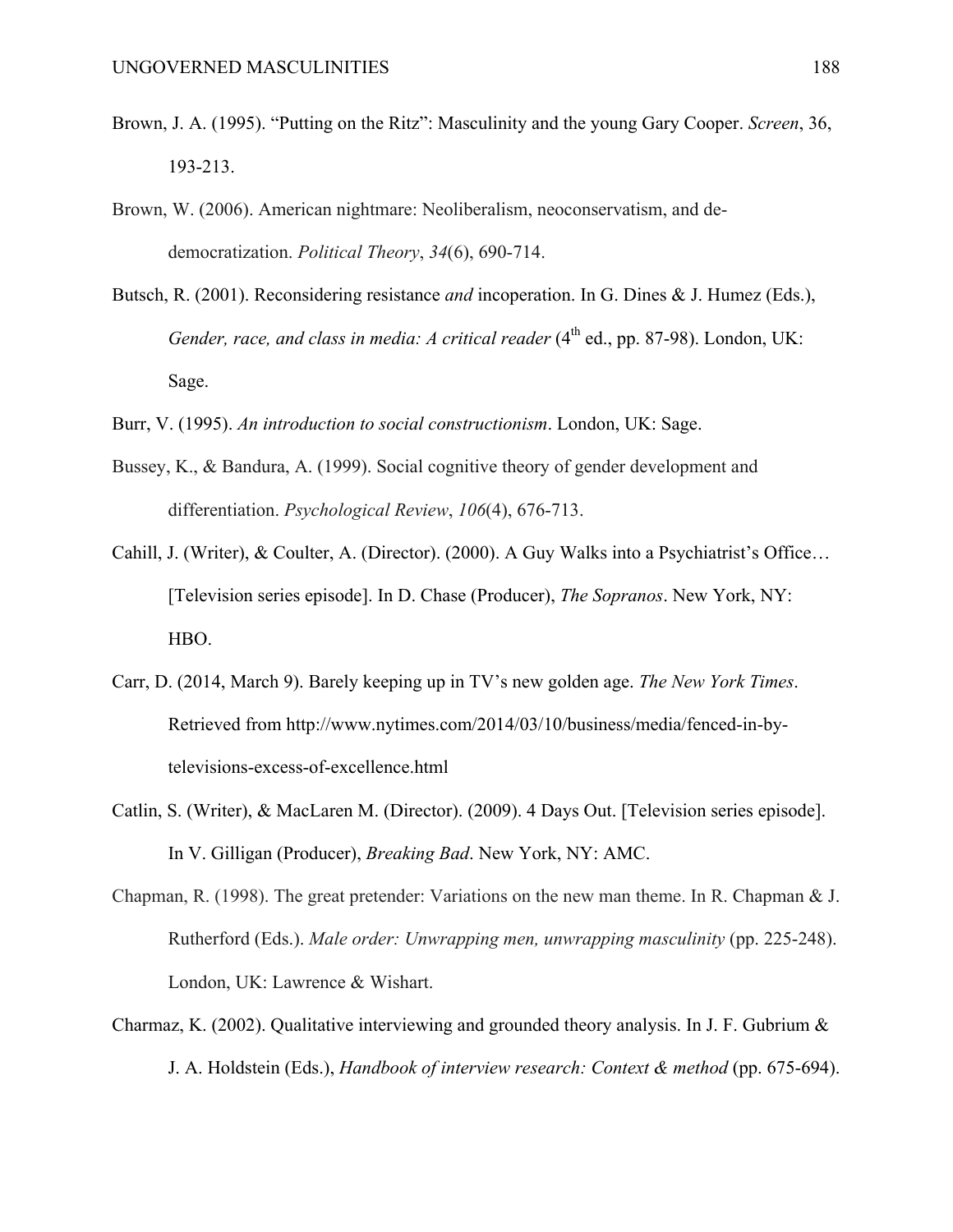Thousand Oaks, CA: Sage.

- Chase, D. (Writer), & Coulter, A. (Director). (2002). For all Debts Public and Private. [Television series episode]. In D. Chase (Producer), *The Sopranos*. New York, NY: HBO.
- Chouliaraki, L., & Fairclough, N. (1999). *Discourse in late modernity*. Edinburgh, UK: Edinburgh university press.
- Chase, D., Green, R., Burgess, M., Winter, T. (Writers), & Patterson, J. (Director). (2002) Watching too Much Television. [Television series episode]. In D. Chase (Producer), *The Sopranos*. New York, NY: HBO.
- Collins, P. H. (2005)*. Back sexual politics: African Americans, gender, and the new racism*. New York, NY: Routledge.
- Connell, R. W. (1987). *Gender & power*. Stanford, CA: Stanford University Press.
- Connell, R. W. (2002). On hegemonic masculinity and violence: Response to Jefferson and Hall. *Theoretical Criminology*, *6*(1), 89-99.
- Connell, R. W. (2005). *Masculinities* (2nd ed.). Berkeley, CA: University of California Press.
- Connell, R. W. (2010). Understanding neoliberalism. In S. Braedley & M. Luxton (Eds.), *Neoliberalism and everyday life* (pp. 22-36). London, UK: McGill-Queen's University Press.
- Connell, R. W., & Messerschmidt, J. W. (2005). Hegemonic masculinity: Rethinking the concept. *Gender & Society*, *19*(6), 829-859.
- Corbin, J., & Strauss, A. (2008). *Basics of qualitative research: Techniques and procedures for developing grounded theory* (3rd ed.). Thousand Oaks, CA: Sage.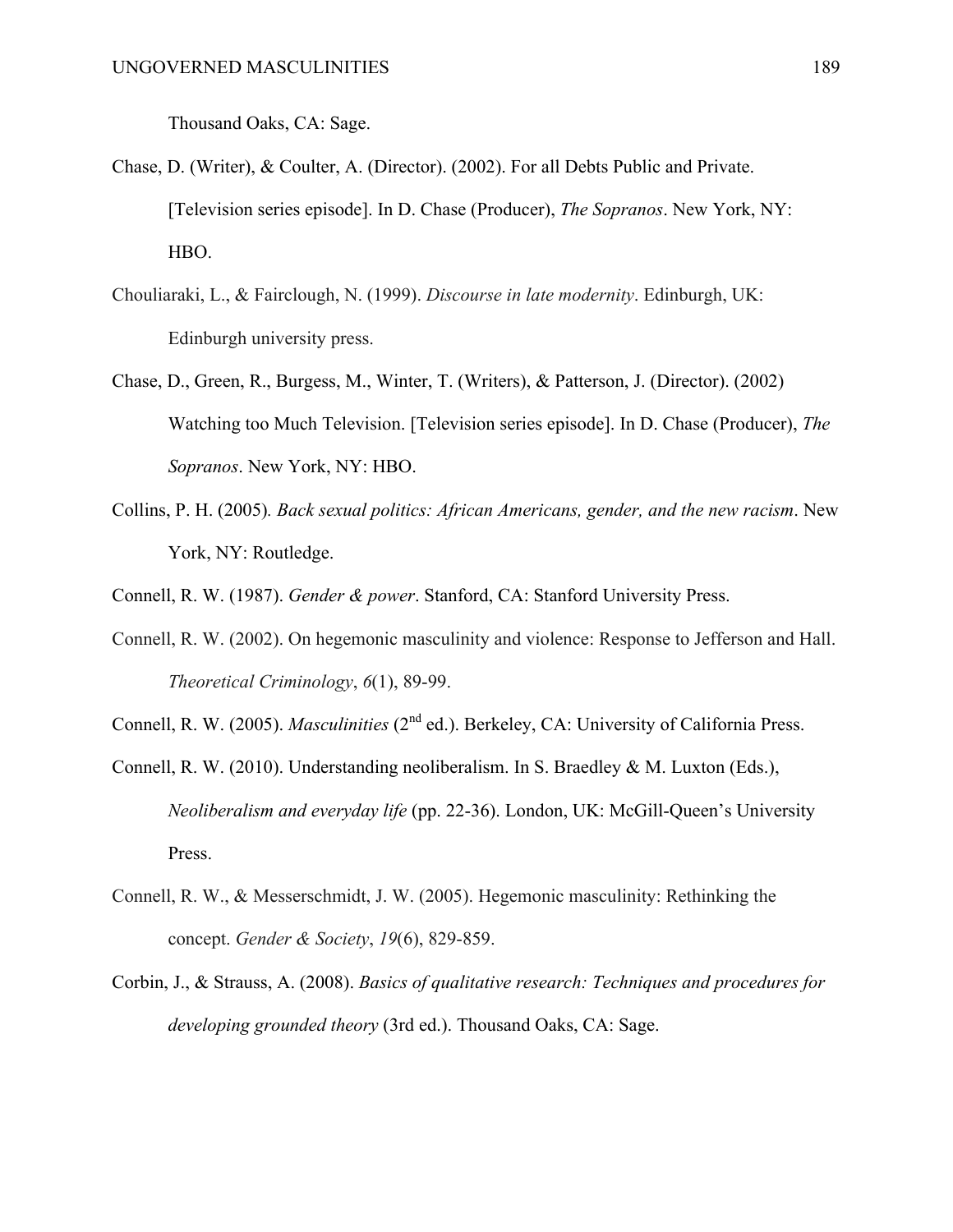- Côté-Boucher, K. (2010). Risky business? Border preclearance and the securing of economic life in North America. In S. Braedley & M. Luxton (Eds.), *Neoliberalism and everyday life* (pp. 37-67). London, UK: McGill-Queen's University Press.
- Couldry, N. (2008). Reality TV, or the secret theater of neoliberalism. *Review of Education, Pedagogy, and Cultural Studies*, *30*(3), 3-13.
- Courtenay, W. H. (2000). Constructions of masculinity and their influence on men's well-being: A theory of gender and health. *Social Science & Medicine, 50*(10), 1385-1401.
- Crosely, S. (2012, March 21). The greatest TV drama of the past 25 years, semifinals: *Breaking Bad* vs. *The Sopranos*. *Vulture*. Retrieved from http://www.vulture.com/2012/03/dramaderby-breaking-bad-vs-the-sopranos.html
- Croteau, D., & Hoynes, W. (2006). *The business of media: Corporate media and the public interest* (2nd ed.). Thousand Oaks, CA: Pine Forge Press.
- Cuffin, E. (2013, September 30). The 10 lessons *Breaking Bad* taught us about running a business. *Elite Daily*. Retrieved from http://elitedaily.com/money/entrepreneurship/the-10-business-lessons-we-learned-from-breaking-bad/
- Dean, J. (2013). Heterosexual masculinities, anti-homophobias, and shifts in hegemonic masculinity: The identity practices of black and white heterosexual men. *Sociological Quarterly*, *54*(4), 534-560.
- Donatelli, C., & Alward, S. (2002). "I dread you"?: Married to the mob in *The Godfather*, *Goodfellas*, and *The Sopranos*. In D. Lavery (Ed.) *This thing of ours: Investigating* The Sopranos (pp. 60-72). New York, NY: Columbia University Press.
- Duncombe, S. (2007). *Dream: Re-imagining progressive politics in an age of fantasy* (p. p9). New York, NY: New Press.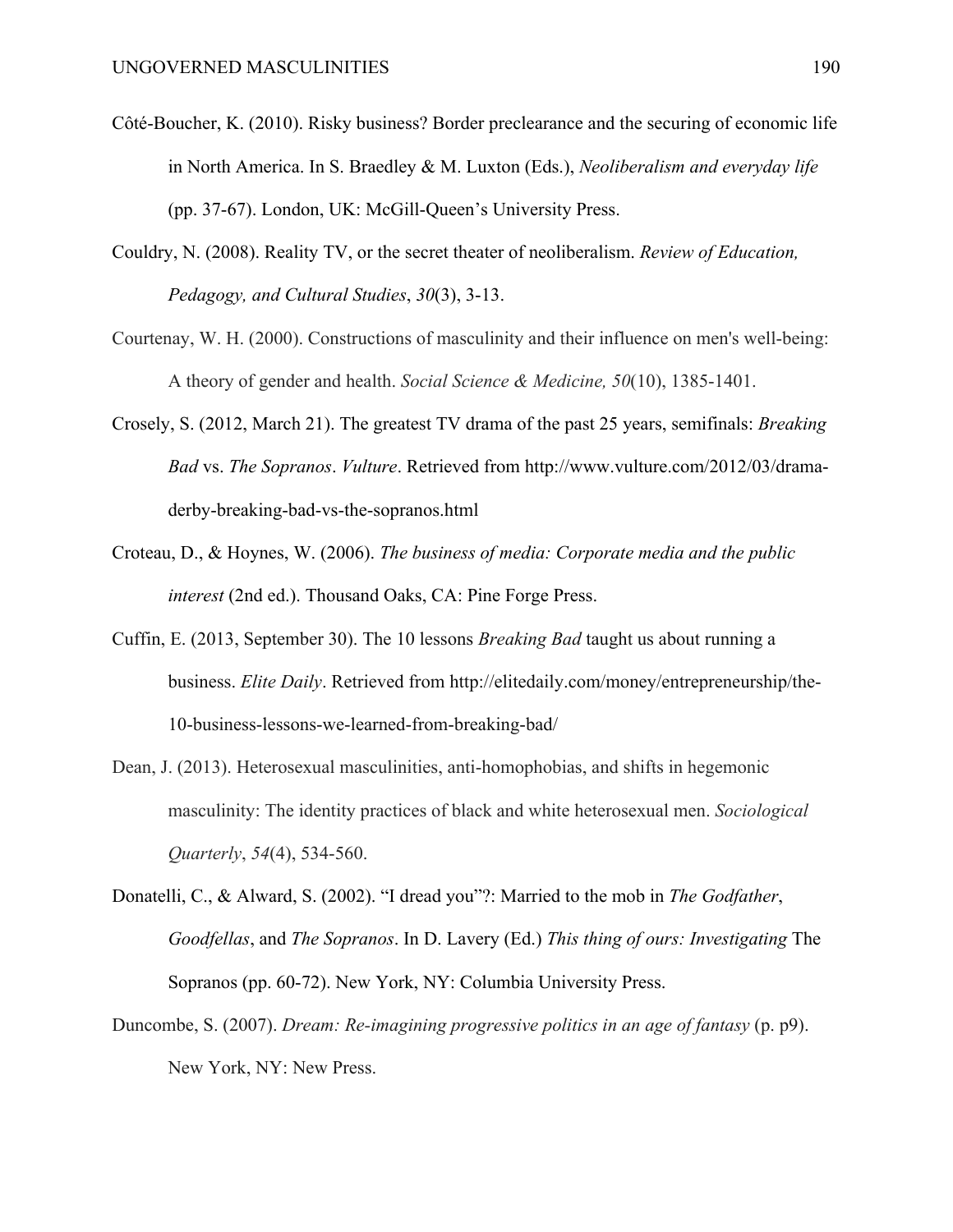- Duncan, M. (1996). *Romantic outlaws, beloved prisons: The unconscious meanings of crime and punishment*. New York: New York University Press.
- Eaton, A. W. (2012). Robust immoralism. *The Journal of Aesthetics and Art Criticism*, *70*(3), 281-292.
- Eaton, A. W. (2013). Reply to Carroll: The artistic value of a particular kind of moral flaw. *The Journal of Aesthetics and Art Criticism*, *71*(4), 376-380.
- Ebiri, B. (2013, October 1). Breaking down audience numbers for *Breaking Bad*'s finale. *Bloomberg*. Retrieved from http://www.bloomberg.com/bw/articles/2013-10- 01/breaking-down-the-audience-numbers-for-breaking-bads-finale

Edgerton, G. (2013). *The Sopranos*. Detroit, MI: Wayne State University Press.

- Eha, B. P. (2013, August 08). Walter White's 5 most badass business moves in *Breaking Bad*. *Entrepreneur*. Retrieved from http://www.entrepreneur.com/slideshow/227744
- Emslie, C., Ridge, D., Ziebland, S., & Hunt, K. (2006). Men's accounts of depression: reconstructing or resisting hegemonic masculinity?. *Social science & medicine*, *62*(9), 2246-2257.
- Engels, F. (1884). *The origin of the family, private property and the state*. London, UK: Penguin.
- "Fall of Enron" (2015). *NPR*. Retrieved from http://www.npr.org/news/specials/enron/

Fairclough, N. (1995). *Media discourse*. London, UK: Hodder Education.

- Fairclough, N. (2003). *Analysing discourse: Textual analysis for social research*. London, UK: Routledge.
- Fairclough, N. (2009). *Language and power*. London, UK: Longman.
- Fairclough, N. (2012). Critical discourse analysis. In J. P. Gee & M. Handford (Eds.), *The Routledge handbook of discourse analysis* (pp. 9-20). New York, NY: Routledge.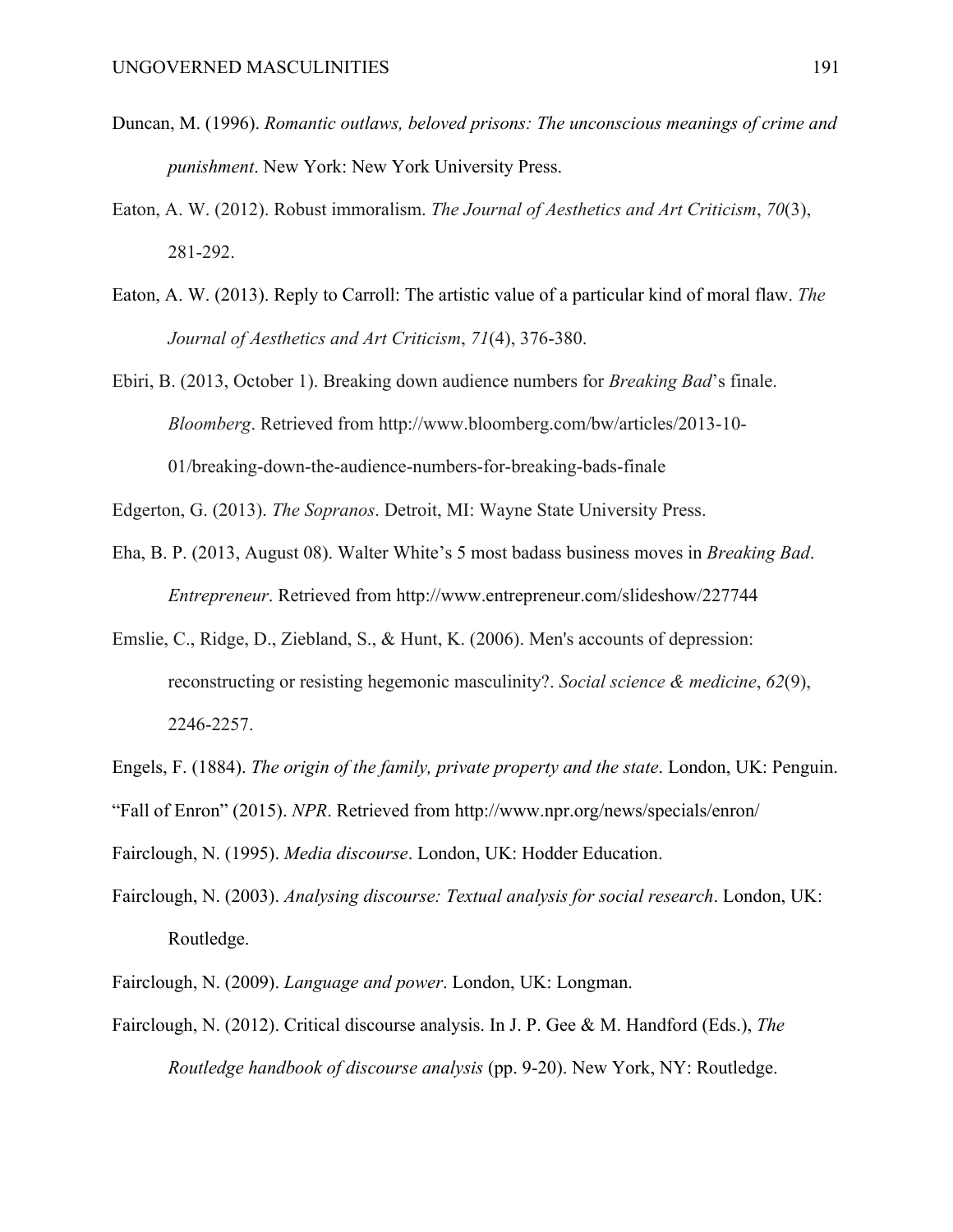- Fairclough, N., & Wodak, R. (1997). Critical discourse analysis. In T. A. van Dijk (Ed.)*, Discourse as social interaction* (pp. 258-284). London, UK: Sage.
- Faucette, B. (2013). Taking control: Male angst and the re-emergence of hegemonic masculinity in *Breaking Bad*. In D. Pierson (Ed.), *Breaking Bad: Critical essays on the context, politics, style, and reception of the television series (pp. 73-86).* New York, NY: Lexington.
- Fields, I. W. (2004). Family values and feudal codes: The social politics of American's twentyfirst century gangster. *Journal of Popular Culture*, *37*(4), 611-633.
- Fisher, L. D. (2013, June 21). A wrong decision is better than indecision: Eight leadership lessons from Tony Soprano. *BRW.* Retireved from http://www.brw.com.au/p/leadership/wrong\_decision\_soprano\_better\_than\_DAC3OBI5 Vqe5iV499qK1gK
- Fiske, J. (2002). *Understanding popular culture*. New York, NY: Routledge
- Fixmer-Oraiz, N. (2014). (In) Conceivable: Risky reproduction and the rhetorical labors of "Octomom". *Communication and Critical/Cultural Studies*, *11*(3), 231-249.

Freeden, Michael. (2003). *Ideology*. Oxford, UK: Oxford University Press.

- Freeman, S. (2001). Illiberal libertarians: Why libertarianism is not a liberal view. *Philosophy & Public Affairs*, *30*(2), 105-151.
- Gaddis, G. (2013, June 20). Insights from Tony Soprano. *Forbes*. Retrieved from http://www.forbes.com/sites/gaygaddis/2013/06/20/insights-from-tony-soprano/
- Garnham, N. (1986). Contribution to a political economy of mass-communication. In M. G. Durham & D. M. Kellner (Eds.), *Media and cultural studies: Keyworks* (2<sup>nd</sup> ed., pp. 166-184). Malden, MA: Wiley-Blackwell.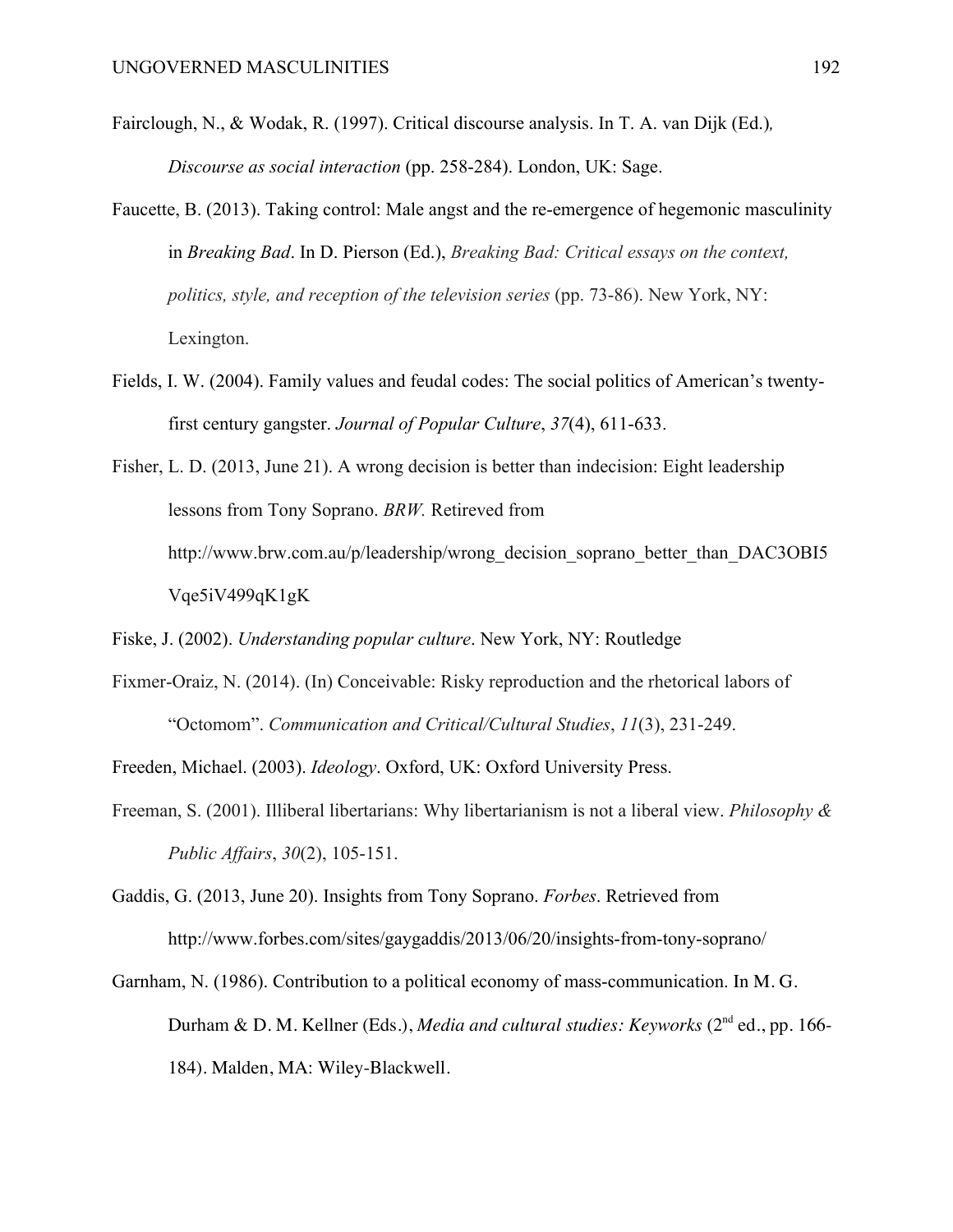- Garnham, N., & Fuchs, C. (2014). Revisiting the political economy of communication. *TripleC*, *12*(1), 102-141.
- Gasca, P. (2014, August 28). What Emmy-winner *Breaking Bad* teaches us about brand management. *Entrepreneur*. Retrieved from http://www.entrepreneur.com/article/236883

Gaynor, T. (2013, October 1). *Breaking Bad'* may be over, but Albuquerque businesses hope their high lasts. *Reuters*. Retrieved from http://www.reuters.com/article/2013/10/01/entertainment-us-usa-television-breakingidUSBRE98T19320131001

- Gergen, K. (1985). The social constructionist movement in modern social psychology. *American Psychologist*, *40*(3), 266-75.
- Gilligan, V. (Writer and Director). (2011). Face Off. [Television series episode]. In V. Gilligan (Producer), *Breaking Bad*. New York, NY: AMC.
- Gilligan, V. (Writer), & Bernstein, A. (Director). (2008). Cat's in the Bag. [Television series episode]. In V. Gilligan (Producer), *Breaking Bad*. New York, NY: AMC.
- Gilligan, V. (Writer), & MacLaren, M. (Director). (2012). Madrigal. [Television series episode]. In V. Gilligan (Producer), *Breaking Bad*. New York, NY: AMC.
- Gilligan, V. (Writer), & Slovis, M. (Director). (2012). Live Free or Die. [Television series episode]. In V. Gilligan (Producer), *Breaking Bad*. New York, NY: AMC.
- Gould, P. (Writer), & Hunter, T. (Director). (2008). A No-Rough-Stuff-Type Deal [Television series episode]. In V. Gilligan (Producer), *Breaking Bad*. New York, NY: AMC.
- Gould, P. (Writer), & McDonough, T. (Director). (2009). Better Call Saul. [Television series episode]. In V. Gilligan (Producer), *Breaking Bad*. New York, NY: AMC.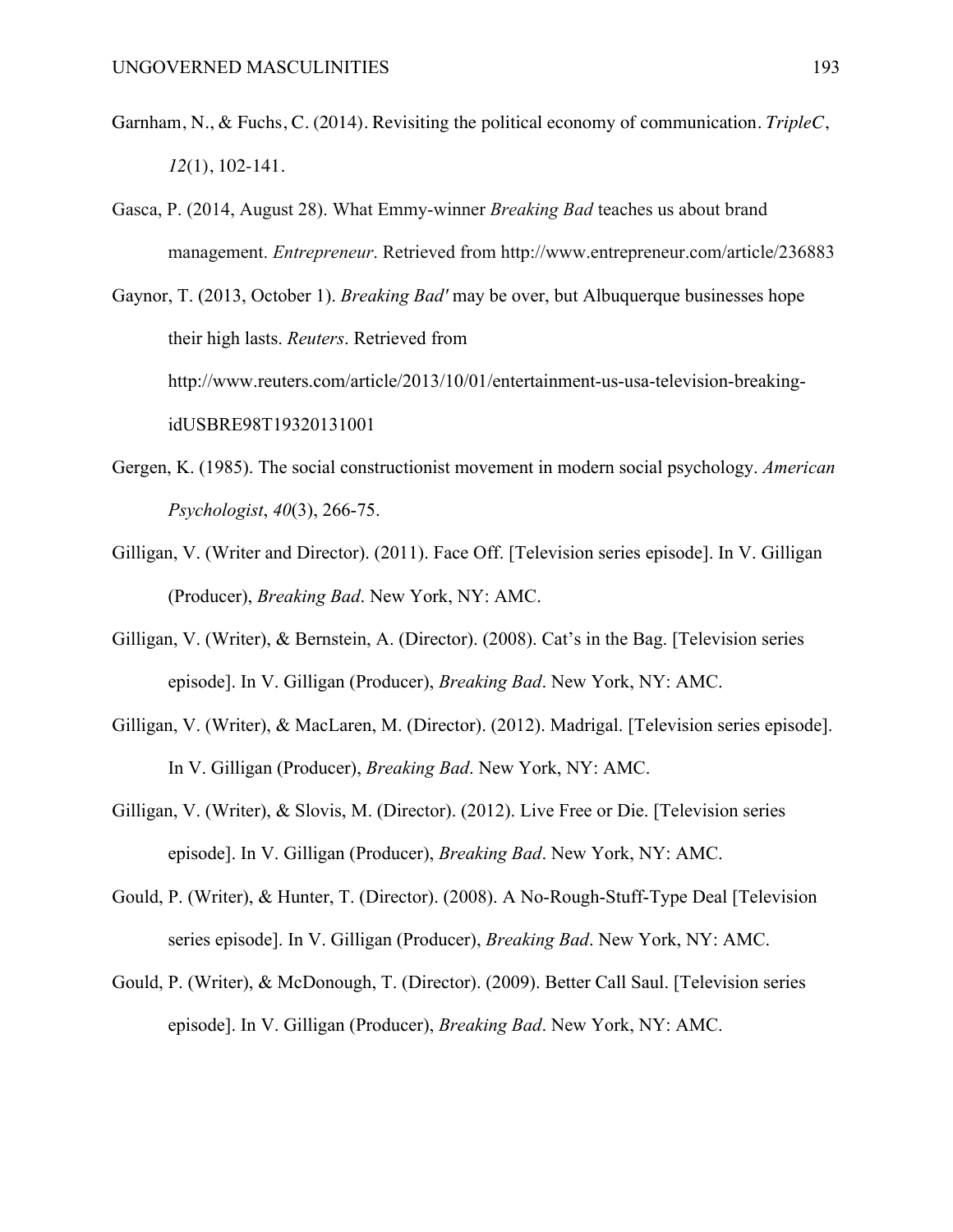- Gould, P. & Mastras, G. (Writer), & Slovis, M. (Director). (2010). Kafkaesque. [Television series episode]. In V. Gilligan (Producer), *Breaking Bad*. New York, NY: AMC.
- Gramsci, A. (1971a). *Selections from the prison notebooks.* Q. Hoare & G. N. Smith (Eds. and Trans.). London, UK: Lawrence & Wishart.
- Gramsci, A. (1971b). The concept of ideology*.* In M. G. Durham & D. M. Kellner (Eds.), *Media*  and cultural studies: Keyworks (2<sup>nd</sup> ed., pp. 34-36). Malden, MA: Wiley-Blackwell.
- Gray, J. (2010). *Show sold separately: Promos, spoilers, and other media paratexts*. New York, NY: NYU Press.
- Green, R. & Burgess, M. (Writers), & Bronchtein, H. (Director). (2002). Pie-O-My. [Television series episode]. In D. Chase (Producer), *The Sopranos*. New York, NY: HBO.
- Green, R. & Burgess, M. (Writers), & Coulter, A. (Director). (2000). Full Leather Jacket. [Television series episode]. In D. Chase (Producer), *The Sopranos*. New York, NY: HBO.
- Green, R., Burgess, M., & Renzulli, F. (Writers), & Bruestle, M. (Director). (2000) Do not Resuscitate [Television series episode]. In D. Chase (Producer), *The Sopranos*. New York, NY: HBO.
- Greenwald, A. (2013). TV eats itself. *Grantland*. Retrieved from http://grantland.com/features/the-sopranos-walking-dead-end-tv-golden-age/
- Grossberg, L. (1984). Strategies of Marxist cultural interpretation. *Critical Studies in Media Communication*, *1*(4), 392-421.
- Grossberg, L. (2005). Ideology. In T. Bennett, L. Grossberg, & M. Morris (Eds.), *New keywords: A revised vocabulary of culture and society* (pp. 175-178). Malden, MA: Blackwell.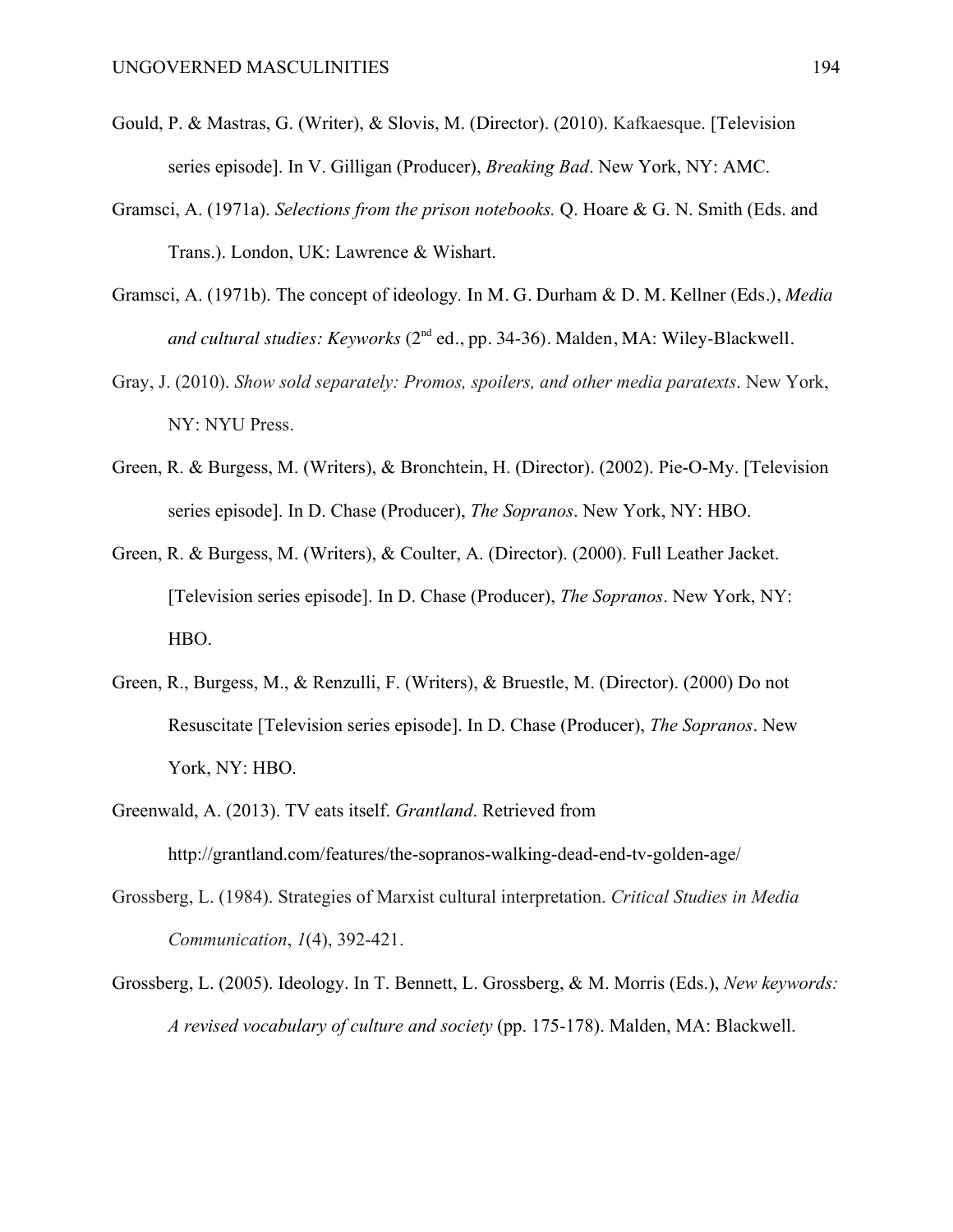- Hall, S. (1980). Encoding/decoding. In M. G. Durham & D. M. Kellner (Eds.), *Media and cultural studies* (2nd ed., pp. 137-144). Malden, MA: Wiley-Blackwell.
- Hall, S. (1981). The whites of their eyes: Racist ideologies and the media. In G. Dines & J. Humez (Eds.), *Gender, race, and class in media: A critical reader* (4<sup>th</sup> ed., pp. 104-107). London, UK: Sage.
- Hall, S. (1998). Notes on deconstructing "the popular." In J. Storey (Ed.), *Cultural theory and popular culture: A reader* (3<sup>rd</sup> ed., 442-453). Athens, GA: University of Georgia Press.

Hall, S. (2011). The neo-liberal revolution. *Cultural Studies*, *25*(6), 705-728.

- Hanke, R. (1990). Hegemonic masculinity in *thirtysomething*. *Critical Studies In Mass Communication*, *7*(3), 231-248.
- Hanke, R. (1998). Theorizing masculinity with/in the media. *Communication Theory*, *8*(2), 183- 203.
- Harvey, D. (2005). *A brief history of neoliberalism*. Oxford, UK: Oxford University Press.
- Hearn, J. (2004). From hegemonic masculinity to the hegemony of men. *Feminist Theory*, *5*(1), 49-72.
- Hesmondhalgh, D. (2007). *The cultural industries* (2nd ed.). Los Angeles, CA: Sage.
- Hibberd, J. (2013, January 17). *Breaking Bad* series finale rating smash all records. *Entertainment Weekly*. Retrieved from http://insidetv.ew.com/2013/09/30/breaking-badseries-finale-ratings/
- Himsel, D. (2003). *Leadership* Sopranos *style: How to become a more effective boss.* Chicago, IL: Dearborn Trade Publishing.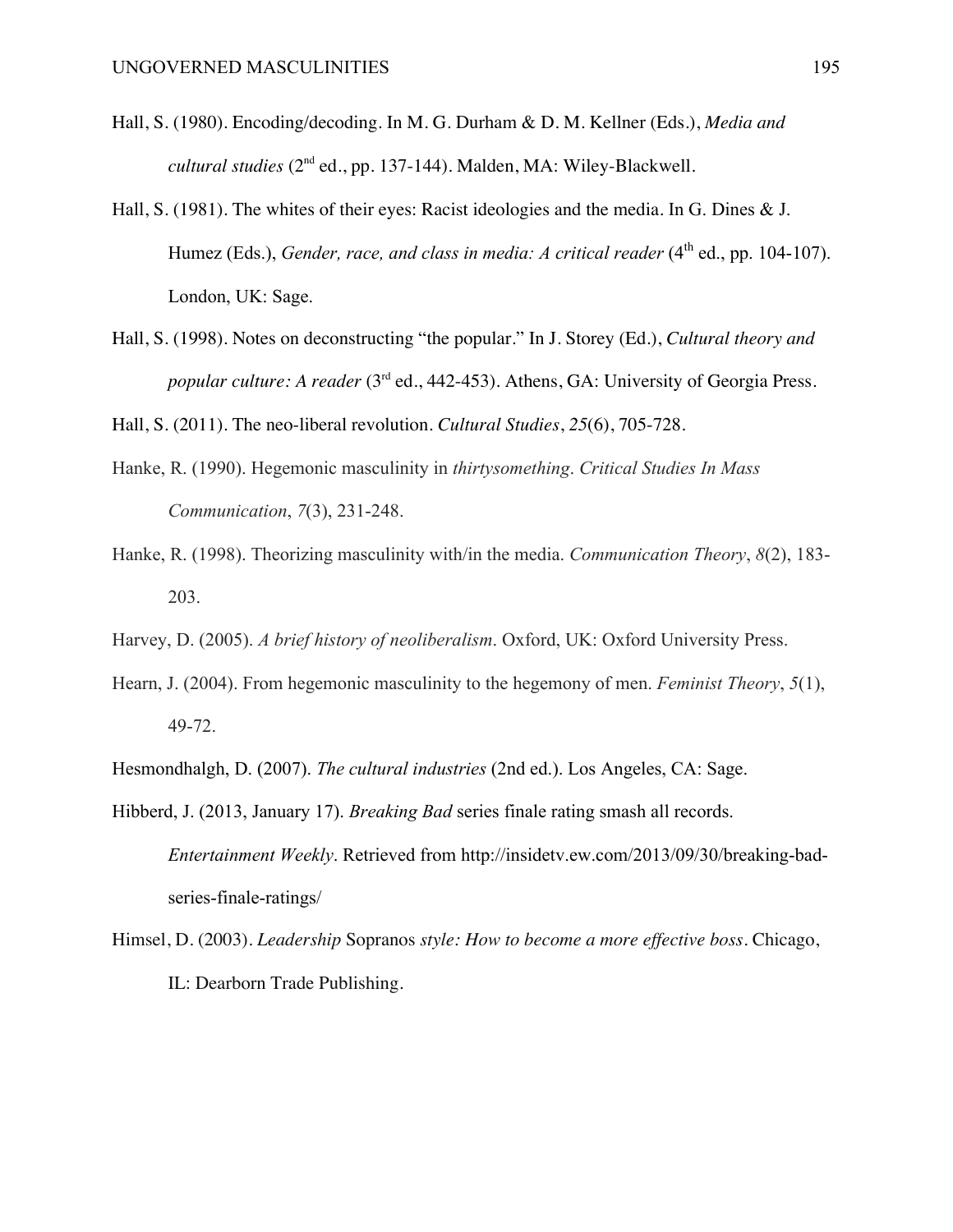Holz Ivory, A., Gibson, R., & Ivory, J. D. (2009). Gendered relationships on television: Portrayals of same-sex and heterosexual couples. *Mass Communication and Society, 12*(2), 170-192.

"Home." (2014). *Rebel Donut*. Retrieved from http://rebeldonut.com

- Horrocks, R. (1995). *Male myths and icons: Masculinity in popular culture*. New York, NY: St. Martins Press.
- Hume, D. (1987). Of the standard of taste. In E. Miller (Ed.), *Essays moral, political, and literary* (pp. 226-252). Indianapolis, IN: Liberty Classics.
- Hutchison, G. (Writer), & Bucksey, C. (Director). (2012). Buyout. [Television series episode]. In V. Gilligan (Producer), *Breaking Bad*. New York, NY: AMC.
- Hutchison, G. (Writer), & Slovis, M. (Director). (2011). Cornered. [Television series episode]. In V. Gilligan (Producer), *Breaking Bad*. New York, NY: AMC.
- Imperioli, M. (Writer), & Buscemi, S. (Director). Everybody Hurts. (2002). [Television series episode]. In D. Chase (Producer), *The Sopranos*. New York, NY: HBO.
- Jameson, F. (1977). Class and allegory in contemporary mass culture: *Dog Day Afternoon* as a political film. *College English, 38*(8), 843-859.
- Jameson, F. (1979). Reification and utopia in mass culture. *Social Text, 1*, 130-148.
- Jenkins, H. (2012). *Textual poachers: Television fans and participatory culture*. New York, NY: Routledge.
- Jørgensen, M., & Phillips, L. (2004). *Discourse analysis as theory and method*. London, UK: Sage.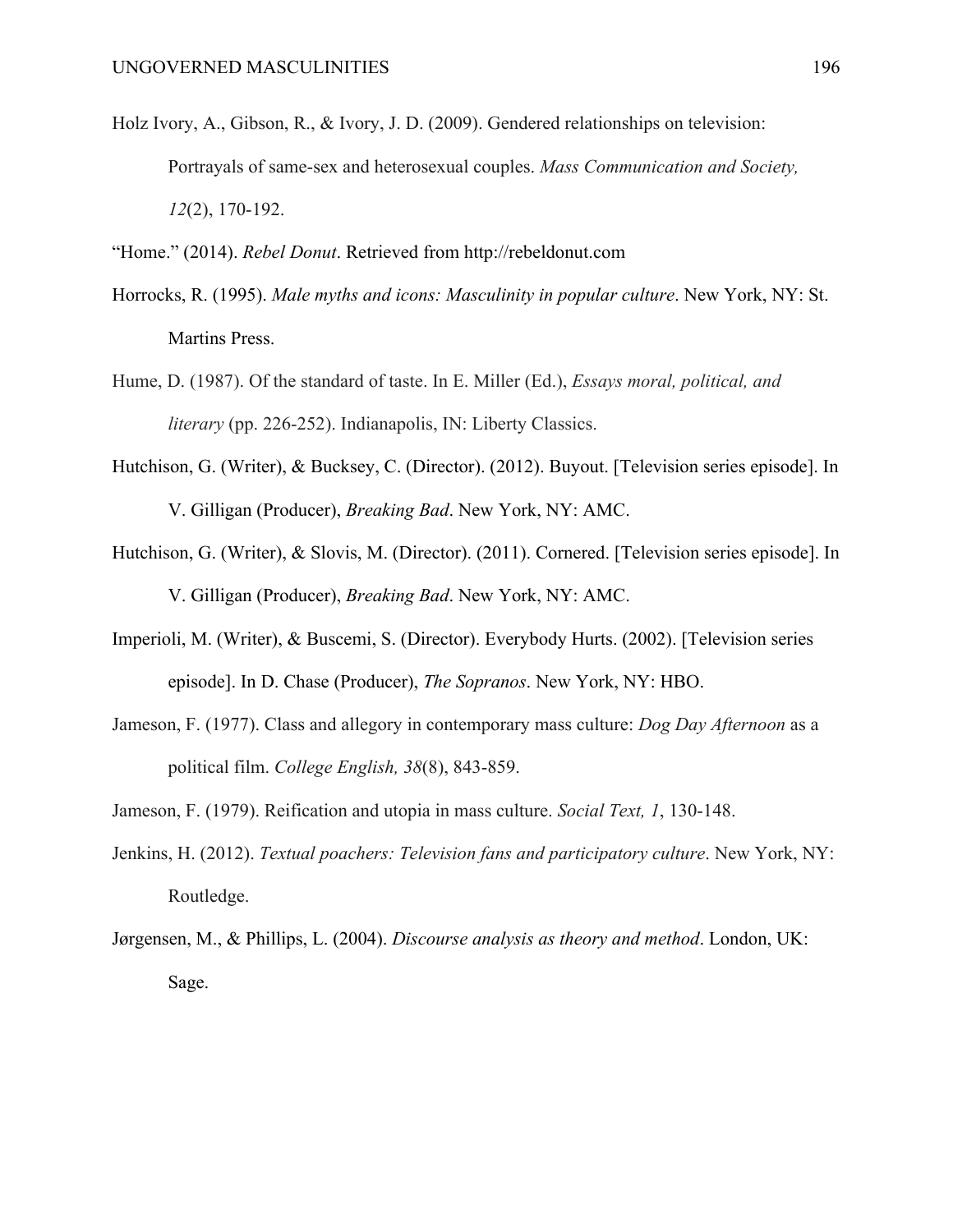- Krager, H. (2015). Predatory financial services: The high cost of being poor in America. In S. Haymes, M. V. Haymes, & R. Miller (Eds.), *The Routledge handbook of poverty in the United States*. New York, NY: Routledge.
- Kelly, S. (2013, August 11). The *Breaking Bad* tours driving a tourist boom in Albuquerque. *The Guardian.* Retrieved from http://www.theguardian.com/travel/2013/aug/11/breaking-badtour-albuquerque
- Kessler, T. (Writer), & Bronchtein, H. (Director). (2001) Fortunate Son. [Television series episode]. In D. Chase (Producer), *The Sopranos*. New York, NY: HBO.
- Kimmel, M. (2013). *Angry white men: American masculinity at the end of an era*. New York, NY: Nation Books.
- King, C. S. (2009). It cuts both ways: *Fight Club*, masculinity, and abject hegemony. *Communication and Critical/Cultural Studies*, *4*(4), 366-386.
- Kingfisher, C. (2002). *Western welfare in decline: Globalization and women's poverty*. Philadelphia, PA: University of Pennsylvania Press.
- Kingfisher, C. (2007). What D/discourse analysis can tell us about neoliberal constructions of (gendered) personhood: Some notes on commonsense and temporality. *Gender and Language*, *1*(1), 714-732.
- Korobov, N. (2009). Expanding hegemonic masculinity: The use of irony in young men's stories about romantic experiences. *American Journal of Men's Health*, *3*(4), 286-299.
- Lavery, D. (Ed.). (2002). *This thing of ours: Investigating* The Sopranos. New York, NY: Columbia University Press.
- Lemke, T. (2001). "The birth of bio-politics": Michel Foucault's lecture at the Collège de France on neo-liberal governmentality. *Economy and Society*, *30*(2), 190-207.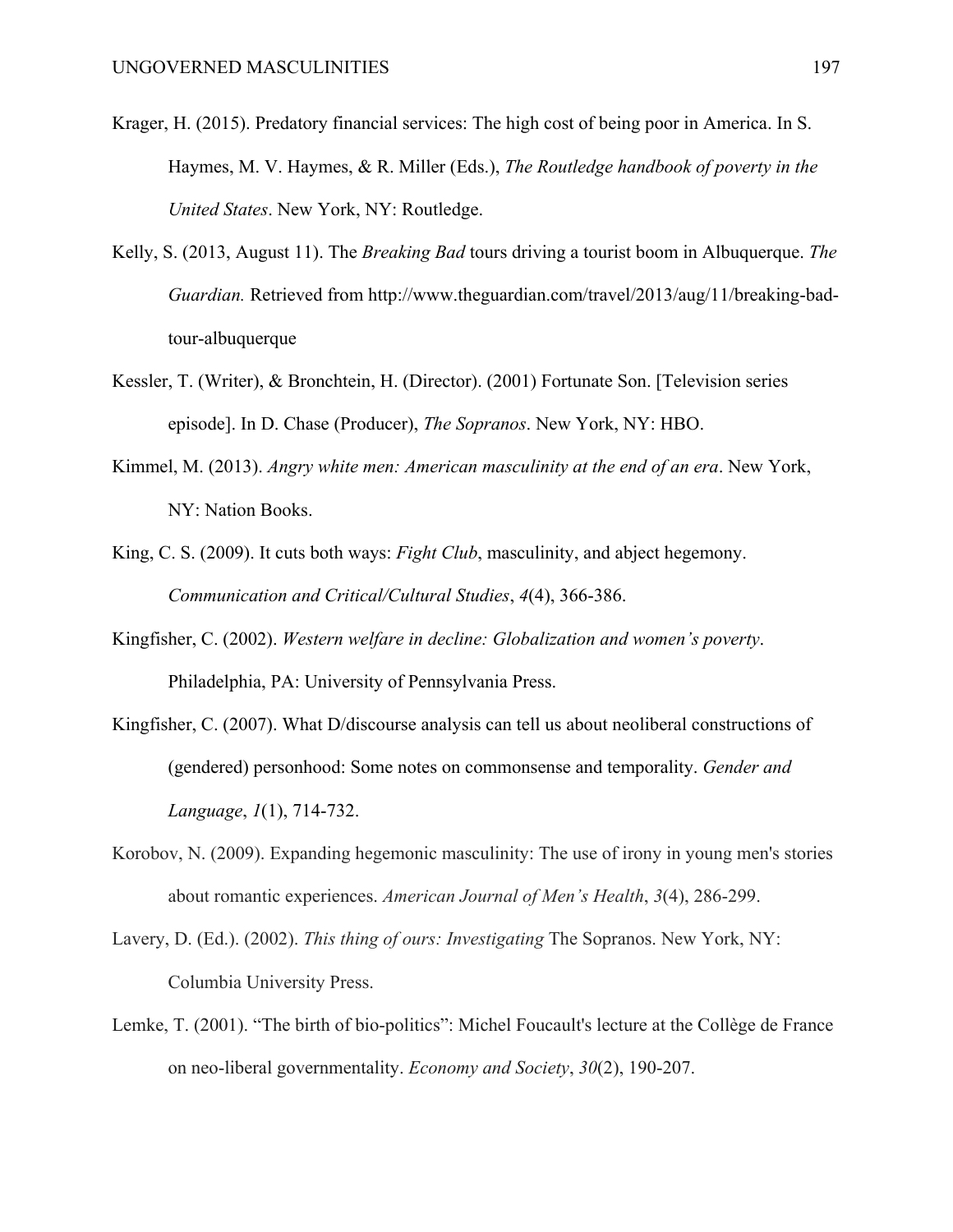- Leopold, T. (2014, October 24). *Breaking Bad* Star Upset at Toys R Us. *CNN*. Retrieved from http://www.cnn.com/2014/10/22/living/breaking-bad-toys-r-us/
- Levine, R. & Rubinstein, Y. (2013). Smart and illicit: Who becomes an entrepreneur and do they earn more? (Working Paper No. 19276). Retrieved from National Bureau of Economic Research website: http://papers.nber.org/tmp/87879-w19276.pdf
- Liebes, T., & Katz, E. (1990). The export of meaning: Cross-cultural readings of Dallas. New York: Oxford University Press.
- Lin, P. (Writer), & Brock, T. (Director). (2008) Gray Matter [Television series episode]. In V. Gilligan (Producer), *Breaking Bad*. New York, NY: AMC.
- Lindgren, S., & Lélièvre, M. (2009). In the laboratory of masculinity: Renegotiating gender subjectivities in MTV's *Jackass*. *Critical Studies in Media Communication*, *26*(5), 393- 411.
- Lindlof, T., & Taylor, B. (2011). *Qualitative communication research methods* (3<sup>rd</sup> ed.). London, UK: Sage.
- Lotz, A. (2014). *Cable guys: Television and masculinities in the twenty-first century.* New York, NY: New York University Press.
- Lull, J. (1995). Hegemony. In G. Dines & J. Humez (Eds.), *Gender, race, and class in media: A critical reader*  $(4<sup>th</sup>$  ed., pp. 39-42). London, UK: Sage.
- Machin, D., & Mayr, A. (2012). *How to do critical discourse analysis*. London, UK: Sage.
- Mackinnon, K. (2003). *Representing men: Maleness and masculinity in the media.* London, UK: Arnold.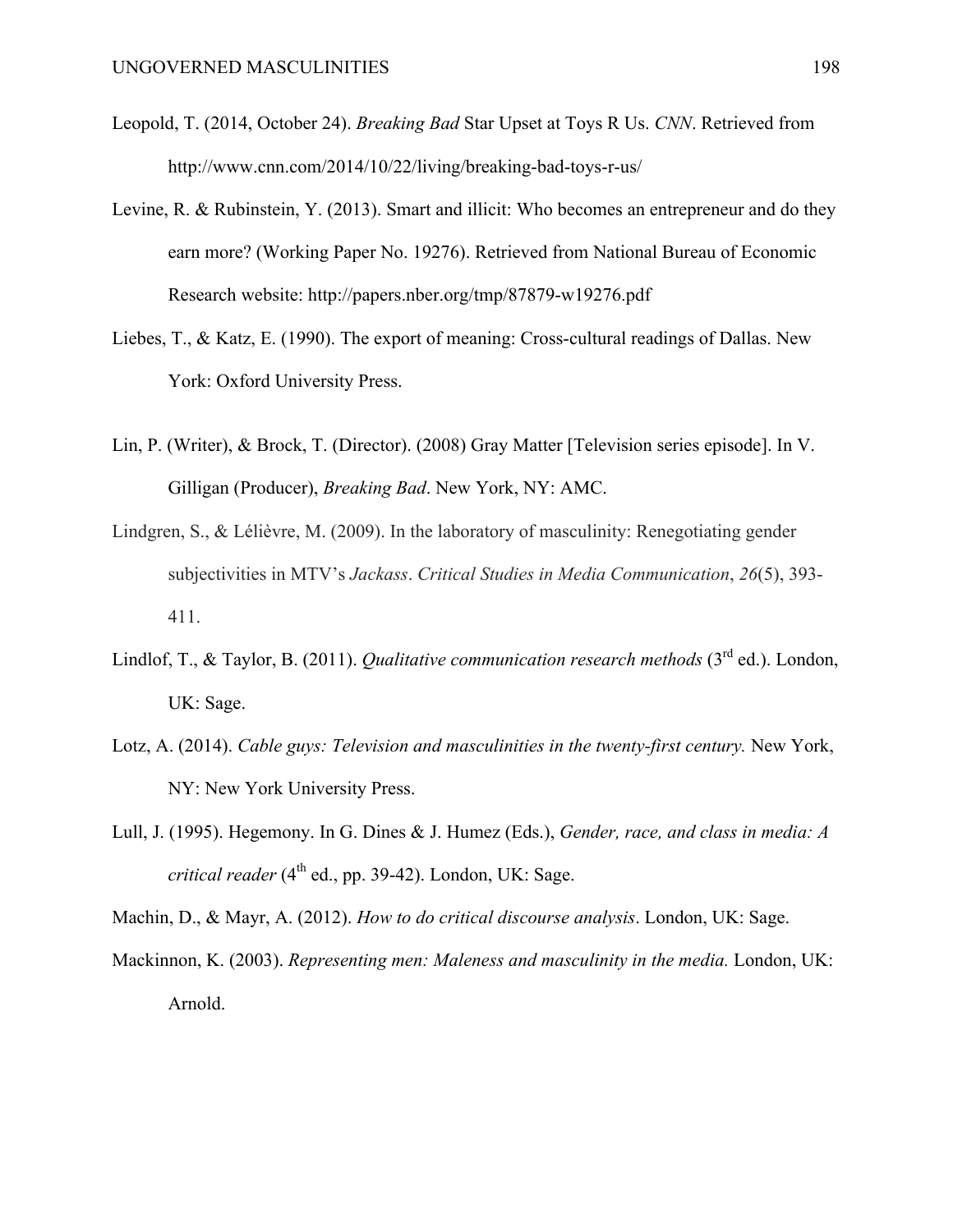Martin, C. (2013, September 28). Breaking Up With *Breaking Bad* Is Hard for Albuquerque. *The New York Times*. Retrieved from http://www.nytimes.com/2013/09/29/business/breakingup-with-breaking-bad-is-hard-for-albuquerque.html?pagewanted=all $\&r=1\&$ 

Martin, B. (2013). *Difficult men.* New York, NY: Penguin Press.

- Martínez Guillem, S., & Briziarelli, M. (2012). We want your success! Hegemony, materiality, and *Latino in America*. *Critical Studies in Media Communication*, *29*(4), 292-312.
- Marzullo, M. (2011). Through a glass, darkly: U.S. marriage discourse and neoliberalism. *Journal of Homosexuality*, *58*(6-7), 758-774.

Mason, J. (2002). *Qualitative researching*. Thousand Oaks, CA: Sage.

- Mastras, G. (Writer), & Bernstein, A. (Director). (2009). Mandala. [Television Series]. In V. Gilligan (Producer), *Breaking Bad*. New York, NY: AMC.
- Mastras, G. (Writer), & Hughes, B. (Director). (2008). Crazy Handful of Nothing [Television series episode]. In V. Gilligan (Producer), *Breaking Bad*. New York, NY: AMC.
- Mastras, G. (Writer), & MacLaren, M. (Director). (2010). I.F.T. [Television series episode]. In V. Gilligan (Producer), *Breaking Bad*. New York, NY: AMC.
- Mastras, G. (Writer), & MacLaren, M. (Director). (2011). Thirty-Eight Snub. [Television series episode]. In V. Gilligan (Producer), *Breaking Bad*. New York, NY: AMC.
- McCabe, J., & Akass, K. (2006). What has Carmela ever done for feminism? Carmela Soprano and the post-feminist dilemma. In D. Lavery (Ed.), *Reading the Sopranos: Hit TV from HBO* (pp. 39-56). New York, NY: IB Tauris.
- McChesney, R. W. (2008). *The political economy of media: Enduring issues, emerging dilemmas.* New York, NY: Monthly Review Press.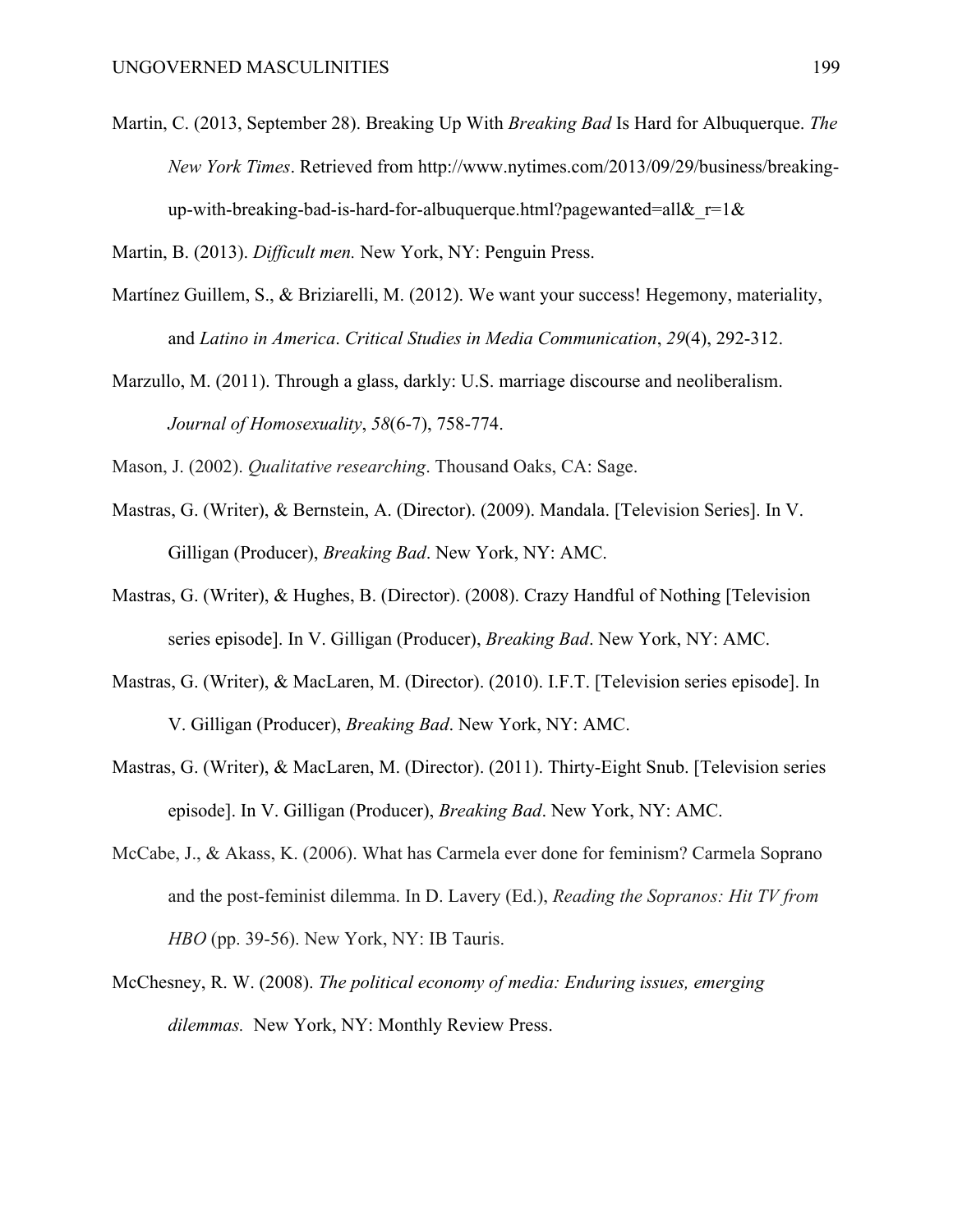- McGregor, S. (2001). Neoliberalism and health care. *International Journal Of Consumer Studies*, *25*(2), 82-89.
- Meehan, D. (1983). *Ladies of the evening: Women characters of prime-time television*. London, UK: Scarecrow Press.

Mezentseva, E. (2000). The Gender Economy. *Problems of Economic Transition*, *43*(7), 20-37.

- Messerschmidt, J. (2014). *Crime as structured action: Doing masculinities, race, class, sexuality, and crime*. Lanham, MD: Rowman & Littlefield.
- Nardi, C. (2013). Mediating fictional crimes: Music, morality, and liquid identification in *Breaking Bad*. In D. P. Pierson (Ed.), Breaking Bad: *Critical essays on the contexts, politics, style, and reception of the television series* (pp. 173-191). Lanham, MD: Lexington.
- Nussbaum, E. (2007, June 14). The long con. *New York Magazine*. Retrieved from http://nymag.com/news/features/33517/
- Nussbaum, E. (2012, August 27). Child's play: *Breaking Bad*'s bad dad. *The New Yorker*. Retrieved from http://www.newyorker.com/magazine/2012/08/27/childs-play-5
- O'Neil, J. M., & Nadeau, R. A. (1999). Men's gender-role conflict, defense mechanisms, and self-protective defensive strategies. In M. Harway & J. M. O'Neil (Eds.), *What causes men's violence against women?* (pp. 89-116). London, UK: Sage.
- Ong, A. (2006). Neo*liberalism as exception: Mutations in citizenship and sovereignty*. Durham, NC: Duke University Press.
- Ouellette, L. (2004). "Take responsibility for yourself": *Judge Judy* and the neoliberal citizen. In G. Dines & J. Humez (Eds.), *Gender, race, and class in media: A critical reader* (4<sup>th</sup> ed., pp. 545-555). London, UK: Sage.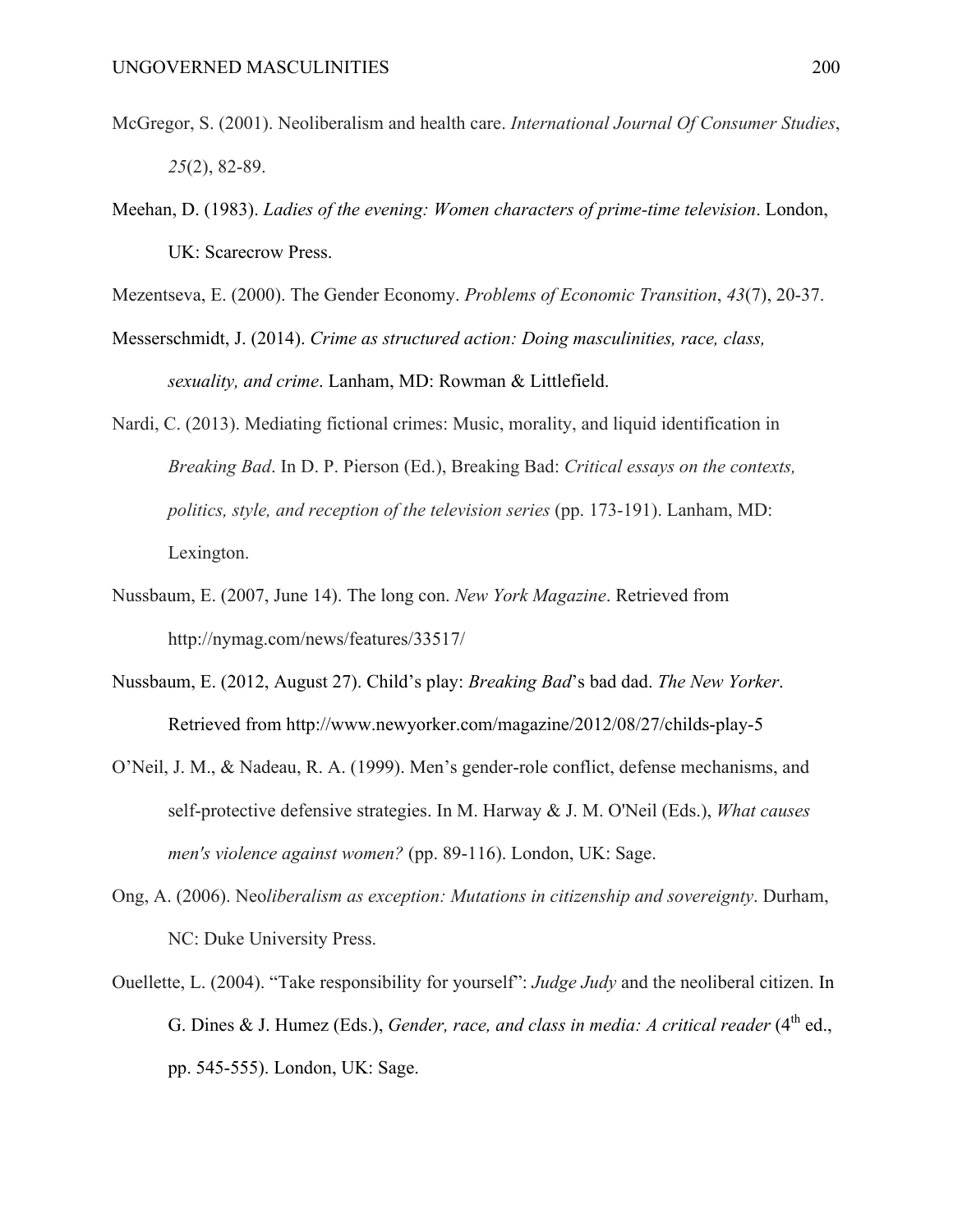- Palmer-Mehta, V. (2006). Disciplining the masculine: The disruptive power of Janice Soprano. In D. Lavery (Ed.). *Reading* The Sopranos*: Hit TV from HBO* (pp. 56-69). New York, NY: I. B. Tauris.
- Pascoe, C. J. (2007). *Dude, you're a fag: Masculinity and sexuality in high school*. Berkeley, CA: University of California Press.
- Paskin, W. (2013, December 25). The TV club, 2013. *Slate*. Retrieved from http://www.slate.com/articles/arts/tv\_club/features/2013/the\_year\_in\_tv/the\_year\_in\_tv was  $2013$  the year the antihero died.html
- Patel, N. (2007). Tony Soprano's top 11 tips for success. *Quick Sprout*. Retrieved from http://www.quicksprout.com/2007/12/17/tony-sopranos-top-11-tips-for-success/
- Peck, J. (2011). Oprah Winfrey and the politics of race in late twentieth century America. In J. Peck & I. L. Stole (Eds.), *A moment of danger: Critical studies in the history of U.S. communication since World War II* (pp. 253-283)*.* Milwaukee, WI: Marquette University Press.
- Pedersen, W., Sandberg, S., & Copes, H. (2015). HighSspeed: Amphetamine use in the context of conventional culture. *Deviant Behavior*, *36*(2), 146-165.
- Pickett, D. (2014). KEEP *Breaking Bad* (and other Adult Collector) Figures On TRU Shelves. *Change.org*. Retrieved from https://www.change.org/p/toys-r-us-keep-breaking-bad-andother-adult-collector-figures-on-tru-shelves
- Pierson, D. (Ed.). (2013a). Breaking Bad*: Critical essays on the context, politics, style, and reception of the television series*. Lanham, MD: Lexington Books.
- Pierson, D. (2013b). Breaking neoliberal? Contemporary neoliberal discourses and policies in AMC's *Breaking Bad*. In D. Pierson (Ed.), Breaking Bad*: Critical essays on the context,*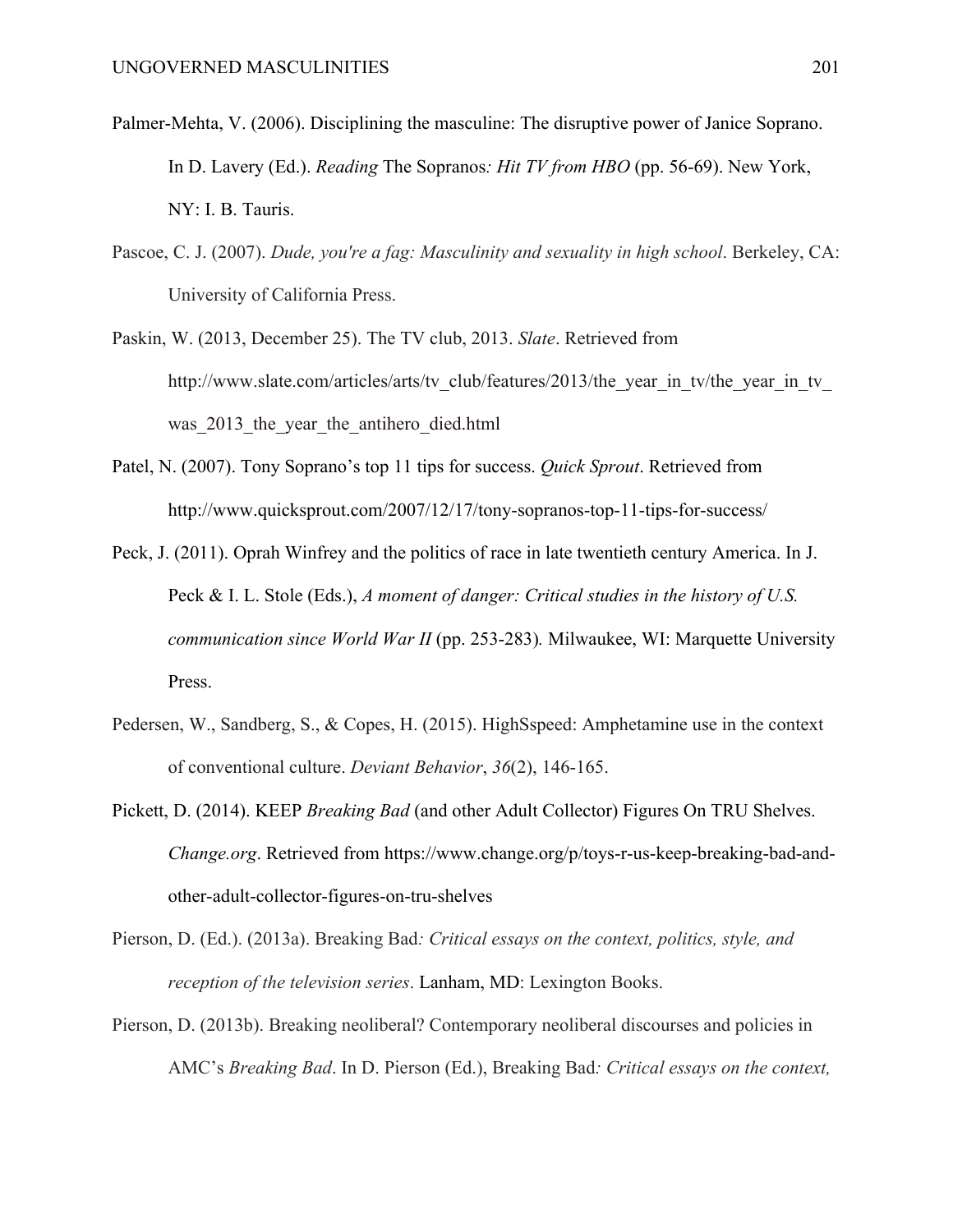*politics, style, and reception of the television series* (pp. 15-32). Lanham, MD: Lexington Books.

- Prasch, R. E. (2005). Neoliberalism and empire: How are they related? *Review of Radical Political Economics*, *37*(3), 281-287.
- Radway, J. (1984). Reading the romance: Women, patriarchy, and popular culture. Chapel Hill, NC: University of North Carolina Press.
- Raftery, B. (2012, March 5). What's the best TV drama over the last 25 years? *Vulture*. Retrieved from http://www.vulture.com/2012/03/the-best-tv-drama-of-the-last-25 years.html
- Reese, H. (2013, July 11). Why is the golden age of TV so dark? *The Atlantic*. Retrieved from http://www.theatlantic.com/entertainment/archive/2013/07/why-is-the-golden-age-of-tvso-dark/277696/
- Remnick, D. (2007). Family guy: The end of *The Sopranos*. *The New Yorker*. Retrieved from http://www.newyorker.com/magazine/2007/06/04/family-guy
- Renzulli, F. (Writer), & Patterson, J. (Director). (2000). The Happy Wanderer. [Television series episode]. In D. Chase (Producer), *The Sopranos*. New York, NY: HBO.
- Renzulli, F., Green, R., & Burgess, M. (Writers). Patterson, J. (Director). (2000). Bust Out. [Television series episode]. In D. Chase (Producer), *The Sopranos*. New York, NY: HBO.
- Rojek, C. (2009). Stuart Hall on representation and ideology. In R. Hammer & D. Kellner (Eds.), *Media/cultural studies* (pp. 49-62). New York, NY: Peter Lang.
- Rose, G. (2012). *Visual methodologies: An introduction to researching with visual materials*. London, UK: Sage.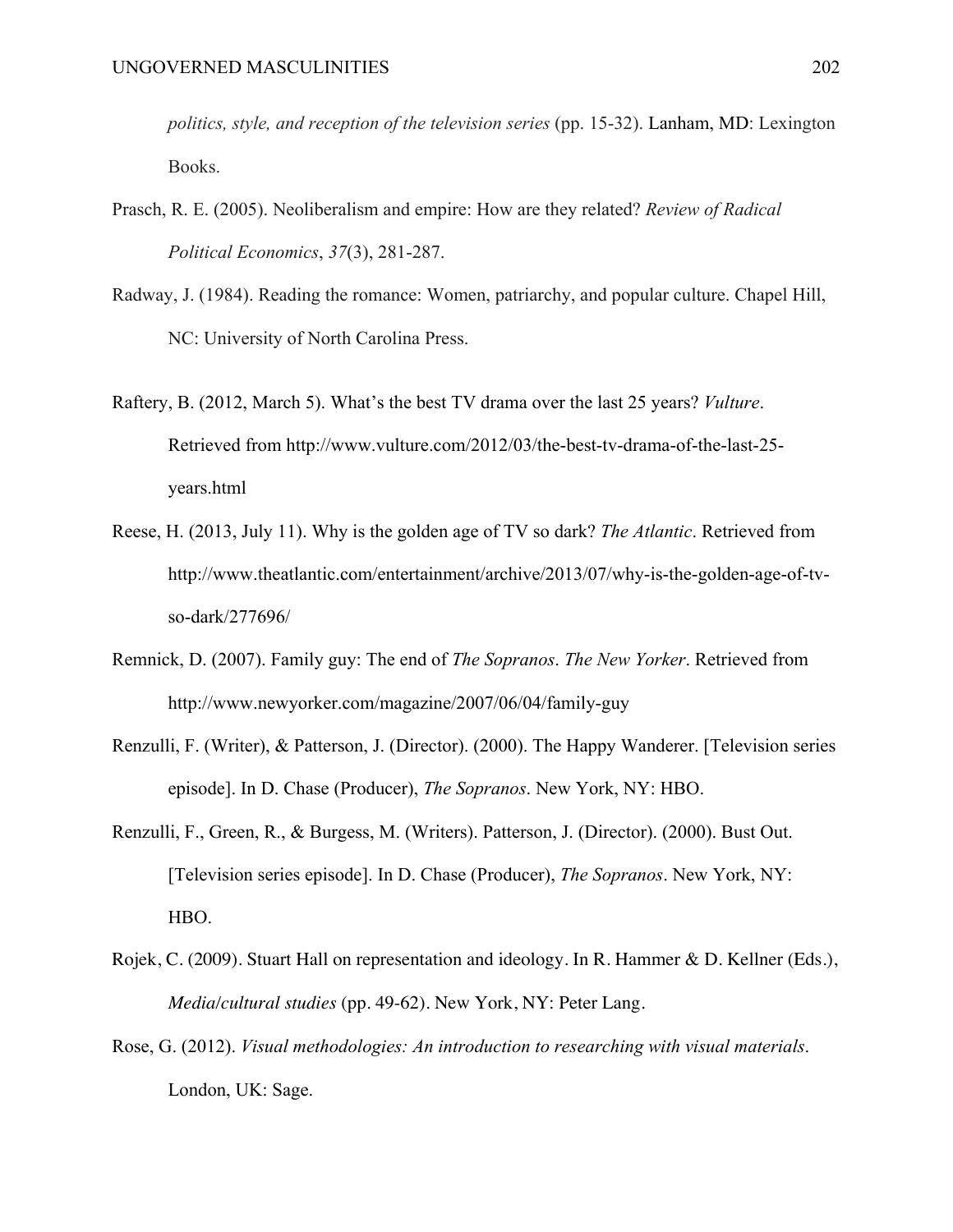- Rosin, H. (2014). *Mad Men's* creator: Don Draper represents American society. *The Atlantic*. Retrieved from http://www.theatlantic.com/entertainment/archive/2014/03/-em-madmen-em-s-creator-don-draper-represents-american-society/284519/
- Rossman, G. B., & Rallis, S. F. (2003). *Learning in the field: An introduction to qualitative research* (2nd ed.). Thousand Oaks, CA: Sage.
- Rotundo, A. (2002). Wonderbread and stugots: The Italian American manhood and *The Sopranos*. In R. Barreca (Ed.), *A sitdown with The Sopranos: Watching Italian American culture on T.V.'s most talked-about series* (pp. 47-74). New York, NY: Palgrave Macmillan.
- Royster, D. A. (2003). *Race and the invisible hand: How white networks exclude black men from blue-collar jobs*. Berkeley, CA: University of California Press.
- Saldaña, J. (2013). *The coding manual for qualitative researchers* (2<sup>nd</sup> ed.). London, UK: Sage.
- Santo, A. (2002). "Fat fuck! Why don't you take a look in the mirror?": Weight, body image, and masculinity in *The Sopranos*. In D. Lavery (Ed.), *This thing of ours: Investigating The Sopranos* (pp. 72-95). New York, NY: Columbia University Press.
- Satell, G. (2015, April 19). The Tony Soprano Problem. *Forbes*. Retrieved from http://www.forbes.com/sites/gregsatell/2015/04/19/the-tony-soprano-problem/

Savran, D. (1998). *Taking it like a man*. Princeton, NJ: Princeton University Press.

- Sawer, M. (1996). Gender, metaphor and the state. *Feminist Review*, 52, 118-134.
- Schnauz, T. (Writer), & Schnauz, T. (Director). (2012). Say My Name. [Television series episode]. In V. Gilligan (Producer), *Breaking Bad*. New York, NY: AMC.
- Schnauz, T. & Shiban, J. (Writer), & MacLaren, M. (Director). (2010). Abiquiú. [Television series episode]. In V. Gilligan (Producer), *Breaking Bad*. New York, NY: AMC.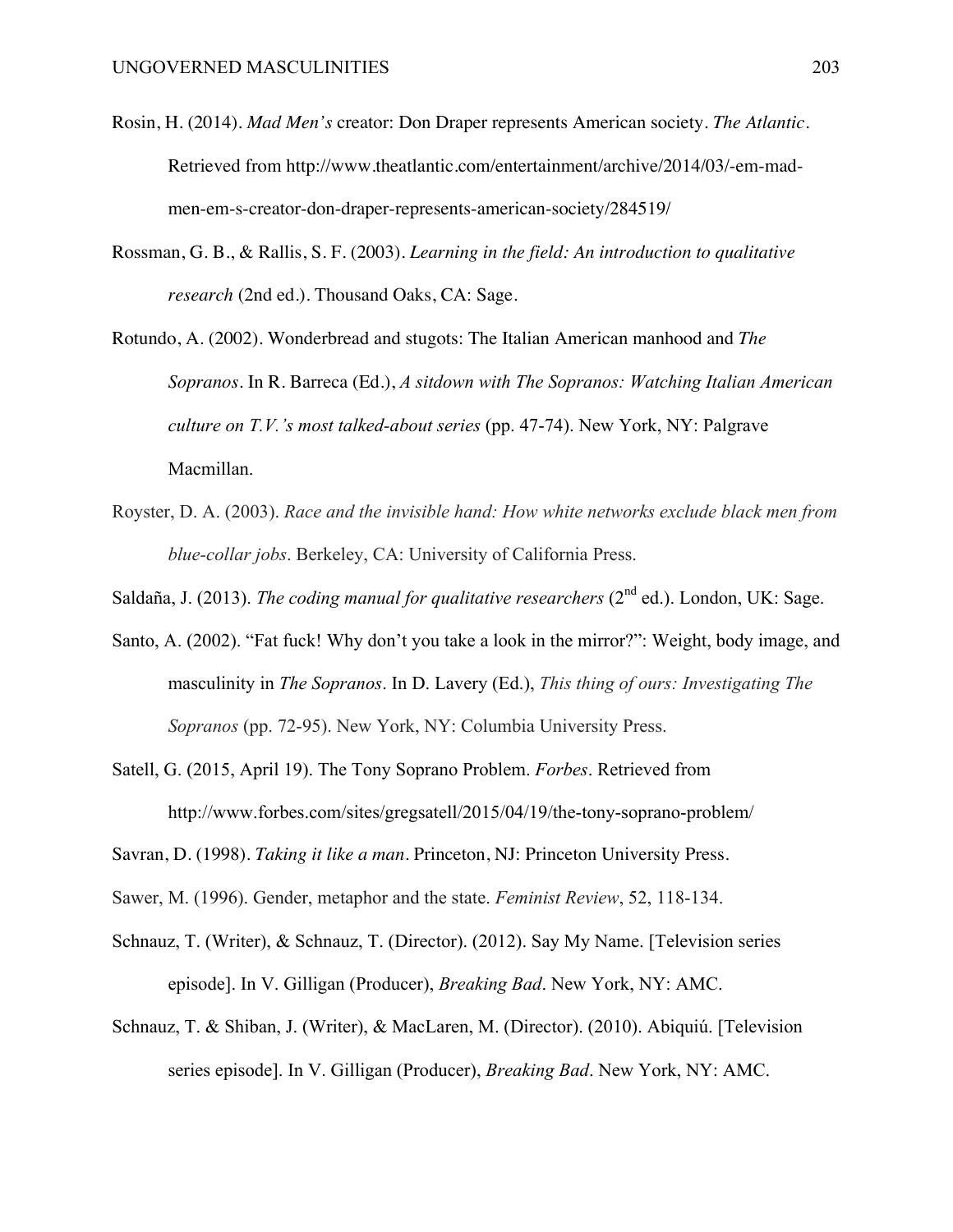- Schneider, A. (2004). *Tony Soprano on management: Leadership lessons inspired by America's favorite mobster*. New York, NY: Penguin.
- Scott, A. O. (2014, September 11). The death of adulthood in American culture. *The New York Times*. Retrieved from http://www.nytimes.com/2014/09/14/magazine/the-death-ofadulthood-in-american-culture.html
- Segal, D. (2011, July 6). The dark art of *Breaking Bad*. *The New York Times*. Retrieved from http://www.nytimes.com/2011/07/10/magazine/the-dark-art-of-breakingbad.html?pagewanted=all& $r=1$ &
- Shiban, J. (Writer), & Alaciá, F. E. (Director). (2009). Negro y Azul [Television series episode]. In V. Gilligan (Producer), *Breaking Bad*. New York, NY: AMC.
- Shiban, J. (Writer), & Bucksey, C. (Director). (2009). Phoenix. [Television series episode]. In V. Gilligan (Producer), *Breaking Bad*. New York, NY: AMC.
- Shiban, J. (Writer), & Shiban, J. (Director). (2010). Sunset. [Television series episode]. In V. Gilligan (Producer), *Breaking Bad*. New York, NY: AMC.
- Silverstone, R. (1994). *Television and everyday life*. New York, NY: Routledge.
- Skolnick, A. (1997). The triple revolution: Social sources of family change. In S. Dermen (Ed.), *The family on the threshold of the 21st century* (pp. 167-180). Mahwah, NJ: Lawrence Erlbaum.
- Smith, A. (2008). Neoliberalism, welfare policy, and feminist theories of social justice. *Feminist Theory*, *9*(2), 131-144.
- Solomon, B. (2012, June 13). 7 career lessons from *Breaking Bad*'s Walter White. *Forbes*. Retrieved from http://www.forbes.com/sites/briansolomon/2012/07/13/7-career-lessonsfrom-breaking-bads-walter-white/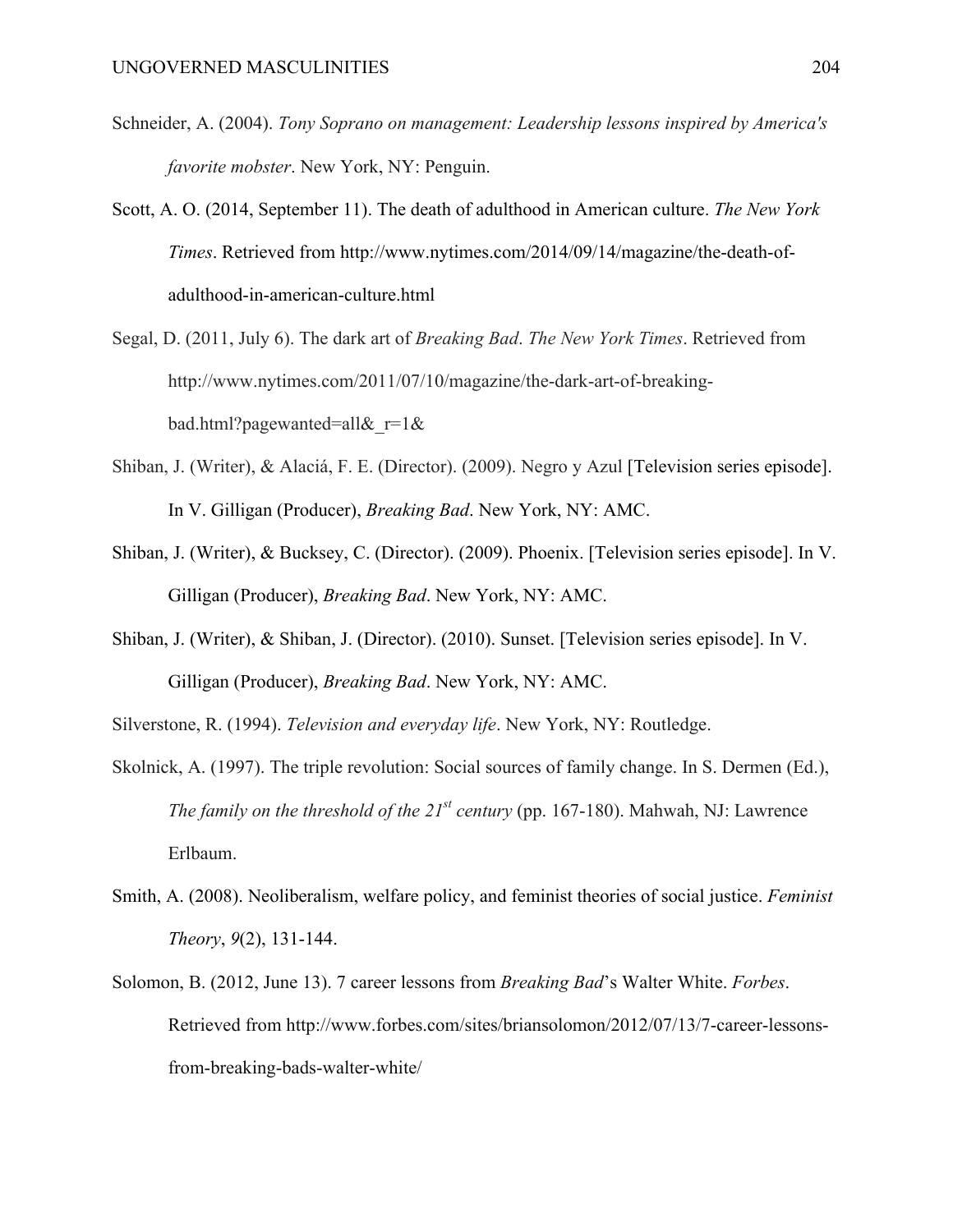Stokes, J. (2013). *How to do media and cultural studies* (2<sup>nd</sup> ed.). London, UK: Sage.

- Strem, G. G. (1957). The moral world of Dostoevsky. *Russian Review*, *16*(3), 15-26.
- Spiegel, R. (n. d.). Tony Soprano's leadership secrets. *Business Know How*. Retrieved from: http://www.businessknowhow.com/growth/soprano.htm
- Sultana, A. (2012). Patriarchy and women's subordination: A theoretical analysis. *Arts Faculty Journal*, *4*, 1-18.
- Ta, L. M. (2006). Hurt so good: *Fight Club*, masculine violence and the crisis of capitalism. *Journal of American Culture*, *29*(3), 265-277.
- "The BaD Cooking Class." (2014). *Great Face & Body*. Retrieved from http://greatfaceandbody.com/cook
- Theodore, N., Peck, J., & Brenner, N. (2011). Neoliberal urbanism: Cities and the rule of markets. In S. Watson & G. Bridge (Eds.), *The new Blackwell companion to the city* (pp. 15-25). Oxford, UK: Wiley.
- Thornborrow, J. (2012). Narrative analysis. In J. P. Gee & M. Handford (Eds.), *The Routledge handbook of discourse analysis* (pp. 51-65). New York, NY: Routledge.
- Thorsen, D. E., & Lie, A. (2006). What is neoliberalism. *Oslo, University of Oslo, Department of Political Science, Manuscript*, 1-21.

"too big to fail." (2014). *Oxford English Dictionary*. Version 2.2.1. Cupertino, CA: Apple Inc*.*

Toscano, A. (2014). Tony Soprano as the American everyman and scoundrel: How *The Sopranos* (re)presents contemporary middle-class anxieties. *Journal of Popular Culture*, *47*(3), 451-469.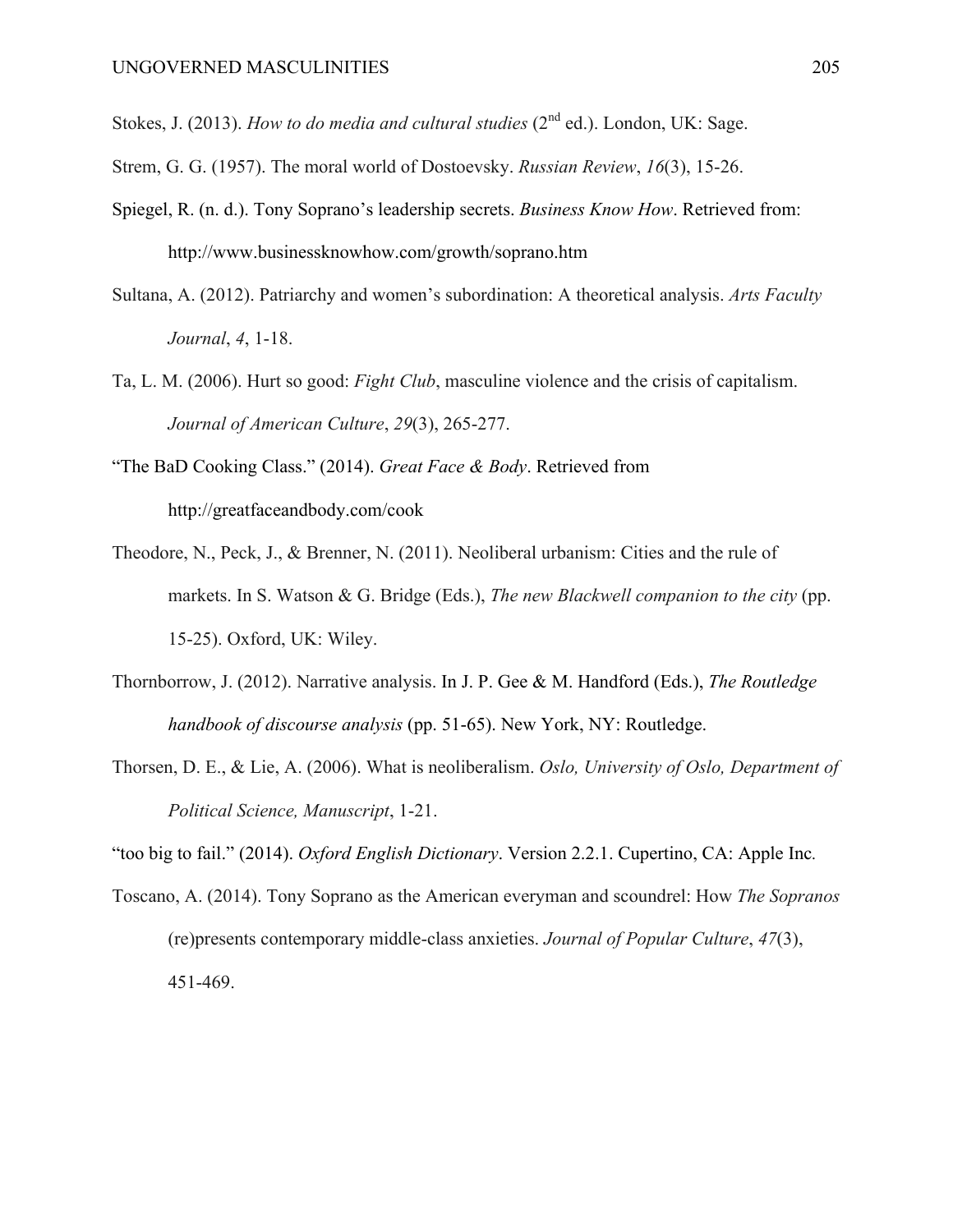- Tweney, D. (2013, September 17). Business lessons from everyone's favorite meth cook, Walter White. *VB*. Retrieved from http://venturebeat.com/2013/09/17/business-lessons-breakingbad/
- Valkonen, J., & Hanninen, V. (2013). Narratives of masculinity and depression. *Men and Masculinities, 16*(2), 160-180.
- Walley-Beckett (Writer), & Renck, J. (Director). (2010). Más. [Television series episode]. In V. Gilligan (Producer), *Breaking Bad*. New York, NY: AMC.
- Walley-Beckett, M. (Writer), & Renck, J. (Director). (2009). Breakage. [Television series episode]. In V. Gilligan (Producer), *Breaking Bad*. New York, NY: AMC.
- Weidinger, E. (2013). The Sopranos *experience* (Master's thesis). Available from University of South Florida Scholar Commons http://scholarcommons.usf.edu/etd/4610/
- Weiner, M. (Writer), & Shill, S. (Director). (2006). Moe n' Joe [Television series episode]. In D. Chase (Producer), *The Sopranos*. New York, NY: HBO.
- Williams, R. (2003). The technology and the society. In T. Miller (Ed.), *Television: Critical concepts and cultural studies*. (Vol. 2, pp. 42-57). New York, NY: Routledge.
- Willis, E. (2002). Our mobsters, ourselves. In D. Lavery (Ed.), *This thing of ours: Investigating*  The Sopranos (pp. 2-10). New York, NY: Columbia University Press.
- Winter, M. F. & Robert, E. R. (1980). Male dominance, late capitalism, and the growth of instrumental reason. *Berkeley Journal of Sociology*, 24/25, pp. 249-280
- Wodak, R., & Meyer, M. (2009). Critical discourse analysis: History, agenda, theory, and methodology. In R. Wodak & M. Meyer (Eds.), *Methods of critical discourse analysis*  $(2^{nd}$  ed., pp. 1-33). London, UK: Sage.